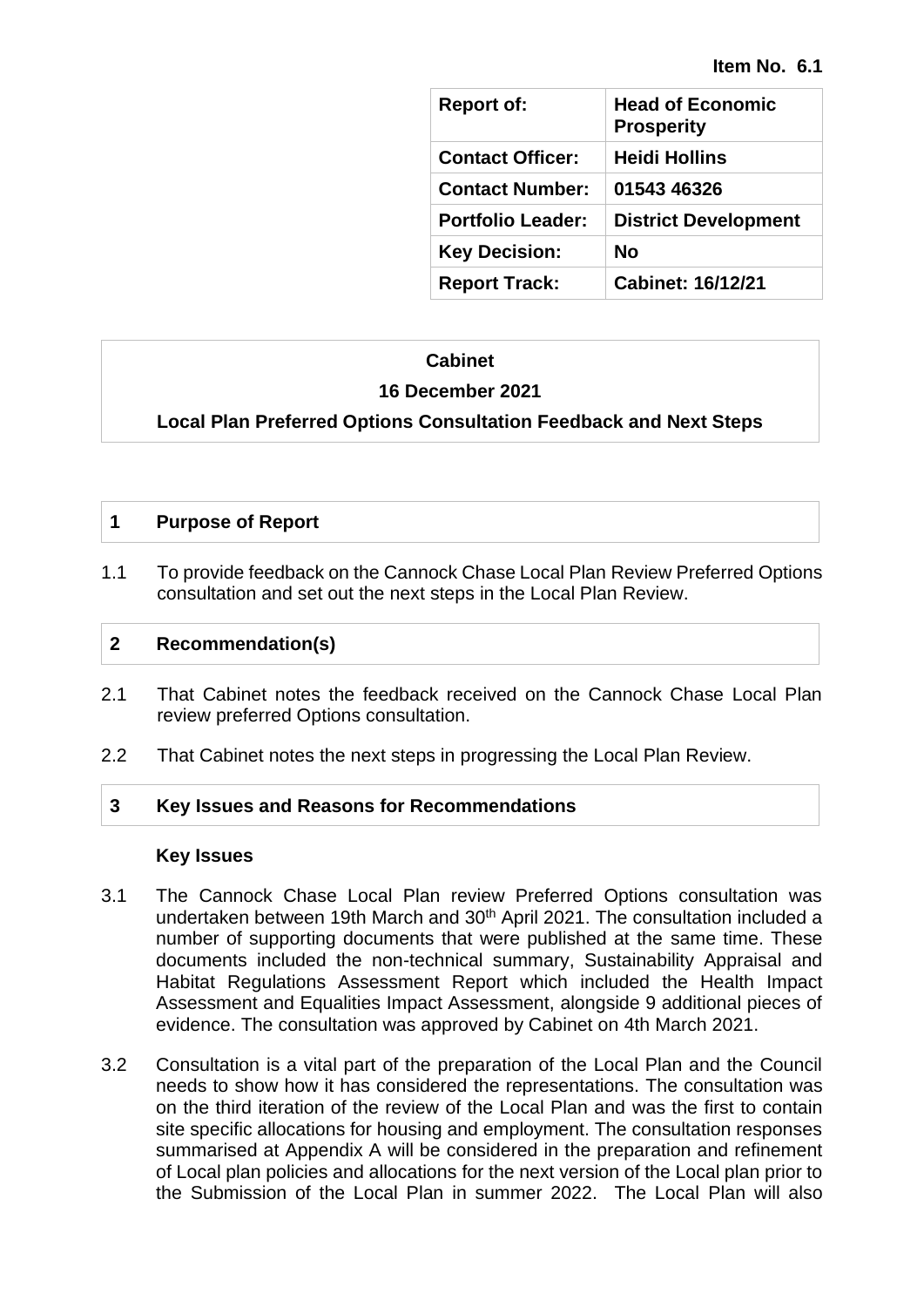establish the Council's position regarding cross boundary strategic matters and guide the Council's input into others plans.

- 3.3 The consultation was undertaken in accordance with the SCI Addendum December 2020 and in accordance with the Town and Country Planning (Local Planning) (England) Regulations 2012 (as amended) in particular by the Town and Country Planning (Local Planning) (England) (Coronavirus) (Amendment) Regulations 2020. The consultation was prepared following advice from the Communications and Risk Management teams .
- 3.4 The consultation responses are summarised at Appendix A to this report. Representations were received from residents, developers and landowners, planning agents/consultants, community or other organisations, public agencies and statutory consultees, local authorities, charities and Councillors. Four representations were received regarding the duty to cooperate. In total 99 representations were received, which when broken down into the corresponding questions posed within the Preferred options document provided 518 individual responses plus a further 8 responses to the Sustainability appraisal and 4 responses relating to the other evidence published at the time. Further detail is included within the report detail section of this report, the main issues raised by the representations are listed below:
	- Quantum of development
	- Lack of sites for Gypsy, Traveller and Travelling Showpeople, employment and housing.
	- Loss of Green belt and greenspace
	- Impact upon viability due to enhanced Building Standards and housing mix
	- Local infrastructure capacity and provision
	- Lack of open space standards and a request to include parking standards
	- Importance of heritage should be reflected throughout the document and Grove Colliery should be designated a conservation area.
	- Comments on individual site allocations
	- Effectiveness of the consultation
	- General comments

#### **Duty to cooperate**

• Strategic matters relating to the Duty to Cooperate

#### **Next Steps**

3.5 Further evidence will be completed to support the preparation of the next stage of the Local Plan and discussions continued with our duty to cooperate partners to meet our legal obligations. A viability assessment will be prepared to ensure the balance between the policy requirements in the Local Plan will be effective, are justified, positively prepared and enable the delivery of sustainable development.

#### **Reasons for Recommendations**

3.6 Consultation is a vital part of the preparation of the Local Plan. The Council needs to show how it has considered the representations and that the consultation was in conformity with its Statement of Community Involvement.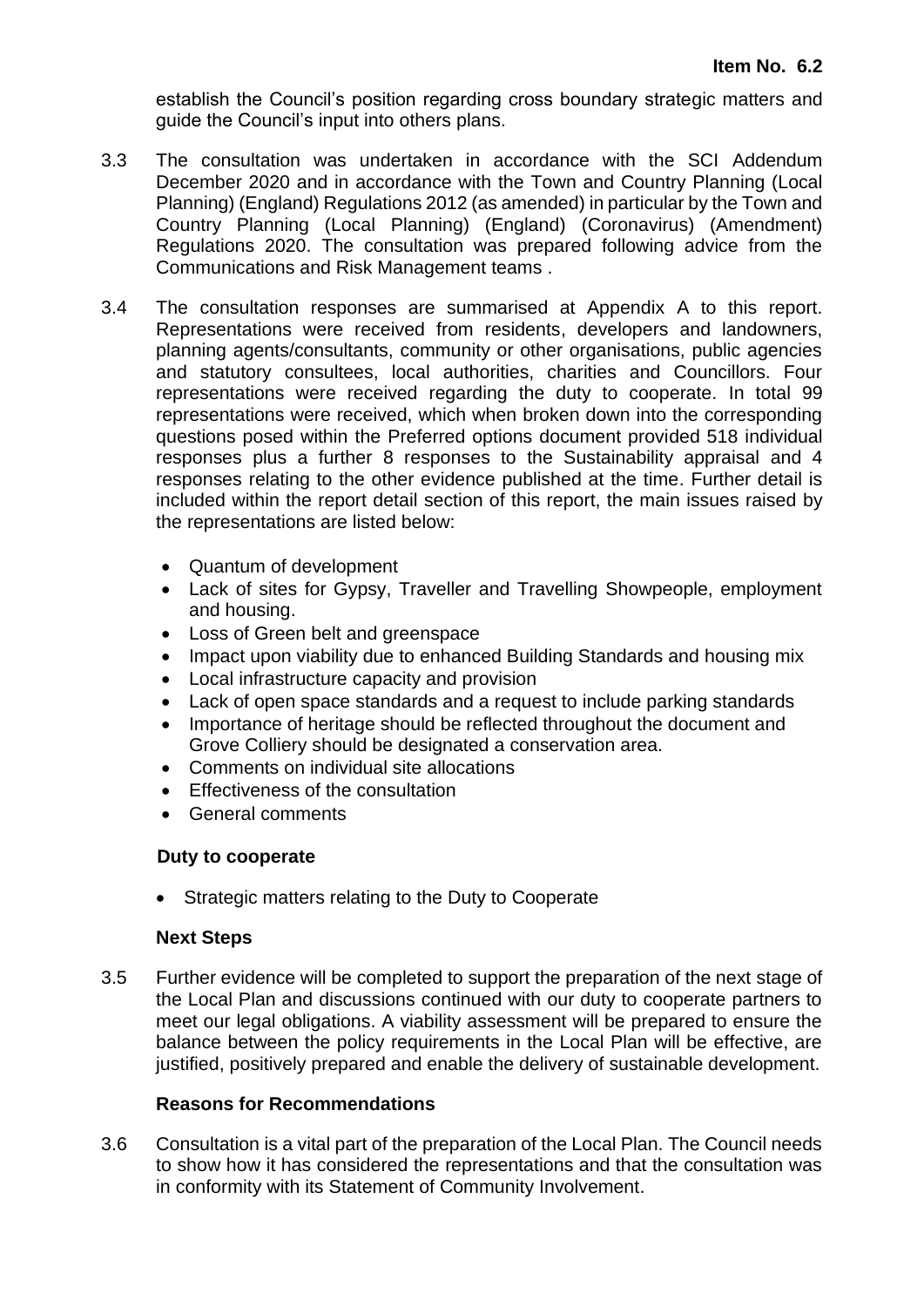3.7 Consultation provides local involvement and input to reflect local circumstances and ambitions for our district and this is taken further through collaboration with our partners and statutory undertakers. In this way the number of representations to the Local Plan are reduced and the Local Plan should be more robust and justified. In turn, this will help focus a Local Plan examination and potentially reduce the number of hearing sessions and consequently reduce the time and cost of the examination in public.

#### **4 Relationship to Corporate Priorities**

- 4.1 This report supports the Council's Corporate Priorities as follows:
	- (i) **Supporting Economic Recovery** Ensuring sufficient supply of employment land and workspaces for small business; regeneration and reshaping of Cannock and Rugeley Town Centres; increasing affordable housing and welldesigned communities are key aspects of the emerging Local Plan.
	- (ii) **Supporting Health and Wellbeing** The Local Plan will identify opportunities for funding to invest in local facilities and contribute to the Council's Health, Wellbeing and Physical Activity Strategy. It will support vulnerable groups, older people and those living with disabilities to live healthier and more independent lives and help to reduce the impact of climate change, and provide improvements to parks, green spaces and countryside along with protecting and enhancing the natural environments.

#### **5 Report Detail**

- 5.1 The Cannock Chase Local Plan Review Preferred Options consultation was undertaken between 19th March and 30th April 2021. The consultation included a number of supporting documents that were published at the same time. These documents included the non-technical summary, Sustainability Appraisal and Habitat Regulations Assessment Report which included the Health Impact Assessment and Equalities Impact Assessment, alongside the Economic Development Needs Assessment update , Retail and Town Centre Uses Study, Climate Change Adaption and Mitigation Baseline Report and Final report, Heritage Impact Assessment, Development Capacity Study, Employment Land Availability Assessment, Housing Land Availability Assessment and Green Belt part 2 Study. The consultation was approved by Cabinet on 4th March 2021.
- 5.2 Consultation is a vital part of the preparation of the Local Plan and the Council needs to show how it has considered the representations. The consultation was on the third iteration of the review of the Local Plan and was the first to contain site specific allocations for housing and employment. The first iteration was the Issues and Scope consultation in summer 2018 the outcome of which was reported to Cabinet on 8th November 2018 and the Issues and Options document which was consulted upon in May 2019 and the results of which were reported in October 2019. The consultation responses to this consultation are summarised at Appendix A and will be considered in the preparation and refinement of Local plan policies and allocations for the next version of the Local Plan prior to the Submission stage of the Local Plan in summer 2022. The Local Plan will also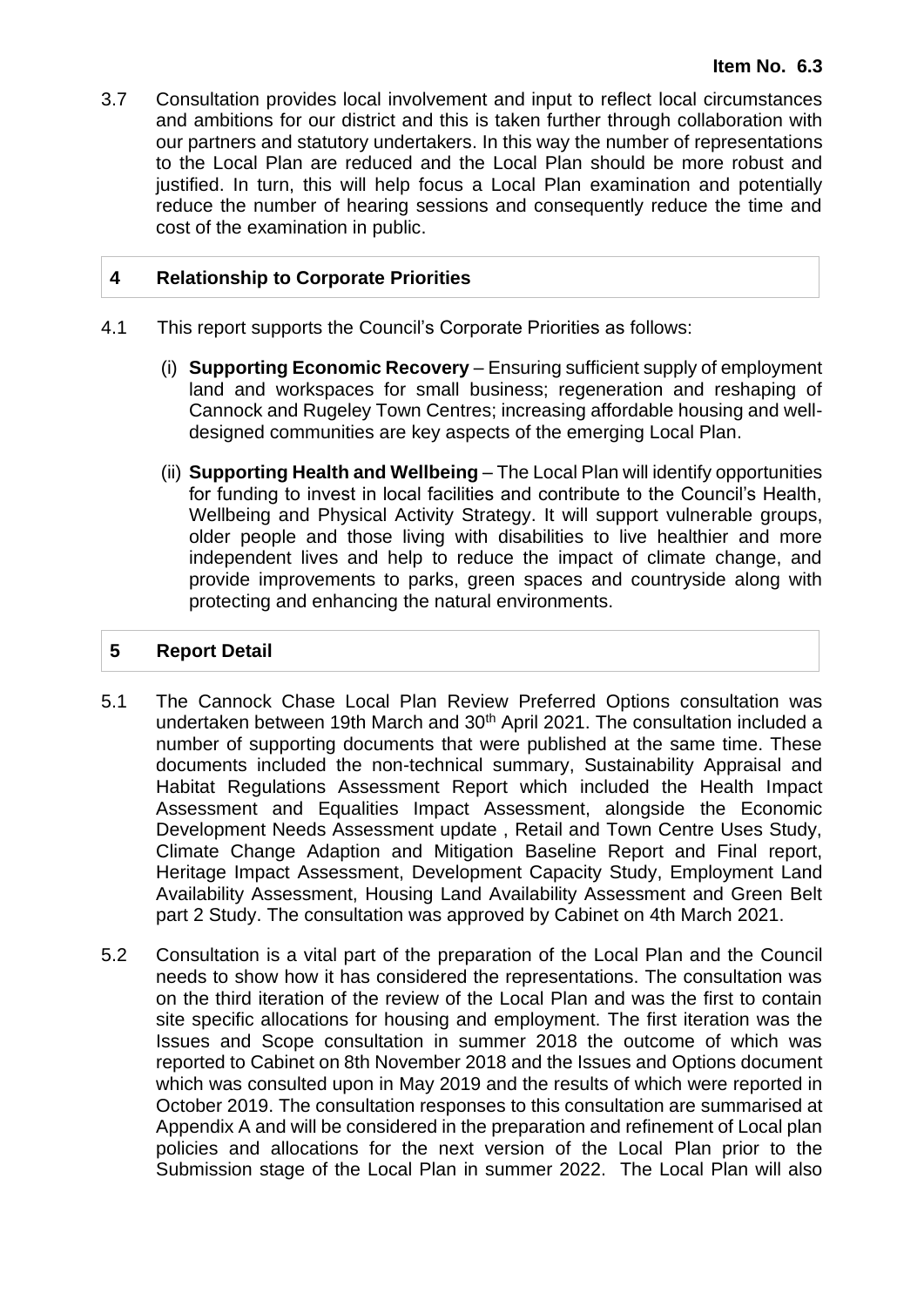establish the Council's position regarding cross boundary strategic matters and guide the Council's input into others plans.

- 5.3 The consultation was undertaken in accordance with the SCI Addendum December 2020 and in accordance with the Town and Country Planning (Local Planning) (England) Regulations 2012 (as amended) in particular by the Town and Country Planning (Local Planning) (England) (Coronavirus) (Amendment) Regulations 2020. The consultation was prepared following advice from the Communications and Health and Safety representatives. The consultation comprised publishing the documents on the website and advertising them on the front page of the website; sending over 780 emails and approximately 650 letters to those registered on the local plan consultation database; using the Councils corporate social media Facebook and Twitter accounts including social media adverts; press release; advert in the only newspaper which was printing and being distributed at the time; and when the libraries were able to open part way through the consultation period a letter of explanation, copies of the non-technical summary, contact slips and response forms were sent to each library in the District and Burntwood Library. The social media campaign was clicked on 115 times and had a reach of 83,726.
- 5.4 Officers were available via telephone, email and face-to -face via electronic media throughout the consultation and dealt with a number of enquiries. One meeting was requested and held with a Parish Council. The level of engagement via social media was higher than the Issues and Options consultation and the response to the Preferred Options consultation received 99 representations which was similar to those within the Issues and Options consultation which received 107 representations
- 5.5 The consultation responses are summarised at Appendix A to this report. Representations were received from residents, developers and landowners, planning agents/consultants, community or other organisations, public agencies and statutory consultees, local authorities, charities and Councillors. Four representations were received regarding the duty to cooperate. In total 99 representations were received, which when broken down into the corresponding questions posed within the Preferred options document provided 518 individual responses plus a further 8 responses to the Sustainability appraisal and 4 responses relating to the other evidence published at the time. The main issues raised by the representations are listed below:
	- Quantum of development
		- o The quantum was considered excessive
		- o There was opposition to additional land being provided to meet the needs from the GBBCHMA.
		- o There was also support for the contribution to the unmet need in neighbouring authorities and support for further contributions of an additional 2,000 dwellings.
	- Lack of sites for Gypsy, Traveller and Travelling Showpeople, employment and housing
		- $\circ$  Plan does not allocate additional sites to meet the need, this should be resolved (site promoter).
		- o Norton Canes Parish wish to include providing a long-term future site for the travelling show people currently at Grove colliery.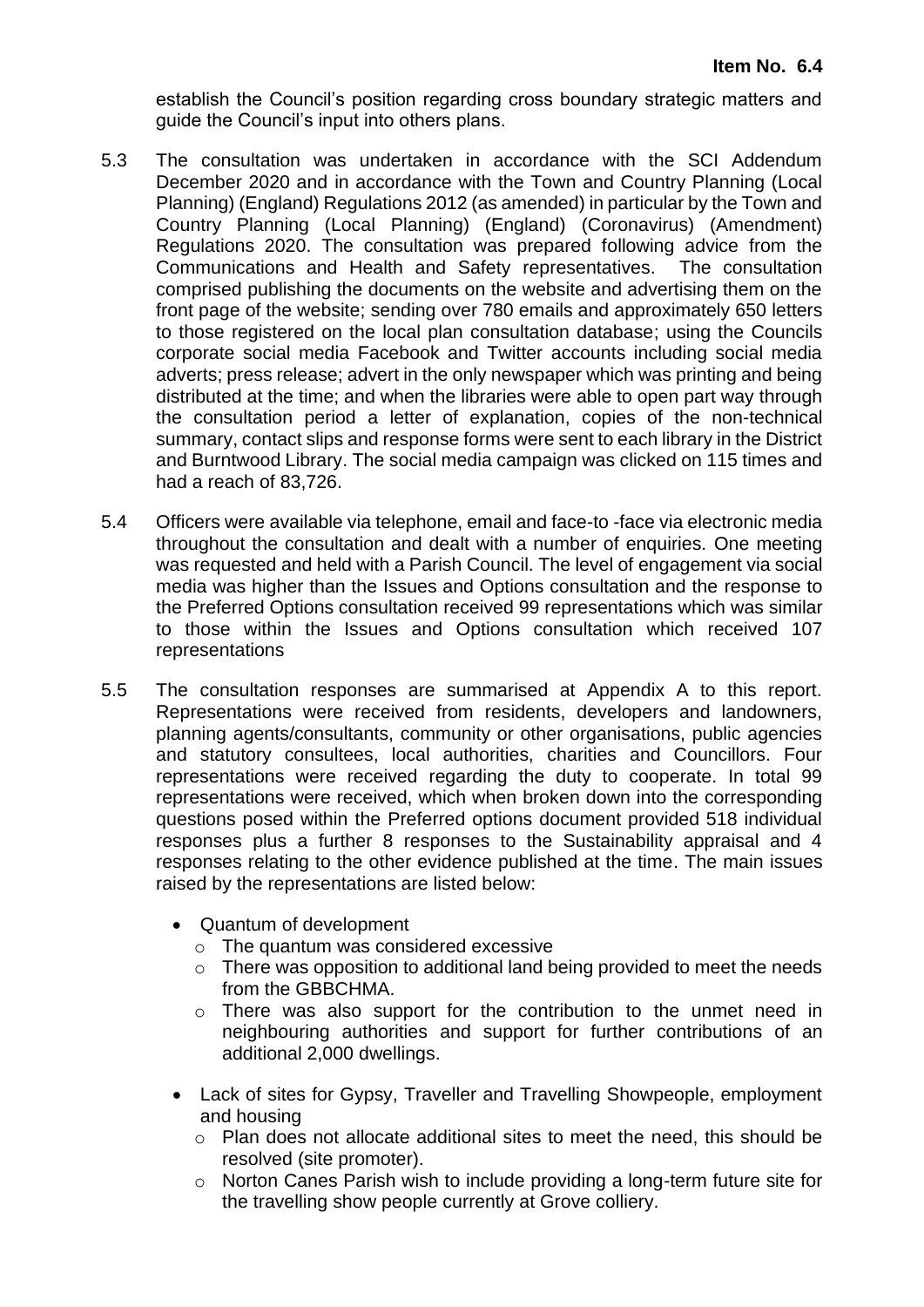- o Support for the safeguarding of existing employment areas.
- o Objection to the criteria set for consideration of alternative uses on employment sites as too stringent.
- o Amount of employment land identified is insufficient and a replacement allowance should be included.
- o Should be planning for 63-81 hectares.
- o Difficult to commit to training and net zero carbon on speculative development as occupier not known that would enter into agreements, could impact on market as investment is hampered by conditions.
- $\circ$  How can Local Authority promote use of new/emerging technology it should keep to Building Regulation requirements.
- o Electric Vehicle Charging Points are not necessary, concerns over electricity infrastructure capacity and increased costs.
- o Support increased role of public transport, active travel and freight.
- o Train service to Birmingham is inadequate.
- o Aldi object to changes to Rugeley Town Centre boundary.
- o Holford Farm and Jubilee Field supported for allocation. Kingswood Lakeside should not develop on open space.
- o Watling Street Business park extension should be developed for small units.
- o Site E4 (off A51) is better suited to residential.
- o Pentalver Site E3 Rumer Hill Industrial Estate wish to develop for residential.
- o Site at York's Bridge, Pelsall should be released from Green Belt (landowner) as should Watling Street Business Park and disagree with conclusions of evidence.
- Loss of Green Belt and greenspace
	- o Concern at the loss of Green Belt and the green space network.
	- o More rigour is required to ensure the unmet need in neighbouring areas is a realistic evaluation of their available land use.
	- o Use of brownfield first is supported.
	- o Concern at the impact upon biodiversity and the natural environment.
	- $\circ$  Support the rejection of so many Green Belt sites in Norton Canes and Norton Canes being a separate settlement.
	- o The scale of development around Fiveways is disproportionate, loss of identity of Heath Hayes and Hawks Green due to over development.
- Impact upon viability due to enhanced Building Standards and housing mix
	- $\circ$  Desire for greater flexibility on the housing mix.
	- o Should be a greater emphasis on single living, greater provision of specialist housing for older people and more affordable homes.
	- o Lack of larger 4 and 5 bedroom does not recognize the demand for larger family homes and could increase the proportion of the community who are elderly as they require smaller housing.
	- o Additional 4% to support homeworking is unlikely to deliver superfast broadband connections.
	- o Policies on National described space standards (NDSS) and increased standards to increase provision for stock design for people with health problems (Part M4(2) and M4(3) will impact upon viability and higher requirements may result in fewer affordable homes being built.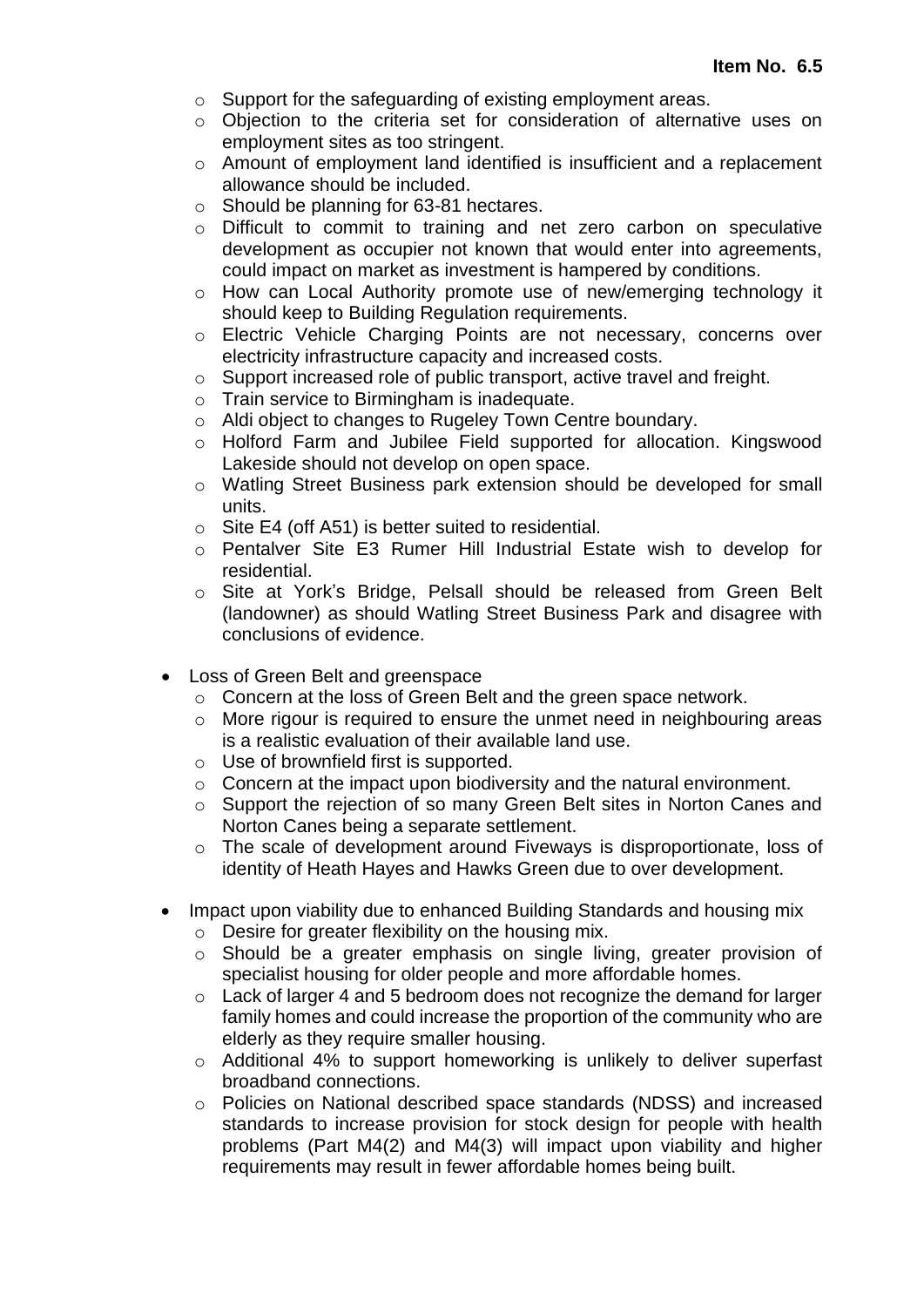- o Additional requirements of NDSS, M4(2) and M4(3) and zero carbon should not apply to existing outline permission such as at Rugeley Power Station.
- o Zero carbon target will impact upon viability needs testing.
- Local infrastructure capacity and provision
	- $\circ$  Concern at infrastructure capacity– education, roads five ways congestion and air quality, health care, poor quality of parks and leisure and recreation facilities for young people.
	- o Additional education infrastructure required, including for special needs and to improve educational attainment.
	- o Need for infrastructure in Norton Canes indoor sports.
	- o Norton Canes has had more than its fair share of major housing taking into account the size of the village and the necessary infrastructure has not been provided- off site sport and recreation facilities, additional primary school, improved bus services.
	- o Additional housing should be delayed until infrastructure committed.
- Lack of open space standards within the Plan and a request to include parking requirements in policy so they can be debated at the Examination
	- o Parking standards should be clear and not onerous.
- Importance of heritage should be reflected throughout the document and Grove Colliery should be designated a Conservation Area.
- Comments on individual site allocations
	- o Concern at congestion and air quality at Fiveways.
	- o Support various site allocations and further sites proposed.
	- o Site at Rawnsley Road, Hazelslade should be included in Green Space Network.
	- o Hednesford Hills Raceway and Hednesford Town Football Club should be safeguarded.
	- o Development should be required to deliver canal infrastructure and pay for maintenance.
	- o McArthur Glen Designer Outlet West Midlands should be recognized as major visitor attraction with specific site policy. Object to loss of Green Belt and countryside at Wimblebury.
	- o Should include some housing growth in key rural settlements (landowner promoting site).
	- o Grove colliery should have specific policy allowing enabling development. Impact upon historic bridge.
	- o Potential impact upon the AONB and its setting.
	- o Impact upon ancient woodland, water quality of Chasewater and Southern Staffordshire Coalfield Heaths SSSI and Cannock Extension canal SAC.
	- o Impact upon sports and recreation sites.
	- o Increase in traffic on A5190 and impact upon air quality at Fiveways, increase in noise.
	- o Pressure on Hednesford Park. Intention to relocate football teams from Coppice Colliery Football Ground to Heath Hayes Park or Wimblebury to the north of Five Ways island.
	- o Increase in traffic on Wimblebury Road, excessive speeds already and HGV's, congestion at Fiveways.
	- o Impact upon Wimblebury mound and wildlife.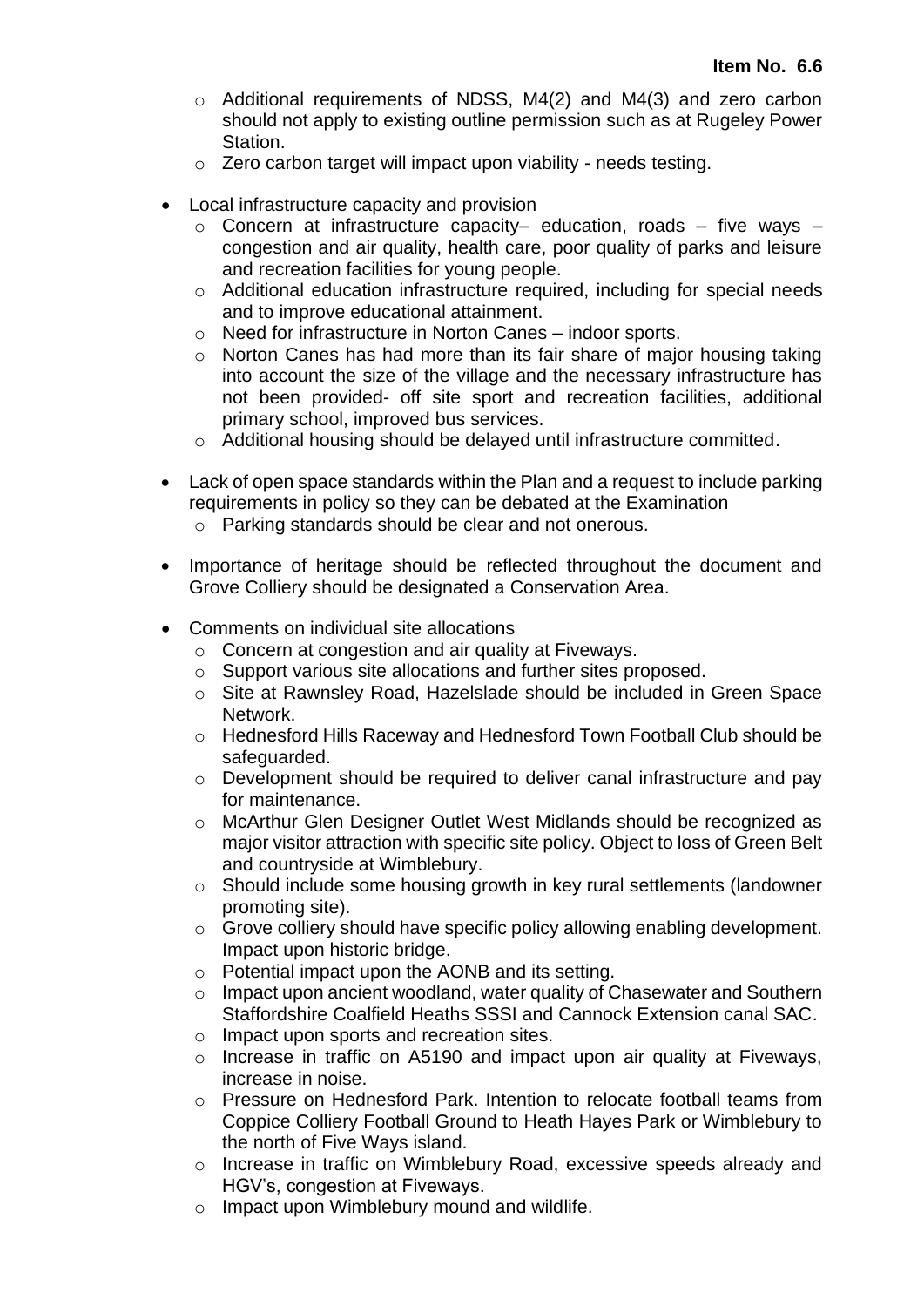- o Concern there may be subsidence to properties in Wimblebury.
- o Concern at all allocations for development in Rugeley impacting upon wildlife, increase in litter, anti- social behaviour, noise, light and air pollution, roads already have heavy traffic, loss of grade A agricultural land.
- o Need more trees.
- o Armitage lane, Brereton is not suitable for a large number of additional vehicles, this would be dangerous to the school children, concern at loss of privacy, school already crowded.
- Effectiveness of the consultation
	- o Disappointed at advertisement of the consultation and short timescale for comments.
	- o Request leaflet through the door as only found out through local Facebook group and then Council website.
- General comments
	- o Suggestion for footpath route, alterations to consider bridleways and protection of Public Rights of Way.
	- o Homes should have access and spaces for secure cycle storage.
	- o Improvements to transport network and linkage of Norton Canes to Kingswood Lakeside, Heath Hayes, Chasewater, employment areas, canal towpath and recreational routes south of the A5, Fiveways to **Burntwood.**
	- $\circ$  Support the approach to supporting arts and cultural facilities within the town centres.
	- o Should be dedicated areas for sustainable energy production. Welcome preparation of Design Codes.
- 5.6 Representations from our duty to cooperate partners on Strategic matters relating to the Duty to Cooperate were:
	- Support for partnership working from Transport for West Midlands,
	- Site specific comments from Severn Trent Water, National Grid, Staffordshire County Council.
	- Current shortfall in housing and employment land within the Black Country and gypsy and traveller sites in neighbouring authorities. The proposed housing contribution is at the lower end of range indicated in the Issues and Options consultation.
	- Support continued cross boundary working on Special Areas of Conservation (SAC) and Hatherton Canal Restoration and air quality impacts upon Staffordshire wide SAC.

#### **Next Steps**

- 5.7 Further evidence will be completed to support the preparation of the next stage of the Local Plan and discussions continued with our duty to cooperate partners to meet our legal obligations.
- 5.8 A key piece of evidence which is being prepared is the Viability Assessment. A Viability Assessment considers the impact upon the viability of development of the policies within the plan and has been raised as an issue in some of the representations. Ensuring that the development proposed in the Local Plan is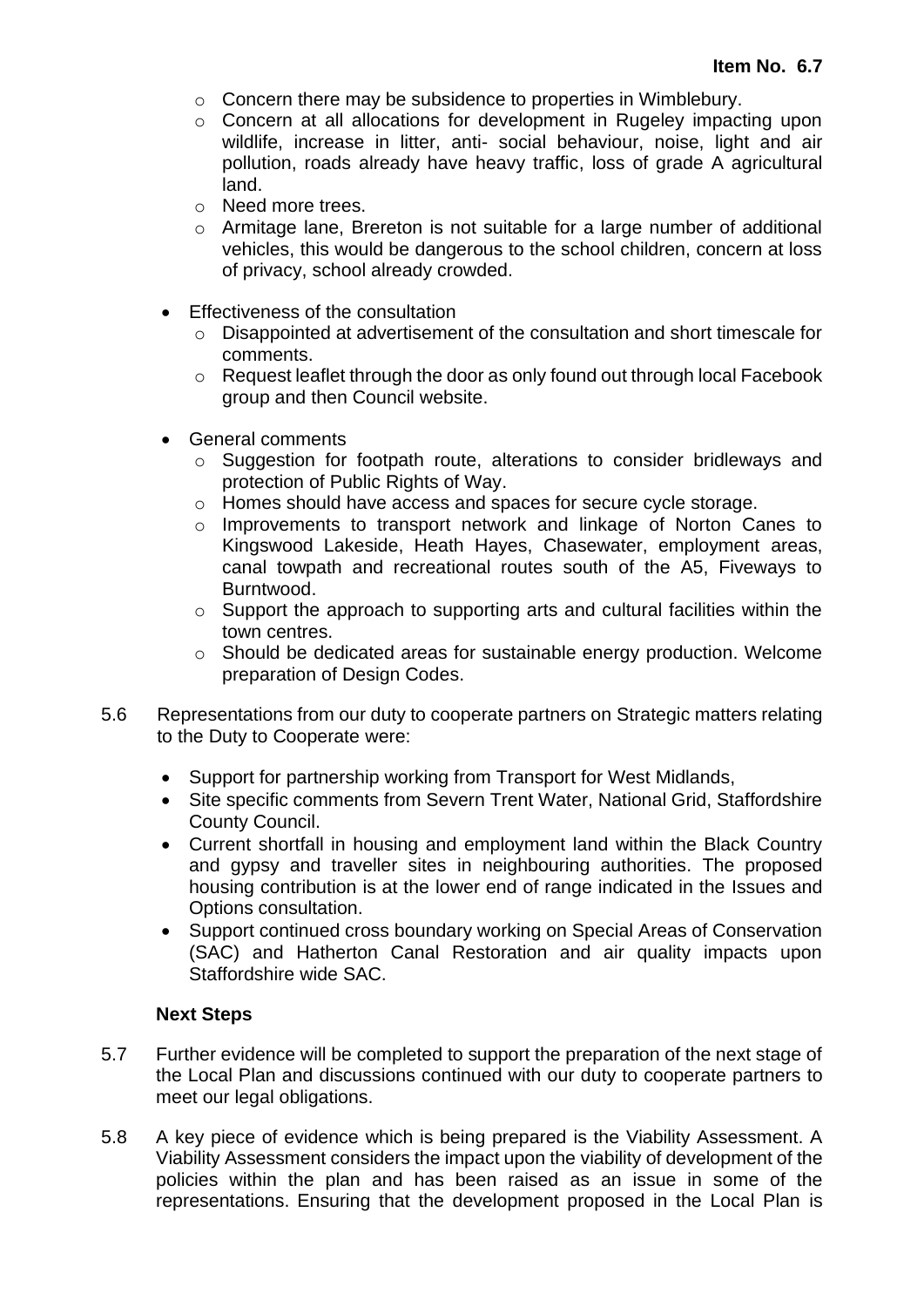deliverable over the plan period is necessary to show the plan is 'sound' A report has been commissioned to consider the impact upon viability of the policies within the Local Plan. The policies considered to impact viability are: provision of community infrastructure such as schools, provision of leisure, sports facilities and open space, biodiversity net gain, Cannock Chase Special Area of Conservation, affordable housing and housing mix and the policies which require more than the current national standards and include enhanced building standards such as: the nationally described space standards; enhanced building regulation standard for dwelling accessibility to assist in the provision of property to meet the needs of our ageing and mobility restricted population; and the policies which assist in the delivery of the Council's vision for the District to become carbon neutral by 2030.

- 5.9 Some of the policy requirements which impact upon viability can be costed and are not able to be varied. For the remaining policy requirements, the viability assessment will be prepared to ensure the balance between the policy requirements in the Local Plan will be effective, are justified, positively prepared and enable the delivery of sustainable development.
- 5.10 The representations and evidence will inform the next iteration of the Local Plan, the timetable for which is published in the Council's Local Development Scheme. The Local Development Scheme seeks to achieve a pre-submission consultation in winter 2021.

#### **6 Implications**

#### 6.1 **Financial**

There are no direct financial implications for the Council as a result of this report. Any additional costs will need to be contained within approved budgets.

#### 6.2 **Legal**

The legal implications are set out in the report.

#### 6.3 **Human Resources**

The Planning and Compulsory Purchase Act 2004 sets out extensive consultation procedures that address human rights matters in relation to the Development Plan.

#### 6.4 **Risk Management**

Potential legal challenge and the plan not being found sound are the main risks associated with the plan. These risks can be minimised by ensuring that the plan and accompanying documents are legally compliant, that legal support is engaged where necessary and that all interested parties are actively informed and engaged throughout the preparation of the plan. The plan should be based on sound, robust and up to date evidence.

Lesser risks that will primarily impact on costs and timetable are linked to staff resources being available to maintain the plan review as well as potential changes to government planning policy.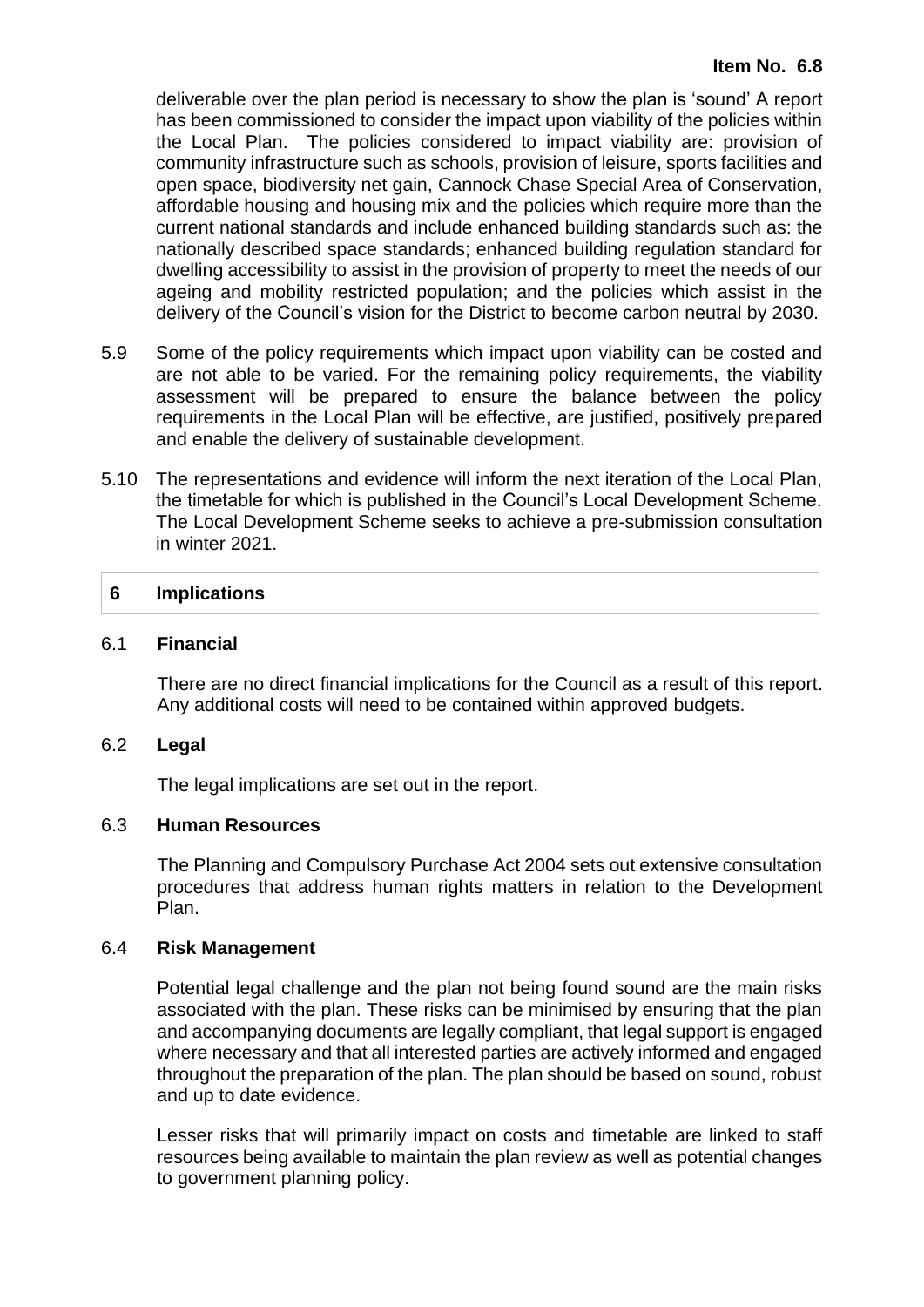#### 6.5 **Equality & Diversity**

The Local Plan Review is supported by an Equality Impact Assessment that is refined at each stage of the review.

#### 6.6 **Climate Change**

A Staffordshire wide Climate Change Adaption and Mitigation Strategy Final Report and Climate Change Adaptation and Mitigation Baseline Report were published as part of the Preferred Option consultation. This will feed into the further development of policies to address climate change.

#### **7 Appendices to the Report**

Appendix A: Summary of Representations to the Cannock Chase Preferred Option consultation of the Local Plan Review.

#### **Previous Consideration**

None

**Background Papers**

**None**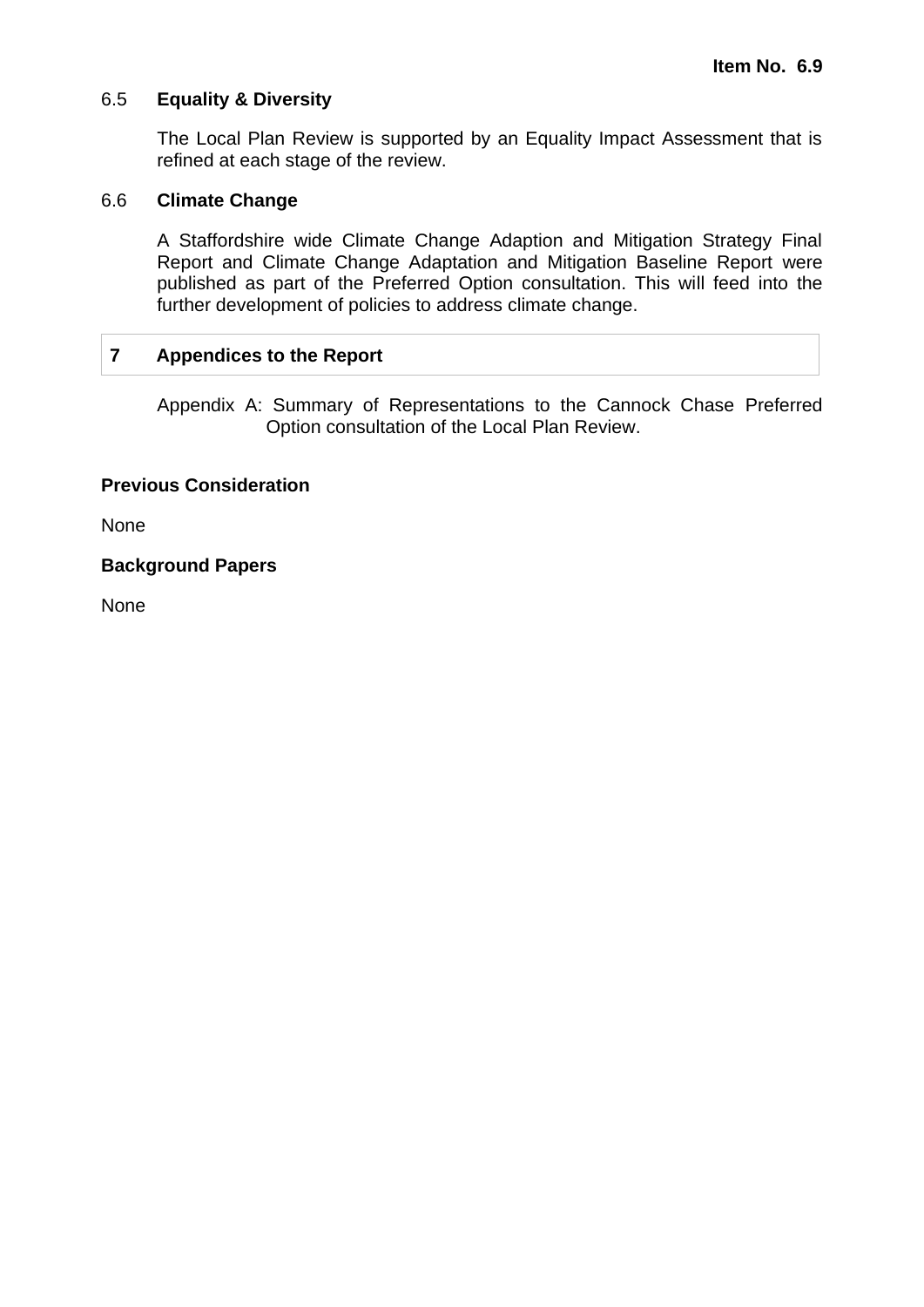| <b>REF</b>     |                                            | <b>General Whole Plan Responses</b>                                                                                                                                                                                                                                                                                                                                                                                                                                                                                                                                                                                                                                                                                                                                                                                                                                                                                                                                                                                                                                                                                                                                                                                                                                                                                                                                                                                                                                                                                                                                                                                                                                                                                                                                                                                                                                                                                                                                                                                                                                                                                                                                                                                                                                                                                                                                                                                                                                                                                                                                                                                                                                                                                                                                                                                                                                                                                                                                                                                                                                                                                                                                                                                                                                                                                                                                                                                                                                                                                                                                                                                                                                                                                                                                                                                                                            |
|----------------|--------------------------------------------|----------------------------------------------------------------------------------------------------------------------------------------------------------------------------------------------------------------------------------------------------------------------------------------------------------------------------------------------------------------------------------------------------------------------------------------------------------------------------------------------------------------------------------------------------------------------------------------------------------------------------------------------------------------------------------------------------------------------------------------------------------------------------------------------------------------------------------------------------------------------------------------------------------------------------------------------------------------------------------------------------------------------------------------------------------------------------------------------------------------------------------------------------------------------------------------------------------------------------------------------------------------------------------------------------------------------------------------------------------------------------------------------------------------------------------------------------------------------------------------------------------------------------------------------------------------------------------------------------------------------------------------------------------------------------------------------------------------------------------------------------------------------------------------------------------------------------------------------------------------------------------------------------------------------------------------------------------------------------------------------------------------------------------------------------------------------------------------------------------------------------------------------------------------------------------------------------------------------------------------------------------------------------------------------------------------------------------------------------------------------------------------------------------------------------------------------------------------------------------------------------------------------------------------------------------------------------------------------------------------------------------------------------------------------------------------------------------------------------------------------------------------------------------------------------------------------------------------------------------------------------------------------------------------------------------------------------------------------------------------------------------------------------------------------------------------------------------------------------------------------------------------------------------------------------------------------------------------------------------------------------------------------------------------------------------------------------------------------------------------------------------------------------------------------------------------------------------------------------------------------------------------------------------------------------------------------------------------------------------------------------------------------------------------------------------------------------------------------------------------------------------------------------------------------------------------------------------------------------------------|
|                |                                            |                                                                                                                                                                                                                                                                                                                                                                                                                                                                                                                                                                                                                                                                                                                                                                                                                                                                                                                                                                                                                                                                                                                                                                                                                                                                                                                                                                                                                                                                                                                                                                                                                                                                                                                                                                                                                                                                                                                                                                                                                                                                                                                                                                                                                                                                                                                                                                                                                                                                                                                                                                                                                                                                                                                                                                                                                                                                                                                                                                                                                                                                                                                                                                                                                                                                                                                                                                                                                                                                                                                                                                                                                                                                                                                                                                                                                                                                |
| <b>LPPO001</b> | A, Webster                                 | It's a well-considered and thorough proposal. I really value the effort taken to ensure consultation takes place during these times of restricted access.                                                                                                                                                                                                                                                                                                                                                                                                                                                                                                                                                                                                                                                                                                                                                                                                                                                                                                                                                                                                                                                                                                                                                                                                                                                                                                                                                                                                                                                                                                                                                                                                                                                                                                                                                                                                                                                                                                                                                                                                                                                                                                                                                                                                                                                                                                                                                                                                                                                                                                                                                                                                                                                                                                                                                                                                                                                                                                                                                                                                                                                                                                                                                                                                                                                                                                                                                                                                                                                                                                                                                                                                                                                                                                      |
| LPPO002        | L. Morrall                                 | Cannock Chase has fulfilled it's housing quota for approximately the next 5years (4.8years certainly - although this is likely to be more with additional building<br>counts). However, the council has an obligation to build so many houses in line with national housing needs policy, and I believe from scouring the documents<br>that the council needs to look for availability for 275 dwellings per year for after this 5year buffer period is over. Looking at the Gren Belt map, most of the<br>brownfield land in the district has now been used for housing and construction. Most of the Chase is obviously, under special protection as an AONB. However,<br>much of the remaining land in the area of the district including Hednesford and Heath Hayes is Greenbelt land. So does this mean that it is inevitable that the<br>greenbelt will be used for future housing to supply for the ever-expanding national population, and the flow from the urban West Mids into the surrounds?<br>Currently the areas to the east of Heath Hayes towards Gentleshaw and to the South towards Norton Canes (Newlands area) are greenbelt, and these are highly<br>vulnerable. The housing explosion in the district has include the huge Hawkes Green estate, Wimblebury estates, and currently Pye Green area extensive<br>developments. Does this mean that because the Chase is fairly protected, it is inevitable that the rest of the District will be come completely urbanised? Is it fair<br>when other districts, like Stafford have vast amounts of land compared to the much smaller Cannock Chase district which is dominated by the Chase? There is a<br>pocket of land to the east of Heath Hayes that is not included in the Greenbelt and I believe it is currently farmland privately owned by Taylor Wimpey. If this land<br>was developed it would set a precedent for building to the east of the village of Heath Hayes. There is also an area to the south of Heath Hayes from opposite<br>Cleeton Street to the mini island where plans have been pitched by developers. This rich area is used by deer and contains numerous important flora and fauna.<br>The increased traffic flow and pollution levels in the Heath Hayes area and especially Cannock and Hednesford Roads are already problematic to residents, and<br>this is before the inevitable traffic increase from the new retail village, and the new crematorium. I know the country needs housing, it's population is still<br>increasing, but why should the burden be put on smaller districts with very little brownfield, when larger districts may have large areas of brownfield and much<br>more extensive greenbelt? The green belt is a buffer between provincial Cannock Chase district and neighbouring districts. The district of Cannock Chase has<br>already been developed almost out of recognition, and has certainly contributed hugely to housing needs for the past several decades, with extensive home<br>building and industrial sites. Cannock Chase AONB should of course have protection status, but this should not be at the detriment of the rest of the district, and<br>it's greenbelt buffer zone between villages and other districts. The government have relaxed building on greenbelt, which I think is a huge mistake, and it shows<br>the country has reached a point where it can't sustain a much higher population, without irreversible damage to the country's greenbelt and infrastructure. Having<br>spoken to various councillors from different parties in the area, I know my concerns and frustrations are also shared by many of them. I hope special efforts can be<br>made to sustain our wonderful district as a semi rural gateway to Cannock Chase from the heavily urbanised West Midlands districts. |
| LPPO003        | Transport for West Midlands - H,<br>Davies | Transport for West Midlands (TfWM), the transport arm of the WMCA feels this local plan is very relevant to the West Midlands Metropolitan area. In general, we<br>support its vision and associated aims and policies, especially given the strategic importance of the plan and the key role it will play in meeting future economic<br>and housing demand, attracting investment and delivering enhanced connectivity. It is therefore important that TfWM works alongside Cannock Chase DC, as<br>well as the wider region, to provide the necessary transport infrastructure to support such growth. Strategic cross boundary matters such as journey patterns are<br>particularly important for TfWM, with significant numbers of people community into the met area daily from Cannock; impacting on the wider journey to work area.<br>Pre-covid travel data of Cannock Chases 63,379 working age population - 8.851 people (14%) commute into the met area daily, and a further 4,427 commute<br>from the met area into Cannock. This is very high compared to other non-met areas, with rail passengers representing a significant proportion of commuters. Next<br>Steps: TfWM understands the potential benefits growth can bring, such as providing new opportunities for improved sustainable transport infrastructure, which<br>can benefit both new and existing communities and we fully support the local plan in its objectives and vision. In delivering the right transport infrastructure and<br>services, it will deliver multiple benefits and make a huge contribution to communities through quality of life, promotion of good mental and physical health and<br>support economic growth, TfWM will continue to support Cannock Chase in taking forward their Local Plan and we reiterate our support for the partnership<br>approach that has been taken to addressing the strategic transport needs within the plan to date.                                                                                                                                                                                                                                                                                                                                                                                                                                                                                                                                                                                                                                                                                                                                                                                                                                                                                                                                                                                                                                                                                                                                                                                                                                                                                                                                                                                                                                                                                                                                                                                                                                                                                                                                                                                                                                                                                                      |
| LPPO004        | Walsall Council - N. Ball                  | ABCA have engaged actively and positively to the various stages in the preparation of the Local Plan, and we welcome the cooperative engagement with<br>Cannock Chase Council throughout our most recent engagement was our response to the Regulation 18 consultation in September 2019. Our representations<br>addressed two principal issues – housing and employment land, associated with the requirement for the Local Plan to address the Duty to Cooperate and<br>specifically to respond positively to help address the identified shortfall of land to meet growth needs arising in the Black Country. We also made detailed<br>comments in relation to the Hatherton Canal restoration, Special Areas of Conservation, and Gypsies and Travellers. We acknowledge the amendments made to<br>the Regulation 18 Plan in responding to our representations. However, we note that the Preferred Options Plan proposes a contribution to meeting housing<br>needs arising in the Black Country very much at the lower end of the range indicated in the Issues and Options consultation, and the reasoning for this in<br>comparison with the potential higher levels of contribution is not clear. There is also ambiguity about what the total proposed housing target in the Plan actually is.                                                                                                                                                                                                                                                                                                                                                                                                                                                                                                                                                                                                                                                                                                                                                                                                                                                                                                                                                                                                                                                                                                                                                                                                                                                                                                                                                                                                                                                                                                                                                                                                                                                                                                                                                                                                                                                                                                                                                                                                                                                                                                                                                                                                                                                                                                                                                                                                                                                                                                                                                       |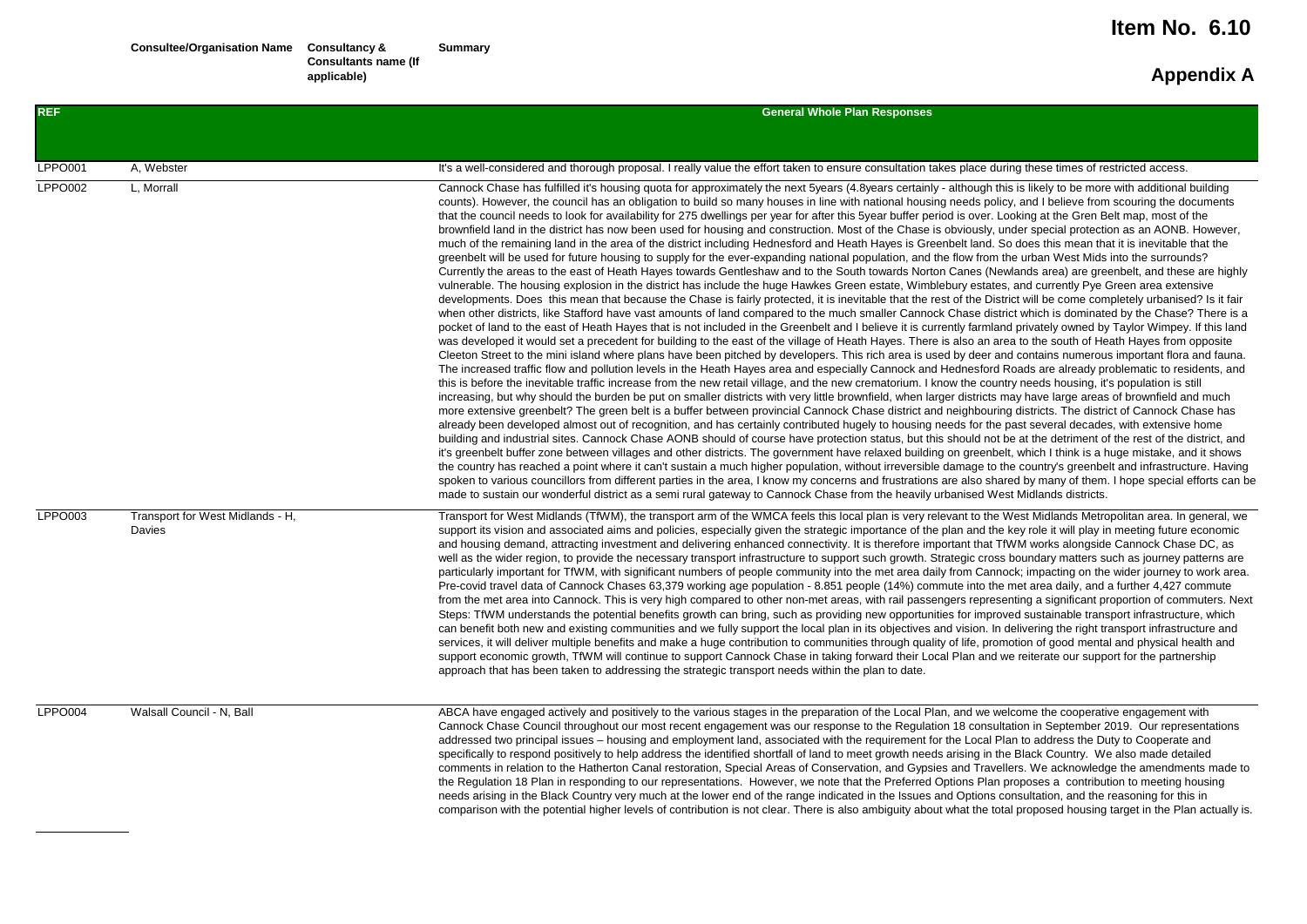LPPO005 L, Barratt Letter the target set for the number of new homes should reflect the views of the neighbourhood and not be driven the views of developers. LPPO Page 63 para. 152 Option C and D recommend the highest number of houses should be built, 6,612 net dwellings for the district(2018-2026) and 7,612 respectively. Page 64 para 6.155 states the above numbers reflects the volume of responses by site promoters which is disproportionate against the number of responses by local groups and individuals. The local groups supported the lower levels of growth. Their views must be reflected. Page 66 LPPO para 6.163 more protection should be given to the districts main villages and hamlets which are currently considered to be semi-rural and not considered remote from the main urban areas. This policy should be reviewed. It's essential we retain the character and distinctiveness of the landscape. SO 7 P188 - This target is not specific enough. Development that would form a hard edge to protected and designated sites should not be permitted. The site referred to as C64 in the current Local Plan (H30 on page 75 Table C LPPO) is still being considered for development even though it was denied permission in 1999. The proposed development would allow a housing estate to run along the edge of the AONB for approx. 0.5km. The Document - Housing Development Capacity Study 2018-2038 March 2020 has this site listed in table 5 (page 10). This site is not part of the housing development capacity and so is not required for the housing need to be met. Why is this site still included when it is 1.7km from a SAC, 100m from an SSSI, 400m from the SBI (Hazelslade Nature Reserve), 350m from the SBI on Rawnsley Hill and adjoining the AONB and Forest of Mercia. On Page 46 - of 16 SHLAA December 2020, categorisation is mentioned. It says that its status as a restricted site may change. The locals have been pushing to have this as part of the Green Space Network. It needs protection. The objectives at the moment offer little or no protection to sites like these. In Appendix 11 in the same document, the site is described as not available and more important not suitable for development. Yet it still appears under objective 3 Table C page 75 (H30) as an additional site. SO7.3 Page 188 - The target doesn't mention the distances from the SAC where development can take place. The 8km and 15km boundaries are usually used to calculate impact but no mention is made of building that is very close. This should be taken into consideration. It should mention alongside the SAC other sensitive areas such as SSSIs and SBIs. SO7.1 the table here says no development if it impacts on designated sites unless exceptional circumstances. This statement needs more clarity. Page 141 objective 7 LPPO para 6.434 mentions the safeguarding of international, national and locally designated sites of importance for biodiversity: wildlife corridors and stepping stones that connect them. This statement is not reflected in the strategic objectives. In LPPO - page 153 para 6.91 under NEW EVIDENCE Enhancing the Beauty of Landscapes is mentioned and para 6.492, The Government White Paper, Planning for the Future (August 2020) proposes a range of changes to Local Plans. These include the identification of protected areas (including important areas of green space and locally important features such as protected views). SO7.4 protecting, conserving and enhancing the landscape character of page 155 of the LPPO Preferred Policy Direction. Development proposals within or on land forming the setting of the AONB. Development proposals which individually or cumulatively adversely impact on the landscape and scenic beauty of the AONB or its setting will be resisted. The above is a strong statement that is not reflected in SO7.4. SO7.5 the target here does mention detrimental impact but it is still too vague. While its target is to meet the objectives of the AONB Management Plan neither SO7.4 or 7.5 mention the Views and Settings Guide by the AONB. Not enough detail on the targets again. It should also mention light and noise pollution under protecting, conserving and enhancing the Green Belt (SO7.6). In addition to mentioning these factors in SO8.5.

LPPO006 Highways England - Pyner, D It is our role to maintain the safe and efficient operation of the Strategic Road Network (SRN) whilst acting as a delivery partner to national economic growth. In relation to the Cannock Chase Plan area, Highways England's principle interest is in safeguarding the A5, which routes through the Plan area. In line with the DfT Circular 02/2013, we consider that Local Plans should promote development at locations that are or can be made sustainable, that allows for uptakes of sustainable transport modes and support wider social and health objectives, and which support existing business sectors as well as enabling new growth. We support a pattern of development that minimises trip generation at source and encourage the notion to make the best use of existing infrastructure, reduce the need to travel and increase opportunities for non-car travel such as the use of public transport, walking and cycling, to encourage modal shift away from the car and help to reduce congestion on the SRN. Therefore, we generally support an increase of development within and adjoining the larger settlements in the area which benefit from a good concentration of amenities and public transport services. We consider that focusing housing in urban areas would be likely to have a lesser impact on the SRN than in rural locations or in close proximity to the A5 due to reduced vehicle trip generation and availability of key facilities and services locally, therefore minimising journey lengths for employment, shopping, leisure, education and other activities. We would expect that future allocated sites within these strategic locations or any other sites with the potential to impact the operation of the SRN to be subject to Transport Assessments in order for their impacts to be assessed appropriately and mitigation to be identified as required.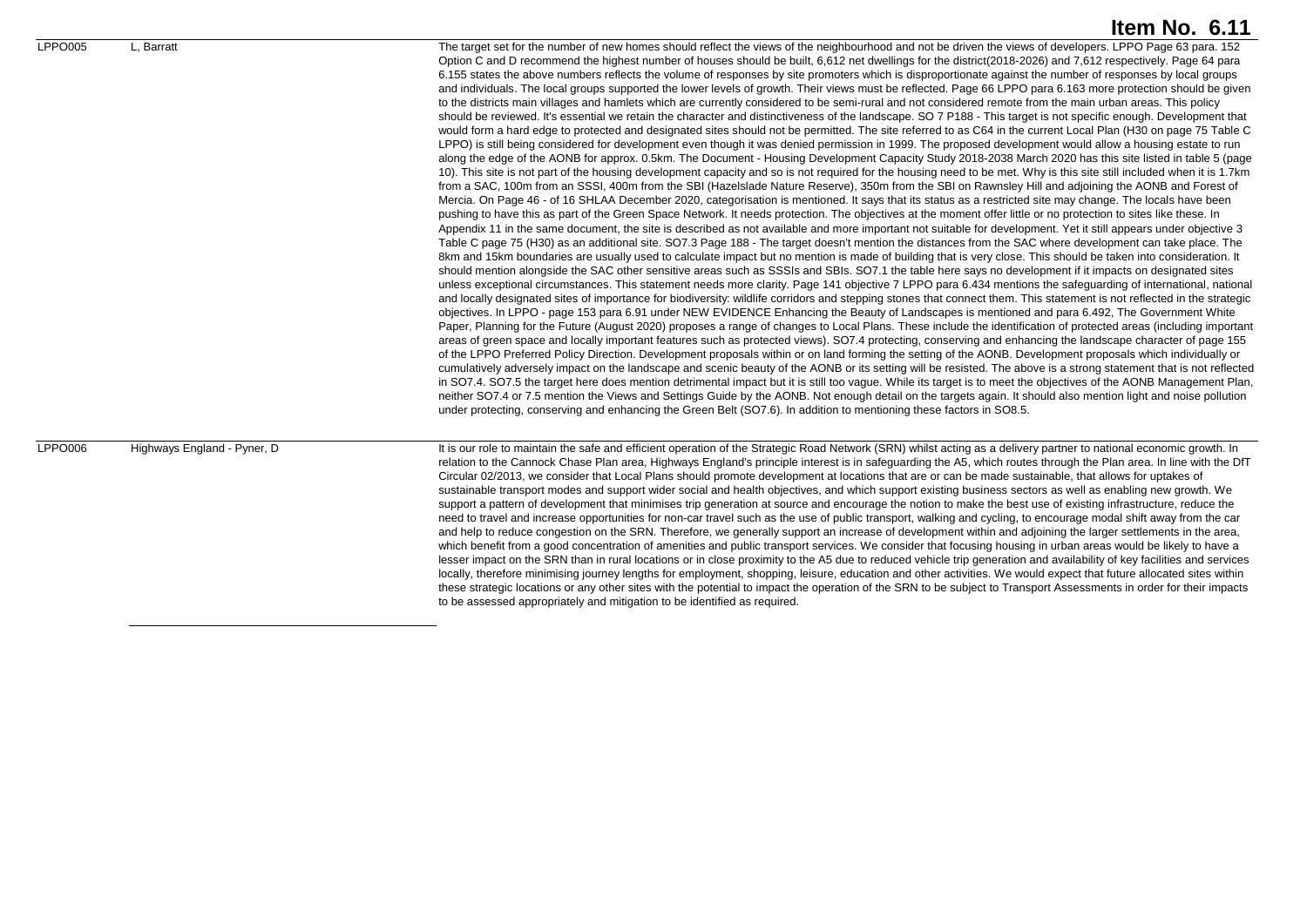|         |                                          |                           | Item No. $6.12$                                                                                                                                                                                                                                                                                                                                                                                                                                                                                                                                                                                                                                                                                                                                                                                                                                                                                                                                                                                                                                                                                                                                                                                                                                                                                                                                                                                                                                                                                                                                                                                                                                                                                                                                                                                                                                                                                                                                                                                                                                                                                                                                                                                                                                                                                                                                                                                                                                                                                                                                                                                                                                                                                                                                                                                                                                                                                                                                                                                                                                                                                                                                                                   |
|---------|------------------------------------------|---------------------------|-----------------------------------------------------------------------------------------------------------------------------------------------------------------------------------------------------------------------------------------------------------------------------------------------------------------------------------------------------------------------------------------------------------------------------------------------------------------------------------------------------------------------------------------------------------------------------------------------------------------------------------------------------------------------------------------------------------------------------------------------------------------------------------------------------------------------------------------------------------------------------------------------------------------------------------------------------------------------------------------------------------------------------------------------------------------------------------------------------------------------------------------------------------------------------------------------------------------------------------------------------------------------------------------------------------------------------------------------------------------------------------------------------------------------------------------------------------------------------------------------------------------------------------------------------------------------------------------------------------------------------------------------------------------------------------------------------------------------------------------------------------------------------------------------------------------------------------------------------------------------------------------------------------------------------------------------------------------------------------------------------------------------------------------------------------------------------------------------------------------------------------------------------------------------------------------------------------------------------------------------------------------------------------------------------------------------------------------------------------------------------------------------------------------------------------------------------------------------------------------------------------------------------------------------------------------------------------------------------------------------------------------------------------------------------------------------------------------------------------------------------------------------------------------------------------------------------------------------------------------------------------------------------------------------------------------------------------------------------------------------------------------------------------------------------------------------------------------------------------------------------------------------------------------------------------|
| LPPO007 | Spedeworth Motorsports - D.<br>Wood      | Rolling Start - D. Carter | Spedeworth Motorsports (incorporating Incarace Ltd) are promoters of short circuit oval motorsports at venues across the UK. Hednesford Hills Raceway was<br>established in the 1950s and is one of the premier venues in the country for stadium motorsports, staging events of national and international significance. The<br>venue attracts participants in a wide range of different race classes not only locally and from across the UK but also internationally, particularly from Mainland<br>Europe and Eire. These participants form part of an active drive base comprising many thousands of people. The events are spectacular and regularly draw large<br>crowds to the venue. As such the raceway also represents one of the most important visitor attractions in Cannock Chase. Users of the stadium make a<br>significant contribution to the local economy in a number of ways. Numerous local businesses built, service and maintain competitors cars and visiting spectators<br>stay overnight in nearby hotels and utilise local services and facilities. While the racing activities are a noisy sport, the number of events is 20 per annum meaning<br>that the site, which lies at the heart of the surrounding SSSI, is maintained and kept secure at all other times. This is a considerable community benefit. Over the<br>past couple of years several motorsport venues have been lost and one of the reasons cited is that no specific protection has been given in the local development<br>plan. This representation seeks to remedy this situation in respect of the Cannock Chase District Local Plan. From our analysis of the consultation there is no<br>reference to Hednesford hills Raceway and its significance as both a sports stadium and important visitor attraction. As a sports venue the need for the raceway is<br>clear and continuing, as evidenced by the number of drivers who wish to participate at the venue. As a visitor attraction, major events continue to attract large<br>numbers of spectators. Whilse many of those spectators will not come from the local community they are sourced from wider 'communities of interest'. This is a<br>strategic consideration that should be reflected by the local plan. Our request is that the Council should consider amendments to the local plan, so the rich<br>heritage and continuing importance of Hednesford Hills Raceway is both recognised and protected. Ideally this would be reflected not only in policy but also<br>through identification of the stadium site (including the parking area) on the policies map. The policy might usefully draw attention to the nature of the activities<br>that take place and, how any nearby future developments need to take full account of this. Without such changes we content that the plan would be unsound as it<br>would fail to be consistent with the provisions of national planning policy as set out in the NPPF. Incidentally, we believe that the similar representations to those<br>above regarding the lack of recognition in the local plan to Hednesford Town Football Club might also apply. |
| LPPO008 | Stafford Borough Council - A,<br>Yendole |                           | We note that a minimum 5,516 dwellings will be delivered to meet the District's housing need between 2018 and 2038 at a rate of 276 dwellings per annum. A<br>further 500 dwellings are being delivered to help meet a shortfall arising from the wider housing market area, (increasing total delivery to 6,016 dwellings at a rate<br>of 301 dpa). It is also noted that up to 50ha of employment land will be provided to meet the District's requirements. It is acknowledged that in order to meet the<br>District's housing need requires the release of land identified within the Green Belt. We have identified that amendments to the Green Belt are not directly related<br>to the boundary with Stafford Borough and that no sites (employment, housing or mixed use) have been allocated on land that would have an impact on Stafford<br>Borough. We acknowledge Rugeley as an important Town Centre and the opportunities for redevelopment. It is noted that there is a proposal for local design<br>codes to be created based on character areas, of which Etchinghill and Springfields are identified. As this forms part of the built form of Rugeley on the border<br>with Stafford Borough, we would support the creation of design codes and would welcome being involved in this on-going work. In terms of strategic cross border<br>issues we will continue to work with you on all relevant matters relating to protection of the Cannock Chase AONB, SAC & Ramsar Sites, in particular Cannock<br>Chase SAC and the wider nitrogen deposition project. Finally Stafford Borough supports the position of policies seeking to balance recreational uses and control<br>development to protect areas from negative impacts, in particular Cannock Chase AONB.                                                                                                                                                                                                                                                                                                                                                                                                                                                                                                                                                                                                                                                                                                                                                                                                                                                                                                                                                                                                                                                                                                                                                                                                                                                                                                                                                                                            |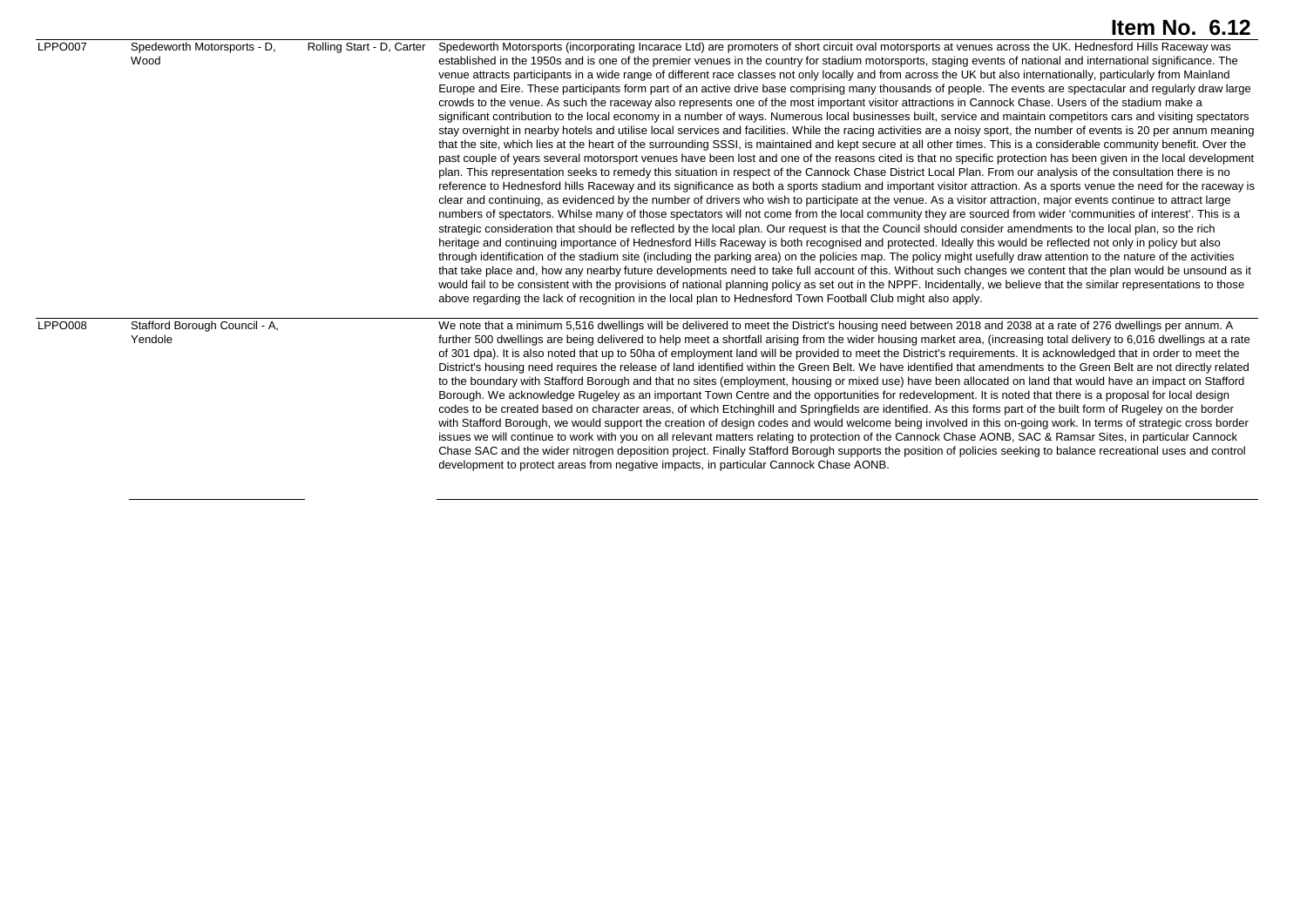settings. Historic England welcomes this approach and is pleased that the methodology used is generally in line with that set out in Historic England's Advice Note 2: The Historic Environment and Site Allocations in Local Plans, 2015 (HEAN3). We also welcome the fact that this HIA has been prepared with reference to HEAN3 and Good Practice Advice Note 3 (Second Edition): The Setting of Heritage Assets (2017) (GPAN3). However, we note that some of the proposed allocations which may have an impact on the significance of designated heritage assets have not been carried through to the second stage of assessment within the HIA. Historic England considers that the following proposed allocations would benefit from such assessment work to inform decisions, prior to their allocation: H37, H48, H49, H51, H53, M4, M8 and E6. Please see our tabulated comments in the attached Appendix A for further detail. We understand that for certain of the above sites (H37, H48, H49 and H52) the methodology adopted by the HIA has omitted their assessment because they are either located within, or within the setting of, a Conservation Area, and with no other heritage constraints. In these cases, we also note that the HIA recommends that the requirements for new development set out in the relevant Conservation Area Management Plan should be brought to bear for all planning applications on these sites. However, Historic England considers that in omitting these sites from assessment within the HIA it is not clear how the impact on the significance of the relevant Conservation Area has been assessed and how the Council envisages development would take place in respect of the historic environment. The NPPF (Para 185) requires that a positive approach to the historic environment should be demonstrated as part of the Plan process. Since this is not clear at this time Historic England recommends that these matters are addressed in relation to the above sites, prior to the Regulation 19 stage, so as to avoid any issues over the soundness of the Plan. Given the number of sites that have the potential to impact on the significance of designated heritage assets and their settings, historic England would urge you to consider obtaining specialist conservation advice, particularly with regard to interpreting the findings of the HIA. Assessment of potential development should fully consider the impact on the setting of Scheduled Monuments, including the landscape views from Castle Ring (e.g. for development to the north in Rugeley), as well as, and, assets which are outside of the District (e.g. the setting of the Saucer barrow on Spring Hill, or Shugborough Registered Park & Garden). With specific reference to non-designated heritage assets, these can make a positive contribution to the character of our settlements and enrich our sense of place. We recommend that the views of your chosen specialist archaeologists adviser are sought on these allocations to confirm that the evidence base is sufficiently robust to ensure that any proposed allocation is deliverable in accordance with local and national planning policies. Your adviser will inform you on whether further assessment work is required though field assessment prior to allocation to ensure the extent, character and significance has been adequately understood to inform the allocation of a site. Our tabulated comments in the attached Appendix A and your own assessments, highlight a number of nondesignated heritage assets that may be affected by the proposed allocations. Areas within the District of note for non-designated historic assets are the A5 corridor and the Cannock Chase AONB. We note that the Local Plan makes reference to the Cannock Chase AONB Management Plan 2019-2024 and recommend that specific links are made to the policies in the Management Plan which have the objectives with the Chase's history and culture. With regard to the interactive policies map, we recommend that this should shown the Scheduled Monuments as polygons, not as points, and it should also show Registered Parks and Gardens within the District.

LPPO010 Norton Canes Parish Council **Example 19 Healthy Living - The NP** is proposing policies on provision and improvements to indoor and outdoor sports facilities, play areas, informal open spaces, a formal park, the rural footpath/cycleway network and health services. The proposed options for the development of a formal park are The Mount south of Jerome Road and the recreation round east of Brownhills Road adjoining the community centre. This latter site is also the preferred location for provision of indoor sport and recreation facilities which are currently lacking in the village. The PO document recognises that whilst there are good quality indoor sports facilities across the District there are not easily accessible by public transport from outside the main urban areas. It also recognises the need for improvements to outdoor facilities including artificial green pitches and multi-use games areas. So, it is considered that priority should be given to investment in indoor facilities and improvements to outdoor facilities in the village using S106 funds already obtained any new funding arising from future housing developments. Proposed PO Policy SO2.1 and Policy SO2.3 are supported in principle in the context of the above aims of the NP. The major open spaces within the village are currently protected as part of the Green Space Network (GSN) which PO Policy SO7.8 proposes to continue to protect, conserve and enhance. These spaces include the two possible locations for a formal park so this is welcome. The policy also enables new areas of GSN to be added as they come forward in connection with major new housing developments and areas of green space allocated in Neighbourhood Plans to be afforded the same level of protection which is welcomed. A survey of open spaces not currently in the GSN has been undertaken as part of the NP process and suggestions for improvements will be invited as part of the proposed NP consultation. The NP has not currently addressed the issue of allotment provision but notes that PO Policy SO2.5 lends support to protection of existing and provision of new allotments and this matter will be included in the consultation on use of local open spaces. Sustainable travel – The NP is seeking to achieve delivery of sustainable improvements to bus services, key walking and cycling routes and for major developments to make appropriate financial and practical contributions to deliver such improvements. Negotiations on use of existing committed S106 funds to achieve these aims will continue separately from the new Local Plan. However, support of PO Policy SO5.2 aiming to reduce reliance on private car journeys by improving public transport, walking and cycling routes is welcomed. PO Policies SO5.3 & SO5.4 building on the theme of sustainable travel particularly in relation to electric vehicle charging points, provision of safe walking and cycling routes including canal towpaths. High frequency bus services connecting schools, health services and key employment sites is also welcomed as is support for demand responsive public transport options where timetabled services may not be sustainable. PO Policy SO5.6 aims to safeguard proposed recreational footpath and cycle routes connecting villages, countryside and main urban areas including related infrastructure such as highway crossing points and this is also supported. The NP is putting forward for consultation 4 key walking/cycling routes linking the village to schools, employment and leisure/countryside sites. One priority highway crossing point in need of major safety improvement has been identified as the A5 at the northern end of the Cannock Extension Canal. There is a gap in National Cycle Route 5 (NCR5) between Burntwood and Stafford. The NP is looking at opportunities for an option to route NCR5 through the recreation routes of Norton Canes and onward through Heath Hayes Parish and the AONB. The new Local Plan could support this initiative.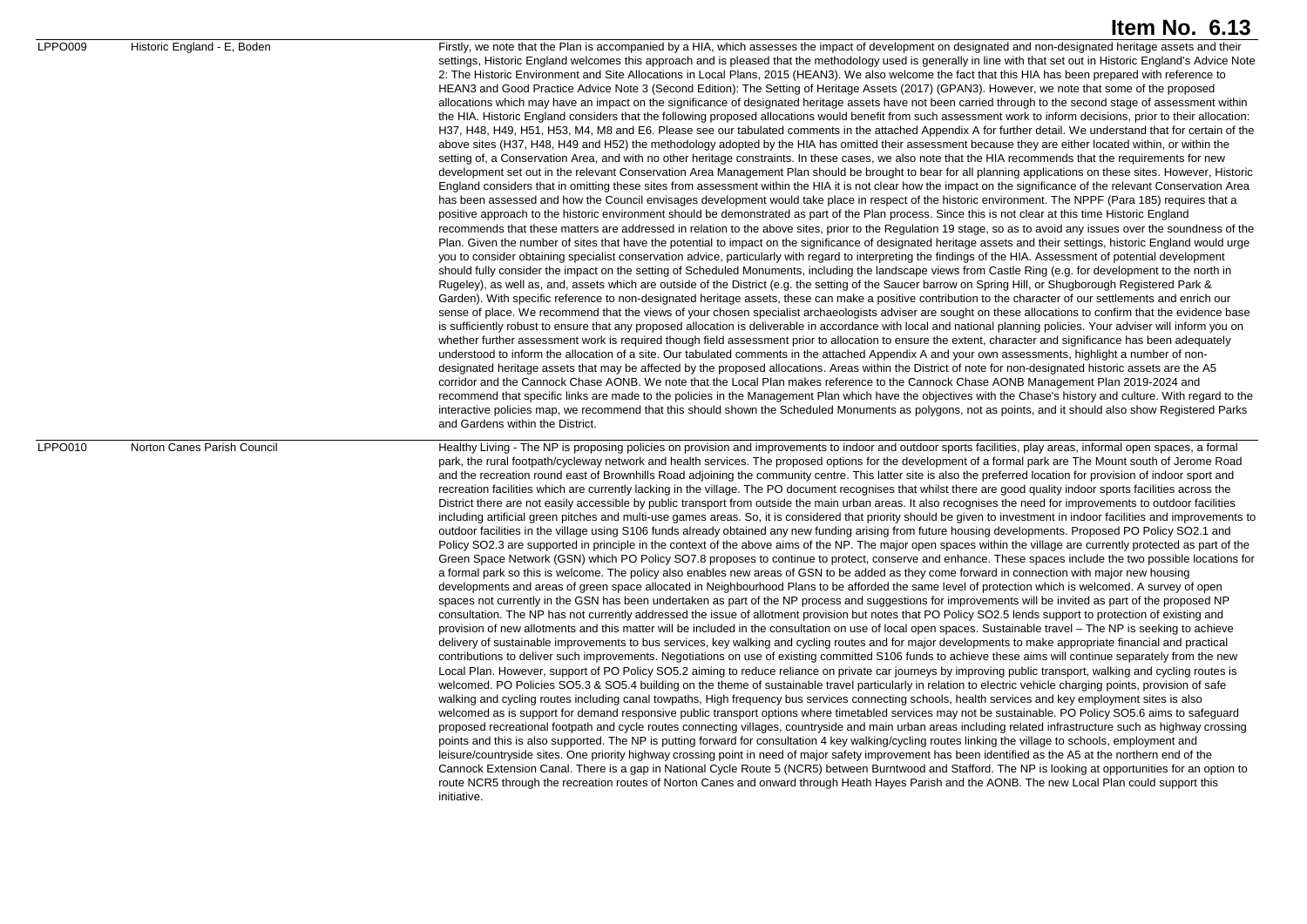|         |                                       | Protecting the countryside as a whole and specific sites of ecological value – The NP is seeking to improve the biodiversity of all protected sites and require all<br>major new developments to make appropriate financial or practical contributions to deliver net environmental gain. PO Policies SO7.1, SO7.2, SO7.3, SO7.4 and<br>SO7.6 are broadly supportive of the NP aims. Reference is made to the Council's Urban Forestry Strategy 2019-2024 which seeks to expand tree and woodland<br>cover. Tree planting as an option on areas of open space within the village will be the subject of NP consultation. The area of the Parish south of the A5 in the<br>Little Wyrley area contains some of the best quality rural landscape outside the AONB some of which has a sense of tranquillity. Policy SO7.4 would provide<br>appropriate support for an NP policy to identify the need to conserve these qualities.<br>Improving the choice of local shopping facilities whilst supporting the vitality and viability of existing local shops, pubs, take-aways, restaurants and other local<br>services – The NP is proposing to identify a boundary for the village centre within which erection of new buildings/extensions for uses within Class E and related<br>food and drink uses would be supported. The NP is also proposing to achieve environmental improvements to the centre and car park, including vehicle charging<br>points, support the provision of a new convenience store at Norton Hall lane and support roadside retail and service uses on land adjacent to the Turf Inn. The<br>introduction of a national Permitted Development right to change Class E Uses to residential as from the beginning of August may pose some challenge to<br>supporting the retention of Class E uses. PO Policy SO6.1 identifies Norton Canes as a local centre with a role to provide small scale town centre services to<br>serve local need. PO Policy SO5.1 requires all major developments to contribute to reduction in carbon intensive modes of transport including provision of electric<br>vehicle charging points. The land adjoining The Turf is identified as a new employment site in Policy SO4.2.                                                                                                                                                                                                                                                                                                                                                                                                                                                                                                                                                                                                                                                                                                                                                                             |
|---------|---------------------------------------|--------------------------------------------------------------------------------------------------------------------------------------------------------------------------------------------------------------------------------------------------------------------------------------------------------------------------------------------------------------------------------------------------------------------------------------------------------------------------------------------------------------------------------------------------------------------------------------------------------------------------------------------------------------------------------------------------------------------------------------------------------------------------------------------------------------------------------------------------------------------------------------------------------------------------------------------------------------------------------------------------------------------------------------------------------------------------------------------------------------------------------------------------------------------------------------------------------------------------------------------------------------------------------------------------------------------------------------------------------------------------------------------------------------------------------------------------------------------------------------------------------------------------------------------------------------------------------------------------------------------------------------------------------------------------------------------------------------------------------------------------------------------------------------------------------------------------------------------------------------------------------------------------------------------------------------------------------------------------------------------------------------------------------------------------------------------------------------------------------------------------------------------------------------------------------------------------------------------------------------------------------------------------------------------------------------------------------------------------------------------------------------------------------------------------------------------------------------------------------------------------------------------------------------------------------------------------------------------------------------------------------------------------------------------------------------------------------------------------------------------------------------------------------------------------------------------------------------------------------------------------------------------------------------------------------------------------------------------------------------------------------------------|
| LPPO011 | CPRE Staffordshire - S, Burgess       | We recognise and support the council's eight Strategic Objectives. We welcome the increased emphasis on sustainability shown in the document and the<br>encouragement of the development of brownfield sites in preference to new greenfield and Green Belt development. The District Context (Section 3) is useful and<br>the updating and structural change in population and employment are helpful. The consequences for residents of problems arising from deprivation identified. The<br>key issues are well justified. We welcome the emphasis in the protection of the Cannock Chase AONB, the Special Areas of Conservation and the Green Belt.<br>The wider context is well covered in Section 4, although we were surprised that the prospective fundamental changes in planning proposed in the "Planning for<br>the Future" White Paper have not been referred to. (We acknowledge that the Government's current stance following consultation on the White Paper is unknown -<br>as is whether the Queen's Speech will indicate whether there will be new legislation for radical changes in planning during the next parliamentary session. If the<br>proposals of the White Paper are given legislative force, the Local Plan will need to be dramatically changed; it would become much shorter, radically different,<br>omit major elements and, in practice, would largely become a land allocation document). We agree with the eight Strategic Objectives of Section 5, and with the<br>Local Plan Vision and Objectives. We are pleased with the reference in the detailed objectives to the wish to see better design in new developments, which in<br>future are to be distinctive, attractive and safe. We do not agree with Cannock Chase District Council that support for an uplifted housing target figure for housing<br>is the best way to support the delivery of affordable housing (your final bullet point on page 65). We regret that the current document is so unambitious in the<br>provision to be made for affordable homes and housing for social rent (your reference to only 20% on page 79 is well below what has been set and achieved by<br>most other councils). We oppose a number of your proposed amendments to Green Belt in Policy SO7.7 on page 158 which, in all cases, seem to involve<br>removal of land from the Green Belt. We have failed to find the exceptional circumstances and evidence of the offsetting referred to in paragraph 6.513. The<br>primary purpose of the amendments appears to be to provide land for new development. We have major concerns in relation to the additional housing proposed<br>in the Green Belt, particularly land to the south of the A5190, Cannock Road, to the east of Wimblebury Road and to the west of Hednesford Road. It would be<br>helpful if the plan could be usable to iPad users as currently it cannot be zoomed. It would also be very helpful if the plan included the site-specific reference |
| LPPO012 | Birmingham City Council, I<br>MacLeod | The City Council previously provided comments to the Issues and Options Stage and welcomes the fact that many of the issues raised in our response have been<br>carried through into the Preferred Options document. The City Council fully supports the approach taken within the document, in particular, in meeting Strategic<br>Objective 3: To deliver a sufficient supply of homes to provide for housing choice and ensure all people are able to live in a decent home which meets their needs.<br>We therefore welcome the commitment set out in the Spatial Strategy to deliver sufficient housing to meet the District's own need and an appropriate and<br>sustainable contribution to the wider housing market area shortfall where justified in adopted plans. As part of this approach, the document acknowledges that<br>Cannock Chase District forms part of the Greater Birmingham and Black Country Housing Market Area (GBBCHMA) and has resolved to contribute 500 dwellings<br>where infrastructure permits, to meet the shortfall arising from the GBBCHMA. Given the strategic position highlighted above, this potential contribution is<br>welcomed in assisting to meet any shortfalls within the GBBCHMA area and emphasises the commitment of Cannock Chase District Council in fulfilling its Duty to<br>Co-operate obligations in this respect. Birmingham City Council has been instrumental in ensuring that the 14 local authorities that make up the HMA continue to<br>work together to ensure that strategic housing requirements are met. The City Council would therefore endorse and support the development of an agreed<br>Statement of Common Ground in relation to the approach set out in the Preferred Options document at the Submission stage of the Cannock Chase Local Plan.<br>This could either be an agreement across the GBBCHMA, or as a separate agreement between the two Councils if appropriate. The Council is committed to<br>continuing to work with Cannock Chase Council, alongside other local authorities making up the Housing Market Area, to ensure that strategic issues (including<br>identified housing and employment land shortfalls within the West Midlands) can continue to be addressed.                                                                                                                                                                                                                                                                                                                                                                                                                                                                                                                                                                                                                                                                                                                                             |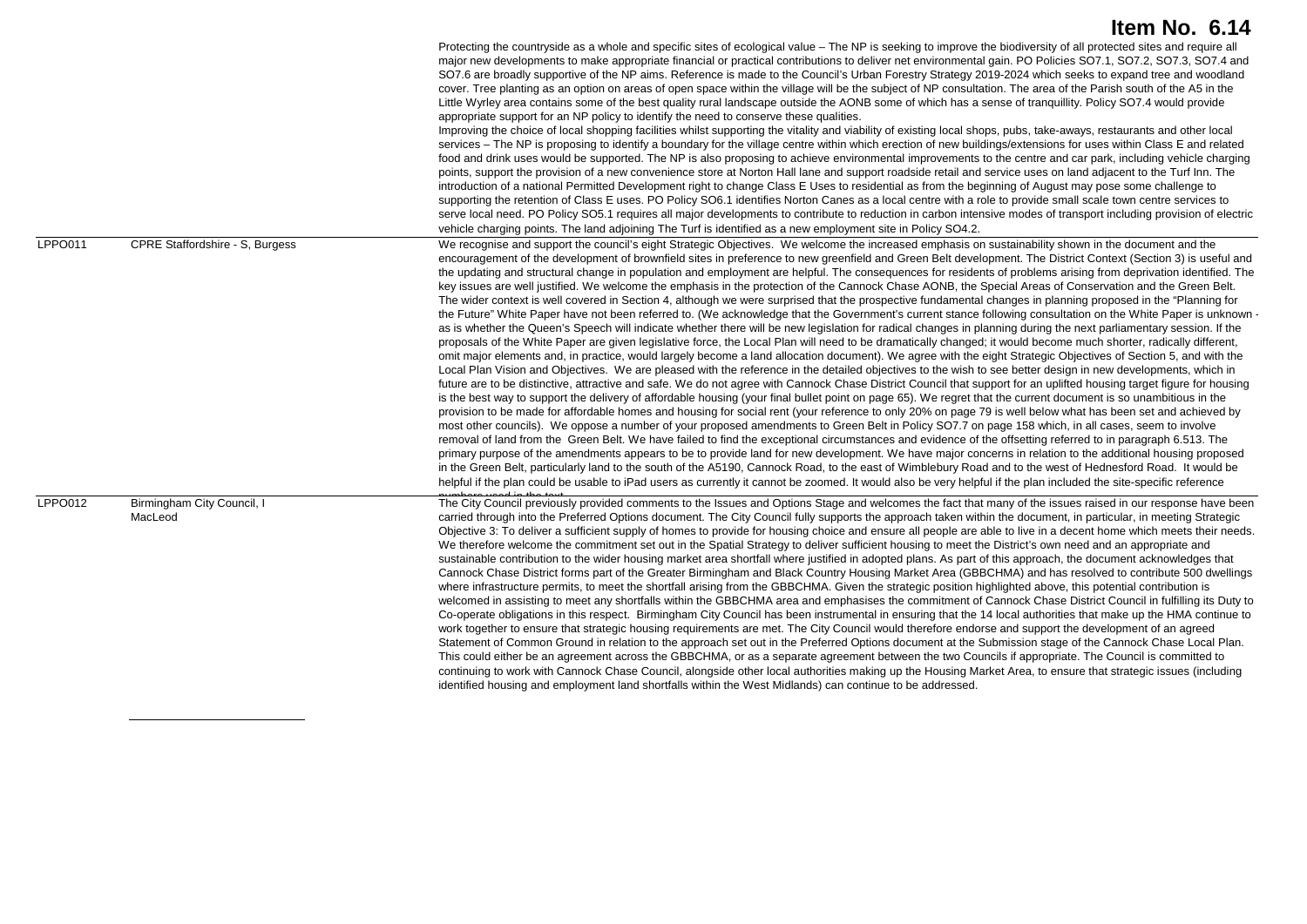|                |                                       | Item No. 6.15                                                                                                                                                                                                                                                                                                                                                                                                                                                                                                                                                                                                                                                                                                                                                                                                                                                                                                                                                                                                                                                                                                                                                                                                                                                                                                                                                                                                                                                                                                                                                                                                                                                                                                                                                                                                                                                                                                                                                                                                                                                                                                                                                                                                                                                                                                                                                                                                                                                                                                                                                                                                                                                                                                                                                                                                                                                                                                                                                                                                                                             |
|----------------|---------------------------------------|-----------------------------------------------------------------------------------------------------------------------------------------------------------------------------------------------------------------------------------------------------------------------------------------------------------------------------------------------------------------------------------------------------------------------------------------------------------------------------------------------------------------------------------------------------------------------------------------------------------------------------------------------------------------------------------------------------------------------------------------------------------------------------------------------------------------------------------------------------------------------------------------------------------------------------------------------------------------------------------------------------------------------------------------------------------------------------------------------------------------------------------------------------------------------------------------------------------------------------------------------------------------------------------------------------------------------------------------------------------------------------------------------------------------------------------------------------------------------------------------------------------------------------------------------------------------------------------------------------------------------------------------------------------------------------------------------------------------------------------------------------------------------------------------------------------------------------------------------------------------------------------------------------------------------------------------------------------------------------------------------------------------------------------------------------------------------------------------------------------------------------------------------------------------------------------------------------------------------------------------------------------------------------------------------------------------------------------------------------------------------------------------------------------------------------------------------------------------------------------------------------------------------------------------------------------------------------------------------------------------------------------------------------------------------------------------------------------------------------------------------------------------------------------------------------------------------------------------------------------------------------------------------------------------------------------------------------------------------------------------------------------------------------------------------------------|
| LPPO013        | Natural England- G, Driver            | Cross Boundary Issues: We note the cross boundary issues identified. We would advise that additional cross boundary issues should be included: • Air quality<br>impacts on designated sites including but not limited to Cannock Chase SAC and Cannock Extension Canal SAC. • Pressure on existing ecological networks and<br>a need to increase these networks and reduce fragmentation of these networks to elevate pressure and for climate change adaption and mitigation.                                                                                                                                                                                                                                                                                                                                                                                                                                                                                                                                                                                                                                                                                                                                                                                                                                                                                                                                                                                                                                                                                                                                                                                                                                                                                                                                                                                                                                                                                                                                                                                                                                                                                                                                                                                                                                                                                                                                                                                                                                                                                                                                                                                                                                                                                                                                                                                                                                                                                                                                                                            |
| LPPO014        | P, Hewitt (Cllr)                      | 1. Area alongside Cannock Road, Heath Hayes - This is a large area of land, I am concerned about the over development of Heath Hayes and Hawks Green and<br>the village losing its identity. I would challenge that the area could sustain a further influx of people re health care and education. With the new shopping<br>development and the waste site close there are already traffic issues that would be made substantially worse. 2. I would like to confirm that no development or<br>redevelopment is agreed for Hednesford Town FC and it remains a sporting venue. Also that Hednesford Raceway is not used for development.                                                                                                                                                                                                                                                                                                                                                                                                                                                                                                                                                                                                                                                                                                                                                                                                                                                                                                                                                                                                                                                                                                                                                                                                                                                                                                                                                                                                                                                                                                                                                                                                                                                                                                                                                                                                                                                                                                                                                                                                                                                                                                                                                                                                                                                                                                                                                                                                                 |
| <b>LPPO015</b> | Lichfield District Council - S, Stray | Lichfield DC agrees that issues identified such as the Cannock Chase SAC, AONB, employment and housing and Rugeley Power Station will be cross boundary<br>issues and also welcomes the continued recognition of the cross boundary travel relationships between Lichfield District and Cannock Chase District.                                                                                                                                                                                                                                                                                                                                                                                                                                                                                                                                                                                                                                                                                                                                                                                                                                                                                                                                                                                                                                                                                                                                                                                                                                                                                                                                                                                                                                                                                                                                                                                                                                                                                                                                                                                                                                                                                                                                                                                                                                                                                                                                                                                                                                                                                                                                                                                                                                                                                                                                                                                                                                                                                                                                           |
| <b>LPPO016</b> | J, Tovey                              | There are several things that are of concern to me: 1. Woodcock Road, Crabtree Way, Green Lane, Fermount Way and going on down towards the Springfields.<br>People taking and using the grass verges for their own means, rather than leaving these areas for all to enjoy as intended. Trees have also been incorporated into<br>some of these additional areas by being fenced in. Also in some cases may even been cut down altogether but I am not 100% certain of this but I would not be<br>surprised if it had not happened. The fact that all of the homes around this area are actually owned but seem to have very few rights when other overzealous<br>home owners want more than their allocated pocket of land. This is unfair for those who are trying to do the correct thing. Persimmon Homes are the Venders for<br>the Old William Whittingham Ltd and Area 5 and Weston half of Area 3. 2. There are definite 'Health and Safety' issues for the general public i.e. children coming<br>and going to school. Parents also pickup and take their children to school and this is an added issue of safety. Apart from the fact that the area is 'Open Plan',<br>nothing in front of the building line. I was told recently when I wanted a new window. 3. There are a great deal more people using wood burners as heating in the<br>area and it can be very unpleasant. It would not help people with breathing problems. You go out of the house for a short period and come back in smelling. There<br>are several the other side of the playing fields, March Banks and around there. 4. As I have used a mobility scooter for many years, I do find that there are a few<br>things which could enhance the experience. More dropped kerbs would be good for many, no just people on scooters. I know of places which could be very much<br>improved but I can give you information where they could be introduced but I don't have the time at the minute as I need to get this sent to you before 4.45pm.<br>Perhaps I can make a list of potential sites at a later date? 5. Another point of interest, can mobility scooters use cycle paths if needed and if not, are there other<br>alternatives? Would there be a possibility of having somewhere local where people who have or would like to use a scooter to have a proper lesson, so that they<br>would feel safer when out and about? Just a thought as there are more and more people using them than ever. 6. Cars, trees or bushes either overlapping or<br>parked on the footpaths and on dropped kerns and there are no alternatives but to back up and go another way. 7. Keeping out open spaces. Like the Green Lane<br>Playing Fields and Harley Fields. They are real gems in our community, for us as locals as well as visitors. 8. The Heritage Trail, is a real gem too. 9. If there was<br>a chance to open up a footpath from Rugeley to Wolseley Gardens and the Wildlife Centre etc. That would be amazing for all. Maybe Stafford Council could help? |
| LPPO017        | Christopher, Walker                   | Whilst I do feel we need to preserve all the green spaces possible for our future generations, I do know there is a need for further growth within the area. This new<br>proposal with the preferred options location given has considered our green spaces and protected them much better than previous plans. Locations highlighted for<br>expansion are now more centralised and have been given better understanding to the flows of traffic and movement of people that will be necessary around the<br>area. Giving much better links for transport in and out of the area without affecting the green spaces and wildlife as much. Previous plans spread the expansion<br>further from the central resources which would have put strain on the already overloaded infrastructures.                                                                                                                                                                                                                                                                                                                                                                                                                                                                                                                                                                                                                                                                                                                                                                                                                                                                                                                                                                                                                                                                                                                                                                                                                                                                                                                                                                                                                                                                                                                                                                                                                                                                                                                                                                                                                                                                                                                                                                                                                                                                                                                                                                                                                                                                |
| LPPO018        | S, Walker                             | Whilst I do feel we need to preserve all the green spaces possible for our future generations, I do know there is a need for further growth within the area. This new<br>proposal with the preferred options location given has considered our green spaces and protected them much better than previous plans. Locations highlighted for<br>expansion are now more centralised and have been given better understanding to the flows of traffic and movement of people that will be necessary around the<br>area. Giving much better links for transport in and out of the area without affecting the green spaces and wildlife as much. Previous plans spread the expansion<br>further from the central resources which would have put strain on the already overloaded infrastructures.                                                                                                                                                                                                                                                                                                                                                                                                                                                                                                                                                                                                                                                                                                                                                                                                                                                                                                                                                                                                                                                                                                                                                                                                                                                                                                                                                                                                                                                                                                                                                                                                                                                                                                                                                                                                                                                                                                                                                                                                                                                                                                                                                                                                                                                                |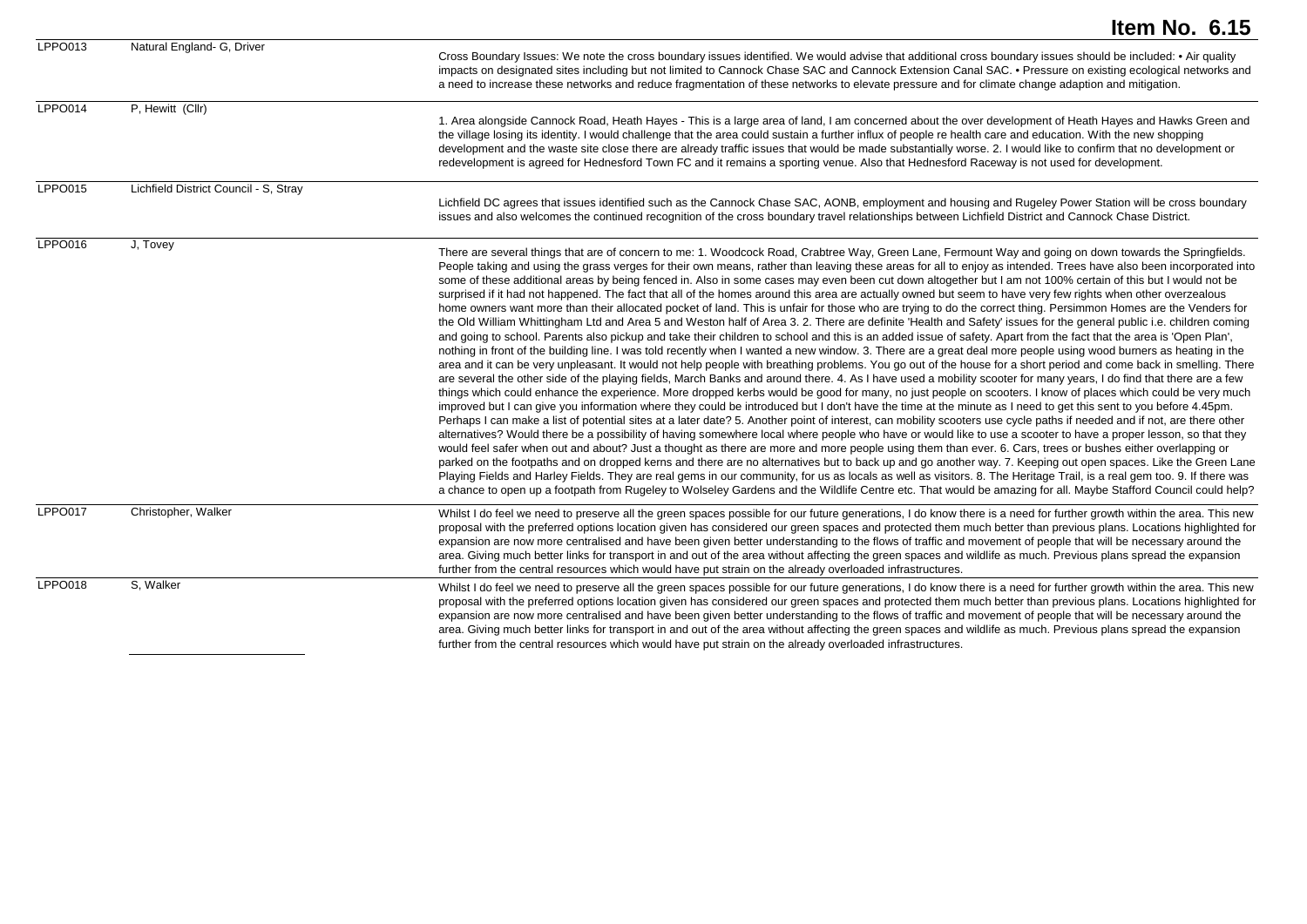| LPPO019        | Claire, Walker         |                                           | My preferred option for building of residential properties would not involve greenbelt land. The plans that have been produced have areas for expansion that have<br>given some understanding to the flows of traffic and movement of people that will be necessary around the area. The larger areas for development are situated<br>where they can give access easier to the A5 and main routes into Cannock. They are also placed close to areas of work and train stations giving rise to fewer cars<br>on the road than there would be if building was placed in other greenbelt areas. Previous plans spread the expansion further from the central resources which<br>would have put strain on the already overloaded infrastructure. Overall, I can see that consideration has been given to concerns about some areas lack of<br>transport links and inability to cope with larger urban sprawls. These options would be preferable to use of any other greenbelt land.                                                                                                                                                                                                                                                                                                                                                                                                                                                                                                                                                                                                                                                                                                                                                                                                                                                                                                                                                                                                                                                                                                                                                                                                                                                                                                                                                                                                                                                                                                                                                                                                                                                                                                                                                                                                                                                                                                                                                                                                                                                                                                                                                                                                                                                                                                                                                                                                                                                                                                                                                                                                                                                                                                                                                                                                                                                                 |
|----------------|------------------------|-------------------------------------------|--------------------------------------------------------------------------------------------------------------------------------------------------------------------------------------------------------------------------------------------------------------------------------------------------------------------------------------------------------------------------------------------------------------------------------------------------------------------------------------------------------------------------------------------------------------------------------------------------------------------------------------------------------------------------------------------------------------------------------------------------------------------------------------------------------------------------------------------------------------------------------------------------------------------------------------------------------------------------------------------------------------------------------------------------------------------------------------------------------------------------------------------------------------------------------------------------------------------------------------------------------------------------------------------------------------------------------------------------------------------------------------------------------------------------------------------------------------------------------------------------------------------------------------------------------------------------------------------------------------------------------------------------------------------------------------------------------------------------------------------------------------------------------------------------------------------------------------------------------------------------------------------------------------------------------------------------------------------------------------------------------------------------------------------------------------------------------------------------------------------------------------------------------------------------------------------------------------------------------------------------------------------------------------------------------------------------------------------------------------------------------------------------------------------------------------------------------------------------------------------------------------------------------------------------------------------------------------------------------------------------------------------------------------------------------------------------------------------------------------------------------------------------------------------------------------------------------------------------------------------------------------------------------------------------------------------------------------------------------------------------------------------------------------------------------------------------------------------------------------------------------------------------------------------------------------------------------------------------------------------------------------------------------------------------------------------------------------------------------------------------------------------------------------------------------------------------------------------------------------------------------------------------------------------------------------------------------------------------------------------------------------------------------------------------------------------------------------------------------------------------------------------------------------------------------------------------------------------------|
| <b>LPPO020</b> | Clive, Walker          |                                           | My preferred option for building of residential properties would not involve greenbelt land. The plans that have been produced have areas for expansion that have<br>given some understanding tp the flows of traffic and movement of people that will be necessary around the area. The larger areas for development are situated<br>where they can give access easier to the A5 and main routes into Cannock. They are also placed close to areas if work and train stations giving rise to fewer cars<br>on the road than there would be if building was placed in other greenbelt areas. Previous plans spread the expansion further from the central resources which<br>would have put strain on the already overloaded infrastructure. Overall, I can see that consideration has been given to concerns about some areas lack of<br>transport links and inability to cope with larger urban sprawls. These options would be preferable to use of any other greenbelt land.                                                                                                                                                                                                                                                                                                                                                                                                                                                                                                                                                                                                                                                                                                                                                                                                                                                                                                                                                                                                                                                                                                                                                                                                                                                                                                                                                                                                                                                                                                                                                                                                                                                                                                                                                                                                                                                                                                                                                                                                                                                                                                                                                                                                                                                                                                                                                                                                                                                                                                                                                                                                                                                                                                                                                                                                                                                                 |
| <b>LPPO021</b> | <b>Wyrley Estates</b>  | Fisher German LLP - N.<br><b>Borsey</b>   | Conclusion: The Local Plan review process is welcomed, and the consultation document is, overall, thorough, and transparent about the challenges facing the<br>district. It is essential to ensure that the needs of the district in terms of housing and employment land are kept under review, and that the figures are both<br>ambitious and achievable. The resultant plan needs to be sufficiently flexible to take account of any uncertainty ahead. As mentioned above, our client has<br>undertaken a masterplan exercise and is also liaising with Norton Canes Parish Council over their draft Neighbourhood Plan. Our client is also very keen to<br>engage with the district councils over the future of the Grove Colliery site, and the current process is a golden opportunity to finally address this under-used site of<br>the benefit of the whole district.                                                                                                                                                                                                                                                                                                                                                                                                                                                                                                                                                                                                                                                                                                                                                                                                                                                                                                                                                                                                                                                                                                                                                                                                                                                                                                                                                                                                                                                                                                                                                                                                                                                                                                                                                                                                                                                                                                                                                                                                                                                                                                                                                                                                                                                                                                                                                                                                                                                                                                                                                                                                                                                                                                                                                                                                                                                                                                                                                                   |
| <b>LPPO022</b> | <b>Bloor Homes Ltd</b> | Define Planning &<br>Design Ltd - M, Rose | National and Regional Context: The "presumption in favour of sustainable development" underpins the NPPF and requires plans to "positively seek opportunities<br>to meet the development needs of their area and be sufficiently flexible to adapt to rapid change." Except in very specific circumstances, local plans and the<br>strategic policies within them should "as a minimum, provide for objectively assessed needs for housing and other uses, as well as any needs that cannot be met<br>within neighbouring areas" (paragraph11). That guidance is particularly relevant to CCDC, given that the District forms part of the GBBCHMA, and in light of the<br>ongoing and potential future inability of Birmingham City Council (BCC) and the Black Country authorities to meet their own housing needs. As an authority that<br>borders the Black Country authority of Walsall, as well as the HMA authorities of Lichfield and South Staffordshire, the duty to co-operate with surrounding<br>authorities on strategic matters such as unmet housing need is clearly a central consideration in coming to CCDC's housing requirement and allocating sufficient<br>and suitable land to meet that. As such, it is essential that the emerging Local Plan is positively prepared in a manner that is aspirational but deliverable, in order<br>to provide a framework for addressing housing needs and other priorities, in accordance with NPPF paragraphs 15 and 16. Bloor Homes Ltd (BHL) supports the<br>intention of Policies SO1.2, SO1.3, SO2.2, SO2.3, SO2.4 and SO7.8 which seek to promote well-designed developments by ensuring that new developments; •<br>Enhance the quality of the built environment by making a positive contribution to the townscape and landscape (Policy SO1.2); • Create safe places that deter<br>crime and reduce the fear of crime by promoting urban design best practice principles including the creation of natural surveillance, active frontages and spaces<br>of vitality (Policy SO1.3); • Safeguard health and amenity by providing sufficient residential amenity, accessible and attractive green spaces, and active travel and<br>recreational opportunities, as well as achieving low carbon developments (Policy SO2.2); • Improve the provision of active leisure and sports facilities by<br>contributing to new, or enhanced, active leisure and sports facilities (Policy SO2.3); • Provide opportunities for healthy living and activity by promoting active<br>travel, connective green space provision, and physical activity (Policy SO2.4); and • Protect, conserve and enhance the Green Space Network (Policy SO7.8).<br>The above policy requirements reflect what BHL considers to be the key principles of good urban design and have driven the emerging Masterplan that has been<br>prepared for site SH5 that is proposed to be allocated. Further details are provided in the response to Policy SO3.1 However, the LPP fails to set open space<br>standards for new development, despite the LPPO highlighting that an Open Space Assessment and Strategy has been commissioned. It is important that this<br>document comes forward without delay, given the implications that the amount and type of open space provision can have both on the development capacity and<br>viability of proposed allocation sites. Indeed, that will be a particularly important consideration if CCDC are to pursue the suggested approach of requiring a higher<br>level of open space provision within sites to reduce visitor pressures on Cannock Chase. That approach will need to be justified based on proportionate evidence<br>with the implications in relation to development capacity and viability of proposed allocation sites carefully considered. []. |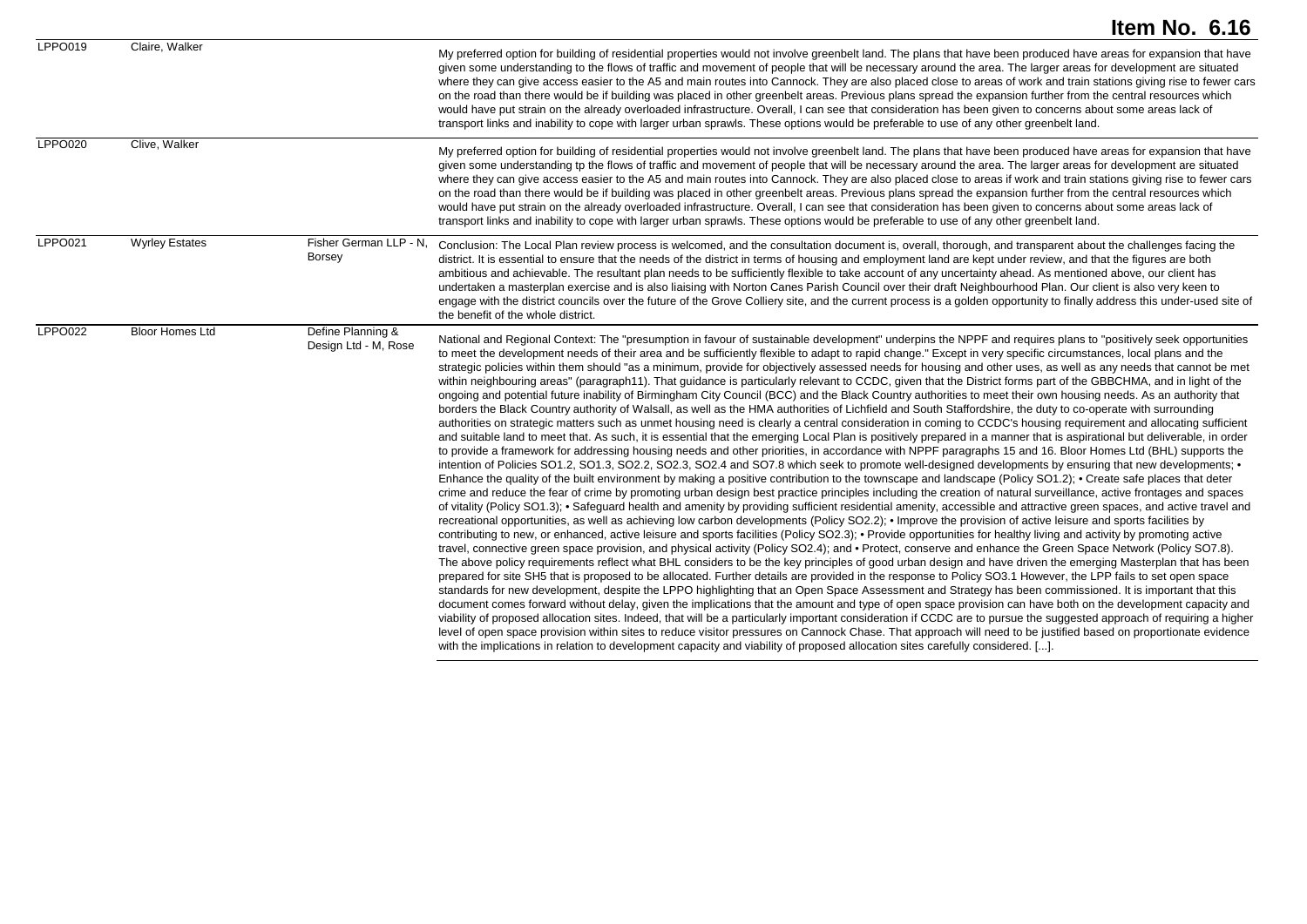|         |                                         |                                | Item No. 6.17                                                                                                                                                                                                                                                                                                                                                                                                                                                                                                                                                                                                                                                                                                                                                                                                                                                                                                                                                                                                                                                                                                                                                                                                                                                                                                                                                                                                                                                                                                                                                                                                                                                                                                                                                                                                                                                                                                                                                                                                                                                                                                                                                                                                                                                                                                                                                                                                                                                                                                                                                                                                                                                                                                                                                                                                                                                                                                                                                                                                                                                                                                                                                                                                                                                                                                                                                                                                     |
|---------|-----------------------------------------|--------------------------------|-------------------------------------------------------------------------------------------------------------------------------------------------------------------------------------------------------------------------------------------------------------------------------------------------------------------------------------------------------------------------------------------------------------------------------------------------------------------------------------------------------------------------------------------------------------------------------------------------------------------------------------------------------------------------------------------------------------------------------------------------------------------------------------------------------------------------------------------------------------------------------------------------------------------------------------------------------------------------------------------------------------------------------------------------------------------------------------------------------------------------------------------------------------------------------------------------------------------------------------------------------------------------------------------------------------------------------------------------------------------------------------------------------------------------------------------------------------------------------------------------------------------------------------------------------------------------------------------------------------------------------------------------------------------------------------------------------------------------------------------------------------------------------------------------------------------------------------------------------------------------------------------------------------------------------------------------------------------------------------------------------------------------------------------------------------------------------------------------------------------------------------------------------------------------------------------------------------------------------------------------------------------------------------------------------------------------------------------------------------------------------------------------------------------------------------------------------------------------------------------------------------------------------------------------------------------------------------------------------------------------------------------------------------------------------------------------------------------------------------------------------------------------------------------------------------------------------------------------------------------------------------------------------------------------------------------------------------------------------------------------------------------------------------------------------------------------------------------------------------------------------------------------------------------------------------------------------------------------------------------------------------------------------------------------------------------------------------------------------------------------------------------------------------------|
| LPPO023 | ENGIE - D. Sager                        | Barton Willmore - J.<br>Bonner | []. We make these representations on behalf of our client, Rugeley Power Ltd, who is the landowner and developer of the former Rugeley Power Station site<br>(the site). Planning permission for redevelopment of the site was granted by CCDC on 7th April 2021 and by Lichfield District Council (LDC) on 8h April with the<br>references CH/19/201 and 19/00753/OUTMEI and the following description of development: []. As part of the approved outline, approximately 1,036 of the 2,300<br>dwellings proposed will be in Cannock Chase District, subject to detailed design and reserved matters. Our client propose to build out the development over some<br>20years. This broadly aligns with the proposed Plan period, which will guide and manage development of the District during the period 2023 to 2038. The site is a<br>previously developed site in a sustainable location adjacent to Rugeley with close links to two train stations. Connectivity to the town and the stations for<br>pedestrians and cyclists will be improved significantly and a new Riverside Park will be delivered early in the development for the benefit of existing and new<br>residents. The locational characteristics and sustainability of the site is noted in the Officers Reports to CCDC and LDC Planning Committees. We consider that<br>the delivery of this mixed-use development at the site could help to address many of the key issues identified at Section 3 'The District Context' of the draft Plan<br>including: • Housing need, including for affordable housing – the site can deliver a significant contribution towards the Council's housing requirements in the Plan<br>period • Contributions towards Birmingham's unmet housing need – this site is well placed with sustainable links to Birmingham • Ageing population – the site can<br>deliver housing for older people across C2 and C3 uses • Health and education – provision of an all through school with new community sports pitches, as well as<br>significant levels of open space and the Riverside Park • Community deprivation – investment in a previously developed site for a new mixed use community<br>including employment uses • Employment – provision of 5 hectares of employment land, as well as retail and community uses • Transport and Infrastructure – the<br>site contributes towards public transport improvements, including a significant bus subsidy to deliver improved buses in Rugeley; improvements are also made to<br>encourage walking and cycling along the canal • Climate change – the proposals will help with the transition towards a zero carbon future, for instance in the<br>provision of electric vehicle charging and renewables. It should be noted within the draft Plan that Rugeley "A" Power Station and Rugeley "B" Power Station are<br>under different ownerships. Rugeley "A" Power Station was demolished in the 1990s and most of it has subsequently been redeveloped into dwellings, with some<br>land left undeveloped (and included as a draft allocation E4, see below). Our Client is the landowner and developer of Rugeley "B" Power Station, which has now<br>closed and is undergoing demolition and remediation. Conclusion and suggested changes: As discussed above, our client supports the Residential Site Allocation<br>in line with Policy SO3.1. |
|         |                                         |                                | However, we set out a number of suggested changes below will we consider will ensure the draft Plan's objectives are achieved and delivery of the key former<br>Power Station site is protected. 1. Amend the proposed allocation at Rugeley Power Station (Site Ref H20) to say a 'minimum of 1,000 dwellings' rather than<br>'approximately'. 2. Amend the housing mix policy to ensure the requirements for meeting the mix within Table D are flexible and responsive to changing evidence<br>and site-specific matters. 3. Amend Policy SO3.3 to ensure that minimum space standards and accessibility standards do not apply retrospectively to sites with<br>outline planning permissions which predate the adoption of the draft: and provide evidence to support the policy. 4. Amend SO8.2 and SO8.3 so that the<br>measures are not required retrospectively for outline planning permissions that pre-date adoption of the draft Plan. 5. Policy SO4.2 - we object to Site Ref. E4<br>(Former Power Station off A51) as an employment land allocation. Given the approved development at the former Power Station site, we suggest that a residential<br>allocation would be better suited to the location to ensure compatibility with adjacent uses. 6. It is noted that the draft Residential Site Allocation boundary is not<br>consistent with the approved parameter plans (see Access Parameter Plan at Appendix 1). In particular, the western access point into the site, as shown within<br>the red line, is not covered by the allocation. For completeness, we request that this is amended. 7. In addition, the Employment Site Allocation, which although<br>crossing into LDC site, is inconsistent with the location specified on the approved Land Use Parameter Plan (included at Appendix 2).                                                                                                                                                                                                                                                                                                                                                                                                                                                                                                                                                                                                                                                                                                                                                                                                                                                                                                                                                                                                                                                                                                                                                                                                                                                                                                                                                                                                                                                                                                                                                                                      |
| LPPO024 | The Church Commissioners for<br>England |                                | Barton Willmore - A, Bird []. The commissioners have previously submitted representations to the Cannock Chase Local Plan process and SHLAA, with their most recent representations<br>being to the Local Plan Review Issues and Options consultation in July 2019. The 2020 SHLAA identifies the Commissioners Site as 'Land to the east of John<br>Street/Wimblebury Road' under SHLAA Reference C264, and sub-divided into smaller land parcels under C264(a) to (e) reflecting the proposed phasing of the<br>Site. The SHLAA notes that the Site has an estimated overall capacity of 1,069 dwellings (sub-total of the individual parcels). It is submitted that our Client's site<br>offers a sustainable location for residential development. It is suitable, available and achievable for meeting housing needs within Cannock Chase District. The<br>site should be removed from the Green Belt and identified as a residential allocation. In support of this, an updated Vision Document is included at Appendix 2 to<br>these representations. We have previously submitted supporting technical work alongside the Vision Document, which has been undertaken by the consultancy<br>team appointed by the Commissioners. This work provides a thorough understanding of the site and has informed the proposed development illustrated in the<br>Concept Masterplan within the Vision Document. We attach the following documents at Appendices 3-8. • Landscape and Visual Appraisal and Green Belt<br>Review (LVAGBR) (Appendix 3) • Heritage and Archaeology Appraisal (Appendix 4) • Arboricultural Technical Note (Appendix 5) • Ecology Technical Note<br>(Appendix 6) • Transport Note (Initial Access Appraisal) (Appendix 7) • Sustainable Drainage Statement (Appendix 8). Please note that the updated Vision<br>Document (2021) submitted at Appendix 2 considers the Council's updated evidence on Green Belt matters (Cannock Chase Green Belt Harm Assessment,<br>prepared by LUC, February 2021) which has been prepared since our original Green Belt Review work from 2015 (at Appendix 3). The NPPF sets out the key<br>framework for plan-making including the 'tests of soundness' for Local Plans (paragraph 35). The National Planning Practice Guidance (PPG) provides further<br>advice on plan making and how these tests can be met, for instance in terms of evidence base gathering and working collaboratively with other relevant bodies on<br>strategic planning matters. It is noted that this current framework for the preparation and examination of Local Plans is subject to a future review, as detailed in the<br>recent 'Planning for the Future' White Paper (August 2020). However, our comments are submitted with the current national policy framework considerations in<br>mind. We firstly provide an overview of the site and then respond in chronological order to the specific sections and Questions set out in the draft Plan and<br>provide a series of suggested changes as relevant. Further details are provided on our Client's site in support of our comments.                                                                                                                                                                                                                                                                        |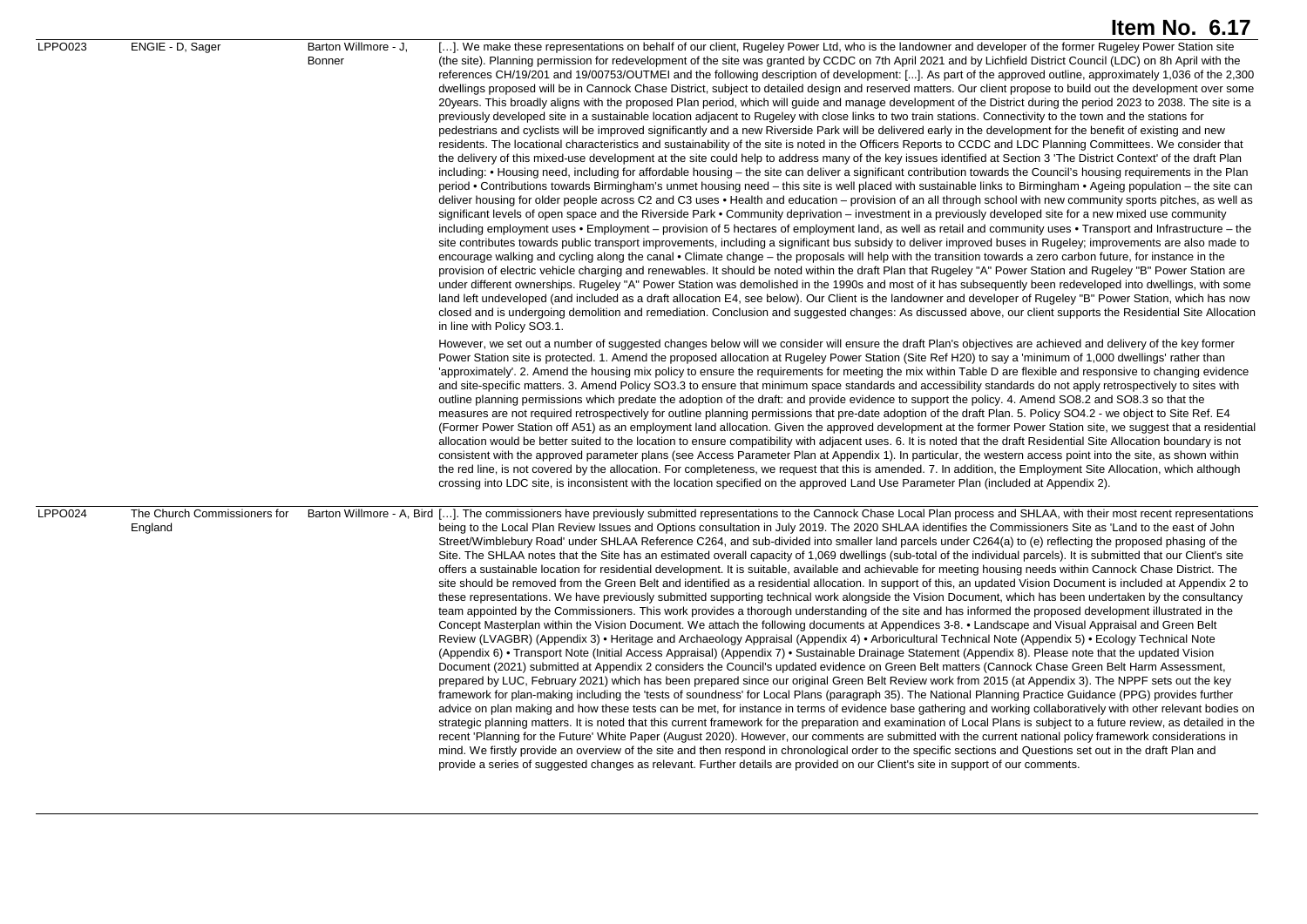LPPO025 Staffordshire County Council - J, Chadwick

### **Item No. 6.18**

The 8 Strategic Objectives for the Plan are supported and provide a clear vision for the development of the District. It is acknowledged that the Plan sets out the provision for 6,016 dwellings (including 500 for the wider housing market shortfall) at 276 units per annum and 50ha of employment land. Coupled with the spatial distribution of this growth in the Preferred Options Plan we can now work with you towards identifying the precise infrastructure requirements necessary to support the delivery of the Plan. [...]. Education: This sections provides an overview of the likely education infrastructure requirements necessary to support the delivery of identified residential development sites in the Plan. We have provided a summary of the likely mitigation required within each school place planning area. If a school place planning area has not been included, it is because there are no identified sites in that area. This review has been undertaken as at April 2021 and the school organisation team will continue to undertake detailed analysis as the Local Plan emerges and further detail about the potential sites are known and take into consideration any changes in local demographic information. Norton Canes Primary School Place Planning Cluster: The two sites in Norton Canes are both within Jerome Primary School's catchment area. Along with Norton Canes Primary Academy, these are the only two primary schools in Norton Canes. There is existing pressure for primary school places in this area, with an identified need to provide additional primary school places to mitigate housing developments that have recently been built, are ongoing or are due to commence. Any further housing will therefore require the provision of additional primary school places to mitigate its impact. The two identified sites in this school place planning cluster will generate a total of 41 pupils and will increase the pressure for places. This is based on current demographics and the assumption that not all the housing is delivered at the same time. Given the period of time that the revision of the Local Plan covers, circumstances may change over this period and education contribution requirements may change in the future. Cannock 1 Primary School Place Planning Cluster: You may be aware that a 1 Form Entry (FE) primary school (Poppyfield Academy) has opened in this cluster area to provide primary school places for the ongoing Pye Green development and has been designed to be able to expand by 1/2 FE. Two of the proposed sites are already known to the school organisation team as planning applications have been submitted and the level of mitigation for these two sites are included in draft S106 agreements. It is also expected that Poppyfield will provide the mitigation for the other proposed site which appears to be an extension of the Pye Green development. There are a further 768 additional dwellings proposed across the remainder of the cluster. Whilst it is noted that there is limited or no expansion potential at two primary schools within this planning area the current pupil movement trend would suggest that there would be potential for primary pupils from proposed housing development(s) in these catchment areas to be accommodated; on the assumption that not all the housing is delivered at the same time. The remaining schools in the cluster either have no proposed housing development in their catchment area or if they do it is expected that the level of development could be accommodated within existing capacity. This is based on current demographics and the assumption that not all the housing is delivered at the same time. Given the period of time that the revision of the Local Plan covers, circumstances may change over this period and education contribution requirements may change in the future. Cannock 2 Primary School Place Planning Cluster: There are seven sites identified within this planning cluster, potentially delivering 1, 328 dwellings, with sites identified in all three of the primary schools. Heath Hayes Primary School could not support the proposed level of development within its existing capacity and there is no potential to increase the school site. It may be possible to accommodate a smaller level of development. The number of dwellings proposed are too few to make the provision of a new 1FE primary school viable.

The small development within the catchment area of Five Ways primary could be accommodated within the existing capacity of the school. Within the catchment of Gorsemoor primary, four sites are identified delivering 905 dwellings, three relating to a strategic site delivering the majority of the dwellings (875). Whilst there may be limited expansion potential at the school, currently there is some available capacity. The overall level of development proposed would require the provision of additional capacity which could be achieved by a new 1FE primary school, which would need to be located within one of the proposed sites and additional land may also be required to future proof this area for any future proposed housing development. We would wish to work with CCDC to better understand the timing and size of the development (so being allocated to establish the most appropriate means of mitigation and advise on appropriate Policy provision in the Plan to secure the required infrastructure. This is based on current demographics and the assumption that not all housing is delivered at the same time. Given the period of time that the revision of the Local Plan covers, circumstances may change over this period and education contribution requirements may change in the future. During the analysis of the proposed sites in this planning cluster it was noted that a previously considered potential development site East of Wimblebury is no longer included. As such the impact and mitigation required is not included within this response. Cannock Secondary School Place Planning Cluster: Within the five secondary schools within this cluster there are 2,821 dwellings proposed. The number of potential dwellings located in Norton Canes High School catchment is 1,510 dwellings. The school site provides some potential for expansion. The current pupil movement trend would suggest that there is likely to be potential for secondary pupils from proposed housing development(s) in this catchment area to be accommodated. This is based on current demographics and the assumption that not all the housing is delivered at the same time. Given the period of time that the revision of the Local Plan covers, circumstances may change over this period and education contributions may be required in the future. There are 164 dwellings proposed within the catchment area of Kinsgmead. Whilst it is noted that there is no potential for expansion at the school, the current pupil movement trend would suggest that depending on the timing of delivery of the dwellings some secondary pupils may be accommodated. The remaining three schools in the cluster could accommodate the level of development proposed within their catchment areas. This is based on current demographics and the assumption that not all the housing is delivered at the same time. Given the period of time that the revision of the Local Plan covers, circumstances may change of this period and education contributions requirements may change in the future.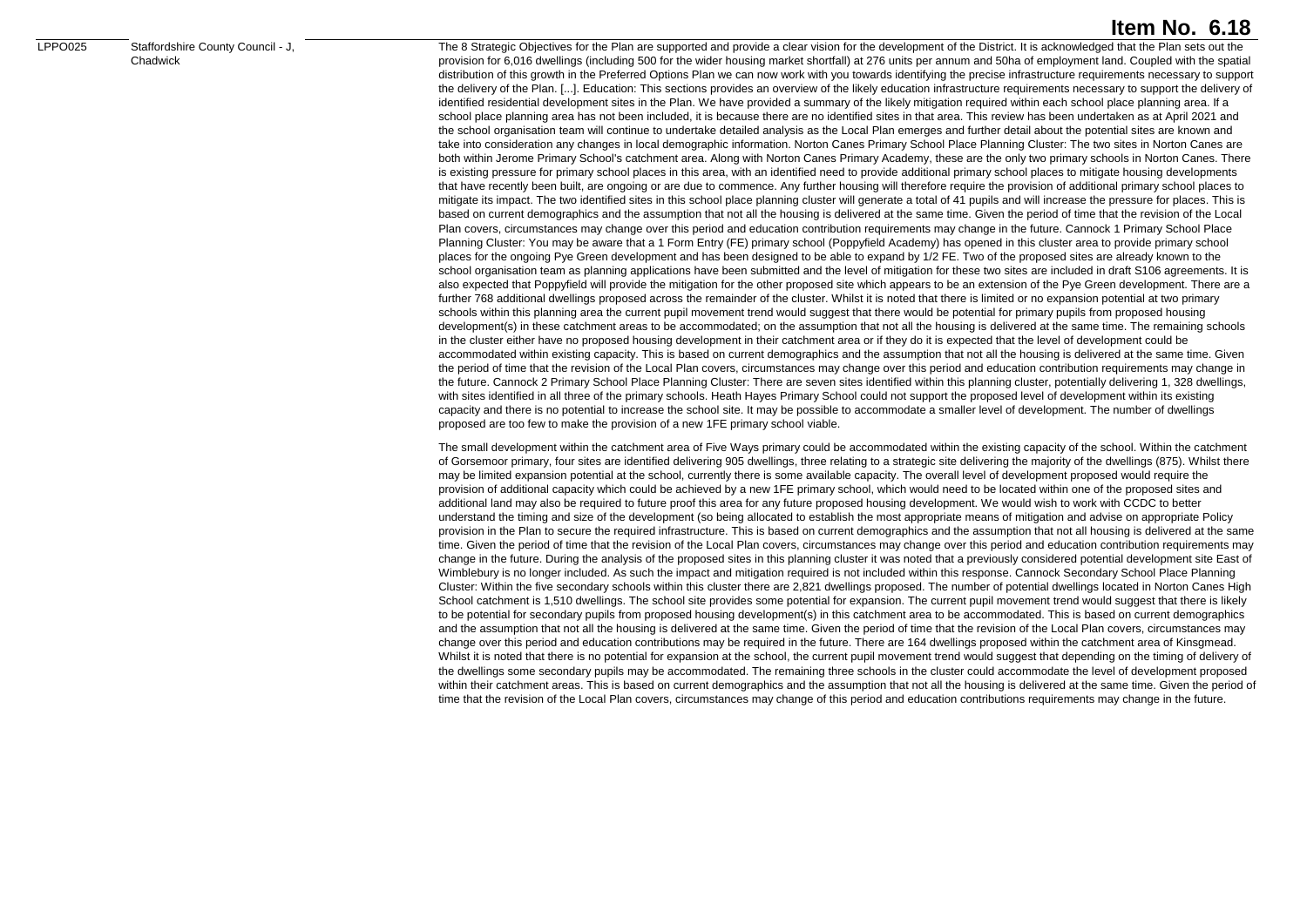Rugeley Town Primary School Place Planning Cluster: There are fourteen sites identified within this planning cluster, with all sites located within only three of the nine primary school catchment areas. The total number of dwellings within this area is 1,450 of which the majority of dwellings proposed (1,000) are on the Former Rugeley Power Station Development. This development has now been granted planning permission with a suitably sized All Through School/Primary School on site to mitigate its impact. The remaining 450 dwellings proposed to be built in this school place planning cluster will be delivered within the catchment areas of Chancel, Redbrook Hayes and Hob Hill primary schools. There are six sites to be proposed to be built within Chancel Primary School catchment area, the school is currently full and their is limited potential to increase the school size. Four sites are proposed to be built in the catchment area of Hob Hill CE Methodist (VC) Primary, recently expanded by 105 houses (1/2 FE) to mitigate the impact of development in the South of Rugeley in the current Local Plan. Three sites are proposed to be built within the catchment area of Redbrook Hayes Community Primary School, this school is currently full and offers no opportunity for further expansion. Whilst it is noted that there is limited area or no expansion potential at the above-named primary schools, within this planning area some surplus capacity currently exists. The current pupil movement trend would suggest that there is likely to be potential for primary pupils from proposed housing development(s) in these catchment areas to be accommodated. This is based on current demographics and the assumption that not all the housing is delivered at the same time. Given the period of time that the revision of the Local Plan covers, circumstances may change over this period and education contributions may be required in the future. Rugeley Secondary School Place Planning Cluster: There is currently one secondary school which serves the Rugeley area. This school is full and is expected to remain under pressure for places without any additional housing in the area. Any level of housing will therefore necessitate additional secondary school provision in the town. Secondary school places will be provided either through the delivery of a new All Through School proposed as part of the Rugeley Power Station Development or through the delivery of new secondary school provision in the town. All future development will need to contribute proportionately to support the provision of additional school places. Transport: Five Ways Junction (A5190/B4154/ Wimblebury Road): At the Last Local Plan consultation phase we identified a constraint at the Five Ways junction. It is noted that Policy SO3.1: PROVISION FOR NEW HOMES identifies new strategic housing sites at : • SH1 South of Lichfield Road, Cannock approx. 875 dwellings; • SH2 East of Wimblebury Road approx. 410 dwellings; • SH5 Land to the north of no.2 west of Hednesford Road, Norton Canes approx. 175 dwellings. Staffordshire County Council (SCC) is concerned that traffic generated by new housing developed in these locations will adversely impact on the A5190/B4154/Wimblebury Road Five Ways Junction. This junction is a known congestion hot spot at peak times and has also been identified as an AQMA. Data shows that the A5190 approach exceeds the national objective for transport related NO2 pollutants impacting on residential properties. Prior to the pandemic, work was undertaken by SCC to identify an improvement scheme (larger roundabout) to address existing deficiencies in the current junction design. This resulted in an expression of interest (EoI) being submitted for Local Pinch Point (LPP) Funding to the DfT in 2020 (Appendix 1).

The LPP EoI notes a number of deficiencies in the current roundabout design; • All 5 arms have single lane approaches with no flaring on the entry or exit • Heavy Goods Vehicles can only circulate at very low speeds due to tight radii • There are no formal crossing facilities and pedestrians and cyclists do so via dropped kerbs and during gaps in traffic. There is no quard rail or tactile paving • Speed limits on the approach roads vary from 30mph to the national speed limit. Capacity constraints are evident in the AM and PM Peak Hours (0800-0900 and 1700-1800 hours) causing significant delays to travellers through the junction. Traffic demand to use the junction is significant with 2017 traffic flows over 2500 vehicles per hour during peak times.

The main movements through the junction are along A5190 Cannock Road with Average Annual Daily Traffic flows (AADT) of between 17366 and 12,616 vehicles per day. There are heavy movements on the B4154 northern and southern approaches of 10,552 and 9682 vapid respectively. Unfortunately, at the details stage it emerged that land outside the Highway maintainable public expense (HMPE) was required to develop and deliver the concept design, and this could not be made available to the planned delivery programme. Funding for third party land acquisition had not been included within the EoI and the submission was withdrawn from consideration for funding (to the successive Levelling Up Fund - LUF), although there is an opportunity to resubmit to a later round of LUF. The LPP EoI was formulated using data collected pre-pandemic. We do not know what the successive 'new normal' travelling conditions might be on this part of the network. Assuming that the pre-pandemic travelling conditions return, we know that improvements are required to address existing concerns and that traffic generated by the proposed allocations will add to the transport and environmental problems in this location. The opening of McArthur Glen West Midlands Designer Outlet opening in 2021 to the west will also add to the traffic demand at Five Ways. In addition to highway works to increase capacity, there will be a need to provide a significant improvement in facilities to enhance connectivity for non-motorised users, particularly cyclists to LTN 1/20 standards (published by July 2020). This will further increase the necessary land take for any improvement scheme. Currently there is no identified solution or funding mechanism to deliver improvements to make these strategic housing allocations acceptable in transport terms. Sustainable Transport (Policy CP10) in the currently adopted Local Plan recognises the need to seek development contributions to support key road infrastructure improvements including Five Ways Island, Heath Hayes. Policies SO5.1: ACCESSIBLE DEVELOPMENT and SO5.4: MAINTAINING AND IMPROVING THE TRANSPORT SYSTEM do not recognise the need for highway improvements at Five Ways. Solution: Work is required to establish new baseline traffic conditions or confirm previous conditions at Five Ways. Traffic forecasts need to be developed to the end of the Local Plan Period, that include the cumulative traffic from these sites.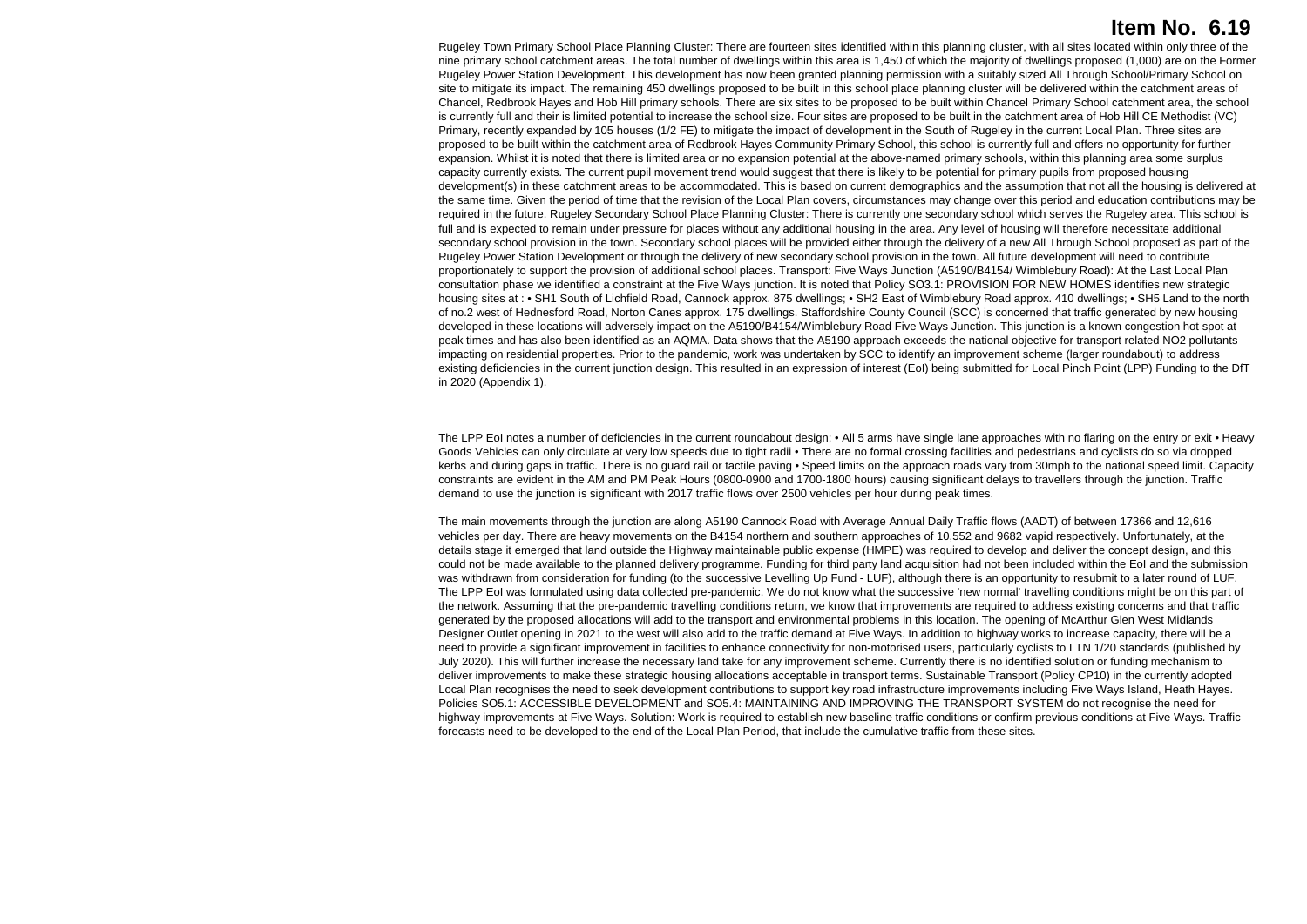A deliverable improvement scheme needs to be identified that can deliver acceptable travelling conditions through Five Ways and reduce traffic related NO2 emissions to acceptable levels. It is requested that a meeting be held between the County and District council to discuss the issues at hand, potential options and mechanisms for delivery (including roles and responsibilities) so that we can work towards an agreed approach for the Publication Plan and future examination. It is recommended that Strategic policies SO5.1 and SO5.4 need to be amended to address this issue positively: 1. SO 5.1 • Developments which, individually or cumulatively, cause an unacceptable impact on the highway network in terms of safety, air quality, capacity or congestion will not be supported, unless it can be demonstrated that they can be satisfactorily mitigated; 2. SO 5.4 ; • Supporting traffic management and highway improvement schemes that will provide for the safe and efficient use of the local highway network; • Reducing transport pollution and carbon emissions, protect the natural environment, and promote improved public health and wellbeing. Site Specific Policies are needed to require the developers of SH1, SH2 and SH5 to work together to develop an evidence base that demonstrates that residential development in these locations can and be made acceptable in transport terms by delivering the necessary improvements at Five Ways to fully mitigate their transport impact. General transport comments: At Paragraph 4.6 replace 'Transport Strategies' with the following: • DfT Gear Change: A bold vision for cycling and walking, July 2020 • Statutory Cycling and Walking Investment Strategy (CWIS), 2017 • Staffordshire Local Cycling and Walking Infrastructure Plan 2021 • Cannock Chase Integrated Transport Strategy (to be reviewed). Strategic Objective: 5 (S05) should recognise the Core Design Principles for walking and cycling that are embedded in Gear Change and Local Transport Note 1/2 (LTN 1/20) Cycle Infrastructure Design, which is referenced in the National Model Design Code. Walking and cycling networks need to be Coherent, Direct, Safe, Comfortable and Attractive. The Spatial Strategy for Cannock/Hednesford/Heath Hayes (Par 5.16) does not reflect the need to provide walking and cycling network in line with the five Core Design Principles. At Paragraph 6.17 Design and Access Statements need to consider LTN 1/20. List of Relevant Evidence The following should be included in the appropriate lusts of relevant evidence: • DfT Gear Change: A bold vision for cycling and walking July 2020 • Statutory Cycling and Walking Investment Strategy (CWIS), 2017 • Local Transport Note LTN 1/20 Cycle Infrastructure Design, 2020 • Staffordshire Local Cycling and Walking Infrastructure Plan, 2021. Within Gear Change, the Government has announced the setting up of an inspectorate led by a new national walking and cycling commissioner. They will be a statutory consultee within the planning system, pressing for high quality walking and cycle provision in Local Plans and planning applications, in line with new standards laid down in LTN 1/20 guidance. Active Travel England will also be publishing annual reports on highway authorities and grading our performance. National Policy Context: The Local Plan should recognise NPPF Paragraph 110a that is highlighted in 14.2.2 of LTN 1/20: NPPF paragraph 110a states that applications for development should give priority first to pedestrian and cycle movements, both within the scheme and with neighbouring areas. Paragraph 6.335 should also make reference to the Cannock Chase Integrated Transport Strategy being supported by Staffordshire's LCWIP. Any relevant Local Design Code to be produced will need ensure consistency with LTN 1/20. Monitoring and Evaluation SO5.1: An indicator should be the number of developments delivered in line with LTN 1/20/ Monitoring and Evaluation SO5.4: Staffordshire County Council will work with the planning authority to agree the appropriate monitoring indicators, targets and contingencies.

Rail: In relation to rail provision in the District we have the following comments to make: Page 12: The Rugeley-Hednesford-Cannock-Walsall-Birmingham, 'Chase Line' rail service continues to grow in its popularity and the three station at Cannock, Hednesford and Rugeley Town carry of 700,000 passengers' per year. The Chase Line electrification and line speed improvements completed in May 2019 have enabled the introduction of faster, longer and more frequent services, including two trains per hour throughout the day to Birmingham, and new direct services to the NEC/Birmingham Airport. The Council is also actively involved in the innovative Chase Line 'Stations Alliance', with the West Midlands Combined Authority, LEPs, Network Rail and West Midlands Trains (the new West Midlands franchise operator). Cannock station in particular is the focus of attention for a major upgrade, in view of its close proximity to the £160m, Mill Green retail designer outlet village, which will attract 3-4million visitors per annum. • Having checked footfall levels from official ORR figures for 2018/19 at these stations, the total footfall is around 500,000. The data therefore needs to be checked and the source and date of the data needs to be referenced. • Reference to the impact of Covid on footfall levels needs to be made in conjunction with the expectation that footfall will begin to grow again with the return of passengers to the railway and building back better. • The Chase Line Stations Alliance is with West Midlands Rail Executive and also Staffordshire County Council. This should replace West Midlands Combined Authority and also the LEPs are involved. Page 15: Rail services have seen significant improvements and strong growth in passenger numbers leading to continued investment in infrastructure. Parts of the District have seen reduced levels or even loss of their bus services and are now more isolated, especially away from the main commuter routes. Social isolation is an issue for many people who do not have access to cars. • It is suggested that this needs to be slightly reworded to take into account the impact of Covid on passenger numbers. This could be reworded to say strong growth in passenger numbers in recent years and prior to the Covid pandemic. Page 16: Rail services have seen significant improvements to Birmingham, London and the north-west. The offpeak Chase Line service frequency to Birmingham has been increased, while the electrification and line speed increase schemes have been completed, including the introduction of longer, faster services to Birmingham with direct services to Birmingham International (Airport/NEC). • It is important to note that whilst there is an hourly direct service to Birmingham International this could change (not aware that it is changing) in the future following the conclusion of negotiations with Government over the content of the Franchise going forward.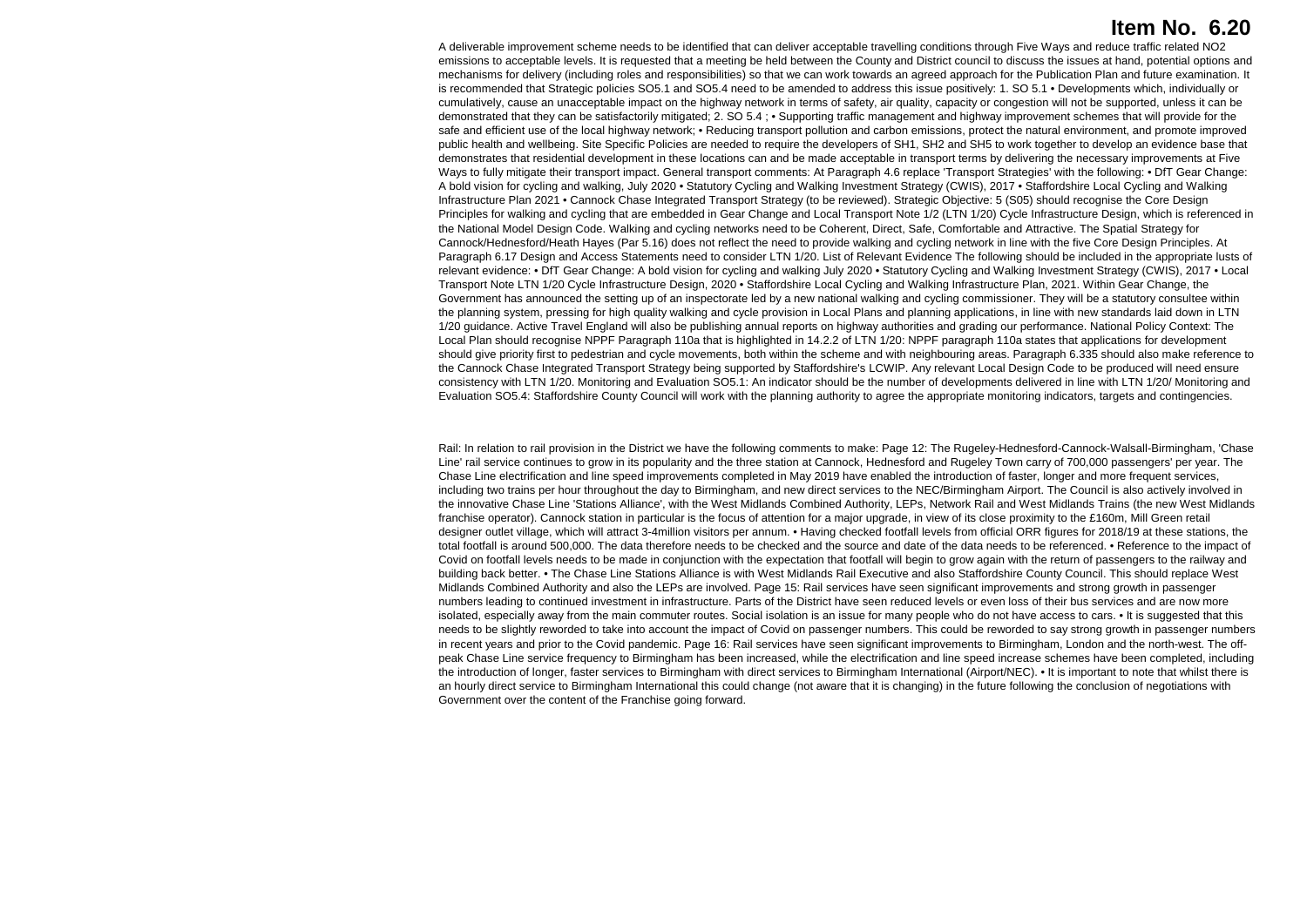Page 28: A masterplan approach to the improvements to the Town Centre will be taken forward that will take in the opportunities to integrate the train station with the Town Centre and Mill Green. The recent upgrade of rail services to Birmingham and London will be reflected in the masterplan to harness the benefits of these improved links and provide a station facility that will be a key feature of the regeneration of Cannock Town Centre. [...]. Page 34: Option B: As above but also to add more specific reference to particular local heritage opportunities in town centres, canals and collieries and former mineral railway lines to help bring new life into town centres and historic commercial buildings, consider other regeneration/leisure opportunities and enhance the footway/cycleway network. This more specific reference to heritage opportunities could also refer in generic terms to the (forthcoming) HIA evidence to provide guidance for managing change at allocated sites. • The concept of using disused railway to enhance the footway/cycleway network is acceptable as long as it is no longer required for railway use in the future. [...]. Page 106: Support the development of rail freight within the District, in particular, the promotion of the Mid-Cannock site as a road/rail interchange depot, and safeguarding inland waterways and wharfage. • Support the above statement but should include the caveat where there is available capacity on the rail network. There also needs to be consideration of impacts on the local and strategic road network. Page 114: The same comments as on page 106 applies. Page 120: These routes are largely former mineral railway lines that carried coal from the coalfields on Cannock Chase to the main line railway for onward distribution to local customers and markets further away. Some routes have been restored as opportunities allow, but the remaining protected routes provide an opportunity for a wider network of off-road sustainable transport corridors. They also link with other local off-road routes including the Cannock Chase Heritage Trail from Cannock to Rugeley via Hednesford and phase 1 of the Brereton and Ravenhill Way from Rugeley Town Railway Station to Brereton. • Need to ensure that these railway lines are not required for future railway use. It may be useful to include a caveat here. Local Design Code: The Plan makes reference to the preparation of Local Design Codes following on from the National Design Code and Guidance. It will be important for discussions to be help with the County Council on the preparation of any design code primarily relation to the design and layout of highway maintainable at public expense and SuDS. Digital Connectivity. There are a couple of key principles that would be worth adopting. Any reference to improving access to services is equally important to both business and residents alike. Government and the industry are moving away from the language of "superfast broadband" to "gigabit capable". "full fibre" or "ultrafast broadband". The Cannock district is quite well served with superfast broadband at 99.54% and are currently 26.70% gigabit capable. It is highly likely suppliers such as Openreach and Virgin will start to address the gigabit capable service, given the majority of the premises in Cannock ought to be commercially viable. Openreach have already announced the Cannock exchange for upgrade to full fibre within their First Fibre programme. [...].

Other Comments: 7 Monitoring Framework - Suggestions above with regards to the production of a Heritage Statement as part of the Design and Access Statement and the production of a Historic Environment Desk Vase Assessment should be considered for inclusion here. Appendix I: Glossary - A definition of what a heritage asset is would be useful here - this could draw the distinction between designated and non-designated. Public Rights of Way The plan doesn't really contain any specific information about public rights of way other than acknowledge that improvements to cycle and footpath networks will be made to enhance connectivity and encourage more active travel, health and well-being (5.17). Whilst this is fully supported ultimately the Plan needs to aspire to improve accessibility on the walking and cycling networks (including towpath links) throughout the District. It is noted that the Plan does not mention horse riding, which is an omission given Cannock Chase District has a number of livery yards and there are public bridleways throughout the District. Future iterations of the Plan should give consideration to the equestrian community and their usage of bridleways, roads and lanes across the District.

The Plan requires new developments should seek to improve non-vehicular public access to the wider path network. This is essential of the aims of increasing the levels of physical activity are to be met and the public rights of way network should be integral to any schemes that are developed to promote this. Where development is likely to affect the path network, either directly or indirectly, such as where development is likely to lead to an increase in usage of the network in the vicinity the Plan should make policy provision for improvements to be sought. This could be via direct delivery via Planning Condition, use of Section 106 Obligations and/or CIL. Where developers are to provide direct improvements the Plan should signpost them to enhance the existing path network where possible in line with SCC's Rights of Way Improvement Plan. This could include: • the creation of public bridleways or the upgrading of public footpaths to bridleways to improve provision for horse riders and cyclists across Staffordshire where there is currently a shortfall in available access routes. • the creation and promotion of short circular walks to promote the health benefits of walking • the replacement of stiles with gaps (where there are no stock) or gates (where there are) in line with Staffordshire County Council's Least Restrictive Principle for path furniture. The County Council expects to be consulted on any submitted applications in due course and is able to provide further advice and guidance as and when required. The Plan should ensure that the supporting text makes it clear that where appropriate development needs to take suitable mitigation to ensure the public path network is protected. Further, the Plan should make reference that there are likely to be many non-definitive routes across proposed development sites that should be considered by any applicants. In many cases these routes could have become rights of way by virtue of established usage and should be treated as public. There will also be sites where such usage or historic evidence has already resulted in applications being made to the County Council under Section 53 of the Wildlife and Countryside Act 1981 to add or modify the Definitive Map of Public Rights of Way which affects the land in question.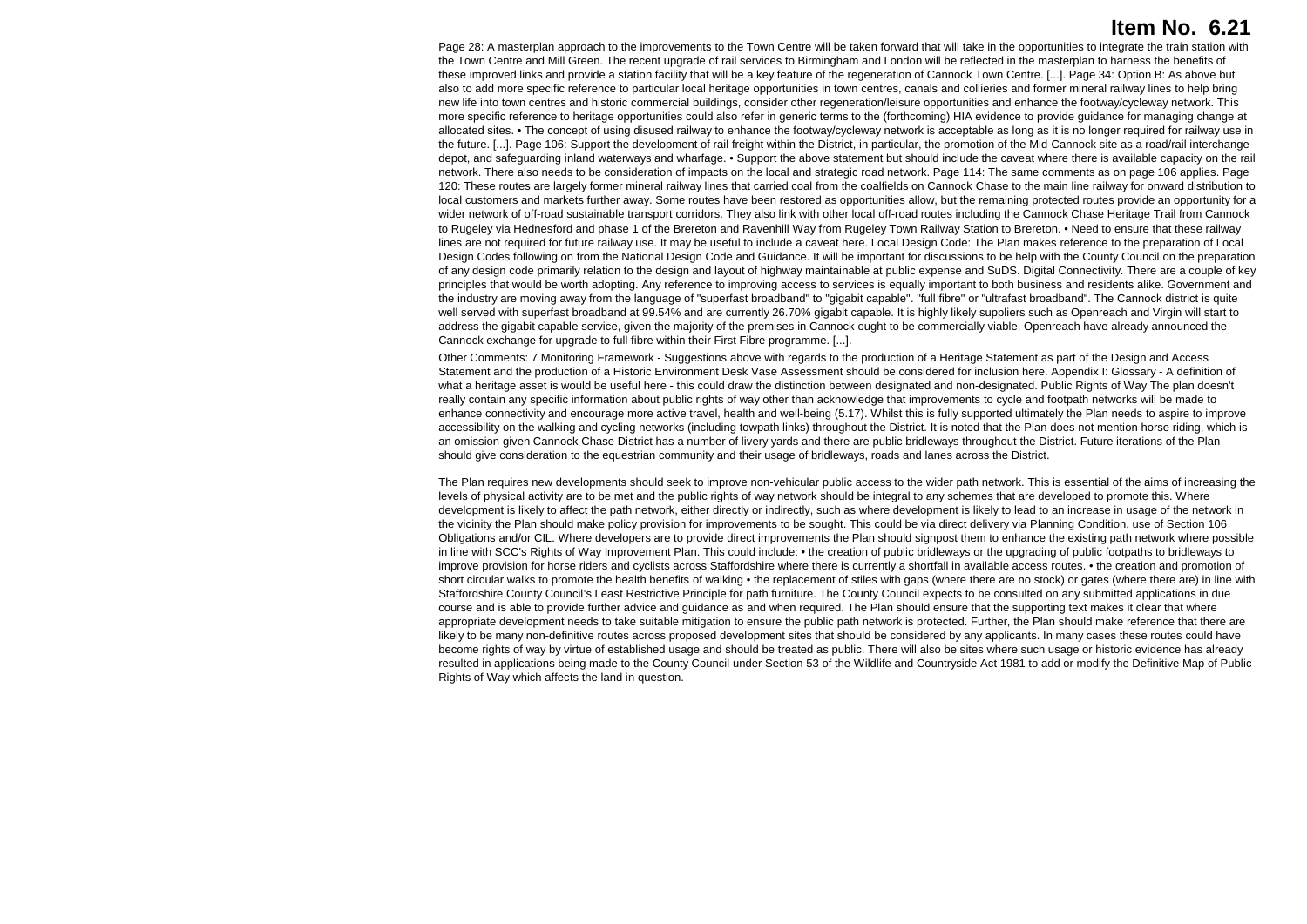Employment It is noted that the plan provides for 50ha of Employment sites against a range of 46-66ha 9net) as identified in the EDNA. The ELAA identifies that 12.47ha of employment sites have been completed since 2018 and the Plan proposes to allocate 27ha of new employment sites to meet the 50ha target. We acknowledge that the target sits within the range identified by the EDNA albeit at the lower end of the range suggested. However, when considering potential losses of employment sites over the plan period the EDNA suggested a higher range which the Plan target is below. Whilst Policy SO4.1 provides protection to safeguard against losses of existing employment areas, which is supported. There is a concern that with only allocating 27ha of new sites against a relatively low target of 50ha will not provide sufficient flexibility to ensure a sustainable pipeline of site and jobs coming forward. The County Council has further land holdings available at the Kingswood Lakeside Business Park, which it has regenerated over the years. The site is now well established and highly regarded. We have received repeated approaches from developers keen to build on the success of Kingswood Lakeside and expand the park further. There is potentially one development area left that would complete the site. We are presently considering a smaller area than that shown in the ELAA 2020 and on the Cannock Chase 2014 Policies Map. The 10.68ha platform under consideration would allow better connectivity for landscape and ecology around each end of the plot towards the open countryside to the northwest. The revised approach could allow us to achieve Biodiversity Net Gain targets more easily and retain more of the existing green space. We recognise that the area under consideration sits within the Green Belt but as it is adjacent to an existing high quality employment site with good sustainable transport links we fell the very special circumstances for its release from the Green Belt could be easily met. We would wish to meet with you to share our plans and discuss the potential for the site to be included as an allocation in the Plan. We would also wish to engage with you on the other site in our ownership A5/M6T that has been allocated and options that could be considered. Economy and Skills The County Council recognises the importance of access to good jobs for its residents. Whilst the new development proposed in the Plan will provide job opportunities for local residents and both construction and operational phases these could be reinforced and complemented by the provision of Employment and Skills Plans (ESP). As such we fully support POLICY SO4.5: PROVISION FOR LOCAL EMPLOYMENT AND SKILLS. The County has been working with District, Borough, and Stoke on Trent City Council colleagues to prepare a draft Employment and Skills Plan Framework that will provide advice and structure on the preparation of Employment and Skills Plans associated with new development. We would welcome that the Plan includes reference in the supporting text to the ESP Framework that will hopefully be agreed and adopted across the SSLEP area in the Summer 2021. [...]. Public Health SCC and partners have recently commenced work to establish and implement a whole systems approach (WSA) to address obesity and promote a healthy weight. Obesity is a complex problem with multiple causes and significant implications for health and beyond. Tackling such an ingrained problem requires a long-term, system-wide approach that makes obesity everybody's business, tailored to local needs and works across the life course. Cannock Chase is one of three 'pathfinder' districts in Staffordshire that will be piloting the WSA to obesity in 2021, along with East Staffordshire and Staffordshire Moorlands. The use of the planning system to promote health and reduce inequalities is well established. The Local Plan provides opportunities to demonstrate how CCDC, along with SCC, are working as part of a WSA, where planning forms part of a wider approach to addressing obesity.

The Local Plan 'Preferred Options' document includes eight Strategic Objectives, all of which have some relevance to the health and wellbeing of the community. Key Issues The Key Issues identified within the Updated District Profile include many issues related to health and wellbeing, including: • Low standards of health, which require improvement: • The natural and built environment (inclusive of indoor, built and outdoor sports), which should be planned effectively to encourage opportunities for healthy and active lifestyles amongst all sections of the community; [...]. The Updated District Profiles for Health and Education, Community Deprivation, Transport and Infrastructure, Environment and Climate Change provide detailed overviews and supporting data and evidence of the range of health inequalities which impact on the welfare of the District and its residents. The data and other supporting evidence identified around health inequalities within the Local Plan Preferred Options document is welcome.

The Local Plan Preferred Options document doesn't satisfactorily demonstrate how health inequalities, and health and wellbeing needs identified within the Updated District Profile, might apply to development proposals. Policies The County Council notes that there is an absence of specific detail within the existing and proposed Local Plan Policies that would explicitly support addressing health inequalities or the health and wellbeing needs of the District and its residents. Existing Local Plan Policy "CP5: Social Inclusion and Healthy Living" is referred to in relation to Strategic Objectives 1,2 and 7. It is considered specifically to help deliver Strategic Objective2, where Option A is to update and bolster this existing policy in order to help deliver this strategic objective. Option B, to help deliver Strategic Objective 2 is as per Option A but with further policy elaboration via supplementary planning documents, appears to have received the least support/been discounted (as per paragraphs 6.101). The current Policy CP5 includes key elements of infrastructure related to health and wellbeing, including health facilities, parks, open spaces and woodlands, playing pitches and facilities for athletics, tennis and bowling, cycling/pedestrian routes and pathways, sport and physical activity facilities and community facilities and leisure/activity opportunities. It also states that the standard of provision of open space sport and recreation facilities will be identified in a SPD. Notwithstanding the above the proposed updating and strengthening of existing Policy CP5 is welcome. We also welcome and note the inclusion of Strategic Objective 2: to create community infrastructure and healthy living opportunities across the District, and the inclusion of these policies within the Local Plan Preferred Options document. We note that these current policies refer to major development and requirements upon them. There is no indication of any thresholds, other than major development, at which proposals must demonstrate how they will maximise positive impacts on health and healthy living within the development and adjoining areas or how these requirement will apply to smaller-scale developments where there are reasons to indicate that a proposal may give rise to a significant impact on health.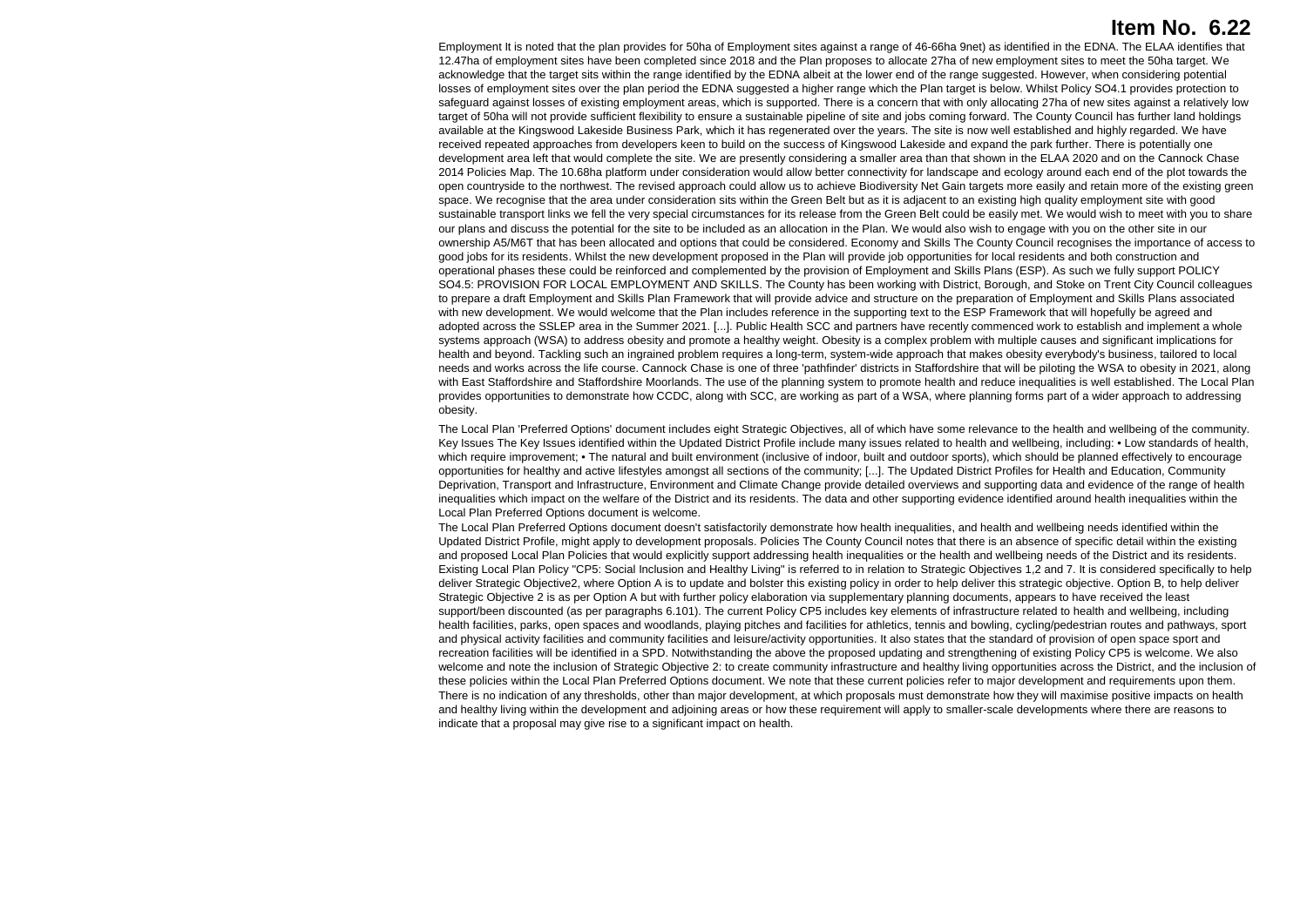We also note that these policies do not reference any mechanism for development proposals to comprehensively set out how health and wellbeing impacts will be avoided, if not mitigated. The Local Plan Preferred Options document sets out the national policy context around Strategic Objective 2: to create community infrastructure and healthy living opportunities across the district. There are references to the NPPF 2019 paragraphs 91 (b) and 96. There are several other chapters of the NPPF 2019 which promote the wider health and wellbeing of communities, including active travel and physical activity, as well as access to healthier food, high quality open spaces, green infrastructure and opportunities for play, sport and recreation: [See response for Fig 1. NPPF Chapter's and policies relevant to healthy weight Environment (19)] There is an opportunity to strengthen CCDC's delivery of Strategic Objective 2, by not only elaborating and bolstering existing Policy CP5, but also adding an SPD. A ;healthy lifestyles' SPD would provide detailed advice and requirements in accordance with the Local Plan objectives related to health and wellbeing and draw upon the wider NPPF chapters relating to a healthy weight environment. A SPD would support the authority to better determine planning applications in accordance with the Local Plan and its objectives around health and wellbeing, and health inequalities. Local Plan Preferred Options document paragraph 6.69 references 'Active Design' developed by Sports England and supported by Public Health England. It also states that planning applications will be assessed against how they support healthy lifestyles by facilitating participation in sport and physical activity. paragraph 6.69 is the only reference to assessing health and wellbeing impacts of proposed development. However, the Design and Access Statement information provided within the Local Plan Preferred Options document (paragraphs 6.70 and 6.71) do not include any reference to an Active Design assessment and does not specify that the Design and Access statement should consider health and well-being requirement/impacts. The Local Plan Preferred Options document does not currently provide any mechanism for development proposals to comprehensively set out how health and wellbeing impacts will be avoided, or if not, mitigated. A Health Impact Assessment (HIA) could be used to identify issues related to health and wellbeing which might apply to development proposals. Health Impact Assessments are defined as a "combination of procedures, methods and tools by which a policy, programme or project may be judged as to its potential effects on the health of a population" (European Centre for Health Policy, 1999). HIAs could be applied for the purposes of development management as a process and tool for assessing both the potential positive and negative impacts of a proposal on health and wellbeing and suggest ways in which opportunities to improve health can be maximised and risks to health or negative impacts on health minimised. HIAs could be combined with an EIA if it makes sense to integrate health impacts into the methodology for the EIA. if an EIA is not required, the HIA should form a stand-alone assessment and submission, but would not be recommended as part of the Design and Access Statement, although the design and access statement should draw on the outcomes of the HIA. It is suggested that a meeting is concerned with officers from our Public Health team to discuss further collaborative working address the issues raised above. Sustainability & Climate Change We acknowledge that Climate Change is a key consideration in the Plan and cuts across numerous Policies.

We worked jointly along with the other Staffordshire Borough's and District's to commission the 'Climate Change Adaptation and Mitigation' study that has been used to help inform policies within the Plan. The report suggested opportunities for off-site mitigation/off-setting would potentially have a greater scope if considered over a broader geography than individual District/Borough areas. It is suggested over a broader geography than individual District/Borough areas. It is suggested we progress this matter through the Staffordshire Development Officers Group to consider the merits and operation of a collaborative approach. It is noted that the Norton Canes and Rural areas spatial strategy does not make reference to net zero as per the other areas set out in the Plan. Minerals and Waste Our comments at the previous stage of consultation, in June 2019, highlighted the need to recognise the importance of safeguarding underlying mineral resources, and existing waste and management facilities. These points appear to have been effectively addressed through Draft Policies SO8.7 and SO8.8. In the light of these draft policies, and Policy 2.5 of the Staffordshire and Stoke-on-Trent Waste Local Plan, concerns should be raised over the proximity of Strategic Housing Site SH1 to the boundary of Poplars Landfill. Great care will be needed to ensure that proposals to introduce housing nearby do not lead to constraints on the continued operation of the site. Whilst landfill is at the bottom of the waste hierarchy, and other methods of disposal should be used wherever possible, the demand for this form of disposal will continue for the foreseeable future. Older Persons Housing In relation to the ageing population issue we refer to our comments from the previous rounds of consultation where we set out work undertaken on our 'Next Generation Care' project would be useful in Plan making and provide evidence on need for older age accommodation. However, the evidence base does not appear to include anything other than the Local Housing Needs Assessment 2019. We are happy to provide officer input and assistance from our Next Generation Care project team, which could be useful in helping shape and refine the housing choice and mix policy options. The evidence base and locality analysis, can be found at https://www.staffordshire.gov.uk/Care-for-allages/Information-for-providers/Information-for-providers.aspx Flood Risk & SUDS We have provided to you separately technical input on flood risk for the sites proposed for allocation, which we will not repeat here. It is noted that Policies SO8.3 and SO8.4 make reference to sustainable drainage systems (SuDS) and surface water management. However, it is not clear to which developments SuDS would apply as SO8.3 refers to SuDS in the context of Protect, improve, and enhance existing woodlands and habitats, and integrate new green and blue infrastructure with SuDS. Policy SO8.4 Managing Flood Risk includes in the supporting text reference to our Sustainable Drainage Systems Handbook but the Policy itself is more about management of flood risk and avoidance of sites knows to flood. It is suggested these policies are reviewed to make clear where SuDS would be expected to be delivered and it would also be helpful if the Plan could signpost developers to our website containing our relevant advice: https://www.staffordshire.gov.uk/environment/Flood-Risk-Management/Information-forplanners-and-developers.aspx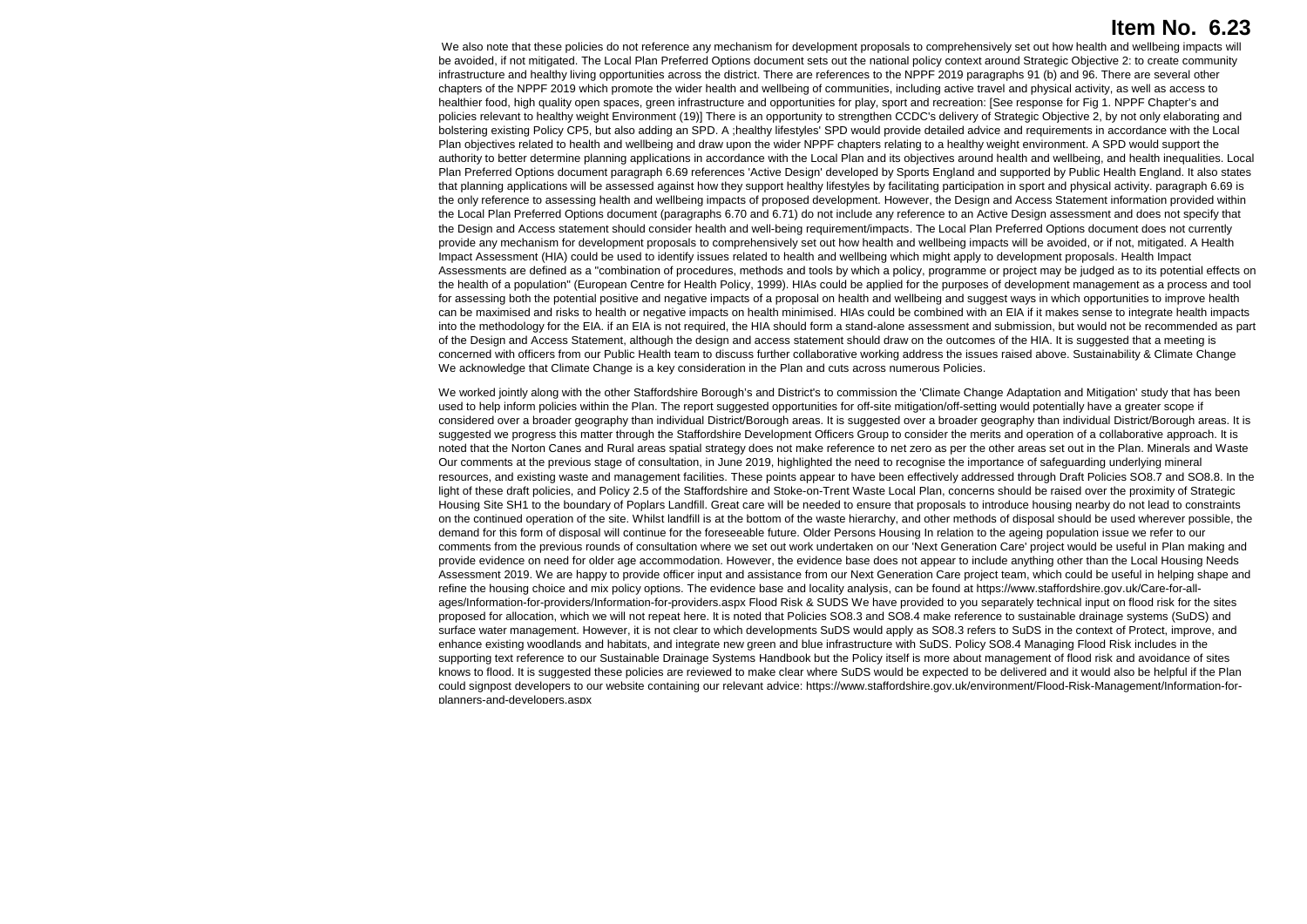LPOO026 St Modwen Industrial & Logistics RPS - J, Bonehill Introduction: [...]. RPS and St Modwen welcome the progress being made by the CCDC in preparing the Plan. However, we are concerned that by omitting the Site the Plan is not taking advantage of all opportunities to secure the most positive future for the residents and businesses of the District and based on the evidence base would appear to represent an unsound approach. In particular we consider the proposed employment land requirement to be unjustified and suggest that a higher employment land requirement would maximise the potential of the advantages offered by the Districts excellent connectivity, as well as capitalising on the significant infrastructure being delivered nearby including the West Midlands Interchange and the M6/M54/M6 Toll link road. We also note that there is expected to be significant shortfall in the ability of the Black Country to meet its employment land requirement and to discharge its responsibilities under the Duty to cooperate suggest that the Council need to seek to accommodate some of this unmet need. We note that the Site is currently located within the Green Belt, however having undertaken a Site Specific Green Belt Assessment (see Appendix C) and having regard to the Council's previous detailed Green Belt assessment of the site, which has not been undertaken at this stage we consider the harm to the purposes of the Green Belt that would be caused by the release of the Site to be very low. We have also identified inconsistencies in the SA and recommend how they can be addressed. RPS and St Modwen welcome the proposed policy seeking to safeguard existing employment sites for employment uses, including the existing Watling Street Business Park, however we consider that the proposed policy could be strengthened by explicitly stating that the redevelopment of these sites for employment purposes will be supported, particular where, as in the case of the Watling Street Business Park, it is catering for a sector of the employment market that is not being addressed by other sites. [...].

> Watling Street Business Park Expansion Land: A vision document has been provided for the Site and has previously been submitted as part of previous representations. This Vision Document is attached as Appendix D. The Vision Document sets out the potential to expand the existing Business Park in a sustainable way which meets the future requirements, expectations and aspirations of CCDC. The Site presents an excellent opportunity to deliver employment development within the current plan period. The expansion land (5.45ha) is situated immediately adjacent to the established Business Park and benefits from the existing access and infrastructure serving the current development. Existing business operators would be able to continue to operate with minimal disruption. The Site is also very well located in relation to the strategic highways network being accessed off the A5 Watling Street and lying in close proximity to the junction with the M6 (Toll), a location attractive to the expansion of existing businesses and providing opportunity for new inward investment. Proposed built development would be screened very effectively at the outset by the established framework of hedgerows, tree belts and woodland corpses located along the Site's perimeter. Such features will be retained as the basis for a comprehensive Green Infrastructure framework, which encompasses the site. There are no substantive constraints which prohibit the expansion of the Business Park. The wholes site area would measure approximately 12ha and it's removal from the Green Belt would not undermine the overall purposes and integrity of the Green Belt. The landscape within which the site sits is visually enclosed by the existing Business Park and A5 Watling Street to the north, the Cannock Extension Canal to the west, and by woodland at Wyrley Common to the south. The Site can deliver sustainable high quality employment development meeting the following objectives: • Provide opportunities for employment development at a strategic location: • Provide development in a sustainable location extending the existing Business Park: • Provide development in a location without detriment to the local landscape character or visual amenities of the rights of way network; • Create a cohesive Green Infrastructure centred on the framework of retained hedgerows and tree belts; and • Existing retained features to be supplemented with new habitats maximising opportunities for biodiversity and landscape enhancement.

> Conclusions: RPS, on behalf of St Modwen, welcome the progress that the Council are making with the preparation of the Cannock Chase Local Plan. However, we content that the Watling Street Business Park site should be included as an allocated employment site. We have identified issues with the current employment land evidence with regards to demonstrating that the approach set out in the PPG has been followed and have made suggestions as to how this can be addressed. In particular we note that limited consideration has been given to demand and market signals and so St. Modwen will instruct further work to provide evidence regarding this which will be provided to the Council in due course. It is not clear from the available evidence that an allowance has been made to address likely losses of employment land over the plan period and we encourage the Council to include this within the employment land requirement to ensure that it is robust. We consider that the most appropriate allowance for losses if 0.96ha per annum or a further 19.2ha over the 20 year plan period. We also consider there to be a compelling case for the Plan to accommodate some of the anticipated unmet need for employment land that is expected to arise from the Black Country, given the significant shortfall that has been identified through the initial evidence for the Black Country Plan. This will ensure that the Council can demonstrate that they have met the Duty to Cooperate. The District has enviable location al advantages and further sites, including the Site, should be identified along the A5 corridor which is an established industrial location to maximise the opportunities for the residents and businesses of Cannock Chase District that this provides. RPS understand the employment requirement in the Plan to be based on a labour supply restricted scenario. We note that the methodology for calculating this requirement assumes out commuting continues at the same rate throughout the plan period. This would have negative sustainability implications and does not recognise that providing additional employment land above the labour supply restricted level would in fact have beneficial effects on sustainability by providing opportunities to recue out commuting. RPS have identified inconsistencies with how the SA has scored the Site in relation to the following objectives: • SA objective 1: Protect and enhance biodiversity, fauna and flora and geodiversity • SA objective 2: Minimise pollution and protect and enhance air, water, and soils • SA objective 5: Reduce the risk of flooding • SA Objective 14: Access to services Provide easy access to community services and facilities to meet people's needs and avoid isolation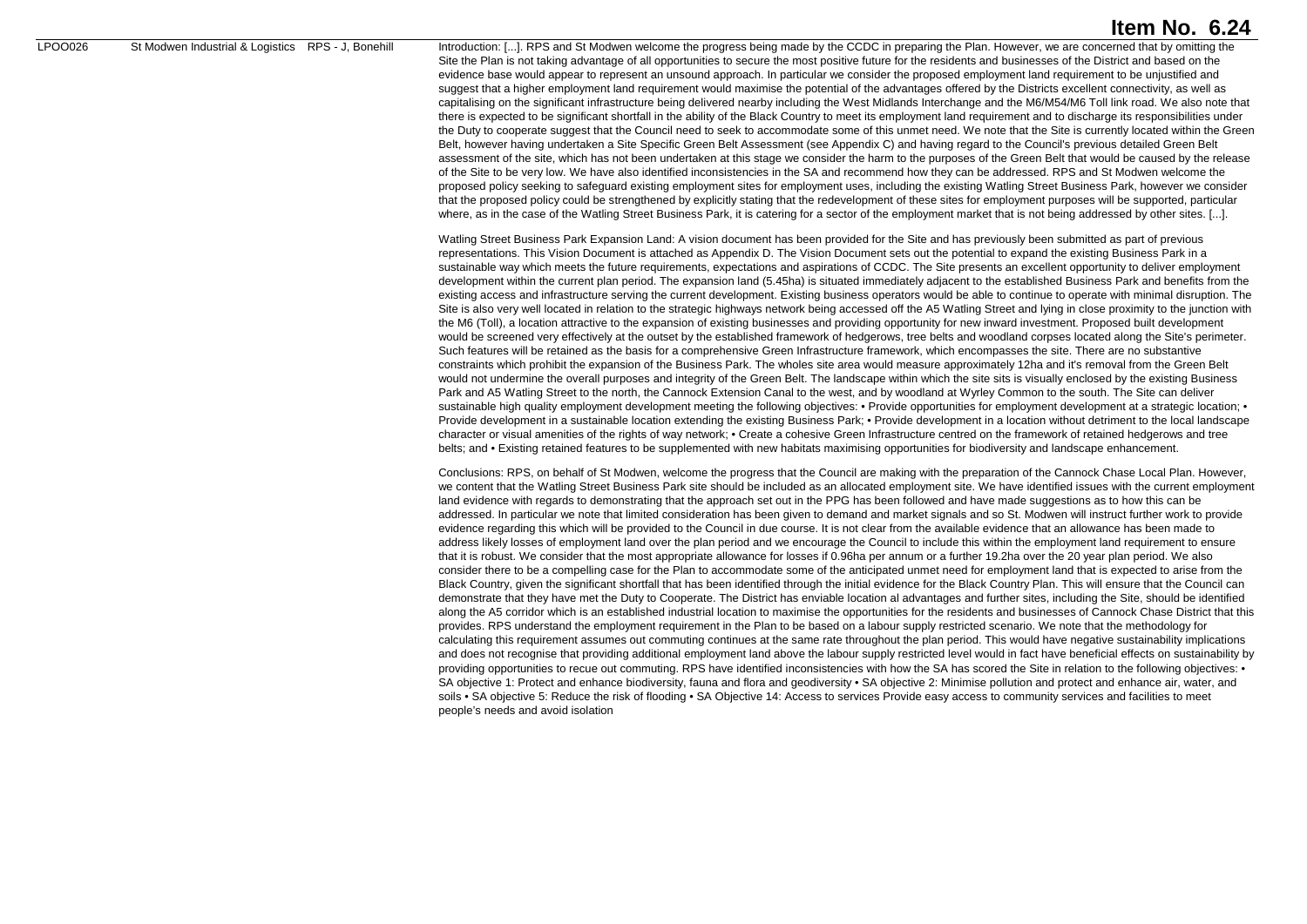|         |                                               |               | • SA objective 17: Conserve and enhance the built and historic environment (including heritage assets and their respective settings). Amending the scoring for<br>the Site as we have suggested indicates that the development of the site would be sustainable. We have undertaken a Site Specific Green Belt Assessment<br>(Appendix C) which demonstrates that the release of the Site from the Green Belt would only cause very low harm to the purposes of the Green Belt. RPS<br>suggests that even if the Expansion Land Parcel is not released from the Green Belt that there is a compelling case for the release of the Business Park Parcel as<br>it does not make any contribution to Purposes 1-4 of the Green Belt and only a very weak contribution to Purpose 5. RPS also note that this would be consistent<br>with the proposal to release site NE5 Turf Field. As demonstrated by the accompanying vision document the Site can deliver sustainable high quality employment<br>development meeting the following objectives: • Provide opportunities for employment development at a strategic location; • Provide development in a sustainable<br>location extending the existing Business Park; • Provide development in a location without detriment to the local landscape character or visual amenities of the<br>rights of way network; • Create a cohesive Green Infrastructure centred on the framework of retained hedgerows and tree belts; and • Existing retained features to<br>be supplemented with new habitats maximising opportunities for biodiversity and landscape enhancement. RPS welcomes the proposed policy identifying Watling<br>Street Business Park as an existing employment area to be safeguarded for employment uses. However, we suggest that the policy could be more positively<br>prepared by being amended to make clear that the redevelopment of such sites for employment uses will be supported. RPS is broadly supportive of the<br>proposed policy for Employment and Skills Plans, but RPS recommend that the policy is redrafted to make clear that it will only be applied to operational phase if<br>the end occupier is known. This will avoid potential issues with speculative development. RPS also recommend that the policy is redrafted to allow for<br>Employment and Skills Plans to be secured by way of planning condition when appropriate as this is more proportionate than requiring a legal agreement, with the<br>associated costs, in all circumstances. Finally, additional work is being undertaken to address concerns expressed by officers with regards to the potential<br>development of the Site. This will be provided to officers in due course.                                                                                                         |
|---------|-----------------------------------------------|---------------|---------------------------------------------------------------------------------------------------------------------------------------------------------------------------------------------------------------------------------------------------------------------------------------------------------------------------------------------------------------------------------------------------------------------------------------------------------------------------------------------------------------------------------------------------------------------------------------------------------------------------------------------------------------------------------------------------------------------------------------------------------------------------------------------------------------------------------------------------------------------------------------------------------------------------------------------------------------------------------------------------------------------------------------------------------------------------------------------------------------------------------------------------------------------------------------------------------------------------------------------------------------------------------------------------------------------------------------------------------------------------------------------------------------------------------------------------------------------------------------------------------------------------------------------------------------------------------------------------------------------------------------------------------------------------------------------------------------------------------------------------------------------------------------------------------------------------------------------------------------------------------------------------------------------------------------------------------------------------------------------------------------------------------------------------------------------------------------------------------------------------------------------------------------------------------------------------------------------------------------------------------------------------------------------------------------------------------------------------------------------------------------------------------------------------------------------------------------------------------------------------------------------------------------------------------------------------------------------------------------------------------------------------------------------------------------------------------------------------------------------------------------------------------------------------------------------------------------------------------|
| LLPO027 | Taylor Wimpey (Land East of<br>Wimblebury Rd) | RPS - P. Hill | Conclusions: These representations have been prepared on behalf of Taylor Wimpey with respect to their interest in Land East of Wimblebury Road. The site has<br>been identified in the Cannock Chase Local Plan Review Preferred Options consultation document (CCLPR) as a housing allocation (SH2 - for 410 dwellings).<br>The identification of the site in the CCLPR is welcomed and supported. However, a number of concerns have been identified that should be considered prior to<br>publishing the next iteration of the CCLPR. These include: • Define site allocations capacities as 'minima' rather that as 'approximate' as currently stated.•<br>Consider taking a greater proportion of unmet need (housing shortfall) from neighbouring areas, on the basis that the Council assumes other neighbouring<br>authorities are proposing take higher numbers than otherwise suggested in their own local plan reviews to date. This relates to South Staffordshire District, who<br>the Council assume will be taking 4,500 dwellings, but is actually only considering a figure up to 4,000. As drafted, the wording of the CCLPR assumes that site<br>SH2 is being expected to accommodate a new primary school. However, given the nearby site allocation (Land South of Lichfield Road) is over twice the size (in<br>area) it is not considered fair and reasonable to expect SH2 to accommodate such a large piece of infrastructure. A fairer approach would be to allow SH2 to<br>provide a financial contribution to assist the viability of providing the school on the larger allocation. • Whilst it is considered the proposed release of Land East of<br>Wimblebury Road (ref. WI12) from the Green Belt is justified, concerns are raised that the Council's updated Green Belt Assessment for WI12 and other adjacent<br>land parcels (summarised in chapter 4 of this submission) potentially over-states the potential harm that would be caused were these parcels, in particular WI12<br>and OA9, to be released from the Green Belt.• In addition, the CCLPR does not identify any additional safeguarded land to help meet the development needs of<br>the District beyond the plan period (2018-2038). This is despite the fact that Green Belt release is likely to be a recurring feature of plan reviews in Cannock<br>Chase given the lack of capacity to accommodate significant growth within existing urban areas (as reflected in the wording of proposed Policy SO7.7 of the<br>CCLPR – see paragraph 4.5 of this submission). • This submission therefore proposes additional land ('Proposed Safeguarded land Parcel') to be safeguarded<br>for future needs in the CCLPR located contiguous with the Proposed Allocated Land Parcel identified in SH2 (Figure 4.4 illustrates the extent of the land in |

question)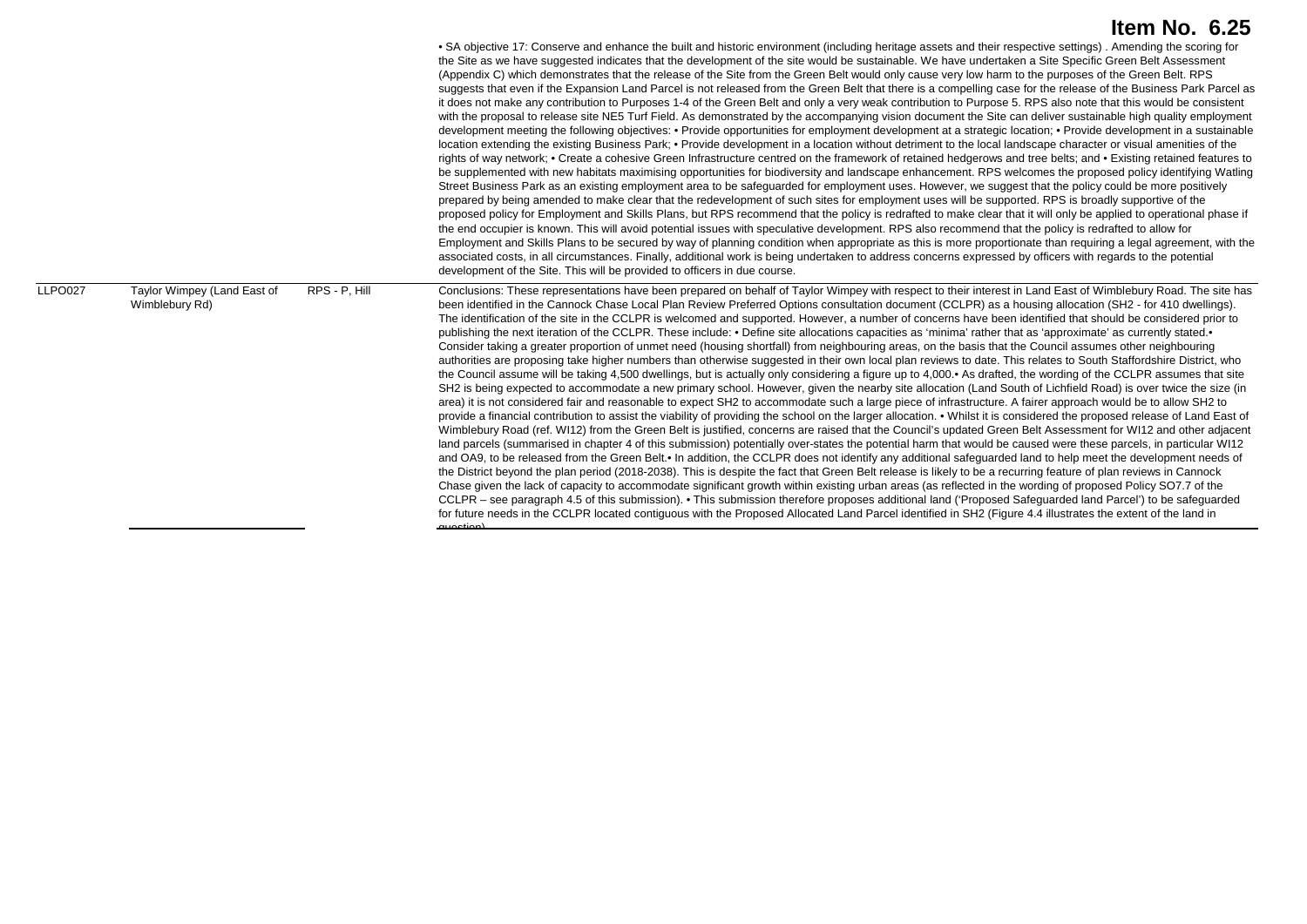|                |                                           | <b>The District Context</b>                                                                                                                                                                                                                                                                                                                                                                                                                                                                                                                                                                                                                                                                                                                                                                                                                                                                                                                                                                                                                                                                                                                                                                                                                                                                                                                                                                                                                                                                                                                                                                                                                                                                                                                                                                                                                                |
|----------------|-------------------------------------------|------------------------------------------------------------------------------------------------------------------------------------------------------------------------------------------------------------------------------------------------------------------------------------------------------------------------------------------------------------------------------------------------------------------------------------------------------------------------------------------------------------------------------------------------------------------------------------------------------------------------------------------------------------------------------------------------------------------------------------------------------------------------------------------------------------------------------------------------------------------------------------------------------------------------------------------------------------------------------------------------------------------------------------------------------------------------------------------------------------------------------------------------------------------------------------------------------------------------------------------------------------------------------------------------------------------------------------------------------------------------------------------------------------------------------------------------------------------------------------------------------------------------------------------------------------------------------------------------------------------------------------------------------------------------------------------------------------------------------------------------------------------------------------------------------------------------------------------------------------|
| <b>LLPO028</b> | P, Dale-Pearson                           | Health and Education (Page 7) - With Cannock Chase residents demonstrating a higher than national average in obesity, why are we continually reducing Green<br>belt for housing? Would this land be better served as an outside usable space for families to exercise. I strongly object to these plans.                                                                                                                                                                                                                                                                                                                                                                                                                                                                                                                                                                                                                                                                                                                                                                                                                                                                                                                                                                                                                                                                                                                                                                                                                                                                                                                                                                                                                                                                                                                                                   |
| LPPO029        | P. Dale-Pearson                           | Housing (Page 9) - As one of the 14 authorities of Greater Birmingham and Black Country, I assume we have a larger proportion of Green Belt vs the urban<br>authorities. However the Brownfield sites are largely untapped within these areas. The Green Belt should not be an easy overspill of the urban areas of leaving<br>behind the brownfield sites to decay. I strongly object to these plans.                                                                                                                                                                                                                                                                                                                                                                                                                                                                                                                                                                                                                                                                                                                                                                                                                                                                                                                                                                                                                                                                                                                                                                                                                                                                                                                                                                                                                                                     |
| LPPO030        | Cannock Chase AONB<br>Partnership         | I note the references to Cannock Chase AONB as a vital asset for outdoor leisure, and the observations regarding increased value of access to open space and<br>nature during the pandemic. As a result of the pandemic the AONB, has seen a significant increase in user pressure with direct and indirect effects such as<br>littering, path erosion, off trail mountain biking, resulting in erosion of its natural beauty and special qualities. This is relevant in the context of the Local Plan to<br>ensure an enhanced awareness of the potential effect of further development on the AONB. The AONB notes reference to the need to protect and enhance the<br>highly valuable and sensitive natural environment, whilst meeting the demand for housing and recreation. Recreation is not the primary purpose of the AONB<br>designation under the Countryside and Rights of Way Act 2000 (CROW), which places a duty on all public bodies to "have regard to the purpose of conserving<br>and enhancing the natural beauty of the area of outstanding natural beauty."                                                                                                                                                                                                                                                                                                                                                                                                                                                                                                                                                                                                                                                                                                                                                                          |
| LPPO031        | G, Green                                  | Preferred Options Policies Map - My concern is for the preservation of the natural environment, which will come under pressure as more housing is built, so I refer<br>to the proposed Safeguarded country park and the SBI. There is something I had hoped would be shown on the map but it missing. I know that the Countryside<br>Officer is aware of it. In between the area highlighted for the countryside park and the highlighted SBA there is a bank site which I have shown on my hand drawn<br>map. This site is known to some as the 'Millennium Woods' because we planted trees there to commemorate the millennium. The site has a right of way. I have<br>voluntarily worked to keep open the paths there which have become overgrown with brambles and unwalkable. During the period of the Covid pandemic, many<br>people have enjoyed walking there and observing the rich variety of birds, animals, trees and plants that exist there. The Countryside Officer has been aware of<br>this and appreciated our tidy-ups. I have put up a barn owl box facing the meadow your map refers to as of biological interest. I think this site should be valued<br>and protected as it already has a well developed ecology, built up over the last decade or so.                                                                                                                                                                                                                                                                                                                                                                                                                                                                                                                                                                               |
| LPPO032        | Cannock Chase Green Party -<br>Jenking, R | The local plan talks about enhancing and protecting the Green Belt, biodiversity and wildlife and yet is equivocal when it comes to the detail. The comments that<br>concern us the most are: "Ensure that any loss of Green Belt is suitably mitigated" (SO7.7) Clearly there shouldn't be ANY loss of Green Belt. "Green Belt release<br>in order to provide sufficient land to meet Cannock Chase District's housing need with an element of flexibility". There should not be any release of Green Belt<br>land. The Green Belt protections are not designed to be flexible. With regard to housing need. The Green Party believes that housing need can be met by building<br>on brownfield sites. Too often developers are granted planning permission for sites within the existing urban environment that then sit underdeveloped for years<br>and years. The Green Party call upon the Council to produce a register of all planning permissions granted over the last 20-30 years that have yet to be<br>developed. The Council should give notice to the developers that the planning permission will be rescinded if not developed in an appropriate timeframe. The<br>Council should also look at extending it's use of housing management orders to bring back into use un-occupied dwellings.                                                                                                                                                                                                                                                                                                                                                                                                                                                                                                                                               |
| <b>LPPO033</b> | Canal & River Trust - H, Smith            | As at the Issues & Options stage we welcome the identification of the canal within the Transport and Infrastructure and Environment sections of the District<br>Context. Although we strongly welcome reference to the role that our network can play with regards to heritage-led regeneration within the Environment Section,<br>but we do believe that reference to the wider benefits of the canal should be included. Notably, the canal network provides an opportunity for leisure, recreation<br>and sporting activities, supporting physical and healthy outdoor activity. The Heath & Education section identifies that the District has particular health related<br>issues in the areas of life expectancy, obesity, early deaths from cardiovascular disease and higher rates of diabetes. Our network provides an easily accessible<br>green infrastructure resource that can help to promote healthy lifestyles, and could help to address some of these challenges, notably in Rugeley & Brereton<br>(communities next to the Trent & Mersey Canal). We therefore advise that reference to canals within the 'Environment Section' should be expanded to refer to<br>their role as strategic Blue-Green Infrastructure corridors. This would help to make the Local Plan more effective, as it would make the potential benefits of our<br>network more obvious to future Decision Makers in addressing some of the key objectives for the Local Plan Period. With regards to the identified Key Issues, for<br>the reasons described above, we strongly welcome the references to the canal network, notably with regards to the potential role of our network in contributing<br>towards recreation, heritage led regeneration, and the aims to promote connections between the canal network and the wider walking and cycling network. |
| LPPO034        | Norton Canes Councillors                  | In your document on page 16, as part of the District Context you identify Norton Canes as an individual area and give a reasonably accurate description of the<br>urban village as it currently stands. Our concern though is that on the next page you then process to list rural areas as a separate entity yet include "the rural area<br>to the south of the M6 Toll". In our opinion, these areas are still an integral part of Norton Canes, any description - or indeed analysis - of Norton Canes should<br>treat the rural areas as part and parcel of the community that this Local Plan should represent. We believe the Local Plan should view the rural areas of southern<br>Norton Canes as a unique feature for the district that acts as a natural divide between the urban West Midlands and Staffordshire. The document states that "This<br>area contains some of the most intact rural landscape character in the District." - we believe that the document should contain specific policies to ensure it<br>remains so.                                                                                                                                                                                                                                                                                                                                                                                                                                                                                                                                                                                                                                                                                                                                                                                                               |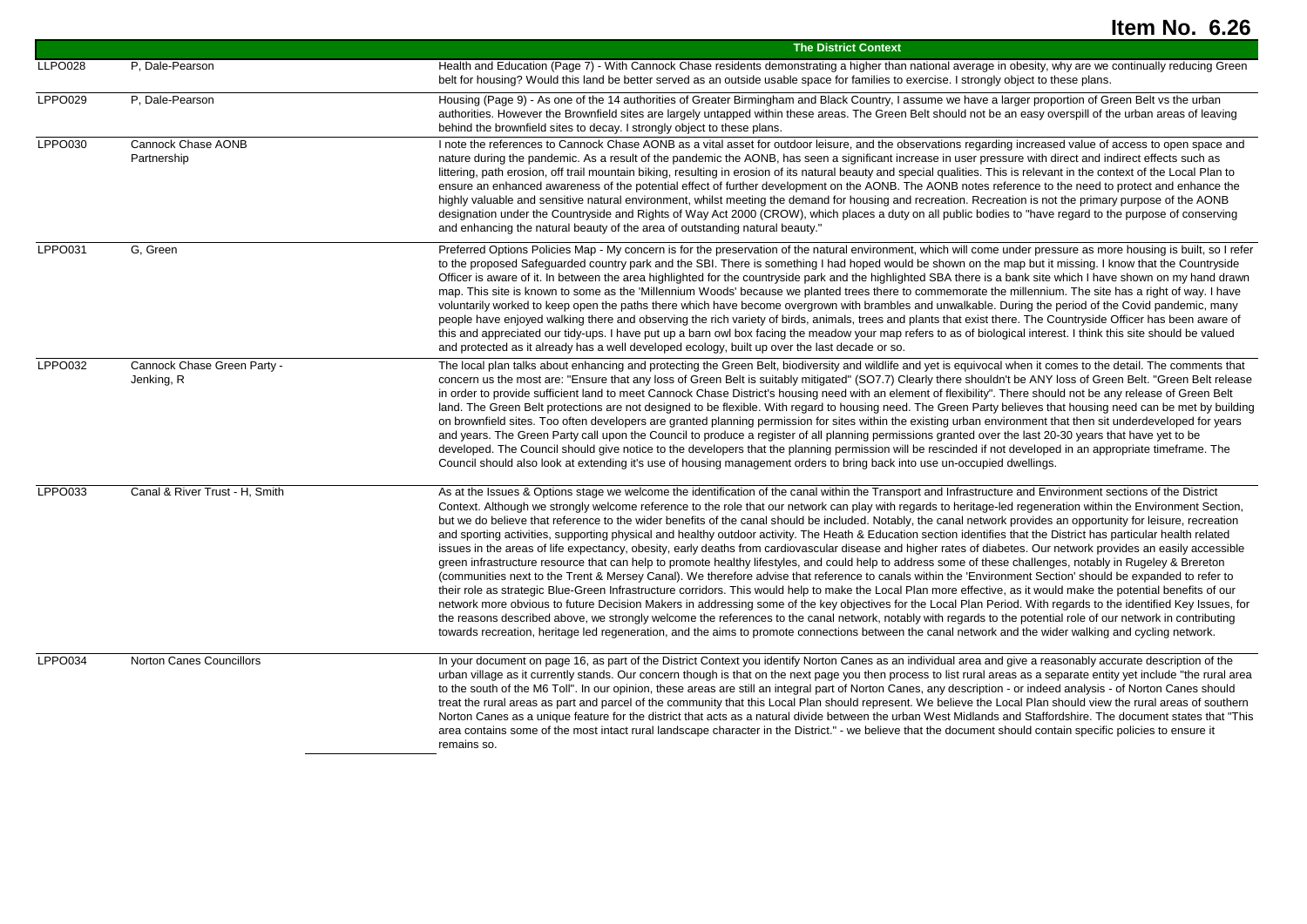|         |                                                                                          |                            | Item No. 6.27                                                                                                                                                                                                                                                                                                                                                                                                                                                                                                                                                                                                                                                                                                                                                                                                                                                                                                                                                                                                                                                                                                                                                                                                                                                                                                                                                                                                                                                                                                                                                                                                                                                                                                                                                                                                                                                                                                                                                                                                                                                                                                                                                                                                                                                                                                                                                                                                                                                                                                                                                                                                                                                                                                                           |
|---------|------------------------------------------------------------------------------------------|----------------------------|-----------------------------------------------------------------------------------------------------------------------------------------------------------------------------------------------------------------------------------------------------------------------------------------------------------------------------------------------------------------------------------------------------------------------------------------------------------------------------------------------------------------------------------------------------------------------------------------------------------------------------------------------------------------------------------------------------------------------------------------------------------------------------------------------------------------------------------------------------------------------------------------------------------------------------------------------------------------------------------------------------------------------------------------------------------------------------------------------------------------------------------------------------------------------------------------------------------------------------------------------------------------------------------------------------------------------------------------------------------------------------------------------------------------------------------------------------------------------------------------------------------------------------------------------------------------------------------------------------------------------------------------------------------------------------------------------------------------------------------------------------------------------------------------------------------------------------------------------------------------------------------------------------------------------------------------------------------------------------------------------------------------------------------------------------------------------------------------------------------------------------------------------------------------------------------------------------------------------------------------------------------------------------------------------------------------------------------------------------------------------------------------------------------------------------------------------------------------------------------------------------------------------------------------------------------------------------------------------------------------------------------------------------------------------------------------------------------------------------------------|
| LPPO035 | Richborough Estates (Land off<br>Brownhills Road, Norton Canes)                          | Pegasus Group - B.<br>Cook | Richborough Estates is generally supportive of the identified District Profile. The profile reflects the requirement to utilise the NPPF and the Standard Method to<br>calculate housing need within the District. This approach is supported rather than utilising the Cannock Chase Local Housing Needs Assessment (2018-2038). In<br>addition, recognition of the shortfall in the GBBCHMA and the need for Cannock Chase to contribute towards the meeting the shortfall is supported. However, the<br>profile needs to incorporate the growth ambitions of the GBSLEP and the Staffordshire and Stoke LEP. The Council is a member of both LEPs and they both<br>show clear support for housing growth and delivery. Similarly, the Council's role as a non-constituent member of the WMCA and the commitment of the WMCA to<br>deliver homes at an accelerated rate should be recognised. The District Profile identifies Cannock Chase District as having a greater employment rate than both<br>the regional and national average. In order to respond to this factor, the District Profile should recognise that the Standard Method does not consider economic<br>growth and, therefore, housing provision should be considered in excess of the Standard Method, which should be treated as a minimum in order to support<br>growth within the district and to ensure a balance between jobs and homes provision. [] greater recognition should be given to the ability of the District to meet<br>not only the unmet housing need arising from GBBCHMA but also in support of its own local growth agenda and those of the two LEPs and those of the WMCA.<br>The profile recognises the important of the Green Belt in having a number of roles but particularly in maintaining the openness and the rural/urban fringe on the<br>edge of the West Midlands Conurbation. Richborough Estates acknowledges this but the recognition of the Preferred Options approach to release certain sites<br>from the Green Belt, the District Profile should recognise that development in certain locations can have significant sustainability benefits which can provide the<br>exceptional circumstances necessary to amend Green Belt Boundaries. The profile identifies the principle urban areas within the district. These consist of<br>Cannock/Hednesford/Heath Hayes, Rugeley/Brereton and Norton Canes. Richborough Estates supports the recognition of these principle urban areas however<br>greater emphasis should be given to their role in delivering sustainable development in the context of them being the main centres of population and with the<br>greatest range of facilities and transport opportunities. |
| LPO0036 | Richborough Estates (Land South Pegasus Group - B,<br>of Cannock Road, Heath Hayes) Cook |                            | Richborough Estates is generally supportive of the identified District Profile. The profile reflects the requirement to utilise the NPPF and the Standard Method to<br>calculate housing need within the District. This approach is supported rather than utilising the Cannock Chase Local Housing Needs Assessment (2018-2038). In<br>addition, recognition of the shortfall in the GBBCHMA and the need for Cannock Chase to contribute towards the meeting the shortfall is supported. However, the<br>profile needs to incorporate the growth ambitions of the GBSLEP and the Staffordshire and Stoke LEP. The Council is a member of both LEPs and they both<br>show clear support for housing growth and delivery. Similarly, the Council's role as a non-constituent member of the WMCA and the commitment of the WMCA to<br>deliver homes at an accelerated rate should be recognised. The District Profile identifies Cannock Chase District as having a greater employment rate than both<br>the regional and national average. In order to respond to this factor, the District Profile should recognise that the Standard Method does not consider economic<br>growth and, therefore, housing provision should be considered in excess of the Standard Method, which should be treated as a minimum in order to support<br>growth within the district and to ensure a balance between jobs and homes provision. [] greater recognition should be given to the ability of the District to meet<br>not only the unmet housing need arising from GBBCHMA but also in support of its own local growth agenda and those of the two LEPs and those of the WMCA.<br>The profile recognises the important of the Green Belt in having a number of roles but particularly in maintaining the openness and the rural/urban fringe on the<br>edge of the West Midlands Conurbation. Richborough Estates acknowledges this but the recognition of the Preferred Options approach to release certain sites<br>from the Green Belt, the District Profile should recognise that development in certain locations can have significant sustainability benefits which can provide the<br>exceptional circumstances necessary to amend Green Belt Boundaries. The profile identifies the principle urban areas within the district. These consist of<br>Cannock/Hednesford/Heath Hayes, Rugeley/Brereton and Norton Canes. Richborough Estates supports the recognition of these principle urban areas however<br>greater emphasis should be given to their role in delivering sustainable development in the context of them being the main centres of population and with the<br>greatest range of facilities and transport opportunities. |
| LPPO037 | Richborough Estates (Land off<br>Main Road, Brereton)                                    | Pegasus Group - B,<br>Cook | Richborough Estates is generally supportive of the identified District Profile. The profile reflects the requirement to utilise the NPPF and the Standard Method to<br>calculate housing need within the District. This approach is supported rather than utilising the Cannock Chase Local Housing Needs Assessment (2018-2038). In<br>addition, recognition of the shortfall in the GBBCHMA and the need for Cannock Chase to contribute towards the meeting the shortfall is supported. However, the<br>profile needs to incorporate the growth ambitions of the GBSLEP and the Staffordshire and Stoke LEP. The Council is a member of both LEPs and they both<br>show clear support for housing growth and delivery. Similarly, the Council's role as a non-constituent member of the WMCA and the commitment of the WMCA to<br>deliver homes at an accelerated rate should be recognised. The District Profile identifies Cannock Chase District as having a greater employment rate than both<br>the regional and national average. In order to respond to this factor, the District Profile should recognise that the Standard Method does not consider economic<br>growth and, therefore, housing provision should be considered in excess of the Standard Method, which should be treated as a minimum in order to support<br>growth within the district and to ensure a balance between jobs and homes provision. [] greater recognition should be given to the ability of the District to meet<br>not only the unmet housing need arising from GBBCHMA but also in support of its own local growth agenda and those of the two LEPs and those of the WMCA.<br>The profile recognises the important of the Green Belt in having a number of roles but particularly in maintaining the openness and the rural/urban fringe on the<br>edge of the West Midlands Conurbation. Richborough Estates acknowledges this but the recognition of the Preferred Options approach to release certain sites<br>from the Green Belt, the District Profile should recognise that development in certain locations can have significant sustainability benefits which can provide the<br>exceptional circumstances necessary to amend Green Belt Boundaries. The profile identifies the principle urban areas within the district. These consist of<br>Cannock/Hednesford/Heath Hayes, Rugeley/Brereton and Norton Canes. Richborough Estates supports the recognition of these principle urban areas however<br>greater emphasis should be given to their role in delivering sustainable development in the context of them being the main centres of population and with the<br>greatest range of facilities and transport opportunities. |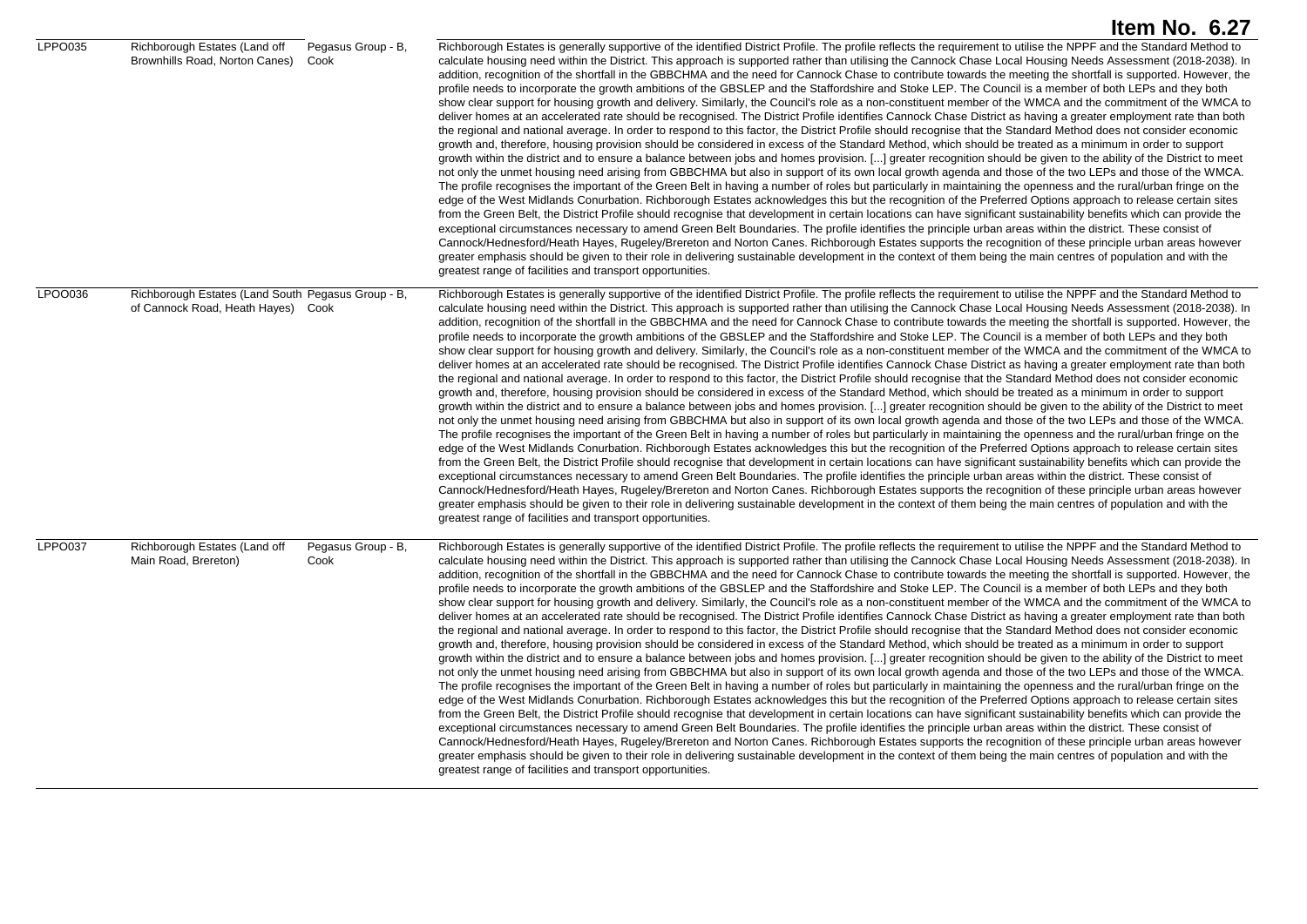|                |                                                                                                             | Item No. 6.28                                                                                                                                                                                                                                                                                                                                                                                                                                                                                                                                                                                                                                                                                                                                                                                                                                                                                                                                                                                                                                                                                                                                                                                                                                                                                                                                                                                                                                                                                                                                                                                                                                                                                                                                                                                                                                                                          |
|----------------|-------------------------------------------------------------------------------------------------------------|----------------------------------------------------------------------------------------------------------------------------------------------------------------------------------------------------------------------------------------------------------------------------------------------------------------------------------------------------------------------------------------------------------------------------------------------------------------------------------------------------------------------------------------------------------------------------------------------------------------------------------------------------------------------------------------------------------------------------------------------------------------------------------------------------------------------------------------------------------------------------------------------------------------------------------------------------------------------------------------------------------------------------------------------------------------------------------------------------------------------------------------------------------------------------------------------------------------------------------------------------------------------------------------------------------------------------------------------------------------------------------------------------------------------------------------------------------------------------------------------------------------------------------------------------------------------------------------------------------------------------------------------------------------------------------------------------------------------------------------------------------------------------------------------------------------------------------------------------------------------------------------|
| LPPO038        | Inspired Villages - E, Pearce                                                                               | The LPPO consultation document identifies a need for around 4% of new homes to be for nursing homes and other residential institutions of page 10. These<br>targets specifically mention younger people and small households with a combined 88% of new dwellings over the plan period identified for these groups. The<br>target of 4% would equate to just 11 dwellings per annum of the overall housing requirement of 276 dwellings per annum, or 228 units over the plan period (2018-<br>2038). The targets provided are at offs with both population projections outlined at Page 6 of the LPPO consultation document []. Further, the age profiles of the<br>District is projected to rise further with those over 70- identified as group with a particular projected rise. Using the ONS, 2018 - Based Population Projections for<br>LAs: Table 2, as reference in footnote 4 of the Preferred Options Consultation document, in 2020, those over 65 in Cannock Chase District comprised 19, 643<br>persons. In 2038, over the plan period, the number of persons in this age group is projected to rise to 27.452, an increase of approx. 40%, paragraph 6.216<br>identifies that 60% of new housing should be suitable for the needs of households with health problems or disabilities that affect their housing requirement.<br>Crucially, the Preferred Options Consultation document acknowledges that the increase in older age people raises the profile of health conditions, particularly<br>dementia, the prevalence of which is higher in Cannock Chase District that average in England. Whilst it is accepted that some older people will wish to remain in<br>their homes, there is a clear need for specialist housing for older people in the District, particularly given the existing prevalence of disabilities related to old age,<br>such as dementia. |
| <b>LPPO039</b> | Cannock Designer Outlet (GP)Ltd Carter Jonas - K.<br>o/b Cannock Designer Outlet Ltd Gregson<br>Partnership | Whilst the Local Plan Preferred Options document is supported in principle, on behalf of our client who is the operator of McArthurGlen Design Outlet West<br>Midlands ('MGDOWM'), there are several aspects we want to comment on. Transport & Infrastructure (P12) Within the District Context, there is reference to<br>Cannock train station being the 'focus of attention for a major upgrade, in view of its close proximity to the £160m, Mill Green retail designer outlet village, which<br>will attract 3-4million visitors per annum'. As the MGDOWM serves a wide catchment, we support the delivery of the major upgrade to Cannock train station<br>(alongside the electrifying of the line) which will improve a key transport link to the development for a vast number of visitors. The upgrade works will also increase<br>the attractiveness for people having the option of using sustainable modes of travel to one of the major visitor attractions in the District.                                                                                                                                                                                                                                                                                                                                                                                                                                                                                                                                                                                                                                                                                                                                                                                                                                                                                             |
|                |                                                                                                             | How the Local Plan Fits within the Wider Context                                                                                                                                                                                                                                                                                                                                                                                                                                                                                                                                                                                                                                                                                                                                                                                                                                                                                                                                                                                                                                                                                                                                                                                                                                                                                                                                                                                                                                                                                                                                                                                                                                                                                                                                                                                                                                       |
| LPPO040        | Richborough Estates (Land off<br>Pegasus Group - B,<br>Brownhills Road, Norton Canes)<br>Cook               | In terms of the wider context and how the Local Plan fits into the broader more strategic framework, support is given to the Council recognising the Local Plan's<br>role in delivering some key objectives from bodies such as the two LEPs, the WMCA and the GBBCHMA. This should also refer to the objectives of these<br>organisations and in particular their aspirations. At paragraph 4.10 the document refers to discussions with duty to corporate partners and the potential assistance<br>to meet Cannock's housing need and ongoing dialogue in relation to the wider HMA shortfall. Whilst support is given for the need to address the short fall in the<br>HMA, concern is raised relative to the suggestion that the Council is seeking assistance to meet its own housing needs. There is no evidence to establish that the<br>Council cannot meet its own housing requirements, as well as contributing towards meeting the short fall in the wider HMA, and on this basis this element of<br>paragraph 4.10 should be omitted as not being justified.                                                                                                                                                                                                                                                                                                                                                                                                                                                                                                                                                                                                                                                                                                                                                                                                               |
| LPPO041        | Richborough Estates (Land South Pegasus Group - B,<br>of Cannock Road, Heath Hayes) Cook                    | In terms of the wider context and how the Local Plan fits into the broader more strategic framework, support is given to the Council recognising the Local Plan's<br>role in delivering some key objectives from bodies such as the two LEPs, the WMCA and the GBBCHMA. This should also refer to the objectives of these<br>organisations and in particular their aspirations. At paragraph 4.10 the document refers to discussions with duty to corporate partners and the potential assistance<br>to meet Cannock's housing need and ongoing dialogue in relation to the wider HMA shortfall. Whilst support is given for the need to address the short fall in the<br>HMA, concern is raised relative to the suggestion that the Council is seeking assistance to meet its own housing needs. There is no evidence to establish that the<br>Council cannot meet its own housing requirements, as well as contributing towards meeting the short fall in the wider HMA, and on this basis this element of<br>paragraph 4.10 should be omitted as not being justified.                                                                                                                                                                                                                                                                                                                                                                                                                                                                                                                                                                                                                                                                                                                                                                                                               |
| LPPO042        | Richborough Estates (Land off<br>Pegasus Group - B,<br>Main Road, Brereton)<br>Cook                         | In terms of the wider context and how the Local Plan fits into the broader more strategic framework, support is given to the Council recognising the Local Plan's<br>role in delivering some key objectives from bodies such as the two LEPs, the WMCA and the GBBCHMA. This should also refer to the objectives of these<br>organisations and in particular their aspirations. At paragraph 4.10 the document refers to discussions with duty to corporate partners and the potential assistance<br>to meet Cannock's housing need and ongoing dialogue in relation to the wider HMA shortfall. Whilst support is given for the need to address the short fall in the<br>HMA, concern is raised relative to the suggestion that the Council is seeking assistance to meet its own housing needs. There is no evidence to establish that the<br>Council cannot meet its own housing requirements, as well as contributing towards meeting the short fall in the wider HMA, and on this basis this element of<br>paragraph 4.10 should be omitted as not being justified.                                                                                                                                                                                                                                                                                                                                                                                                                                                                                                                                                                                                                                                                                                                                                                                                               |
| LPPO043        | Cannock Designer Outlet (GP)Ltd Carter Jonas - K,<br>o/b Cannock Designer Outlet Ltd Gregson<br>Partnership | Paragraph 4.2 We support the Council's seven strategic objectives in promoting prosperity across Cannock and in particular, "establishing Mill Green Designer<br>Outlet Village as a major visitor attraction and maximise the benefits it will bring to the District." To ensure the importance of MGDOWM to the local economy is<br>realised alongside it being used to enhance the District's reputation (see paragraph 6.398), we suggest the site is designated as a Designer Outlet offering a<br>specialist retail/leisure destination in the emerging Local Plan Review. This will assist in MGDOWM being recognised as one of the District's key visitor and<br>tourism destinations and is able to be supported through planning policy. We therefore proposed the following policy should be incorporated into the Local Plan:<br>McArthurGlen Designer Outlet West Midlands The area shown below is designated for the purposes of specialist retailing and as a leisure destination in<br>accordance with planning permission CH/20/435. It is important that the specialist offer is maintained so that it complements town centres in the District.                                                                                                                                                                                                                                                                                                                                                                                                                                                                                                                                                                                                                                                                                                                     |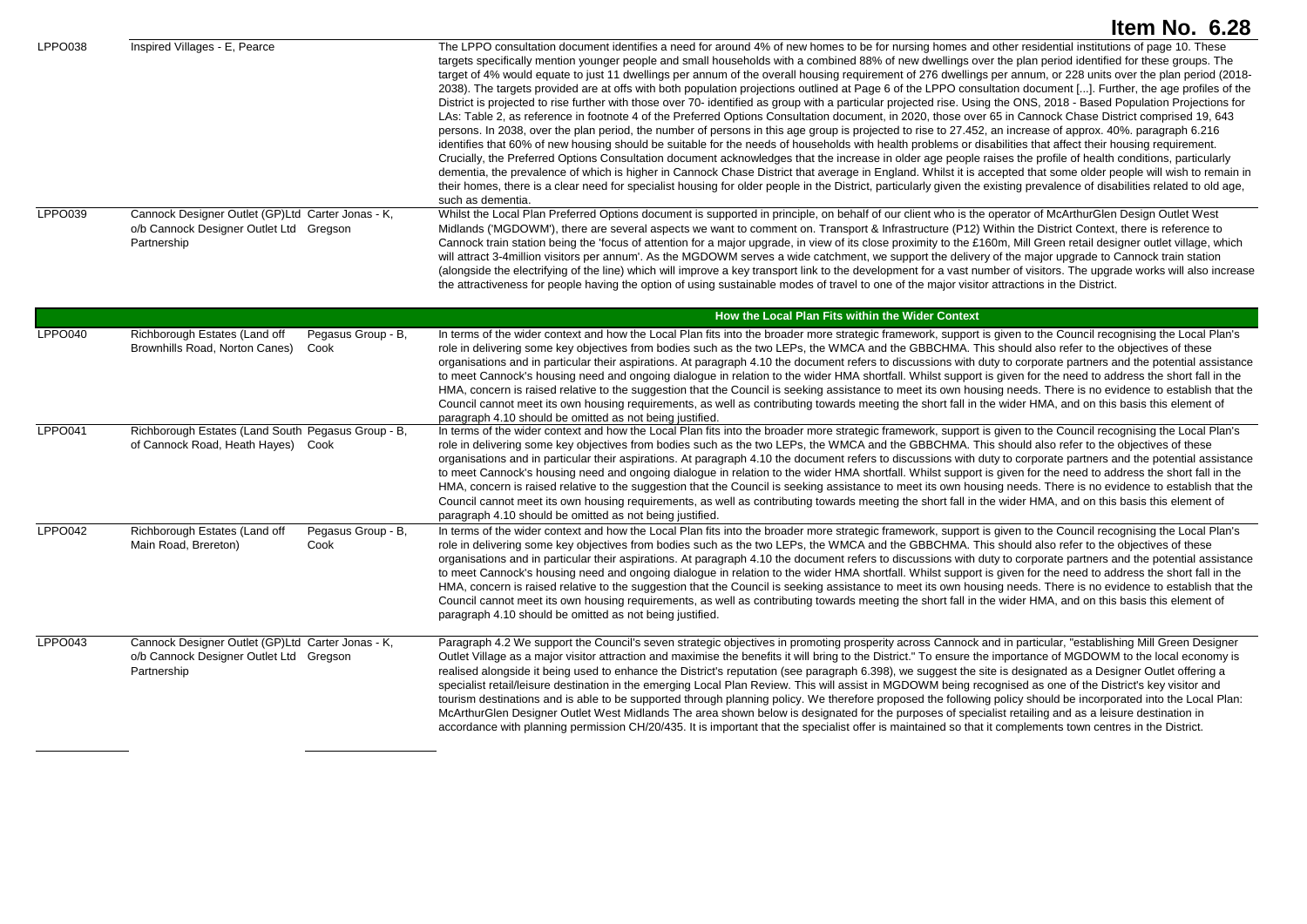|         |                                           |                                                              | <b>Local Plan Vision &amp; Objectives</b>                                                                                                                                                                                                                                                                                                                                                                                                                                                                                                                                                                                                                                                                                                                                                                                                                                                                                                                                                                                                                                                                                                                                                                                                                                                                                                                                                                                                                                                                                                                                                                                                                                                                                                                                                                                                                                                                                                                                                                                                                                                                                                                                                                                                                                                                                                                                                                                                                                                                |
|---------|-------------------------------------------|--------------------------------------------------------------|----------------------------------------------------------------------------------------------------------------------------------------------------------------------------------------------------------------------------------------------------------------------------------------------------------------------------------------------------------------------------------------------------------------------------------------------------------------------------------------------------------------------------------------------------------------------------------------------------------------------------------------------------------------------------------------------------------------------------------------------------------------------------------------------------------------------------------------------------------------------------------------------------------------------------------------------------------------------------------------------------------------------------------------------------------------------------------------------------------------------------------------------------------------------------------------------------------------------------------------------------------------------------------------------------------------------------------------------------------------------------------------------------------------------------------------------------------------------------------------------------------------------------------------------------------------------------------------------------------------------------------------------------------------------------------------------------------------------------------------------------------------------------------------------------------------------------------------------------------------------------------------------------------------------------------------------------------------------------------------------------------------------------------------------------------------------------------------------------------------------------------------------------------------------------------------------------------------------------------------------------------------------------------------------------------------------------------------------------------------------------------------------------------------------------------------------------------------------------------------------------------|
| LPPO044 |                                           | Croft development<br>Consultancy UK Ltd, N,<br><b>Bubalo</b> | We support Strategic Objective 3 of the Plan to deliver a sufficient supply of housing, of quality and choice and support that in order to achieve this not all need<br>will be able to met in certain locations in the district without the release of greenfield land. Support is also given that the needs of both the wider Black Country and<br>adjoining districts may need to be considered in the plan making process and the Duty to Cooperate provides the appropriate mechanism and working forum in<br>which to carry that debate forward.                                                                                                                                                                                                                                                                                                                                                                                                                                                                                                                                                                                                                                                                                                                                                                                                                                                                                                                                                                                                                                                                                                                                                                                                                                                                                                                                                                                                                                                                                                                                                                                                                                                                                                                                                                                                                                                                                                                                                   |
| LPPO045 | Transport for West Midlands - H<br>Davies |                                                              | Overall, TfWM is very supportive of the documents vision and core aims - including delivering on high quality development, creating healthy living opportunities,<br>providing a sufficient supply of homes, creating a vibrant economy and supporting the provision of sustainable transport and communications infrastructure, which<br>are all vital for the area and wider region. Delivering on this growth, ensuring the right infrastructure provision and necessary transport improvements will be<br>fundamental.                                                                                                                                                                                                                                                                                                                                                                                                                                                                                                                                                                                                                                                                                                                                                                                                                                                                                                                                                                                                                                                                                                                                                                                                                                                                                                                                                                                                                                                                                                                                                                                                                                                                                                                                                                                                                                                                                                                                                                               |
| LPPO046 | <b>Bromford Housing Group</b>             | Planit Planning and<br>Development - J,<br>Williams          | We are generally supportive of the Strategic Objectives identified by the emerging Plan. Strategic Objective 3 refers to delivering a sufficient supply of homes to<br>provide for housing choice and ensure that people are able to live in a decent home. It is our view that this objective should be clearer to reflect the requirements<br>of the NPPF. Paragraph 59 of the Framework requires a sufficient amount and variety of land to come forward to meet the needs of specific housing requirements<br>and that land is developed without unnecessary delay. The size, type and tenure of housing needed for different groups in the community should be addressed<br>and reflected in planning policies. This includes, but is not limited to, those who require affordable housing, families with children, older people, students, people<br>with disabilities, service families and travellers. Strategic Objective 3 should be expanded to confirm that the District Council is committed to delivering sufficient<br>supply of both market and affordable homes across a variety of tenures to help cater for the requirements of the District's population, and also to contribute<br>towards meeting the growth requirements of the Black Country and Birmingham conurbation. Strategic Objective 4 - Economic Growth We support the reference<br>in paragraph 6.255 of the Plan to the Council adopting a strategy which champions clean growth principles and a highly productive resilient economy. It must be<br>ensured that there is a sufficient number of homes provided to meet the requirements of the working population. The Plan's ambitious employment growth<br>objectives must correspond to the housing requirement. As detailed in our representations this is not, however, the case. The housing requirement is insufficient<br>to meet household growth and support the local economy.                                                                                                                                                                                                                                                                                                                                                                                                                                                                                                                                                                           |
| LPPO047 | D, Green                                  |                                                              | Objectives 1-8: Throughout the Evidence Base supporting these proposed objectives, the fact that 80% of the Cannock Chase District's land is either AONB or<br>Green Belt is spoken of in negative terms, it is the clear thrust of the evidence that this 80% of land is an inconvenience and an obstacle. My view is that this is<br>the opposite starting point from the one that the evidence supporting the Local Plan should be taking The fact our District is 80% AONB and Green Belt is what<br>makes it so special, it is a haven for wildlife, it is home to some nationally important landscapes and it provides immense pleasure and wellbeing to the people of<br>Cannock Chase and surrounding areas. It is only an inconvenience or obstacle to those seeking to develop it for their own profits. Rather than looking at how we<br>can assist the surrounding local authorities in the West Midlands by satisfying their housing needs, our contribution should be the natural one. With this in mind,<br>the order of the Objectives should be changed. The first priority should be the protection and enhancement of all of the Green Belt and AONB for the benefit of all<br>of the animals, plants and people that rely on it. Objectives 7 and 8 should be Objectives 1 and 2. All the other Objectives should be expressly stated to be subject<br>to these two over-riding objectives. In terms of the wording of the proposed Objectives 7 and 8. I believe that the language of protection and conservation should<br>be far more robustly and unambiguously stated. There should be a clear statement that there should be no further reduction in the land allocated to Green Belt. To<br>not do this will simply allow a gradual chipping away at the edges of the Green Belt year on year and Local Plan on Local Plan until the Green Belt has been<br>significantly diminished, There is no such thing as a low impact reduction of the Green Belt because the overall impact of reduction will always be severe.<br>Likewise there should be an express statement that development up to the boundary of the AONB and Green Belt should be permitted. Objective 5: should be<br>amended to require the appointment of a "Sustainable Transport Tsar" who will have oversight of the entire sustainable transport network in the district. This will<br>ensure that different permitted developments work together to provide a cohesive sustainable transport network. |
|         |                                           |                                                              | At present the sustainable transport network is developed piecemeal leading to cycle paths that lead nowhere and a lack of safe routes for pedestrians and<br>cyclists to complete their entire journey. I have specific comments to make about two of the areas where the Local Development Framework Interactive Policies<br>Map indicates there will be a reduction of/development on land that was declared Green Belt in the 2014 Local Plan: Land to the East of Wimblebury Road: This<br>land is recorded as being within the Green Belt in the 2014 Local Plan, but is marked as a Residential Strategic Sites in the latest documents. I object to this site<br>being removed from the Green Belt and to it being designated for development. I note that the site has not been included in the Green Belt Detailed Harm<br>Assessment for Wimblebury and we believe that it should have been. I believe that failing to do so demonstrates a flawed approach to the consideration of this<br>parcel of land. The land is an important area of Green Belt representing the hard Eastern border of Heath Hayes. To allow development here is to encourage<br>urban sprawl and is a first, inappropriate, step towards neighbouring areas of Green Belt suffering the same fate. Developing here would be contrary to Objectives<br>7 and 8 of the proposed Local Plan. Land to the South of the A5 at Churchbridge, designated CA10 in the Green Belt Detailed Harm Assessment for Cannock and<br>Churchbridge: The Local Development Framework Interactive Policies Map suggests that it is proposed to remove this site from the Green Belt. We object to this.<br>There should be no diminution of the Green Belt. This site is an important green buffer between the settlement at Churchbridge and the wider open countryside,<br>given the substantial impact of the A5 and M6 Toll on its border. It should be preserved as a buffer and sanctuary/green corridor for wildlife. To develop this site<br>would be contrary to Objectives 7 and 8 of the proposed Local Plan. It would also be contrary to Objectives 1-3 which talk of providing "safe", "healthy" and<br>"decent" development and housing. To allow housing so close to the pollution emanating from the A5 and M6 Toll would be seriously detrimental to the wellbeing<br>of anybody living or working on that land                                                                                                      |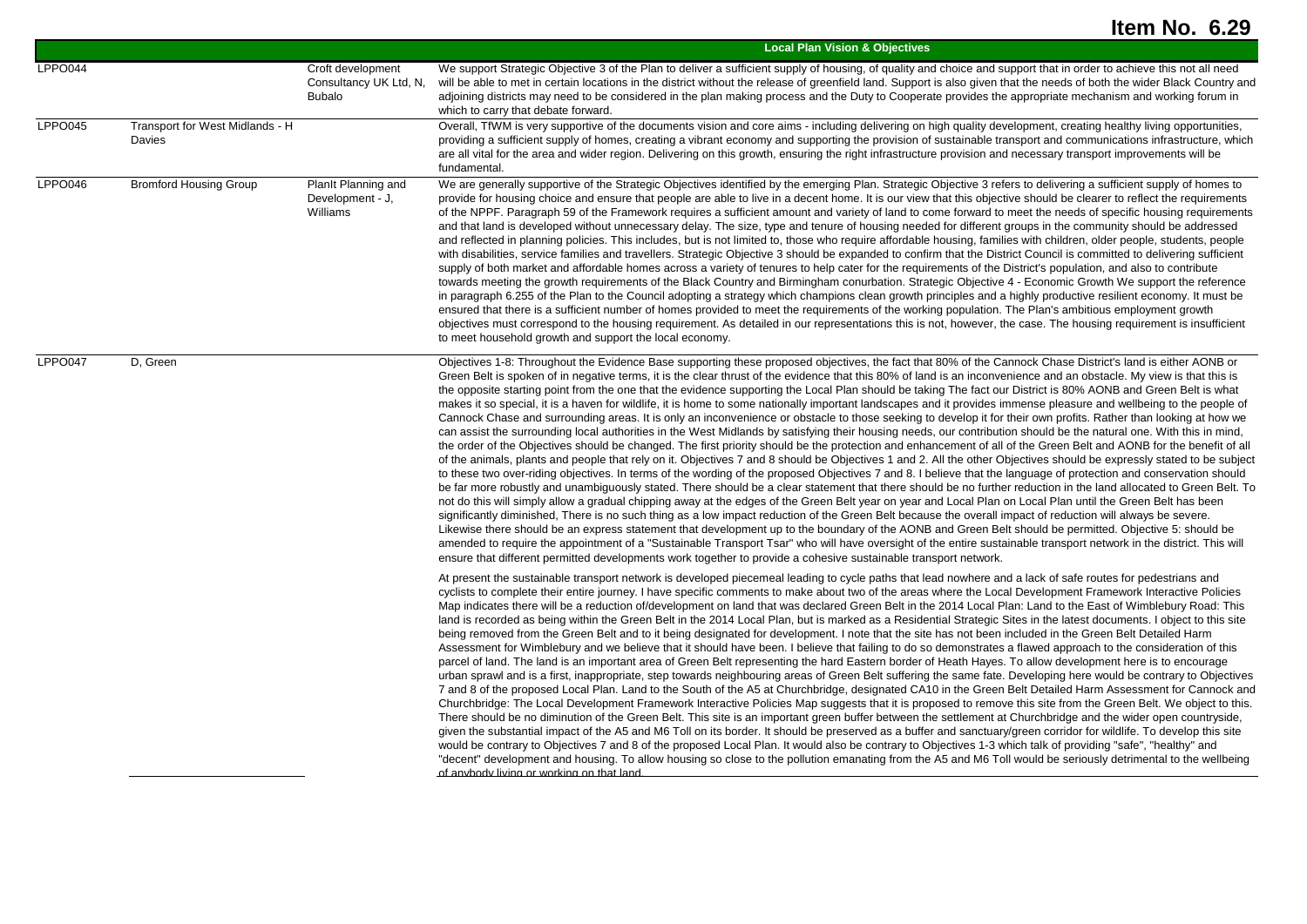LPPO048 Historic England - E, Boden Strategic Objectives: Historic England welcomes that the 'Preferred Options' document includes policies that seek to conserve and enhance the historic Environment, and thus deliver Strategic Objective 1. However, it is not readily apparent from the title of Strategic Objective 1, that the consideration of the historic environment is encompassed within this objective and we suggest that the title of this objective is amended to make specific reference to this historic environment. With regard to Strategic 6, Historic England recommend that reference be made to the wider, social, cultural, economic and environmental benefits that conservation of the historic environment can bring such areas (NPPF Para 185). With regard tp Strategic Objective 8, Historic England recognises the urgent need for positive action in response to the global climate crisis and is committed to achieving net zero carbon emissions. Heritage assets can be a valuable aid to achieving sustainable development and we therefore suggest that reference to the re-use of historic buildings should be specifically included within this strategic objective; with reference made to the carbon saving benefits of sympathetic restoration and retention of historic buildings, rather than their demolition and replacement. Spatial Priorities: Historic England welcomes the inclusion of safeguarding historic assets as a spatial priority in the future development of the District (para 5.1). The Spatial Strategy: Reference to the Local Plan protecting cultural and heritage assets within the overall spatial strategy is welcomed by Historic England. With regard to the spatial strategies for Cannock and Rugeley, historic England welcomes the Masterplan approach to town centre improvements in these settlements and would welcome the opportunity to be involved in the master planning process at an early stage. Historic England also suggests that within the spatial strategies for these settlements reference should be made to maximising opportunities to better reveal the significance of heritage assets and their Conservation Area. We also welcome reference to the prioritisation of residential and commercial units that respect the historic town centre of Rugeley but note that any such reference to the historic Environment is absent from the spatial strategy for Cannock and should be included.

LPPO049 Norton Canes Parish Council The Spatial Strategy for Norton Canes should identify the key issues and opportunities faced by the area and propose that they be addressed positively. Norton Canes is a large parish stretching to Cannock and Heath Hayes to the west and north and incorporating large areas of Green Belt and the rural area south of the A5. The importance of economic, social and environmental connectivity to these areas, as well as to neighbouring Chasewater, Burntwood and Brownhills should be acknowledged. Much of the spatial strategy for Norton Canes on p.29 of the PO is welcomed. In particular, that the identity of Norton Canes as a separate settlement safeguarded and enhanced. However, the rest of the strategy does not go far enough in setting a positive vision for the area's issue and opportunities. We suggest the following amendments. - Residential and commercial development opportunities will be prioritised within the urbanised areas of Norton Canes where they can make a positive and sustainable contribution to the growth of the district. Employment opportunities aimed at providing for the growth of small businesses will be a priority. - The delivery of transport, education and sports and recreation facility infrastructure required to support previous major developments will be a priority; and any further major developments will be supported by contemporaneous infrastructure provision. - The provision of specialist housing accommodation for the elderly will be supported to address the lack of this type of facility to serve what is a large and separate community. Major new housing developments will incorporate a proportion of small bungalows for the elderly. - A masterplan approach will be supported for heritage-led regeneration of this historic site at Grove Colliery. This will consider enabling development to support the creation of a work, recreation and leisure hub connected to appropriate recreation uses in the surrounding countryside. - Norton Canes is a designated Local Centre and opportunities for its improvement will be supported in order that it is better able to serve the local needs of a growing population, the result of past and current major residential developments. - Improvements to transport networks will include improved cycle/footpath links to Kingswood Lakeside to Heath Hayes; to Chasewater; and to the employment areas and canal towpath and recreation routes south of the A5. In this context, a safe crossing of the A5 in the vicinity of the Cannock Extension Canal will be supported. - The unique characteristics of Norton Canes parish creates opportunities to provide extensive recreational footpath/cycle routes connecting the urban areas with the surrounding Green Belt and rural countryside. The improvement of such routes will be prioritised. In particular, the relocation of unauthorised Gypsy and Traveller encampments from the bridleways in Norton Canes will be a priority. - The Local Plan supports the enhancement of the biodiversity link between Sutton Park and Cannock Chase as well as areas further afield and in this context the protection and improvement of the No Man's Bank SSSI and the several SBIs in Norton Canes will be supported. -The intact rural landscape south of the A5, with its historic farmsteads and the hamlet of Little Wyrley dating back to medieval times will be protected. Conservation Area status will be considered for the hamlet with its Listed Buildings and the industrial heritage of the former Grove Colliery and the Cannock Extension Canal. Some of the above may require consequential amendments to The District Context Section.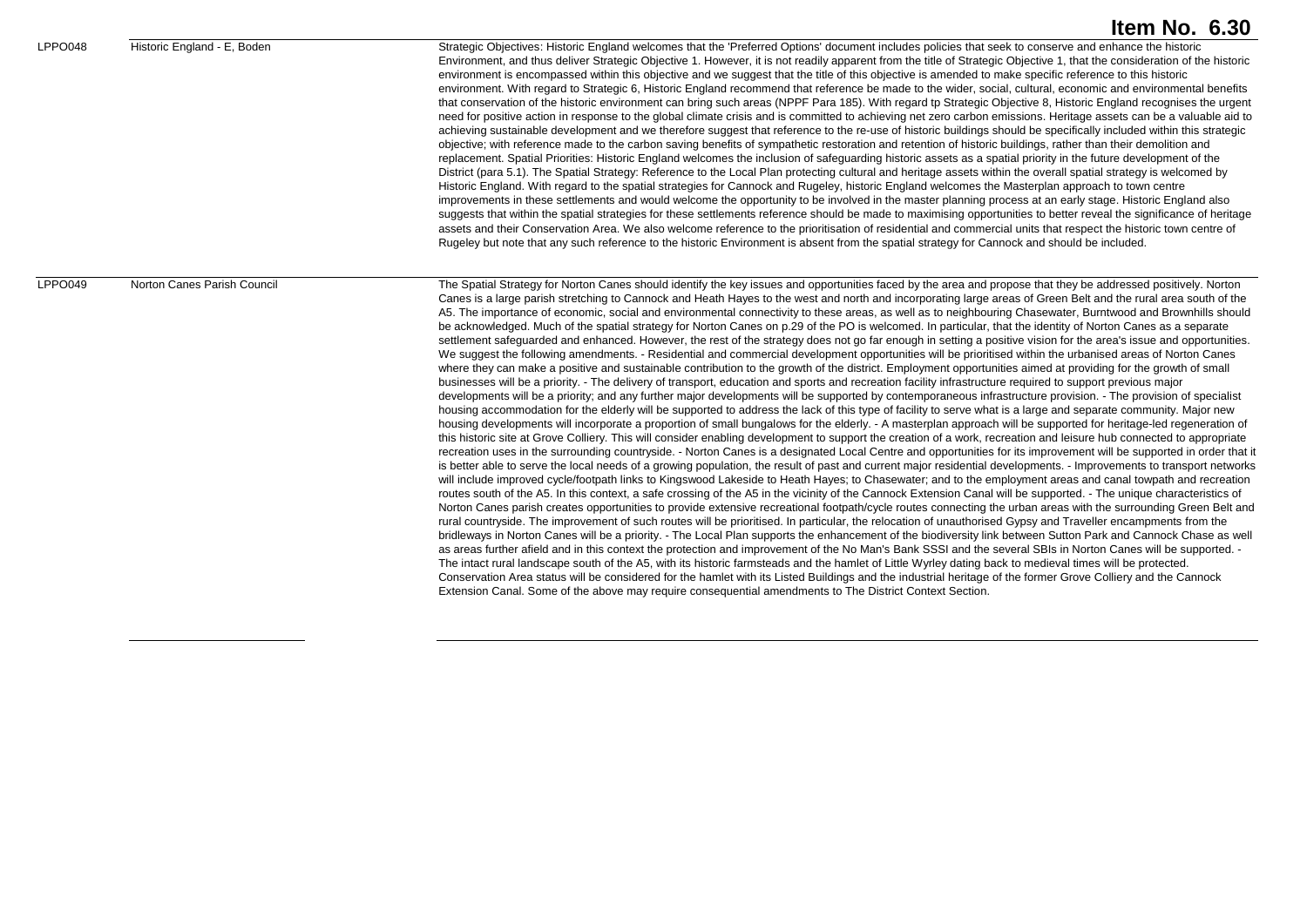|                |                                                                                              | Item No. 6.31                                                                                                                                                                                                                                                                                                                                                                                                                                                                                                                                                                                                                                                                                                                                                                                                                                                                                                                                                                                                                                                                                                                                                                                                                                                                                                                                                                                                                                                                                                                                                                                                                                                                                                                                                                                                                                                                                                                                                                                                                                                                                                                                                                                                                                                                                                                                                                                                                                                                                                                                                                                                                                                                                                                                                                                                                                                                                                                                                                                                                                                                                                                                                                                                                                                                                                                                                                                                                                                                                                                                                                                                                                                                                                                                                                                                                                                                                                                                                                                                                                                                                                                                                                                      |
|----------------|----------------------------------------------------------------------------------------------|----------------------------------------------------------------------------------------------------------------------------------------------------------------------------------------------------------------------------------------------------------------------------------------------------------------------------------------------------------------------------------------------------------------------------------------------------------------------------------------------------------------------------------------------------------------------------------------------------------------------------------------------------------------------------------------------------------------------------------------------------------------------------------------------------------------------------------------------------------------------------------------------------------------------------------------------------------------------------------------------------------------------------------------------------------------------------------------------------------------------------------------------------------------------------------------------------------------------------------------------------------------------------------------------------------------------------------------------------------------------------------------------------------------------------------------------------------------------------------------------------------------------------------------------------------------------------------------------------------------------------------------------------------------------------------------------------------------------------------------------------------------------------------------------------------------------------------------------------------------------------------------------------------------------------------------------------------------------------------------------------------------------------------------------------------------------------------------------------------------------------------------------------------------------------------------------------------------------------------------------------------------------------------------------------------------------------------------------------------------------------------------------------------------------------------------------------------------------------------------------------------------------------------------------------------------------------------------------------------------------------------------------------------------------------------------------------------------------------------------------------------------------------------------------------------------------------------------------------------------------------------------------------------------------------------------------------------------------------------------------------------------------------------------------------------------------------------------------------------------------------------------------------------------------------------------------------------------------------------------------------------------------------------------------------------------------------------------------------------------------------------------------------------------------------------------------------------------------------------------------------------------------------------------------------------------------------------------------------------------------------------------------------------------------------------------------------------------------------------------------------------------------------------------------------------------------------------------------------------------------------------------------------------------------------------------------------------------------------------------------------------------------------------------------------------------------------------------------------------------------------------------------------------------------------------------------------|
| <b>LPPO050</b> | Canal & River Trust - H, Smith                                                               | The updated objectives have removed reference to the canals from Strategic Objective 2. Whilst we can see that the more generic wording can be more widely<br>interpreted, we would suggest that the wording be amended to create and improve existing community infrastructure for sport and leisure opportunities. Where<br>existing facilities are provided along the canals and other watercourses improvements can enhance the benefits for local communities. Including this wording will<br>help to ensure that third party developments and planning decisions take account of these benefits and how they might be provided. We welcome the revised<br>wording to Strategic Objective 5, which takes on the comments made at the Issues and Objectives stage regarding the need for the canal network to be seen as<br>part of an integrated transport network. We welcome reference to the promotion of renewable technology and green technologies within Strategic Objective 8. We<br>also welcome the aim to reduce pollution, which could help to promote improved water quality our canals, the protection of the canals as important wildlife habitats<br>and would be compliant with the aims of paragraph 170 (part e) of the NPPF. Spatial Strategy (pages 25-29): We welcome the aims of the spatial strategy which<br>encompasses many of our objectives for the canals. We do request that the strategy should include wording that states that new developments will seek to<br>connect and positively engage with strategic green infrastructure and open space. To make the Local Plan more effective and precise, we advise that an<br>additional statement should be included that states that development will positively engage with and link in with existing walking and cycling routes. We believe<br>this would directly help to promote active travel in the District. The "Improvements to cycle and footpath networks will be made to enhance connectivity and<br>encourage more active travel, health and well-being" within the Spatial Strategy for Rugeley and Brereton is welcomed along with "high-quality natural<br>environment will be protected and enhanced through improved quality of the existing green space network, enabling greater use and support for wildlife." Strategic<br>Objective 2 (page 48) Our Waterways are accessible to and can be easily utilised by a wide section of the population. We believe that our network is uniquely<br>placed to make a significant contribution to improving the wellbeing of those people living within easy reach of one of the free-to-use towpaths running alongside<br>our canals and rivers. A report commissioned by the Trust 'Assessing the wellbeing impacts of waterways usage in England and Wales' written by social impact<br>consultancy Simetrica, reveals: - The associated benefits of visiting a canal or river increase with the length of visit, with research showing higher levels of<br>happiness and low levels of anxiety for longer trips. - Any visit to a waterway is associated with higher levels of life satisfaction and visiting regularly is associated<br>with even higher levels of life satisfaction. The Trust's research also reveals that three quarters of towpath users say that they visit to 'get away from it all and clear<br>my head'. and because they are 'great places to relax and de-stress' (Towpath Survey, 2017). Nationwide, whilst 8 million people live within 1km of our network,<br>only 3/10 ever visit (as calculated by the Trust's Waterway Engagement Monitor (WM) April 17 to March 18). As a result, any policy that promotes additional visits<br>to our network has the potential to make a significant impact to the wellbeing of local populations. The wording of this Strategic Objective 2 differs from the<br>wording of Strategic Objective 2 on page 22. The wording of this Strategic Objective (Page 48) encompasses the need for new/improved community infrastructure<br>to meet the needs arising from new development, such as the improvement of an existing towpath with surfacing/signage/improved access. |
| LPPO051        | E, Waldron                                                                                   | My query is page 26. What reassurances will the council provide, that brownland urban sites will be used as the preferred area for development. Which areas of<br>Green Belt have been identified for housing?                                                                                                                                                                                                                                                                                                                                                                                                                                                                                                                                                                                                                                                                                                                                                                                                                                                                                                                                                                                                                                                                                                                                                                                                                                                                                                                                                                                                                                                                                                                                                                                                                                                                                                                                                                                                                                                                                                                                                                                                                                                                                                                                                                                                                                                                                                                                                                                                                                                                                                                                                                                                                                                                                                                                                                                                                                                                                                                                                                                                                                                                                                                                                                                                                                                                                                                                                                                                                                                                                                                                                                                                                                                                                                                                                                                                                                                                                                                                                                                     |
| <b>LPPO052</b> | West Midlands Housing<br>Tetlow King Planning - L.<br>Association Planning Consortium Stoate | , We support the draft Strategic Objectives which all seem appropriate and reasonable expectations for the delivery of local plan. In particular, we fully support<br>Strategic Objective 3 which states that the local plan will deliver a sufficient supply of homes to provide for housing choice and ensure all people are able to live in<br>a decent home which meets their needs, including helping meet local need for affordable dwellings. Housing Associations can facilitate the achievement of<br>Strategic Objective 3 by maximising the delivering affordable homes in the district.                                                                                                                                                                                                                                                                                                                                                                                                                                                                                                                                                                                                                                                                                                                                                                                                                                                                                                                                                                                                                                                                                                                                                                                                                                                                                                                                                                                                                                                                                                                                                                                                                                                                                                                                                                                                                                                                                                                                                                                                                                                                                                                                                                                                                                                                                                                                                                                                                                                                                                                                                                                                                                                                                                                                                                                                                                                                                                                                                                                                                                                                                                                                                                                                                                                                                                                                                                                                                                                                                                                                                                                                |
| LPPO053        | Cannock Chase Independents<br>Group - P, Woodhead (Cllr)                                     | Whilst the Strategic Objectives are to be taken as a collective we believe that the current Objective 8 should be drafted higher in the order. This is important to<br>reflect the Council declaration of a Climate Emergency and should be the first thing people read when considering development in our community. The language<br>within this section is non-committal and should be drafted stronger to reflect the desire of the Council and the Community that all new developments must be Zero-<br>Caron and must incorporate measures around thermal insulation, micro power generation in every home, grey water harvesting etc. Further that any<br>developments over 10 dwellings must be constructed to be energy consumption which does not need to draw upon the national grid. There should be a specific<br>policy statement which does not permit the extraction of fossil fuels and in particular unconventional means within the District. Carbon offsetting and external<br>measures should not be accepted. Linking Objective 8 to Objective 5 all developments over 10 dwellings must create means of active travel linking to the existing<br>active travel routes and developments over 100 dwellings must contribute to the wider establishment of active travel in the District with the creation of new routes<br>to link up our communities. This may include the promotion of public transport infrastructure linked to the active travel routes. Social infrastructure should be<br>developed as a priority within the timing of a development being built with a presumption of these elements being built first before dwellings are occupied.<br>Strategic Objective 1 talks about the distinctive, high quality development where development over the past decade of more has been more about the standard<br>build by standard building companies. If this is to be a Strategic Objective then we need to define what we mean by distinctive and high quality. The quality of<br>employment land is insufficient for our resident population and this must be balanced against any proposed growth in housing. A key element of addressing the<br>Climate Emergency is to reduce the travelling miles in particular for work, therefore the development of commercial and industrial infrastructure should have<br>greater emphasis to accompany a wider commitment to the promotion of smaller business, busines incubation and local services. We believe there should be a<br>dedicated quantity of land directed towards sustainable energy production in the same manner as employment land. Objective 2 should emphasise creating a<br>healthy environment in which to live and less emphasis on more built facilities. W acknowledge this is more difficult to achieve but greater research and<br>understanding of active travel and outdoor living as opposed to more Leisure Centres will likely improve life outcomes for everyone in Cannock Chase.                                                                                                                                                                                                                                                                                                                                                                                                                                                                                                                                                                                                                                                                                                                                                                                                                                                                                                                                                                                                                                                                                                                                                                                             |
| LPPO054        | Severn Trent                                                                                 | Strategic Objective 8: Supporting a Greener Future We recognise the objectives effort to reduce flood risk and maximise flood protection. This will be especially<br>important in the context of climate change. New development can play a pivotal role in improving the current level of flood risk within communities. The objective<br>around ensuring development makes efficient use of previously developed land where possible, minimising further development of greenfield will help towards<br>reducing flood risk. We would emphasise the importance of surface water management and adherence to the drainage hierarchy especially when considering<br>potential allocations for the emerging plan. Allocating development whereby no sustainable discharge for surface water exists locally may result in such<br>development connecting surface water to the combined or foul sewerage system. This would be detrimental to the strategic objective of reducing flood risk and<br>protecting communities from the impact of climate change.                                                                                                                                                                                                                                                                                                                                                                                                                                                                                                                                                                                                                                                                                                                                                                                                                                                                                                                                                                                                                                                                                                                                                                                                                                                                                                                                                                                                                                                                                                                                                                                                                                                                                                                                                                                                                                                                                                                                                                                                                                                                                                                                                                                                                                                                                                                                                                                                                                                                                                                                                                                                                                                                                                                                                                                                                                                                                                                                                                                                                                                                                                                                         |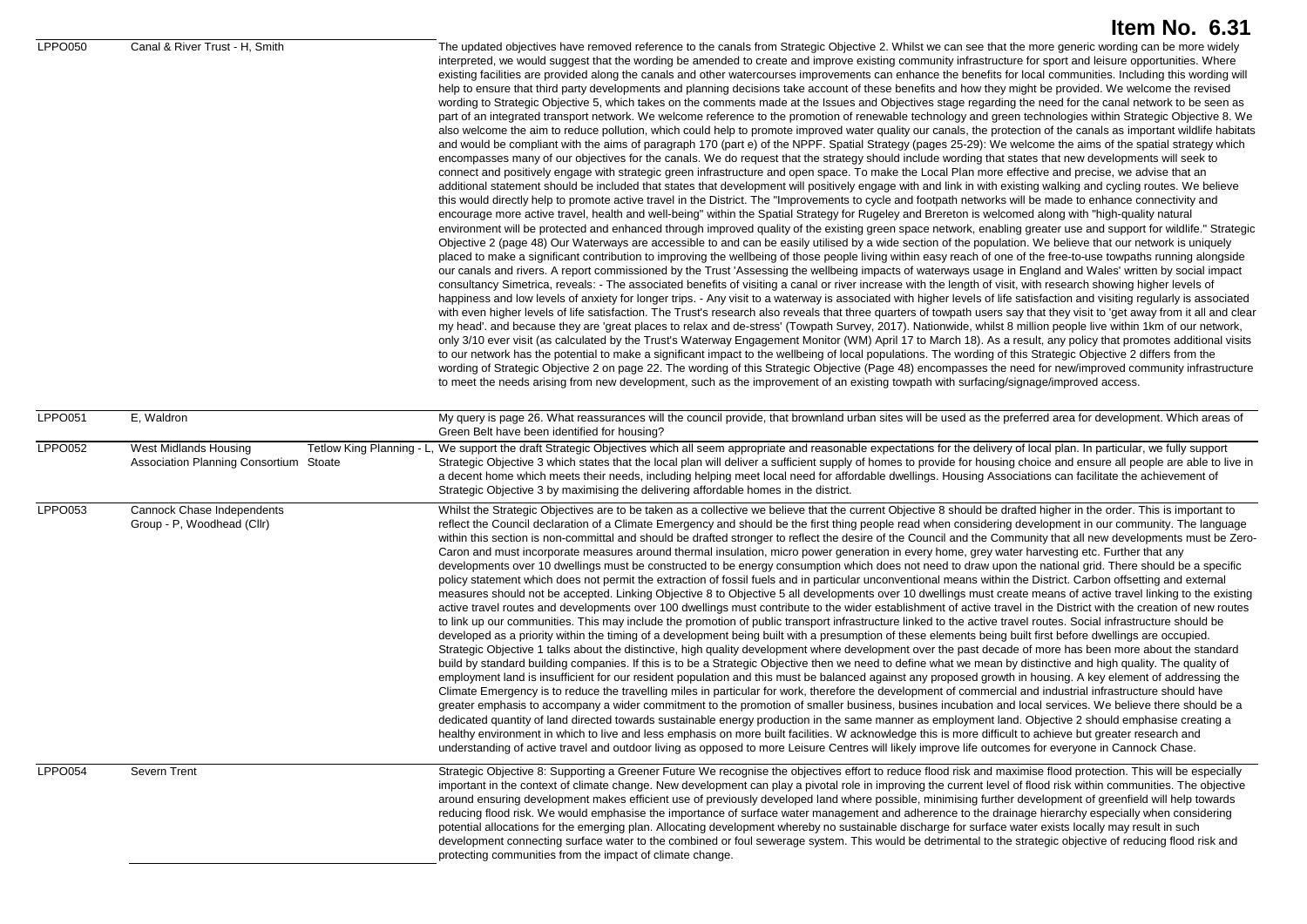Brownhills Road, Norton Canes) Cook published in January 2021. This includes such considerations as: • Referring to the term 'beautiful' in response to the Building Better; Building Beautiful Commission's Findings • The role that neighbourhood planning groups can have in regard to design policies • Preparation of design guides or codes which reflect local character and preferences • Reference to giving communities a greater say in the design standards set for their area . Some caution should be exercised in preparing a local plan based on what are potential changes to the Framework and are subject to consultation, as these changes may not necessarily be taken through to be adopted as national policy. However, the Local Plan's approach in taking on board other changes including to the Town and Country Planning (Use Classes) Regulations 2020, which have been enacted, are supported as representing the current regulatory framework. Similarly, a recognition of the extension to permitted development rights as set out in the Preferred Options is supported. The Spatial Strategy for the District has set out the number of bullet points over pages 25-29 of the Local Plan Preferred Option document. Whilst the general approach of the Spatial Strategy, in particular to focus development on the most sustainable locations it should identify the settlements which are the most sustainable. These would consist of Cannock Chase/Hednesford/Heath Hayes, Rugeley and Brereton, and Norton Canes. The Spatial Strategy for Rugeley and Brereton should make plain that it constitutes the second most sustainable location in the District and also identified that there is potential for Green Belt release to allow for sustainable housing development. The approach for Norton Canes similarly identifies that there is potential for Green Belt release to deliver sustainable residential development. In addition, the Spatial Strategy should not be left to supporting text within the broader document. It should be set out in its own strategic level policy identifying the three settlements which are the most sustainable and their overarching objectives relative to new development including the potential for Green Belt release to deliver sustainable development. Strategic Objective 2: The objective deals with safeguarding existing community infrastructure and providing new community infrastructure, safeguarding the health and amenity of local communities, providing active leisure and sports facilities, providing healthy living opportunities and increasing physical activity and providing opportunities for allotments and local food growing. Strategic Objective 3: The objective set out does not reflect the Government's overall objective for housing which is to significantly boost the supply of homes. This should be reflected in the overall wording of the Strategic Objective 3. The document sets out the various scenarios for housing provision set out in the Issues and Options Consultation of 2019. There are four options ranging from not providing any contribution towards meeting unmet need across the wider HMA to potentially contributing 2,500 dwellings. Richborough Estates had previously commented that the 2,500 dwelling contribution was the most appropriate, should be set as a minimum requirement and should also be boosted in conjunction with the economic growth ambitions of the District Council and the LEPs of which it is a member. The consultation document acknowledged that the majority of respondents considered the higher levels of growth included in Option C (contribution towards 1,500 dwellings towards the shortfall) and Option D (a contribution of 2,500 dwellings towards the shortfall) were the options which received most support. In terms of housing mix policy options, the 2019 Issues & Options Consultation proposed four options. This included continuing with the current policy approach of encouraging appropriate mix of housing sizes, types and tenures on a district wide basis or alternative towards specific percentages of housing on sites. Richborough Estates make clear that Option A of continuing with the current policy approach was the most appropriate and that recognition should be given to the larger sites being able to provide a broader mix of accommodation. Strategic Objective 4: Strategic Objective 4 deals with the economy and employment land. It sets out a number of key issues but does not refer to the Local Plan making sufficient provision for employment development within the area. It also does not refer to the need to support economic growth nor does it refer to local industrial strategies. The objective should be reworded to provide a more positive context for economic growth within the District and development of employment land. As part of the Issues & Options consultation the Council identified a number of potential options. Richborough Estates supported Option A which sought to consider utilising sites already identified for employment development within urban areas and exploring opportunities for further supply on urban sites. Option B1 using an employment led mixed use redevelopment of Rugeley Power Station and Option C1 focusing on the Green Belt around Kingswood Lakeside and other existing employment areas. In particular, previous representations made on behalf of Richborough noted that this approach for employment development would enable a balanced strategy for the District as Rugeley's economic growth needs would be assisted by the employment-led redevelopment of Rugeley Power Station. It is also noted that the Cannock Chase Economic Prosperity Strategy sets out an ambitious vision for the District whereby it could be a leader in West Midlands in championing clean growth principles. The supporting text also refers to an over reliance on manufacturing, skill and trades and elementary occupations in comparison to regional and national averages. Whilst it is acknowledge that there is little support to continue with a reliance on elementary occupations, it is not clear why skilled trades would fall into the same categorisation as a negative current circumstance. In addition, the supporting text also notes that the ABCA have indicated that there is a potential shortfall of employment land within their administrative area and ask whether Cannock Chase could deliver employment land in excess of local needs. Strategic Objective 5: deals with sustainable transport and communications infrastructure. It seeks to manage the need to travel by providing for major new development in locations that can provide access for all sections of the community. It also requires the clustering of the development of services and facilities in locations that can provide convenience access for all sections of the community. It also requires the clustering of the development of services and facilities in locations that can provide convenience access for all sections of the community. Policy SO5.1 deals with accessible development. Amongst other things the policy identifies that proposals should set out, as appropriate, how and when the development will contribute to the delivery of the reduction in reliance on the private car by locating a development where it can provide a full choice of sustainable travel options, co-locate shopping, education and leisure facilities in convenient "hubs", and layouts should provide the capacity for public transport access. The policy also refers to development which individually or cumulatively cause an unacceptable impact on the highway network, will not be supported. Strategic Objective 6: Strategic Objective 6 and the subsequent policies of SO6.1 , SO6.2, SO6.3, SO6.4, SO6.5. SO6.6 and SO6.7 relate to town centres. Richborough Estates have no comment to make on the above policies or supporting text. Strategic Objective 7: Strategic objective 7 deals with the protection and enhancement of the natural environment. It seeks to minimise impact on and provide net gains for biodiversity. The policy refers to highest degree of protection been given to the protected landscape of the Cannock

LPPO055 Richborough Estates (Land off

Pegasus Group - B,

Chase AONB and the Green Belt. In terms of this objective it is not clear how the Green Belt has been identified as having any "protected landscape" character. Green Belt designation is a policy tool rather than a recognition of landscape. The objective should be amended to remove reference to the Green Belt and its "protected landscape". Policy SO7.1 states development proposals will support the protection, conservation, enhancement and restoration of designated biodiversity sites. It also indicates that development that results in the loss of harm to SAC, ancient woodland, ancient trees or veteran trees will need to demonstrate there are imperative reasons for overriding public interest.

Strategic Objective 1: It is noted that the context for preparing the policies relating to objective 1 has included taking on board the proposed revisions to the NPPF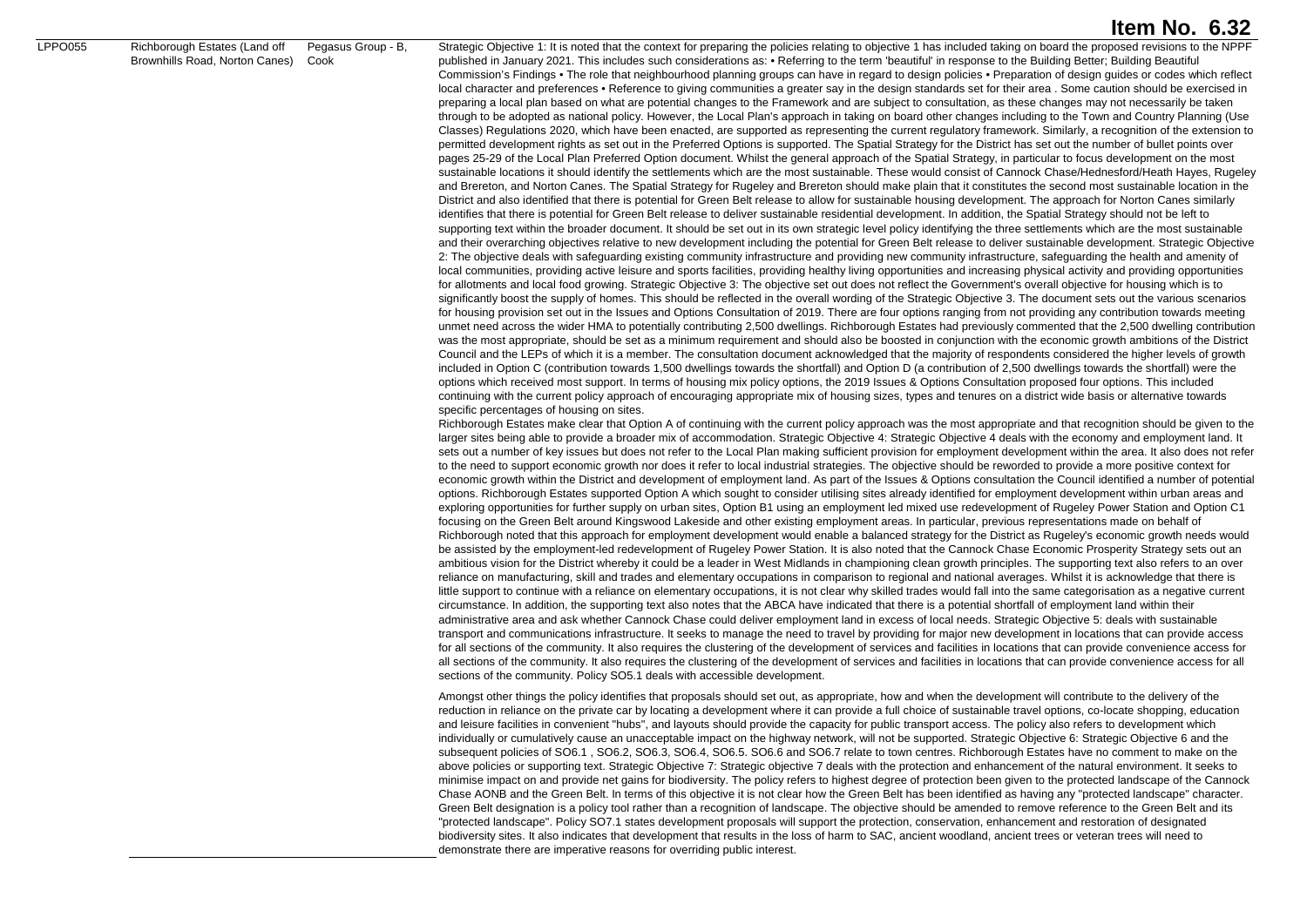#### LPPO056 Richborough Estates (Land South

of Cannock Road, Heath Hayes)

Strategic Objective 1: It is noted that the context for preparing the policies relating to objective 1 has included taking on board the proposed revisions to the NPPF published in January 2021. This includes such considerations as: • Referring to the term 'beautiful' in response to the Building Better; Building Beautiful Commission's Findings • The role that neighbourhood planning groups can have in regard to design policies • Preparation of design guides or codes which reflect local character and preferences • Reference to giving communities a greater say in the design standards set for their area . Some caution should be exercised in preparing a local plan based on what are potential changes to the Framework and are subject to consultation, as these changes may not necessarily be taken through to be adopted as national policy. However, the Local Plan's approach in taking on board other changes including to the Town and Country Planning (Use Classes) Regulations 2020, which have been enacted, are supported as representing the current regulatory framework. Similarly, a recognition of the extension to permitted development rights as set out in the Preferred Options is supported. The Spatial Strategy for the District has set out the number of bullet points over pages 25-29 of the Local Plan Preferred Option document. Whilst the general approach of the Spatial Strategy, in particular to focus development on the most sustainable locations it should identify the settlements which are the most sustainable. These would consist of Cannock Chase/Hednesford/Heath Hayes, Rugeley and Brereton, and Norton Canes. The Spatial Strategy for Rugeley and Brereton should make plain that it constitutes the second most sustainable location in the District and also identified that there is potential for Green Belt release to allow for sustainable housing development. The approach for Norton Canes similarly identifies that there is potential for Green Belt release to deliver sustainable residential development. In addition, the Spatial Strategy should not be left to supporting text within the broader document. It should be set out in its own strategic level policy identifying the three settlements which are the most sustainable and their overarching objectives relative to new development including the potential for Green Belt release to deliver sustainable development. Strategic Objective 2: The objective deals with safeguarding existing community infrastructure and providing new community infrastructure, safeguarding the health and amenity of local communities, providing active leisure and sports facilities, providing healthy living opportunities and increasing physical activity and providing opportunities for allotments and local food growing. Strategic Objective 3: The objective set out does not reflect the Government's overall objective for housing which is to significantly boost the supply of homes. This should be reflected in the overall wording of the Strategic Objective 3. The document sets out the various scenarios for housing provision set out in the Issues and options Consultation of 2019. There are four options ranging from not providing any contribution towards meeting unmet need across the wider HMA to potentially contributing 2,500 dwellings. Richborough Estates had previously commented that the 2,500 dwelling contribution was the most appropriate, should be set as a minimum requirement and should also be boosted in conjunction with the economic growth ambitions of the District Council and the LEPs of which it is a member. The consultation document acknowledged that the majority of respondents considered the higher levels of growth included in Option C (contribution towards 1,500 dwellings towards the shortfall) and Option D (a contribution of 2,500 dwellings towards the shortfall) were the options which received most support. In terms of housing mix policy options, the 2019 Issues & Options Consultation proposed four options. This included continuing with the current policy approach of encouraging appropriate mix of housing sizes, types and tenures on a district wide basis or alternative towards specific percentages of housing on sites. Richborough Estates make clear that Option A of continuing with the current policy approach was the most appropriate and that recognition should be given to the larger sites being able to provide a broader mix of accommodation.

Strategic Objective 4: Strategic Objective 4 deals with the economy and employment land. It sets out a number of key issues but does not refer to the Local Plan making sufficient provision for employment development within the area. It also does not refer to the need to support economic growth nor does it refer to local industrial strategies. The objective should be reworded to provide a more positive context for economic growth within the District and development of employment land. As part of the Issues & Options consultation the Council identified a number of potential options. Richborough Estates supported Option A which sought to consider utilising sites already identified for employment development within urban areas and exploring opportunities for further supply on urban sites, Option B1 using an employment led mixed use redevelopment of Rugeley Power Station and Option C1 focusing on the Green Belt around Kingswood Lakeside and other existing employment areas. In particular, previous representations made on behalf of Richborough noted that this approach for employment development would enable a balanced strategy for the District as Rugeley's economic growth needs would be assisted by the employment-led redevelopment of Rugeley Power Station.

It is also noted that the Cannock Chase Economic Prosperity Strategy sets out an ambitious vision for the District whereby it could be a leader in West Midlands in championing clean growth principles. The supporting text also refers to an over reliance on manufacturing, skill and trades and elementary occupations in comparison to regional and national averages. Whilst it is acknowledge that there is little support to continue with a reliance on elementary occupations, it is not clear why skilled trades would fall into the same categorisation as a negative current circumstance. In addition, the supporting text also notes that the ABCA have indicated that there is a potential shortfall of employment land within their administrative area and ask whether Cannock Chase could deliver employment land in excess of local needs. Strategic Objective 5: deals with sustainable transport and communications infrastructure. It seeks to manage the need to travel by providing for major new development in locations that can provide access for all sections of the community. It also requires the clustering of the development of services and facilities in locations that can provide convenience access for all sections of the community. It also requires the clustering of the development of services and facilities in locations that can provide convenience access for all sections of the community. Policy SO5.1 deals with accessible development. Amongst other things the policy identifies that proposals should set out, as appropriate, how and when the development will contribute to the delivery of the sustainable travel options, co-locate shopping, education and leisure facilities in convenient "hubs", and layouts should provide the capacity for public transport access. The policy also refers to development which individually or cumulatively cause an unacceptable impact on the highway network, will not be supported. Strategic Objective 6: Strategic Objective 6 and the subsequent policies of SO6.1, SO6.2, SO6.3, SO6.4, SO6.5. SO6.6 and SO6.7 relate to town centres. Richborough estates have no comment to make on the above policies or supporting text. Strategic Objective 7: Strategic Objective 7 deals with the protection and enhancement of the natural environment. It seeks to minimise impact on and provide net gains for biodiversity. The policy refers to highest degree of protection been given to the protected landscape of the Cannock Chase AONB and the Green Belt. In terms of this objective it is not clear how the Green Belt has been identified as having any "protected landscape" character. Green Belt designation is a policy tool rather than a recognition of landscape. The objective should be amended to remove reference to the Green Belt and its "protected landscape". Policy SO7.1 states development proposals will support the protection, conservation enhancement and restoration of designated biodiversity sites. It also indicates that development that results in the loss of harm to SAC, ancient woodland, ancient trees or veteran trees will need to demonstrate there are imperative reasons for overriding public interest.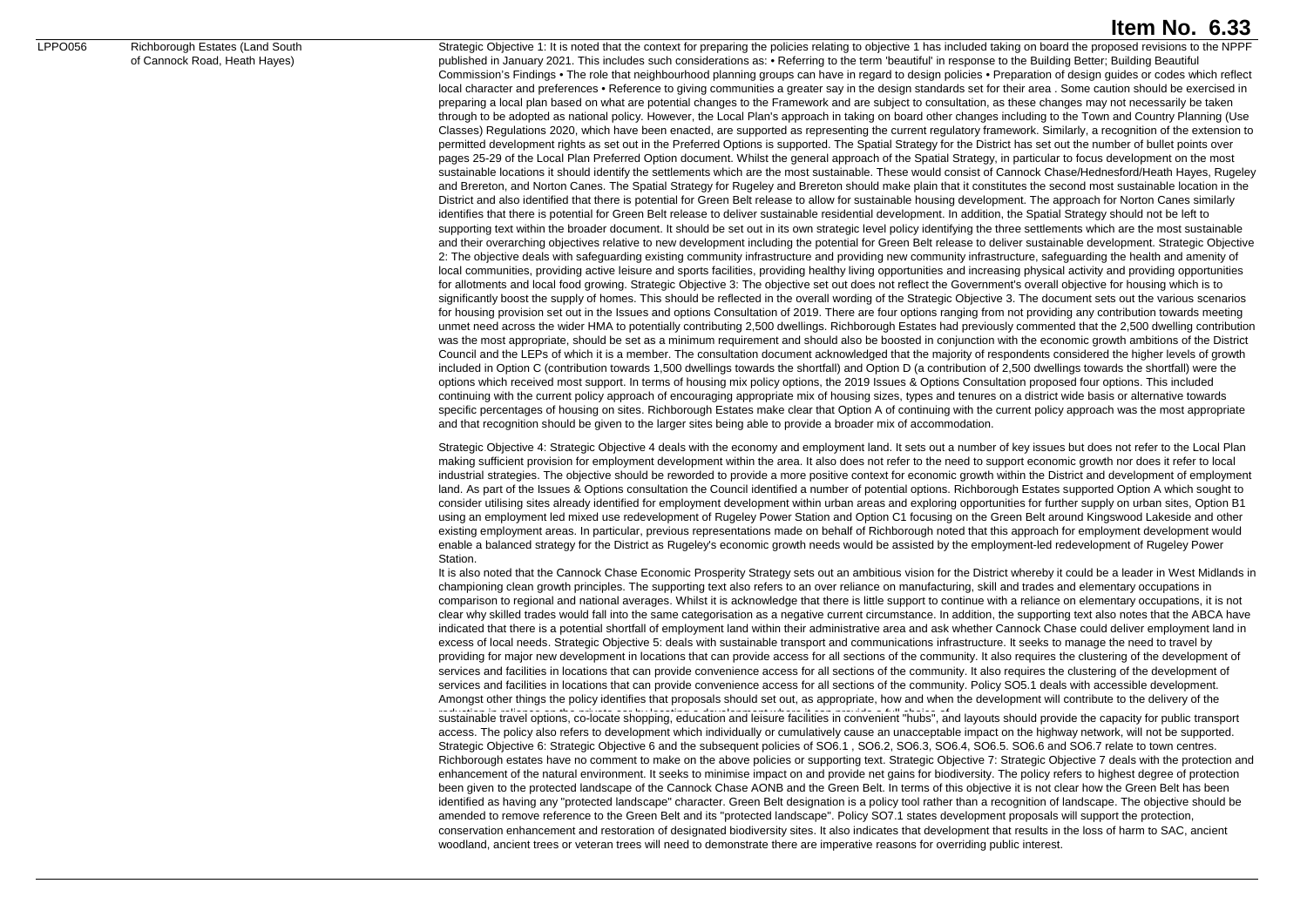#### LPPO057 Richborough Estates (Land off

Main Road, Brereton)

Strategic Objective 1: It is noted that the context for preparing the policies relating to objective 1 has included taking on board the proposed revisions to the NPPF published in January 2021. This includes such considerations as: • Referring to the term 'beautiful' in response to the Building Better; Building Beautiful Commission's Findings • The role that neighbourhood planning groups can have in regard to design policies • Preparation of design guides or codes which reflect local character and preferences • Reference to giving communities a greater say in the design standards set for their area. Some caution should be exercised in preparing a local plan based on what are potential changes to the Framework and are subject to consultation, as these changes may not necessarily be taken through to be adopted as national policy. However, the Local Plan's approach in taking on board other changes including to the Town and Country Planning (Use Classes) Regulations 2020, which have been enacted, are supported as representing the current regulatory framework. Similarly, a recognition of the extension to permitted development rights as set out in the Preferred Options is supported. The Spatial Strategy for the District has set out the number of bullet points over pages 25-29 of the Local Plan Preferred Option document. Whilst the general approach of the Spatial Strategy, in particular to focus development on the most sustainable locations it should identify the settlements which are the most sustainable. These would consist of Cannock Chase/Hednesford/Heath Hayes, Rugeley and Brereton, and Norton Canes. The Spatial Strategy for Rugeley and Brereton should make plain that it constitutes the second most sustainable location in the District and also identified that there is potential for Green Belt release to allow for sustainable housing development. The approach for Norton Canes similarly identifies that there is potential for Green Belt release to deliver sustainable residential development. In addition, the Spatial Strategy should not be left to supporting text within the broader document. It should be set out in its own strategic level policy identifying the three settlements which are the most sustainable and their overarching objectives relative to new development including the potential for Green Belt release to deliver sustainable development. Strategic Objective 2: The objective deals with safeguarding existing community infrastructure and providing new community infrastructure, safeguarding the health and amenity of local communities, providing active leisure and sports facilities, providing healthy living opportunities and increasing physical activity and providing opportunities for allotments and local food growing. Strategic Objective 3: The objective set out does not reflect the Government's overall objective for housing which is to significantly boost the supply of homes. This should be reflected in the overall wording of the Strategic Objective 3. The document sets out the various scenarios for housing provision set out in the Issues and options Consultation of 2019. There are four options ranging from not providing any contribution towards meeting unmet need across the wider HMA to potentially contributing 2,500 dwellings. Richborough Estates had previously commented that the 2,500 dwelling contribution was the most appropriate, should be set as a minimum requirement and should also be boosted in conjunction with the economic growth ambitions of the District Council and the LEPs of which it is a member. The consultation document acknowledged that the majority of respondents considered the higher levels of growth included in Option C (contribution towards 1,500 dwellings towards the shortfall) and Option D (a contribution of 2,500 dwellings towards the shortfall) were the options which received most support. In terms of housing mix policy options, the 2019 Issues & Options Consultation proposed four options. This included continuing with the current policy approach of encouraging appropriate mix of housing sizes, types and tenures on a district wide basis or alternative towards specific percentages of housing on sites. Richborough Estates make clear that Option A of continuing with the current policy approach was the most appropriate and that recognition should be given to the larger sites being able to provide a broader mix of accommodation.

Strategic Objective 4: Strategic Objective 4 deals with the economy and employment land. It sets out a number of key issues but does not refer to the Local Plan making sufficient provision for employment development within the area. It also does not refer to the need to support economic growth nor does it refer to local industrial strategies. The objective should be reworded to provide a more positive context for economic growth within the District and development of employment land. As part of the Issues & Options consultation the Council identified a number of potential options. Richborough Estates supported Option A which sought to consider utilising sites already identified for employment development within urban areas and exploring opportunities for further supply on urban sites, Option B1 using an employment led mixed use redevelopment of Rugeley Power Station and Option C1 focusing on the Green Belt around Kingswood Lakeside and other existing employment areas. In particular, previous representations made on behalf of Richborough noted that this approach for employment development would enable a balanced strategy for the District as Rugeley's economic growth needs would be assisted by the employment-led redevelopment of Rugeley Power Station. It is also noted that the Cannock Chase Economic Prosperity Strategy sets out an ambitious vision for the District whereby it could be a leader in West Midlands in championing clean growth principles. The supporting text also refers to an over reliance on manufacturing, skill and trades and elementary occupations in comparison to regional and national averages. Whilst it is acknowledge that there is little support to continue with a reliance on elementary occupations, it is not clear why skilled trades would fall into the same categorisation as a negative current circumstance. In addition, the supporting text also notes that the ABCA have indicated that there is a potential shortfall of employment land within their administrative area and ask whether Cannock Chase could deliver employment land in excess of local needs. Strategic Objective 5: deals with sustainable transport and communications infrastructure. It seeks to manage the need to travel by providing for major new development in locations that can provide access for all sections of the community. It also requires the clustering of the development of services and facilities in locations that can provide convenience access for all sections of the community. It also requires the clustering of the development of services and facilities in locations that can provide convenience access for all sections of the community. Policy SO5.1 deals with accessible development. Amongst other things the policy identifies that proposals should set out, as appropriate, how and when the development will contribute to the delivery of the reduction in reliance on the private car by locating a development where it can provide a full choice of sustainable travel options, , co-locate shopping, education and leisure facilities in convenient "hubs",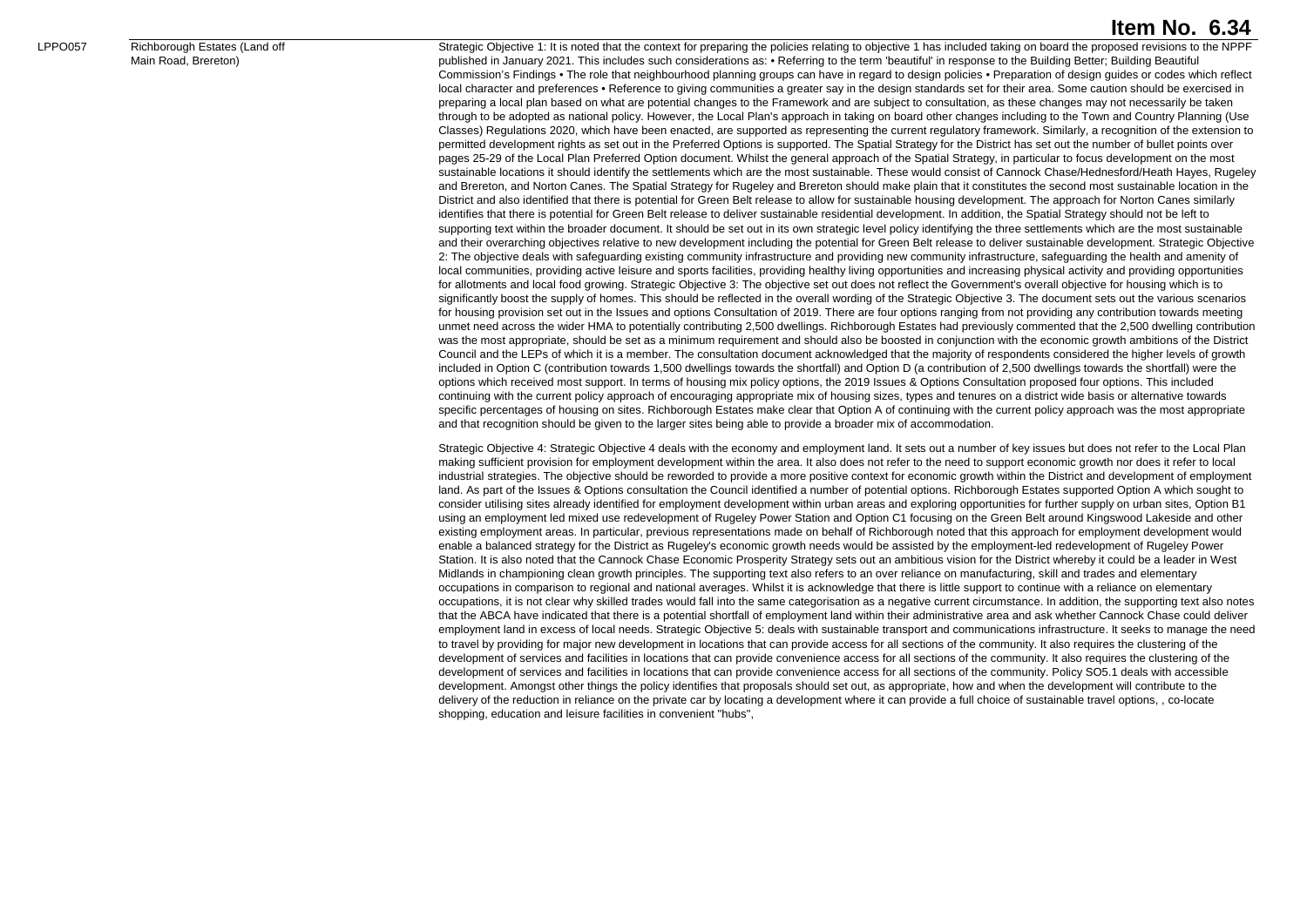| <b>LPPO058</b> | Inspired Villages - E, Pearce |                                  | and layouts should provide the capacity for public transport access. The policy also refers to development which individually or cumulatively cause an<br>unacceptable impact on the highway network, will not be supported. Strategic Objective 6: Strategic Objective 6 and the subsequent policies of SO6.1, SO6.2,<br>SO6.3, SO6.4, SO6.5. SO6.6 and SO6.7 relate to town centres. Richborough estates have no comment to make on the above policies or supporting text.<br>Strategic Objective 7: Strategic Objective 7 deals with the protection and enhancement of the natural environment. It seeks to minimise impact on and provide net<br>gains for biodiversity. The policy refers to highest degree of protection been given to the protected landscape of the Cannock Chase AONB and the Green Belt. In<br>terms of this objective it is not clear how the Green Belt has been identified as having any "protected landscape" character. Green Belt designation is a policy tool<br>rather than a recognition of landscape. The objective should be amended to remove reference to the Green Belt and its "protected landscape". Policy SO7.1<br>states development proposals will support the protection, conservation enhancement and restoration of designated biodiversity sites. It also indicates that<br>development that results in the loss of harm to SAC, ancient woodland, ancient trees or veteran trees will need to demonstrate there are imperative reasons for<br>overriding public interest<br>The Local Plan Preferred Options sets out eight strategic objectives. Objectives two and three relate to the provision of housing and infrastructure for people                                                                                                                                                                                                                                                                                                                                                                                                                                                                                                                                                                                                                                                                                                                                                                                                                                                                                                                                                                                                                                                                                                                                                                                                                                                                                                                                                                                                                                                                                                                                                                                                                                                                                                                                                                                                                                                                                                                                                                                                                                                                                                                                                                                                                                                                                                                                                                                                                                                                                                                                                                                                                                                                                                                                                                                                                                         |
|----------------|-------------------------------|----------------------------------|----------------------------------------------------------------------------------------------------------------------------------------------------------------------------------------------------------------------------------------------------------------------------------------------------------------------------------------------------------------------------------------------------------------------------------------------------------------------------------------------------------------------------------------------------------------------------------------------------------------------------------------------------------------------------------------------------------------------------------------------------------------------------------------------------------------------------------------------------------------------------------------------------------------------------------------------------------------------------------------------------------------------------------------------------------------------------------------------------------------------------------------------------------------------------------------------------------------------------------------------------------------------------------------------------------------------------------------------------------------------------------------------------------------------------------------------------------------------------------------------------------------------------------------------------------------------------------------------------------------------------------------------------------------------------------------------------------------------------------------------------------------------------------------------------------------------------------------------------------------------------------------------------------------------------------------------------------------------------------------------------------------------------------------------------------------------------------------------------------------------------------------------------------------------------------------------------------------------------------------------------------------------------------------------------------------------------------------------------------------------------------------------------------------------------------------------------------------------------------------------------------------------------------------------------------------------------------------------------------------------------------------------------------------------------------------------------------------------------------------------------------------------------------------------------------------------------------------------------------------------------------------------------------------------------------------------------------------------------------------------------------------------------------------------------------------------------------------------------------------------------------------------------------------------------------------------------------------------------------------------------------------------------------------------------------------------------------------------------------------------------------------------------------------------------------------------------------------------------------------------------------------------------------------------------------------------------------------------------------------------------------------------------------------------------------------------------------------------------------------------------------------------------------------------------------------------------------------------------------------------------------------------------------------------------------------------------------------------------------------------------------------------------------------------------------------------------------------------------------------------------------------------------------------------------------------------------------------------------------------------------------------------------------------------------------------------------------------------------------------------------------------------------------------------------------------------------------------------------------------------------------------------------------------|
|                |                               |                                  | within the district. Objective 2, 'Creating Community Infrastructure and Healthy Living Opportunities' sets out at the first bullet point that development should<br>contribute towards new community infrastructure (SO2.1). Retirement Communities, such as those operated by Inspired Villages, provide significant communal<br>facilities. They typical quantum of such communal facilities in a typical Inspired Villages retirement community comprise approx. 25% of its floorspace as non-<br>saleable space. This includes the communal and care facilities available to its residents. Facilities such as a wellbeing centre, cafe and restaurant are typically<br>open to the wider community and can make significant contribution to local infrastructure, as well as the health of the local population. The strategic objectives<br>should acknowledge the contribution and need for such facilities, particularly for older residents, outside of the definition of Community Infrastructure as defined<br>on Page 53.                                                                                                                                                                                                                                                                                                                                                                                                                                                                                                                                                                                                                                                                                                                                                                                                                                                                                                                                                                                                                                                                                                                                                                                                                                                                                                                                                                                                                                                                                                                                                                                                                                                                                                                                                                                                                                                                                                                                                                                                                                                                                                                                                                                                                                                                                                                                                                                                                                                                                                                                                                                                                                                                                                                                                                                                                                                                                                                                                                                                                                                                                                                                                                                                                                                                                                                                                                                                                                                                                                 |
| <b>LPPO059</b> | A, Newton                     |                                  | CT Planning - P, Kreuser This representation is made on behalf of Mr A Newton with respect to Land at UK Architectural Antiques, Hayfield Hill, Cannock Wood, Staff, WS15 4RU, shown<br>marked red on the attached location plan 4721.77. Land at Hayfield Hill comprises some 0.6ha of previously developed land. Additional land in the ownership of<br>Mr Newton is shown blue on the attached plan. Object to the preferred Spatial Strategy as set out on page 26 of the Preferred Options document. No new housing<br>development is proposed within the larger key villages of the District. The Spatial Strategy therefore fails to meet the requirement of paragraph 78 of the NPPF<br>which states that "Planning Policies should identify opportunities for villages to grow and thrive, especially where this will support local services." The Spatial<br>Strategy does not plan positively for the larger rural villages of the District. Cannock Wood for example, has a degree of sustainable services and facilities in the<br>village that should be actively supported rather than just preserved. The Spatial Strategy should seek to enhance the viability and vitality of key rural settlements<br>as well as urban settlements in the District; the advantages of housing growth and investment should be spread across the District and not just centred on urban<br>areas. Sites for small scale, organic growth in the larger rural villages should be identified through Policy SO3.1 to maintain and enhance vitality and community<br>wellbeing. The Spatial Strategy should be amended to provide for growth in key rural settlements and that allocations for residential development should be<br>appropriately made through the Local Plan/ Such allocations should not be left to inconsistencies of Neighbourhood Planning.                                                                                                                                                                                                                                                                                                                                                                                                                                                                                                                                                                                                                                                                                                                                                                                                                                                                                                                                                                                                                                                                                                                                                                                                                                                                                                                                                                                                                                                                                                                                                                                                                                                                                                                                                                                                                                                                                                                                                                                                                                                                                                                                                                                                                                                                                                                                                                                                                                                                                                                                                                                                                                                                         |
| <b>LPPO060</b> | <b>Wyrley Estates</b>         | Fisher German LLP - N.<br>Borsey | The overall aim to promote sustainable development is welcomed, as is the ambition to protect and enhance Green Belt land and the AONB. Similarly, the<br>ambition to protect cultural and heritage assets is welcomed. However, this ambition could go much further, particularly in terms of the sustainable enhancement<br>and development of new cultural and heritage assets. Indeed, the suggested approach in this regard is somewhat less ambitious than the 2014 Local Plan, which<br>looked to positively promote historic assets in the rural areas. The District has a rich industrial heritage and existing assets should not only be looked to be<br>maintained, but new opportunities for enhancement should be actively pursued and a policy framework created so that proposals can be confidently brought<br>forward. The enhancement and development of new cultural and heritage assets does not have to conflict with the protection of the Green Belt. It is recognised<br>that Green Belt release has to pass stiff national policy tests. However, the insertion of positively worded policies to provide a positive basis for suitable schemes<br>to come forward within the Green Belt is eminently possible and is an approach which has been successfully employed in other Local Authorities. Strategic<br>Objective 1: This objective states that the historic environment will be protected, conserved, and enhanced, and that local character and distinctiveness will be<br>sustained through managing designated and non-designated heritage assets and their townscape and landscape settings. This is completely supported.<br>However, as stated above, the ambition does not go far enough. The good intentions will not succeed unless there is a clear policy basis for schemes to come<br>forward in a planned and sustainable manner, paragraph 184 of the NPPF provides guidance for LPAs in drawing up heritage policies []. The key points to<br>highlight are the need to take a positive approach, the broader benefits of heritage-led development to the wellbeing and sustainability of the wider area, and<br>recognition of the role of new development. Whilst the Cannock Extension Canal SAC and Grove Colliery site are mentioned in the objective, together with the<br>long-standing ambition to see the area developed as a leisure and recreation (and heritage) centre recognised, there is disappointingly no suggestion of a suitable<br>policy to enable a scheme to be progressed, or for the future Norton Canes Neighbourhood Plan to take the matter a step further. This could comprise a more<br>specific Neighbourhood Plan policy, which may in turn create a clearer and more certain policy framework for proposals to come forward through a masterplan,<br>and potentially even through a Neighbourhood Development Order subject to local support and due process. It is crucially important to get the Local Plan policy<br>right to ensure that aspirations at the Cannock Extension SAC/Grove site can be brought to fruition. It is recognised that previous policy has not led to any<br>tangible progress, but the Estate has been looking to establish partnership working with the District Council (who own a large part of the site), the Norton Canes<br>Parish Council (who are developing a Neighbourhood Plan, and who recognise the value of the site and its potential) and suitable developers. There is clear<br>potential and interest in the site, but it requires the certainty of District Council support and a Local Plan policy hook to provide the certainty and confidence to take<br>matters forward to the next level. Most recently, the Estate have undertaken the following actions to try and move a scheme forward towards reality: i. It is in the<br>final stages of purchasing the former Colliery Offices site from the Borough Council; ii. It has commissioned a high-level masterplan through Richborough Estates,<br>which is the first stage to putting together a more detail set of proposals and timeframe for delivery. These achievements signal the clear intention from the Estate<br>to take the matter forwards and to see the long-standing ambitions finally realised. It will require the collaboration and cooperation of all stakeholders, not least the<br>District Council, who own a large part of the land. Recent discussions have been encouraging and the site is indeed at a crossroads. |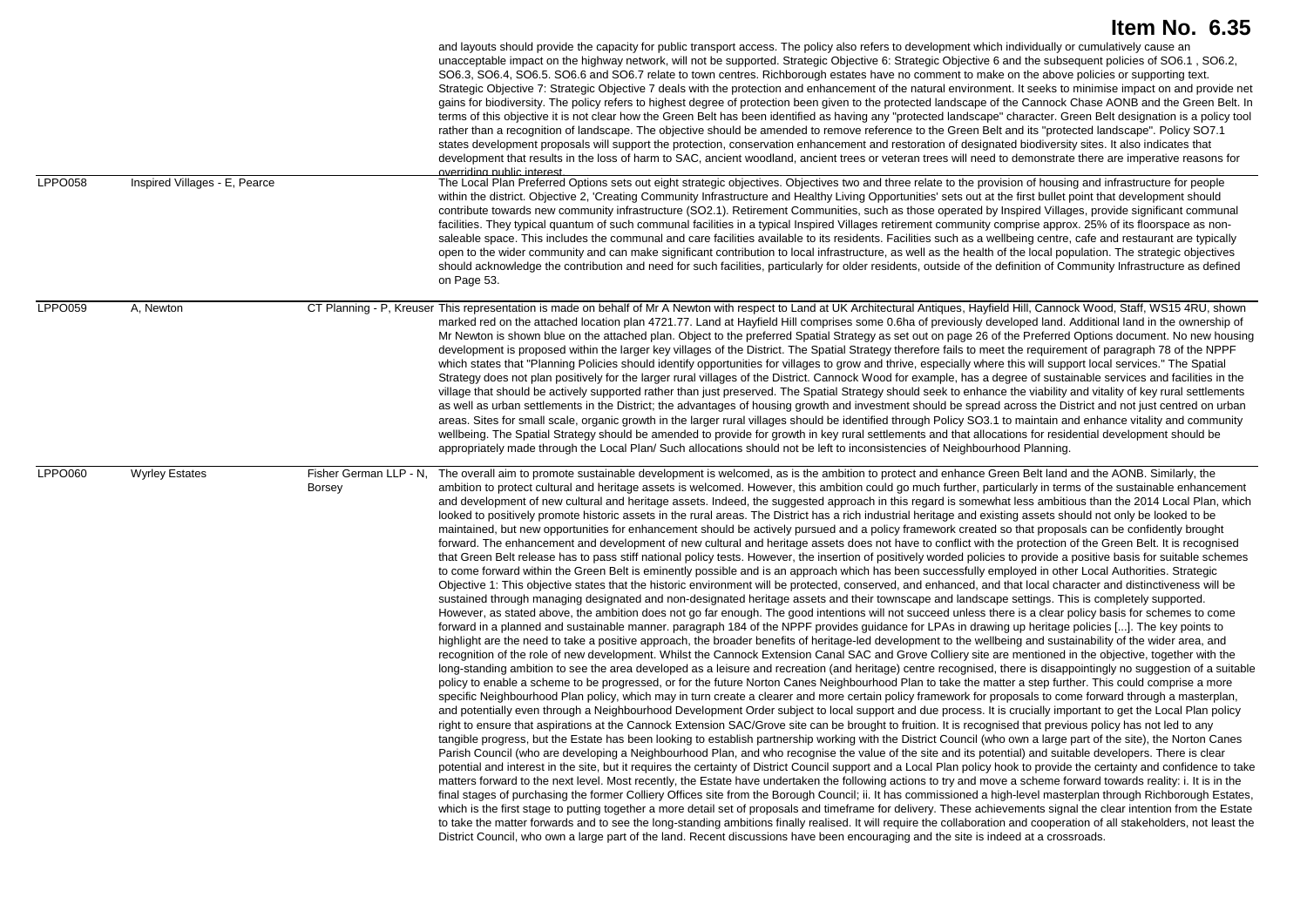|                                                    | The ambitions can only be delivered as a partnership, and this requires all parties to hold the shared ambition and to use any tools at their disposal to try to<br>provide the most favourable background. The District Council has a unique position, as it owns a large part of the land, but also has a golden opportunity to create<br>a local planning policy basis for the realisation of future development proposals. Clearly, the site will remain within the boundaries of the Green Belt. Although its<br>removal would be the best outcome, it is understood that this is unlikely to pass the strict NPPF tests. However, there is no reason why a positively worded policy<br>could not be included which recognised the high bar for development set by Green Belt policy, but which provided a route for a suitable leisure, recreation, and<br>heritage scheme to come forward as part of a comprehensive masterplan, which was linked to a suitable Neighbourhood Plan policy and would deliver specified<br>and significant benefits. There are examples of other important Green Belt sites elsewhere that have specific policies which provide a broad framework for the<br>forms of development that may be acceptable, subject to passing certain minimum tests. One such example is Chester Zoo near Chester. The Local Plan Part 2<br>contains a broad policy identifying key commercial sites in the Green Belt (Policy GBC1) and then a range of specific policies relating to each site (in the case of<br>Chester Zoo, Policy GBC1.A). These policies do not seek to override Green Belt policy, which remains the fundamental policy basis, but sets out the broad<br>classes of development which may be acceptable in principle, subject to Green Belt considerations and range of criteria. Similarly, there are examples where<br>there has been the successful regeneration of former colliery sites, such examples include: • Bates Colliery in Blyth-30-acre site has been regenerated to provide<br>a Primary School, development of specialist accommodation and residential development of 142 homes. • Kellingley Colliery in Yorkshire (closed 2015)- small<br>section of land at the site to be redeveloped to provide industrial units for small-medium sized businesses, forms part of a wider 151ac future scheme. • Cefn<br>Coed Colliery Museum in Neath-Providing a museum of the former site for visitors. It is noted at paragraphs 6.51 and 6.52 that a Local List is currently being<br>taken forward through the Design Guide PSG, and it is suggested that the remaining buildings on site centred on the former colliery office buildings are a prime<br>candidate. This would give some policy recognition of their local importance and assist in bringing forward suitable proposals. Strategic Objective 3: The objective<br>strives to deliver a sufficient supply of homes, and the provide and range of housing types accessible to all people. The Grove Colliery site has the potential to<br>deliver specialist housing to meet with the Objective 3 in striving to achieve diverse types of housing. For example, live/work housing, this type of housing can<br>enable development to meet with targets whilst also delivering other council priorities.<br>Strategic Objective 4: The objective seeks to encourage a vibrant local economy and workforce, including supporting sustainable tourism and the rural economy<br>and encouraging development of live/work housing types. In achieving this objective there requires a specific suitable policy which is clear and robust. Strategic<br>Objective 7: Protecting and enhancing the natural Environment is a very important Objective. The objective strives to achieve this through appropriate preferred<br>policies. The objectives seek overall to provide support for biodiversity and natural environment protection and enhancement, Green Belt protection, and<br>recognition of the importance of the Cannock Extension Canal SAC. The related policies need to be aligned to provide a basis for suitable proposals to deliver<br>these aspirations. Strategic Objective 8: What development takes place now and within the next 10 years will be critical to how we achiever Net Zero by 2050 (or<br>earlier). It's important that the points made within Strategic Objective 8 are carried out through development, and importantly included within the Local Plan and its<br>policies. Without clear-cut policies to follow through development it will be difficult for the council to achieve this Objective. |
|----------------------------------------------------|------------------------------------------------------------------------------------------------------------------------------------------------------------------------------------------------------------------------------------------------------------------------------------------------------------------------------------------------------------------------------------------------------------------------------------------------------------------------------------------------------------------------------------------------------------------------------------------------------------------------------------------------------------------------------------------------------------------------------------------------------------------------------------------------------------------------------------------------------------------------------------------------------------------------------------------------------------------------------------------------------------------------------------------------------------------------------------------------------------------------------------------------------------------------------------------------------------------------------------------------------------------------------------------------------------------------------------------------------------------------------------------------------------------------------------------------------------------------------------------------------------------------------------------------------------------------------------------------------------------------------------------------------------------------------------------------------------------------------------------------------------------------------------------------------------------------------------------------------------------------------------------------------------------------------------------------------------------------------------------------------------------------------------------------------------------------------------------------------------------------------------------------------------------------------------------------------------------------------------------------------------------------------------------------------------------------------------------------------------------------------------------------------------------------------------------------------------------------------------------------------------------------------------------------------------------------------------------------------------------------------------------------------------------------------------------------------------------------------------------------------------------------------------------------------------------------------------------------------------------------------------------------------------------------------------------------------------------------------------------------------------------------------------------------------------------------------------------------------------------------------------------------------------------------------------------------------------------------------------------------------------------------------------------------------------------------------------------------------------------------------------------------------------------------------------------------------------------------------------------------------------------------------------------------------------------------------------------------------------------------------------------------------------------------------------------------------------------------------------------------------------------------------------------------------------------------------------------------------------------------------------------------------------------------------------------------------------------------------------------------------------------------------------------------------------------------------------------------------------------------------------------------------------------------------------------------------------------------------------------------------------------------------------------------------------------------------------------------------------------------------------------------------------------------------------------------------------------------------------------------------------------------------------------------------------------------------------------------------------------------------------------------------------|
| LPPO061<br>The Church Commissioners for<br>England | Barton Willmore - A, Bird At Objective 3, the draft Plan states it will deliver a sufficient supply of homes to provide for housing choice via several key priorities including 'facilitating<br>sustainable housing provision for this plan period and the next' and 'delivering sufficient housing to meet the District's own need and an appropriate and<br>sustainable contribution to the wider housing market areas shortfall where justified in adopted plans. We are supportive of objective 3 and the need for the draft<br>Plan to accommodate both local housing needs and the wider housing market area needs. In the context of 60% of the District being designated Green Belt, we<br>also support the principle that exceptional circumstances exist to warrant a review of the Green Belt to meet housing needs and the need to consider longer term<br>planning of Green Belt boundaries. This is in accordance with the NPPF, paragraphs 136-137 and case law, namely that of Calverton Parish Council v Great<br>Nottingham Councils [2015] EWHC 1078 (ADMIN). As recognised within the draft Plan, we consider that these exceptional circumstances exist by virtue of the<br>degree of the housing needs of the District and the wider housing market area; the lack of sufficient urban capacity (including potential for density uplifts) and<br>other suitable non-Green Belt sites; and the inability of neighbouring authorities to assist in meeting the District's housing needs (as detailed further in the<br>supporting text to draft Policy SO1.3). The principles of this Objective do not however appear to have been carried through fully within the draft Plan policies. We<br>comment in further detail on these draft Plan policies within these representations, however, we particularly note that the draft Plan does not safeguard land for<br>development beyond the Plan period. In line with the NPPF (paragraph 139(e)) the draft Plan should be able to demonstrate that Green Belt boundaries will not<br>need to be altered at the end of the Plan period. This safeguarded land should be identified in accordance with the spatial strategy. The Draft Plan (pages 26-29)<br>sets out the Spatial Strategy for future development up to 2038. This identifies that new development will be located in the most sustainable locations, focused on<br>the existing urban areas and will protect and enhance Green Belt land and the AONB. Housing and employment requirements will be met as far as possible within<br>the existing urban areas or within a planned expansion to the urban areas in accessible and sustainable locations. In our view, this includes our Client's site. The<br>draft Plan identifies that Green Belt release is considered necessary to provide sufficient land to meet the District's housing need with an element of flexibility. The<br>draft Plan will seek to deliver a minimum of 5,516 dwellings (2018-2038) to meet local housing needs, with a further 500 dwellings provided to help meet the<br>GBBCHMA shortfall. Therefore, a total minimum of 6,016 dwellings is to be provided. The draft Plan (page 27) identifies that the urban area of<br>Cannock/Hednesford/Heath Hayes will be the main priority area for the new residential and commercial development. Paragraph 138 of the NPPF states that<br>"when drawing up or reviewing Green Belt boundaries, the need to promote sustainable patterns of development should be taken into account" and that "plans<br>should give first consideration to land which has been previously-developed and/or is well-served by public transport".                                                                                                                                                                                                                                                                                                                                                                                                                                                                                                                                                                                                                                                                                                                                                                                                                                                                                                                                                            |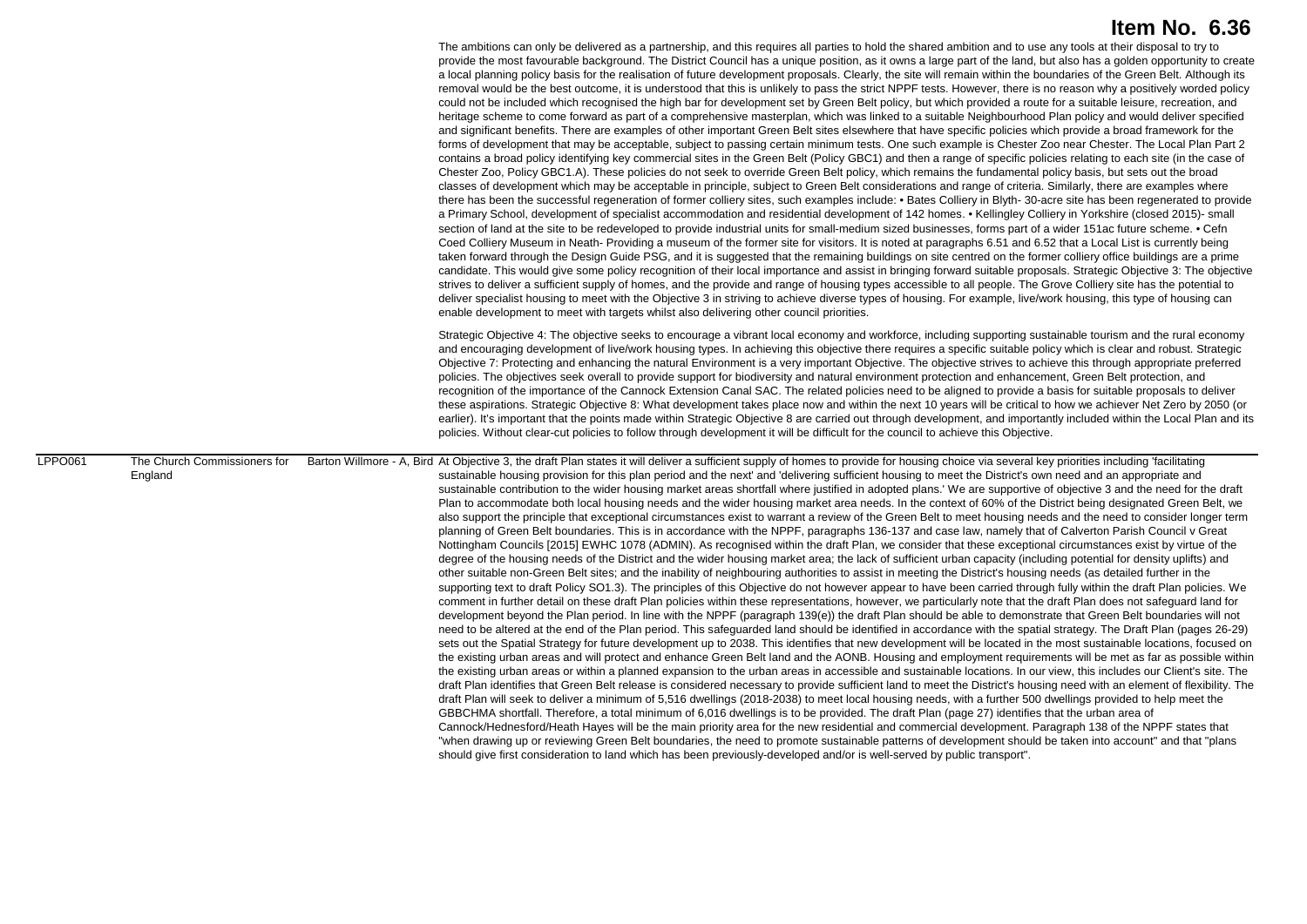The principle that sustainable development should be of paramount importance has been reinforced by the findings of Local Plan examinations. Most recently a High Court judgement (Compton Parish Council & Ors v Guildford Borough Council & Anor [2019] EWHC 3242 (Admin) (04 December 2019)) in relation to the Guildford Local Plan (2019) identifies that 'exceptional circumstances' for the release of Green Belt land in relation to the meeting of housing needs can take into account the nature and degree of the need, alongside considerations of why the need cannot be met in sequentially preferable sites; the impact on the functioning of the Green Belt; and what other advantages sites released from the Green Belt might bring, for example, in terms of a sound spatial distribution strategy. We therefore support the draft Plan approach to the release of Green Belt sites adjacent to the most sustainable urban areas, particularly at the main urban area of Cannock/Hednesford/Heath Hayes. We consider that the draft Plan should allocate further sites in line with this approach, as per our responses to Questions 10. 11, 13 and 46 of these representations. Our Client's Site lies adjacent to the Cannock/Hednesford/Heath Hayes urban boundary at Wimblebury and represents a sustainable location for residential development.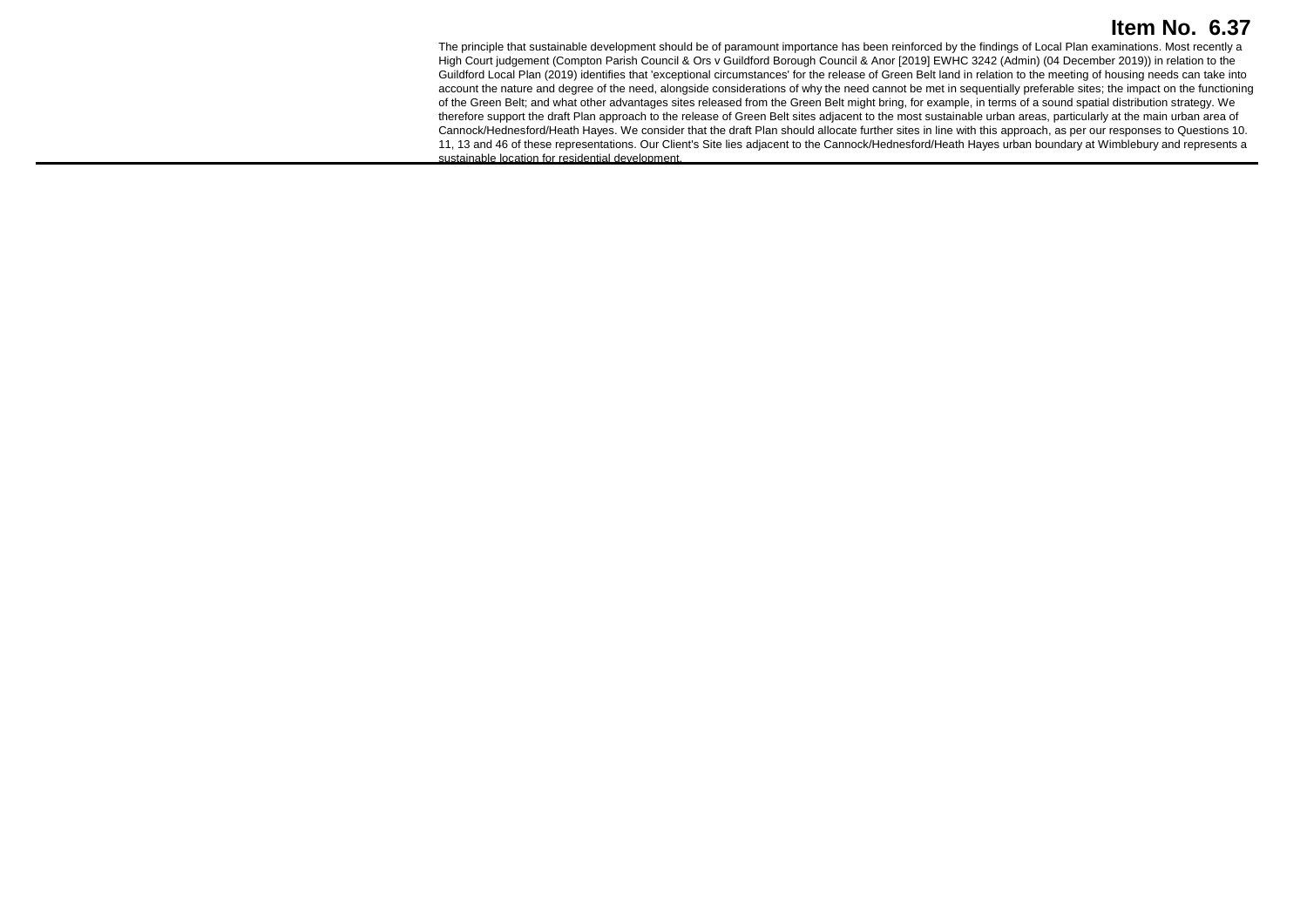|                |                                                                                               | SO1.1: Protecting, Conserving & Enhancing the Distinctive Local Historic Environment                                                                                                                                                                                                                                                                                                                                                                                                                                                                                                                                                                                                                                                                                                                                                                                                                                                                                                                                                                                                                                                                                                                                                                                                                                                                                                                                                                                                                                                                                                                                                                                                                                                                                                                                                                                                                                                                                                                                                                                                                                                                                                                                                                                                                                                                                                    |
|----------------|-----------------------------------------------------------------------------------------------|-----------------------------------------------------------------------------------------------------------------------------------------------------------------------------------------------------------------------------------------------------------------------------------------------------------------------------------------------------------------------------------------------------------------------------------------------------------------------------------------------------------------------------------------------------------------------------------------------------------------------------------------------------------------------------------------------------------------------------------------------------------------------------------------------------------------------------------------------------------------------------------------------------------------------------------------------------------------------------------------------------------------------------------------------------------------------------------------------------------------------------------------------------------------------------------------------------------------------------------------------------------------------------------------------------------------------------------------------------------------------------------------------------------------------------------------------------------------------------------------------------------------------------------------------------------------------------------------------------------------------------------------------------------------------------------------------------------------------------------------------------------------------------------------------------------------------------------------------------------------------------------------------------------------------------------------------------------------------------------------------------------------------------------------------------------------------------------------------------------------------------------------------------------------------------------------------------------------------------------------------------------------------------------------------------------------------------------------------------------------------------------------|
|                |                                                                                               | Question 1: Do you support the preferred policy direction to protect, conserve and enhance the distinctive local historic environment?                                                                                                                                                                                                                                                                                                                                                                                                                                                                                                                                                                                                                                                                                                                                                                                                                                                                                                                                                                                                                                                                                                                                                                                                                                                                                                                                                                                                                                                                                                                                                                                                                                                                                                                                                                                                                                                                                                                                                                                                                                                                                                                                                                                                                                                  |
| <b>LPPO062</b> | Inland Waterways Association, P,<br>Sharpe                                                    | IWA supports policiy SO1.1 on the historic environment                                                                                                                                                                                                                                                                                                                                                                                                                                                                                                                                                                                                                                                                                                                                                                                                                                                                                                                                                                                                                                                                                                                                                                                                                                                                                                                                                                                                                                                                                                                                                                                                                                                                                                                                                                                                                                                                                                                                                                                                                                                                                                                                                                                                                                                                                                                                  |
| LPPO063        | Cannock Chase AONB<br>Partnership                                                             | The policy direction is supported to ensure protection of historic assets within the AONB.                                                                                                                                                                                                                                                                                                                                                                                                                                                                                                                                                                                                                                                                                                                                                                                                                                                                                                                                                                                                                                                                                                                                                                                                                                                                                                                                                                                                                                                                                                                                                                                                                                                                                                                                                                                                                                                                                                                                                                                                                                                                                                                                                                                                                                                                                              |
| LPPO064        | Lichfield & Hatherton Canals<br>Restoration Trust - L, Walker                                 | We support policy option 1.1. to protect and enhance the historic Environment - particularly in respect of the Hatherton Canal on the route shown.                                                                                                                                                                                                                                                                                                                                                                                                                                                                                                                                                                                                                                                                                                                                                                                                                                                                                                                                                                                                                                                                                                                                                                                                                                                                                                                                                                                                                                                                                                                                                                                                                                                                                                                                                                                                                                                                                                                                                                                                                                                                                                                                                                                                                                      |
| <b>LPPO065</b> | Historic England - E, Boden                                                                   | Historic England welcomes this policy direction on the historic Environment and has the following comments to bring the policy into greater alignment with the<br>NPPF: - The policy should set out a positive strategy for the conservation and enjoyment of the historic Environment. - We suggest that designated and non-<br>designated heritage assets are dealt with separately within the policy; - The policy asks for a 'Design and Access Statement' for development proposals affecting<br>heritage assets. We recommend that the policy should require a specific 'Heritage Statement' and that this should also consider the contribution to significance<br>made by the setting of a heritage asset and the effect of proposals therein. - We recommend that the policy includes recognition of the historic Environment as a<br>catalyst for positive recognition of the historic Environment as a catalyst for positive regeneration. For example. with regard to new development in Conservation<br>Areas, and within the setting of heritage assets, we suggest inclusion of a positive policy approach, to encourage development proposals to preserve elements of<br>their setting and to enhance, or better reveal their significance. - We suggest a separate section/point within the policy on non-designated archaeology, requiring<br>an appropriate desk-based assessment/field evaluation as necessary and setting out how development proposals affecting archaeological interests will be<br>considered. - Great benefits can be realised from the re-use of historic buildings, but conversions/changes of use should be carried out sensitively. We suggest<br>that consideration/guidance on this should be included within the policy. - We suggest that the scope of the policy should be widened to include measures for<br>preserving or enhancing heritage assets, including Heritage at Risk. -With regards to the 'Explanatory Text', accompanying the draft policy, we welcome reference<br>to the Cannock Chase District Conservation Areas Management Plan SPD, to the area-specific Management Plans relating to the individual Conservation Areas<br>and to the Local List. These are useful sources of information and indicators about the state of the historic environment locally, and we recommend that they are<br>kent un-to date. |
| <b>LPPO066</b> | Norton Canes Parish Council                                                                   | The NP is proposing to consult on a list of buildings which could be candidates for local listing, to take a master planning approach to heritage-led regeneration of<br>the former Grove Colliery and surrounding rural landscape and support Conservation Area status for the hamlet of Little Wyrley with the potential to include the<br>industrial heritage of the former colliery and canal wharf. PO Policy S01.1 makes general reference to the protection of historic features associated inter alia with<br>the coal industry, supports the general principle of having locally listed buildings and notes that the historic environment can act as a catalyst for positive<br>regeneration. In addition to Policy SO1.1 the Parish Council would wish to see specific policies in the Preferred Option to support heritage led regeneration of the<br>former Grove Colliery including permitting reasonable scope for "enabling development" which would otherwise be contrary to normal Green Belt policy together<br>with a commitment to taking forward designation of a Conservation Area for the Cannock Extension Canal linked to the hamlet of Little Wyrley.                                                                                                                                                                                                                                                                                                                                                                                                                                                                                                                                                                                                                                                                                                                                                                                                                                                                                                                                                                                                                                                                                                                                                                                                         |
| <b>LPPO067</b> | Canal & River Trust - H, Smith                                                                | The canal network is a valuable reminder of the industrial heritage of the area and is a multi-functional resource which can play a wide range of roles in supporting<br>and helping to deliver new development which can bring a variety of benefits which enhance a working heritage asset by providing an attractive and positive<br>setting for new development as well as being an important leisure and recreational resource for both visitors and the local community, and can thus help to<br>support social and economic regeneration schemes. Although parts of our network are within Conservation Areas and include listed assets, we strongly believe<br>that our network as a whole forms a heritage asset, which would need to be considered as part of any future development proposals that could impact its setting.<br>This would include the need for non-designated heritage assets to be considered and would comply within the aims of the NPPF, which asks for the effect of<br>applications on the significance of non-designated assets to be taken into account (e.g. paragraph 197).                                                                                                                                                                                                                                                                                                                                                                                                                                                                                                                                                                                                                                                                                                                                                                                                                                                                                                                                                                                                                                                                                                                                                                                                                                                                       |
| <b>LPPO068</b> | <b>Norton Canes Councillors</b>                                                               | We wholeheartedly agree with the Parish Council's submission regarding the recognition of the Grove Colliery site and would strongly urge officers to beef up<br>proposals for heritage-led regeneration of this area; positive words must be matched with action. This is a key aspect of our emerging Neighbourhood Plan, we<br>implore the District Council to work constructively and proactively with Norton Canes Parish Council and Little Wyrley Estates to realise a sensitive and varied<br>regeneration of the site.                                                                                                                                                                                                                                                                                                                                                                                                                                                                                                                                                                                                                                                                                                                                                                                                                                                                                                                                                                                                                                                                                                                                                                                                                                                                                                                                                                                                                                                                                                                                                                                                                                                                                                                                                                                                                                                         |
| <b>LPPO069</b> | Together Active - J, Brennan                                                                  | Yes support his policy direction. 6.22 but also support the inclusion of additional design standards in the Local Plan including active design principles and<br>protection of the historic Environment. 6.25 also particularly supportive of securing the future of the Cannock Extension Canal SAC to promote both active leisure<br>and active travel as a safe and connected cycling and walking routes.                                                                                                                                                                                                                                                                                                                                                                                                                                                                                                                                                                                                                                                                                                                                                                                                                                                                                                                                                                                                                                                                                                                                                                                                                                                                                                                                                                                                                                                                                                                                                                                                                                                                                                                                                                                                                                                                                                                                                                            |
| LPPO070        | Richborough Estates (Land off<br>Pegasus Group - B,<br>Brownhills Road, Norton Canes)<br>Cook | Richborough Estates are supportive of the general approach and that the Policy does refer to public benefits and the potential mitigation to limit harm. However,<br>the policy could be developed further to recognise that suitable sensitive development can result in improvements to existing heritage assets.                                                                                                                                                                                                                                                                                                                                                                                                                                                                                                                                                                                                                                                                                                                                                                                                                                                                                                                                                                                                                                                                                                                                                                                                                                                                                                                                                                                                                                                                                                                                                                                                                                                                                                                                                                                                                                                                                                                                                                                                                                                                     |
| <b>LPPO071</b> | Richborough Estates (Land South<br>of Cannock Road, Heath Hayes)                              | Richborough Estates are supportive of the general approach and that the Policy does refer to public benefits and the potential mitigation to limit harm. However,<br>the policy could be developed further to recognise that suitable sensitive development can result in improvements to existing heritage assets.                                                                                                                                                                                                                                                                                                                                                                                                                                                                                                                                                                                                                                                                                                                                                                                                                                                                                                                                                                                                                                                                                                                                                                                                                                                                                                                                                                                                                                                                                                                                                                                                                                                                                                                                                                                                                                                                                                                                                                                                                                                                     |
| <b>LPPO072</b> | Richborough Estates (Land off<br>Main Road, Brereton)                                         | Richborough Estates are supportive of the general approach and that the Policy does refer to public benefits and the potential mitigation to limit harm. However,<br>the policy could be developed further to recognise that suitable sensitive development can result in improvements to existing heritage assets.                                                                                                                                                                                                                                                                                                                                                                                                                                                                                                                                                                                                                                                                                                                                                                                                                                                                                                                                                                                                                                                                                                                                                                                                                                                                                                                                                                                                                                                                                                                                                                                                                                                                                                                                                                                                                                                                                                                                                                                                                                                                     |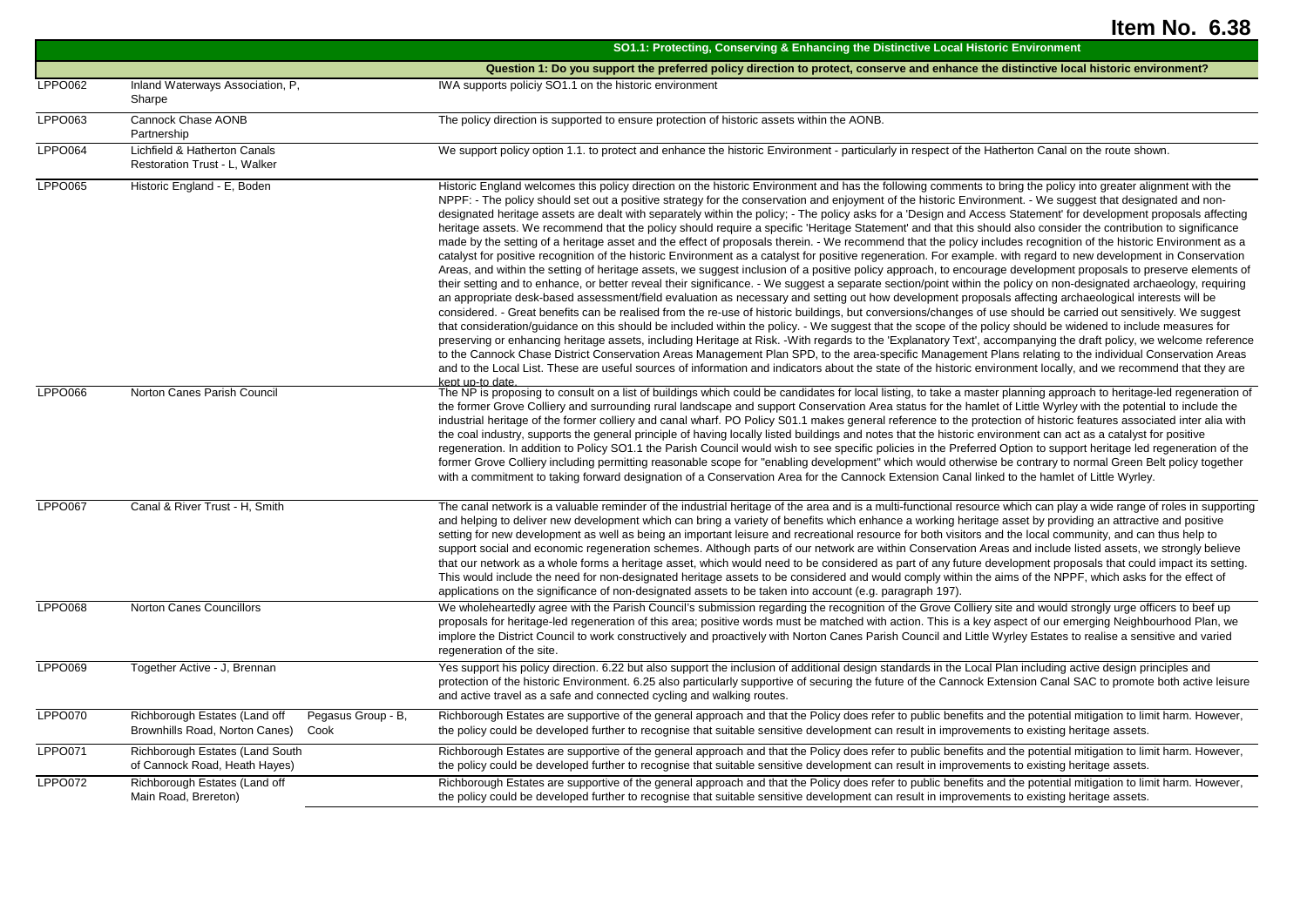|         |                                                                                          |                                         | Item No. 6.39                                                                                                                                                                                                                                                                                                                                                                                                                                                                                                                                                                                                                                                                                                                                                                                                                                                                                                                                                                                                                                                                                                                                                                                                                                                                                                                                                                                                                                                                                                                                                                                                                                                                                                                                                                                                                                                                                                                                                                                                                                                                                                                                                                                                                                                                                                                                            |
|---------|------------------------------------------------------------------------------------------|-----------------------------------------|----------------------------------------------------------------------------------------------------------------------------------------------------------------------------------------------------------------------------------------------------------------------------------------------------------------------------------------------------------------------------------------------------------------------------------------------------------------------------------------------------------------------------------------------------------------------------------------------------------------------------------------------------------------------------------------------------------------------------------------------------------------------------------------------------------------------------------------------------------------------------------------------------------------------------------------------------------------------------------------------------------------------------------------------------------------------------------------------------------------------------------------------------------------------------------------------------------------------------------------------------------------------------------------------------------------------------------------------------------------------------------------------------------------------------------------------------------------------------------------------------------------------------------------------------------------------------------------------------------------------------------------------------------------------------------------------------------------------------------------------------------------------------------------------------------------------------------------------------------------------------------------------------------------------------------------------------------------------------------------------------------------------------------------------------------------------------------------------------------------------------------------------------------------------------------------------------------------------------------------------------------------------------------------------------------------------------------------------------------|
| LPPO073 | <b>Wyrley Estates</b>                                                                    | Fisher German LLP - N.<br><b>Borsey</b> | The only relevant preferred policy SO1.1. In principle, the preferred policy direction is supported, but it does not go far enough to encourage the creation of new<br>facilities in a sustainable manner, with particular reference to the Cannock Extension Canal SAC and Grove Colliery Site. A high-level Masterplan has been<br>created, and this is attached to this representation, at appendix A. Being the last remaining evidence of the District's former mining past, it is considered that the<br>site and its regeneration should be a key priority in the next Local Plan. The Council is asked to reconsider the matter and to include an additional specific policy<br>which provides broad support to a leisure, recreation, and heritage-led regeneration of the former Grove Colliery site, which shall come forward as part of a<br>masterplan framework and subject to Green Belt policy and the criteria set out in any future specific policies or guidance notes, including any subsequent<br>Neighbourhood Plan policy. Such a policy would be NPPF compliant and provide the necessary hook for a Neighbourhood Plan policy and future collaboration to<br>see the scheme become a reality. As mentioned above, and as set out in the NPPF, a sensitive and well-planned development scheme would have wider<br>benefits. This would link to several other Local Plan preferred policies and objectives.                                                                                                                                                                                                                                                                                                                                                                                                                                                                                                                                                                                                                                                                                                                                                                                                                                                                                                                      |
| LPPO074 | Staffordshire County Council - J.<br>Chadwick                                            |                                         | Firstly, it must be noted that one of the key aspirations of the emerging Local Plan to ensure that new development in the district will be accommodated whilst<br>protecting and enhancing the historic and built environment is very much welcomed. The preferred policy direction, which sees the protection, conservation and<br>enhancement of the distinctive local historic environment forming part of the SO1.1 is supported, however, it is suggested that consideration is given to the overall<br>title of Strategic Objective 1 to better reflect the inclusion of the historic environment here. A suggested simple amendment could be: 'Delivering High Quality<br>Development that is Appropriate, Distinctive, Attractive and Safe'. It is also suggested that mention of sites of archaeological interest could be specifically<br>mentioned in SO1.1 (as is the case in Section 1.10 in the non-technical summary). With regards to the Preferred Policy Direction (page 36) where the requirement<br>for a Design and Access Statement to be produced for all major development proposals and all Listed Building consent applications is proposed, it is<br>recommended that this Design and Access Statement should incorporate, or be supported by a Heritage Statement which would 'describe the significance of any<br>heritage assets affected, including any contribution to their setting' as per Para 189 of the NPPF, and where more complex remains or larger developments are<br>being considered, then a full historic Environment Desk-Based Assessment should be prepared. In all cases these documents should be prepared at an early<br>stage by appropriately experienced historic environment specialists and they will inform discussions with the LPA and their historic environment advisors<br>regarding the need for and scale of any historic Environment interventions including opportunities (where appropriate) to enhance heritage assets within a<br>scheme. Other Suggestions: 6.41 could also include reference to the Extensive Urban Surveys and historic Environment Character Assessments which form part<br>of the evidence base. Likewise, the Chase Through Time Project. Also, would it be appropriate to include these studies and the HIA in the list of relevant evidence<br>on Page 39? |
|         |                                                                                          |                                         | SO1.2: Enhancing the Quality of the Built Environment                                                                                                                                                                                                                                                                                                                                                                                                                                                                                                                                                                                                                                                                                                                                                                                                                                                                                                                                                                                                                                                                                                                                                                                                                                                                                                                                                                                                                                                                                                                                                                                                                                                                                                                                                                                                                                                                                                                                                                                                                                                                                                                                                                                                                                                                                                    |
| LPPO075 | Cannock Chase AONB<br>Partnership                                                        |                                         | The AONB would welcome reference to the need for particular attention to sympathetic design and enhancement in the AONB, as appropriate to its designated<br>status along with sign posting potential applicants/developers to the AONB Design Guide.                                                                                                                                                                                                                                                                                                                                                                                                                                                                                                                                                                                                                                                                                                                                                                                                                                                                                                                                                                                                                                                                                                                                                                                                                                                                                                                                                                                                                                                                                                                                                                                                                                                                                                                                                                                                                                                                                                                                                                                                                                                                                                    |
| LPPO076 | Historic England - E, Boden                                                              |                                         | Historic England welcomes the references in this policy direction to local distinctiveness and character, in terms of heritage, as well as building materials and<br>detailing, which offers the opportunity to enhance townscape and landscape quality through the built environment. We are also pleased to see the intention to<br>prepare Local Design Codes for the defined Character Areas and Historic England would welcome the opportunity to engage in developing these, with regard to<br>specific considerations for the historic environment.                                                                                                                                                                                                                                                                                                                                                                                                                                                                                                                                                                                                                                                                                                                                                                                                                                                                                                                                                                                                                                                                                                                                                                                                                                                                                                                                                                                                                                                                                                                                                                                                                                                                                                                                                                                               |
| LPPO077 | Canal & River Trust - H, Smith                                                           |                                         | The integration of high quality proposals with existing features and facilities is important to the success of schemes. We support the wording of this policy, in<br>particular respecting the local distinctiveness of the surroundings and the provision of access to and from nearby locations and facilities.                                                                                                                                                                                                                                                                                                                                                                                                                                                                                                                                                                                                                                                                                                                                                                                                                                                                                                                                                                                                                                                                                                                                                                                                                                                                                                                                                                                                                                                                                                                                                                                                                                                                                                                                                                                                                                                                                                                                                                                                                                        |
| LPPO078 | Together Active - J, Brennan                                                             |                                         | Yes support his policy and 6.55 also support the inclusion of additional design standards in the Local Plan including active design principles, and increased<br>protection of the historic Environment. 6.61 also support in line with draft revisions (Jan 2021) of the NPPF ambition to ensure that all new streets are tree-lines<br>and that existing trees are retained wherever possible; improves attractiveness of public help and to contribute to carbon offsetting. 6.69 Active Design is included<br>in the list of other relevant plans and policies. This should be included in future SPDs or Design Codes.                                                                                                                                                                                                                                                                                                                                                                                                                                                                                                                                                                                                                                                                                                                                                                                                                                                                                                                                                                                                                                                                                                                                                                                                                                                                                                                                                                                                                                                                                                                                                                                                                                                                                                                              |
| LPPO079 | Richborough Estates (Land off<br>Brownhills Road, Norton Canes)                          | Pegasus Group - B,<br>Cook              | Policy SO1.2 relates to enhancing the quality of the built environment. It refers to the need to retain and enhance the distinct and separate character of each of the<br>District's settlements. This approach has some inconsistency with the recognition in other parts of the local plan that Cannock/Hednesford/Heath Hayes haves an<br>extent merged to become a single settlement and therefore a more homogeneous character. The policy should be refined to further make clear that different<br>approaches to character may be required depending on the location within the District. In general terms and subject to the caveats set out above the approach in<br>the local plan is supported.                                                                                                                                                                                                                                                                                                                                                                                                                                                                                                                                                                                                                                                                                                                                                                                                                                                                                                                                                                                                                                                                                                                                                                                                                                                                                                                                                                                                                                                                                                                                                                                                                                               |
| LPPO080 | Richborough Estates (Land south Pegasus Group - B,<br>of Cannock Road, Heath Hayes) Cook |                                         | Policy SO1.2 relates to enhancing the quality of the built environment. It refers to the need to retain and enhance the distinct and separate character of each of the<br>District's settlements. This approach has some inconsistency with the recognition in other parts of the local plan that Cannock/Hednesford/Heath Hayes haves an<br>extent merged to become a single settlement and therefore a more homogeneous character. The policy should be refined to further make clear that different<br>approaches to character may be required depending on the location within the District. In general terms and subject to the caveats set out above the approach in<br>the local plan is supported.                                                                                                                                                                                                                                                                                                                                                                                                                                                                                                                                                                                                                                                                                                                                                                                                                                                                                                                                                                                                                                                                                                                                                                                                                                                                                                                                                                                                                                                                                                                                                                                                                                               |
| LPPO081 | Richborough Estates (Land off<br>Main Road, Brereton                                     | Pegasus Group - B,<br>Cook              | Policy SO1.2 relates to enhancing the quality of the built environment. It refers to the need to retain and enhance the distinct and separate character of each of the<br>District's settlements. This approach has some inconsistency with the recognition in other parts of the local plan that Cannock/Hednesford/Heath Hayes have<br>merged to become a single settlement and therefore a more homogeneous character. The policy should be refined to further make clear that different approaches<br>to character may be required depending on the location within the District. In general terms and subject to the caveats set out above the approach in the local<br>plan is supported.                                                                                                                                                                                                                                                                                                                                                                                                                                                                                                                                                                                                                                                                                                                                                                                                                                                                                                                                                                                                                                                                                                                                                                                                                                                                                                                                                                                                                                                                                                                                                                                                                                                          |
| LPPO082 | Staffordshire County Council - J,<br>Chadwick                                            |                                         | Yes, the proposed policy direction to retain and enhance the district and separate character of each of the District's settlements, and deliver the highest quality of<br>building design and layout which has been developed to enhance the District's distinctive character and heritage assets is very much supported. Also please see<br>under Q1 above regarding what should be included/accompany a Design and Access Statement in terms of archaeology and the historic environment.                                                                                                                                                                                                                                                                                                                                                                                                                                                                                                                                                                                                                                                                                                                                                                                                                                                                                                                                                                                                                                                                                                                                                                                                                                                                                                                                                                                                                                                                                                                                                                                                                                                                                                                                                                                                                                                              |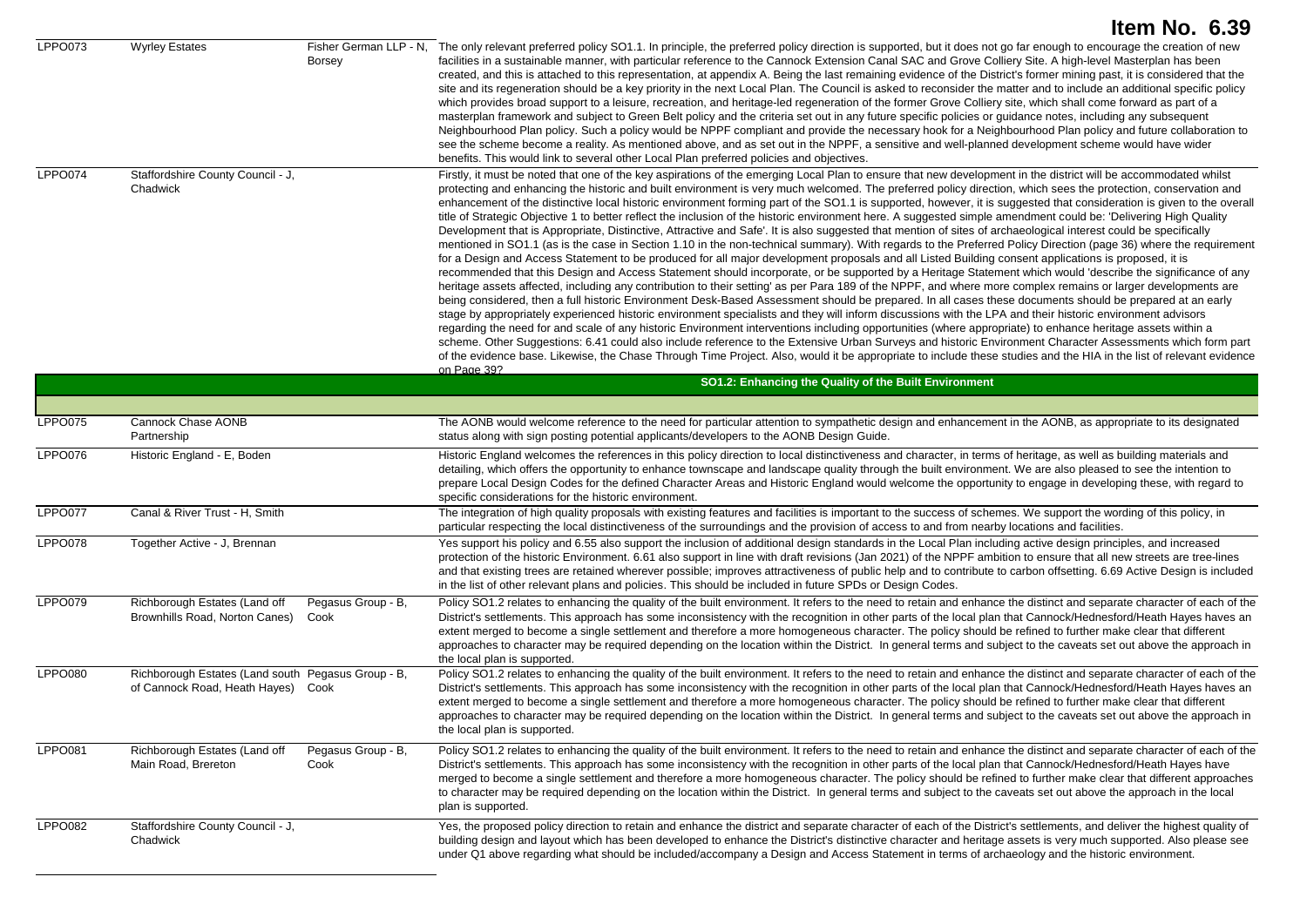|                |                                                                                     |                            | Question 3: Should the preparation of Local Design Codes be based on the Character Areas that were included n the Cannock Chase Design SPD?                                                                                                                                                                                                                                                                                                                                                                                                                                                                                                                                                                                                                                                                                                                                                                                                                                                                                                                                                                                                                                                                                                                                                                                                                                                                                                                                                                                                  |
|----------------|-------------------------------------------------------------------------------------|----------------------------|----------------------------------------------------------------------------------------------------------------------------------------------------------------------------------------------------------------------------------------------------------------------------------------------------------------------------------------------------------------------------------------------------------------------------------------------------------------------------------------------------------------------------------------------------------------------------------------------------------------------------------------------------------------------------------------------------------------------------------------------------------------------------------------------------------------------------------------------------------------------------------------------------------------------------------------------------------------------------------------------------------------------------------------------------------------------------------------------------------------------------------------------------------------------------------------------------------------------------------------------------------------------------------------------------------------------------------------------------------------------------------------------------------------------------------------------------------------------------------------------------------------------------------------------|
| LPPO083        | Cannock Chase AONB<br>Partnership                                                   |                            | Local Design Codes are supported as a means of ensuring development is appropriate to local character. Figure 2(P43) identifies Character Areas, of which<br>Slitting Mill, Cannock Wood and (part of) Hazelsalde & Rawnsley fall within the AONB. The AONB would welcome reference to the recently produced AONB<br>Design Guide to be considered alongside the Cannock Chase Design Supplementary Planning Document (2016), in these areas and across the AONB. The<br>AONB Guide aims to promote good practice and encourage future building development that is landscape-led and would not detract from the natural beauty of the<br>AONB. The Guide includes an overview of Cannock Chase AONB, describing its varied character and characteristic settlement types and this provides the<br>evidence base that supports design advice. The advice (Part 2 of the Guide) covers principles of good design and detailed guidance for different types of<br>development appropriate for the AONB, including sections on domestic development; commercial; employment & industrial development; public realm;<br>agricultural and other rural development buildings; recreation and leisure and stabling and menages.                                                                                                                                                                                                                                                                                                                     |
| LPPO084        | Richborough Estates (Land off<br>Brownhills Road, Norton Canes)                     | Pegasus Group - B,<br>Cook | The SPD identified 20 character areas, not all of which will be in locations where they'll be any significant development. An approach which targeted those parts of<br>the district where development is likely to come forward would potentially be a better focus for resources. Policy SO1.3 deals with the need to deter and reduce a<br>fear of crime.                                                                                                                                                                                                                                                                                                                                                                                                                                                                                                                                                                                                                                                                                                                                                                                                                                                                                                                                                                                                                                                                                                                                                                                 |
| LPPO085        | Richborough Estates (Land south Pegasus Group - B,<br>of Cannock Road, Heath Hayes) | Cook                       | The SPD identified 20 character areas, not all of which will be in locations where they'll be any significant development. An approach which targeted those parts of<br>the district where development is likely to come forward would potentially be a better focus for resources. Policy SO1.3 deals with the need to deter and reduce a<br>fear of crime.                                                                                                                                                                                                                                                                                                                                                                                                                                                                                                                                                                                                                                                                                                                                                                                                                                                                                                                                                                                                                                                                                                                                                                                 |
| <b>LPPO086</b> | Richborough Estates (Land off<br>Main Road, Brereton                                | Pegasus Group - B,<br>Cook | The SPD identified 20 character areas, not all of which will be in locations where they'll be any significant development. An approach which targeted those parts of<br>the district where development is likely to come forward would potentially be a better focus for resources. Policy SO1.3 deals with the need to deter and reduce a<br>fear of crime.                                                                                                                                                                                                                                                                                                                                                                                                                                                                                                                                                                                                                                                                                                                                                                                                                                                                                                                                                                                                                                                                                                                                                                                 |
| LPPO087        | Staffordshire County Council - J,<br>Chadwick                                       |                            | Yes, and it is suggested that the (ideally updated - as per our suggestion in our response to the I&O consultation) Historic Environment Character Assessments<br>and Extensive Urban Survey should be utilised to help better understand the special character of these areas.                                                                                                                                                                                                                                                                                                                                                                                                                                                                                                                                                                                                                                                                                                                                                                                                                                                                                                                                                                                                                                                                                                                                                                                                                                                              |
|                |                                                                                     |                            | SO1.3: Creating Safe Places Which Deter Crime and Reduce the Fear of Crime                                                                                                                                                                                                                                                                                                                                                                                                                                                                                                                                                                                                                                                                                                                                                                                                                                                                                                                                                                                                                                                                                                                                                                                                                                                                                                                                                                                                                                                                   |
|                |                                                                                     |                            | Question 4: Do you support the preferred policy direction to create safe places which deter crime and reduce the fear of crime?                                                                                                                                                                                                                                                                                                                                                                                                                                                                                                                                                                                                                                                                                                                                                                                                                                                                                                                                                                                                                                                                                                                                                                                                                                                                                                                                                                                                              |
| <b>LPPO088</b> | <b>Brindley Heath Parish Council</b>                                                |                            | Brindley Heath Parish Council has noted the significant increase in crime over the past few years within its boundaries and beyond and at the same time a drastic<br>reduction in Police numbers. It is beyond belief that the area of Etching Hill and the Chase is covered by just two PCSOs and a visiting real Policeman, compared<br>with other areas in the Country. This is utter stupidity and CCDC should be putting pressure on the Police Authority to improve provision across the District where<br>night provision is probably the worst in the country.                                                                                                                                                                                                                                                                                                                                                                                                                                                                                                                                                                                                                                                                                                                                                                                                                                                                                                                                                                       |
| LPPO089        | Together Active - J, Brennan                                                        |                            | Yes partially support clear sight lines for paths and cycle ways.                                                                                                                                                                                                                                                                                                                                                                                                                                                                                                                                                                                                                                                                                                                                                                                                                                                                                                                                                                                                                                                                                                                                                                                                                                                                                                                                                                                                                                                                            |
| <b>LPP0090</b> | Richborough Estates (Land off<br>Brownhills Road, Norton Canes)                     | Pegasus Group - B,<br>Cook | Richborough Estates support this approach.                                                                                                                                                                                                                                                                                                                                                                                                                                                                                                                                                                                                                                                                                                                                                                                                                                                                                                                                                                                                                                                                                                                                                                                                                                                                                                                                                                                                                                                                                                   |
| <b>LPPO091</b> | Richborough Estates (Land south Pegasus Group - B,<br>of Cannock Road, Heath Hayes) | Cook                       | Richborough Estates support this approach.                                                                                                                                                                                                                                                                                                                                                                                                                                                                                                                                                                                                                                                                                                                                                                                                                                                                                                                                                                                                                                                                                                                                                                                                                                                                                                                                                                                                                                                                                                   |
| LPPO092        | Richborough Estates (Land off<br>Main Road, Brereton                                | Pegasus Group - B,<br>Cook | Richborough Estates support this approach.                                                                                                                                                                                                                                                                                                                                                                                                                                                                                                                                                                                                                                                                                                                                                                                                                                                                                                                                                                                                                                                                                                                                                                                                                                                                                                                                                                                                                                                                                                   |
|                |                                                                                     |                            | SO2.1: Safeguarding the Provision of Community Infrastructure                                                                                                                                                                                                                                                                                                                                                                                                                                                                                                                                                                                                                                                                                                                                                                                                                                                                                                                                                                                                                                                                                                                                                                                                                                                                                                                                                                                                                                                                                |
|                |                                                                                     |                            | Question 5: Do you support the preferred policy direction to safeguard the provision of community infrastructure?                                                                                                                                                                                                                                                                                                                                                                                                                                                                                                                                                                                                                                                                                                                                                                                                                                                                                                                                                                                                                                                                                                                                                                                                                                                                                                                                                                                                                            |
| <b>LPPO093</b> | K, Jones                                                                            |                            | I have lived on the Longford Estate for 2 years. Sadly there are very poor facilities here. Is there any development of community facilities planned for the estate?<br>For example to my knowledge the children's park on Wellington Drive has not been updated for 25years. The pavements on all roads on the estate are also in<br>very poor condition.                                                                                                                                                                                                                                                                                                                                                                                                                                                                                                                                                                                                                                                                                                                                                                                                                                                                                                                                                                                                                                                                                                                                                                                   |
| LPPO094        | Cannock Chase AONB<br>Partnership                                                   |                            | A requirement that all major development will contribute towards new community infrastructure, and amenity space is supported. The AONB welcomes a<br>requirement to link, and to and enhance the authority's district wide green space network, particularly where this would provide alternative semi-natural<br>recreational sites away from the AONB that could potentially help to relieve recreational pressure in the AONB, and thereby assist in delivering a more sustainable<br>future for the AONB.                                                                                                                                                                                                                                                                                                                                                                                                                                                                                                                                                                                                                                                                                                                                                                                                                                                                                                                                                                                                                               |
| <b>LPPO095</b> | Norton Canes Parish Council                                                         |                            | Community Facilities - The NP is proposing a policy to protect existing community facilities comprising the Community Centre, Library, churches, church halls,<br>pubs and clubs whereby potential loss will only be supported if a replacement facility of equal or better quality is provided or after a minimum 12 months of active<br>marketing it is concluded that the facility is no longer viable in either its existing use or an alternative community use. PO Policy SO2.1 is supportive of the<br>proposed NP policy so is welcomed. Education - The NP is seeking to ensure that SCC delivers appropriate improvements to primary education arising from the<br>committed major new housing developments in the village using S106 funds and asking for an assurance that there is a secure future for Norton High School. PO<br>Policy SO2.1 continues with the existing processes of new residential developments contributing to improvements to education arising from increases in demand<br>generated by them via either S106 agreements or CIL. In addition, in connection with a proposed new housing allocation site C116a south of A5190 Cannock<br>Road a capacity of approx. 885 units is needing a new primary school. It is understood that this will be delivered on land within the development. The Parish<br>Council wishes to receive an assurance that no additional pressure will be put on the two village primary schools in the event that site C116a is confirmed as a<br>proposed housing allocation. |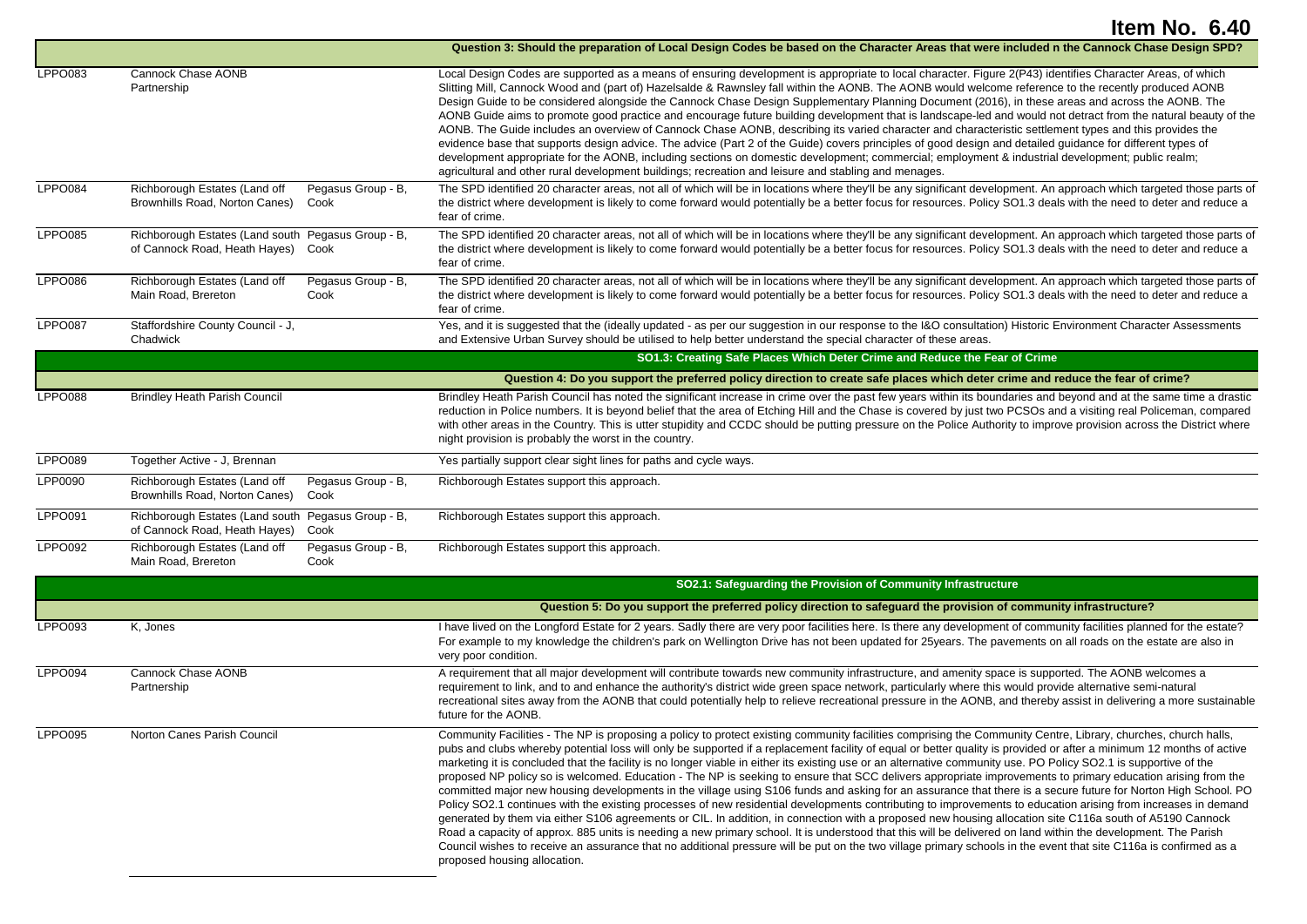|                |                                                                                               | Item No. 6.41                                                                                                                                                                                                                                                                                                                                                                                                                                                                                                                                                                                                                                                                                                                                                                                                                                                                                                                                                                                                                                                                                                                                                                                                                                                                                                                                                                                                                                                                                                                                                                                                                                                                                                                                                                                                                                                                                                                                                                                                                                                                                                                   |
|----------------|-----------------------------------------------------------------------------------------------|---------------------------------------------------------------------------------------------------------------------------------------------------------------------------------------------------------------------------------------------------------------------------------------------------------------------------------------------------------------------------------------------------------------------------------------------------------------------------------------------------------------------------------------------------------------------------------------------------------------------------------------------------------------------------------------------------------------------------------------------------------------------------------------------------------------------------------------------------------------------------------------------------------------------------------------------------------------------------------------------------------------------------------------------------------------------------------------------------------------------------------------------------------------------------------------------------------------------------------------------------------------------------------------------------------------------------------------------------------------------------------------------------------------------------------------------------------------------------------------------------------------------------------------------------------------------------------------------------------------------------------------------------------------------------------------------------------------------------------------------------------------------------------------------------------------------------------------------------------------------------------------------------------------------------------------------------------------------------------------------------------------------------------------------------------------------------------------------------------------------------------|
| LPPO096        | Canal & River Trust - H, Smith                                                                | The Canal & River Trust generally seeks to maintain its assets in a "steady state", and this is based on current usage. Where new development has the likelihood<br>to increase usage, this could result in additional liabilities for the Trust, from erosion and litter for example. We consider that it is reasonable to request a financial<br>contribution from developers to mitigate this impact of additional use, which could include resurfacing works to make routes more robust, or safety improvements<br>necessary to ensure that the network can accommodate additional users safely. Should this not be included, there is a risk that new developments could result in<br>the degradation of existing walking and cycling routes, which could hamper efforts by the Plan to promote sustainable means of transport. Where new<br>development has the likelihood to increase usage we consider that it is reasonable to request a financial contribution from developers to mitigate this impact by<br>addressing issues such as those set out above. Community Infrastructure is very tightly defined by this policy to the exclusion of informal recreation which is<br>acknowledged elsewhere within the plan to be of significant importance to the health and wellbeing of the District. Whilst CIL would allow for the funding of key<br>infrastructure investments, as set out in the regulation 123 list, we believe there is a need for policy to identify that S106 payments may be necessary to fund<br>improvements to accommodate the expected increased usage brought by specific developments onto our network (i.e. to mitigate any harm, and to make the<br>development acceptable in planning terms). It is noted that the detail of the policy awaits further guidance from Government, but in doing so we suggest that<br>mechanisms through which improvements to the canal corridors are provided are considered further ensuring that the impacts of developments on the canal<br>network are mitigated by developers. The Trust are happy to engage further with the Authority on this. |
| LPPO097        | <b>Brindley Heath Parish Council</b>                                                          | Attention is needed to the educational provision across the area which is clearly failing the less academic students and leads to real difficulties to their finding<br>suitable employment later. It is a poor reflection on the District and is the source of many later problems when schooldays are over. The provision of help to young<br>children with special needs is very poor and requires immediate improvement.                                                                                                                                                                                                                                                                                                                                                                                                                                                                                                                                                                                                                                                                                                                                                                                                                                                                                                                                                                                                                                                                                                                                                                                                                                                                                                                                                                                                                                                                                                                                                                                                                                                                                                    |
| LPPO098        | Theatres Trust - T, Clarke                                                                    | We welcome the Council's approach to supporting arts and cultural facilities within town centres, which is supported by policy SO2.1 which seeks to protect<br>valued facilities. We recommend it is made clear this policy applies to cultural facilities such as theatres in accordance with the range of uses covered by<br>paragraph 92 of the NPPF (2019).                                                                                                                                                                                                                                                                                                                                                                                                                                                                                                                                                                                                                                                                                                                                                                                                                                                                                                                                                                                                                                                                                                                                                                                                                                                                                                                                                                                                                                                                                                                                                                                                                                                                                                                                                                 |
| LPPO099        | <b>Norton Canes Councillors</b>                                                               | Since the development of the Chasewater Grange estate on the former greyhound track site on Brownhills Road, every housing site in Norton Canes has come<br>with an allocation of money from developers for the provision of an additional primary school places in the village. We would like to stress how important it is that<br>the more than £1 million already received from developers for this purpose is spent sooner rather than later. We are concerned with the suggestion that a new<br>primary school could be built on the development south of Cannock Road. We would like assurances in the Local Plan that this would not affect the provision of<br>the much-needed expansion of one of our primary schools in Norton Canes. To illustrate this point, please note that Jerome Primary School received 71<br>applications for 30 places for the 2021/22 school year. This high level of demand is largely being driven by the new Norton Hall Meadow estate off of Norton Hall<br>Lane, an estate which will expand by around 200 additional homes in the coming years. We believe that a combination of a rebuilt two form entry school at the<br>Norton Canes Primary Academy on School Road and redrawn catchment areas for the village's two primary schools is the best option to expand local capacity.<br>We welcome the recognition on page 12 that there are concerns about local capacity for GP surgeries and would like to see this specifically mentioned in the<br>spatial strategy for Norton Canes. The failure of local health authorities to request funding from developments for local GP provision means this is likely to be a<br>particular pressure point in terms of local infrastructure. Residents already report difficulties in booking appointments and in addition to patients from our village,<br>Norton Canes Health Centre serves many residents from Heath Hayes, an area identified in the Local Plan for significant housing growth.                                                                                                                                  |
| <b>LPPO100</b> | Together Active - J, Brennan                                                                  | Yes I wholeheartedly support this but with the emphasis on the new draft NPPF 2021 guidance for attractive pedestrian and cycle routes and the Building Better<br>Building Beautiful Commission's recommendations on supporting walkable neighbourhoods; and emphasis that access to a network of high quality open spaces<br>and opportunities for sport and physical activity is important for the health and well-being of communities, and can deliver wider benefits for nature and efforts to<br>address climate change. PPS focuses on more formal structured use of playing pitches, but it is also important to secure, improve and increase access to informal<br>green space necessary for leisure, recreation and play. 6.101 I support Option C but the principle of the importance of smaller local areas of green space to<br>wellbeing and supporting climate change needs to be included in the local plan. Also support Option D 6.102 support the enhancement of opportunities to walk<br>and cycle, the provision of adequate green space within new developments for wellbeing and physical activity - green space should be welcoming space and<br>accessible to all and not merely adequate.                                                                                                                                                                                                                                                                                                                                                                                                                                                                                                                                                                                                                                                                                                                                                                                                                                                                                                             |
| LPPO101        | Sport England - R, Bahey                                                                      | Sport England notes that both Policy SO2.1 and SO2.3 sets out exceptions for when development proposal will result in the reduction in the provision of active<br>leisure and sports facilities. However, the exceptions are not consistent with each other with the wording being slightly different in the relation to the alternative<br>provision criteria. It would also assist if a definition of active leisure and sports facilities is provided to establish where best elements of the provision would be<br>best considered in either SO2.1 or SO2.3. It should be noted that the policies relating to open space, sports and recreational buildings and land, including playing<br>fields should be consistent with NPPF para 97 criterions (b) and (c). Policy SO2.1 also makes reference to the co-location of community infrastructure where<br>practicable, and the provision will be planned and phased in parallel with new development. Sport England supports this provision though consider reference to<br>SO2.4 should also be incorporated within the policy.                                                                                                                                                                                                                                                                                                                                                                                                                                                                                                                                                                                                                                                                                                                                                                                                                                                                                                                                                                                                                                           |
| LPPO102        | Richborough Estates (Land off<br>Pegasus Group - B,<br>Brownhills Road, Norton Canes)<br>Cook | The Policy needs to refer to major development contributing towards new community infrastructure where no current capacity exists and where directly and<br>proportionally applied to the proposed development and in accordance with the CIL Regulations or their equivalent successors. However, it would also be<br>appropriate, subject to the above tests for new facilities in association with new housing developments. The policy should give recognition in general terms to new<br>housing developments being able to deliver additional community facilities which can meet the needs not only of new residents but also of the existing community,<br>meeting current gaps in infrastructure provision.                                                                                                                                                                                                                                                                                                                                                                                                                                                                                                                                                                                                                                                                                                                                                                                                                                                                                                                                                                                                                                                                                                                                                                                                                                                                                                                                                                                                            |
| LPPO103        | Richborough Estates (Land south Pegasus Group - B,<br>of Cannock Road, Heath Hayes) Cook      | The Policy needs to refer to major development contributing towards new community infrastructure where no current capacity exists and where directly and<br>proportionally applied to the proposed development and in accordance with the CIL Regulations or their equivalent successors. However, it would also be<br>appropriate, subject to the above tests for new facilities in association with new housing developments. The policy should give recognition in general terms to new<br>housing developments being able to deliver additional community facilities which can meet the needs not only of new residents but also of the existing community,<br>meeting current gaps in infrastructure provision.                                                                                                                                                                                                                                                                                                                                                                                                                                                                                                                                                                                                                                                                                                                                                                                                                                                                                                                                                                                                                                                                                                                                                                                                                                                                                                                                                                                                            |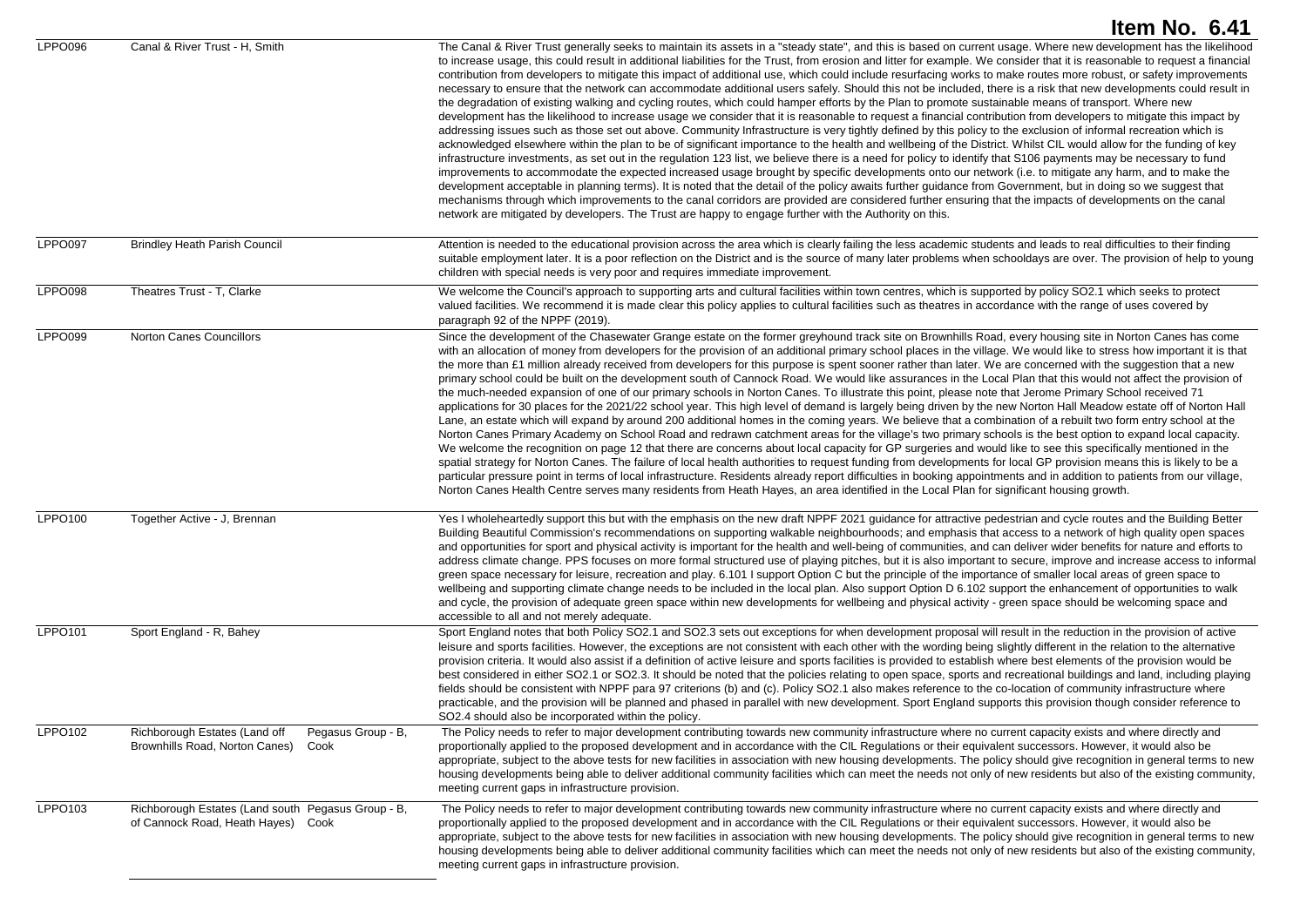| LPPO104 | Richborough Estates (Land off<br>Main Road, Brereton) | Pegasus Group - B.<br>Cook | The Policy needs to refer to major development contributing towards new community infrastructure where no current capacity exists and where directly and<br>proportionally applied to the proposed development and in accordance with the CIL Regulations or their equivalent successors. However, it would also be<br>appropriate, subject to the above tests for new facilities in association with new housing developments. The policy should give recognition in general terms to new<br>housing developments being able to deliver additional community facilities which can meet the needs not only of new residents but also of the existing community,<br>meeting current gaps in infrastructure provision. |
|---------|-------------------------------------------------------|----------------------------|----------------------------------------------------------------------------------------------------------------------------------------------------------------------------------------------------------------------------------------------------------------------------------------------------------------------------------------------------------------------------------------------------------------------------------------------------------------------------------------------------------------------------------------------------------------------------------------------------------------------------------------------------------------------------------------------------------------------|
| LPPO105 | Inspired Villages - E, Pearce                         |                            | In response to Question 5, the policy direction to safeguard the provision of community infrastructure is supported, however, alternative providers of such<br>infrastructure should be given greater acknowledgement and support in the wording of Draft Policy SO2.1                                                                                                                                                                                                                                                                                                                                                                                                                                               |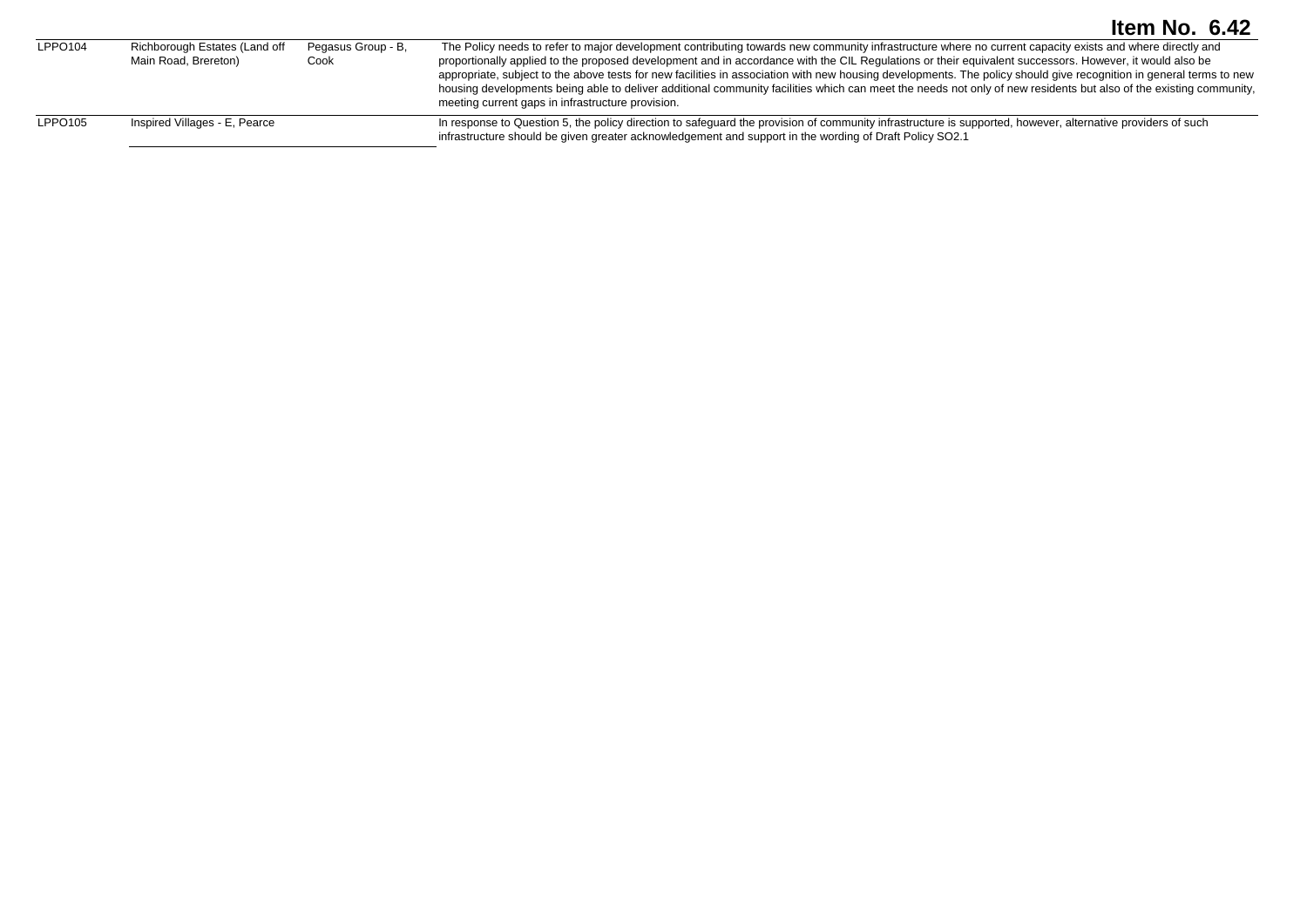|                |                                                                                             |                    | SO2.2: Safeguarding Health and Amenity                                                                                                                                                                                                                                                                                                                                                                                                                                                                                                                                                                                                                                                                                                                               |
|----------------|---------------------------------------------------------------------------------------------|--------------------|----------------------------------------------------------------------------------------------------------------------------------------------------------------------------------------------------------------------------------------------------------------------------------------------------------------------------------------------------------------------------------------------------------------------------------------------------------------------------------------------------------------------------------------------------------------------------------------------------------------------------------------------------------------------------------------------------------------------------------------------------------------------|
|                |                                                                                             |                    | Question 6: Do you support the preferred policy direction to safeguard health and amenity?                                                                                                                                                                                                                                                                                                                                                                                                                                                                                                                                                                                                                                                                           |
| LPPO106        | Cannock Chase AONB<br>Partnership                                                           |                    | A requirement that all major development will contribute towards new community infrastructure, and amenity space is supported. The AONB welcomes a<br>requirement to link, add to and enhance the authority's district wide green space network, particularly where this would provide alternative semi-natural<br>recreational sites away from the AONB that could potentially help to relive recreational pressure in the AONB, and thereby assist in delivering a more sustainable<br>future for the AONB.                                                                                                                                                                                                                                                        |
| LPPO107        | Lichfield & Hatherton Canals<br>Restoration Trust - L. Walker                               |                    | We support policy option 2.2. in respect of creating linkages to the Greenspace Network, including to the towpath of the Hatherton Canal.                                                                                                                                                                                                                                                                                                                                                                                                                                                                                                                                                                                                                            |
| LPPO108        | Historic England - E, Boden                                                                 |                    | We suggest that acknowledgment of the critical role the historic environment plays in the health and welfare of individuals and communities is included within this<br>policy.                                                                                                                                                                                                                                                                                                                                                                                                                                                                                                                                                                                       |
| LPPO109        | Together Active - J. Brennan                                                                |                    | Yes support this 'promote walking and cycling' needs to be strengthened to prioritising active travel through safe, integrated walking and cycling routes. Local<br>Design Codes need to include SE Active Design Code.                                                                                                                                                                                                                                                                                                                                                                                                                                                                                                                                              |
| LPPO110        | Natural England- G, Driver                                                                  |                    | We welcome this policy direction, specifically the links to the natural environment and reducing pollution and carbon. Natural England is one of the partners<br>involved in a project to test how to increase use and connectivity to green social prescribing in England to improve people's mental health.                                                                                                                                                                                                                                                                                                                                                                                                                                                        |
| <b>LPPO111</b> | Severn Trent                                                                                |                    | We welcome policy SO2.2 suggestion for linking to and enhancing a district wide Greenspace Network, we too recognise the multiple benefits that these can<br>provide. We have a designated programmes seeking opportunities to collaborate with partners such as planning authorities, lead local flood authorities, the<br>Environment Agency or community action groups, Natural England for enhancing biodiversity and implementing green infrastructure, We welcome any discussion<br>and wish to be approachable for any such ideas. Green infrastructure and sustainable urban drainage system can provide health and amenity value as well a<br>wider flood risk and water quality benefit, helping to protect communities from the impact of climate change. |
| <b>LPPO112</b> | Richborough Estates (Land off<br>Brownhills Road, Norton Canes)<br>Cook                     | Pegasus Group - B, | Whilst the general approach of the policy is supported certain elements either repeat what is set out in other policies (the requirements of Policy SO8.2 which is<br>separately objected to) or are too vague to be meaningful (reference to avoiding unacceptable on-site or off-site risk or harm). In addition, reference to achieving<br>the lowest carbon emissions that can be achieved lacks any evidential basis or method of assessment. This should be deleted. Subject to the revision set out<br>above a general approach is supported.                                                                                                                                                                                                                 |
| LPPO113        | Richborough Estates (Land south Pegasus Group - B,<br>of Cannock Road, Heath Hayes)<br>Cook |                    | Whilst the general approach of the policy is supported certain elements either repeat what is set out in other policies (the requirements of Policy SO8.2 which is<br>separately objected to) or are too vaque to be meaningful (reference to avoiding unacceptable on-site or off-site risk or harm). In addition, reference to achieving<br>the lowest carbon emissions that can be achieved lacks any evidential basis or method of assessment. This should be deleted. Subject to the revision set out<br>above a general approach is supported.                                                                                                                                                                                                                 |
| <b>LPPO114</b> | Richborough Estates (Land off<br>Main Road, Brereton)<br>Cook                               | Pegasus Group - B, | Whilst the general approach of the policy is supported certain elements either repeat what is set out in other policies (the requirements of Policy SO8.2 which is<br>separately objected to) or are too vaque to be meaningful (reference to avoiding unacceptable on-site or off-site risk or harm). In addition, reference to achieving<br>the lowest carbon emissions that can be achieved lacks any evidential basis or method of assessment. This should be deleted. Subject to the revision set out<br>above a general approach is supported.                                                                                                                                                                                                                 |

|                |                                | SO2.3: Provision of Active Leisure and Sport Facilities                                                                                                                                                                                                                                                                                                                                                                                                                                                                                                                                                                                                                                                                                                                                                                                                                                                                                                                                                                                                                                                                                                                                                                                                                                                                                                                                                                                                                             |
|----------------|--------------------------------|-------------------------------------------------------------------------------------------------------------------------------------------------------------------------------------------------------------------------------------------------------------------------------------------------------------------------------------------------------------------------------------------------------------------------------------------------------------------------------------------------------------------------------------------------------------------------------------------------------------------------------------------------------------------------------------------------------------------------------------------------------------------------------------------------------------------------------------------------------------------------------------------------------------------------------------------------------------------------------------------------------------------------------------------------------------------------------------------------------------------------------------------------------------------------------------------------------------------------------------------------------------------------------------------------------------------------------------------------------------------------------------------------------------------------------------------------------------------------------------|
|                |                                | Question 7: Do you support the preferred policy direction to provide active leisure and sports facilities?                                                                                                                                                                                                                                                                                                                                                                                                                                                                                                                                                                                                                                                                                                                                                                                                                                                                                                                                                                                                                                                                                                                                                                                                                                                                                                                                                                          |
| <b>LPPO115</b> | Podmore, D                     | Please when formulating a plan for the future, do not forget our young people. Whilst sports facilities in the area are good, entertainment and leisure for young<br>people is abysmal. Please get fairs back to our parks as soon as possible. The majority of our pubs at least those that survive Covid are in fact now restaurants.<br>Many of our young people have mental issues not only do they have the poison of the internet to deal with they have little in the way of entertainment or leisure as<br>a release valve. I know that many of the issues in this letter are not of your making or your responsibility however any measures that can be taken to improve<br>facilities, leisure and socialising for our young people should be pursued with vigour. We cannot just bung up thousands of new houses and retail parks and kid<br>ourselves we have improved the area.                                                                                                                                                                                                                                                                                                                                                                                                                                                                                                                                                                                        |
| LPPO116        | A, Johnson                     | Cannock Chase is fortunate to have two excellent sports facilities, neither of which, I believe, has been referenced nor included in the Local Plan. Hednesford<br>Hills Raceway: The area is fortunate to have a longstanding motorsport stadium of national and international significance. It attracts competitors and spectators<br>locally, nationally and indeed, internationally. This provides recognition of the area and benefits local services and accommodation providers. It is an important<br>visitor attraction for the area. Several motor sport stadiums have been lost over recent years and continue to be under threat. Inclusion in the Local Plan would<br>offer some protection to Hednesford Hills Raceway. Hednesford Hills raceway is a thriving asset for the area. I have studies to the best of my ability the<br>requirements of the NPPF document. Inclusion of the Hednesford Hills Raceway in the Local Plan, would be consistent with the requirements of this document.<br>Hednesford Town Football Stadium: Hednesford Town Football Club is another local sports stadium of significance that doesn't seem to have been reference in<br>the local plan. It is another asset to the area that I believe ought to be recognised and included in the Local Plan as a facility of local, national importance and<br>indeed, international importance having not so long ago, in 2019, hosted an England v. Brazil under 18s international match. |
| <b>LPPO117</b> | Canal & River Trust - H. Smith | Whilst this policy does support the integration of new development with links to the wider Green Space Network this is only required for major developments.<br>Within built up areas minor proposals can have a significant affect on accessibility and legibility if not carefully designed by third parties. We would therefore<br>support the widening of this policy to ensure that any development proposals promote active leisure.                                                                                                                                                                                                                                                                                                                                                                                                                                                                                                                                                                                                                                                                                                                                                                                                                                                                                                                                                                                                                                          |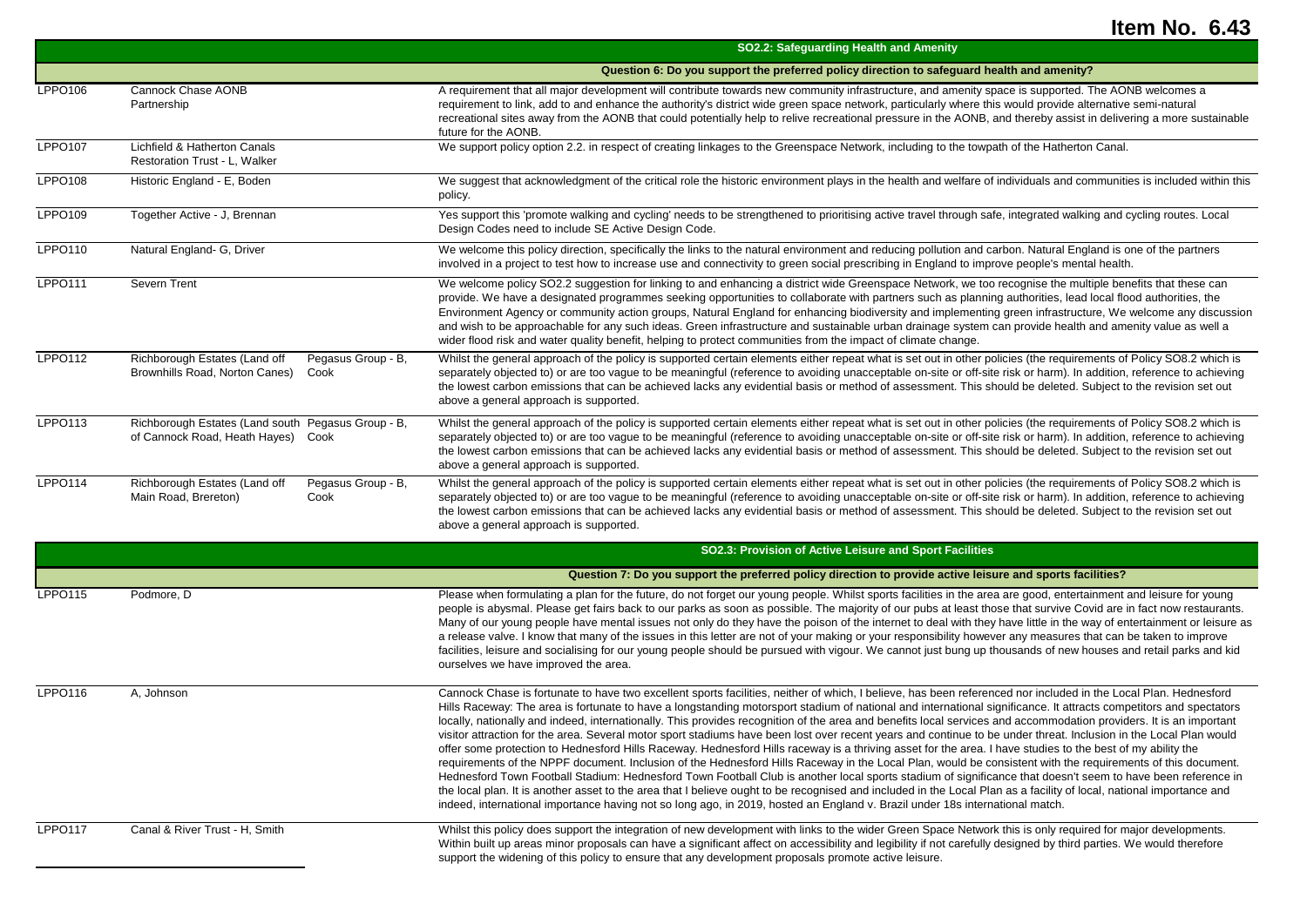|                |                                                                                          |                            | Item No. 6.44                                                                                                                                                                                                                                                                                                                                                                                                                                                                                                                                                                                                                                                                                                                                                                                                                                                                                                                                                                                                                                                                                                                                                                                                                                                                                                                                                                                                                                                                                                                                                                                                                                                                                                                                                                                                                                                 |
|----------------|------------------------------------------------------------------------------------------|----------------------------|---------------------------------------------------------------------------------------------------------------------------------------------------------------------------------------------------------------------------------------------------------------------------------------------------------------------------------------------------------------------------------------------------------------------------------------------------------------------------------------------------------------------------------------------------------------------------------------------------------------------------------------------------------------------------------------------------------------------------------------------------------------------------------------------------------------------------------------------------------------------------------------------------------------------------------------------------------------------------------------------------------------------------------------------------------------------------------------------------------------------------------------------------------------------------------------------------------------------------------------------------------------------------------------------------------------------------------------------------------------------------------------------------------------------------------------------------------------------------------------------------------------------------------------------------------------------------------------------------------------------------------------------------------------------------------------------------------------------------------------------------------------------------------------------------------------------------------------------------------------|
| LPPO118        | <b>Norton Canes Councillors</b>                                                          |                            | We believe that Norton Canes has considerable potential to be a hub for outdoor recreational activity but our current infrastructure with respect to this is lacking.<br>The canal and mineral lines that run through the village, as well as the proximity to the National Cycle Route through Chasewater, offer the potential for Norton<br>Canes to act as a gateway for district and regional wide cycle and footpath routes that can offer access to the Cannock Chase AONB, Chasewater, the West<br>Midlands canal network and beyond. This potential should not be underestimated, but for this we must amplify the Parish Council's suggestion that there must be<br>a toucan crossing over the A5 to ensure a safe exit from those using the Cannock Extension Canal routes. As you are aware, Norton Canes is due to receive<br>sums of money for sport and leisure facilities from local housing developments. Although it is recognised in the Local Plan that access to indoor sporting facilities<br>is not good for areas like Norton Canes, we agree with the Parish Council's submission that there needs to be investment in an indoor sporting facility in the<br>village. Furthermore, we would like to extend this suggestion to include a provision for youth facilities within that facility and the Local Plan to recognise this<br>ambition which would go a long way to making up for provision which has been lost in the last decade, causing a range of knock-on effects for our young people.<br>We feel that access for youth facilities would be a good way of adding value to indoor sporting facilities in the community – since the closure of the youth clubs the<br>existing community facilities have been inadequate to accommodate more energetic youth activities such as indoor football, dodgeball and basketball. |
| <b>LPPO119</b> | Together Active - J, Brennan                                                             |                            | Yes support this policy direction. Also welcome the acknowledgment that "All major development will ensure that the design and layout of the development will<br>promote walking and cycling (in line with Policy SO5.3) and create new green infrastructure within the development which links to the wider Green Space<br>Network" but 'promote walking and cycling' needs to be strengthened to prioritising active travel through safe, integrated walking and cycling routes. As well as<br>formal leisure and sports facilities it is also important to protect more informal sports, recreation and play areas not covered by the PPS or Cannock Chase Sport<br>and Leisure Facilities Needs Assessment to encourage active, healthy and integrated communities.                                                                                                                                                                                                                                                                                                                                                                                                                                                                                                                                                                                                                                                                                                                                                                                                                                                                                                                                                                                                                                                                                       |
| <b>LPPO120</b> | Sport England - R, Bahey                                                                 |                            | Sport England notes that both Policy SO2.1 and SO2.3 sets out exceptions for when development proposal will result in the reduction in the provision of active<br>leisure and sports facilities. However, the exceptions are not consistent with each other with the wording being slightly different in the relation to the alternative<br>provision criteria. It should be noted that the policies relating to open space, sports and recreational buildings and land, including playing fields should be<br>consistent with NPPF para 97 criterions (b) and (c). Sport England consider that the policy and/or its supporting text should make reference to the proposed<br>approach as to how contributions will be sought from developments towards sports facilities (swimming pools and sports hall) and playing pitches, with reference<br>being made to Sport England's planning tools such as Sport Facilities Calculator and the Playing Pitch Strategy New Development Calculator (NDC). The policy<br>could also be improved by stating that proposals for active leisure and sports facilities will be supported where it meets an identified need within the Playing Pitch<br>Strategy (and any subsequent updates). As a note Sport England would encourage the authority to undertake an annual update of its Playing Pitch Strategy to<br>ensure that it remains robust in line with Sport England's Playing Pitch Strategy Guide (Stage E).                                                                                                                                                                                                                                                                                                                                                                                                |
| <b>LPPO121</b> | Richborough Estates (Land off<br>Brownhills Road, Norton Canes)<br>Cook                  | Pegasus Group - B,         | The reference to contribution to improvement to sports/leisure facilities being linked to where additional demand is created is welcomed. However, it also should<br>reference capacity exists so as to be compliant with national policy. Finally, not all sites are likely to be directly linked to the Green Space network so this element<br>should be qualified.                                                                                                                                                                                                                                                                                                                                                                                                                                                                                                                                                                                                                                                                                                                                                                                                                                                                                                                                                                                                                                                                                                                                                                                                                                                                                                                                                                                                                                                                                         |
| <b>LPPO122</b> | Richborough Estates (Land south Pegasus Group - B,<br>of Cannock Road, Heath Hayes) Cook |                            | The reference to contribution to improvement to sports/leisure facilities being linked to where additional demand is created is welcomed. However, it also should<br>reference capacity exists so as to be compliant with national policy. Finally, not all sites are likely to be directly linked to the Green Space network so this element<br>should be qualified.                                                                                                                                                                                                                                                                                                                                                                                                                                                                                                                                                                                                                                                                                                                                                                                                                                                                                                                                                                                                                                                                                                                                                                                                                                                                                                                                                                                                                                                                                         |
| LPPO123        | Richborough Estates (Land off<br>Main Road, Brereton)                                    | Pegasus Group - B,<br>Cook | The reference to contribution to improvement to sports/leisure facilities being linked to where additional demand is created is welcomed. However, it also should<br>reference capacity exists so as to be compliant with national policy. Finally, not all sites are likely to be directly linked to the Green Space network so this element<br>should be qualified.                                                                                                                                                                                                                                                                                                                                                                                                                                                                                                                                                                                                                                                                                                                                                                                                                                                                                                                                                                                                                                                                                                                                                                                                                                                                                                                                                                                                                                                                                         |
|                |                                                                                          |                            | SO2.4: Providing Opportunities for Healthy Living and Activity                                                                                                                                                                                                                                                                                                                                                                                                                                                                                                                                                                                                                                                                                                                                                                                                                                                                                                                                                                                                                                                                                                                                                                                                                                                                                                                                                                                                                                                                                                                                                                                                                                                                                                                                                                                                |
|                |                                                                                          |                            | Question 8: Do you support the preferred policy direction to provide opportunities for healthy living and activity?                                                                                                                                                                                                                                                                                                                                                                                                                                                                                                                                                                                                                                                                                                                                                                                                                                                                                                                                                                                                                                                                                                                                                                                                                                                                                                                                                                                                                                                                                                                                                                                                                                                                                                                                           |
| <b>LPPO124</b> | Cannock Chase AONB<br>Partnership                                                        |                            | A requirement that all major development will contribute towards new community infrastructure, and amenity space is supported. The AONB welcomes a<br>requirement to link, add to and enhance the authority's district wide green space network, particularly where this would provide alternative semi-natural<br>recreational sites away from the AONB that could potentially help to relieve recreational pressure in the AONB, and thereby assist in delivering a more sustainable<br>future for the AONB.                                                                                                                                                                                                                                                                                                                                                                                                                                                                                                                                                                                                                                                                                                                                                                                                                                                                                                                                                                                                                                                                                                                                                                                                                                                                                                                                                |
| <b>LPPO125</b> | G, Green                                                                                 |                            | I whole heartedly supports this and fear that our area will receive less attention in the government's drive to increase the number of cycle routes. I have responded<br>previously to the consultation about the crematorium at Heath Hayes, suggesting that it presented an opportunity to make an off-road cycle route between Five<br>Ways and the 'Skoda' roundabout at Burntwood, as that road is very hazardous for cyclists, and traffic is slowed down by any cyclists. I have also lobbied my MP<br>and local councillors about this. Many people could use that road to go to work, visit people or cycle to Chasewater.                                                                                                                                                                                                                                                                                                                                                                                                                                                                                                                                                                                                                                                                                                                                                                                                                                                                                                                                                                                                                                                                                                                                                                                                                           |
| LPPO126        | Lichfield & Hatherton Canals<br>Restoration Trust - L, Walker                            |                            | We support policy option 2.4 in respect of the Green Space Network, including the towpath of the Hatherton Canal. With respect to Strategic Objective 4, on page<br>86, we note and welcome the emphasis on sustainable tourism and the rural economy - to which the restoration of the Hatherton Canal contributes.                                                                                                                                                                                                                                                                                                                                                                                                                                                                                                                                                                                                                                                                                                                                                                                                                                                                                                                                                                                                                                                                                                                                                                                                                                                                                                                                                                                                                                                                                                                                          |
| LPPO127        | Canal & River Trust - H, Smith                                                           |                            | The aims of this policy are supported and we would wish to be involved in the drafting of Local Design Code to assist further in the integration of the canals into<br>the wider community.                                                                                                                                                                                                                                                                                                                                                                                                                                                                                                                                                                                                                                                                                                                                                                                                                                                                                                                                                                                                                                                                                                                                                                                                                                                                                                                                                                                                                                                                                                                                                                                                                                                                   |
| <b>LPPO128</b> | Together Active - J, Brennan                                                             |                            | Yes, completely support this policy and welcome the consideration of SE Active Design principles. I would like to see the SE Active Design principles formally<br>adopted as a design code or SPD.                                                                                                                                                                                                                                                                                                                                                                                                                                                                                                                                                                                                                                                                                                                                                                                                                                                                                                                                                                                                                                                                                                                                                                                                                                                                                                                                                                                                                                                                                                                                                                                                                                                            |
| <b>LPPO129</b> | Natural England- G, Driver                                                               |                            | We welcome this policy direction, specifically the link to human well being and environment. Long term projects such as the Midlands Heartland Heathland and<br>Policy SO7.2: Biodiversity Net Gain will provide more green spaces for wildlife and people. Natural England continuously works on green infrastructure and has a<br>number of publications on health and the natural environment. We are currently working on the green infrastructure standards. If you would like further<br>information, please contact us.                                                                                                                                                                                                                                                                                                                                                                                                                                                                                                                                                                                                                                                                                                                                                                                                                                                                                                                                                                                                                                                                                                                                                                                                                                                                                                                                |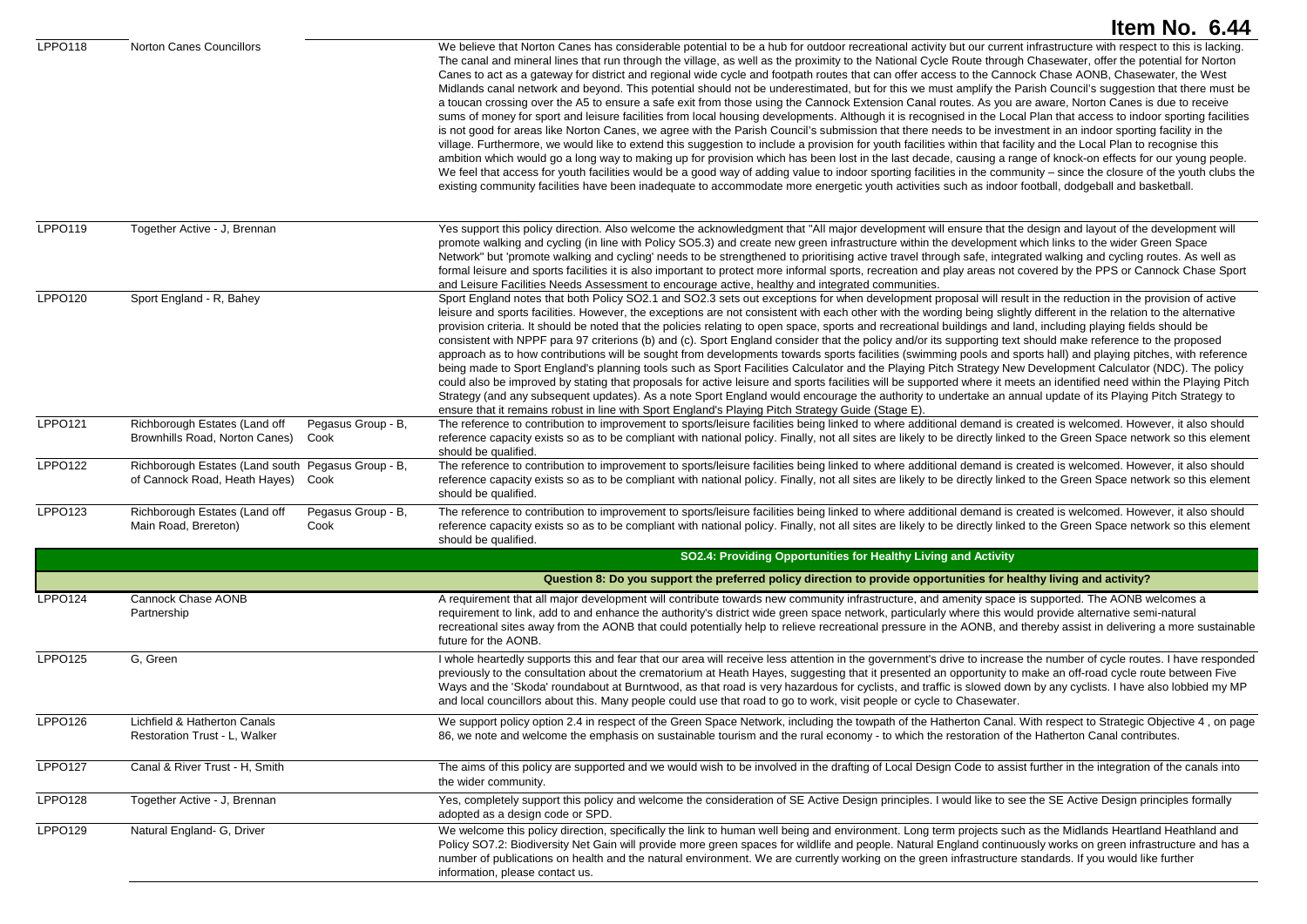|                     |                                                                                          |                            | Item No. 6.45                                                                                                                                                                                                                                                                                                                                                                                                                                                                                                                                                                                                                                                                                                                                                                                                                            |
|---------------------|------------------------------------------------------------------------------------------|----------------------------|------------------------------------------------------------------------------------------------------------------------------------------------------------------------------------------------------------------------------------------------------------------------------------------------------------------------------------------------------------------------------------------------------------------------------------------------------------------------------------------------------------------------------------------------------------------------------------------------------------------------------------------------------------------------------------------------------------------------------------------------------------------------------------------------------------------------------------------|
| LPPO130             | Sport England - R, Bahey                                                                 |                            | Sport England supports the inclusion of Active Design principles and Active Travel within Policy SO2.4. The policy provides a positive and proactive approach to<br>help address health and inactivity issues within the authority by ensuring good design which will contribute positively to making places better for people, to create<br>environments that make the active choice the easy and attractive choice for people and communities. In relation to the policy text relating to development<br>proposals resulting in a reduction in the Greenspace Network, this seems to be out of context with thrust of the policy. Sport England also considers that the<br>provisions within this policy are also covered Policy SO7.8. If there is no crossover then clarity is sought as to the difference between the two policies. |
| LPPO131             | Richborough Estates (Land off<br>Brownhills Road, Norton Canes)                          | Pegasus Group - B,<br>Cook | In general terms Richborough Estates support the approach, however some elements of the policy are unclear. One criterion refers to providing infrastructure that<br>will enable sport and physical activity to take place inside and around buildings. It is unclear what this policy criteria is aimed at achieving, particularly the<br>reference to 'around buildings'. This requires further clarification. As above the contention that all sites can link to the Green Space Network needs amendment.<br>Sites in the Cannock Town Centre, for instance, are unlikely to link to the Green Space Network.                                                                                                                                                                                                                         |
| LPPO132             | Richborough Estates (Land south Pegasus Group - B,<br>of Cannock Road, Heath Hayes) Cook |                            | In general terms Richborough Estates support the approach, however some elements of the policy are unclear. One criterion refers to providing infrastructure that<br>will enable sport and physical activity to take place inside and around buildings. It is unclear what this policy criteria is aimed at achieving, particularly the<br>reference to 'around buildings'. This requires further clarification. As above the contention that all sites can link to the Green Space Network needs amendment.<br>Sites in the Cannock Town Centre, for instance, are unlikely to link to the Green Space Network.                                                                                                                                                                                                                         |
| LPPO133             | Richborough Estates (Land off<br>Main Road, Brereton)                                    | Pegasus Group - B,<br>Cook | In general terms Richborough Estates support the approach, however some elements of the policy are unclear. One criterion refers to providing infrastructure that<br>will enable sport and physical activity to take place inside and around buildings. It is unclear what this policy criteria is aimed at achieving, particularly the<br>reference to 'around buildings'. This requires further clarification. As above the contention that all sites can link to the Green Space Network needs amendment.<br>Sites in the Cannock Town Centre, for instance, are unlikely to link to the Green Space Network.                                                                                                                                                                                                                         |
|                     |                                                                                          |                            | SO2.5: Allotments and Community Food Growing                                                                                                                                                                                                                                                                                                                                                                                                                                                                                                                                                                                                                                                                                                                                                                                             |
|                     |                                                                                          |                            | Question 9: Do you support the preferred policy direction to protect existing, and provide additional, allotments and community food growing sites?                                                                                                                                                                                                                                                                                                                                                                                                                                                                                                                                                                                                                                                                                      |
| LPPO134             | Together Active - J, Brennan                                                             |                            | Yes, welcome this policy and would welcome the provision of additional allotments and community food growing sites which can help reduce food mileage and<br>reduce carbon emissions.s.                                                                                                                                                                                                                                                                                                                                                                                                                                                                                                                                                                                                                                                  |
| <b>LPPO135</b>      | Richborough Estates (Land off<br>Brownhills Road, Norton Canes)                          | Pegasus Group - B,<br>Cook | Richborough Estates supports the overall objective set out in the policy. Reference could be given to support being given for new developments which can deliver<br>additional allotments/community food growing sites. In particular it is new housing development that is the potential delivery mechanism for new facilities of this<br>type and this ought to be recognised in the policy.                                                                                                                                                                                                                                                                                                                                                                                                                                           |
| LPPO136             | Richborough Estates (Land south Pegasus Group - B,<br>of Cannock Road, Heath Hayes)      | Cook                       | Richborough Estates supports the overall objective set out in the policy. Reference could be given to support being given for new developments which can deliver<br>additional allotments/community food growing sites. In particular it is new housing development that is the potential delivery mechanism for new facilities of this<br>type and this ought to be recognised in the policy.                                                                                                                                                                                                                                                                                                                                                                                                                                           |
| LPPO <sub>137</sub> | Richborough Estates (Land off<br>Main Road, Brereton)                                    | Pegasus Group - B,<br>Cook | Richborough Estates supports the overall objective set out in the policy. Reference could be given to support being given for new developments which can deliver<br>additional allotments/community food growing sites. In particular it is new housing development that is the potential delivery mechanism for new facilities of this<br>type and this ought to be recognised in the policy.                                                                                                                                                                                                                                                                                                                                                                                                                                           |
| <b>LPPO138</b>      | Staffordshire County Council - J,                                                        |                            | Yes, these provide small areas of linking habitat in otherwise poor areas. New allotments should be designed with good biodiversity principles in mind too.                                                                                                                                                                                                                                                                                                                                                                                                                                                                                                                                                                                                                                                                              |
|                     |                                                                                          |                            | <b>SO3.1: Provision for New Homes</b>                                                                                                                                                                                                                                                                                                                                                                                                                                                                                                                                                                                                                                                                                                                                                                                                    |
|                     |                                                                                          |                            | Question 10: Do you agree that the amount of housing proposed will meet the local needs of Cannock Chase District as required by the standard<br>methodology?                                                                                                                                                                                                                                                                                                                                                                                                                                                                                                                                                                                                                                                                            |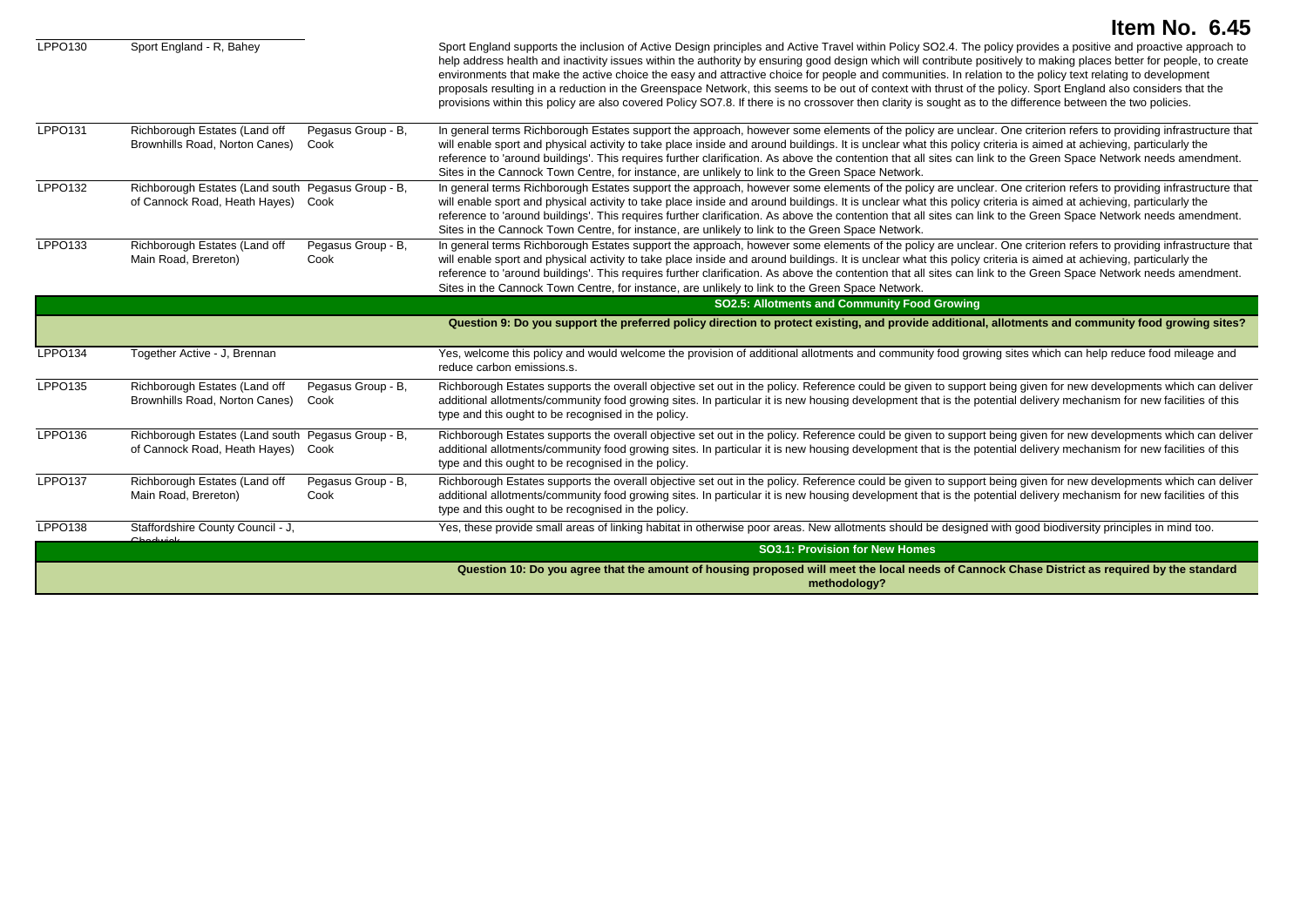| LPPO <sub>139</sub> | Walsall Council - N, Ball     |                                                     | Our representations at Issues and Options stage endorsed Option D, the highest figure with a proposal for 2,500 homes beyond local need to contribute to the<br>requirements of Birmingham and the Black Country. This would have resulted in the plan containing a total housing target of 7,612 homes, or 423 dwellings per<br>annum. We noted that between 2010/11 and 2015/16 the net total number of residents exported from the Black Country to Cannock Chase was 4,450 people (278<br>per annum). Looking in more detail at the migration data for 2016 - 2017, there was a net-inflow of 480 people to Cannock Chase from the Black Country. Our<br>more recent household migration data suggest that between 2002 and 2019 there was net inflow of 5,596 people moving from the Black Country to Cannock<br>Chase (the equivalent of 321 pa annum). The current draft of the Plan has extended the plan period from 2036 to 2038, which means that there is a<br>commensurate increase in the housing requirement to meet local need. The national methodology used in the standard method to calculate local housing need<br>means that the precise figure changes each year, but in the case of Cannock Chase this has only resulted in the local housing need reducing by 1, from 277 to<br>276 dwellings per annum. However, the Plan only proposes to offer 500 homes to meet the needs of Birmingham and the Black Country, or only 25 per year. The<br>migration data suggests that the net local housing need of Cannock Chase almost entirely comprises migration from the Black Country. It is unclear what the total<br>housing target would be. Policy SO3.1 states Housing provision will be made for a minimum of 5,516 dwellings (net) to meet the objectively assessed local<br>housing needs, and ensuring a sufficient supply of deliverable and developable land is available to deliver around 276 dwellings each year. Housing provision will<br>be made for a minimum of 5,516 dwellings (net) to meet the objectively assessed local housing needs, and ensuring a sufficient supply of deliverable and<br>developable land is available to deliver around 276 dwellings each year. This would imply that the actual total target would be 6,016, however this is considerably<br>lower than the target of 7,612 under Option D in the Issues and Options consultation, despite the Plan now intending to cover an additional two years. Paragraph<br>6.155 of the Plan states Representations to the Issue and Options consultation showed that the majority of respondents considered the higher levels of growth<br>options C and D should be chosen, this reflects the larger number of responses from site promoters. The majority of individual responses preferred the options<br>supporting the lower levels of growth. Representations were received from neighbouring authorities who considered that the option A was unlikely to assist in<br>meeting the cross boundary needs that were known at the time. Paragraph 6.154 acknowledges that a large proportion of the potential site options available to<br>meet the unmet need lie within the Green Belt, however it is unclear from the Plan what the total capacity of non-Green Belt sites would be.                                                                                                                                                                                                                                                                                          |
|---------------------|-------------------------------|-----------------------------------------------------|---------------------------------------------------------------------------------------------------------------------------------------------------------------------------------------------------------------------------------------------------------------------------------------------------------------------------------------------------------------------------------------------------------------------------------------------------------------------------------------------------------------------------------------------------------------------------------------------------------------------------------------------------------------------------------------------------------------------------------------------------------------------------------------------------------------------------------------------------------------------------------------------------------------------------------------------------------------------------------------------------------------------------------------------------------------------------------------------------------------------------------------------------------------------------------------------------------------------------------------------------------------------------------------------------------------------------------------------------------------------------------------------------------------------------------------------------------------------------------------------------------------------------------------------------------------------------------------------------------------------------------------------------------------------------------------------------------------------------------------------------------------------------------------------------------------------------------------------------------------------------------------------------------------------------------------------------------------------------------------------------------------------------------------------------------------------------------------------------------------------------------------------------------------------------------------------------------------------------------------------------------------------------------------------------------------------------------------------------------------------------------------------------------------------------------------------------------------------------------------------------------------------------------------------------------------------------------------------------------------------------------------------------------------------------------------------------------------------------------------------------------------------------------------------------------------------------------------------------------------------------------------------------------------------------------------------------------------------------------------------------------------------------------------------------------------------------------------------------------------------------------------------------------------------------------------------------------------------------------------------------------------------------------------------------------------------------------------------------------------------------------------------------------------------------------------------------------------------------------------------------------------------------------------------------------------------------------------------------|
| <b>LPPO140</b>      | J, Astbury                    |                                                     | No more housing developments in Heath Hayes. Excessive in terms of numbers proposal, locations; (Protect & Preserve Green Belt). Loss of village identity.<br>Infrastructure of Roads, in particular Five Ways Island (Clean Air Enforcement Required). Too much saturation concentrated on one community.                                                                                                                                                                                                                                                                                                                                                                                                                                                                                                                                                                                                                                                                                                                                                                                                                                                                                                                                                                                                                                                                                                                                                                                                                                                                                                                                                                                                                                                                                                                                                                                                                                                                                                                                                                                                                                                                                                                                                                                                                                                                                                                                                                                                                                                                                                                                                                                                                                                                                                                                                                                                                                                                                                                                                                                                                                                                                                                                                                                                                                                                                                                                                                                                                                                                                        |
| <b>LPPO141</b>      | <b>Bromford Housing Group</b> | Planit Planning and<br>Development - J,<br>Williams | Policy SO3.1 advises that povision will be made for a "minimum" of 5,516 dwellings (275.8dpa) during the period 2018-2038 to meet the objectively assessed<br>local housing meeds of the District. In addition, provision will be made for 500 dwellings (25dpa) to help meet the unmet needs of neighbouring authoirty areas.<br>We have concerns with both aspects of the proposed housing requirements. The NPPF advises at paragraph 60 that when quantifying the minimum number of<br>homes needed, strategic policies should be informed by a Local Housing Needs Assessment, conducted using the "Standard Method" as set out in the NPPG,<br>unless exceptional circumstances justify an alternative approach. In addition to the Local Housing Needs figure, any needs that cannot be met in neighboruing<br>areas should also be taken into account in establishing the amoutn of housing to be planned for. In the first instance it is, therefore, necessary to use the Standard<br>Method to identify the required minimum number of homes. It is then necessary to consider whether there is any additional evidence to increase the housing<br>requirement beyond the Standard Method figure. Applying the Standard Method in Cannock Chase results in a minimum housing needs figure of 276dpa, and this<br>is carried forward into the Preferred Options consultation version of the Local Plan without any form of amendment. There are however a number of<br>considerations which suggest that the housing requirement should be increased signficantly beyond the Standard Method figure 1) Delivering Affordable Housing<br>Footnote 23 of the Preferred Options plan confirms that the annual need for affordable housing is 110dpa. This is equivalent to 40% of the total housing<br>requirement. The principal delivery mechanism during the course of the Plan period will be through S106 Agreements. The emerging Plan only requires 20%<br>affordable housing provision on qualifying sites due to viability constraints. A number of residential development sites will fall below the 10 units threshold and will<br>not deliver affordable housing at all. The emerging Plan is, therefore, not capable of delivering a quantum of affordable housing required for the District. One way<br>of addressing this would be to increase the overall housing requirements. That way a greater number of affordable houses could be provided. It is our view that<br>the housing requirement for the Plan should have been increased to assist in the delivery of affordable housing. 2) Up to date Household Projections The current<br>version of the Standard Method is based upon the application of 2014 household projections. These household projections are, however, out-of-date. The most<br>recent household projections have a base date of 2018. The 2018 household projections advise that in 2018 CCDC had a population of 42,982. By 2038 this is<br>predicted to increase to 50,696. This amounts to an increase of 7,714 households during the course of the 20 year plan peripd. This is equivalent to 385.7<br>households per annum. The emerging Plan is planning for signficantly fewer homes than is required to meet the projected household growth within the District.<br>There is no explanation within the Plan, or any other supporting evidence base document, to explain how the 2018 household projections have been considered in<br>the contect of the Standard Method housing figure. This is, in our view, a signficant omission. |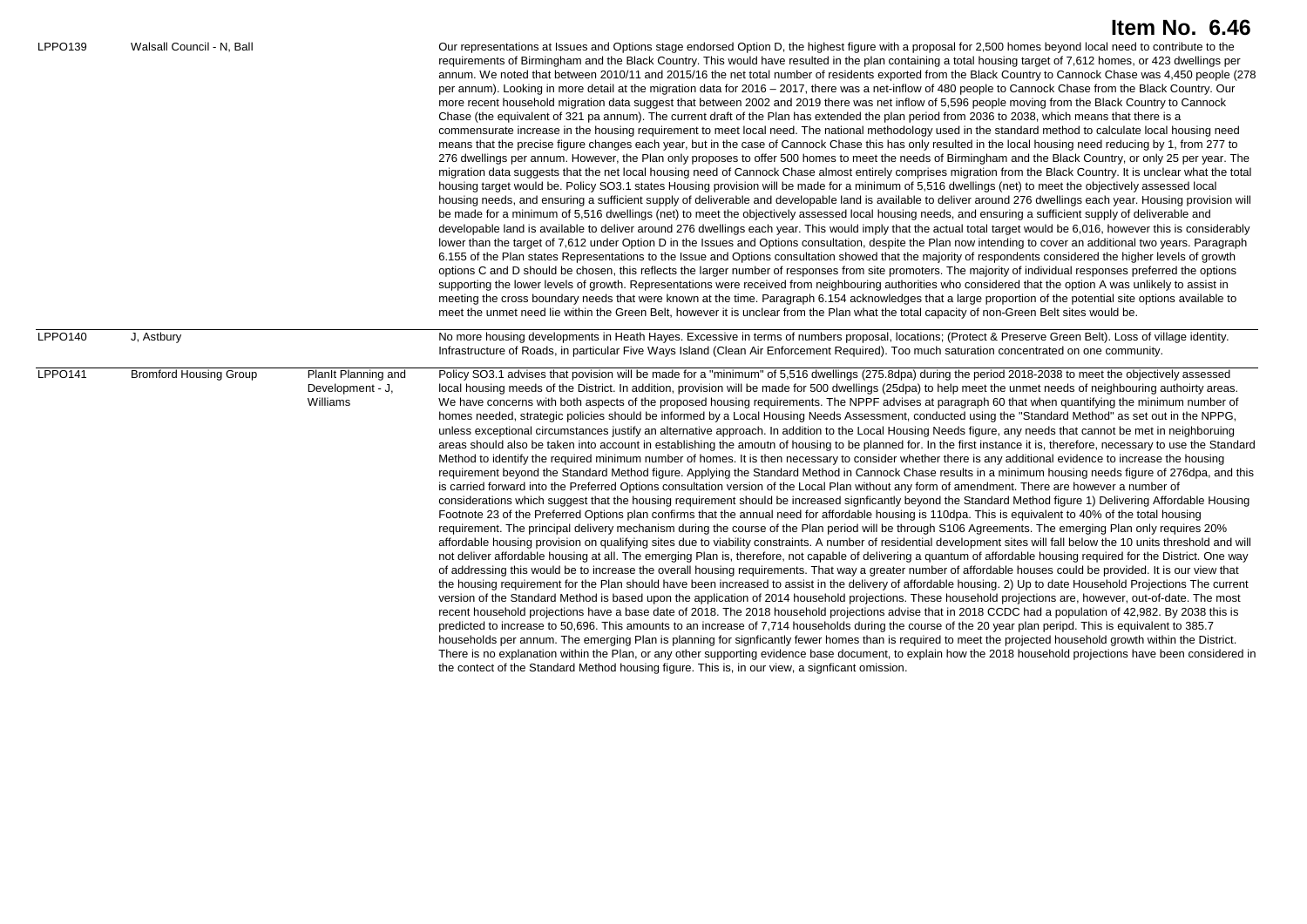The growth strategy in the emerging plan will result in households either leaving the District, or becoming "concelaed" households, due to a shortfall in provision. 3) Preventing Economic Decline It is confirmed at page 7 of the emerging Plan that the 2018 based population estimates suggest that the population profile of the District will change during the course of the Plan period. There is expected to be a rise in the proportion of older residents in the District compared to other age groups. The emerging Plan rightly seeks to support economic growth. The housing figure should be increased upwards to ensure that a sufficient number of people of working age are retained in the District to support its economic base. The 500 dwellings proposed to support the growth requirements of the conurbation is not based upon robust evidence. The Birmingham Development Plan was adopted in Jan 2017. Policy PG1 - Overall Levels of Growth, advises that 89,000 dwellings are required to meet the growth requirements of Birmingham between 2011 and 2031. It is not, however, possible for this quantum of development to be accommodated within Birmingham's administrative area. As such the BDP makes provision for the development of 51,100 dwellings. The shortfall of 37,900 dwellings is expected to be met in the other authorities and HMA, including Cannock Chase. The City's most recent AMR 2019-2020 advises that a review of the Plan is not vet required. There is no suggestion that Policy PG1 requires amending in part of whole. As such the shortfall figure remains real and robust. Whilst the City Council have produced a SHLAA that suggests that there may be greater urban capacity than previously expected, the SHLAA confirms that not all sites identified would be suitable for planning permission. Clearly, just because a site is included in the SHLAA does not mean that it will come forward for residential development or a planning application will be approved if it is submitted. The fact that there is a more up-to-date SHLAA does not, therefore, reduce the housing shortfall identified by PG1. There are also other related matters which are a concerns; these are: - The revised changed to the Standard Method increase Birmingham's housing requirement signficantly. The adopted BDP plans for 4,450 dpa. The changes to the Standard Method put in place a minimum housing requirement of 4,829 dwellings for Birmingham. - The BDP Plan period runs to 2030. The Cannock Chase Plan period runs to 2038. There will be a housing shortfall in Birmingham between 2030 and 2038 that needs to be accommodated in other local authoirty areas. It is not catered for in the emerging Cannock Chase Plan. In terms of the Black Country housing shortfall the Black Country authorities produced and I&O Black Country Core Strategy in June 2017. This document identiifed a housing requirement of 78,000 dwellings for the Black Country authority. However, it is established that only 56,000 of these dwellings could be accommodated within the ruban area. This left a housing shortfall of approximately 22,000 dwellings. As referred to in paragraph 6.180 of the Preferred options Cannock Chase Plan, the Black Country authorities have more recently announced that they have a housing shortfall of 29,260 dwellings. The total housing conurbation shortfall is in the region of 67,160 dwellings. Cannock Chase has offered to accommodate 500 dwellings which is the equivalet of 0.7% of the entire shortfall. As detailed in paragraph 6.179 of the Preferred Options document South Staffordshire, by way of example, is proposing to deliver nine times this amount of development to meet the growth requirements of the conurbation. Drawing upon this, it is our view that the housing requirement should be increased significantly and, consequently, additional allocations will need to be included the Plan.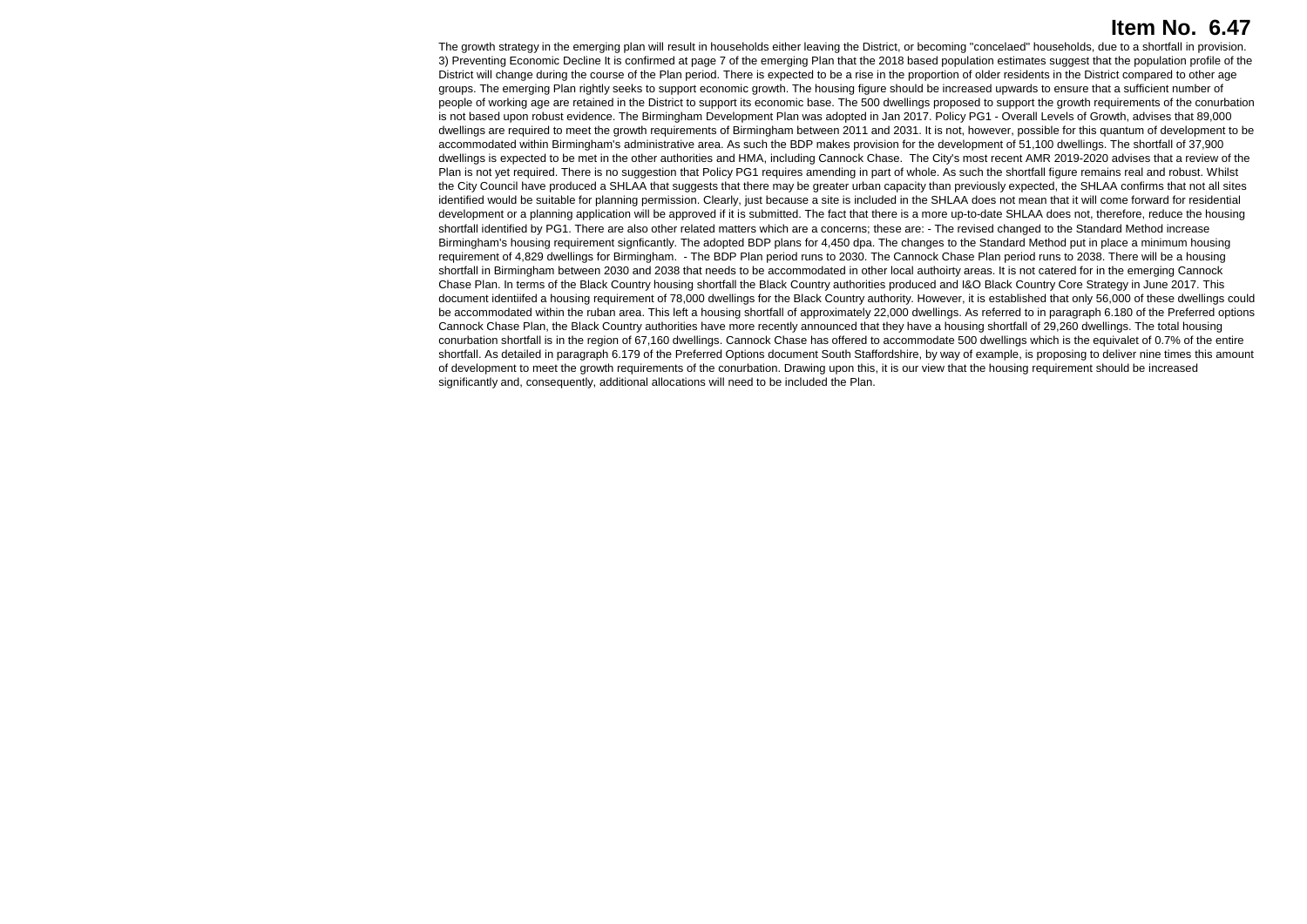LPPO142 KGL (Estates) Ltd J, Heminsley Land South of Cannock Road A5190 Heath Hayes SHLAA Site C116(c): These representations propose that the site be included in the land to be released from the Green Belt for housing development during the new Local Plan period to 2038. The evidence to justify release of the site has been obtained from the Preferred Options document itself, with all the relevant background information relating to formulation of proposed policy SO3.1 in addition the contents of the 2020 SHLAA, the Cannock Chase Development Capacity Study and The Green Belt Study Part 2 March 2021 have been examined. KGL (Estates) Ltd is intending to work with Cameron Homes to bring the site forward for development of approximately 160 units with a range of market and affordable homes. A separate statement has been produced by Cameron Homes in this regard. Description of Site: The site with a total area of 7.93ha largely comprises low grade grazing land divided into three main fenced enclosures together with an area of unmanaged deciduous woodland containing a pond (approx.2.8ha) through which runs the Newlands Brook. The woodland continues to the west of the site onto land within proposed housing site SH1. [...]Adjoining the site to the east is a detached dwelling associated within a petrol station and vehicle hire business, beyond which are two storey dwellings with long gardens backing on to gardens of dwellings fronting eastern end of Newlands Lane. [...]. Case for release of the KGL Land: The components of the case for release of the site are as follows: 1. The site is identified in the Green Belt study as contributing less overall value to the main functions of a Green Belt than the land to the west being proposed for release. If not developed it would comprise a small area of open land sandwiched between existing and proposed housing developments, which could make no significant contribution to any of the functions of Green Belts identified in the NPPF. 2. The site has the same sustainability credentials as the adjoining land to the west with no constraints on deliverability. In relation to sustainability it is a more appropriate location than land east of Wimblebury Road which is also proposed for release from the Green Belt for housing. 3. The Council is likely to come under considerable pressure to offer more than a contribution of 500 units to the wider GBBCHMA housing shortfall currently proposed in order to fulfil its duty to cooperate. 4. A number of sites in the 2020 SHLAA and Urban Capacity Study identified as deliverable in the 5 to 15 year period have significant constraints on development and it is considered that the Council has overestimated the contribution these can make to overall supply. 5. The KGL site can make contributions via a S106 agreement and/or CIL to the local infrastructure needed to support the proposed housing developments in this part of the District comprising a primary school, improvements to Five Ways Island, new and improved open spaces, improvements to biodiversity and access to the countryside. 6. The site can be developed with around 160 units via a single access to Cannock Road and there is a housebuilder in a position to deliver he development in the short to medium term. 1. Green Belt Having considered all other options within the urban areas of the District the Council has decided that it needs to release Green Belt land for housing development in order to meet its locally generated housing need plus a small contribution to the wider GBBCHMA need which cannot be met within the West Midlands conurbation. [...]. The most strategic and largest proposed releases are sites SH1 south of A5190 in Norton Vanes Parish but adjoining existing housing areas in Heath Hayes and SH2 east of Wimblebury Rd Heath Hayes with a combined capacity of 1285 units of which 875 are on site SH1. The Council commissioned a detailed Green Belt study to help inform choices on release of sites analysing the contributions to the purposes of GBs/potential harm of release. Of the five criteria in the NPPF, preserving the setting and special character of historic towns was not considered to be relevant to Cannock Chase District and assisting in urban regeneration was considered to be of equal weight in all cases. [...].

> Site SH1 was assessed as high and Site SH2 was assessed as moderate/high but nevertheless both sites have been chosen on the basis of best strategic fit and having no "show stopping" environmental constraints such as AONB and Nature Conservation designations. The KGL land is assessed as partly moderate/high and partly high, so overall less harm than site SH1 which it adjoins. As noted in the site description t is less prominent in the currently rural landscape than site SH1 which rises rather than falls away from the A5190 and has a much more open prospect. If not released for development the site would be sandwiched between the proposed development at SH1 and existing housing/commercial development on the south side of Cannock Road, in both cases extending south to Newlands Lane. It would therefore make no contribution to checking the unrestricted spread of large built up areas nor preventing neighbouring towns mering from one another. The site would no longer be seen as a significant area of open countryside but would be dominated by urban development on three of four boundaries. The southern boundary of Newlands Lane would form a very defensible new Green Belt boundary as described above, which has been accepted as an appropriate boundary for site SH1 to the west. So there is no logical reason for excluding the KGL land from the proposed strategic Green Belt release south of the A5190. The other site proposed for release to the west of Newlands Lane is dominated by the substantial mounds of the Poplars landfill site which is operational with no agree end date. It is unlikely to be a site which would be attractive to housing developers. 2. Sustainability Issues Having made the decision that SH1 is the most sustainable location for a major urban extension in the Green Belt there is no logical reason on sustainability grounds for excluding the KGL land. It is equally accessible by public transport to Cannock, Burntwood, Brownhills and Lichfield and within reasonable distance of Cannock railway station. It is also easily accessible to local shopping facilities in Hednesford Road Heath Hayes and the Hawks Green District Centre. In relation to these matters the site is better located than proposed site SH2. A new primary school is proposed on site SH1. 3. Wider housing supply issues across the GBBCHMA The Council acknowledges that it will need to make a contribution to the shortfall in housing land supply in the wider GBBCHMA and the Preferred Option offers a figure of 500. South Staffordshire and Lichfield are proposing contributions of 4000 and 2665 respectively including releases of Green Belt Land. The ABCB has formally requested the authorities in the GBBCHMA , including Cannock Chase District, to assist in meeting unmet needs. Cannock Chase Council will need to be part to a "duty to cooperate" agreement across the wider HMA in order for its Local Plan to be found sound.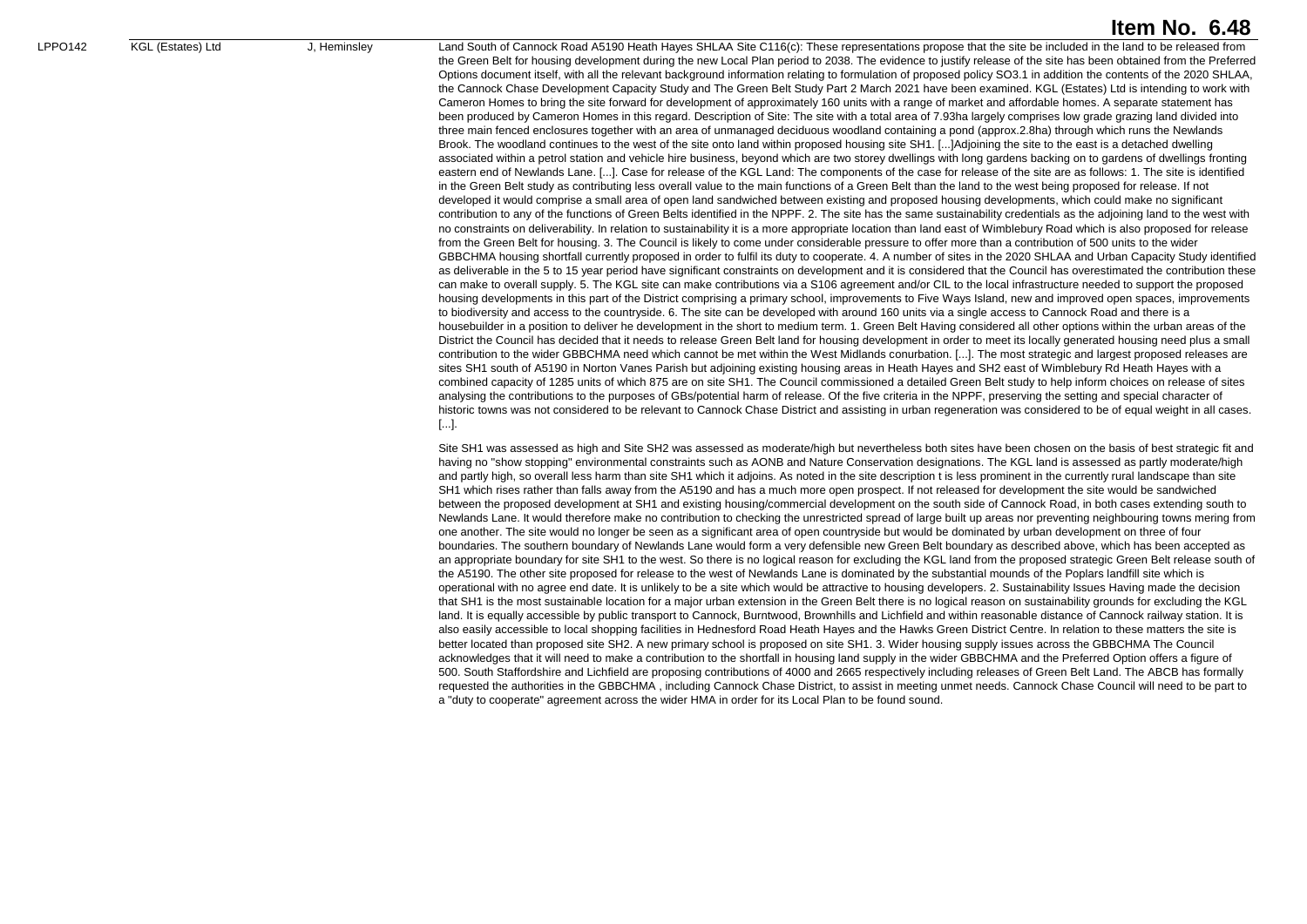It is very unlikely that the current off of 500 units will be sufficient to achieve an agreement. Including the KGL site for housing can clearly assist with moving towards an agreement without damaging the overall strategy put forward in the Preferred Options. 4. SHLAA and Urban Capacity Figures For several reasons it is considered that there is some uncertainly that a number of sites identified as deliverable will in fact come forward during the proposed plan period. There is an inherent conflict between proposed policies in the Preferred Options which proposed protection of existing industrial estates/business parks for employment use and sites in these locations which are included in the SHLAA for residential development. SHLAA sites C220a and C220b with a combined capacity of 67 units are including in the 15year developable category but are both within industrial estates in the Hawks Green area identified for protection and are both occupied by businesses. R43a and R43b (also identified in Table C in the Preferred Options Document) at Redbrook Lane industrial estate Brereton with a combined capacity of 93 are currently fully occupied by a major logistics company. The western edge of the site also has an historic underground fire in a former railway embankment which would be extremely expensive to resolve to enable residential development to be achieved but it is nevertheless identified as developable. These four sites have been included in the SHLAA for many years with no evidence of progress having been achieved to bring forward residential development. None of the town centre sites identified in tables B and C in the Preferred Options document have schemes that have been worked up and tested for viability. [...]. For the record the former Aelfgar School site in Rugeley has a capacity of 58 dwellings (planning permission recently granted) not 85 as recorded in Table C. So in conclusion it is considered that expected contribution to housing supply from these sites is likely to be overestimated. 5 Planning Obligations and CIL Development of the KGL site can deliver improved public access to and management of the woodland which extends along the western site of the site and links with another part of the same area of woodland on site SH1. In addition either via a planning obligation and/or CIL the development can make appropriate contributions to the major infrastructure items identified in the Preferred Options, the proposed primary school, country park and a solution to the problem of congestion at Five Ways Island. 6 Delivery of housing requirement Please see separate letter from Cameron Homes Ltd confirming their intentions to progress an agreement with KGL to deliver a comprehensive housing development on the site.

| LPPO143 | Hazel Slade & Rawnsley<br>Community Association - D.<br>Williams | The association agree that a need for new housing has to be met, and that consultation with those most affected (i.e. residents) is a key part of the process of<br>determining where the preferred locations should be. However we do not agree that the provision of new homes should be guided by the supply side of the<br>housing market. We strongly object to outside organisations with wide ranging commercial objectives associated with the housing market should be able to<br>exercise influence in a process left by our democratically elected representatives. It is not acceptable that development promoters should be a valid determinant<br>of how and where development should take place. (page 64 para 6.155). It may be inevitable that neighbouring authorities would not consider that option A (page<br>64 para 6.152) would not deliver the requisite volume of new build homes that pressure on availability in their own area struggles to meet. We recognise the<br>obligation to cooperate with neighbours in this regard, but do not consider it is inevitable that provision should be made for their lack of capacity without the most<br>rigorous demonstration of need. The amount of housing need should be constrained to Option A levels.                                                                                                                                                                                                                                                                                                                         |
|---------|------------------------------------------------------------------|-----------------------------------------------------------------------------------------------------------------------------------------------------------------------------------------------------------------------------------------------------------------------------------------------------------------------------------------------------------------------------------------------------------------------------------------------------------------------------------------------------------------------------------------------------------------------------------------------------------------------------------------------------------------------------------------------------------------------------------------------------------------------------------------------------------------------------------------------------------------------------------------------------------------------------------------------------------------------------------------------------------------------------------------------------------------------------------------------------------------------------------------------------------------------------------------------------------------------------------------------------------------------------------------------------------------------------------------------------------------------------------------------------------------------------------------------------------------------------------------------------------------------------------------------------------------------------------------------------------|
| LPPO144 | Canal & River Trust - H. Smith                                   | A number of existing and allocated residential areas lie adiacent to the Trent and Mersey Canal in Rugeley. This includes the residential site allocations (H49;<br>H52; and H20). The ecological network provided by the canal should be considered an integral part of the design of such allocated sites, to secure measurable<br>net gains for biodiversity and contribute to climate change resilience with air, water, soil, noise and light pollution avoided or mitigated, as per Objectives 7 and 8<br>of the Local Plan Policy Options document.                                                                                                                                                                                                                                                                                                                                                                                                                                                                                                                                                                                                                                                                                                                                                                                                                                                                                                                                                                                                                                                |
| LPPO145 | <b>Brindley Heath Parish Council</b>                             | Currently we are not meeting our local need but simply catering for the desires of people within the West Midlands to move from their town homes to a more rural<br>aspect. The majority of new build are 3/4/5 bed houses with hardly any social or renting dwellings. This reflects the greed of both the developers and the Council<br>and is not in the interests of less affluent families and individuals within the District. We do not recognise the figure of 5,516 as being anything but a shot in the air<br>by regional planners and then imposed on our District Council. Over recent years, this area has provided more expensive housing than enough outsiders and<br>needs to get to grips with its own needs. The proposal of 20% social and renting housing in the future is a pipe dream - it has not been achieved in the past and<br>would not be entertained by the developers in the future. The density of housing today is deplorable. It is a disgrace in this day and age and once again reflects<br>the greed of both the developers and this Council. Gardens are the size of postage stamps and hark back to the days of Victorian mass housing. It is little wonder<br>that these families have to get in their cars and come to the AONB or other recreational areas to enjoy a little space. The car parking provision for flats and similar<br>developments is woeful given that couples and families tend to have two cars and thus the surrounding streets become blocked with parked cars. At the very least<br>there should be an off-road space for each dwelling. |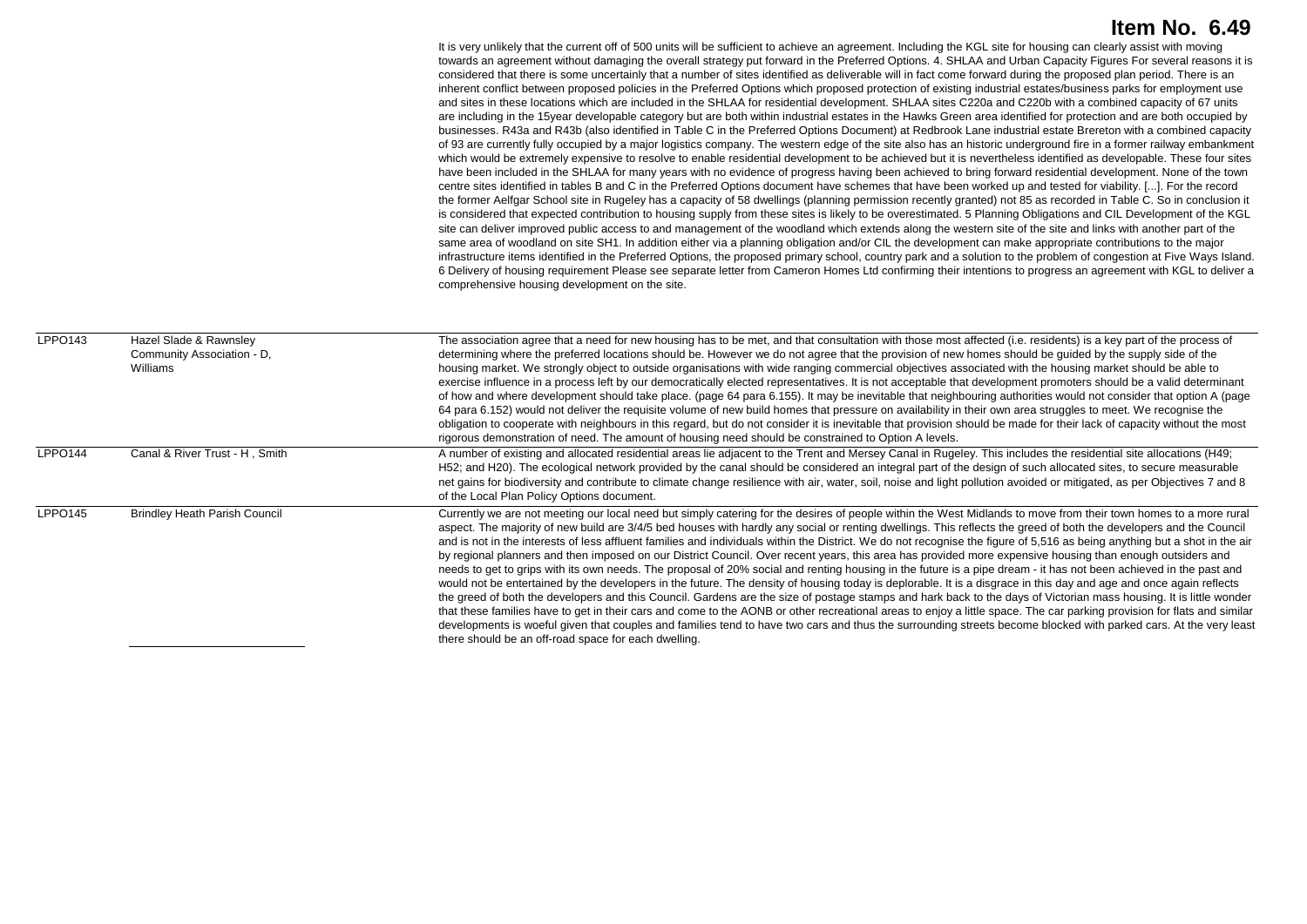#### LPPO146 Home Builders Federation - S, Green

#### **Item No. 6.50**

As set out in the 2019 NPPF, strategic policy-making authorities should establish a housing requirement figure for their whole area, which shows the extent to which their identified housing need (and any needs that cannot be met within neighbouring areas) can be met over the plan period (para65)). The determination of the minimum number of homes needed should be informed by LHN assessment using the Government's standard methodology unless exceptional circumstances justify an alternative approach (para 60). In Cannock Chase, there are no exceptional circumstances to justify an alternative approach. The NPPG sets out the standard methodology for calculating the LHN figure using demographic data and an affordability adjustment. Using the standard methodology, the minimum LHN for Cannock Chase is 276 dwellings per annum based on 2014 SNHP, 2020 as the current year and 2019 affordability ration of 6.73. As set out in the NPPG, the LHN is calculated at the start of the plan-making process but this number should be kept under review and when appropriate revised until the Local Plan is submitted for examination. The minimum LHN for the District may change as inputs are variable. The minimum LHN for Cannock Chase based on 2014 SNHP, 2021 as the current year and 2020 affordability ration of 6.72 increases to 317 dwellings per annum. The NPPG clearly states that the standard methodology is the minimum starting point in determining the number of homes needed. The NPPG explains that "circumstances" may exist to justify a figure higher than the minimum LHN. The "circumstances" for increasing the minimum LHN are listed in the NPPG including, but not limited to, situations where increases in housing need are likely to exceed past trends because of growth strategies, strategic infrastructure improvements, agreeing to meet unmet need from neighbouring authorities or previous level of housing delivery/assessments of need, which are significantly greater than the outcome from the standard methodology. The NPPG indicates that if previous housing delivery has exceeded the minimum LHN, the Council should consider whether this level of delivery is indicative of greater housing need. It is noted that the 2020 Housing Delivery Test Results identify housing completions of 930 dwellings in 2019/20, which exceeds the proposed minimum LHN of 276 dwellings per annum and the adopted Local Plan housing requirement of 241 dwellings per annum. The Council should consider if there are "circumstances" to justify a housing requirement above the minimum LHN. Th 2019 NPPF seeks to achieve sustainable development by pursuing economic, social and environmental objectives in mutually supportive ways (para 8.). The Council should be seeking to support the long-term sustainability of the District by achieving a sustainable balance between employment and housing growth. The Council should also recognise economic benefits of housing development in supporting local communities as highlighted by the HBF's latest publication Building Communities - Making Place A home (Autumn 2020).

The Housing Calculation based on The Economic Footprint of House Building (July 2018) commissioned by the HBF estimates for every additional house built in Cannock Chase the benefits for the local community include creation of 3 jobs (direct & indirect employment), financial contributions of £27, 754 towards affordable housing, £806 towards education, £297 towards open space/leisure, £1, 129 extra in Council Tax and £26, 339 spent in local shops. The NPPG states that total affordable housing need should be considered in the context of its likely delivery as a proportion of mixed market and affordable housing developments. As set out in the NPPG, an increase in the total housing figures may be considered where it could help deliver affordable housing. The NPPG also sets out that households whose needs are not met by the market, who are eligible for one or more of the types of affordable housing as defined in Annex 2: Glossary of the 2019 NPPF, should be considered in need of affordable housing. The Council's calculation of affordable housing need may be significant in comparison to the minimum LHN. The HBF acknowledges that the Council may not be able to meet all affordable housing needs but a housing requirement above the minimum LHN will make a greater contribution to delivering more affordable housing. As set out in the NPPG, the Government is committed to ensuring that more homes are built and support ambitious Councils wanting to plan for growth. The NPPG states that a higher figure "can be considered sound" providing it "adequately reflects current and future demographic trends and market signals". However, the NPPG does not set any limitations on a higher figure, which is a matter of judgement. The Government's objective of significantly boosting the supply of homes set out in the 2019 NPPF remains (para 59). A housing requirement above the minimum LHN would support economic growth, deliver more affordable housing and contribute to any arising unmet housing needs from neighbouring authorities.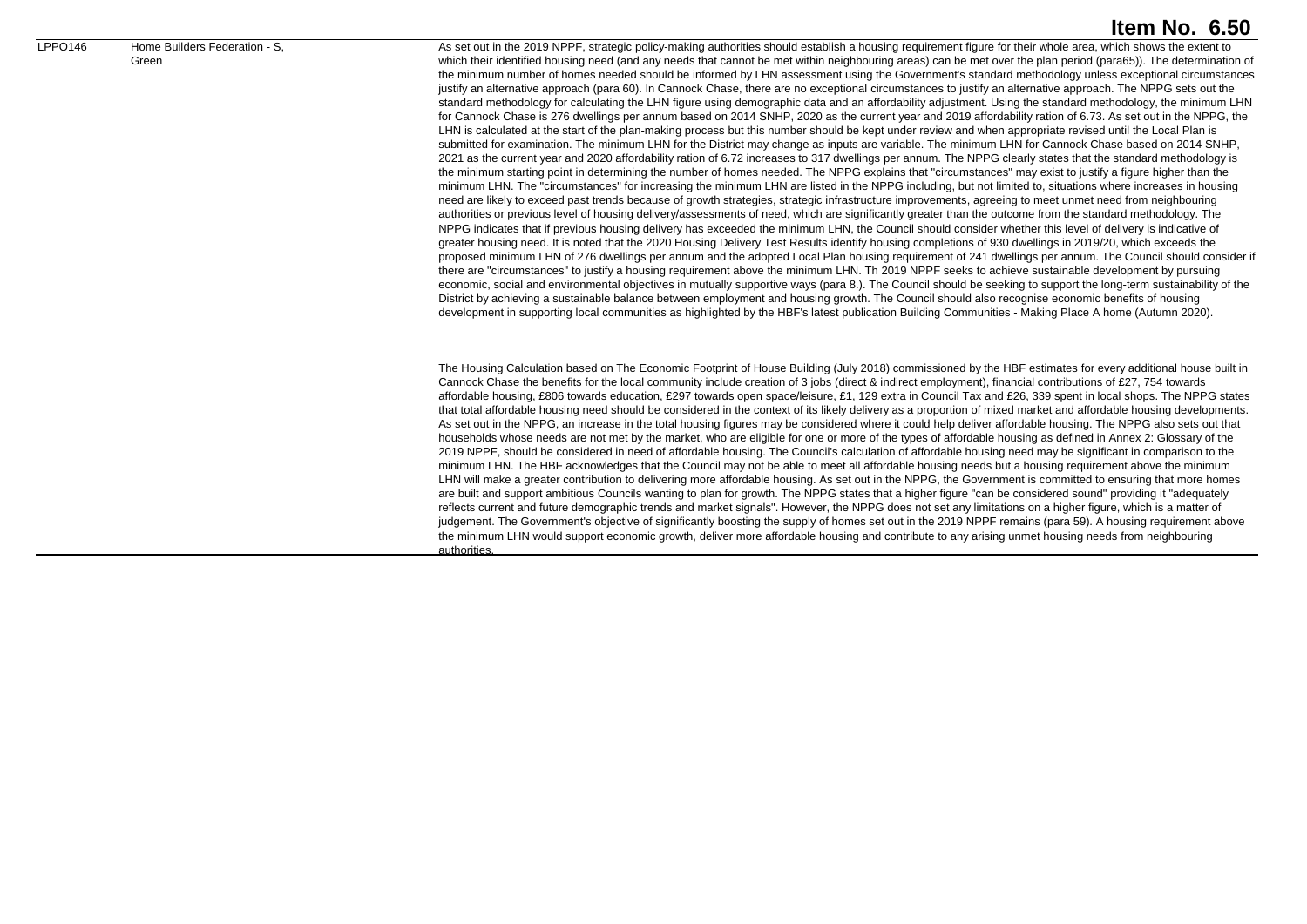|         |                                                                                          |                            | Item No. 6.51                                                                                                                                                                                                                                                                                                                                                                                                                                                                                                                                                                                                                                                                                                                                                                                                                                                                                                                                                                                                                                                                                                                                                                                                                                                                                                                                                                                                                                                                                                                                                                                                                                                                                                                                                                                                                                                                                                                                                                                                                                                                                                                                                                                                                                                                                                                                                                                                                                                                                                                                                                                                                                                                                                                                                                                                                                                                                                                                                                                                                                                                                                                                                                                                                                                                                                                                                                                                                                                                                                                                                                                                                                                                                                                                                                                                                                                                                                                                                                                                                                                                                   |
|---------|------------------------------------------------------------------------------------------|----------------------------|-------------------------------------------------------------------------------------------------------------------------------------------------------------------------------------------------------------------------------------------------------------------------------------------------------------------------------------------------------------------------------------------------------------------------------------------------------------------------------------------------------------------------------------------------------------------------------------------------------------------------------------------------------------------------------------------------------------------------------------------------------------------------------------------------------------------------------------------------------------------------------------------------------------------------------------------------------------------------------------------------------------------------------------------------------------------------------------------------------------------------------------------------------------------------------------------------------------------------------------------------------------------------------------------------------------------------------------------------------------------------------------------------------------------------------------------------------------------------------------------------------------------------------------------------------------------------------------------------------------------------------------------------------------------------------------------------------------------------------------------------------------------------------------------------------------------------------------------------------------------------------------------------------------------------------------------------------------------------------------------------------------------------------------------------------------------------------------------------------------------------------------------------------------------------------------------------------------------------------------------------------------------------------------------------------------------------------------------------------------------------------------------------------------------------------------------------------------------------------------------------------------------------------------------------------------------------------------------------------------------------------------------------------------------------------------------------------------------------------------------------------------------------------------------------------------------------------------------------------------------------------------------------------------------------------------------------------------------------------------------------------------------------------------------------------------------------------------------------------------------------------------------------------------------------------------------------------------------------------------------------------------------------------------------------------------------------------------------------------------------------------------------------------------------------------------------------------------------------------------------------------------------------------------------------------------------------------------------------------------------------------------------------------------------------------------------------------------------------------------------------------------------------------------------------------------------------------------------------------------------------------------------------------------------------------------------------------------------------------------------------------------------------------------------------------------------------------------------------|
| LPPO147 | Richborough Estates (Land off<br>Brownhills Road, Norton Canes)                          | Pegasus Group - B.<br>Cook | Richborough Estates support the general approach of Policy SO3.1 in providing to meet the objectively assessed local needs for Cannock District and also<br>contributing towards the unmet needs in neighbouring areas. However, utilisation of the standard method alone does not take account of the need to address the<br>economic growth aspirations of both the Local Plan itself, the District Council and its membership of the two principal LEPs. The level of housing provision set out<br>in Policy SO3.1 should include an uplift to take account of these economic factors. In addition, the level of contribution being made towards meeting the<br>undersupply in the wider HMA of 500dwellings is considered inadequate in the context of neighbouring authorities, the sustainability of the District and in particular<br>some of the settlements within it and the need to meet that unmet housing need as close as possible to where the need is being generated, i.e. the West<br>Midlands Conurbation. Cannock Chase District is located immediately adjacent to the conurbation, is relatively sustainable with good transport links into the<br>conurbation and could meet a higher proportion of the unmet need in a manner which would be more sustainable than it being met in further distant locations.<br>There is limited evidence available to substantiate how the 500 dwelling contribution has been identified. As a comparison it is notable that for the period 2018-<br>2020 the supporting text within the Local Plan Preferred Options identified that the District had completed 1,124 dwellings which equates to an annual delivery of<br>562dwellings. This single year of completions exceeds the amount of contribution towards the unmet needs of the GBBCHMA. It is clear from both the comparison<br>and the contributions being made by others in similarly constrained Green Belt locations (South Staffordshire DC and Lichfield DC) that the contribution by<br>Cannock Chase is not proportionate. The supporting next of Policy SO3.1 includes Table A, Table B and Table C. With regards to Table C these all represent in<br>effect windfall sites which the Council have already made an allowance for in their housing supply and as a consequence could result in double counting.<br>Furthermore, the veracity of the Development Capacity Study is open to some debate when it includes numerous sites which are still in operation for alternative<br>uses which may prohibit their potential redevelopment for housing e.g. the Beecroft Road car park, Danilo Road car Park or Park Road bus station. There is<br>significant doubt that a large number of their sites will come forward in the LP period. The policy also fails to identify any remedial measures that would result if<br>housing did ever fall below targets and the Council were not able to establish a five-year supply. Policy SO3.1 should deal with this issue based on the principles<br>established in the Spatial Strategy, however, the Spatial Strategy is not set out clearly within any of the Local Plan documents. This would be necessary ti provide<br>a clear foundation to both the approach within the Local Plan itself and circumstances when housing delivery may be falling short of the requirement. Whilst the<br>plan identifies the key and most sustainable settlements within the District this ought to be set our in a specific overarching policy. The settlements identified<br>should be referred to and are: Cannock/Hednesford/Heath Hayes, Rugeley/Brereton, Norton Canes. Lastly, it is not clear why the Council is utilising 2018 as a<br>base-date for the Local Plan. Given that the Plan is not anticipated to be adopted until 2023, it will therefore already be five years into the plan period upon<br>adoption. Indeed, if this date slipped further and the Plan was adopted past 2023 the Plan will have less than 15years to run. Moving the plan-period forward to<br>2019-2039 would reduce this risk. |
| LPPO148 | Richborough Estates (Land south Pegasus Group - B,<br>of Cannock Road, Heath Hayes) Cook |                            | Richborough Estates support the general approach of Policy SO3.1 in providing to meet the objectively assessed local needs for Cannock District and also<br>contributing towards the unmet needs in neighbouring areas. However, utilisation of the standard method alone does not take account of the need to address the<br>economic growth aspirations of both the Local Plan itself, the District Council and its membership of the two principal LEPs. The level of housing provision set out<br>in Policy SO3.1 should include an uplift to take account of these economic factors. In addition, the level of contribution being made towards meeting the<br>undersupply in the wider HMA of 500dwellings is considered inadequate in the context of neighbouring authorities, the sustainability of the District and in particular<br>some of the settlements within it and the need to meet that unmet housing need as close as possible to where the need is being generated, i.e. the West<br>Midlands Conurbation. Cannock Chase District is located immediately adjacent to the conurbation, is relatively sustainable with good transport links into the<br>conurbation and could meet a higher proportion of the unmet need in a manner which would be more sustainable than it being met in further distant locations.<br>There is limited evidence available to substantiate how the 500 dwelling contribution has been identified. As a comparison it is notable that for the period 2018-<br>2020 the supporting text within the Local Plan Preferred Options identified that the District had completed 1,124 dwellings which equates to an annual delivery of<br>562dwellings. This single year of completions exceeds the amount of contribution towards the unmet needs of the GBBCHMA. It is clear from both the comparison<br>and the contributions being made by others in similarly constrained Green Belt locations (South Staffordshire DC and Lichfield DC) that the contribution by<br>Cannock Chase is not proportionate. The supporting next of Policy SO3.1 includes Table A, Table B and Table C. With regards to Table C these all represent in<br>effect windfall sites which the Council have already made an allowance for in their housing supply and as a consequence could result in double counting.<br>Furthermore, the veracity of the Development Capacity Study is open to some debate when it includes numerous sites which are still in operation for alternative<br>uses which may prohibit their potential redevelopment for housing e.g. the Beecroft Road car park, Danilo Road car Park or Park Road bus station. There is<br>significant doubt that a large number of their sites will come forward in the LP period. The policy also fails to identify any remedial measures that would result if<br>housing did ever fall below targets and the Council were not able to establish a five-year supply. Policy SO3.1 should deal with this issue based on the principles<br>established in the Spatial Strategy, however, the Spatial Strategy is not set out clearly within any of the Local Plan documents. This would be necessary ti provide<br>a clear foundation to both the approach within the Local Plan itself and circumstances when housing delivery may be falling short of the requirement. Whilst the<br>plan identifies the key and most sustainable settlements within the District this ought to be set our in a specific overarching policy. The settlements identified<br>should be referred to and are: Cannock/Hednesford/Heath Hayes, Rugeley/Brereton, Norton Canes. Lastly, it is not clear why the Council is utilising 2018 as a<br>base-date for the Local Plan. Given that the Plan is not anticipated to be adopted until 2023, it will therefore already be five years into the plan period upon<br>adoption. Indeed, if this date slipped further and the Plan was adopted past 2023 the Plan will have less than 15years to run. Moving the plan-period forward to<br>2019-2039 would reduce this risk. |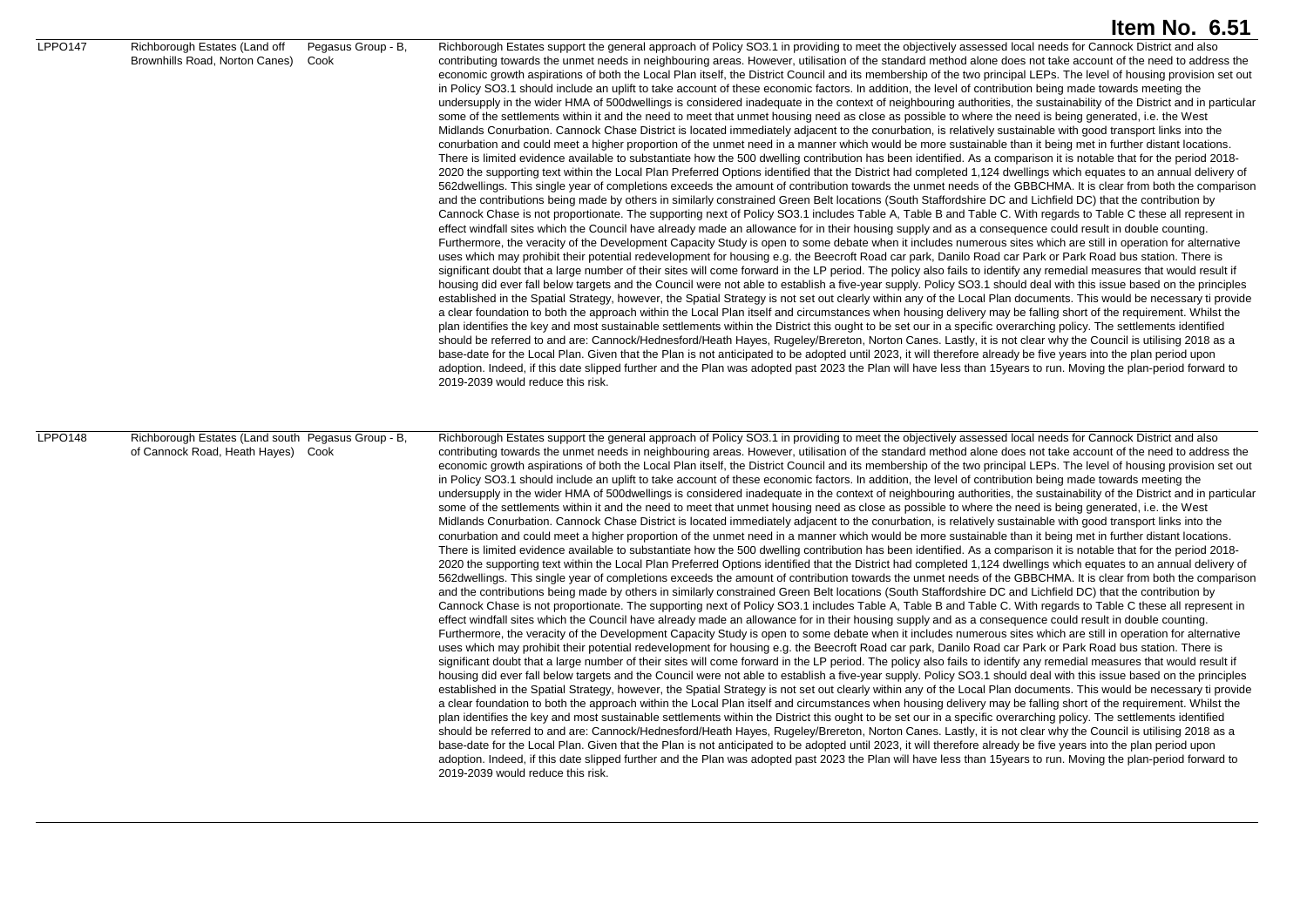|                |                                                                                          |                                           | Item No. 6.52                                                                                                                                                                                                                                                                                                                                                                                                                                                                                                                                                                                                                                                                                                                                                                                                                                                                                                                                                                                                                                                                                                                                                                                                                                                                                                                                                                                                                                                                                                                                                                                                                                                                                                                                                                                                                                                                                                                                                                                                                                                                                                                                                                                                                                                                                                                                                                                                                                                                                                                                                                                                                                                                                                                                                                                                                                                                                                                                                                                                                                                                                                                                                                                                                                                                                                                                                                                                                                                                                                                                                                                                                                                                                                                                                                                                                                                                                                                                                                                                                                                                                    |
|----------------|------------------------------------------------------------------------------------------|-------------------------------------------|--------------------------------------------------------------------------------------------------------------------------------------------------------------------------------------------------------------------------------------------------------------------------------------------------------------------------------------------------------------------------------------------------------------------------------------------------------------------------------------------------------------------------------------------------------------------------------------------------------------------------------------------------------------------------------------------------------------------------------------------------------------------------------------------------------------------------------------------------------------------------------------------------------------------------------------------------------------------------------------------------------------------------------------------------------------------------------------------------------------------------------------------------------------------------------------------------------------------------------------------------------------------------------------------------------------------------------------------------------------------------------------------------------------------------------------------------------------------------------------------------------------------------------------------------------------------------------------------------------------------------------------------------------------------------------------------------------------------------------------------------------------------------------------------------------------------------------------------------------------------------------------------------------------------------------------------------------------------------------------------------------------------------------------------------------------------------------------------------------------------------------------------------------------------------------------------------------------------------------------------------------------------------------------------------------------------------------------------------------------------------------------------------------------------------------------------------------------------------------------------------------------------------------------------------------------------------------------------------------------------------------------------------------------------------------------------------------------------------------------------------------------------------------------------------------------------------------------------------------------------------------------------------------------------------------------------------------------------------------------------------------------------------------------------------------------------------------------------------------------------------------------------------------------------------------------------------------------------------------------------------------------------------------------------------------------------------------------------------------------------------------------------------------------------------------------------------------------------------------------------------------------------------------------------------------------------------------------------------------------------------------------------------------------------------------------------------------------------------------------------------------------------------------------------------------------------------------------------------------------------------------------------------------------------------------------------------------------------------------------------------------------------------------------------------------------------------------------------------|
| LPPO149        | Richborough Estates (Land south Pegasus Group - B,<br>of Cannock Road, Heath Hayes) Cook |                                           | Richborough Estates support the general approach of Policy SO3.1 in providing to meet the objectively assessed local needs for Cannock District and also<br>contributing towards the unmet needs in neighbouring areas. However, utilisation of the standard method alone does not take account of the need to address the<br>economic growth aspirations of both the Local Plan itself, the District Council and its membership of the two principal LEPs. The level of housing provision set out<br>in Policy SO3.1 should include an uplift to take account of these economic factors. In addition, the level of contribution being made towards meeting the<br>undersupply in the wider HMA of 500dwellings is considered inadequate in the context of neighbouring authorities, the sustainability of the District and in particular<br>some of the settlements within it and the need to meet that unmet housing need as close as possible to where the need is being generated, i.e. the West<br>Midlands Conurbation. Cannock Chase District is located immediately adjacent to the conurbation, is relatively sustainable with good transport links into the<br>conurbation and could meet a higher proportion of the unmet need in a manner which would be more sustainable than it being met in further distant locations.<br>There is limited evidence available to substantiate how the 500 dwelling contribution has been identified. As a comparison it is notable that for the period 2018-<br>2020 the supporting text within the Local Plan Preferred Options identified that the District had completed 1,124 dwellings which equates to an annual delivery of<br>562dwellings. This single year of completions exceeds the amount of contribution towards the unmet needs of the GBBCHMA. It is clear from both the comparison<br>and the contributions being made by others in similarly constrained Green Belt locations (South Staffordshire DC and Lichfield DC) that the contribution by<br>Cannock Chase is not proportionate. The supporting next of Policy SO3.1 includes Table A, Table B and Table C. With regards to Table C these all represent in<br>effect windfall sites which the Council have already made an allowance for in their housing supply and as a consequence could result in double counting.<br>Furthermore, the veracity of the Development Capacity Study is open to some debate when it includes numerous sites which are still in operation for alternative<br>uses which may prohibit their potential redevelopment for housing e.g. the Beecroft Road car park, Danilo Road car Park or Park Road bus station. There is<br>significant doubt that a large number of their sites will come forward in the LP period. The policy also fails to identify any remedial measures that would result if<br>housing did ever fall below targets and the Council were not able to establish a five-year supply. Policy SO3.1 should deal with this issue based on the principles<br>established in the Spatial Strategy, however, the Spatial Strategy is not set out clearly within any of the Local Plan documents. This would be necessary to provide<br>a clear foundation to both the approach within the Local Plan itself and circumstances when housing delivery may be falling short of the requirement. Whilst the<br>plan identifies the key and most sustainable settlements within the District this ought to be set our in a specific overarching policy. The settlements identified<br>should be referred to and are: Cannock/Hednesford/Heath Hayes, Rugeley/Brereton, Norton Canes. Lastly, it is not clear why the Council is utilising 2018 as a<br>base-date for the Local Plan. Given that the Plan is not anticipated to be adopted until 2023, it will therefore already be five years into the plan period upon<br>adoption. Indeed, if this date slipped further and the Plan was adopted past 2023 the Plan will have less than 15 years to run. Moving the plan-period forward to<br>2019-2039 would reduce this risk. |
| LPPO150        | Inspired Villages - E, Pearce                                                            |                                           | In response to Question 10, the target of 4% of new dwellings to be provided for nursing homes and residential institution is not considered to sufficiently address<br>the current and projected ageing population of the District and would conflict with the strategic objective 3 which explicitly aims to provide "housing choices for an<br>ageing population". The provision of choice for the elderly, including housing and care options, are also reference on Page 63 of the Preferred Options<br>Consultation Document. The Planning Practice Guidance advises that plan-making authorities "could also provide indicative figure figures or a range for the<br>number of units of specialist housing for older people needed across the plan area throughout the plan period"(Paragraph: 006 Reference ID: 63-006-20190626).<br>This emphasis is in accordance with the PPG identifying that the need to provide housing for older people is 'critical', the only group identified as such in national<br>policy guidance (Paragraph: 001 Reference ID: 63-001-20190626).We would recommend Cannock Chase District Council to commission an older persons<br>housing need assessment to fully understand the current provision of different forms of housing for older people, and projected demand across different tenures<br>and types, including retirement communities. Following such an assessment, the Council should include a specific policy identifying a minimum provision of                                                                                                                                                                                                                                                                                                                                                                                                                                                                                                                                                                                                                                                                                                                                                                                                                                                                                                                                                                                                                                                                                                                                                                                                                                                                                                                                                                                                                                                                                                                                                                                                                                                                                                                                                                                                                                                                                                                                                                                                                                                                                                                                                                                                                                                                                                                                                                                                                                                                                                                                                                                          |
| <b>LPPO151</b> | <b>Bloor Homes Ltd</b>                                                                   | Define Planning &<br>Design Ltd - M, Rose | specialist housing for older people.<br>Housing Requirements: Bloor Homes Ltd (BHL) welcome the recognition throughout the plan that the District must meet its own local housing need (LHN) as well<br>as make a contribution towards the unmet needs arising elsewhere in the GBBCHMA, and recognise that this approach is wholly in accordance with the<br>requirements of the NPPF. BHL do, however, dispute the level of the contribution to be made to meeting the unmet needs of the wider HMA, and as such are not<br>in agreement with the overall level of growth specified by Policy SO3.1. Policy SO3.1 as currently drafted sets out []. That is, CCDC effectively identify an overall<br>requirement of 6,116 dwellings, albeit that housing requirement is not explicitly stated within the policy as NPPF paragraph 65 requires. Whilst BHL has no<br>objection to the minimum housing requirement being based upon the LHN figure of 5,516dpa (276dpa), which has been calculated in accordance with the<br>Government's Planning Practice Guidance (PPG), it does not agree that a contribution of 500 dwellings to the unmet needs arising in the wider HMA is sufficient<br>or appropriate. Rather, it is BHL's position that an increased contribution should be made to reflect the perilous housing supply position that BCC and the Black<br>Country Authorities are in. Indeed, the latest GBBCHMA Position Statement (July 2020) found that, whilst the unmet need from BCC had reduced to 2,597<br>dwellings in the period to 2031, there would still be a significant shortfall beyond 2031 (the scale of which is currently unknown), and that there is an anticipated<br>shortfall of 7,485 dwellings arising from the Black Country Authorities alone in the period to 2031, and a further 20,000 dwellings post-2031. As CCDC's emerging<br>plan period runs to 2038, it should take into consideration the shortfall both prior to and post-2031. However, that position does not take into account the<br>Government's current approach to the calculation of LHN in urban areas. The updated PPG specifies that urban areas including Birmingham and Wolverhampton<br>should apply a 35% uplift above the authority's LHN to boost housing delivery. Both BCC and the Black Country authorities will now have yet more substantial<br>shortfalls both in the period to 2031 and post-2031 as a result of that. CCDC's March 2021 Sustainability Appraisal Report/ Integrated Impact Assessment<br>assesses at Page 682 the SA outcomes for the overall housing growth policy options that were considered, including a contribution of 500 dwellings as pursued<br>(Option B), 1,500 dwellings (Option C) and 2,500 dwellings (Option D).                                                                                                                                                                                                                                                                                                                                                                                                                                                                                                                                                                                                                                                                                                                                                                                                                                                                                                                                                                                                                                                                                                                                                                                                                                                                                                                     |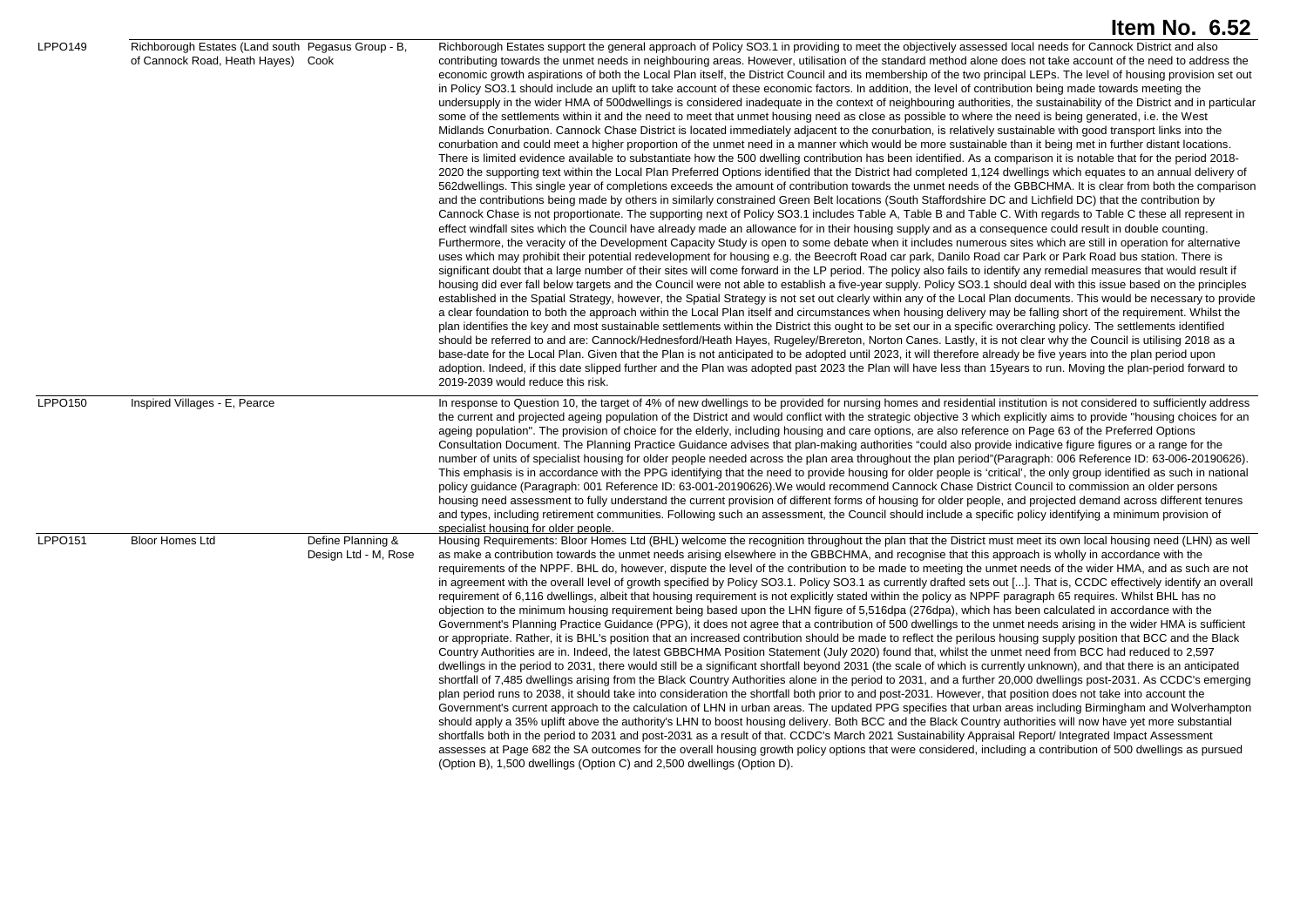That assessment finds that Options C and D have an identical assessment to Option B (the chosen option) but for a potentially (i.e. uncertain) greater negative impact on Previously Developed Land (PDL) and a potential (again, uncertain) negative impact on housing; which appears somewhat counter-intuitive given that the delivery of more houses does not impact upon the delivery of PDL sites, and will unlock greater housing benefits by meeting a higher proportion of the unmet need. CCDC must therefore incorporate an increased contribution (and consequently overall housing requirement) to address the growing unmet need in the surrounding HMA and clearly should not limit their contribution to neighbouring authorities where there are suitable and available sites in sustainable locations for growth; as is the case here. Policy SO3.1 should therefore be revised to set a housing requirement of a minimum of between 7,016 dwellings (LHN of 5,516 dwellings, plus a contribution of 1,500 dwellings) to 8,016 dwellings (LHN of 5,516 dwellings, plus a contribution of 2,500 dwellings), depending on the availability of suitable and deliverable sites. Unlike the current iteration of Policy SO3.1, that should be included as an explicit housing requirement. Furthermore, given the scale of the unmet need, any caveat that this housing contribution should only be provided "where infrastructure permits" (see paragraph 5.9 for example) should be removed to provide certainty of CCDC's commitment to the HMA's unmet needs. Rather, it is for the LPR itself and its supporting Infrastructure Delivery Plan to ensure that key stakeholders identify and facilitate the delivery of the infrastructure needed to support the level of growth required in the District, in accordance with NPPF paragraph 20. That is, the level of growth should inform the level of infrastructure required, as opposed to the level of infrastructure informing (and potentially limiting) the level of growth. Spatial Strategy: BHL support the recognition in Policy SO3.1 that development will be guided by the Spatial Strategy, [...]. Moreover, the recognition that Green Belt release is required to provide sufficient land to meet the needs arising in the District and wider HMA is welcomed and is a wholly sound approach to the District's spatial strategy for growth that is in accordance with the requirements of the NPPF. NPPF paragraph 136 states that Green Belt boundaries "should only be altered where exceptional circumstances are fully evidenced and justified, through the preparation or updating of plans." That requirement is demonstrably met in the context of the District's own housing need and the growing unmet need in the wider HMA, particularly in light of the lack of clarity given as to the HMA authorities' ability to meet that unmet need given the uplift in housing delivery that is now required for some urban authorities. Therefore, the approach to releasing Green Belt land is considered sound in that regard. Furthermore, CCDC can clearly demonstrate that it has fully examined "all other reasonable options for meeting its identified need for development" besides Green Belt release, as required by NPPF paragraph 137. CCDC's SA considered numerous options in relation to its "strategy for meeting overall housing growth" including focus development on urban areas (Option A), urban areas in conjunction with the mixed-use redevelopment of the former Rugeley Power Station (Options B1 and B2), and finally a combination of focussing development on urban areas, the former Rugeley Power Station have sought to maximise the potential of existing non-Green Belt land within urban areas, including previously developed land, as reflected in the inclusion of some 1,000 dwellings to be delivered from sites that were identified through the Council's Development Capacity Study.

The requirements of paragraph 137 of the NPPF have been demonstrably met in that regard. BHL also supports CCDC's recognition within the Spatial Strategy (paragraph 5.18) that Norton Canes is a sustainable settlement and, therefore, an entirely suitable location for significant growth. Indeed, that Spatial Strategy states that "residential and commercial development opportunities will be priorities within Norton Canes where they can make a positive and sustainable contribution to the growth of the District." As such the proposed release of Green Belt land immediately adjacent to Norton Canes for development (through the proposed allocation of Strategic Housing Allocation SH5) is also in accordance with the NPPF's approach to removing land from the Green Belt. Primarily, the release of the land would promote "sustainable patterns of development" in accordance with NPPF paragraph 138, in that the site is considerably lessconstrained than other alternatives given its distance from the Cannock Chase AONB and its relative distance from SACs, and is also well-served by public transport (including a bus route that runs adjacent to the site along Hednesford Road, and an excellent pedestrian and cycle network surrounding the site). Thus, the release of Green Belt land to the north-west of Norton Canes is justified and sound, and reflects the demonstrable suitability of this location to accommodate residential growth. That said, however, BHL are of the position that CCDC should take the opportunity to release additional land from the Green Belt immediately adiacent to Strategic Housing Allocation SH5 given that the site is an eminently suitable opportunity for development that is demonstrably available and deliverable. Indeed, the development of SHLAA Parcels N24 and N64 alongside proposed Strategic Housing Allocation SH5 would assist in meeting the District's own housing need \*which the current supply falls short of doing, as below), would remove any risk from the District's supply (arising as a result of the matters raised in relation to 'housing supply' below), and in doing so would make a valuable contribution to meeting the longer-term housing needs of the District and wider HMA. BHL are of the view that CCDC should release SHLAA Parcels N24 and N64 for residential development on that basis. That approach would be entirely justified in accordance with NPPF paragraph 139, which requires alterations to the Green Belt to effectively ensure that sufficient land has been identified to meet identified requirements (requirement a), that longer-term development needs beyond the plan period have been taken into account, which may be through the safeguarding of land (requirement c), that Green Belt boundaries will not be need to be altered at the end of the plan period (requirement e), and that clear and defensible boundaries that are likely to be permanent are defined (requirement f). That is, when an authority seeks to adjust its Green Belt boundaries, it should seek to release sufficient land at that point, to ensure that it does not have to continually revisit the Green Belt boundaries during subsequent plan period. CCDC should therefore consider the opportunity available releasing additional land to the north-west of Norton Canes to meet the needs of the authority (preferably as an allocated site, or as safeguarded land); particularly given the location's clear suitability for development. Indeed the allocation, or even safeguarding (for future development), of SHLAA Parcels N24 and N64 would be wholly in accordance with the NPPF as demonstrated below, and would provide CCDC with more flexibility in its supply of land. In addition, taking a comprehensive approach to SHLAA Parcels N24, N33 and N64 would allow the provision of a very high-quality development that creates a robust Green Belt boundary along Long Lane. The suitability of those additional parcels, as well as the opportunities present for their development, is discussed below. Notwithstanding that point, the other objectives set out within the Spatial Strategy for Norton Canes are noted by BHL, and include the desire to deliver enhanced transport links including those to Kingswood Lakeside, enhance biodiversity strategic links, and enhance Grove Colliery and support appropriate recreational uses therein.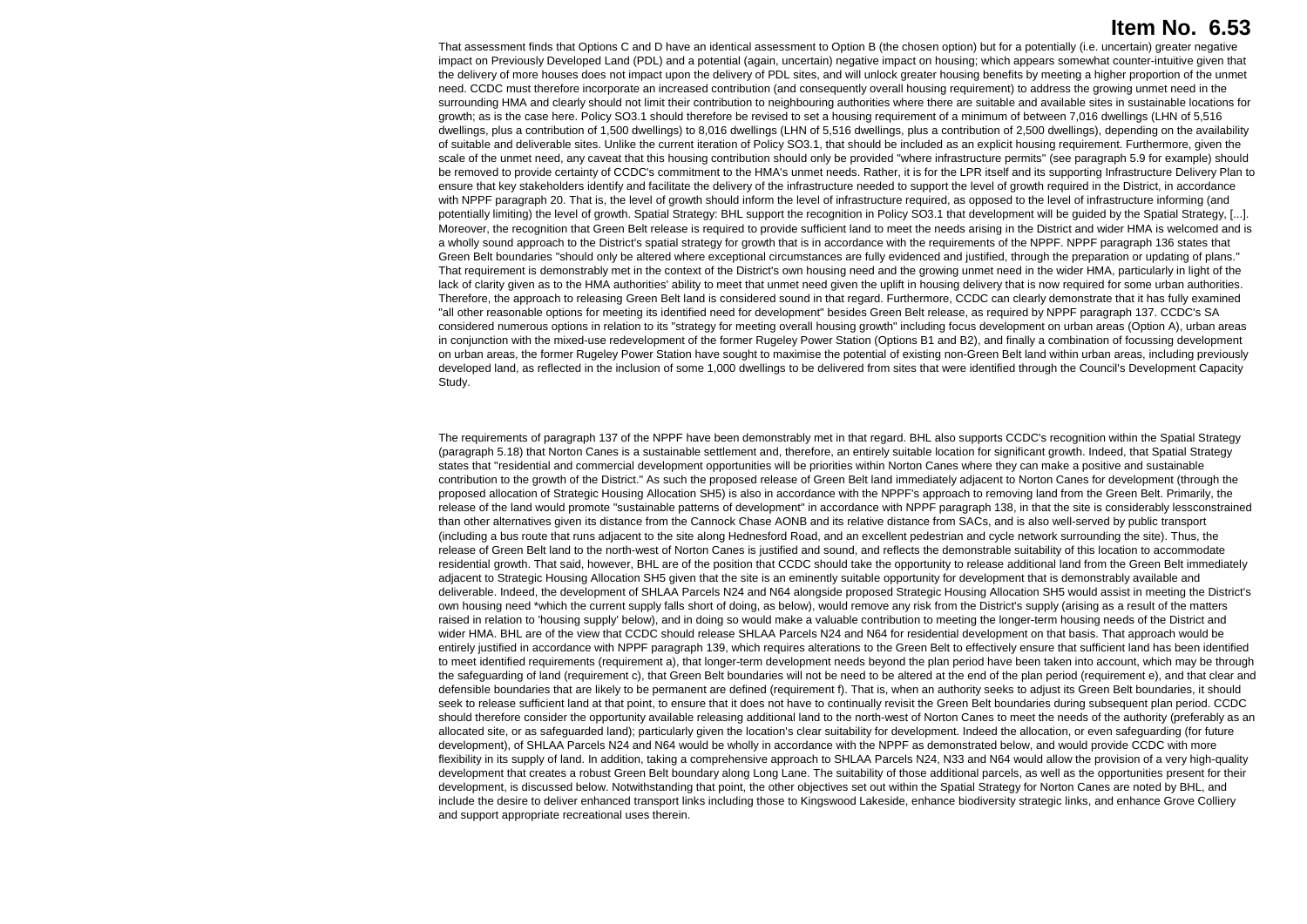Those aspirations are recognised by BHL, who note that residential development can play an important role in realising those objectives, and more generally can enhance or maintain the vitality of such settlements (as identified by NPPF paragraph 78). Housing Supply: Policy SO3.1 and its supporting text sets out that CCDC's housing supply comprises the following: • Strategic Housing Allocations (i.e. Allocations SH1 – SH5): 1,538 dwellings; • Sites under Construction (Table A): 1,260 dwellings; • Proposed allocations which already have planning permission, are already allocated, or have a resolution to grant planning permission (Table B): 1,432 dwellings • Additional Sites from Development Capacity Study: 1,007 dwellings. Supply from those sites totals 5,237 dwellings, which is below th e housing requirement of 6,116 dwellings as currently set out in Policy SO3.1 and is a long way short of the housing requirement of between 7,016 and 8,106 dwellings as put forward by BHL. Regardless of what the housing requirement is, NPPF paragraph 67 is clear in stating that local authorities should "identify a sufficient supply" of housing land, and as such further site allocations should be made to, as a minimum, meet the final housing requirement. SHLAA sites N24 and N64 should be allocated in that regard. In addition to that, it is important that those sites are considered to be deliverable (for years 6 onwards) to ensure that r there is a degree of certainty that sufficient land will come forward. Specifically, it is noted that there is a considerable dependence on the complex Rugeley Powe , determined, it's development will nonetheless be complex. Indeed, the SHLAA assessment of the site (REF.127) notes the requirement for significant demolition certainty that sufficient housing land will come forward throughout the plan period. Indeed, a March 2016 report by the Local Plans Expert Group recommends that Station site (1,000 dwellings) and land that has been identified in the Development Capacity Study (1,007 dwellings) which may no longer be available or being promoted for residential development. Indeed, whilst a planning application for the development of the Former Rugeley Power Station site is currently being the presence of historic landfill, the requirement for ground remediation works (which can often delay of halt development schemes), and the need to sensitively accommodate the retained substations and associated infrastructure on-site, alongside existing wayleaves/easements, and new residential development and its associated infrastructure. For that reason, the proposed development constitutes EIA development and the site is very clearly a sensitive and complex one. As such, whilst BHL have no objection to the inclusion of brownfield sites within CDDC's housing supply, the increased potential for delays halting of development should be taken into account in ensuring that CCDC can identify sufficient land to meet its housing requirement (whatever that may be). As such, it is BHL's position that a buffer should be incorporated above CCDC's housing requirement to ensure that there is flexibility in the Council's land supply and therefore an additional 20% uplift is incorporated into a Council's housing supply above its base requirement to allow for flexibility in the District's land supply. Whilst a 20% uplift would be considerable, given the constraints present within the District, it is suggested that CCDC's housing supply should comfortably exceed the housing requirement of either 7,016 dwellings or 8,016 dwellings (by BHL's contention).

LPPO152 ENGIE - D, Sager Barton Willmore - J, Bonner The draft Plan identifies that housing provision will be made for a minimum of 5,516 dwellings (net) to meet the objectively assessed local housing needs and ensuring a sufficient supply of deliverable and developable land is available to deliver around 276 dwellings each year. Alongside the NPPF (paragraph 60) which requires application of the standard method, the PPG 'Housing and Economic Assessment' (Reference ID: 2a-010-20201216) states this is the minimum starting to point in determining housing need and that there will be circumstances where it is appropriate to plan for a higher housing need figure than the standard method. This can include factors related to growth strategies for an area or taking on unmet need from neighbouring authorities. The draft Plan proposes to accommodate an additional 500 dwellings to the minimum local housing need figure to help meet the GBBCHMA shortfall. However, we consider that the proposed contribution of 500dwellings is not a sufficient contribution in terms of the scale of unmet needs over the draft Plan period. It is noted that the unmet needs of Birmingham (and likely the Black Country) are an ongoing issue that remains unresolved - more so now regarding growth beyond 2031, as set out in the latest Greater Birmingham and Black Country Housing Need and Housing Land Supply Position Statement Update (dated 21st September 2020). To meet housing needs, the draft Plan gives priority to the re-use of previously developed land, including the former Rugeley Power Station site. Indeed, supporting paragraph 6.198 states that "the delivery of the redevelopment of the former Rugeley Power Station and the opportunities identified locally through this are fundamental to the delivery of sustainable development." We support this and agree that the former Power Station will be fundamental in delivering sustainable development, as well as a number of other objectives including regeneration. This approach to maximise opportunities on brownfield sites is supported by the NPPF, where there is a string emphasis placed on encouraging the effective use of land by reusing previously developed land. Para 117 states that: "Strategic policies should set out a clear strategy for accommodating objectively assessed needs, in a way that makes as much use as possible of previously-developed or 'brownfield' land." The proposed allocation at Rugeley Power Station (Ste Ref. H20) is listed in Table B within the draft Plan. The capacity for the site (taken from the SHLAA) is 1,000 homes. This has fed into the Spatial Strategy for Rugeley which sets out the: "provision of approx. 1,000 additional homes within Cannock Chase District will be delivered through the larger cross boundary replacement of the former Rugeley Power Station." Given the identified housing need in the District and the wider unmet needs, and the contribution the site can make delivering this housing sustainably, it is considered the draft policy (Site Ref. H20) should not restrict the site's potential to deliver above and beyond this, subject to a future planning application. It is considered that there is greater capacity on the site than approved though the outline planning permission (approximately 1,036 dwellings in Cannock). Based on the above and opportunities around this brownfield site, it is considered that the draft Plan should refer to a "minimum" of 1,000 dwellings, not approximately. This should also be reflected in the sitespecific allocation policies which we understand will be prepared as part of the next stage of the Local Plan process. In terms of local infrastructure requirements, Table B should list the off-site highway works that our Client has committed to, so that any subsequent developments in the local area take account of the extant permission and the related infrastructure requirements, and make proportionate contributions where required. This includes the potential improvements to the

Horsefair roundabout.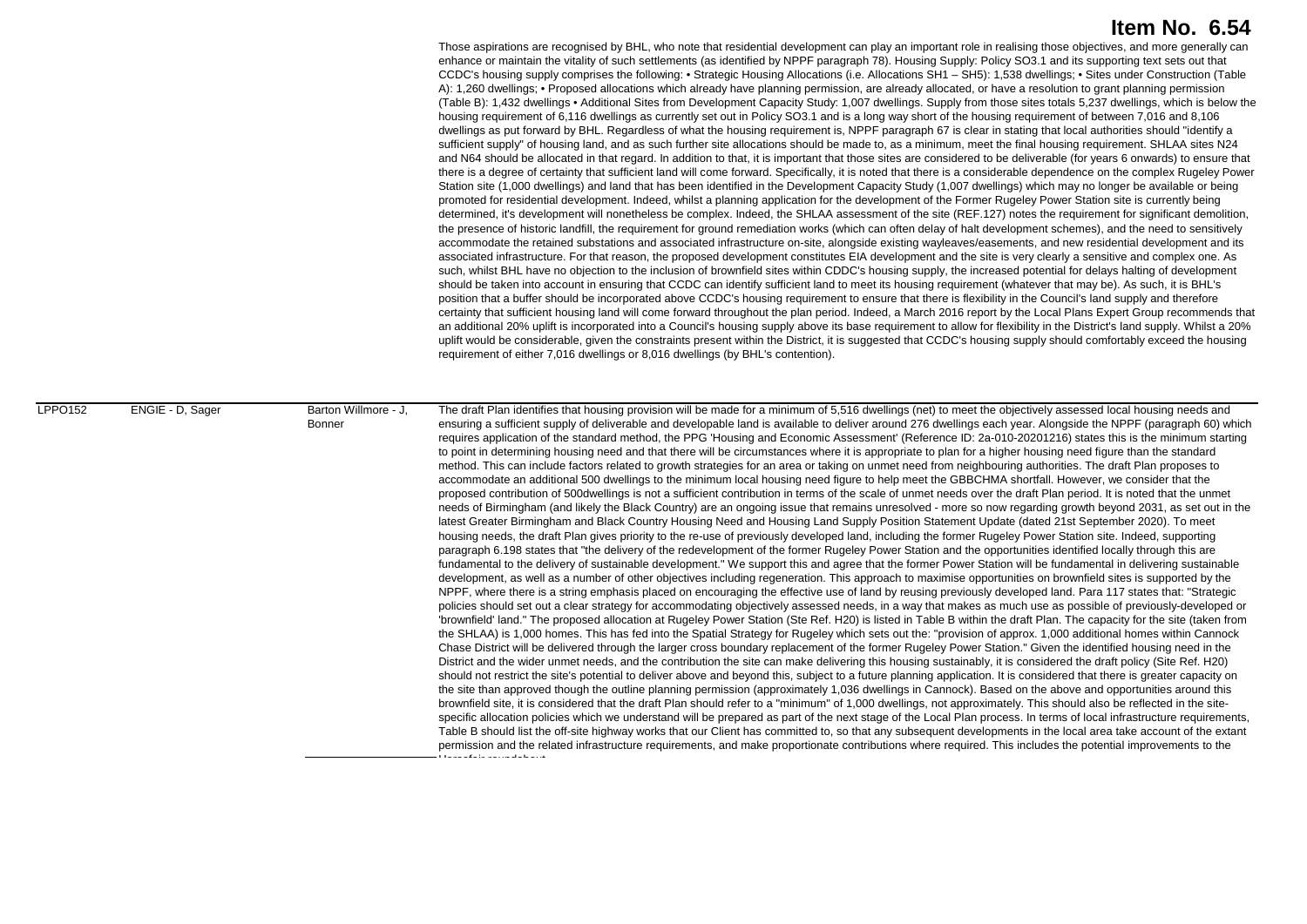|                |                                         |           | Item No. 6.55                                                                                                                                                                                                                                                                                                                                                                                                                                                                                                                                                                                                                                                                                                                                                                                                                                                                                                                                                                                                                                                                                                                                                                                                                                                                                                                                                                                                                                                                                                                                                                                                                                                                                                                                                                                                                                                                                                                                                                                                                                                                                                                                                                                                                                                                                                                                                                                                                                                                                                                                                                                                                                                                                                                                                                                                                                                                                                                                                                                                                                                                                                                                                                                                                                                                                                                                                                                                                                                                                                                                                                                                                                                                                                                                                                                                                                                                                                                                                                                                                                                                                                                                                                                                                                                                                                                                                                                                                                                                                                                                                 |
|----------------|-----------------------------------------|-----------|---------------------------------------------------------------------------------------------------------------------------------------------------------------------------------------------------------------------------------------------------------------------------------------------------------------------------------------------------------------------------------------------------------------------------------------------------------------------------------------------------------------------------------------------------------------------------------------------------------------------------------------------------------------------------------------------------------------------------------------------------------------------------------------------------------------------------------------------------------------------------------------------------------------------------------------------------------------------------------------------------------------------------------------------------------------------------------------------------------------------------------------------------------------------------------------------------------------------------------------------------------------------------------------------------------------------------------------------------------------------------------------------------------------------------------------------------------------------------------------------------------------------------------------------------------------------------------------------------------------------------------------------------------------------------------------------------------------------------------------------------------------------------------------------------------------------------------------------------------------------------------------------------------------------------------------------------------------------------------------------------------------------------------------------------------------------------------------------------------------------------------------------------------------------------------------------------------------------------------------------------------------------------------------------------------------------------------------------------------------------------------------------------------------------------------------------------------------------------------------------------------------------------------------------------------------------------------------------------------------------------------------------------------------------------------------------------------------------------------------------------------------------------------------------------------------------------------------------------------------------------------------------------------------------------------------------------------------------------------------------------------------------------------------------------------------------------------------------------------------------------------------------------------------------------------------------------------------------------------------------------------------------------------------------------------------------------------------------------------------------------------------------------------------------------------------------------------------------------------------------------------------------------------------------------------------------------------------------------------------------------------------------------------------------------------------------------------------------------------------------------------------------------------------------------------------------------------------------------------------------------------------------------------------------------------------------------------------------------------------------------------------------------------------------------------------------------------------------------------------------------------------------------------------------------------------------------------------------------------------------------------------------------------------------------------------------------------------------------------------------------------------------------------------------------------------------------------------------------------------------------------------------------------------------------------------|
| LPPO153        | The Church Commissioners for<br>England |           | Barton Willmore - A, Bird Housing need and requirement: The draft Plan (at paragraphs 6.167-6.169, 6.189 and 6.196) identifies how the application of the standard method for calculating<br>local housing needs results in a minimum housing requirement of 5,516 dwellings (2018-2038). Alongside the NPPF (paragraph 60) which requires application of<br>the standard method, the PPG 'Housing and Economic Needs Assessment' (paragraph: 010 Reference ID: 2a-010-20201216) states this is the minimum starting<br>point and that there will be circumstances where it is appropriate to plan for a higher housing need figure than the standard method. This can include<br>circumstances related to growth strategies for an area or taking on unmet need for neighbouring authorities. The draft Plan proposes to accommodate an<br>additional 500 dwellings to the minimum local housing need figure to help meet the GBBCHMA shortfall (we comment on this further at Question 11). However,<br>there does not appear to be consideration of whether other factors, such a economic growth ambitions, necessitate any increases to the minimum local housing<br>need figure in addition to unmet need. The EDNA Update (December 2020) recommends range of 48-66ha (net) or 63-81 hectares (gross) of employment land is<br>provided (2018-2038) and identifies (at paragraph 5.115) that the preferred level of employment land will be in influence by the Economic Prosperity Strategy for<br>Cannock Chase District. The draft Plan (at draft Policy SO4.2 Provision for New Employment Uses) looks to provide up to 50 hectares of employment land which<br>lies within the range recommended by the EDNA. The EDNA (at paragraph 6.8) goes on to state the following: "If the housing requirement is at or below the 7,020<br>net dwelling growth under about supply scenario 5 (276 dwellings per annum standard method + 1,500 dwellings unmet need, which equates to 46ha net, or 61ha<br>gross [employment land]) the this could have repercussions on the employment land target which may have to be reduced as a consequence to ensure the two<br>are not misaligned. It is strongly recommended that in these circumstances the Council undertake more detailed housing modelling to ensure the job projections<br>are aligned closely with their housing requirement." In line with national policy and guidance, the draft Plan should therefore consider whether there is a need for<br>additional housing growth over and above the standard method to ensure alignment with economic growth ambitions, taking account of its own evidence base<br>recommendations. The PPG also notes that "an increase in the total housing figures included in the local plan may need to be considered where it could help<br>deliver the required number of affordable homes" (PPG Paragraph: 024 Reference ID: 2a-024-20190220).                                                                                                                                                                                                                                                                                                                                                                                                                                                                                                                                                                                                                                                                                                                                                                                                                                                                                                                                                                                                                                                                                                                                                                                                                                                                                                                                                                                                                                                                                                                                                                                                            |
|                |                                         |           | At paragraph 6.123 of the draft Plan it is noted that the evidence shows the need for affordable dwellings across the District will not be met in entirety by the Plan.<br>Whilst it is recognised that the standard method for calculating local housing needs includes an affordability uplift (and that affordable housing needs will not<br>necessarily be met in full) the Council should consider whether any further uplift to the minimum local housing need figure could help to deliver additional<br>affordable housing in the context of the Plan's Objective 3 priorities; including helping to meet local needs for affordable dwellings. Housing Supply: The draft Plan<br>(2018-2020), deliverable and developable sites within the SHLAA there is a shortfall in supply of 1,384 dwellings (against the minimum local housing need of<br>5,516 dwellings) or 1,883 dwellings (against the housing requirement of 6,016 dwellings including 500 dwellings towards unmet needs from neighbouring<br>authorities. The DCS then reviewed the potential for additional supply from other non-Green Belt sources to meet this shortfall (in line with the NPPF paragraphs<br>136-137) and identified that a further 989 dwellings could be provided (Table 18 within the DCS). Combined with the SHLAA supply of 4,132 dwellings, this<br>provides a total supply of 5,121 dwellings., The remaining shortfall is therefore 395 dwellings (against the minimum local housing need of 5,516 dwellings) or 895<br>dwellings (against the housing requirement of 6,016 dwellings including 500 dwellings towards unmet needs from neighbouring authorities). This has been<br>addressed via the release of Green Belt sites within the District, focused around the main urban areas and mainly adjacent to the Cannock/Hednesford/Heath<br>Hayes settlements. We are supportive of the draft Plan considering the release of Green Belt sites to accommodate the identified shortfall in the housing land<br>sunnly                                                                                                                                                                                                                                                                                                                                                                                                                                                                                                                                                                                                                                                                                                                                                                                                                                                                                                                                                                                                                                                                                                                                                                                                                                                                                                                                                                                                                                                                                                                                                                                                                                                                                                                                                                                                                                                                                                                                                                                                                                                                                                                                                                                                                                                                                                                                                                                                                                                                                                                                  |
| <b>LPPO154</b> | Trine Developments Ltd - N,<br>Beattie  | G, Fergus | Proposed Objection: Paragraph 138 of the NPPF says "when drawing up or reviewing Green Belt boundaries []" This is clear guidance that adhering to Green<br>Belt boundaries should not be at the expense of sustainable patterns of growth. This should come as no surprise, after all, the opening words of the NPPF are:<br>"The purpose of the planning system is to contribute to the achievement of sustainable development." The Warwick Local Plan was adopted in September 2017; it<br>is an LPA where 80% of District is covered by Green Belt and this is a similar case to Cannock. In that case the Inspector had to wrestle with the release of Green<br>Blet and how significant growth, including meeting of unmet needs from Coventry, could be sustainably distributed; while sustainable towns such as Kenilworth,<br>which are enclosed by Green Belt, could still be allowed to prosper, and meet the needs of existing and future residents over the plan period. The Inspector who<br>considered the Warwick Local Plan demonstrated that Green Belt should not be used as a barrier to providing sustainable patterns of growth, and that releasing<br>Green Belt that is well-related to sustainable settlements, whose needs cannot be met in non-Green Belt land, is a clear demonstration of the requisite exceptional<br>circumstances; and equally importantly, that sustainable levels of growth in non-Green Belt areas which fail to conform with the spatial strategy for an area are not<br>to be considered sound - demonstrating clearly that Green Belt release is not a last resort. In the Inspector's report into the Lichfield Local Plan, he states that "In<br>my judgement the lack of more sustainable sites outside the Green Belt to meet the identified need for housing in a way that is consistent with the Plan; urban and<br>Key Centre strategy amounts, in this instance, to the exceptional circumstances that justify the release of Green Belt Land  [207]" The Inspector clearly in this<br>case balanced a range of sustainable considerations in forming the view that the demonstration of exceptional circumstances and determination of Green Belt<br>boundaries should take account of the need to promote sustainable patterns of development - to approach this from the alternate perspective that sustainability is<br>secondary to retaining Green Belt boundaries would be wrong and inconsistent with national policy. Norton Canes is a sustainable settlement, and the LPA is<br>correct in its decision to allow it to grow during the plan period. However, the above case studies demonstrate clearly that sustainability is not the servant of Green<br>Belt designation; on the contrary, the duty in determining Green Belt boundaries is to take account of the need to promote sustainable patterns of development<br>Our case is that the LPA in this instance has taken the wrong decision in relation to the allocation of Residential Strategic Site (S03.1). We will utilise the evidence<br>that we have prepared to date to frame an objection to the LPA Preferred Option, arguing that the strategic allocation at Norton Farm (SH5 Land West of<br>Hednesford Road, Norton Canes - 175 dwellings) is unsustainable and remote from facilities and services, and should therefore be reduced in size overall, by<br>deletion of the northern field, NC28 (Green Belt Review) which makes a strong contribution to encroachment on the countryside (NPPF Paragraph 134). That is<br>why, the harm resulting from its release, as an expansion of Norton Canes is recognised to be 'moderate-high'. The site we are promoting - The land off Norton<br>Springs (NC23), will accommodate 64 dwellings and under the Green Belt Review it is 'moderate' and more sustainable in terms of the existing pattern of<br>development and proximity to facilities and services in Norton Canes; and through a combination of this site and the southern field that part of the Strategic Site<br>(NC26) will accommodate the dwellings number above. Furthermore, we are proposing to introduce new open space and new tree and woodland planning along<br>the northern and western site of parcel NC23. This is recognised by the LPA to help reduce the urbanising influence of the development and enhance the coalfield<br>farmlands landscape character, in accordance with landscape strategies set out in the Landscape Character Assessment for Cannock Chase (2016). |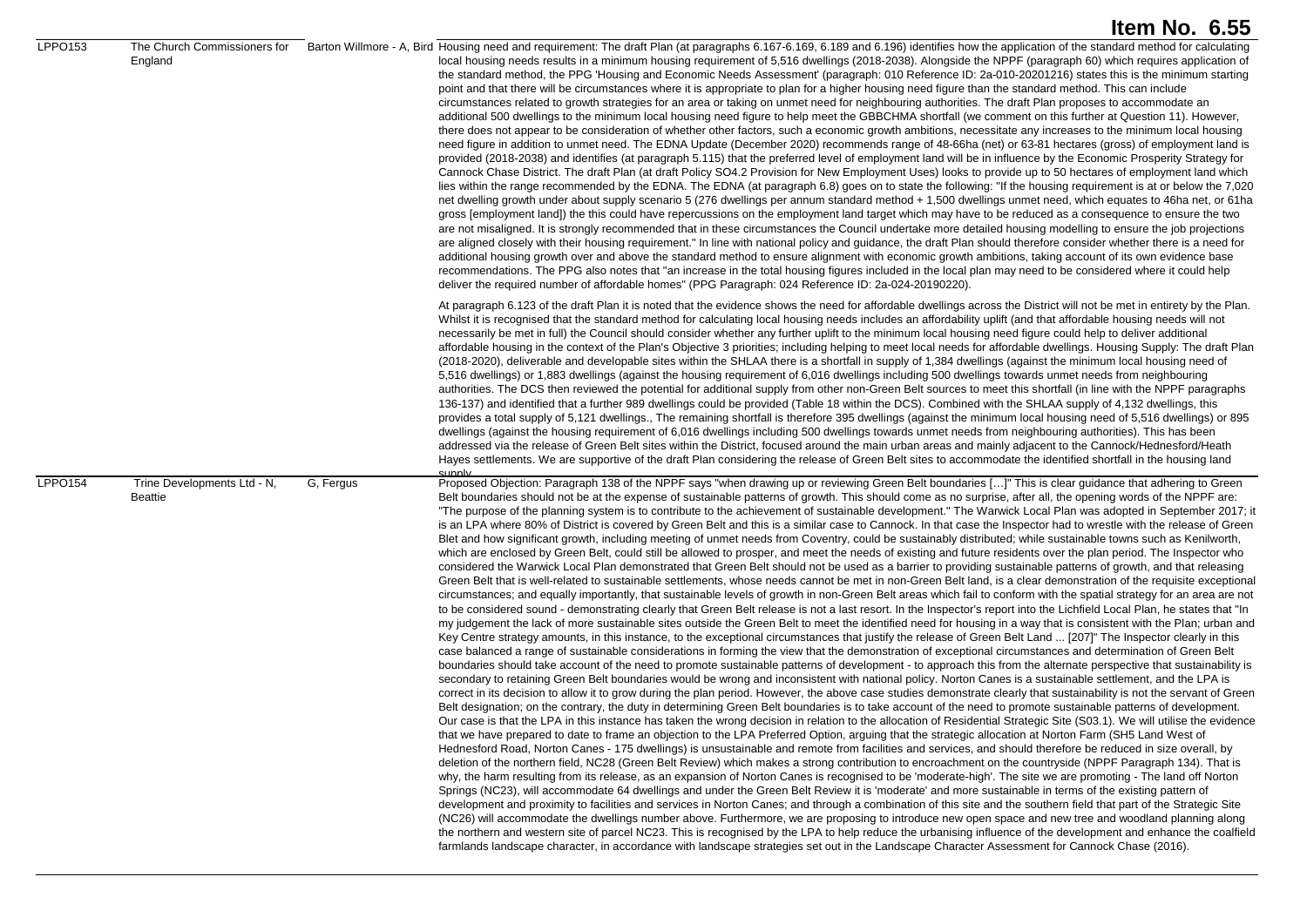LPPO155 Taylor Wimpey (Land East of Wimblebury Rd)

RPS - P. Hill RPS is broadly supportive of the overall approach to the identification of land to meet the local needs of the District based on the standard method. Nonetheless, RPS notes that the Council cannot currently demonstrate a five-year supply of deliverable land (calculated as 4.8years in Table 8 of the SHLAA December 2020 report) as at April 2020. On this basis, any reference to housing targets and site allocation capacities should be expressed as 'minima' rather than 'approximate'. RPS notes that Policy SO3.1 makes provision for a 'minimum of 5,516 dwellings' and so for consistency, this qualification should be applied to new site allocations. This will ensure greater opportunity for the Council to meet its housing needs over the plan period.

#### **Question 11: Do you agree that provision should be made to meet the unmet needs of neighbouring areas?** LLPO156 Walsall Council - N, Ball **The Housing Development Capacity Study** has been published alongside the document, however this takes as its starting point the question of whether there is capacity for the 6,016 dwellings proposed in the Plan, rather than an assessment of capacity that is independent of the numbers proposed in the plan. It may assist the robustness of this study if it clarified two figures independent of the local housing need, first the total capacity without the use of Green Belt and second

what capacity might be provided if potential Green Belt sites were brought forward through a Green Belt review. The Black Country has provided detailed evidence in the form of an Urban Capacity Review Update 2019. This study has demonstrated that the Black Country's housing need between 2019 – 2038 is 71,500 homes, of which 44,500 homes can be accommodated in the urban area leaving a shortfall of 27,000. This shortfall is likely to increase by around 5,000 homes as a result of the publication in December 2020 of the new national method to calculate local housing need. The up-to-date shortfall figure, based on housing need and supply data for 2020-2039 and the most recent delivery evidence, will be made available in the UCR Update 2020, which is due to be published in May 2021. The draft Black Country Plan, due to be published for consultation in summer 2021, will be based on the UCR Update 2020 figures. From this evidence, it is clear that the Black Country cannot accommodate all of its needs in the urban area. We have undertaken discussions with our neighbouring local authorities, as part of our Duty to Co-operate requirements, to determine their ability to accommodate some of the Black Country's unmet need. A number of local authorities including South Staffordshire, Lichfield, Cannock and Shropshire have indicated that they will seek to test their ability to accommodate additional housing needs over and above their own local needs as part of their local plan review process. At this stage, we anticipate that these contributions could accommodate in the region of up to 10,500-12,500 homes and in the best-case scenario, this would leave the Black Country with a significant shortfall of approximately 14,550-16,500 houses, plus some further 5,000 homes added to this shortfall as a result of the new national method outlined above. We are engaging with other local authorities who have a functional relationship with the Black Country and it is possible that further contributions will come forward - these include Telford & Wrekin, Solihull and Bromsgrove. In terms of non-urban opportunities within the Black Country, we have undertaken a Green Belt and Landscape Sensitivity Assessment, supplemented by comprehensive environmental evidence, including historic landscape characterization and ecological surveys, which severely constrain capacity to deliver large scale development across much of the Black Country. Whilst we have still to finalise our site assessment, viability and delivery work, we envisage that market deliverability will also limit the capacity of the Black Country Green Belt up to 2039. This assumption is based on the case of the Birmingham Plan, where the Peter Brett Associates (PBA) Delivery Study concluded that market deliverability placed significant constraints on the amount of housing which could be delivered in the Birmingham Green Belt up to 2031. These constraints reduced the actual capacity of the urban extension identified in the Plan consultation from 10,000 to 5,000 homes, over the 15-year period of the Plan. This assumption was based on a strong housing market recovery scenario in one of the strongest housing markets areas in the West Midlands. As the majority of the Black Country Green Belt is located primarily in Walsall and, to a lesser extent, in Dudley, these are the two main housing market areas for potential delivery of housing in the Green Belt, with only small amounts of housing potential in Wolverhampton and Sandwell.

Therefore, based on a scenario that there was sufficient unconstrained capacity identified in the Black Country Green Belt, a Delivery Study based on similar principles to that completed for Birmingham, may reasonably conclude that the Black Country could only be expected to deliver some 10,000 homes in the Green Belt over the 15-year Plan period, leaving a significant shortfall to be met in neighbouring authorities. Please note that at this stage the statement does not reflect the findings of any of our key studies or our Green Belt assessment. We will be able to provide a clearer idea of the Black Country's position once we have finalised our evidence base. This will be set out in our Draft Plan, due to be published in late Summer 2021. However, it is clear that on the basis of the maximum capacity of the urban area, the potential contribution of neighbouring local authorities, and the indicative market capacity of the Green Belt, it is likely that the Black Country will be unable to meet its own housing land needs. We understand that neighbouring authorities may be reluctant to consider releasing Green Belt land to meet the needs of the Black Country in advance of the publication of the Black Country Plan. However, we request that the Cannock Chase Local Plan should recognize that there could continue to be a shortfall of land in neighbouring areas which could be accommodated within the Plan area. This could form a suitable trigger for an early review of the Local Plan. This approach has been used in a number of West Midlands Local Plans - most recently in Wyre Forest. Stratford on Avon and North Warwickshire where it was considered that there was sufficient information to progress the Plan at that time, but recognizing that there could be a shortfall of land in neighbouring areas which could be accommodated within that Plan area. The scope of an early review would need to be guided by the scale and locational requirements of an identified need, and could test the capacity for new sources of land supply, or the early release of Safeguarded Land on sites which have been taken out of the Green Belt but not proposed to be brought forward within the current Plan period. We would welcome the opportunity to discuss the detailed wording of an appropriate early review approach with you.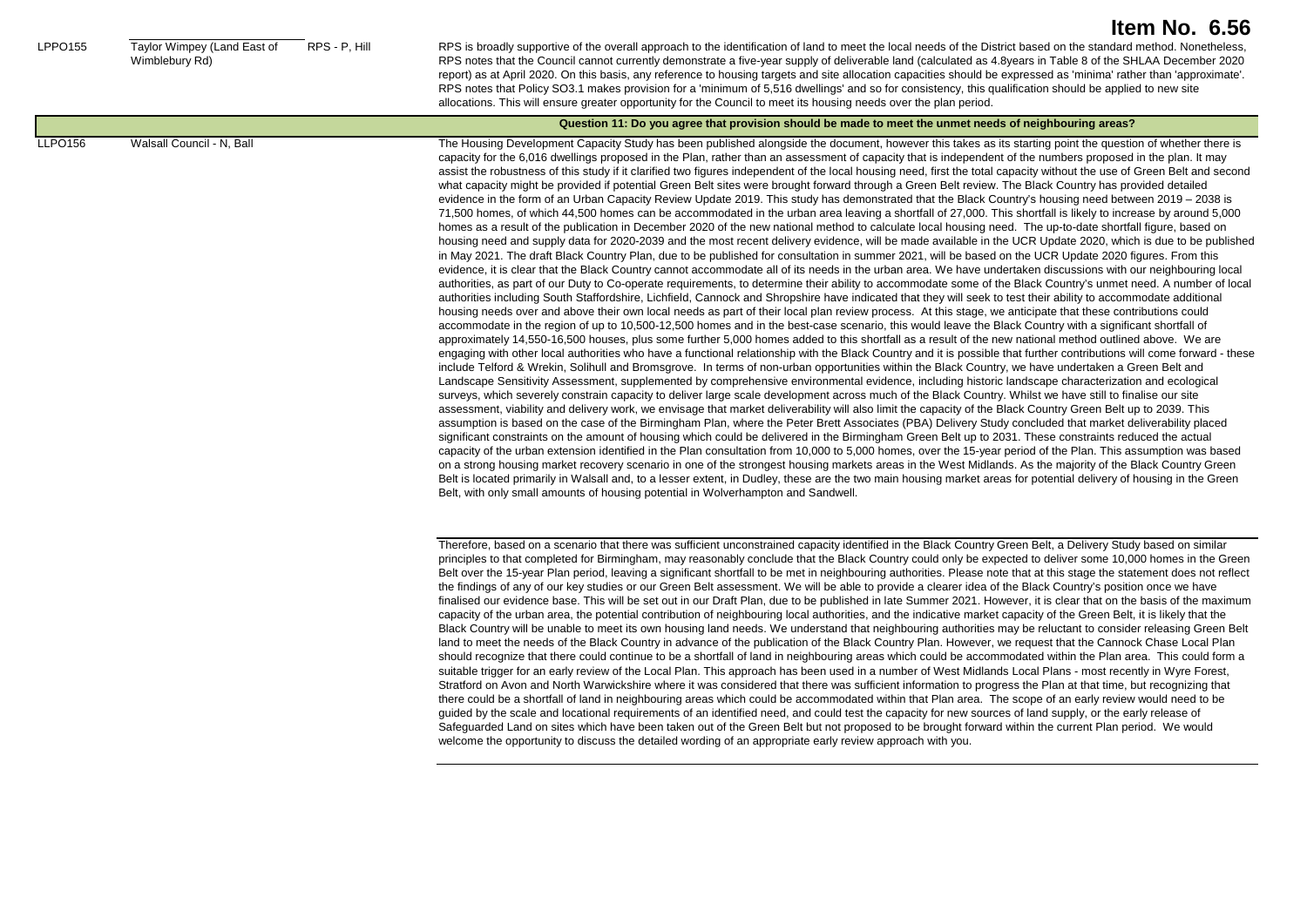|                |                                                                  | Item No. 6.57                                                                                                                                                                                                                                                                                                                                                                                                                                                                                                                                                                                                                                                                                                                                                                                                                                                                                                                                                                                                                                                                                                                                                                                                                                                                                                                                                                                                                                                                                                                                                                                                                                                                                                                                                                                                                                                                                                                                                                                                                                                                                                                                                                                                                                                                                                                                                                                                                                                                                                                                                                                                                                                                                                                                                                                                                                                                                                                                                                                                                                                                                                                                                                                                                                                                                                                                                           |
|----------------|------------------------------------------------------------------|-------------------------------------------------------------------------------------------------------------------------------------------------------------------------------------------------------------------------------------------------------------------------------------------------------------------------------------------------------------------------------------------------------------------------------------------------------------------------------------------------------------------------------------------------------------------------------------------------------------------------------------------------------------------------------------------------------------------------------------------------------------------------------------------------------------------------------------------------------------------------------------------------------------------------------------------------------------------------------------------------------------------------------------------------------------------------------------------------------------------------------------------------------------------------------------------------------------------------------------------------------------------------------------------------------------------------------------------------------------------------------------------------------------------------------------------------------------------------------------------------------------------------------------------------------------------------------------------------------------------------------------------------------------------------------------------------------------------------------------------------------------------------------------------------------------------------------------------------------------------------------------------------------------------------------------------------------------------------------------------------------------------------------------------------------------------------------------------------------------------------------------------------------------------------------------------------------------------------------------------------------------------------------------------------------------------------------------------------------------------------------------------------------------------------------------------------------------------------------------------------------------------------------------------------------------------------------------------------------------------------------------------------------------------------------------------------------------------------------------------------------------------------------------------------------------------------------------------------------------------------------------------------------------------------------------------------------------------------------------------------------------------------------------------------------------------------------------------------------------------------------------------------------------------------------------------------------------------------------------------------------------------------------------------------------------------------------------------------------------------------|
| <b>LPPO157</b> | South Staffordshire Council - E.<br>Fox                          | We welcome the publication of the Preferred Options Plan and support the commitment towards contributing towards the GBHMA housing supply shortfall. In our<br>submission to the Issues and Options consultation we noted that a contribution of 500 dwellings towards the shortfall would align with the approach South<br>Staffordshire has adopted in responding to the recommendations within the 2018 HL Hearn Study. This approach is welcomed however we note that there is no<br>reference to the GL Hearn study in the explanatory text supporting the proposed 500 dwelling contribution. It is suggested that references to this study be included<br>prior to submitting the plan for public examination. The GL Hearn study represents the primary evidential basis which provides the context for consideration by the<br>GBHMA constituent authorities of potential approaches to making good the wider HMA shortfall. The omission of reference to the study removes the principal<br>justification for the proposed 500 dwelling contribution within the draft plan. The proposed contribution now appears as an apparently arbitrary response to an<br>issue which the plan recognises is significant and which needs to be addressed. Whilst we welcome the proposed contribution of 500 homes towards unmet HMA<br>needs, South Staffordshire would support any further suitable site opportunities for proportionate dispersal identified within Cannock that would increase this<br>contribution, should these be forthcoming at a later date. It is evident that the new Cannock Chase Local Plan will lead to new development in close proximity to<br>communities in South Staffordshire. It is therefore essential that the impact of proposals in Cannock on local amenities and the surrounding road network,<br>including in South Staffordshire, is fully considered through the plan-making process. It is anticipated that we continue an ongoing dialogue with Cannock Chase<br>District Council to consider the implication of any cross-boundary issues including the potential impact of growth and air quality on designated sites of nature<br>conservation value.                                                                                                                                                                                                                                                                                                                                                                                                                                                                                                                                                                                                                                                                                                                                                                                                                                                                                                                                                                                                                                                                                                                                                                |
| <b>LPPO158</b> | Hazel Slade & Rawnsley<br>Community Association - D,<br>Williams | Much greater rigor should be adopted in ensuring that an unmet need in neighbouring authorities is a realistic evaluation of their available land use.                                                                                                                                                                                                                                                                                                                                                                                                                                                                                                                                                                                                                                                                                                                                                                                                                                                                                                                                                                                                                                                                                                                                                                                                                                                                                                                                                                                                                                                                                                                                                                                                                                                                                                                                                                                                                                                                                                                                                                                                                                                                                                                                                                                                                                                                                                                                                                                                                                                                                                                                                                                                                                                                                                                                                                                                                                                                                                                                                                                                                                                                                                                                                                                                                  |
| <b>LPPO159</b> | Birmingham City Council - I,<br>MacLeod                          | Strategic Housing Need and Duty to Cooperate. As you are aware, the adoption of the Birmingham Development Plan (BDP) in 2017 confirmed a housing shortfall<br>of 37,900 homes primarily to be met by other authorities in the Greater Birmingham and Black Country Housing Market Area (HMA). In arriving at the scale of the<br>housing shortfall to be met outside of Birmingham, the BDP Inspector concluded that the allocation of additional sites within the city boundaries would not be<br>justified and that evidence shows that, for many years, a substantial proportion of Birmingham's need has been met in other parts of the West Midlands. Since<br>that time, the 14 authorities that comprise the HMA, including Cannock Chase District Council, have worked together to regularly update housing land supply<br>capacity across the whole HMA area. In addition, the HMA authorities commissioned and published a Strategic Growth Locations Study to identify possible<br>solutions and areas of search which could be further explored within individual Local Plan reviews across the HMA area. Significant progress has been made in<br>identifying land to meet the shortfall identified within the Housing Market area (including that of Birmingham) up to 2031. The latest position Statement published<br>by the 14 HMA Authorities in September 2020 identifies a shortfall of only 2,597 homes across the whole HMA up to 2031, with a significant proportion of this<br>shortfall met by Birmingham City Council itself, mainly through high density windfall schemes not previously identified coming forward in and around the City<br>Centre. However, a proportion of this shortfall is also being met through local plan reviews where local planning authorities are proposing to provide additional<br>housing over and above their Local Housing Need (LHN) figures. The West Midlands Strategic Growth Study (GL Hearn) was also commissioned by the 14 local<br>authorities which make up the HMA which suggested scenarios for higher growth to meet housing shortfalls which were to be tested in Local Plan Reviews across<br>the HMA area. The situation beyond 2031 is emerging as we shall be seeking authority from Council Cabinet in June to officially begin an update of the<br>Birmingham Development Plan following a recent review. Work is also progressing on the Black Country Plan and it is therefore envisaged that housing shortfalls<br>will continue to be experienced within the HMA beyond 2031. The Black Country has already evidenced a shortfall of 29,260 dwellings between 2019 and 2038<br>through its 2019 Urban Capacity Review, which it will consider through the Black Country Plan review. This position will be further exacerbated by recent changes<br>to the Government's housing needs methodology which is to place a 35% uplift on top of the identified housing need for Birmingham (as well as for<br>Wolverhampton) as one of the top twenty largest cities within England. This means that, potentially, a significant pre-2031 shortfall could arise and so the need for<br>Duty to Cooperate arrangements within the HMA will therefore continue to be crucial to ensure that shortfalls can be considered within local plan reviews in<br>neighbouring local authorities. |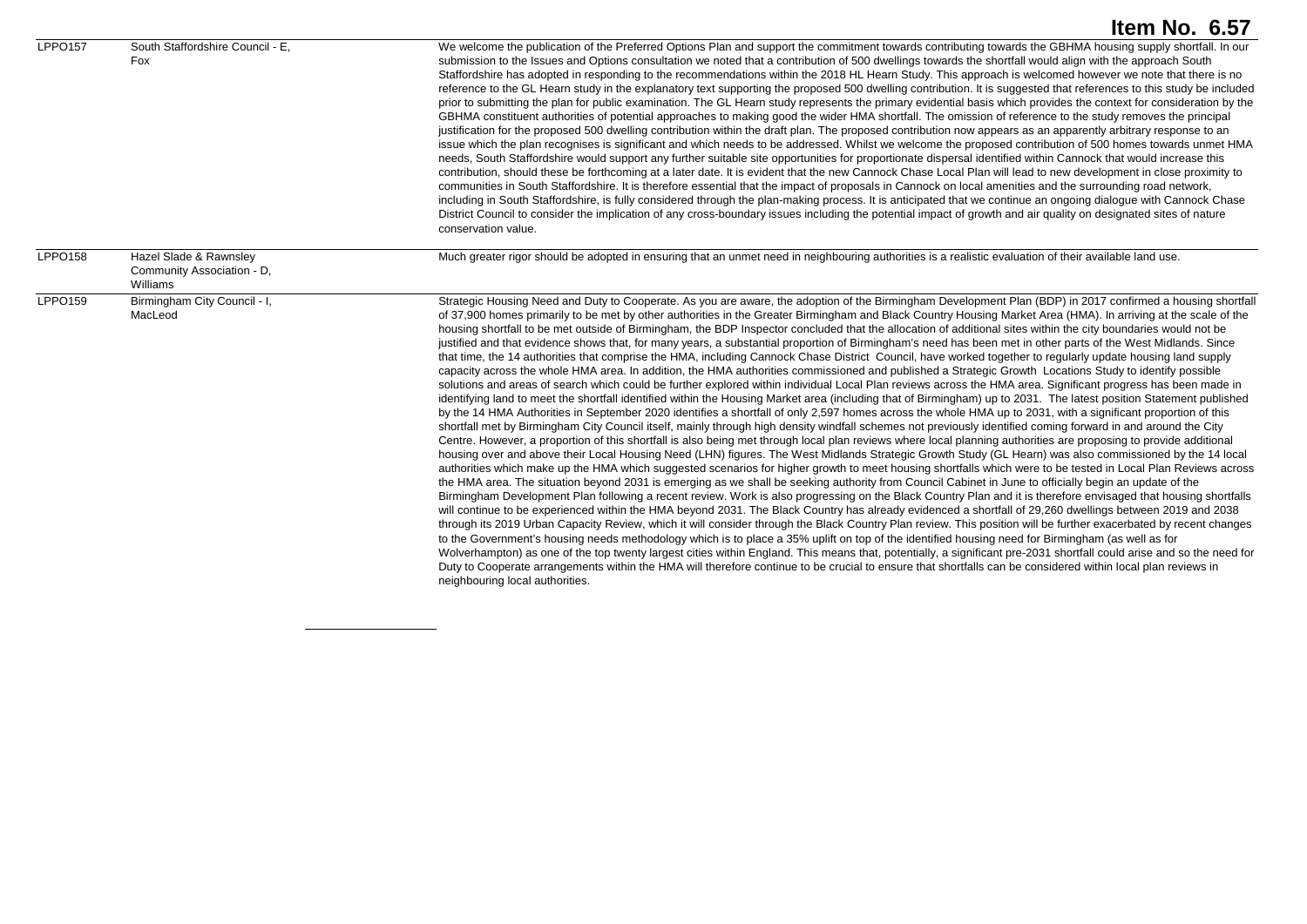|         |                                                     | Item No. 6.58                                                                                                                                                                                                                                                                                                                                                                                                                                                                                                                                                                                                                                                                                                                                                                                                                                                                                                                                                                                                                                                                                                                                                                                                                                                                                                                                                                                                                                                                                                                                                                                                                                                                                                                                                                                                                                                                                                                                                                                                                                                                                                                                                                                                                                                                                                                                                                                                                                                                                                                                                                                                                                                                                                                                                                                                                                                                                                                                                                                                                                                                                                                                                                                                                                                                                                                                                                                                                                                                                                                                                                                                                                                                                                                                                                                                                                                                                                                                                                                                                                                                                                                                                                                                                                                                                                                                                                                                                                                                                                                                                                                                                                                             |
|---------|-----------------------------------------------------|---------------------------------------------------------------------------------------------------------------------------------------------------------------------------------------------------------------------------------------------------------------------------------------------------------------------------------------------------------------------------------------------------------------------------------------------------------------------------------------------------------------------------------------------------------------------------------------------------------------------------------------------------------------------------------------------------------------------------------------------------------------------------------------------------------------------------------------------------------------------------------------------------------------------------------------------------------------------------------------------------------------------------------------------------------------------------------------------------------------------------------------------------------------------------------------------------------------------------------------------------------------------------------------------------------------------------------------------------------------------------------------------------------------------------------------------------------------------------------------------------------------------------------------------------------------------------------------------------------------------------------------------------------------------------------------------------------------------------------------------------------------------------------------------------------------------------------------------------------------------------------------------------------------------------------------------------------------------------------------------------------------------------------------------------------------------------------------------------------------------------------------------------------------------------------------------------------------------------------------------------------------------------------------------------------------------------------------------------------------------------------------------------------------------------------------------------------------------------------------------------------------------------------------------------------------------------------------------------------------------------------------------------------------------------------------------------------------------------------------------------------------------------------------------------------------------------------------------------------------------------------------------------------------------------------------------------------------------------------------------------------------------------------------------------------------------------------------------------------------------------------------------------------------------------------------------------------------------------------------------------------------------------------------------------------------------------------------------------------------------------------------------------------------------------------------------------------------------------------------------------------------------------------------------------------------------------------------------------------------------------------------------------------------------------------------------------------------------------------------------------------------------------------------------------------------------------------------------------------------------------------------------------------------------------------------------------------------------------------------------------------------------------------------------------------------------------------------------------------------------------------------------------------------------------------------------------------------------------------------------------------------------------------------------------------------------------------------------------------------------------------------------------------------------------------------------------------------------------------------------------------------------------------------------------------------------------------------------------------------------------------------------------------------------------|
| LPPO160 | Lichfield District Council - S, Stray               | The contribution of 500 homes to meet HMA need is welcomed; however, it is noted this will be at the lowest end of the 500-1500 range identified within the<br>previous consultation. It is acknowledged by Lichfield District, along with other authorities within the HMA and neighbouring CCDC that they should seek to<br>provide a proportionate and meaningful contribution toward the unmet need arising from the GBBCHMA. Accordingly and given CCDCs links to the HMA and in<br>particular the Black Country Authorities, who have identified a significant emerging shortfall, LDC would like to stress the importance of proactively seeking to<br>identify potential sites from Urban Capacity work and from robust consideration of additional Green Belt release where appropriate. It is acknowledge within the<br>supporting evidence (Housing Development Capacity Study 2021) that there is the potential for an additional 554 dwellings which could be policy compliant and<br>allocated within the Cannock Chase District Local Plan. These are excluded from allocation over concerns regarding deliverability. Further evidence/justification<br>as to why these sites have been excluded from allocation and potential supply, particularly given the HMA context, may therefore be beneficial. It is of course<br>entirely possibly that such constraints could be overcome within the plan period and it is suggested that should this take place such windfall developments assist<br>in meeting CCDCs and/or wider HMA need. Lichfield DC note the recent housing delivery rates referenced at para 6.173 with 1,124 homes delivered between<br>2018 and 2020. With this in mind it is considered that further evidence and justification could be required as to why CCDC have not suggested delivering a higher<br>quantum of housing over the plan period, particularly when considering the shortfall from the wider HMA area and CCDCs close geographical links to the HMA<br>when recent delivery rates would suggest there is scope for delivery at a higher rate. The Green Belt Review evidence base work is noted along with the intention<br>to release three sites from the Green Belt to bring forward housing development. It is also noted that the evidence suggests that there are further potential Green<br>Belt sites that have been assessed that could be brought forward to meet CCDCs own housing need and to enhance the contribution to the HMA shortfall. Noting<br>the Housing Development Capacity Study 2021, the Green Belt Review evidence and CCDCs recent delivery rates outlined above it may be helpful for CCDC to<br>review their contribution of 500 dwellings and consider whether further provision could be made towards the HMA over the plan period which is justified and<br>appropriate. Particularly given CCDCs geographical links to the HMA in particular the Black Country Authorities. Paragraph 6.179: LDC suggests the below<br>amendment to paragraph 6.170 for clarity: "A number of authorities have contributed additional housing to meet this identified shortfall. Our neighbouring<br>authorities of South Staffordshire and Lichfield, who share the GBBCHMA are proposing an additional provision for up to 4,000 between 2018-2038 and 2,665<br>homes between 2018-2040 through their Local Plans respectively. These proposals include sites being release from the Green Belt to help meet the shortfall. Our<br>other neighbouring authority is Stafford Borough and they are not part of the GBBCHMA".                                                                                                                                                                                                                                                                                                                                                                                                                                                                                                                                                                                                                                                                                                                                                                                                                                                                                                                                                                                                                                                                   |
| LPPO161 | Solihull Metropolitan Borough<br>Council - C, Jones | Solihull Council welcome the provision in the Preferred Options Plan to meet CCDCs housing and employment land needs in full, as well as the principle of<br>contributing an additional 500 dwellings to meet the wider HMA unmet housing needs up to 2038. It would be helpful to have further clarification on whether these<br>assumptions have been taken into account in the July 2020 GBBCHMA Position Statement, of if it is intended to include them within the next update, currently<br>under consideration. The latest position on the Contribution from Solihull is set out in the 2020 Draft Submission Plan, upon which CCDC were invited to make<br>representations. The two Councils are close to agreement on the Statement of Common Ground for Solihull's Draft Submission Plan. Solihull welcomes<br>continuing dialogue with CCDC as their plan progresses to examination, though the Duty-to-Cooperate process.                                                                                                                                                                                                                                                                                                                                                                                                                                                                                                                                                                                                                                                                                                                                                                                                                                                                                                                                                                                                                                                                                                                                                                                                                                                                                                                                                                                                                                                                                                                                                                                                                                                                                                                                                                                                                                                                                                                                                                                                                                                                                                                                                                                                                                                                                                                                                                                                                                                                                                                                                                                                                                                                                                                                                                                                                                                                                                                                                                                                                                                                                                                                                                                                                                                                                                                                                                                                                                                                                                                                                                                                                                                                                                                                     |
| LPPO162 | Home Builders Federation - S,<br>Green              | As set out in the 2019 NPPF, the Council is under a Duty to Cooperate with other LPAs and prescribed bodies on strategic matters that cross administrative<br>boundaries (para 24). To maximise the effectiveness of plan-making and fully meet the legal requirements of the Duty to Cooperate, the Council's engagement<br>should be constructive, active and on-going. This collaboration should identify the relevant strategic matters to be addressed (para 25). Effective and on-going<br>joint working is integral to the production of a positively prepared and justified strategy (para 26). The Council should demonstrate such working by the preparation<br>and maintenance of one or more Statements of Common Ground identifying the cross-boundary matters to be addressed and the progress of cooperation in<br>addressing these matters. Therefore, as set out in the 2019 NPPF, the Local Plan should be positively prepared and provide a strategy, which as a minimum<br>seeks to meet its own LHNs in full and is informed by agreements with other authorities so that unmet need form neighbouring areas is accommodated (para<br>35a). The GBBCHMA Position Statement published in July 2020 seeks to demonstrate that the housing need can be met across the sub-region for the period<br>2011-2031. However, Table 5: Housing Shortfall for GBBCHMA 2011-2031 is somewhat misleading by showing a housing shortfall of only 2,597 dwellings. Table<br>5 compares an updated Housing Land Supply against a minimum housing requirement of 207, 979 dwellings (based on Strategic Growth Study re-based 2014<br>household projections model plus a contribution to Coventry & Warwickshire HMA) rather than the adopted housing requirements and unmet housing needs set<br>out in Table 2. The minimum housing requirement in Table 5 of 10,399 dwellings per annum is below the housing requirement in Table 2 of 10, 961 dwellings per<br>annum (annual housing requirement plus unmet need not provided for). Table 2 is also an under-estimation of housing need because of the exclusion of the<br>identified shortfall in the Black Country of 29, 260 dwellings between 2019-2038 of which 7,485 dwellings arise by 2031 (see para 4.2). The addition of the Black<br>Country shortfall would increase the housing requirement in Table 2 to 11, 585 dwellings per annum. Furthermore, future housing need in Local Plan Reviews will<br>be based on the Government's revised standard methodology for calculating LHN including Step 4 - Cities & Urban Centres uplift of 35% which is applicable to<br>Birmingham, Coventry and Wolverhampton. The estimated HLS in 2019 of 205, 382 dwellings set out in Table 3 relies upon unevidenced allowances of 11, 413<br>dwellings from proposed allocations in emerging Local Plans yet to be tested at Examination, an additional urban supply of 19, 410 dwellings and windfall<br>development of 14, 111 dwellings. It is noted that Table 6: Changes in Housing Capacity 2017-2018 identified a 27% increase of 13,492 dwellings in Birmingham.<br>The deliverability of residential development in these locations will be dependent upon the viability of previously developed land and the demand of high density<br>city living post Covid-19. The HBF content that the housing shortfall in the GBBCHMA is greater than 2,597 dwellings shown in Table 5 of the Position Statement<br>because housing need has been under-estimated and HLS has been overestimated. There is a long history of on-going engagement between the GBBCHMA<br>authorities but to date there is no conclusive outcome from this engagement in relation to the strategic cross-boundary matter of re-distribution of unmet housing<br>needs from Birmingham and Black Country authorities which indicates that this engagement is an unsound basis for plan-making. After 4 years since the adoption<br>of the Birmingham Development Plan in January 2017, which identified an unmet housing need of 37, 900 dwellings, there is no agreement on meeting in full the<br>housing needs of the GBBCHMA. There is every likelihood that reaching a consensus on this strategic matter will be a lengthy disharmonious process within the<br>GBBCHMA authorities. The Cannock Chase Local Plan should make a provision to meet unmet housing needs of neighbouring areas. However, in absence of<br>any signed SoCG, there is no real commitment to resolving the redistribution of unmet housing needs. The GBBCHMA authorities should produce a SoCG setting<br>out where unmet housing need will be met |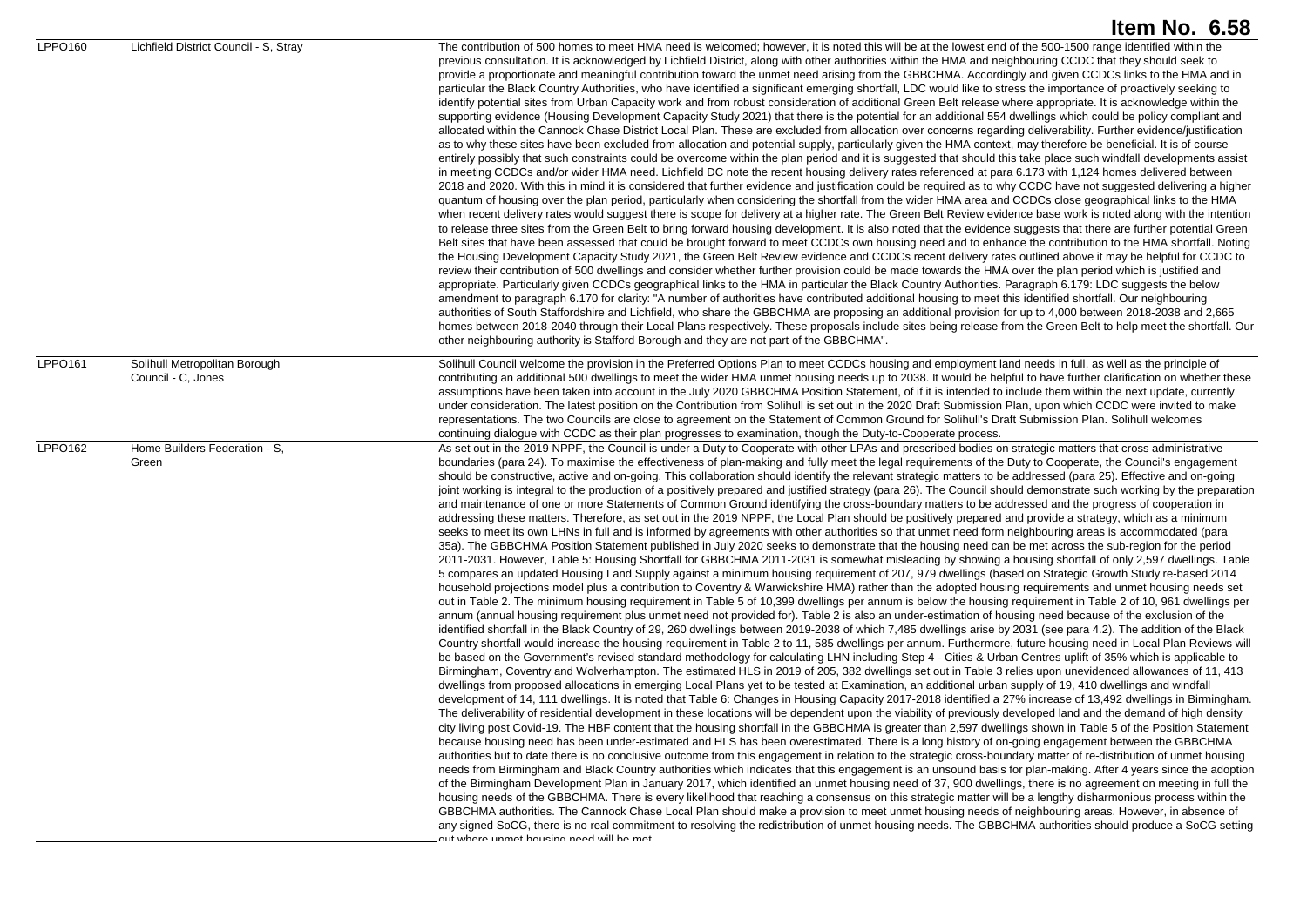|                |                                                                 |                            | Item No. 6.59                                                                                                                                                                                                                                                                                                                                                                                                                                                                                                                                                                                                                                                                                                                                                                                                                                                                                                                                                                                                                                                                                                                                                                                                                                                                                                                                                                                                                                                                                                                                                                                                                                                                                                                                                                                                                                                                                                                                                                                                                                                                                                                                                                                                                                                                                                                                                                                                                                                                                                                                                                                                                                                                                                                                                                                                                                                                                                                                                                                                                                                                                                                                                                                                                                                                                                                                                                                                                                                                                                                                                                                                                                                                                                                                                          |
|----------------|-----------------------------------------------------------------|----------------------------|------------------------------------------------------------------------------------------------------------------------------------------------------------------------------------------------------------------------------------------------------------------------------------------------------------------------------------------------------------------------------------------------------------------------------------------------------------------------------------------------------------------------------------------------------------------------------------------------------------------------------------------------------------------------------------------------------------------------------------------------------------------------------------------------------------------------------------------------------------------------------------------------------------------------------------------------------------------------------------------------------------------------------------------------------------------------------------------------------------------------------------------------------------------------------------------------------------------------------------------------------------------------------------------------------------------------------------------------------------------------------------------------------------------------------------------------------------------------------------------------------------------------------------------------------------------------------------------------------------------------------------------------------------------------------------------------------------------------------------------------------------------------------------------------------------------------------------------------------------------------------------------------------------------------------------------------------------------------------------------------------------------------------------------------------------------------------------------------------------------------------------------------------------------------------------------------------------------------------------------------------------------------------------------------------------------------------------------------------------------------------------------------------------------------------------------------------------------------------------------------------------------------------------------------------------------------------------------------------------------------------------------------------------------------------------------------------------------------------------------------------------------------------------------------------------------------------------------------------------------------------------------------------------------------------------------------------------------------------------------------------------------------------------------------------------------------------------------------------------------------------------------------------------------------------------------------------------------------------------------------------------------------------------------------------------------------------------------------------------------------------------------------------------------------------------------------------------------------------------------------------------------------------------------------------------------------------------------------------------------------------------------------------------------------------------------------------------------------------------------------------------------------|
| LPPO163        | Richborough Estates (Land off<br>Brownhills Road, Norton Canes) | Pegasus Group - B,<br>Cook | In accordance with the Duty to Cooperate, which still remains, the Council must do its upmost to assist in meeting unmet needs across the HMA. For the reasons<br>already set out above the identification of 500 additional dwellings is insufficient and disproportionate contribution towards meeting the unmet needs of the<br>GBBCHMA. There is little evidence to substantiate why 500 additional dwellings is considered an appropriate contribution and in the absence of this and detailed<br>evidence to substantial that any increase should result in significant harm, the figures should be increased to that set out in the initial Issues and Options<br>document of 2,500 dwellings. The Council should demonstrate how it has arrived at any figure through the preparation and maintenance of one or more<br>Statements of Common Ground with neighbouring authorities identifying the cross-boundary matters to be addressed and the progress of co-operation in<br>addressing these matters.                                                                                                                                                                                                                                                                                                                                                                                                                                                                                                                                                                                                                                                                                                                                                                                                                                                                                                                                                                                                                                                                                                                                                                                                                                                                                                                                                                                                                                                                                                                                                                                                                                                                                                                                                                                                                                                                                                                                                                                                                                                                                                                                                                                                                                                                                                                                                                                                                                                                                                                                                                                                                                                                                                                                                      |
| LPPO164        | Richborough Estates (Land off<br>Main Road, Brereton)           | Pegasus Group - B,<br>Cook | In accordance with the Duty to Cooperate, which still remains, the Council must do its upmost to assist in meeting unmet needs across the HMA. For the reasons<br>already set out above the identification of 500 additional dwellings is insufficient and disproportionate contribution towards meeting the unmet needs of the<br>GBBCHMA. There is little evidence to substantiate why 500 additional dwellings is considered an appropriate contribution and in the absence of this and detailed<br>evidence to substantial that any increase should result in significant harm, the figures should be increased to that set out in the initial Issues and Options<br>document of 2,500 dwellings. The Council should demonstrate how it has arrived at any figure through the preparation and maintenance of one or more<br>Statements of Common Ground with neighbouring authorities identifying the cross-boundary matters to be addressed and the progress of co-operation in<br>addressing these matters.                                                                                                                                                                                                                                                                                                                                                                                                                                                                                                                                                                                                                                                                                                                                                                                                                                                                                                                                                                                                                                                                                                                                                                                                                                                                                                                                                                                                                                                                                                                                                                                                                                                                                                                                                                                                                                                                                                                                                                                                                                                                                                                                                                                                                                                                                                                                                                                                                                                                                                                                                                                                                                                                                                                                                      |
| <b>LPPO165</b> | St Modwens (Land at York's<br>Bridge, Pelsall)                  | RPS - P, Hill              | The Principle: Yes, Cannock Chase should be making a contribution towards meeting the unmet need of neighbouring areas. Cannock Chase lies within South<br>Staffordshire on the northern edge of the Black Country administrative areas. Cannock Chase District is one of the 14 authorities in the GBBCHMA. The<br>GBBCHMA has a significant housing shortfall and Cannock Chase should be helping to meet the unmet housing need. As set out in the 2019 NPPF, the Council<br>is under Duty to Cooperate with other LPAs and prescribed bodies on strategic matters that cross administrative boundaries (para 24.). To maximise the<br>effectiveness of plan-making and fully meet the legal requirements of the Duty to Cooperate, the Council's engagement should be constructive, active and on-<br>going. This collaboration should identify the relevant strategic matters to be addressed (para 25). Effective and on-going joint working is integral to the production<br>of a positively prepared and justified strategy 9para 26). The council should demonstrate such working by the preparation and maintenance of one or more SoCG<br>identifying the cross-boundary matters to be addressed and the progress of co-operation in addressing these matters. Therefore, as set out in the 2019 NPPF, the<br>Local Plan should be positively prepared and provide a strategy, which as a minimum seeks to meet its own LHNs in full and is informed by agreements with other<br>authorities so that unmet need for neighbouring areas is accommodated (para 35a). The GBBCHMA Position Statement published in July 2020 seeks to<br>demonstrate that the housing need can be met across the sub-region for the period 2011-2031. However, Table 4: Housing Shortfall for GB&BCHMA 2011-2031<br>is somewhat misleading by showing a housing shortfall of only 2,597 dwellings. Table 5 compares an updated Housing Land Supply (HLS) against a minimum<br>housing requirement of 207, 979 dwellings (based on Strategic Growth Study re-based 2014 household projections model plus a contribution to Coventry &<br>Warwickshire HMA) rather than the adopted housing requirements and unmet housing needs set out in Table 2. The minimum housing requirement in Table 5 of<br>10,399 dwellings per annum is below the housing requirement in Table 2 of 10,961 dwellings per annum (annual housing requirement plus unmet need not<br>provided for). Table 2 is also an under-estimation of housing need because of the exclusion of the identified shortfall in the Black Country of 29,960 dwellings<br>between 2019-2038 of which 7,485 dwellings arise by 2031 (para 4.2). The addition of the Black Country shortfall would increase the housing requirement in<br>Table 2 to 11,585 dwellings per annum. Furthermore, future housing need in Local Plan Reviews will be based on the Government's revised standard<br>methodology for calculating LHN including Step 4 - Cities & Urban Centres uplift of 35%, which is applicable to in Birmingham, Coventry and Wolverhampton (ID<br>2a-004-20201216). The estimated HLS in 2019 of 205, 382 dwellings set out in Table 3 relies upon unevidenced allowance of 11,413 dwellings from proposed<br>allocations in emerging Local Plans yet to be tested at Examination, an additional urban supply of 19, 410 dwellings and windfall development of 14, 111<br>dwellings. It is noted that Table 6: Changes in Housing Capacity 2017-2019 identifies a 27% increase of 13, 942 dwellings in Birmingham. The deliverability of<br>residential development in these locations will be dependent upon the viability of previously developed land and the demand for high density living post Covid-19. |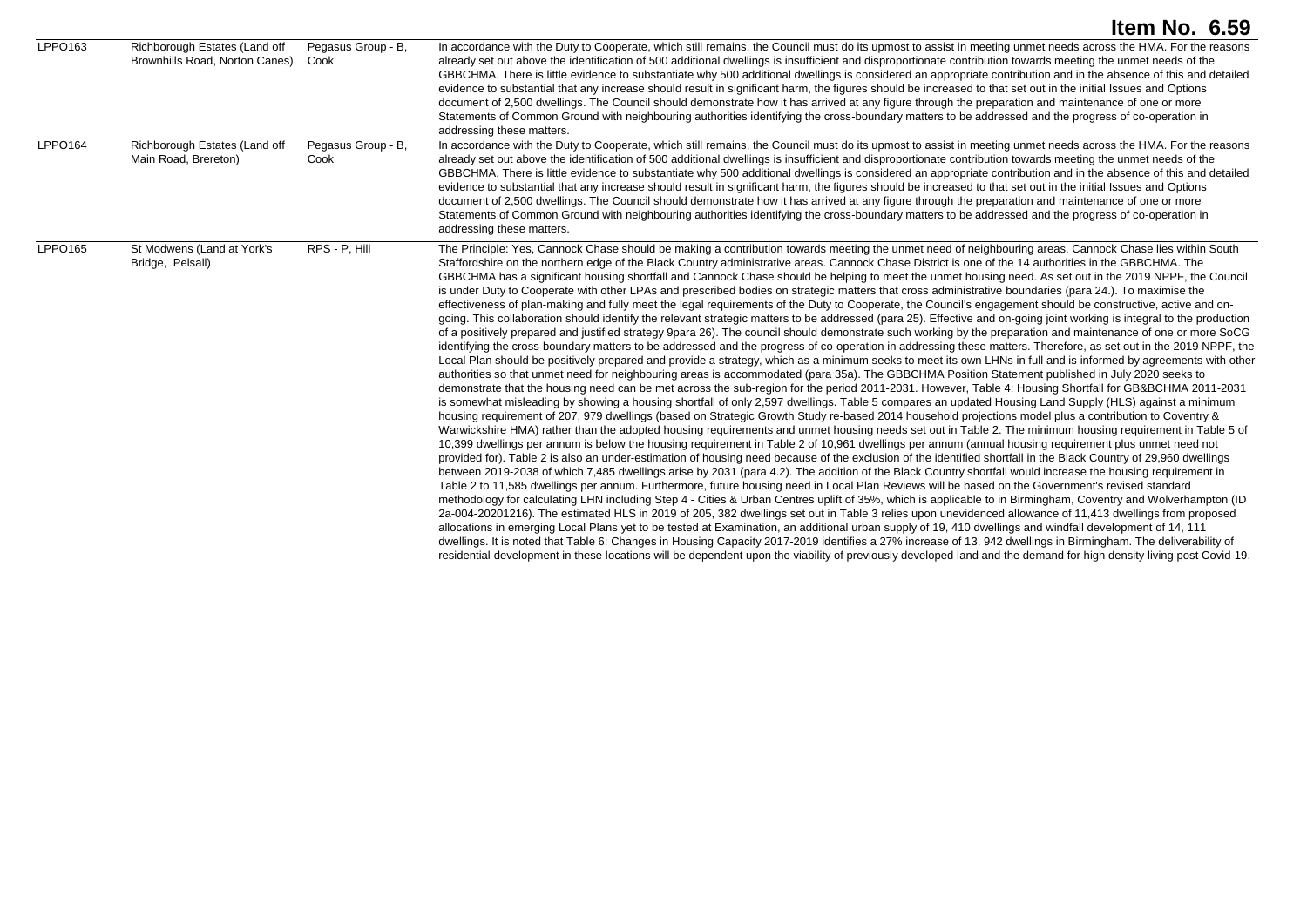|         |                       |                                         | The HBF contend that the housing shortfall in the GBBCHMA is greater that 2,597 dwellings shown in Table 5 of the Position Statement because housing need<br>has been under-estimated and HLS has been over-estimated. There is a long history of on-going engagement between the GBBCHMA authorities but to date<br>there is no conclusive engagement from this engagement in relation to strategic cross-boundary matter of redistribution of unmet housing needs from Birmingham<br>and Black Country authorities, which indicates that this engagement is an unsound basis for plan-making. After four years since the adoption of the Birmingham<br>Development Plan in January 2017, which identified an unmet housing need of 37,900 dwellings, there is no agreement on meeting in full the housing needs of<br>the GBCHMA. There is every likelihood that reaching a consensus on this strategic matter will be lengthy disharmonious process within the GBBCHMA<br>authorities. The Cannock Chase Local Plan should make provision to meet unmet housing needs of neighbouring areas. However, in the absence of any signed<br>SoCG there is no real commitment to resolving the redistribution of unmet housing needs. The GBBCHMA authorities should produce a SoCG setting out where<br>unmet housing need will be met. The approach of the Preferred Options: We support that the Preferred Options recognises this significant housing shortfall<br>across the GBBCHMA and Cannock Chase's commitment to assisting in meeting the unmet housing needs of the neighbouring authorities is reflected in Strategic<br>Objective 3 in Fig 5. Policy SO3.1 sets out that a housing provision will be made for 500 dwellings to meet unmet needs of neighbouring areas and ensuring a<br>sufficient supply of deliverable and developable land is available to deliver around an additional 25 dwellings each year. There is clearly a recognised housing<br>need arising from neighbouring authorities and Cannock Chase are proposing that they assist in meeting this unmet housing need, which is very much supported.<br>However, RPS notes that the Council has chosen to go forward with Housing Growth Option B: LHN figure plus unmet need of an additional 500 dwellings giving<br>a total housing growth figure of 5,612 dwellings for the District (2018-2036) or 312 net dwellings per annum, which was presented in the Local Plan I&O<br>Consultation (May 2019). It is our view that Cannock should consider making a contribution greater than 500 dwellings to assist in addressing the significant<br>shortfall from the GBBCHMA. Notwithstanding the figure of dwellings proposed by Cannock to address the unmet need, we propose that including a policy<br>mechanism in the Cannock Chase Local Plan for the land at York's Bridge, Pelsall would help to demonstrate that the District is helping to meet Walsall, and the<br>wider unmet housing needs of the GBBCHMA and enable the sites full potential to be delivered. Whilst it is acknowledged the principal components of the site,<br>including the site access falling within Walsall District and within the remit of the BCP, it is essential that the Cannock Plan is sufficiently flexible within its policy<br>base, to enable the element of the site which sites within its administrative boundary to come forward, in the event the BCP allocated the principal component of<br>the site for housing. RPS acknowledges, that the element of the site which falls within Cannock would be unlikely to allocated in isolation and therefore we are<br>suggesting a policy mechanism is provided to ensure an appropriate and sound approach is taken with regard to DtC issues. |
|---------|-----------------------|-----------------------------------------|-----------------------------------------------------------------------------------------------------------------------------------------------------------------------------------------------------------------------------------------------------------------------------------------------------------------------------------------------------------------------------------------------------------------------------------------------------------------------------------------------------------------------------------------------------------------------------------------------------------------------------------------------------------------------------------------------------------------------------------------------------------------------------------------------------------------------------------------------------------------------------------------------------------------------------------------------------------------------------------------------------------------------------------------------------------------------------------------------------------------------------------------------------------------------------------------------------------------------------------------------------------------------------------------------------------------------------------------------------------------------------------------------------------------------------------------------------------------------------------------------------------------------------------------------------------------------------------------------------------------------------------------------------------------------------------------------------------------------------------------------------------------------------------------------------------------------------------------------------------------------------------------------------------------------------------------------------------------------------------------------------------------------------------------------------------------------------------------------------------------------------------------------------------------------------------------------------------------------------------------------------------------------------------------------------------------------------------------------------------------------------------------------------------------------------------------------------------------------------------------------------------------------------------------------------------------------------------------------------------------------------------------------------------------------------------------------------------------------------------------------------------------------------------------------------------------------------------------------------------------------------------------------------------------------------------------------------------------------------------------------------------------------------------------------------------------------------------------------------------------------------------------------------------------------------------------------------------------------------------------------------------------------------------------------------------------------------------------------------------------------------------------------------------------------------------------------------------------------------------------------------------------------------------------------------------------------------------------------------------------------------------------------------------------------------------------------------------------------------------------------------------------------------------|
|         |                       |                                         | The Need for a Policy Mechanism - The SWDP/JCS Example: By way of an example, we set out below how Wychavon District Council and Tewkesbury Borough<br>Council have allocated a cross boundary site to assist in meeting the unmet housing needs of Tewkesbury. A situation which is very similar. [] The allocation of<br>the land at Mitton is a good example of a commitment to assisting neighbouring authorities in meeting their unmet housing needs under the duty to cooperate<br>through allocation of a cross boundary site. We propose that the land at York's Bridge is committed, in a similar way as the land at Mitton, through one of the<br>following: a) The provision of a policy hook in the Cannock Local Plan, entailing a future review of the Cannock Local Plan to take place and ensure the site's full<br>development potential is realised, in the event that the BCP allocates the site, or b) Removing the land within Cannock Chase from the Green Belt and<br>safeguarding for residential development so in the event that the wider site is proposed for allocation in the BCP Preferred Options it can be released for<br>development. RPS would be happy to work with the Council on the precise wording and to ensure that the Local Plan and its strategic policies establishes the<br>vase for any subsequent change to the Green Belt at this location, given its clear cross boundary basis. As such we propose that Draft Policy SO3.1 is amended<br>in line with one of the following two options a) or b) (See Main Document for Options).                                                                                                                                                                                                                                                                                                                                                                                                                                                                                                                                                                                                                                                                                                                                                                                                                                                                                                                                                                                                                                                                                                                                                                                                                                                                                                                                                                                                                                                                                                                                                                                                                                                                                                                                                                                                                                                                                                                                                                                                                                                                                                                                                                                            |
| LPPO167 | <b>Wyrley Estates</b> | Fisher German LLP - N,<br><b>Borsey</b> | The estate agrees and supports the housing numbers, however, does recognise the LP needs to make provision for specialist housing types, such as self-builds,<br>live/work units, first homes, among others. However, the 'rural areas' section of Policy SO3.1 needs to include the provision of specialist housing types and<br>enabling development for identified regeneration schemes in rural area, such as Grove Colliery. The estate does have other land which remains potentially<br>available for new housing development, of which may provide such specific specialist housing types.                                                                                                                                                                                                                                                                                                                                                                                                                                                                                                                                                                                                                                                                                                                                                                                                                                                                                                                                                                                                                                                                                                                                                                                                                                                                                                                                                                                                                                                                                                                                                                                                                                                                                                                                                                                                                                                                                                                                                                                                                                                                                                                                                                                                                                                                                                                                                                                                                                                                                                                                                                                                                                                                                                                                                                                                                                                                                                                                                                                                                                                                                                                                                                                |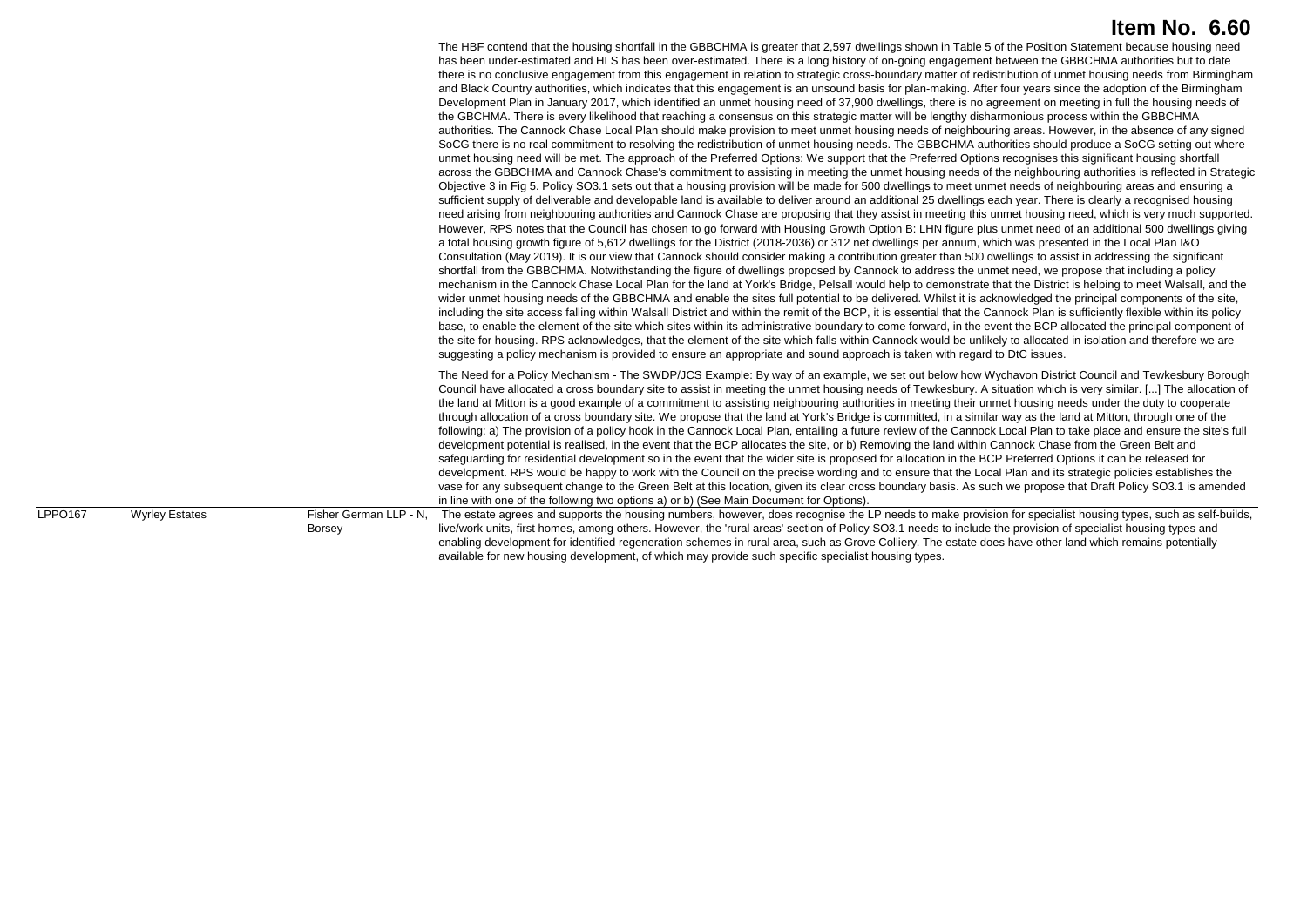#### LPPO168 The Church Commissioners for

England

Barton Willmore - A, Bird We agree that the draft Plan should be contributing to the unmet needs of the GBBCHMA. However, we consider that the current contribution of 500 dwellings is not a sufficient contribution in terms of the scale of unmet needs over the draft Plan period. At paragraphs 6.176-6.182 the draft Plan provides the background to the need for Cannock Chase to accommodate the unmet housing needs of neighbouring authorities. It notes the Birmingham City Council shortfall (established as part of the Birmingham Development Plan, 2017) as well as the more recent Black Country authority's shortfall of 29,260 dwellings for 2019-2038 (established via the Black Country Urban Capacity Study, 2019). The preferred option of a 500 dwelling contribution towards the GBBCHMA shortfall represents the minimum option proposed in the previous Issues and Options Local Plan consultation (2019), which was based upon the Strategic Growth Study (2018) suggested options for accommodating additional development. We consider that the level of contribution should be higher considering the evidence base for the shortfall. It should firstly be noted that since the adoption of the Birmingham Development Plan, no Local Plan has been adopted in the GBBCHMA which provides for Birmingham's unmet needs; the North Warwickshire Local Plan Review has reached the most advanced stage but is not yet adopted (at Examination). Whilst the GBBCHMA Position Statement (September 2020) suggests that the shortfall has reduced to 2.597 dwellings it should be noted that some of the capacity within this statement remains untested via Local Plan examinations and unsecured i.e. within the Position Statement (at Table 3) some of the capacity identified to meet the shortfall is that which is 'emerging' in Local Plans. There is also a significant proportion of windfall supply identified 914,111 dwellings across the GBBCHMA) and not all of the GBBCHMA authorities include a non-implementation discount to their supply (Table 4 of the Position Statement). It is unclear if this is justified. Furthermore, the Position Statement only monitors housing requirements and land supply up to 2031. It does not provide an assessment up to 2031 (end of plan period for the draft Plan). The Position Statement (paragraphs 4.2-4.3) notes the post-2031 picture setting out how the Black Country Authorities have evidenced a significant shortfall of up to 29,000 dwellings between 2019-2038. Some of this shortfall (7,500 dwellings) arises up to 2031, however the majority is beyond. The GBBCHMA shortfall post 2031 will also be further informed by the review of the BDP when it commences. Whilst figures may not be confirmed, the Position Statement concludes that a shortfall post 2031 is emerging (paragraph 6.3) stating it is: "now apparent that there will be a HMA shortfall post 2031, with the Black Country along estimating a shortfall of 29,260 dwellings, which it will consider through the Black Country Plan review. The scale of the post 2031 shortfall for Birmingham, and potentially over authorities, is not yet know, therefore the post 2031 shortfall for the whole HMA cannot yet be calculated." It is clear that the GBBCHMA authorities are of the view a significant shortfall post-2031 will exist. We would also highlight that the recent changes to the standard method for local housing needs (December 2020) result in a 35% uplift to the minimum local housing needs of Birmingham and Wolverhampton, with implications for the wider housing market area shortfall. Consequently, it is considered that the Council should seek to provide further flexibility within the housing land supply to help meet the ongoing shortfall up to 2038.

|         |                                               |               | Question 12: We know the large strategic allocations at South of Lichfield Road and East of Wimblebury Road will need to address the congestion<br>issue at Five Ways island and will require a new primary school, are there any other infrastructure requirements they or any of the other strategic<br>allocations should address?                                                                                                                                                                                                                                                                                                                                                                                                                                                                                                                                                                                                                                                                                                                                                                                                                                                                                                                                                                                                                                                                                                                                                                                                                                                                                                                                                                                                                                                                                                                                                                                                                                                                                                                                                                                                                                                                                                                                                                                                        |
|---------|-----------------------------------------------|---------------|----------------------------------------------------------------------------------------------------------------------------------------------------------------------------------------------------------------------------------------------------------------------------------------------------------------------------------------------------------------------------------------------------------------------------------------------------------------------------------------------------------------------------------------------------------------------------------------------------------------------------------------------------------------------------------------------------------------------------------------------------------------------------------------------------------------------------------------------------------------------------------------------------------------------------------------------------------------------------------------------------------------------------------------------------------------------------------------------------------------------------------------------------------------------------------------------------------------------------------------------------------------------------------------------------------------------------------------------------------------------------------------------------------------------------------------------------------------------------------------------------------------------------------------------------------------------------------------------------------------------------------------------------------------------------------------------------------------------------------------------------------------------------------------------------------------------------------------------------------------------------------------------------------------------------------------------------------------------------------------------------------------------------------------------------------------------------------------------------------------------------------------------------------------------------------------------------------------------------------------------------------------------------------------------------------------------------------------------|
| LPPO169 | Taylor Wimpey (Land East of<br>Wimblebury Rd) | RPS - P. Hill | NPPF (paragraph 27) to date. The PPG 'Maintaining Effective Cooperation' section provides guidance on the format of these statements and states these should<br>be maintained throughout the plan production process and published with the draft Plan (paragraph 020 ID: 61-020-20190315). Given that there are no<br>accompanying Statements of Common Ground the extent of agreement with other local authorities on strategic issues such as the GBBCHMA shortfall<br>contribution is not fully apparent<br>In principle, yes Cannock Chase should make a contribution towards meeting the unmet needs of neighbouring areas. Nonetheless, RPS notes that the CCLPR<br>(at paragraph 6.179) refers to South Staffordshire proposal to an additional provision of 4,500 dwellings to assist the wider GBBCHMA. However, at this time,<br>South Staffordshire has only consulted on proposals for 'up to 4,000 dwellings' (as set out at paragraph 5.1 of the South Staffordshire Council Local Plan Review -<br>Spatial Housing Strategy & Infrastructure Delivery October 2019) and has yet to issue any further updated material for consultation since that time. It is therefore<br>incorrect for the Council to suggest that other areas are taking more of the housing shortfall than what has been formally concluded on in their own plans up to this<br>point. The implication here is that the Council is assuming more of the unmet need is being catered for elsewhere than is actually the case. Consequently, the<br>Council should reconsider the need for additional housing land from the GBBCHMA shortfall to be accommodated in Cannock Chase. RPS notes that the Council<br>has chosen a preference for taking 500 dwellings (under Growth Policy Option B referred to at paragraph 6.152 of the CCLPR). In light of the comments raised<br>above, RPS contends that Cannock could, and should, consider making a contribution greater than 500 dwellings for the unmet housing numbers emanating from<br>the GBBCHMA.                                                                                                                                                                                                                                                                                                |
|         |                                               |               | At present, the difference between the local housing need for Cannock Chase itself 95,516 dwellings - minimum local housing need) and the housing land supply<br>secured for allocations and permissions of 6,361 dwellings represents a headroom of only 15%. This is reduced to 6% once the 500 dwelling contribution to<br>unmet needs is taken into account. As noted above in response to Question 10, this flexibility may also be lower once non-implementation rates are taken account<br>of. This is less than what has been considered reasonable in other recent Local Plans where unmet needs are also being considered. For instance, in the case of<br>Guildford Local Plan (2019) the Inspector considered that additional 'headroom' in the housing land supply was justified, partly as a result of helping to meet likely<br>unmet housing needs from Woking which whilst not fully qualified was expected to demonstrate an ongoing shortfall in supply. The headroom between the local<br>housing requirement for Guildford (which does not include a specific requirement for Woking's unmet needs) and the supply was around 36%, which was<br>considered reasonable by the Inspector. This also provided flexibility for slippage in the housing trajectory and to address affordability issues. In the case of the<br>South Oxfordshire Local Plan (adopted December 2020 the Inspector supported the housing land supply position that provides the equivalent to a 27% headroom<br>to the housing requirement (which includes local unmet housing needs) [see footnote 1 in response]. The draft Plan should therefore look to provide further<br>flexibility within the housing land supply, equivalent to similar levels considered reasonable in recent Local Plan examinations. This would help to provide for the<br>current shortfall up to 2031 and the significant shortfall post 2031 as detailed in the evidence base. We would also note that there does not appear to be any<br>evidence at this stage on the extent of agreement with other GBBCHMA authorities on the appropriateness of this level of contribution to unmet needs. The<br>Council has not published a separate Duty to Cooperate Statement or any Statement of Common Ground to address strategic policy matters as required by the |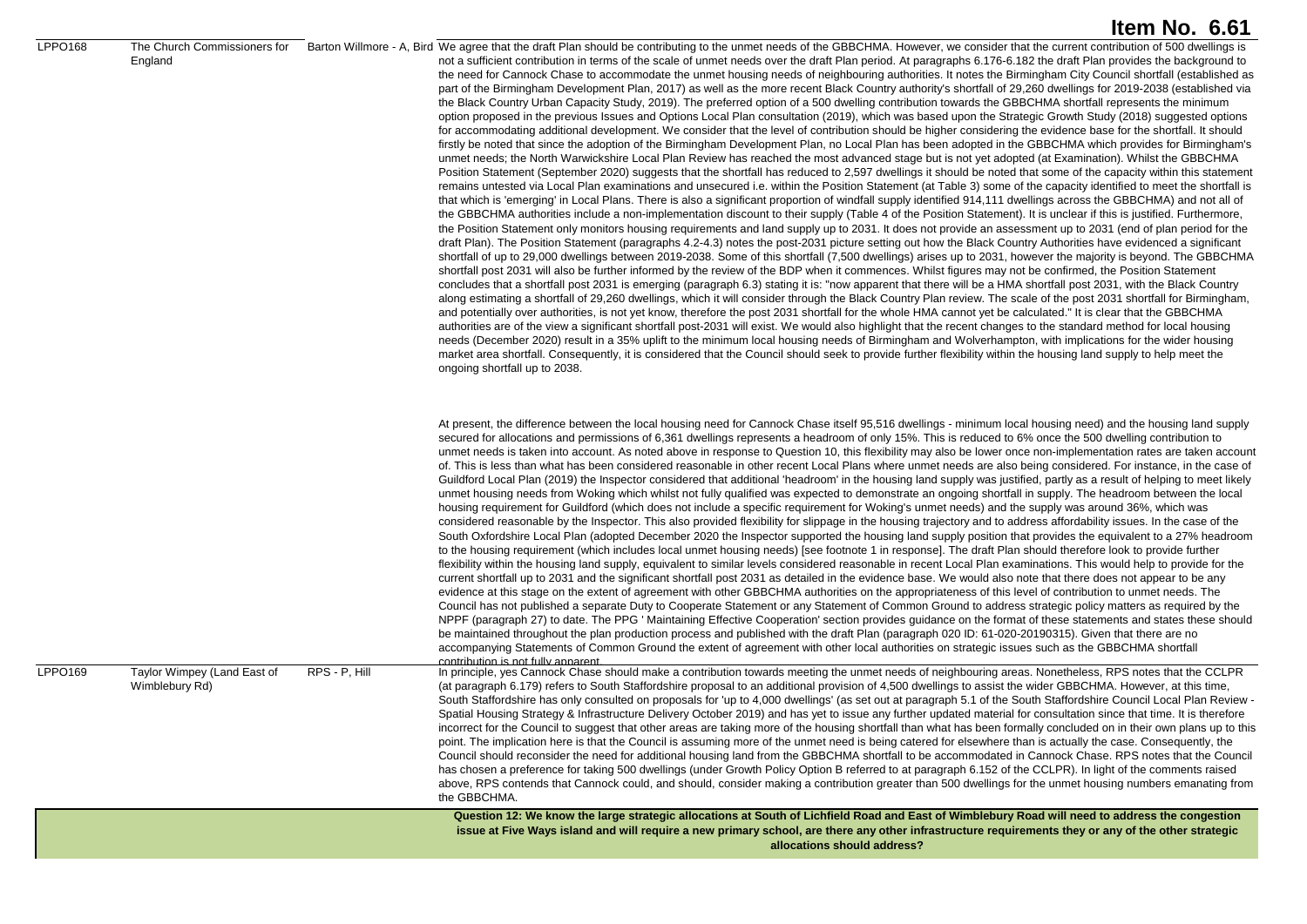|                |                                                                  | <b>Item No. 6.62</b>                                                                                                                                                                                                                                                                                                                                                                                                                                                                                                                                                                                                                                                                                                                                                                                                                                                                                                                                                                                                                                                                                                                                                                                                                                                                                                                                                                                                                                                                                                                                                                                                                                                                                                                                                                                                                                                                                                                                                                                                                                                                                                                                                                                                                                                                                                                                                                                                                                                                                                                                                                                                                                                                                                                                                                 |
|----------------|------------------------------------------------------------------|--------------------------------------------------------------------------------------------------------------------------------------------------------------------------------------------------------------------------------------------------------------------------------------------------------------------------------------------------------------------------------------------------------------------------------------------------------------------------------------------------------------------------------------------------------------------------------------------------------------------------------------------------------------------------------------------------------------------------------------------------------------------------------------------------------------------------------------------------------------------------------------------------------------------------------------------------------------------------------------------------------------------------------------------------------------------------------------------------------------------------------------------------------------------------------------------------------------------------------------------------------------------------------------------------------------------------------------------------------------------------------------------------------------------------------------------------------------------------------------------------------------------------------------------------------------------------------------------------------------------------------------------------------------------------------------------------------------------------------------------------------------------------------------------------------------------------------------------------------------------------------------------------------------------------------------------------------------------------------------------------------------------------------------------------------------------------------------------------------------------------------------------------------------------------------------------------------------------------------------------------------------------------------------------------------------------------------------------------------------------------------------------------------------------------------------------------------------------------------------------------------------------------------------------------------------------------------------------------------------------------------------------------------------------------------------------------------------------------------------------------------------------------------------|
| <b>LPPO170</b> | L & J, Astbury                                                   | We were dismayed to find that Heath Hayes has been suggested for both removal from Greenbelt and earmarked for yet more housing development. Three areas<br>of concern. The development on Wimblebury Road, initially for 150houses opposite Heath Hayes Primary School, followed by 400 plus houses further up the<br>road. This area looks to be removed from the Greenbelt? The development on Cannock Road/Lichfield Road? A development on the Hednesford Road opposite<br>the new Crematorium? In our opinion these developments are excessive and we would like to know how the road network is going to cope with these proposals?<br>The area around Five Ways is already subject to poor quality air condition. The tailbacks past our house which is close to said island are horrendous. Can you tell<br>us how soon these proposals are likely to come to pass and also what you would be doing to mitigate an environmental disaster?                                                                                                                                                                                                                                                                                                                                                                                                                                                                                                                                                                                                                                                                                                                                                                                                                                                                                                                                                                                                                                                                                                                                                                                                                                                                                                                                                                                                                                                                                                                                                                                                                                                                                                                                                                                                                                  |
| <b>LPPO171</b> | Hazel Slade & Rawnsley<br>Community Association - D.<br>Williams | The potential development I Rawnsley Road (submission made in the Autumn of 2020) H30 cannot address the many strategic (AONB, SSSI, SAC, SBIS) and<br>local constraints (severe contours of land, drainage, service provision) as a viable development, and the land should be redesignated as originally proposed in<br>2014.                                                                                                                                                                                                                                                                                                                                                                                                                                                                                                                                                                                                                                                                                                                                                                                                                                                                                                                                                                                                                                                                                                                                                                                                                                                                                                                                                                                                                                                                                                                                                                                                                                                                                                                                                                                                                                                                                                                                                                                                                                                                                                                                                                                                                                                                                                                                                                                                                                                      |
| LPPO172        | Natural England- G, Driver                                       | We advise that there is a requirement for green and blue infrastructure. Green/blue infrastructure is the network of green/blue spaces and natural elements that<br>intersperse and connect our cities, towns and villages. It is the open spaces, waterways, gardens, woodlands, green corridors, wildlife habitats, street trees,<br>natural heritage and open countryside. Green blue/infrastructure provides multiple benefits for the economy, the environment and people and will be essential in<br>reducing recreational pressure on protected sites such as Cannock Chase SAC. Further information on green/blue infrastructure can be found here.                                                                                                                                                                                                                                                                                                                                                                                                                                                                                                                                                                                                                                                                                                                                                                                                                                                                                                                                                                                                                                                                                                                                                                                                                                                                                                                                                                                                                                                                                                                                                                                                                                                                                                                                                                                                                                                                                                                                                                                                                                                                                                                          |
| <b>LPPO173</b> | Severn Trent                                                     | All strategic allocations should consider how they will dispose of surface water. The outputs from the recent Water Cycle Study should be utilised to identify sites<br>where surface water disposal may be an issue. A holistic surface water strategy should be considered for the major allocations in this area to ensure they do not<br>discharge surface water to the combined sewer network.                                                                                                                                                                                                                                                                                                                                                                                                                                                                                                                                                                                                                                                                                                                                                                                                                                                                                                                                                                                                                                                                                                                                                                                                                                                                                                                                                                                                                                                                                                                                                                                                                                                                                                                                                                                                                                                                                                                                                                                                                                                                                                                                                                                                                                                                                                                                                                                  |
| LPPO174        | Taylor Wimpey (Land East of<br>RPS - P, Hill<br>Wimblebury Rd)   | Infrastructure Issues relating to SH2: RPS acknowledges that any new major residential development is likely to generate a need for additional infrastructure.<br>Such provision should, in principle, meet Regulation 122 of the Community Infrastructure Levy Regulations 2020, which requires that any planning obligations<br>must comply with the three relevant tests []. In relation to the highway impact of the land South of Lichfield Road and East Wimblebury Road, TW will aim to<br>work closely with the highway authority to ensure an appropriate highway mitigation package is produced and delivered to address congestion issues at Five<br>Ways island and the proportional impact from its proposals. In relation to the provision of a new primary school at SH2, RPS accepts that such provision could, in<br>principle, meet the first two tests listed above as the new homes provided are likely to generate a demand for additional school places from school aged residents<br>living at the development. RPS assumes that any new school would then be located on SH1. The provision of a new school on site SH2 would not be appropriate,<br>given the delivery of 410 homes on the site. This is because the total expected delivery from both sites would total 1,285 dwellings but the majority would be<br>located on SH1 (875 dwellings). The developable area of SH1 is estimated by the Council to be in the region of 25.5ha, more than double the equivalent area<br>available at SH2 (11ha). On this basis, RPS contend that a fair and equitable solution would be to locate the new primary school on land at SH1, rather than at<br>SH2. By doing so, this would provide the opportunity for the developer of SH2 to help fund the proposal for the new school through developer contributions<br>secured via a section 106 agreement on approval of development at the site. This would, in RPS opinion, address all three tests under the CIL Regulations. Such<br>an approach could also be written into the site-specific policy for the site (see response to q14 in chapter 5 of this submission). It is understood this is the intention<br>for SH1, given the master planning proposals already presented by the promoter of SH1 for on-site provision at Land South of Lichfield Road. The policies for both<br>sites therefore need to clarify this position and make it clear that delivery of a new school on SH1, should not prevent delivery of SH2 and in effect financial<br>contribution from TW land interests if appropriate to address school capacity should only be held by the County until such a stage when delivery of the school on<br>SH1 comes forward and this does not in any way hinder delivery of SH2. |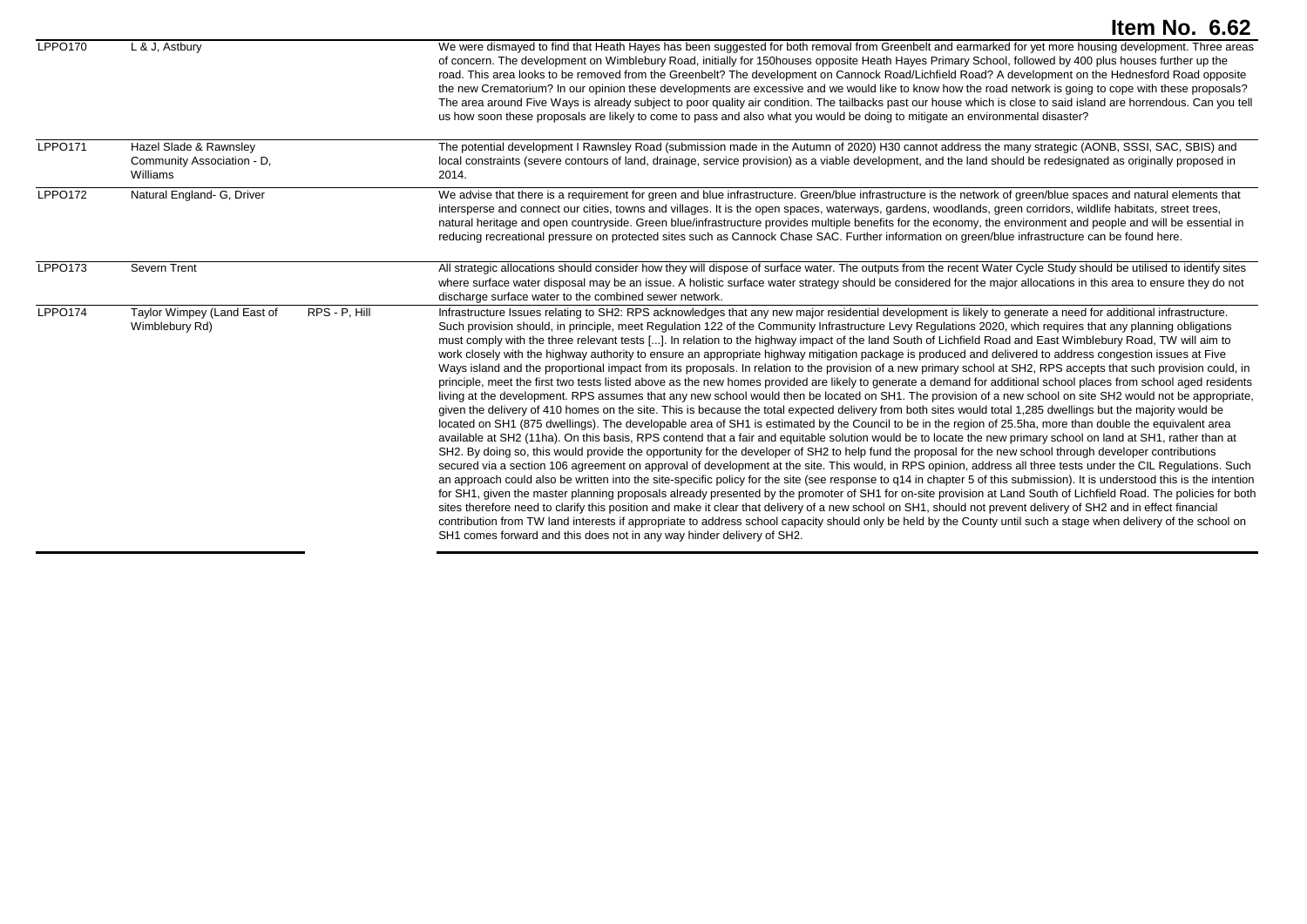|                |                                                  |                                                     | Question 13: Do you support the proposed allocations of the sites listed in Tables B and C?                                                                                                                                                                                                                                                                                                                                                                                                                                                                                                                                                                                                                                                                                                                                                                                                                                                                                                                                                                                                                                                                                                                                                                                                                                                                                                                                                                                                                                                                                                                                                                                                                                                                                                                                                                                                                                                                      |
|----------------|--------------------------------------------------|-----------------------------------------------------|------------------------------------------------------------------------------------------------------------------------------------------------------------------------------------------------------------------------------------------------------------------------------------------------------------------------------------------------------------------------------------------------------------------------------------------------------------------------------------------------------------------------------------------------------------------------------------------------------------------------------------------------------------------------------------------------------------------------------------------------------------------------------------------------------------------------------------------------------------------------------------------------------------------------------------------------------------------------------------------------------------------------------------------------------------------------------------------------------------------------------------------------------------------------------------------------------------------------------------------------------------------------------------------------------------------------------------------------------------------------------------------------------------------------------------------------------------------------------------------------------------------------------------------------------------------------------------------------------------------------------------------------------------------------------------------------------------------------------------------------------------------------------------------------------------------------------------------------------------------------------------------------------------------------------------------------------------------|
| <b>LPPO175</b> | L, Barratt                                       |                                                     | Why has site H30 been included in Table C page 78, 6 Local Planning Options, when it has been identified in Appendix 11 in the SHLAA, as restricted and<br>unsuitable for development.                                                                                                                                                                                                                                                                                                                                                                                                                                                                                                                                                                                                                                                                                                                                                                                                                                                                                                                                                                                                                                                                                                                                                                                                                                                                                                                                                                                                                                                                                                                                                                                                                                                                                                                                                                           |
| LPPO176        | Archdiocese of Birmingham,<br>Deacon P. O'Connor |                                                     | As landowner of H53, I can confirm that the Archdiocese supports the allocation of Land of Lichfield Road, Rugeley for residential development. I can also confirm<br>that the site will be available in the plan period as there is an intention to progress as soon as is practical. Noting the density, the final provision on-site will be<br>influenced by conservation, design and viability requirements and therefore there may be some opportunity for a high density if the proposal satisfies<br>Development Management requirements.                                                                                                                                                                                                                                                                                                                                                                                                                                                                                                                                                                                                                                                                                                                                                                                                                                                                                                                                                                                                                                                                                                                                                                                                                                                                                                                                                                                                                 |
| <b>LPPO177</b> | Inland Waterways Association, P.<br>Sharpe       |                                                     | IWA notes that policy SO3.1 on new homes includes an allocation in Table C of site H49 for 40 houses. The road access over the canal bridge is narrow and<br>steep with no footpath and poor sight lines. The bridge dating from 1770 is of considerable heritage value and in the Trent & Mersey Canal Conservation Area.<br>Any development here should be low density, no more than 2 stories high, set well back from the canal to preserve as much as possible of the tree cover in order<br>to help screen the industrial area from the canal, to limit its impact on the Conservation Area, and to limit additional traffic over the canal bridge.                                                                                                                                                                                                                                                                                                                                                                                                                                                                                                                                                                                                                                                                                                                                                                                                                                                                                                                                                                                                                                                                                                                                                                                                                                                                                                        |
| LPPO178        | A, Boot                                          |                                                     | I object to the fact that the Preferred Spatial Strategy doesn't include my land for the following reasons: 1) I have been approached by CCDC to apply for a<br>Travellers Caravan Site on my land some five years ago or more, which would have included heavy machinery and HGV Vehicles using a very poor road surface.<br>2) Currently, Commonside, as a highway is very poorly maintained by CCDC. There are several potholes beyond repair throughout the length of the road that are<br>constantly refilled to no avail (Photographs are available if required). This road would be properly resurfaced by any building scheme. 3) Part of the Land at 89<br>Commonside has already been developed to include three additional properties. 4) Part of the Land at 89 Commonside is licensed for HGV vehicles and is<br>currently in full use. 5) Commonside has been 'land locked' since the commencement of the M6 Toll development and has therefore become detached from the<br>Green Belt Area. In fact, a development almost identical to the one I propose (although somewhat smaller in size) has actually taken place on Land at Walsall<br>Road, Norton Canes WS11 9PW under planning reference CH/18/176, some 67 dwellings. This land is situated on the other side of the M6 Toll (next to my land,<br>Postcode WS11 9PY). 6) The Land at 89 Commonside is suitable for all types of housing, including affordable and I feel should be considered as part of the<br>Preferred Spatial Strategy. In conclusion, I would like to point out that I have been approached by several large building consortiums. Any development of my land<br>would assist your Core Housing Strategy and has the full support of all my neighbours.                                                                                                                                                                                                             |
| LPPO179        | St Modwen                                        | RPS - P, Hill                                       | We have been instructed by St Modwen to submit these comments relating to Land West pf Pye Green Road (the site). RPS is supportive of the decision to<br>review the Local Plan, in particular to roll forward the time period until 2036 and retain the land West of Pye Green Road as a strategic allocation. As the Council<br>is aware, the site measures over @60ha and is allocated as a Strategic Site under Policy CP6. For the reasons explained below St Modwens consider the site<br>should continue to be recognised as a strategic site in the Local Plan Review and for the reasons explained below, the level of housing (as has always been<br>maintained by St Modwen) suitable at the site is considerably in excess of 900 dwellings. The increased capacity has come about as a direct result of the<br>approved reserved matters applications delivering housing development at a density significantly higher than was anticipated in the original outline consent, along<br>with the original masterplan proposals for on-site sports pitches not being a requirement, due to the off-site 106 contribution in its place, in effect freeing up<br>additional space on the site. As identified above, however, the true capacity for the site is in excess of the strategic allocation in the adopted plan, with additional<br>areas of the site having been delivered or consented. As indicated in the table below, the additional areas of land (Areas E and I) will indicatively deliver an<br>additional 129 dwellings (Area E is 51 dwellings and Area I is 78 dwellings) whilst retaining the existing level of SANGS/School/Local Centre. Overall, this would<br>increase the site wide capacity to 1,000 dwellings. It should be observed that both sites at Area E and Area I at Pye Green are included under Section 6 at Table<br>B under references H16 and H17. St Modwen supports the sites contained within Table B and C. |
| LPPO180        | Cannock Chase AONB<br>Partnership                |                                                     | The proposed allocation of site H30 for 60 houses, concerns the AONB. The SHLAA 2020 categorises this site under 'Greenbelt, AONB and Restricted Sites'.<br>The site directly abuts the AONB boundary and forms an integral component of its setting. The site's sloping landform challenges potential development of 60<br>houses to be delivered in an appropriately sympathetic manner that responds to landform and can accommodate landscape structure that would assimilate the<br>development into the landscape and deliver visual mitigation, so there is a high risk that development would have detrimental effects on the landscape and<br>natural beauty of the AONB. The AONB requests this allocation is reconsidered. H47 - this site is in the immediate setting of the AONB, on previously developed<br>land. Chetwynd Coppice Ancient Woodland lies less that 150m from the site boundary. This woodland is already detrimentally affected by disturbance and<br>compaction due to user pressure. Should this site be allocated for housing, and to ensure preferred Policy SO7.1 is complied with, the AONB requests the<br>Authority prepares a development brief setting out expectations for development that minimises impacts on the AONB and its setting, along with provision of high-<br>quality green space on the site. The AONB would welcome measures to deliver enhancements to Chetwynd Coppice through developer contributions.                                                                                                                                                                                                                                                                                                                                                                                                                                                                                               |
| <b>LPPO181</b> | <b>Bromford Housing Group</b>                    | Planit Planning and<br>Development - J,<br>Williams | We support the identification of site H30, for residential development by the emerging Plan. The site is subject to a planning application submitted on 26/10/2020<br>(CH/20/381) by Bromford Housing Group. The Applicants are currently in discussions with the local authority and are working with Officers towards a positive<br>determination of the application. It is anticipated by the time that the emerging Plan is at pre-submission consultation stage the application will have been<br>approved. The site is approx. 2.3ha in size and triangular in shape. It is currently used as grazing and is relatively featureless. The proposal has a number of<br>significant benefits including: - The site is in a sustainable location for development with access to public transport opportunities and to services and facilities<br>within the local neighbourhood. - The proposal will make a positive contribution to the emerging Plan's housing requirement by developing a site which is in the<br>main urban area of Cannock, as shown on the Policies Map of the adopted Cannock Chase Local Plan. - The site is an underused land resource comprising<br>rough grazing land. - Significantly, all of the proposed dwellings will be affordable in accordance with the definition contained within the NPPF. The proposal will<br>therefore make a significant contribution to the current affordable housing shortfall within the District. As referred to in our response to Policy SO3.1, the emerging<br>Plan does not plan to meet the full affordable housing requirement. This emphasises the benefit of this site being brought forward for residential development.                                                                                                                                                                                                                                                               |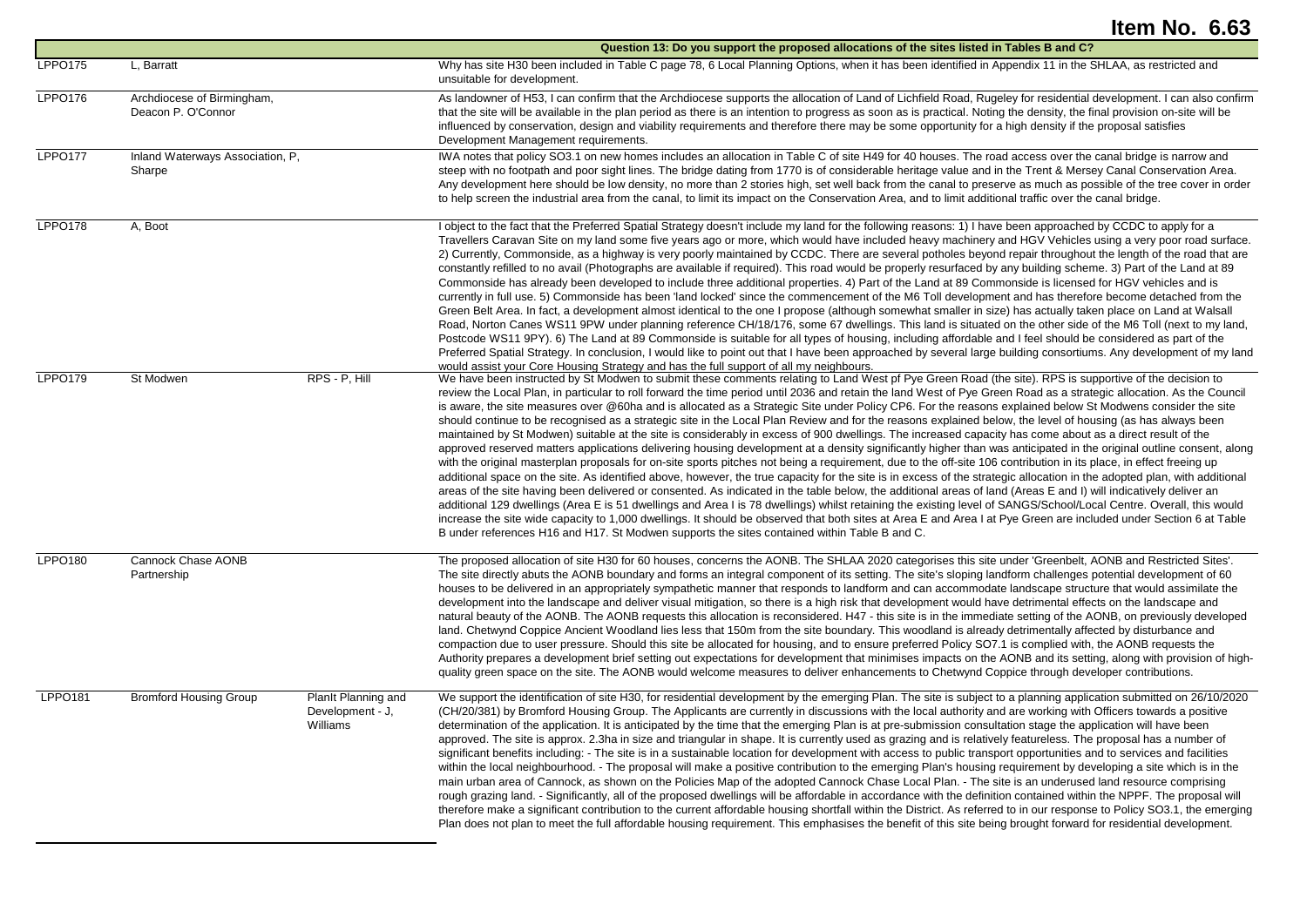|                |                                                                  | Item No. 6.64                                                                                                                                                                                                                                                                                                                                                                                                                                                                                                                                                                                                                                                                                                                                                                                                                                                                                                                                                                                                                                                                                                                                                                                                                                                                                                                                                                                                                                                                                                                                                                                                                                                                                                                                                                                                                                                                                                                                                                                                                                                                                                                                                                                                                                                                                                                                                                       |
|----------------|------------------------------------------------------------------|-------------------------------------------------------------------------------------------------------------------------------------------------------------------------------------------------------------------------------------------------------------------------------------------------------------------------------------------------------------------------------------------------------------------------------------------------------------------------------------------------------------------------------------------------------------------------------------------------------------------------------------------------------------------------------------------------------------------------------------------------------------------------------------------------------------------------------------------------------------------------------------------------------------------------------------------------------------------------------------------------------------------------------------------------------------------------------------------------------------------------------------------------------------------------------------------------------------------------------------------------------------------------------------------------------------------------------------------------------------------------------------------------------------------------------------------------------------------------------------------------------------------------------------------------------------------------------------------------------------------------------------------------------------------------------------------------------------------------------------------------------------------------------------------------------------------------------------------------------------------------------------------------------------------------------------------------------------------------------------------------------------------------------------------------------------------------------------------------------------------------------------------------------------------------------------------------------------------------------------------------------------------------------------------------------------------------------------------------------------------------------------|
| LPPO182        | A, Barratt                                                       | I am sure that you will be aware that site H30 is currently the subject of a planning application on behalf of Bromford Housing Association. There is considerable<br>opposition to this proposal (approx. 130 objections) from local residents. The detail and range of objections can be viewed on your website. The objections range<br>from the unsuitable nature of the site, i.e. the topography, the level and extent of earthworks necessary to form a platform for development which even when<br>carried out would appear to provide poor access for people with disabilities. The visual impact on the adjoining AONB and the SSSI (Hednesford Hills), the traffic<br>impact and the limited local facilities and amenities, doctors surgeries, shops etc. This development represents a scheme of 60 low spec affordable dwellings.<br>The site is currently a valuable area of green space to the local residents which while it is not public open space its use as a paddock to graze horses enhances<br>the local environment to the valued enjoyment of local people. It is considered that in Planning terms the development of this land for affordable social housing is<br>clearly at odds with good Planning aims and objectives. Immediately adjacent to the proposed site is the Eastgate/Westgate estate and opposite the site are a<br>range of terraced houses all of which represent social and affordable homes. How can the proposal to construct a further 60 affordable homes in this area<br>represent an integrated approach in Planning terms to include house types and sizes reflecting the social and economic spectrum of a vibrant community.                                                                                                                                                                                                                                                                                                                                                                                                                                                                                                                                                                                                                                                                                               |
| LPPO183        | Historic England - E, Boden                                      | Historic England's detailed comments on the proposed housing allocations assessed within the Council's HIA can be found at Appendix A to this letter. However,<br>Historic England notes that there are a number of proposed housing allocations that have not been assessed, but which may have a impact on the significance of<br>a heritage asset/s and therefore considers that these would benefit from such an assessment, prior to allocation. These include: H37, H48, H49, H51 and H53.                                                                                                                                                                                                                                                                                                                                                                                                                                                                                                                                                                                                                                                                                                                                                                                                                                                                                                                                                                                                                                                                                                                                                                                                                                                                                                                                                                                                                                                                                                                                                                                                                                                                                                                                                                                                                                                                                    |
| <b>LPPO184</b> | Hazel Slade & Rawnsley<br>Community Association - D,<br>Williams | Site reference H30 has already been subject to planning application refusal in 1999. A full application made in 2020 did not fulfil all the requirements that<br>determine the suitability of development in this particularly sensitive location, and consequently may be subject to further unwelcome consideration by the<br>Planning Committee. We do not support site H30 and cannot sensibly comment on other sites identified.                                                                                                                                                                                                                                                                                                                                                                                                                                                                                                                                                                                                                                                                                                                                                                                                                                                                                                                                                                                                                                                                                                                                                                                                                                                                                                                                                                                                                                                                                                                                                                                                                                                                                                                                                                                                                                                                                                                                               |
| <b>LPPO185</b> | Natural England- G, Driver                                       | We provide the following advice on the proposed allocations listed in Tables B and C. Table B: All the sites will have potential for recreational impacts Cannock<br>Chase SAC/SSSI and potentially air quality impacts on the Cannock Chase SAC/SSSI, Cannock Extension Canal SAC and West Midland Mosses SAC. The sites<br>below have the following additional potential impacts listed below: H16/H17 - very close proximity to Cannock Chase AONB. Table C: All the sites will have<br>potential recreational impacts Cannock Chase SAC/SSSI and potentially air quality impacts on the Cannock Chase SAC/SSSI, Cannock Extension Canal SAC<br>and West Midland Mosses SAC. The sites below have the following additional potential impacts listed below: SH2 (part) Land to the East of Wimblebury Road,<br>Heath Hayes • Close to Chasewater and Southern Staffordshire Coalfield Heaths SSSI-significant recreational impact, potential water quality/quantity and air<br>quality impacts. • Hydrological linked to Chasewater and Southern Staffordshire Coalfield Heaths SSSI (unit 13) and consequently Cannock Extension Canal<br>SAC. • Site is adjacent to priority habitat- deciduous woodland. H30: • Significant recreational impact on Cannock Chase SAC and Hednesford Hills (Chasewater<br>and Southern Staffordshire Coalfield Heaths SSSI which is part of the functional connectivity of Cannock Chase SAC). • Significant landscape/visual impacts on<br>the setting of the AONB. • Loss of priority habitat -lowland acidic grassland. • See NE's response to the current planning application CH/20/381 for further details.<br>H29, H44 and H47: • See NE's response to the current planning application CH/20/381 for further details. We advise you to look at the Cannock Chase AONB<br>Views and Setting Guidance to help understand and assess potential impacts on the AONB from the proposed allocations.                                                                                                                                                                                                                                                                                                                                                                                                                                          |
| LPPO186        | Sport England - R, Bahey                                         | In viewing the interactive proposal plan it is noted that SH1, H35 and H50 are proposed allocations. The sites are either active or lapsed sports and recreation<br>sites and the loss of provision should be replaced where appropriate in line with the requirements of NPPF para 97 or in the case of lapsed sites contributions<br>towards enhancement to existing sports sites could be sought to address shortfalls identified within the Council's Playing Pitch Strategy. Sport England would<br>welcome further discussions regarding this matter.                                                                                                                                                                                                                                                                                                                                                                                                                                                                                                                                                                                                                                                                                                                                                                                                                                                                                                                                                                                                                                                                                                                                                                                                                                                                                                                                                                                                                                                                                                                                                                                                                                                                                                                                                                                                                         |
| <b>LPPO187</b> | Lichfield District Council - S, Stray                            | LDC note the cross boundary planning application for the Power Station site that gained outline planning permission on 8th April 2021 with the Reserved Matters<br>planning application forthcoming and also the sites allocation with the PO document for 1,000 dwellings (H20: Table B) and employment land identified within<br>Table F of Policy SO4.2. We note that the split of uses and dwellings will be based on the administrative boundaries between the two authorities with the larger<br>proportion of homes being located within Lichfield District.                                                                                                                                                                                                                                                                                                                                                                                                                                                                                                                                                                                                                                                                                                                                                                                                                                                                                                                                                                                                                                                                                                                                                                                                                                                                                                                                                                                                                                                                                                                                                                                                                                                                                                                                                                                                                 |
| LPPO188        | Severn Trent                                                     | The following table summarises some of the sites where we envisage potential risk to the sewerage network depending on how they come forward. These risks<br>are not confirmed nor are they "show stoppers" they are purely an indication of sites which are in a location or of a size where there may be an impact to the<br>sewerage network which requires infrastructure capacity work. The surface water risk indicates that a site may not have a sustainable surface water disposal<br>option from the drainage hierarchy and could end up discharge flows to the combined network.                                                                                                                                                                                                                                                                                                                                                                                                                                                                                                                                                                                                                                                                                                                                                                                                                                                                                                                                                                                                                                                                                                                                                                                                                                                                                                                                                                                                                                                                                                                                                                                                                                                                                                                                                                                         |
| LPPO189        | Home Builders Federation - S,<br>Green                           | Policy SO3.1 allocates new housing sites within the existing urban areas and as sustainable urban expansions. There are 5 strategic housing allocations for<br>approximately 1, 538 dwellings. Table B comprises of 12 sites for circa 1,432 dwellings. Table C comprises of 27 sites for circa 1,007 dwellings. The HBF have no<br>comments on individual sites proposed for allocation but an accurate assessment of availability, suitability, deliverability, developability and viability should be<br>undertaken. It is critical that the Council's assumptions on lead in times and delivery rates are correct and realistic, which should be supported by parties<br>responsible for the delivery of housing on allocated sites. The Council's HLS should provide a sufficient supply of land to meet the housing requirement, to ensure<br>the maintenance of a 5YHLS and to achieve HDT performance measures. The 2019 NPPF sets out that strategic policies should include a trajectory illustrating<br>the expected rate of housing delivery over the plan period and if appropriate to set out the anticipated rate of development for specific sites (para 73). Housing<br>delivery is optimised by the widest possible range of housing site sizes and market locations, which provides suitable land buying opportunities for small, medium<br>and large housebuilding companies. There should be a short and long-term supply of sites on brownfield and greenfield land. The widest mix of sites provides<br>choice for consumers, allows places to grow in sustainable ways, creates opportunities to diversify the construction sector, responds to changing circumstances,<br>treats the housing requirement as a minimum rather than a maximum and provides competition in the land market. A diversified portfolio of housing sites also<br>offers the widest possible range of products to households to access different types of dwellings to meet their housing needs. As set out in the 2019 NPPF at least<br>10% of the housing requirement should be accommodated on sites no larger than 1ha or else demonstrate strong reasons for not achieving this target (para 68a).<br>For Cannock Chase, 10% of the housing requirement is approximately 600 dwellings. The Council should confirm that this national policy requirement will be<br>achieved. |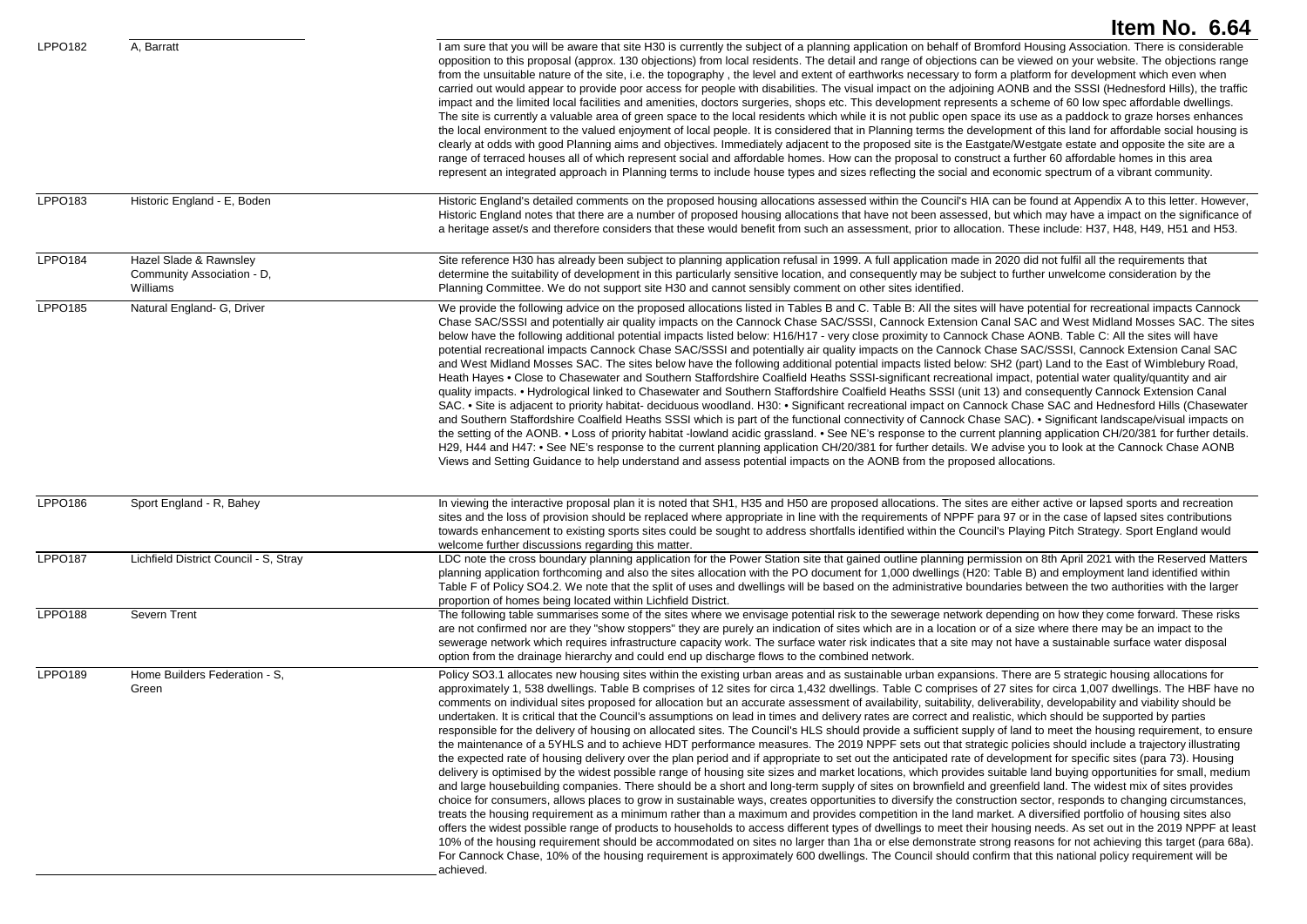| LPPO <sub>190</sub> | Richborough Estates (Land off<br>Brownhills Road, Norton Canes)                          | Pegasus Group - B,<br>Cook    | The inclusion of land within Table C is queried. This includes numerous sites within the urban areas which are still fully operational and the likelihood of them<br>becoming available for alternative housing development of the LP period is open to conjecture. As a result the overall provision of housing within the Plan, as it is<br>reliant on Tables B and C, is questioned.                                                                                                                                                                                                                                                                                                                                                                                                                                                                                                                                                                                                                                                                                                                                                                                                                                                                                                                                                                                                                                                                                                                                                                                                                                                                                                                                                                                                                                                                                                                                                                                                                                                                                                                                                                                                                                                                                                                                                                                                                                                                                                                                                                                                                                                                                                                |
|---------------------|------------------------------------------------------------------------------------------|-------------------------------|--------------------------------------------------------------------------------------------------------------------------------------------------------------------------------------------------------------------------------------------------------------------------------------------------------------------------------------------------------------------------------------------------------------------------------------------------------------------------------------------------------------------------------------------------------------------------------------------------------------------------------------------------------------------------------------------------------------------------------------------------------------------------------------------------------------------------------------------------------------------------------------------------------------------------------------------------------------------------------------------------------------------------------------------------------------------------------------------------------------------------------------------------------------------------------------------------------------------------------------------------------------------------------------------------------------------------------------------------------------------------------------------------------------------------------------------------------------------------------------------------------------------------------------------------------------------------------------------------------------------------------------------------------------------------------------------------------------------------------------------------------------------------------------------------------------------------------------------------------------------------------------------------------------------------------------------------------------------------------------------------------------------------------------------------------------------------------------------------------------------------------------------------------------------------------------------------------------------------------------------------------------------------------------------------------------------------------------------------------------------------------------------------------------------------------------------------------------------------------------------------------------------------------------------------------------------------------------------------------------------------------------------------------------------------------------------------------|
| LPPO191             | Richborough Estates (Land south Pegasus Group - B,<br>of Cannock Road, Heath Hayes) Cook |                               | The inclusion of land within Table C is queried. This includes numerous sites within the urabn areas which are still fully operational and the likelihood of them<br>becoming available for alternative housing development of the LP period is open to conjecture. As a result the overall provision of housing within the Plan, as it is<br>reliant on Tables B and C, is questioned.                                                                                                                                                                                                                                                                                                                                                                                                                                                                                                                                                                                                                                                                                                                                                                                                                                                                                                                                                                                                                                                                                                                                                                                                                                                                                                                                                                                                                                                                                                                                                                                                                                                                                                                                                                                                                                                                                                                                                                                                                                                                                                                                                                                                                                                                                                                |
| LPPO192             | Richborough Estates (Land off<br>Main Road, Brereton)                                    | Pegasus Group - B.<br>Cook    | The inclusion of land within Table C is queried. This includes numerous sites within the urabn areas which are still fully operational and the likelihood of them<br>becoming available for alternative housing development of the LP period is open to conjecture. As a result the overall provision of housing within the Plan, as it is<br>reliant on Tables B and C, is questioned.                                                                                                                                                                                                                                                                                                                                                                                                                                                                                                                                                                                                                                                                                                                                                                                                                                                                                                                                                                                                                                                                                                                                                                                                                                                                                                                                                                                                                                                                                                                                                                                                                                                                                                                                                                                                                                                                                                                                                                                                                                                                                                                                                                                                                                                                                                                |
| LPPO193             | A, Newton                                                                                |                               | CT Planning - P, Kreuser This representation is made on behalf of Mr Andrew Newton with respect to Land at UK Architectural Antiques, Hayfield Hill, Cannock Wood, Staff, WS15 4RU,<br>shown marked red on the attached Location Plan 4721.77. Land at Hayfield Hill comprises some 0.6ha of previously developed land. Additional land in the<br>ownership of Mr Newton is shown marked blue on the attached plan. Object to Policy SO3.1, and particularly Table C - Proposed Allocations. All the proposed 27<br>allocations in Table C are located within or adjacent to the urban areas of Cannock/Hednesford/Heath Hayes, Rugeley and Norton Canes. There are no<br>allocations within the rural villages. The Spatial Strategy and consequently Table C should be amended to allocate appropriately sized housing allocations in the<br>key rural villages. Such allocations will help support local housing and community needs. Land at UK Architectural Antiques, Hayfield Hill is located closed to the<br>existing settlement boundary for Cannock Wood. The site comprises previously developed land. It is appropriately located as a housing allocation. The site is<br>located in a sustainable location: Chaserider bus service 62 runs along Hayfield Hill adjacent to the site providing a service between Chase Terrace/Sankey's<br>Corner and Cannock. Cannock Wood has a village hall and shop and a nearby primary school. Additional community services and facilities can be found at<br>Sankey's Corner some 2km from Land at UK Architectural Antiques. There is a footpath along Hayfield Hill. It is submitted that the site should come forward for<br>residential development for some 20 dwellings. Such new dwellings would serve a local need and would help maintain and enhance the vitality of the village.<br>There is also sufficient land within the wider land holding to provide additional woodland planting and public access to offset the loss of Green Belt land as part of<br>any compensatory improvements to local quality and accessibility in line with the requirements of paragraph 138 of the NPPF. The Settlement Boundary to the<br>south of Cannock Wood should be extended to include Land at UK Architectural Antiques and the site allocated for residential development in Table C to Policy<br>SO3.1.                                                                                                                                                                                                                                                                                                                                   |
| <b>LPPO194</b>      | Pentalver Cannock Limited                                                                | Tetra Tech Ltd - N,<br>Abbott | Our comments are in relation to the former Rumer Hill Industrial Estate to the south east of Cannock Town Centre which under the Preferred Options Local Plan is<br>currently proposed to be allocated for employment purposes under site E3 in Table F (Employment Site Allocations). The allocation follows the grant of the March<br>2020 planning permission (CCDC ref: CH/19/280) for the expansion of the container storage depot. As a result both of the impacts of the pandemic and their<br>operating requirements, the landowner, Pentalver Cannock Limited is no longer looking to implement the planning permission for the expansion land and<br>consider, due to its location adjacent existing residential properties on Rumer Hill Road that the site is suitable for residential development and therefore request<br>that the site is included as a residential allocation to be added to Table C. As the Council will know, back in 2020 the land was the subject of an outline application<br>for residential development (CCDC ref: CH/10/0364) which was supported both by officers at the time and the members of the Planning Control Committee<br>although ultimately that application was withdrawn. It is also noted that within the Council's Local Plan Preferred Options Development Capacity study which<br>provides part of the Local Plan's evidence base, Section 6.3 identifies three sites including the former Rumer Hill Industrial Estate land which are stated may offer<br>capacity for housing development in the longer term but are currently being used for, or in this case, were proposed for alternative uses i.e. employment use. The<br>report then goes on to state that the sites will be monitored overtime to see if they could be included as part of the longer-term housing capacity. In light of the<br>above and the current circumstances and objectives of Pentalver Cannock Limited., we would hope that the Council would agree to allocating this land for<br>residential purposes. The western-most part of the former Rumer Hill Industrial Estate land is owned by the Coal Authority as a mine water lagoon and therefore is<br>excluded from the land available for residential development. The land available for residential allocation is shown edged on the plan below and amounts to<br>2.38ha in area. Applying a notional 35 dwelling per hectare density assumption suggests that the land has capacity for up to 99 dwellings. Any future residential<br>scheme will need to include suitable acoustic mitigation measures to ensure that the operation of the adjoining container terminal is not adversely impacted. |
| <b>LPPO195</b>      | The Church Commissioners for<br>England                                                  |                               | Barton Willmore - A, Bird The proposed allocations listed in Tables B and C include a number of brownfield redevelopment sites within the urban areas. Whilst we are supportive of the<br>principle of utilising brownfield redevelopment sites within the urban areas. Whilst we are supportive of the principle of utilising brownfield redevelopment sites as<br>far as possible (in line with the NPPF, paragraph 137 and Chapter 11) in order for the housing strategy to be effective it should it should be ensured that the sites<br>identified are capable of being delivered over the draft Plan period (as per the NPPF, paragraph 67). For instance, there are some proposed site allocations within<br>town centre/existing urban areas may have more complex suitability and land availability considerations to factor in the SHLAA (2020). For example, proposed<br>allocation M1 (Multi Storey Car Park, Market Hall and Retail Units, Cannock) for 40 dwellings, where the SHLAA (Site Reference states C504) states this is part of<br>a wider redevelopment scheme and the site is located adjacent to a Conservation Area and a listed building. Former employment sites, such as proposed<br>allocation H47 (Former Kodak and Milk Depot, Brereton) may have land contamination issues to address (as noted within the SHLAA, Site Reference R43 (a) (b))<br>and lie within existing industrial estates, giving rise to issues regarding amenity. By providing further flexibility within the housing land supply via additional<br>allocations for sites which are suitable, available and achievable, the draft Plan would be able to better mitigate the risks associated with some of the proposed<br>allocations and providing a greater 'contingency' in the event that their delivery is delayed, or they do not come forward. This would ensure the housing strategy is<br>effective.                                                                                                                                                                                                                                                                                                                                                                                                                                                                                                                                                                                                                                                                                                                                                                                    |
| <b>LPPO196</b>      | Staffordshire County Council - J,<br>Chadwick                                            |                               | We have not reviewed each of these, but provisionally yes, so long as they have been assessed as part of the HIA exercise, and any potential harm can be<br>mitigated as per the recommendations of that report. Further archaeological evaluation and recording works may be required as per NPPF 189 and 199 for<br>specific applications.                                                                                                                                                                                                                                                                                                                                                                                                                                                                                                                                                                                                                                                                                                                                                                                                                                                                                                                                                                                                                                                                                                                                                                                                                                                                                                                                                                                                                                                                                                                                                                                                                                                                                                                                                                                                                                                                                                                                                                                                                                                                                                                                                                                                                                                                                                                                                           |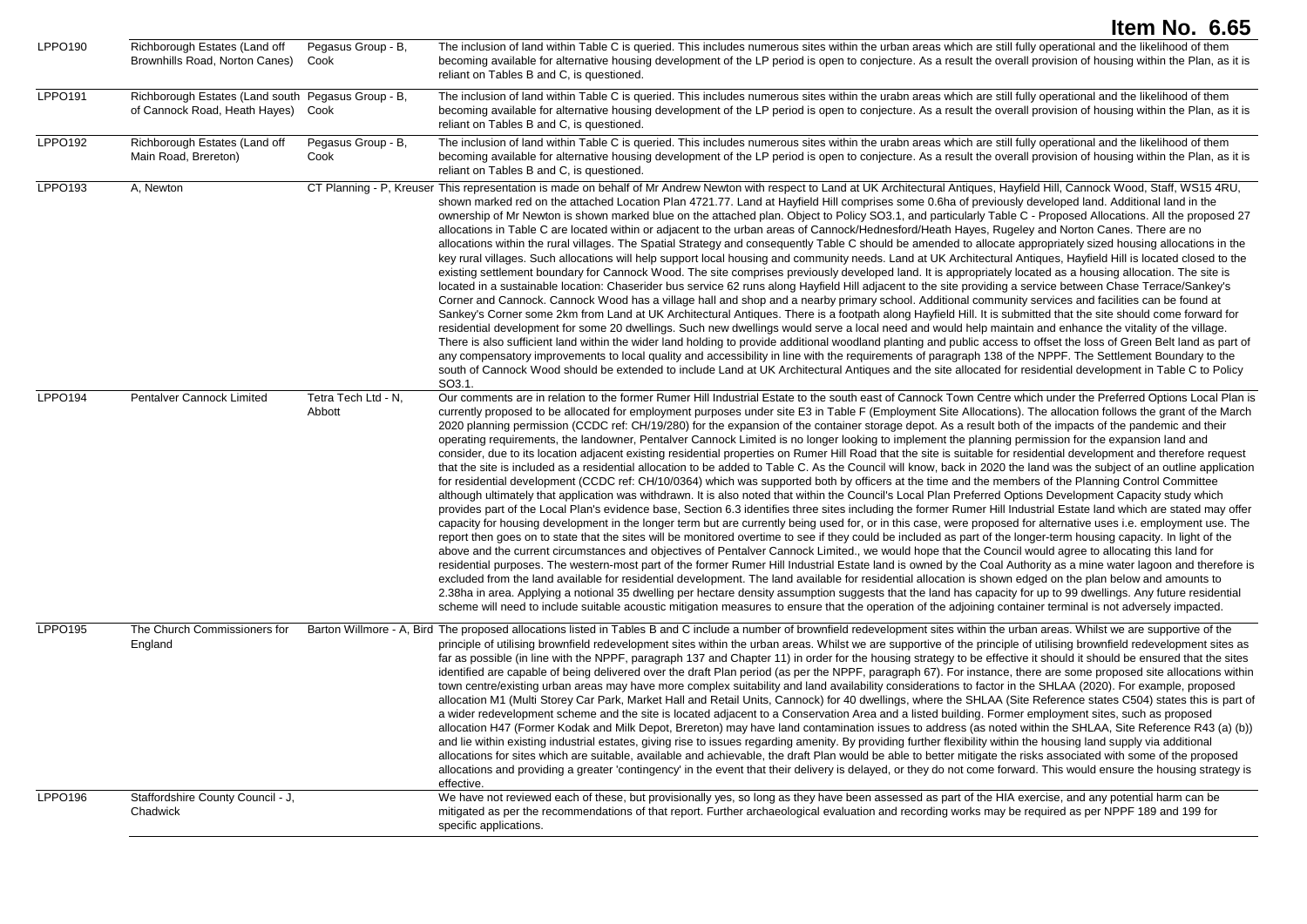LPPO197 Taylor Wimpey (Land East of Wimblebury Rd) RPS - P, Hill Proposed Site Allocation SH2: Policy SO3.1 of the CCLPR identifies a number of new proposed housing allocations, including SH2 East of Wimblebury Road, with a suggested capacity of approximately 410 dwellings. Site SH2 is listed in Table C of the CCLPR under this policy. [...]. The principle of this allocation is strongly supported. RPS notes that the Cabinet report seeking approval to undertake consultation upon the preferred options version refers to the site having capacity for 260 homes, while text in the preferred options version (at Table c) also refers to a capacity for 150 homes as identified through the Cannock Chase District Development Capacity Study 2021. It is understood that these figures relate to the additional capacity that would be created through the release of additional land from the Green Belt (under SHLAA ref C279), and the capacity of the current safeguarded area respectively (under ref C84). Together, these two figures sum to the 410 dwelling capacity stated in Policy SO3.1: Provision for New Homes. RPS supports the proposed allocation of Land East of Wimblebury Road, Cannock (SH2) for 410 dwellings in the CCLPR. The only policy constraint impacting on the site (C279) relates to the current Green Belt designation covering that portion of the site as a whole. The SHLAA 2020 (Appendix 10 and 11) identifies some potential constraints relating to sub-parcels, but these relate more to proximity to those constraints, rather than factors affecting the suitability of the site directly. As highlighted in the previous chapter, TW has commissioned new evidence, which will address all technical issues relating to the site and thus, will support the contention that site SH2 is suitable for residential development following the release of sub-parcel C279 from the Green Belt. Proposed Policy for Site SH2: It is acknowledged that the Regulation 19 Plan will contain policies for the individual allocations. Set out below is proposed wording for a site-specific allocation policy for Land East of Wimblebury Road (SH2). It draws on the overarching policy approach set out in Policy SO3.1 (Provision of New Homes) to inform the range of criteria that development at the Site should, reasonably, be expected to address. [See document for draft text].

|                |                                                                                     |                            | Question 14: In the next iteration of the Plan we will develop site specific allocation policies. Are there any local infrastructure requirments the sites in<br>Tables B and C should address?                                                                                                                                                                                                                                                                                                                                                                                                                                                                                                                                                                                                                                                                                                                                                                                                                                                                                                                                                                                                                                                                                                                                                                                             |
|----------------|-------------------------------------------------------------------------------------|----------------------------|---------------------------------------------------------------------------------------------------------------------------------------------------------------------------------------------------------------------------------------------------------------------------------------------------------------------------------------------------------------------------------------------------------------------------------------------------------------------------------------------------------------------------------------------------------------------------------------------------------------------------------------------------------------------------------------------------------------------------------------------------------------------------------------------------------------------------------------------------------------------------------------------------------------------------------------------------------------------------------------------------------------------------------------------------------------------------------------------------------------------------------------------------------------------------------------------------------------------------------------------------------------------------------------------------------------------------------------------------------------------------------------------|
| <b>LPPO198</b> | D, Hughes                                                                           |                            | General comments about the CCLP for Brereton and specifically the proposals for housing for the sites marked as R43 (H47) which appears to be converting<br>various business use sites to housing developments on Redbrook Lane. I believe there are opportunities to solve some traffic problems in the area. With large<br>numbers of huge trucks running through the mainly residential areas of Ravenhill and Brereton down past the CO-OP to access the A460 Main Road, Brereton.<br>These trucks have consistently intimidated local traffic and chewed up the road surfaces in these areas causing numerous potholes which tend not to get<br>repaired. It seems there is an opportunity (when the residential developments go in at the R43 sites) to separate the industrial and business uses that are located<br>up Redbrook Lane, The Levels and Kimberley Way and closing that access from the business area. instead forcing commercial traffic out via Colliery Road and<br>discouraging them from cutting through the narrow roads of the residential areas. If heavy business traffic is not going to be tracking through the adjacent<br>residential areas on a regular basis in the future, perhaps the severe traffic calming measure in these areas (Redbrook Lane, Birch Lane, Talbot Road and others)<br>could be lowered so as to reduce the damage to normal cars. |
| LPPO199        | Archdiocese of Birmingham,<br>Deacon P. O'Connor                                    |                            | H53 - Given that this is a brownfield site, there are no infrastructure blockages to development, there should be no concern regarding the final total of dwellings.                                                                                                                                                                                                                                                                                                                                                                                                                                                                                                                                                                                                                                                                                                                                                                                                                                                                                                                                                                                                                                                                                                                                                                                                                        |
| <b>LPPO200</b> | St Modwen                                                                           | RPS - P. Hill              | Specifically in relation to infrastructure requirements associated with Areas E and I (H16 and H17), the Council will be aware that the proposals themselves<br>contain both on site infrastructure (SuDS/Access etc) and additional off-site infrastructure through the provisions with the Section 106 for each site which have<br>now reached an advanced stage and contain proposals for additional infrastructure proposals which fully mitigate the impacts of both developments. In addition to<br>which both parcels are CIL liable. Therefore, no additional infrastructure proposals are required, beyond those already committed in respect of the Land West of<br>Pye Green Road site.                                                                                                                                                                                                                                                                                                                                                                                                                                                                                                                                                                                                                                                                                          |
| LPPO201        | Hazel Slade & Rawnsley<br>Community Association - D,<br>Williams                    |                            | We would not wish to see site H30 incorporated in any plan. There are already significant infrastructure deficiencies. E.G. high speed broadband, footpath<br>between Rawnsley Road and Rugeley Road.                                                                                                                                                                                                                                                                                                                                                                                                                                                                                                                                                                                                                                                                                                                                                                                                                                                                                                                                                                                                                                                                                                                                                                                       |
| <b>LPPO202</b> | Severn Trent                                                                        |                            | For the sites in the above table that have a "surface water constraints" as medium or high; these sites may benefit from some form of policy around how they<br>manage surface water to ensure they can come forward sustainably.                                                                                                                                                                                                                                                                                                                                                                                                                                                                                                                                                                                                                                                                                                                                                                                                                                                                                                                                                                                                                                                                                                                                                           |
| <b>LPPO203</b> | Richborough Estates (Land off<br>Brownhills Road, Norton Canes)                     | Pegasus Group - B,<br>Cook | Any infrastructural requirements should be proportionate and reasonable in the same way that infrastructure requirement for the larger strategic allocations must<br>also be. They must also be subject to detailed viability appraisal.                                                                                                                                                                                                                                                                                                                                                                                                                                                                                                                                                                                                                                                                                                                                                                                                                                                                                                                                                                                                                                                                                                                                                    |
| <b>LPPO204</b> | Richborough Estates (Land south Pegasus Group - B,<br>of Cannock Road, Heath Hayes) | Cook                       | Any infrastructural requirements should be proportionate and reasonable in the same way that infrastructure requirement for the larger strategic allocations must<br>also be. They must also be subject to detailed viability appraisal.                                                                                                                                                                                                                                                                                                                                                                                                                                                                                                                                                                                                                                                                                                                                                                                                                                                                                                                                                                                                                                                                                                                                                    |
| <b>LPPO205</b> | Richborough Estates (Land off<br>Main Road, Brereton)                               | Pegasus Group - B,<br>Cook | Any infrastructural requirements should be proportionate and reasonable in the same way that infrastructure requirement for the larger strategic allocations must<br>also be. They must also be subject to detailed viability appraisal.                                                                                                                                                                                                                                                                                                                                                                                                                                                                                                                                                                                                                                                                                                                                                                                                                                                                                                                                                                                                                                                                                                                                                    |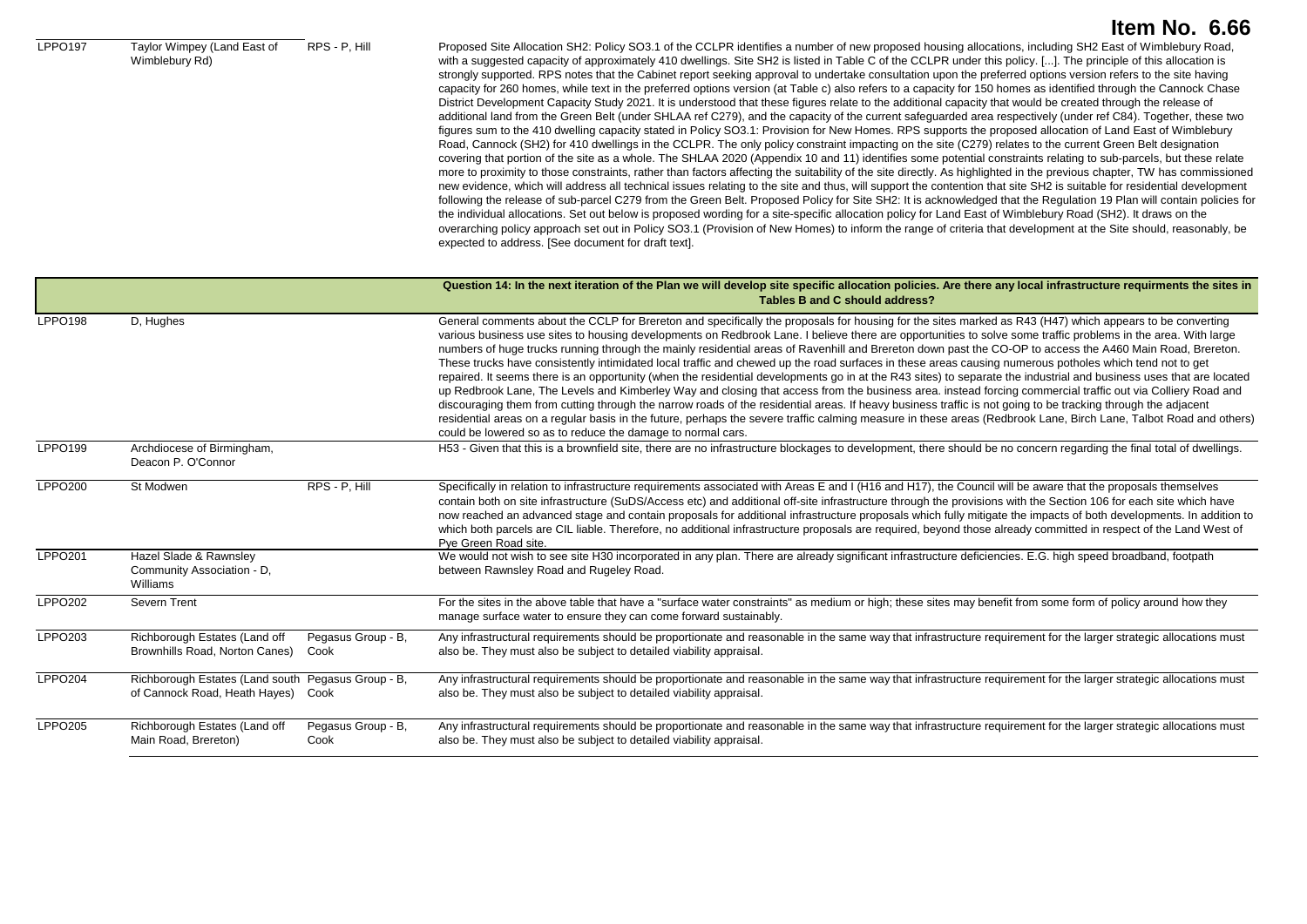LPPO206 **In response to Question 13**, specialist accommodation for older people should be located in a variety of spatial forms to provide the greatest choice for future residents. Sites should be allocated for specialist accommodation with evidenced housing targets produced for this use. A needs assessment should be produced to determine the current and anticipated provision of housing for older persons in all tenure types. Many Councils argue that older persons accommodation should be provided through windfall sites alone. The provision of specialist housing for this population through windfall sites alone is not sufficient. In combination, the allocation of sites through strategic housing areas, windfall sites, and specific specialist accommodation allocations will allow CCDC to set targets for the number of specialist housing for older people with a more targeted approach to the provision of housing for this growing population. Finally, I would also draw your attention to the NPPG Paragraph 4 (Ref ID: 63-004-20190626) which states that the future needs for specialist accommodation for older people should broken down by tenure and type. The sites proposed for allocation in tables B and C do not explicitly state whether any such strategic or other site allocations will include the requirement for housing for older people, despite this being a supported by the majority of representations to the previous consultation on the Reg 18 Issues and Options consultation (para 6.203). Further, we direct the Council to the enclosed document titled 'Representation by Inspired Villages' 9November 2020), recommendations one, two, three and four in particular.

|                |                                                                 |                                                     | <b>SO3.2: Housing Choice</b>                                                                                                                                                                                                                                                                                                                                                                                                                                                                                                                                                                                                                                                                                                                                                                                                                                                                                                                                                                                                                                                                                                                                                                                                                                                                                                                                                                                                                                                                                                                                                                                                                                                                                                                                                                                                                                                                                                                                                                                                                                                                                                                                                                                                                                                                                                                                                                                                                                                                                                                                                                                                                                                                                                                                                                                                                                                                                                                                                                                                                                                                                                                                                                                                                                                                                                                                                                                                                                                                                                                                                                                                                                                                                                                                                                                                                                                                                                                                                                                                                                                                                                                                                                                                                                                                                                                                                                                                                                                             |
|----------------|-----------------------------------------------------------------|-----------------------------------------------------|------------------------------------------------------------------------------------------------------------------------------------------------------------------------------------------------------------------------------------------------------------------------------------------------------------------------------------------------------------------------------------------------------------------------------------------------------------------------------------------------------------------------------------------------------------------------------------------------------------------------------------------------------------------------------------------------------------------------------------------------------------------------------------------------------------------------------------------------------------------------------------------------------------------------------------------------------------------------------------------------------------------------------------------------------------------------------------------------------------------------------------------------------------------------------------------------------------------------------------------------------------------------------------------------------------------------------------------------------------------------------------------------------------------------------------------------------------------------------------------------------------------------------------------------------------------------------------------------------------------------------------------------------------------------------------------------------------------------------------------------------------------------------------------------------------------------------------------------------------------------------------------------------------------------------------------------------------------------------------------------------------------------------------------------------------------------------------------------------------------------------------------------------------------------------------------------------------------------------------------------------------------------------------------------------------------------------------------------------------------------------------------------------------------------------------------------------------------------------------------------------------------------------------------------------------------------------------------------------------------------------------------------------------------------------------------------------------------------------------------------------------------------------------------------------------------------------------------------------------------------------------------------------------------------------------------------------------------------------------------------------------------------------------------------------------------------------------------------------------------------------------------------------------------------------------------------------------------------------------------------------------------------------------------------------------------------------------------------------------------------------------------------------------------------------------------------------------------------------------------------------------------------------------------------------------------------------------------------------------------------------------------------------------------------------------------------------------------------------------------------------------------------------------------------------------------------------------------------------------------------------------------------------------------------------------------------------------------------------------------------------------------------------------------------------------------------------------------------------------------------------------------------------------------------------------------------------------------------------------------------------------------------------------------------------------------------------------------------------------------------------------------------------------------------------------------------------------------------------------------|
|                |                                                                 |                                                     | Question 15: Do you support the level of provision of affordable dwellings?                                                                                                                                                                                                                                                                                                                                                                                                                                                                                                                                                                                                                                                                                                                                                                                                                                                                                                                                                                                                                                                                                                                                                                                                                                                                                                                                                                                                                                                                                                                                                                                                                                                                                                                                                                                                                                                                                                                                                                                                                                                                                                                                                                                                                                                                                                                                                                                                                                                                                                                                                                                                                                                                                                                                                                                                                                                                                                                                                                                                                                                                                                                                                                                                                                                                                                                                                                                                                                                                                                                                                                                                                                                                                                                                                                                                                                                                                                                                                                                                                                                                                                                                                                                                                                                                                                                                                                                                              |
| <b>LPPO207</b> | Walsall Council - N, Ball                                       |                                                     | Given that some of the housing proposed will meet needs arising from the Black Country, it is important that this includes a good proportion of affordable housing.<br>Paragraph 6.206 of the Plan states that the Local Housing Need Assessment calculated that 37% of the new housing proposed should be affordable dwellings.<br>However, the proposed policy direction only states that at least 20% of dwellings should be affordable (and this policy will only apply for developments above 10<br>homes). The proposed policy is ambiguous in respect of whether it applies to sites of above 10 homes or 10 homes or more.                                                                                                                                                                                                                                                                                                                                                                                                                                                                                                                                                                                                                                                                                                                                                                                                                                                                                                                                                                                                                                                                                                                                                                                                                                                                                                                                                                                                                                                                                                                                                                                                                                                                                                                                                                                                                                                                                                                                                                                                                                                                                                                                                                                                                                                                                                                                                                                                                                                                                                                                                                                                                                                                                                                                                                                                                                                                                                                                                                                                                                                                                                                                                                                                                                                                                                                                                                                                                                                                                                                                                                                                                                                                                                                                                                                                                                                       |
| LPPO208        | <b>Bromford Housing Group</b>                                   | PlanIt Planning and<br>Development - J,<br>Williams | Objective 3 of the emerging Plan states that developments of 10 dwellings or more should provide at least 20% of the total number of houses as affordable<br>properties. We fully support the provision of affordable housing. It is a clear aspiration of the Framework to ensure that affordable housing is provided where it is<br>needed. However, 20% affordable housing provision is insufficient to meet the affordable housing requirements of the District. As referred to in our<br>representations to Policy SO3.1, approximately 40% of the total housing requirement would need to be delivered as affordable dwellings to meet the identified<br>affordable housing need. This is not, however, possible, due to viability constraints and as such it is not possible or appropriate to increase the percentage level of<br>provision further. It is, therefore, our view that it would be beneficial for the Plan to make it clear that significant weight will be afforded to development proposals<br>that provides in excess of 20% affordable housing. This will assist the local authority in delivering much needed affordable homes.                                                                                                                                                                                                                                                                                                                                                                                                                                                                                                                                                                                                                                                                                                                                                                                                                                                                                                                                                                                                                                                                                                                                                                                                                                                                                                                                                                                                                                                                                                                                                                                                                                                                                                                                                                                                                                                                                                                                                                                                                                                                                                                                                                                                                                                                                                                                                                                                                                                                                                                                                                                                                                                                                                                                                                                                                                                                                                                                                                                                                                                                                                                                                                                                                                                                                                                               |
| <b>LPPO209</b> | Norton Canes Parish Council                                     |                                                     | Policy SO3.2 concerning affordable housing and housing standards this is broadly supported. However given the support at National policy level, clear evidence<br>of need and the fact that other Local Plans include such a policy, it is wished to see a requirement for a percentage of small bungalows designed for the elderly on<br>major new housing development sites to be a requirement.                                                                                                                                                                                                                                                                                                                                                                                                                                                                                                                                                                                                                                                                                                                                                                                                                                                                                                                                                                                                                                                                                                                                                                                                                                                                                                                                                                                                                                                                                                                                                                                                                                                                                                                                                                                                                                                                                                                                                                                                                                                                                                                                                                                                                                                                                                                                                                                                                                                                                                                                                                                                                                                                                                                                                                                                                                                                                                                                                                                                                                                                                                                                                                                                                                                                                                                                                                                                                                                                                                                                                                                                                                                                                                                                                                                                                                                                                                                                                                                                                                                                                       |
| <b>LPPO210</b> | West Midlands Housing<br>Association Planning Consortium Stoate | Tetlow King Planning - L                            | The Council should set the affordable housing requirement at a level which viably maximises delivery on all sites, enabling delivery in a wide range of<br>circumstances. The preferred policy direction states that the Council will be looking to set a threshold at of at least 20% affordable housing on sites for major<br>applications. We encourage the Council to be ambitious in setting its affordable housing thresholds, particularly as the preferred options document states at<br>paragraph 6.206 that 37% of new housing proposed should be affordable dwellings, and that "the need for affordable dwellings across the district will not be met<br>in entirety by this plan" (Paragraph 6.213). The Council should seek to maximise on-site delivery of affordable housing where this will meet needs, and consider<br>off-site financial contributions as an exception, in line with the revised NPPF expectation for viability discussions to become truly exceptional. We see that the<br>policy direction also outlines the Council's preferred affordable tenure split as "80% for rent and 20% for intermediate housing or other routes to affordable home<br>ownership". The Council will need to clarify if this is social or affordable rent and will need to justify this tenure split with robust evidence that takes into<br>consideration of all of the affordable housing tenures available on the market following the revisions to the NPPF affordable housing definition in 2019. The HAPC<br>recognises that the government intends to introduce First Homes as an alternative affordable home ownership product, which will require local planning<br>authorities to secure First Homes as 25% of the affordable housing contribution. The exact detail is yet to be confirmed in a forthcoming Written Ministerial<br>Statement, but we are concerned that the First Homes requirement will squeeze out shared ownership as alternative affordable homeownership tenure.<br>Notwithstanding the requirement for First Homes, we hope that Cannock Chase will continue to support shared ownership as an affordable homeownership tenure<br>which is a well-recognised and enables many to access the property ladder. Clearly the requirement for First Homes is another considering in determining the<br>appropriate tenure splits for the district and therefore 80% rent does seem too high. It remains appropriate for the Council to set a district-wide policy of<br>encouraging development to deliver a sufficient mix of house types, tenures, and restrictions to meet specific needs where these occur, and as viable. The Local<br>Housing Needs Assessment (LHNA) (2019) reveals an annual need of 110 affordable dwellings between 2018 and 2038, of which, 11% are needed to be one<br>bed, 65% two bed, 16% 3 bed and 8% 4+ bed. The preferred housing mix at Table D on page 79 aligns with these findings. Policy on housing mix should<br>reference not only the most up to date evidence base but allow developers to demonstrate how proposals will meet local needs in accordance with any other up to<br>date evidence, such as housing need surveys, the housing register, and reference to existing stock. We are therefore pleased to see that the tenure mix and type<br>of affordable provision will be agreed with the Council's housing manager on a site by site basis and secured through an appropriate legal agreement<br>We note<br>at paragraph 6.210 that S106 agreements will be expected to ensure that affordable housing remains at an affordable price in perpetuity. While it is true that the<br>NPPF requires provisions for affordable rented properties to remain at an affordable price for future eligible households, it does not remove the right for housing<br>associations to sell their affordable housing on non-rural exception sites. The NPPF's sole reference to retaining affordable housing in perpetuity is in Annex 2<br>where this is sought for affordable housing delivered on rural exception sites only. This principle is appropriate and supported by our Members as this helps to<br>secure land for delivery of affordable housing in rural areas where housing delivery would otherwise not be supported. We are therefore pleased to see that the<br>Council will support the delivery of affordable housing on rural exception sites in line with draft policy SO3.1. |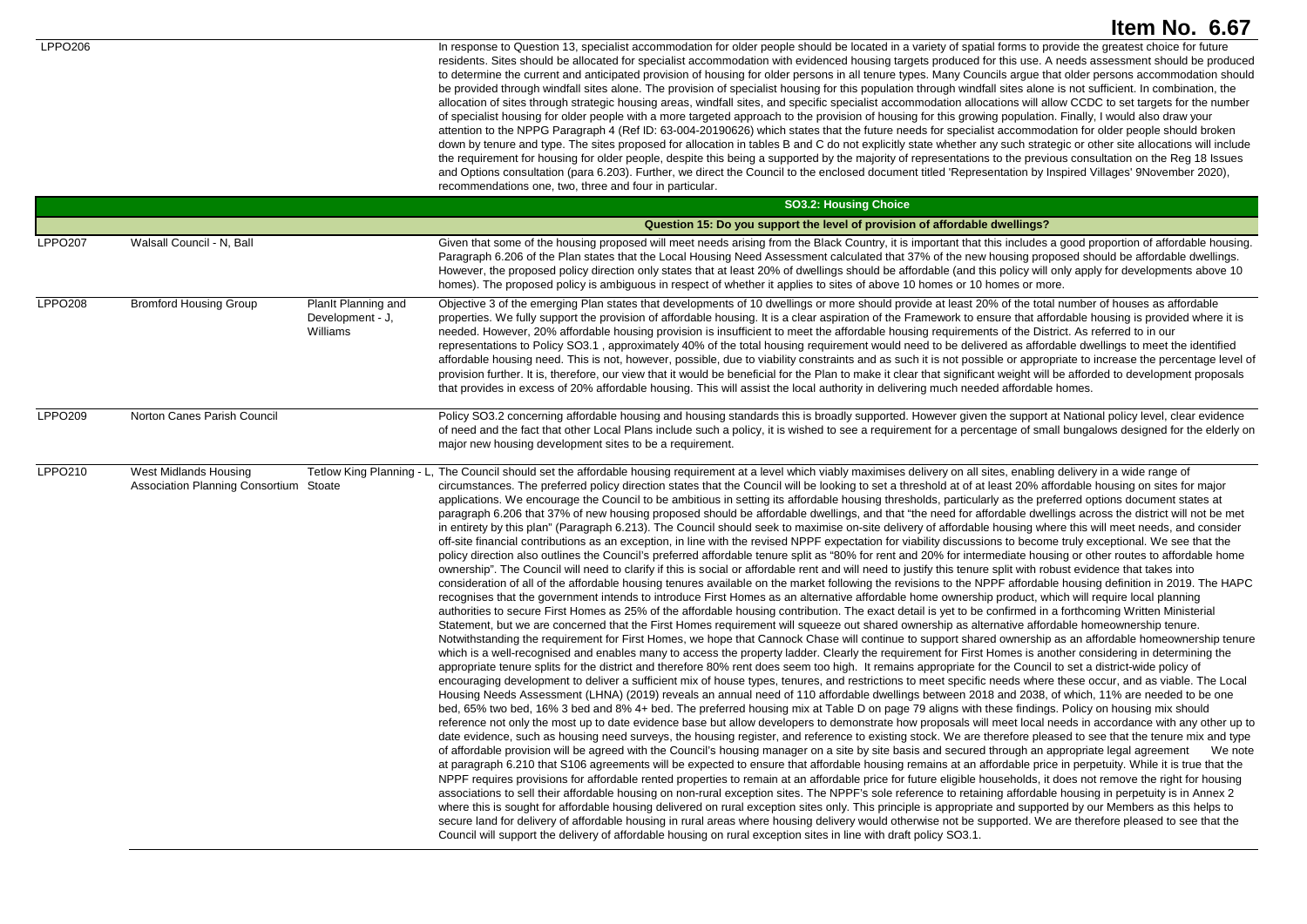|                |                                                                                          |                            | Item No. 6.68                                                                                                                                                                                                                                                                                                                                                                                                                                                                                                                                                                                                                                                                                                                                                                                                                                                                                                                                                                                                                                                                                                                                                                                                                                                                                                                                                                                                                                                                                                                                                                                                                       |
|----------------|------------------------------------------------------------------------------------------|----------------------------|-------------------------------------------------------------------------------------------------------------------------------------------------------------------------------------------------------------------------------------------------------------------------------------------------------------------------------------------------------------------------------------------------------------------------------------------------------------------------------------------------------------------------------------------------------------------------------------------------------------------------------------------------------------------------------------------------------------------------------------------------------------------------------------------------------------------------------------------------------------------------------------------------------------------------------------------------------------------------------------------------------------------------------------------------------------------------------------------------------------------------------------------------------------------------------------------------------------------------------------------------------------------------------------------------------------------------------------------------------------------------------------------------------------------------------------------------------------------------------------------------------------------------------------------------------------------------------------------------------------------------------------|
| <b>LPPO211</b> | Home Builders Federation - S,<br>Green                                                   |                            | The Council's preferred policy approach on sites of 10 or more dwellings is for at least 20% of dwellings to be affordable housing, with 80% for rent and 20% for<br>intermediate housing or other routes to affordable home ownership. The Council should viability test the provision of at least 20% affordable housing. At<br>Examination, viability will be a key issue in determining the soundness of the Local Plan. In plan-making, viability will be a key issue in determining the soundness<br>of the Local Plan. In plan-making, viability is inseparable from the deliverability of development. Therefore, the viability of individual developments and plan<br>policies should be tested at the plan making stage, Without a robust approach to viability assessment, land will be withheld from the market and housing delivery<br>will be threatened. Viability assessment should not be conducted on the margins of viability. The Council's proposed affordable housing tenure mix is inconsistent<br>with national policy. The 2019 NPPF promotes affordable home ownership by requiring at least 10% of new dwellings built to be available for this tenure leaving<br>only the remained for other affordable housing tenures (para 64). The Government's Changes to the Current Planning System (ended on 1st October 2020) and<br>The Government's consultation on Draft Revisions to the NPPF (ended on 27th March 2021) also propose further changes to facilitate the delivery of First Homes.<br>The Council's proposed affordable housing tenure mix should be amended to accord with national policy. |
| <b>LPPO212</b> | Richborough Estates (Land off<br>Brownhills Road, Norton Canes)                          | Pegasus Group - B,<br>Cook | The proportion of affordable dwellings is identified at 20% with 80% of this for rent and 20% for intermediate housing or other routes to affordable home<br>ownership. The Government have identified in the NPPF (para 64) that they are seeking to provide 10% of all new units across the board as available for<br>affordable home ownership. The approach set out in the Preferred Policy Direction in the LP would not deliver this requirement. The Policy Direction identifies hat<br>20% of the total would be affordable and of this one fifth would fall within the intermediate housing bracket which would include routes to affordable home<br>ownership. Rather than delivering 10% of the total this would deliver only 2% falling within the intermediate bracket and even if this was given entirely over<br>towards the Government's proposed requirement for affordable home ownership would not deliver 10%. The Government's Changes to the Current Planning<br>System (ended on 1st October 2020) and the Government's consultation on Draft Revisions to the NPPF (ended on 27th March 2021) also propose further<br>changes to facilitate the delivery of First Homes. The Council's proposed affordable housing tenure mix should be amended to accord with national policy.                                                                                                                                                                                                                                                                                                                             |
| <b>LPPO213</b> | Richborough Estates (Land south Pegasus Group - B,<br>of Cannock Road, Heath Hayes) Cook |                            | The proportion of affordable dwellings is identified at 20% with 80% of this for rent and 20% for intermediate housing or other routes to affordable home<br>ownership. The Government have identified in the NPPF (para 64) that they are seeking to provide 10% of all new units across the board as available for<br>affordable home ownership. The approach set out in the Preferred Policy Direction in the LP would not deliver this requirement. The Policy Direction identifies hat<br>20% of the total would be affordable and of this one fifth would fall within the intermediate housing bracket which would include routes to affordable home<br>ownership. Rather than delivering 10% of the total this would deliver only 2% falling within the intermediate bracket and even if this was given entirely over<br>towards the Government's proposed requirement for affordable home ownership would not deliver 10%. The Government's Changes to the Current Planning<br>System (ended on 1st October 2020) and the Government's consultation on Draft Revisions to the NPPF (ended on 27th March 2021) also propose further<br>changes to facilitate the delivery of First Homes. The Council's proposed affordable housing tenure mix should be amended to accord with national policy.                                                                                                                                                                                                                                                                                                                             |
| <b>LPPO214</b> | Richborough Estates (Land off<br>Main Road, Brereton)                                    | Pegasus Group - B,<br>Cook | The proportion of affordable dwellings is identified at 20% with 80% of this for rent and 20% for intermediate housing or other routes to affordable home<br>ownership. The Government have identified in the NPPF (para 64) that they are seeking to provide 10% of all new units across the board as available for<br>affordable home ownership. The approach set out in the Preferred Policy Direction in the LP would not deliver this requirement. The Policy Direction identifies hat<br>20% of the total would be affordable and of this one fifth would fall within the intermediate housing bracket which would include routes to affordable home<br>ownership. Rather than delivering 10% of the total this would deliver only 2% falling within the intermediate bracket and even if this was given entirely over<br>towards the Government's proposed requirement for affordable home ownership would not deliver 10%. The Government's Changes to the Current Planning<br>System (ended on 1st October 2020) and the Government's consultation on Draft Revisions to the NPPF (ended on 27th March 2021) also propose further<br>changes to facilitate the delivery of First Homes. The Council's proposed affordable housing tenure mix should be amended to accord with national policy.                                                                                                                                                                                                                                                                                                                             |
| <b>LPPO215</b> | <b>Friel Homes Ltd</b>                                                                   |                            | CT Planning - P, Kreuser []. Support the inclusion of Policy SO3.2 Housing Choice and Housing Mix Table D in the Local Plan Preferred Options. Indicative Site Layout (ALR-001 Rev B)<br>submitted with this representation demonstrates that the site SH4 can deliver the 33 dwellings as required in Policy SO3.1. The housing mix on the Indicative<br>Layout comprises some 1, 2 and 3no. bedroomed properties and is broadly broadly compliant with the Local Plan preferred Housing Mix set out at Table D on<br>page 79 of the Preferred Options document. (see document for housing mix proposed for SH4). The indicative Layout includes for some 11 of 33 dwellings to be<br>provided as bungalows. The provision of a high proportion of bungalows on the site will assist housing choice in the local area. There is a demand, and an<br>increasing future demand for single storey living by the elderly and those living with limiting long term illness; a matter recognised and sought to be addressed in<br>Policy SO3.3 (Delivery High Quality Housing). Cannock Chase District is expected to experience an increase of 41% in the population of 65years and over during<br>the period of the Local Plan. The Local Authority has a requirement to provide for the needs of different groups in society. The provision of Affordable Housing on<br>the site will assist Cannock Chase District Council in achieving their obligation.                                                                                                                                                                            |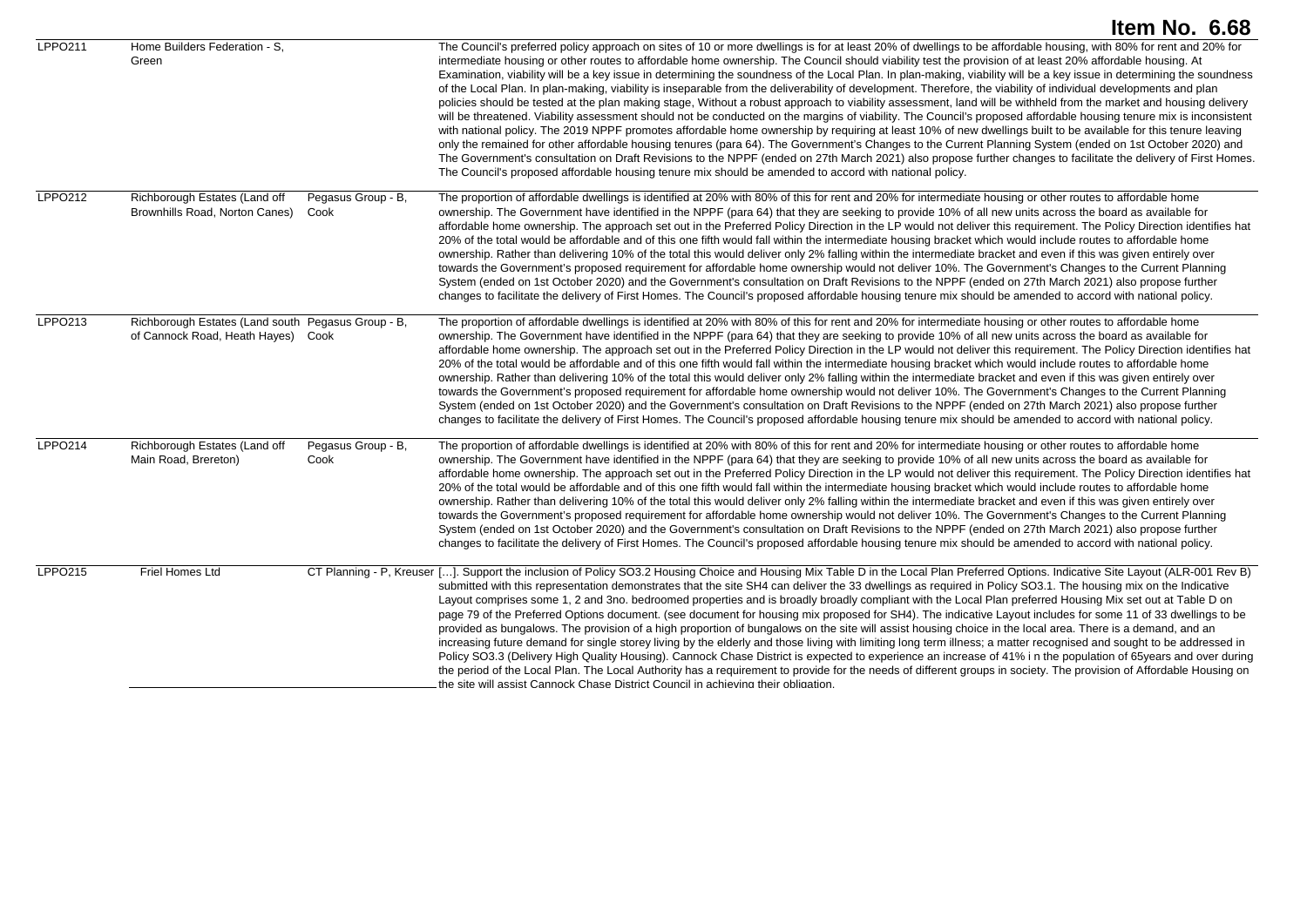|                |                                         |                                | Item No. $6.69$                                                                                                                                                                                                                                                                                                                                                                                                                                                                                                                                                                                                                                                                                                                                                                                                                                                                                                                                                                                                                                                                                                                                                                                                                                                                                                                                                                                                                                                                                                                                                                                                                                                                                                                                                                                                                                                                                                                                                                                                                                                                                                                                                                                                                                                                                                                                                                                                                                                                                   |
|----------------|-----------------------------------------|--------------------------------|---------------------------------------------------------------------------------------------------------------------------------------------------------------------------------------------------------------------------------------------------------------------------------------------------------------------------------------------------------------------------------------------------------------------------------------------------------------------------------------------------------------------------------------------------------------------------------------------------------------------------------------------------------------------------------------------------------------------------------------------------------------------------------------------------------------------------------------------------------------------------------------------------------------------------------------------------------------------------------------------------------------------------------------------------------------------------------------------------------------------------------------------------------------------------------------------------------------------------------------------------------------------------------------------------------------------------------------------------------------------------------------------------------------------------------------------------------------------------------------------------------------------------------------------------------------------------------------------------------------------------------------------------------------------------------------------------------------------------------------------------------------------------------------------------------------------------------------------------------------------------------------------------------------------------------------------------------------------------------------------------------------------------------------------------------------------------------------------------------------------------------------------------------------------------------------------------------------------------------------------------------------------------------------------------------------------------------------------------------------------------------------------------------------------------------------------------------------------------------------------------|
| LPPO216        | ENGIE - D, Sager                        | Barton Willmore - J.<br>Bonner | The draft Plan sets out that for developments above 10 homes, at least 20% of the total number of dwellings should be affordable housing with 80% for rent and<br>20% for intermediate housing or other routes to affordable home ownership. We note that the draft Plan is not yet supported by an up-to-date Viability Assessment<br>and therefore this policy should be kept under review in light of the emerging evidence base. This approach is in accordance with the NPPF (paragraph 34) which<br>states that policies setting out the levels and types of affordable housing provision required, should not undermine the deliverability of the Plan. In principle we<br>have no issues with the affordable housing targets and we support the aims, subject to ensuring there is evidence to support it. The draft policy provides detail on<br>housing mix, stating that: "a mix of housing sizes, types and tenure appropriate to the area and as supported by local evidence should be provided". "The size,<br>type and tenure of homes on sites of 15 or more units (including conversions) will be specified in the site allocation policy or where not specified will be in<br>accordance with Table D below or its subsequent revisions. The housing mix in Table D will not be applied to developments falling within Class C2 of the Use<br>Classes Order)." This approach is generally supported, but we would encourage an emphasis on flexibility given the length of the Plan period and changing<br>evidence on housing need. We would suggest that the overall policy wording could be clarified further state that where a housing mix is broadly in line with the<br>requirements set out in Table D (or Site Allocation Policy) it will be considered acceptable. The policy should recognise that the requirements set out in Table D<br>cannot be applied as a blanket approach. It needs to be applied flexibly to reflect the individual characteristics of the site. For example, delivering at higher<br>densities in sustainable locations may necessitate the delivery of flats on part of a site, which may affect the ability to deliver the desired mix. We would also note<br>that site specific matters may require alternative approaches that may not be apparent at the point of the mix being determined at the allocation or planning<br>permission stage, and so the policy should acknowledge this need for flexibility to assist with delivery. |
| <b>LPPO217</b> | The Church Commissioners for<br>England |                                | Barton Willmore - A, Bird The principle of these draft Policies to address the specific local housing needs of the District is supported. Nevertheless, in line with the NPPF (paragraph 34)<br>and PPG ("Viability' see Paragraph 001 Reference ID: 10-001-20190509 and Paragraph 002 Reference ID: 10-002-20190509) the requirements should be fully<br>evidence by supporting assessment work, including a Viability Assessment. This should ensure the cumulative requirements of the draft Plan policies do not<br>undermine the deliverability of the plan overall. We note that the draft Plan is not yet supported by an up-to-date Viability Assessment and therefore this policy<br>should be kept under review in light of the emerging evidence base. In accordance with the PPG (Paragraph: 010 Reference ID: 10-010-20180724) as part of the<br>Viability Assessment and therefore this policy should be kept under review in light of the emerging evidence base. In accordance with the PPG (Paragraph: 010<br>Reference ID: 10-010-20180724) as part the Viability Assessment the Council should look to engage with key stakeholders as part of the process including<br>developers and landowners.                                                                                                                                                                                                                                                                                                                                                                                                                                                                                                                                                                                                                                                                                                                                                                                                                                                                                                                                                                                                                                                                                                                                                                                                                                                                             |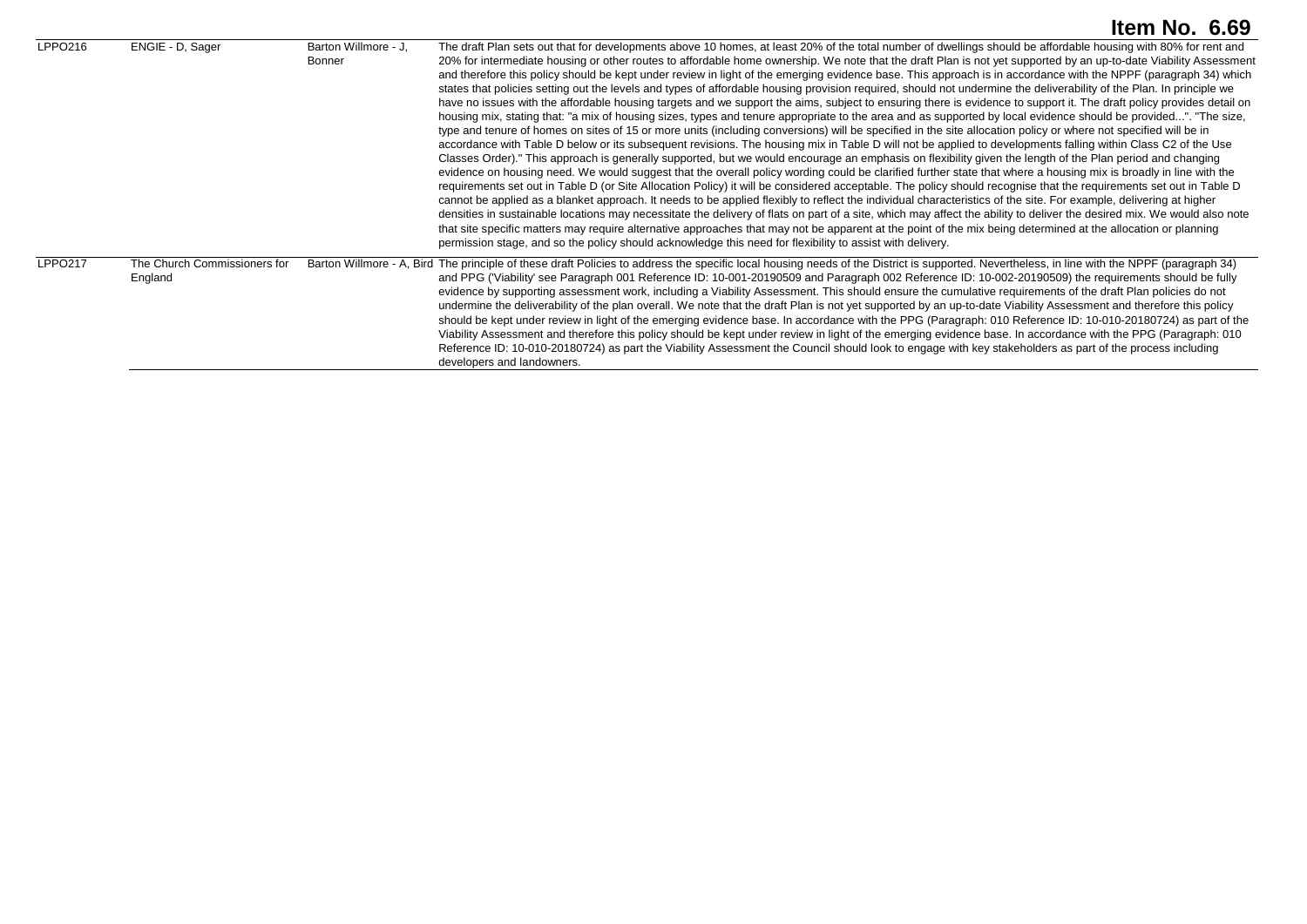|                |                                                                                               | Question 16: Do you support the approach to encouraging home working?                                                                                                                                                                                                                                                                                                                                                                                                                                                                                                                                                                                                                                                                                                                                                                                                                                                                                                                                                                                                                                                                                                                                                                                                                                                                                                                                                                                                                                                                                                                                                                                                                                                                                                                                                                                                                                                                                                                                                                                                                                                                                                                                                                                                                                                                                                                                                                                                                                                                                                                                                                                                                                                                                                                                                                                                                                                                                                                                                                                                                                                                                                                                                                                                                 |
|----------------|-----------------------------------------------------------------------------------------------|---------------------------------------------------------------------------------------------------------------------------------------------------------------------------------------------------------------------------------------------------------------------------------------------------------------------------------------------------------------------------------------------------------------------------------------------------------------------------------------------------------------------------------------------------------------------------------------------------------------------------------------------------------------------------------------------------------------------------------------------------------------------------------------------------------------------------------------------------------------------------------------------------------------------------------------------------------------------------------------------------------------------------------------------------------------------------------------------------------------------------------------------------------------------------------------------------------------------------------------------------------------------------------------------------------------------------------------------------------------------------------------------------------------------------------------------------------------------------------------------------------------------------------------------------------------------------------------------------------------------------------------------------------------------------------------------------------------------------------------------------------------------------------------------------------------------------------------------------------------------------------------------------------------------------------------------------------------------------------------------------------------------------------------------------------------------------------------------------------------------------------------------------------------------------------------------------------------------------------------------------------------------------------------------------------------------------------------------------------------------------------------------------------------------------------------------------------------------------------------------------------------------------------------------------------------------------------------------------------------------------------------------------------------------------------------------------------------------------------------------------------------------------------------------------------------------------------------------------------------------------------------------------------------------------------------------------------------------------------------------------------------------------------------------------------------------------------------------------------------------------------------------------------------------------------------------------------------------------------------------------------------------------------------|
| <b>LPPO218</b> | Together Active - J. Brennan                                                                  | Yes, I support his for work life balance and climate change reasons                                                                                                                                                                                                                                                                                                                                                                                                                                                                                                                                                                                                                                                                                                                                                                                                                                                                                                                                                                                                                                                                                                                                                                                                                                                                                                                                                                                                                                                                                                                                                                                                                                                                                                                                                                                                                                                                                                                                                                                                                                                                                                                                                                                                                                                                                                                                                                                                                                                                                                                                                                                                                                                                                                                                                                                                                                                                                                                                                                                                                                                                                                                                                                                                                   |
| LPPO219        | Home Builders Federation - S.<br>Green                                                        | The Council's preferred policy approach proposed that on sites of 15 or more dwellings, housing mix will be specified in the site allocation policy or where not<br>specified will be in accordance with Table D - Housing Mix or its subsequent revisions. Where market housing is supported by connection to superfast broadband,<br>a flexibility of 4% will be permitted across the dwelling sizes to facilitate homeworking. All households should have access to different types of dwellings to meet<br>their housing needs. As set out in 2019 NPPF, the housing needs for different groups should be assessed to justify any policies on the size, type and tenure of<br>housing including a need for affordable housing (para 61&62). All policies should be underpinned by relevant and up to date evidence which should be adequate,<br>proportionate and focussed tightly on supporting and justifying the policies concerned (para 31). The Councils should recognise that market signals are important<br>in determining the size and type of housing needed. An overly prescriptive policy approach on housing mix is inappropriate. The Council should focus on ensuring<br>that there are appropriate sites allocated to meet the needs of specifically identified groups of households rather than prescribing specific housing mixes for<br>individual sites. The Local Plan should ensure that suitable sites are available for a wide range of different types of development across a wide choice of<br>appropriate locations. The Council should consider allocating sites for older persons and other specialist housing subject to criteria such as the proximity of sites<br>public transport, local amenities, health services and town centres. If Table D is retained, additional flexibility should be provided by setting out ranges of<br>percentages.                                                                                                                                                                                                                                                                                                                                                                                                                                                                                                                                                                                                                                                                                                                                                                                                                                                                                                                                                                                                                                                                                                                                                                                                                                                                                                                                                                                               |
| <b>LPPO220</b> | Richborough Estates (Land off<br>Pegasus Group - B,<br>Brownhills Road, Norton Canes)<br>Cook | The approach to homeworking seems to consist of a flexibility of 4% in regard to market housing size restrictions if superfast broadband connections are provided<br>This would allow 76% of the total market housing to be within the three-bedroomed sector rather than the 72% prescribed in Table D. As set out above the whole<br>approach to prescribing the size of market housing is flawed and this minor amendment is unlikely to foster provision of superfast broadband. Policy SO3.3 sets<br>out the Council's approach for delivering high quality housing. The Council's approach has been to target larger homes consistent with the Nationally Prescribed<br>Space Standards and to require developers to provide for households with health problems or disabilities. The Council's jurisdiction derives from the Local<br>Housing Needs Assessment that states that 60% of all new housing should be suitable for the needs of households with health problems or disabilities. The<br>Council goes on to state that this could be through the provision of single level accommodation such as bungalows and ground floor flats or through the provision<br>of dwellings which comply with Part M4(2) or Part M4(3) of the Building Regulations or can be easily adapted to meet these standards. The explanatory text goes<br>on to indicate that the 60% provision of new housing to meet the needs or households with health problems or disabilities reflect future forecasts and deficiencies<br>in the existing housing stock. It also supports the need for a target of 13% of all housing to meet M4(3) Category 3 requirements and a 47% of all housing to meet<br>M4(2) Category 2 requirements. The explanatory text also requires that the Nationally Prescribed Space Standards will assist the Authority in attracting greater<br>numbers of people to work from home which will assist the Council in achieving its zero carbon ambitions. Richborough Estates supports the objective of<br>delivering high quality design and resilience and providing adequate space to achieve good living standards. However, objection is raised to providing a minimum<br>of 60% of new homes to be suitable for households with health problems or disabilities. The justification to the Policy refers to the SHMA and the need to remedy<br>deficiencies in the existing housing stock. This suggests that households not suffering from health problems/disabilities will need to utilise existing housing stock<br>whilst 60% of new stock is designed for people who have health problems. The policy is also unclear as, whilst the policy text itself refers to 60% of the total<br>number of units being suitable for households with health problems/disabilities, it is supporting text which provides clarity of what this actually means and is<br>defined as being 13% of all housing meeting M4(3) Category 3 housing and 47% M4(2) Category 2 housing. The Local Plan Preferred Options has made<br>reference to the need for viability assessment to take place through the plan making process. However, no information is currently available which has assessed<br>the potential impact of the requirement of Policy SO3.3 on viability.  |
| <b>LPPO221</b> | Richborough Estates (Land south Pegasus Group - B,<br>of Cannock Road, Heath Hayes)<br>Cook   | The approach to homeworking seems to consist of a flexibility of 4% in regard to market housing size restrictions if superfast broadband connections are provided.<br>This would allow 76% of the total market housing to be within the three-bedroomed sector rather than the 72% prescribed in Table D. As set out above the whole<br>approach to prescribing the size of market housing is flawed and this minor amendment is unlikely to foster provision of superfast broadband. Policy SO3.3 sets<br>out the Council's approach for delivering high quality housing. The Council's approach has been to target larger homes consistent with the Nationally Prescribed<br>Space Standards and to require developers to provide for households with health problems or disabilities. The Council's jurisdiction derives from the Local<br>Housing Needs Assessment that states that 60% of all new housing should be suitable for the needs of households with health problems or disabilities. The<br>Council goes on to state that this could be through the provision of single level accommodation such as bungalows and ground floor flats or through the provision<br>of dwellings which comply with Part M4(2) or Part M4(3) of the Building Regulations or can be easily adapted to meet these standards. The explanatory text goes<br>on to indicate that the 60% provision of new housing to meet the needs or households with health problems or disabilities reflect future forecasts and deficiencies<br>in the existing housing stock. It also supports the need for a target of 13% of all housing to meet M4(3) Category 3 requirements and a 47% of all housing to meet<br>M4(2) Category 2 requirements. The explanatory text also requires that the Nationally Prescribed Space Standards will assist the Authority in attracting greater<br>numbers of people to work from home which will assist the Council in achieving its zero carbon ambitions. Richborough Estates supports the objective of<br>delivering high quality design and resilience and providing adequate space to achieve good living standards. However, objection is raised to providing a minimum<br>of 60% of new homes to be suitable for households with health problems or disabilities. The justification to the Policy refers to the SHMA and the need to remedy<br>deficiencies in the existing housing stock. This suggests that households not suffering from health problems/disabilities will need to utilise existing housing stock<br>whilst 60% of new stock is designed for people who have health problems. The policy is also unclear as, whilst the policy text itself refers to 60% of the total<br>number of units being suitable for households with health problems/disabilities, it is supporting text which provides clarity of what this actually means and is<br>defined as being 13% of all housing meeting M4(3) Category 3 housing and 47% M4(2) Category 2 housing. The Local Plan Preferred Options has made<br>reference to the need for viability assessment to take place through the plan making process. However, no information is currently available which has assessed<br>the potential impact of the requirement of Policy SO3.3 on viability. |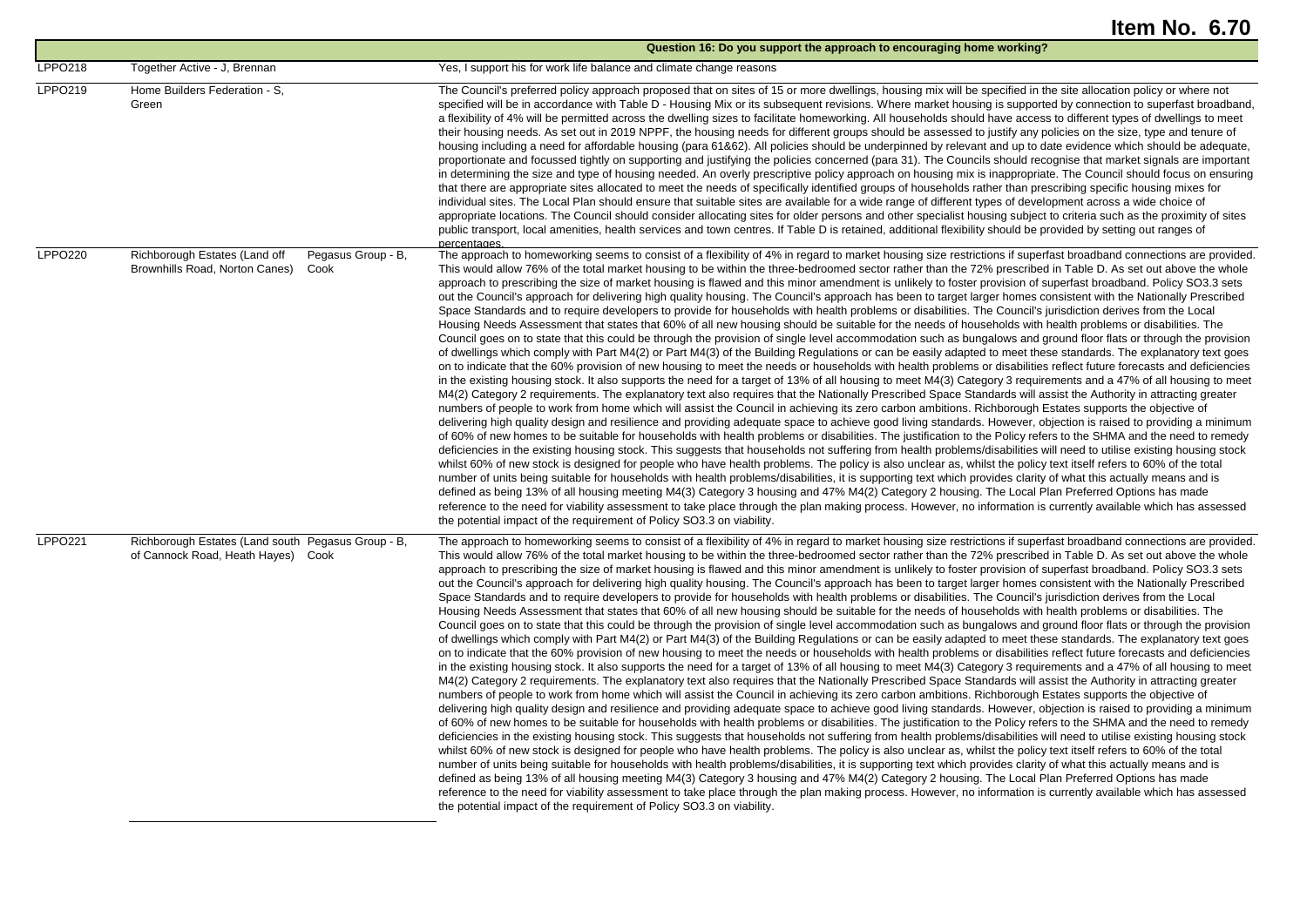|                |                                                       |                                         | Item No. 6.71                                                                                                                                                                                                                                                                                                                                                                                                                                                                                                                                                                                                                                                                                                                                                                                                                                                                                                                                                                                                                                                                                                                                                                                                                                                                                                                                                                                                                                                                                                                                                                                                                                                                                                                                                                                                                                                                                                                                                                                                                                                                                                                                                                                                                                                                                                                                                                                                                                                                                                                                                                                                                                                                                                                                                                                                                                                                                                                                                                                                                                                                                                                                                                                                                                                                         |
|----------------|-------------------------------------------------------|-----------------------------------------|---------------------------------------------------------------------------------------------------------------------------------------------------------------------------------------------------------------------------------------------------------------------------------------------------------------------------------------------------------------------------------------------------------------------------------------------------------------------------------------------------------------------------------------------------------------------------------------------------------------------------------------------------------------------------------------------------------------------------------------------------------------------------------------------------------------------------------------------------------------------------------------------------------------------------------------------------------------------------------------------------------------------------------------------------------------------------------------------------------------------------------------------------------------------------------------------------------------------------------------------------------------------------------------------------------------------------------------------------------------------------------------------------------------------------------------------------------------------------------------------------------------------------------------------------------------------------------------------------------------------------------------------------------------------------------------------------------------------------------------------------------------------------------------------------------------------------------------------------------------------------------------------------------------------------------------------------------------------------------------------------------------------------------------------------------------------------------------------------------------------------------------------------------------------------------------------------------------------------------------------------------------------------------------------------------------------------------------------------------------------------------------------------------------------------------------------------------------------------------------------------------------------------------------------------------------------------------------------------------------------------------------------------------------------------------------------------------------------------------------------------------------------------------------------------------------------------------------------------------------------------------------------------------------------------------------------------------------------------------------------------------------------------------------------------------------------------------------------------------------------------------------------------------------------------------------------------------------------------------------------------------------------------------------|
| <b>LPPO222</b> | Richborough Estates (Land off<br>Main Road, Brereton) | Pegasus Group - B,<br>Cook              | The approach to homeworking seems to consist of a flexibility of 4% in regard to market housing size restrictions if superfast broadband connections are provided.<br>This would allow 76% of the total market housing to be within the three-bedroomed sector rather than the 72% prescribed in Table D. As set out above the whole<br>approach to prescribing the size of market housing is flawed and this minor amendment is unlikely to foster provision of superfast broadband. Policy SO3.3 sets<br>out the Council's approach for delivering high quality housing. The Council's approach has been to target larger homes consistent with the Nationally Prescribed<br>Space Standards and to require developers to provide for households with health problems or disabilities. The Council's jurisdiction derives from the Local<br>Housing Needs Assessment that states that 60% of all new housing should be suitable for the needs of households with health problems or disabilities. The<br>Council goes on to state that this could be through the provision of single level accommodation such as bungalows and ground floor flats or through the provision<br>of dwellings which comply with Part M4(2) or Part M4(3) of the Building Regulations or can be easily adapted to meet these standards. The explanatory text goes<br>on to indicate that the 60% provision of new housing to meet the needs or households with health problems or disabilities reflect future forecasts and deficiencies<br>in the existing housing stock. It also supports the need for a target of 13% of all housing to meet M4(3) Category 3 requirements and a 47% of all housing to meet<br>M4(2) Category 2 requirements. The explanatory text also requires that the Nationally Prescribed Space Standards will assist the Authority in attracting greater<br>numbers of people to work from home which will assist the Council in achieving its zero carbon ambitions. Richborough Estates supports the objective of<br>delivering high quality design and resilience and providing adequate space to achieve good living standards. However, objection is raised to providing a minimum<br>of 60% of new homes to be suitable for households with health problems or disabilities. The justification to the Policy refers to the SHMA and the need to remedy<br>deficiencies in the existing housing stock. This suggests that households not suffering from health problems/disabilities will need to utilise existing housing stock<br>whilst 60% of new stock is designed for people who have health problems. The policy is also unclear as, whilst the policy text itself refers to 60% of the total<br>number of units being suitable for households with health problems/disabilities, it is supporting text which provides clarity of what this actually means and is<br>defined as being 13% of all housing meeting M4(3) Category 3 housing and 47% M4(2) Category 2 housing. The Local Plan Preferred Options has made<br>reference to the need for viability assessment to take place through the plan making process. However, no information is currently available which has assessed<br>the potential impact of the requirement of Policy SO3.3 on viability. |
| <b>LPPO223</b> | <b>Wyrley Estates</b>                                 | Fisher German LLP - N.<br><b>Borsey</b> | The estate does support the approach to encourage home working, however the policy SO4.4 needs to expand further, in particular the support for live/work<br>housing types to be in identified suitable locations. Currently the policy is very broad.                                                                                                                                                                                                                                                                                                                                                                                                                                                                                                                                                                                                                                                                                                                                                                                                                                                                                                                                                                                                                                                                                                                                                                                                                                                                                                                                                                                                                                                                                                                                                                                                                                                                                                                                                                                                                                                                                                                                                                                                                                                                                                                                                                                                                                                                                                                                                                                                                                                                                                                                                                                                                                                                                                                                                                                                                                                                                                                                                                                                                                |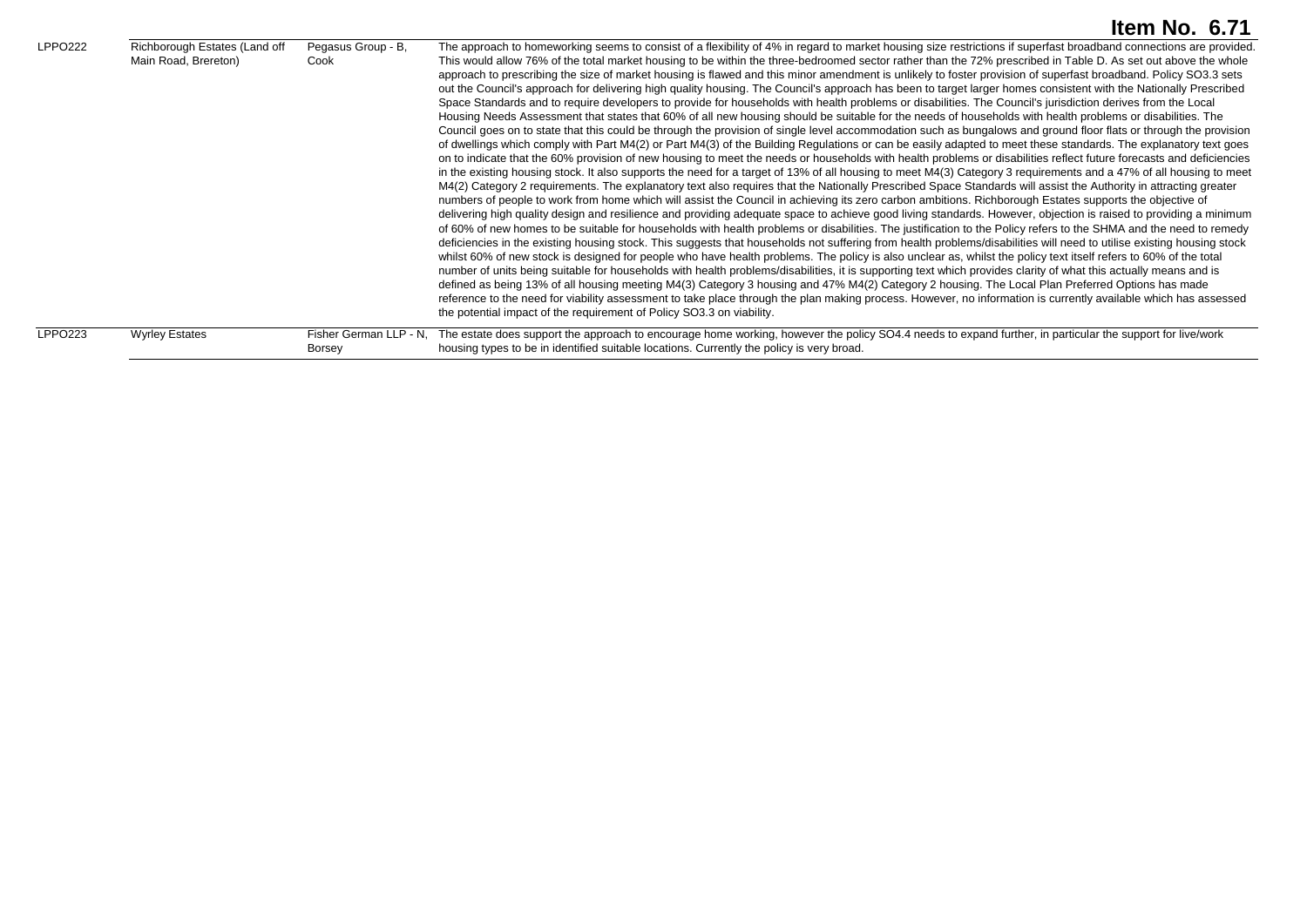|                |                                                                 | SO3.3: Delivering High Quality Housing                                                                                                                                                                                                                                                                                                                                                                                                                                                                                                                                                                                                                                                                                                                                                                                                                                                                                                                                                                                                                                                                                                                                                                                                                                                                                                                                                                                                                                                                                                                                                                                                                                                                                                                                                                                                                                                                                                                                                                                                                                                                                                                                                                                                                                                                                                                                                                                                                                                                                                                                                                                                                                                                                                                                                                                                                                                              |
|----------------|-----------------------------------------------------------------|-----------------------------------------------------------------------------------------------------------------------------------------------------------------------------------------------------------------------------------------------------------------------------------------------------------------------------------------------------------------------------------------------------------------------------------------------------------------------------------------------------------------------------------------------------------------------------------------------------------------------------------------------------------------------------------------------------------------------------------------------------------------------------------------------------------------------------------------------------------------------------------------------------------------------------------------------------------------------------------------------------------------------------------------------------------------------------------------------------------------------------------------------------------------------------------------------------------------------------------------------------------------------------------------------------------------------------------------------------------------------------------------------------------------------------------------------------------------------------------------------------------------------------------------------------------------------------------------------------------------------------------------------------------------------------------------------------------------------------------------------------------------------------------------------------------------------------------------------------------------------------------------------------------------------------------------------------------------------------------------------------------------------------------------------------------------------------------------------------------------------------------------------------------------------------------------------------------------------------------------------------------------------------------------------------------------------------------------------------------------------------------------------------------------------------------------------------------------------------------------------------------------------------------------------------------------------------------------------------------------------------------------------------------------------------------------------------------------------------------------------------------------------------------------------------------------------------------------------------------------------------------------------------|
|                |                                                                 | Question 17: Do you support the preferred policy direction for delivering high quality housing?                                                                                                                                                                                                                                                                                                                                                                                                                                                                                                                                                                                                                                                                                                                                                                                                                                                                                                                                                                                                                                                                                                                                                                                                                                                                                                                                                                                                                                                                                                                                                                                                                                                                                                                                                                                                                                                                                                                                                                                                                                                                                                                                                                                                                                                                                                                                                                                                                                                                                                                                                                                                                                                                                                                                                                                                     |
| <b>LPPO224</b> | West Midlands Housing<br>Association Planning Consortium Stoate | Tetlow King Planning - L, We agree with the council that new housing development should be of a high quality in terms of its design and resilience, and provide adequate space to achieve<br>good living standards, as required by the NPPF. We accept that there is a growing need for properties which comply with Part M(2) or Part M(3) of the current<br>Building Regulations and so we support this policy direction, although we would like to remind the Council how the increased delivery of such properties may<br>affect viability and overall affordable housing delivery in Cannock Chase. It appears that the Council is looking to require that all new residential development<br>adheres to the Nationally Described Space Standard (NDSS). If the Council seeks to require NDSS across all residential development, it must be demonstrated<br>that it is being done to address a clearly evidenced need, as set out in Planning Practice Guidance (Paragraph: 002 Reference ID: 56-002-20160519). In the<br>absence of this evidence, a blanket application of NDSS may undermine the viability of development schemes and through viability testing of application<br>proposals, will result in fewer affordable homes being delivered across Cannock Chase. The NDSS is not a building regulation and remains solely within the<br>planning system as a form of technical planning standard. It is not therefore essential for all dwellings to achieve the standard in order to provide good quality<br>living. For affordable housing in particular, there may be instances where achieving NDSS is impractical and unnecessary. We recommend that the Council<br>reviews the local plan viability assessments with regard to these matters in accordance with the PPG tests which require that where a need for the standards is<br>identified, local planning authorities should justify inclusion of a policy, taking account of need, viability and timing:<br>• "need – evidence should be provided on the size and type of dwellings currently being built in the area, to ensure the impacts of adopting space standards can<br>be properly assessed, for example, to consider any potential impact on meeting demand for starter homes.<br>• viability – the impact of adopting the space standard should be considered as part of a plan's viability assessment with account taken of the impact of potentially<br>larger dwellings on land supply. Local planning authorities will also need to consider impacts on affordability where a space standard is to be adopted.<br>• timing – there may need to be a reasonable transitional period following adoption of a new policy on space standards to enable developers to factor the cost of<br>space standards into future land acquisitions." (Paragraph: 020 Reference ID: 56-020-20150327)                 |
| <b>LPPO225</b> | Together Active - J. Brennan                                    | Yes, but also where possible homes should have adequate access and spaces for secure cycle storage.                                                                                                                                                                                                                                                                                                                                                                                                                                                                                                                                                                                                                                                                                                                                                                                                                                                                                                                                                                                                                                                                                                                                                                                                                                                                                                                                                                                                                                                                                                                                                                                                                                                                                                                                                                                                                                                                                                                                                                                                                                                                                                                                                                                                                                                                                                                                                                                                                                                                                                                                                                                                                                                                                                                                                                                                 |
| LPPO226        | Home Builders Federation - S,<br>Green                          | If the Council wishes to apply the optional NDSS to new homes, then this should only be done in accordance with the 2019 NPPF (para 127f & Footnote 46).<br>Footnote 46 states that "policies may also make use of the NDSS where the need for an internal space standard can be justified." As set out in the 2019 NPPF, all<br>policies should be underpinned by relevant and up to date evidence, which should be adequate, proportionate and focussed tightly on supporting and justifying<br>the policies concerned (para 31). The NPPG sets out that "where a need for internal space standards is identified, the authority should provide justification for<br>requiring internal space policies. Authorities should take account of the following areas need, viability and timing". Before adopting the NDSS, the Council should<br>provide a local assessment evidencing the case of Cannock Chase. The NDSS should only be introduced on a "need to have" rather than a "nice to have" basis.<br>Need is generally defined as "requiring something because it is essential or very important rather than just desirable". If it had been the Government's intention<br>that generic statements simply stating in some cases the NDSS had not been met justified adoption of the NDSS then the standard would have been incorporated<br>as mandatory in Building Regulations, which is not the case. There is a direct relationship between unit size, cost per square metre, selling price per metre and<br>affordability. The Council's policy approach should not compromise the viability of development. NDSS compliant house typologies should be tested in the<br>Council's viability assessment. The Council should recognise that customers have different budgets and aspirations. The introduction of the NDSS for all new<br>homes may lead to customers purchasing larger homes in floorspace but with bedrooms less suited to their housing needs causing the unintended consequence<br>of potentially increasing overcrowding and reducing the quality of their living environment. Smaller dwellings may be required to ensure that those on lower<br>incomes can afford a property, which meets their bedroom requirements. An inflexible policy approach to NDSS for new homes may also impact on affordability<br>and effect customer choice for First Homes and other affordable homeownership products, which may affect delivery rates of sites included in the housing<br>trajectory. The delivery rates on many sites will be determined by market affordability at relevant price points of dwellings and maximising absorption rates. A<br>worsening of affordability may translate into reduced or slower delivery rates. If the proposed requirement for NDSS is carried forward, the Council should put<br>forward proposals for transitional arrangements. |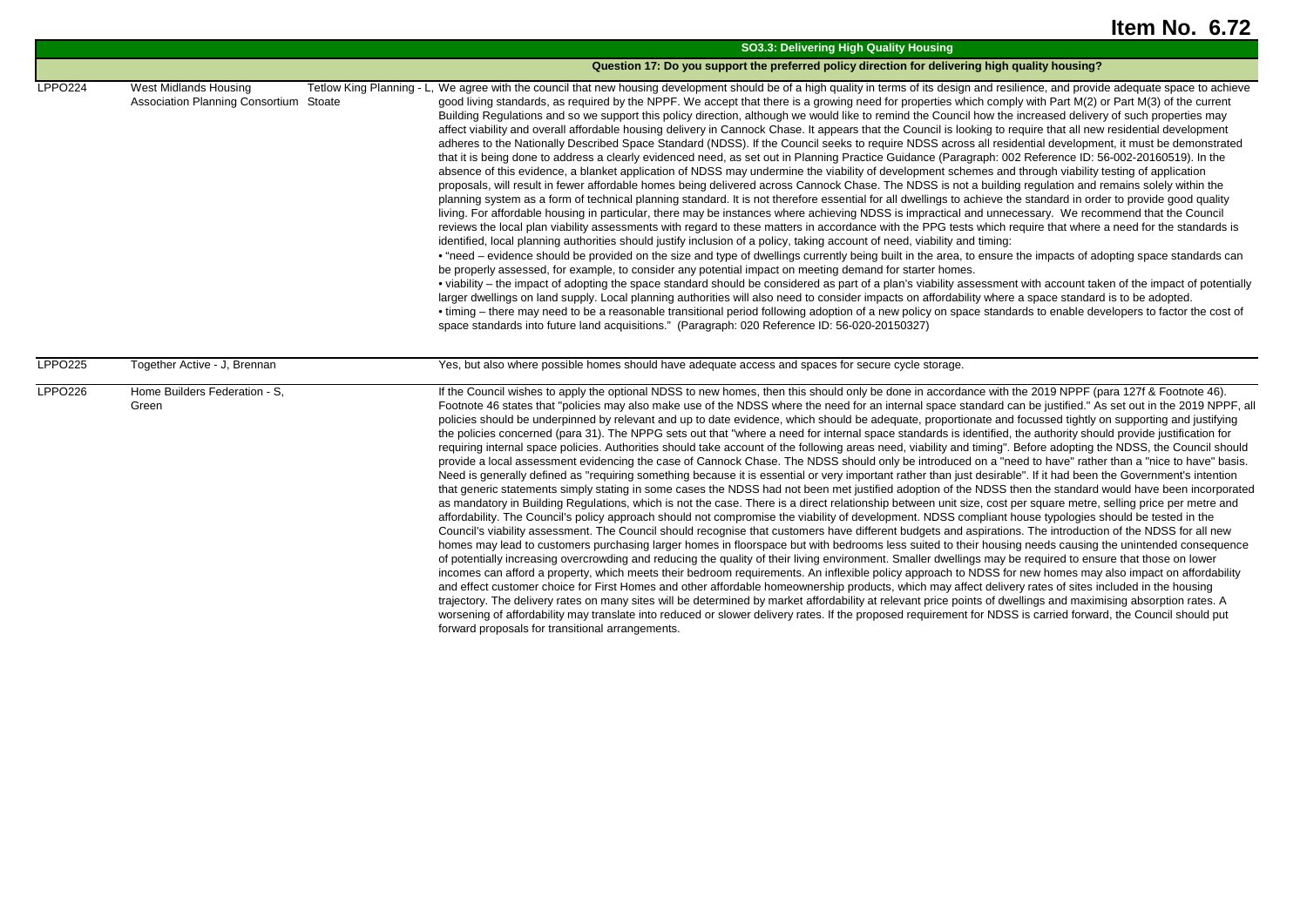|                |                                                                                          |                                | Land deals underpinning residential sites may have been secured prior to any proposed introduction of the NDSS. These sites should be allowed to move through<br>the planning system before any proposed policy requirements are enforced. The NDSS should not be applied to any reserved matters applications or any outline<br>or detailed approach prior to a specified date. Furthermore, under Preferred Policy SO3.3, developments providing a minimum of 60% of dwellings as suitable for<br>households with health problems of disabilities will be supported. This provision could be provided as bungalows and ground floor flats or dwellings, which comply<br>with Part M(2) or Part M(3) of the current Building Regulations (as a minimum) or can be easily adapted to meet these standards. As set out in the 2019 NPPF for<br>effectiveness, a policy should be clearly written and unambiguous (para 16d). The Council's preferred policy approach should be clearer so both applicants and<br>decision makers know what is required. However, if the Government implements proposed changes to Part M of the Building Regulations as set out in the<br>"Raising Accessibility Standards for New Homes" consultation, which closed on 1 December 2020, the Council's proposed policy approach will be unnecessary. In<br>the meantime, if the Council wishes to adopt the optional standards for accessible & adaptable dwellings, then this should only be done in accordance with the<br>2019 NPPF (para 127f & Footnote 46) and the NPPG. Footnote 46 states "that planning policies for housing should make use of the Government's optional<br>technical standards for accessible and adaptable housing where this would address an identified need for such properties." As set out in the 2019 NPPF, all<br>policies should be underpinned by relevant and up to date evidence which should be adequate, proportionate and focus focussed tightly on supporting and<br>justifying the policies concerned (para 31). Therefore, a policy requirement for M4(2) dwellings must be justified by credible and robust evidence. The NPPG sets<br>out the evidence necessary to justify a policy requirement for optional standards. The Council should apply the criteria set out in the NPPG. The Council's policy<br>approach should not compromise the viability of development. Therefore, additional costs associated with M4(2) and M4(3) compliant dwellings should be<br>included in the Council's viability assessment. The Government's consultation "Raising Accessibility Standards for New Homes" (ended 1st December 2020)<br>estimates the additional cost per new dwelling is approximately £1,400 for dwellings, which would not already meet M4(2). The extra costs for M4(3) are much<br>higher. In September 2014 during the Government's Housing Standards Review, EC Harris estimated the cost impact of M4(3) per dwelling as £15,691 for<br>apartments and £26,816 for houses. These costs should be applied plus inflationary cost increases since 2014. M4(2) and M4(3) compliant dwellings are also<br>larger than NDSS (see DCLG Housing Standards Review Illustrative Technical Standards Developed by the Working Groups August 2013), therefore larger sizes<br>should be used when calculating additional build costs for M4(2) and M4(3) and any other input based on square meterage. Moreover, these enlarged sizes are<br>unlikely to generate additional value. |
|----------------|------------------------------------------------------------------------------------------|--------------------------------|-------------------------------------------------------------------------------------------------------------------------------------------------------------------------------------------------------------------------------------------------------------------------------------------------------------------------------------------------------------------------------------------------------------------------------------------------------------------------------------------------------------------------------------------------------------------------------------------------------------------------------------------------------------------------------------------------------------------------------------------------------------------------------------------------------------------------------------------------------------------------------------------------------------------------------------------------------------------------------------------------------------------------------------------------------------------------------------------------------------------------------------------------------------------------------------------------------------------------------------------------------------------------------------------------------------------------------------------------------------------------------------------------------------------------------------------------------------------------------------------------------------------------------------------------------------------------------------------------------------------------------------------------------------------------------------------------------------------------------------------------------------------------------------------------------------------------------------------------------------------------------------------------------------------------------------------------------------------------------------------------------------------------------------------------------------------------------------------------------------------------------------------------------------------------------------------------------------------------------------------------------------------------------------------------------------------------------------------------------------------------------------------------------------------------------------------------------------------------------------------------------------------------------------------------------------------------------------------------------------------------------------------------------------------------------------------------------------------------------------------------------------------------------------------------------------------------------------------------------------------------------------------------------------------------------------------------------------------------------------------------------------------------------------------------------------------------------------------------------------------------------------------------------------------------------------------------------------------------------------------------------------------------------------------------------------------------------------------------------------------------------------------------------------------------------------------------------------------------------------------------------------------------|
| <b>LPPO227</b> | Richborough Estates (Land off<br>Brownhills Road, Norton Canes)                          | Pegasus Group - B,<br>Cook     | Richborough Estates support the principle of delivering high quality housing however some of the approach set out in Policy SO3.3. can have potentially<br>significant implications. The requirements to meet with M4(2) Category 2 requirements and M4(3) Category requirements of the Building Regulations may have<br>implications for the viability of some developments. This does not appear to have been assessed. The NPPG sets out the evidence necessary to justify a policy<br>requirement for optional standards. The NPPG sets out the evidence necessary to justify a policy requirement for optional standards. The Council should apply<br>the criteria set out in NPPG (ID 56-005-20150327 to 56-011-20150327). It is also worth noting that have a development made up of 60% bungalows and flats<br>would very likely not deliver a high-quality scheme based on design best practice.                                                                                                                                                                                                                                                                                                                                                                                                                                                                                                                                                                                                                                                                                                                                                                                                                                                                                                                                                                                                                                                                                                                                                                                                                                                                                                                                                                                                                                                                                                                                                                                                                                                                                                                                                                                                                                                                                                                                                                                                                                                                                                                                                                                                                                                                                                                                                                                                                                                                                                                                                                                                               |
| <b>LPPO228</b> | Richborough Estates (Land south Pegasus Group - B,<br>of Cannock Road, Heath Hayes) Cook |                                | Richborough Estates support the principle of delivering high quality housing however some of the approach set out in Policy SO3.3, can have potentially<br>significant implications. The requirements to meet with M4(2) Category 2 requirements and M4(3) Category requirements of the Building Regulations may have<br>implications for the viability of some developments. This does not appear to have been assessed. The NPPG sets out the evidence necessary to justify a policy<br>requirement for optional standards. The NPPG sets out the evidence necessary to justify a policy requirement for optional standards. The Council should apply<br>the criteria set out in NPPG (ID 56-005-20150327 to 56-011-20150327). It is also worth noting that have a development made up of 60% bungalows and flats<br>would very likely not deliver a high-quality scheme based on design best practice.                                                                                                                                                                                                                                                                                                                                                                                                                                                                                                                                                                                                                                                                                                                                                                                                                                                                                                                                                                                                                                                                                                                                                                                                                                                                                                                                                                                                                                                                                                                                                                                                                                                                                                                                                                                                                                                                                                                                                                                                                                                                                                                                                                                                                                                                                                                                                                                                                                                                                                                                                                                                               |
| <b>LPPO229</b> | Richborough Estates (Land off<br>Main Road, Brereton)                                    | Pegasus Group - B,<br>Cook     | Richborough Estates support the principle of delivering high quality housing however some of the approach set out in Policy SO3.3. can have potentially<br>significant implications. The requirements to meet with M4(2) Category 2 requirements and M4(3) Category requirements of the Building Regulations may have<br>implications for the viability of some developments. This does not appear to have been assessed. The NPPG sets out the evidence necessary to justify a policy<br>requirement for optional standards. The NPPG sets out the evidence necessary to justify a policy requirement for optional standards. The Council should apply<br>the criteria set out in NPPG (ID 56-005-20150327 to 56-011-20150327). It is also worth noting that have a development made up of 60% bungalows and flats<br>would very likely not deliver a high-quality scheme based on design best practice.                                                                                                                                                                                                                                                                                                                                                                                                                                                                                                                                                                                                                                                                                                                                                                                                                                                                                                                                                                                                                                                                                                                                                                                                                                                                                                                                                                                                                                                                                                                                                                                                                                                                                                                                                                                                                                                                                                                                                                                                                                                                                                                                                                                                                                                                                                                                                                                                                                                                                                                                                                                                               |
| LPPO230        | ENGIE - D. Sager                                                                         | Barton Willmore - J.<br>Bonner | Preferred Policy SO3.3: Delivering High Quality Housing requires new dwellings to meet Nationally Described Space Standards. We note that Footnote 46 of the<br>NPPF advises that policies may make use of the nationally described space standard, "where the need for an internal standard can be justified". As set out in the<br>NPPF, all policies should be underpinned by relevant and up to date evidence, which should be adequate, proportionate, and focussed tightly on supporting and<br>justifying the policies concerned (paragraph 31). The PPG (Reference ID: 56-020-20150327) identifies that "where a need for internal space standards is<br>identified, the authority should provide justification for requiring internal space policies. Authorities should take account of the following areas need, viability and<br>timing." The Council should therefore ensure the supporting evidence base to the draft Plan is available and reflects the PPG requirements. We also consider that<br>the policy should exclude this requirement for sites which already have outline planning permissions which predates adoption of the draft Plan, as retrospectively<br>applying the policy on reserved matters may affect deliverability. In respect of the need for developments to provide housing that is suitable for households with<br>health problems or disabilities, the policy is unclear what the target requirement is (with 60% being supported, not required). This should be clarified and<br>supported by evidence around deliverability. NPPF (Footnote 46) States that "planning policies for housing should make use of the Government's optional<br>technical standards for accessible and adaptable housing where this would address an identified need for such properties." The NPPG sets out the evidence<br>necessary to justify a policy requirement for optional standards. The Council should apply the criteria set out in the NPPG (Reference ID: 56-005-20150327 to 56-<br>011-20150327). Again, as with minimum space standards it may be appropriate to exclude sites with extant outline planning permission.                                                                                                                                                                                                                                                                                                                                                                                                                                                                                                                                                                                                                                                                                                                                                                                                                                                                                                                                                                                                                                                                                                                                                                                                                                                                                                                                                        |

**General Housing Site Allocation Responses**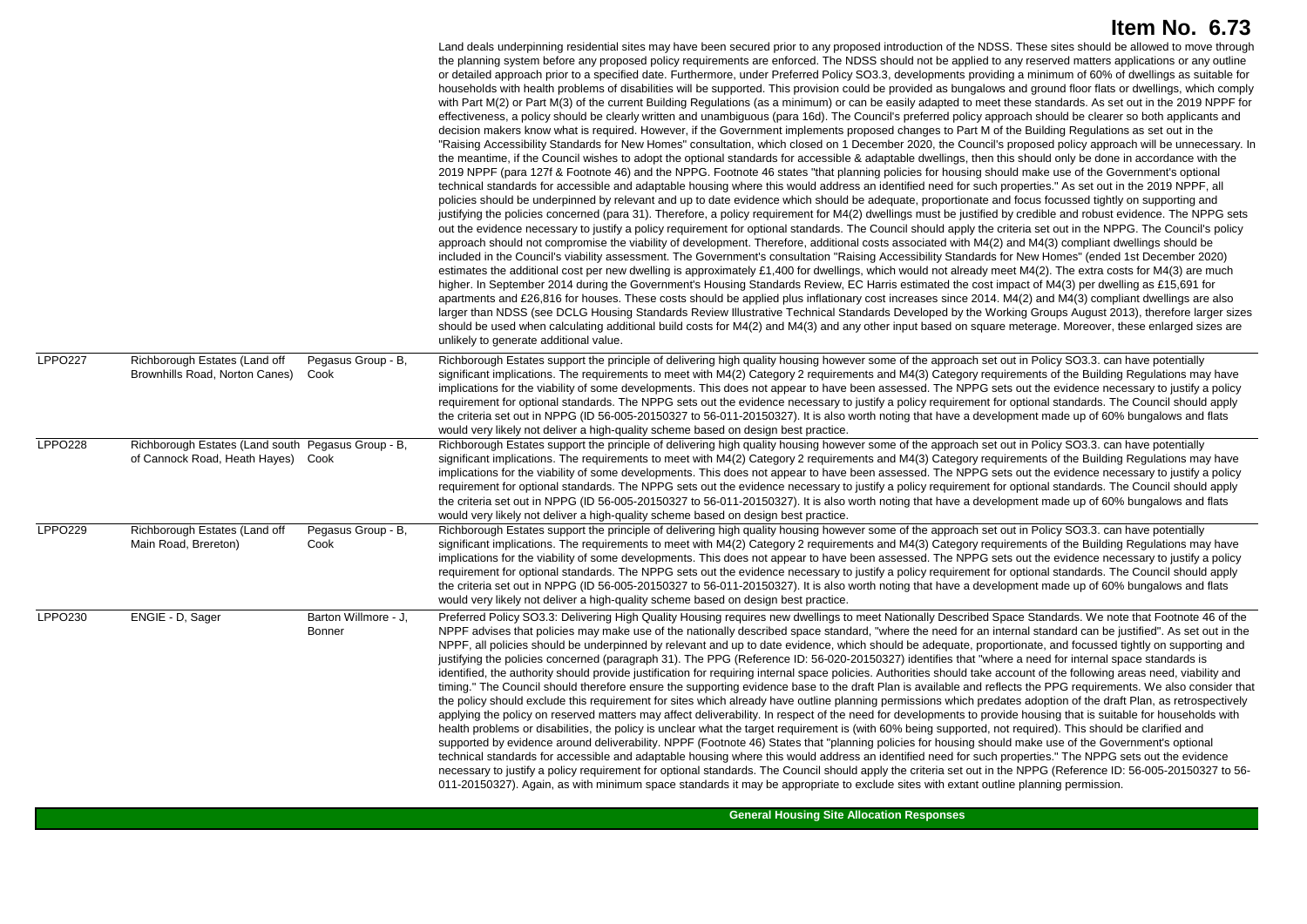|                |                                      |                                                                      | Item No. 6.74                                                                                                                                                                                                                                                                                                                                                                                                                                                                                                                                                                                                                                                                                                                                                                                                                                                                                                                                                                                                                                                                                                                                                                                                                                                                                                                                                                                                                                                                                                                                                                                                                                                                                                                                                                                                                                                                                                                                                                                                                                                                                                                                                                                                                                                                                                                                                                                                                                                                                                                                                                                                                                                                        |
|----------------|--------------------------------------|----------------------------------------------------------------------|--------------------------------------------------------------------------------------------------------------------------------------------------------------------------------------------------------------------------------------------------------------------------------------------------------------------------------------------------------------------------------------------------------------------------------------------------------------------------------------------------------------------------------------------------------------------------------------------------------------------------------------------------------------------------------------------------------------------------------------------------------------------------------------------------------------------------------------------------------------------------------------------------------------------------------------------------------------------------------------------------------------------------------------------------------------------------------------------------------------------------------------------------------------------------------------------------------------------------------------------------------------------------------------------------------------------------------------------------------------------------------------------------------------------------------------------------------------------------------------------------------------------------------------------------------------------------------------------------------------------------------------------------------------------------------------------------------------------------------------------------------------------------------------------------------------------------------------------------------------------------------------------------------------------------------------------------------------------------------------------------------------------------------------------------------------------------------------------------------------------------------------------------------------------------------------------------------------------------------------------------------------------------------------------------------------------------------------------------------------------------------------------------------------------------------------------------------------------------------------------------------------------------------------------------------------------------------------------------------------------------------------------------------------------------------------|
| <b>LPPO231</b> | R. Elphick                           |                                                                      | SH1 (C116a) - From the plan, it is clear that the only access to the area would be from two new islands on the A5190. With some estimated 700 dwellings, a<br>school and country park this would without a doubt create an enormous amount of increased traffic on the Cannock Road. Over the last 20years, there has been a<br>very significant rise in the volume of vehicles including HGVs using this road. Another most important point definitely worth noting, is with the Designer Outlet due<br>to open shortly, this will without question, contribute even more towards the problem. Finally the subject, of air pollution is a most serious factor also to be<br>considered. Apparently the Monitoring Unit which is sited near Five Ways Island reveals a reading above the national acceptable limit.                                                                                                                                                                                                                                                                                                                                                                                                                                                                                                                                                                                                                                                                                                                                                                                                                                                                                                                                                                                                                                                                                                                                                                                                                                                                                                                                                                                                                                                                                                                                                                                                                                                                                                                                                                                                                                                                  |
| <b>LPPO232</b> | L, Guy                               |                                                                      | I strongly oppose all of the housing developments planned for our area. I personally feel the area is built up enough already. We have issues with traffic for the tip,<br>which causes the traffic to build up and can cause frustration, road rage and dangerous driving this would surely only increase. Traffic along Cannock Road is<br>getting worse. Schools are already to capacity, where will all these new children go? The better facilities for out door activities are always over populated when the<br>weather is nice, like Hednesford Park and the one near the SNAP centre. What other amenities are being proposed for older children/teenagers? It is near<br>impossible to get an appointment with the doctors due to them having none left, what will be done about this? Have these all been thought about? As I feel it is<br>more about making money, and not about maintaining a nice area for people who live here already. Why do we need to keep developing on our green spaces? If<br>there is space for development why can't something be put there to benefit people who already live here like a new park. Putting a tiny little park with barely any<br>equipment on it in a new development like it has been done in Hednesford and Burntwood is of no benefit to anyone.                                                                                                                                                                                                                                                                                                                                                                                                                                                                                                                                                                                                                                                                                                                                                                                                                                                                                                                                                                                                                                                                                                                                                                                                                                                                                                                                                                       |
| LPPO233        | O, Lakin                             |                                                                      | I write to express my utter disbelief that I have seen plans to build new houses on the beautiful green land in front of our homes! The very small amount of green<br>land left in Heath Hayes, may I add compared to surrounding areas! The damaging affect of the McArthur Glen is enough on the noise, traffic and air pollution to<br>our homes facing this main road without a new build estate being built outside our windows. We are all feeling overwhelmed with the unwanted traffic and noise<br>from a massive designer outlet shopping centre being build, without 100s of new homes. This is making our lives hell! It's an invasion on our houses facing the<br>fields. It's destroying the homes of so many woodland animals. Deer are on those fields every day! It's yet again, on top of the outlet adding more noise pollution<br>to out lives. Those fields and the fair garden we have created in that woodland has been our only happiness and escape the last year! We will not have that taken<br>away from us.                                                                                                                                                                                                                                                                                                                                                                                                                                                                                                                                                                                                                                                                                                                                                                                                                                                                                                                                                                                                                                                                                                                                                                                                                                                                                                                                                                                                                                                                                                                                                                                                                                             |
| <b>LPPO234</b> |                                      | <b>Croft Development</b><br>Consultancy UK Ltd - N.<br><b>Bubalo</b> | Policy SO3.1 is also supported and specifically SH3 and inclusion on the Policies Map. Whilst we acknowledge that there is a nominal capacity against delivery of<br>the site we would ask that this is regarded as a minimum and that the planning application should dictate the precise numbers of units that can be accommodated<br>on the site. Whilst we acknowledge that the Local Plan can only deal with issues and allocations within the Administrative Boundary of Cannock Chase DC, Land<br>referenced as SH3 which is within a single ownership straddles the administrative boundary between the District and South Staffs DC, with the majority of the site<br>sitting in Cannock. In terms of future delivery of the site the whole will need to be considered for development. We would support the Council through Duty to<br>Cooperate to seek the release of that part of the site sitting in South Staffs for development.                                                                                                                                                                                                                                                                                                                                                                                                                                                                                                                                                                                                                                                                                                                                                                                                                                                                                                                                                                                                                                                                                                                                                                                                                                                                                                                                                                                                                                                                                                                                                                                                                                                                                                                                     |
| LPPO235        | Beau Desert Golf Club - P,<br>Benbow |                                                                      | BDGC recognise the pressures that the demands for new housing place on available land within the Council's area. Given then location of the golf course is the<br>heart of the AONB our commitment to the environment and the landscape that we have inherited is absolute. Adjoining the course, but also in the ownership of<br>BDGC is 22ha of landfill land that had previously been worked out as a sand and gravel quarry. The land (HE15 in the Green Belt Assessment) is now scrubland<br>(not grassland as indicated in the assessment) and is capable of "enhancement"by the introduction of a new native broadleaf wood leaved varieties of trees, in<br>accordance with landscape strategies set out in the Landscape Character Assessment for Cannock Chase and the AONB Landscape Character Framework".<br>BDGS strongly endorse this ambition. To achieve an appropriate economic balance that also enables essential landscaping and other supporting infrastructure, re-<br>forestation would need to be undertaken in concern with much needed additional housing land adjacent to Rugeley Road. No more than 15% of the total site<br>(includes HE15, 16 & 17) area would be affected by housing development. Integrating both Objective 3 and Objective 7 sensitively in a location that provides safe<br>access for leisure in one direction, and easy access to essential transport links, and also within walking distance of the town centre would be the outcome.                                                                                                                                                                                                                                                                                                                                                                                                                                                                                                                                                                                                                                                                                                                                                                                                                                                                                                                                                                                                                                                                                                                                                                                           |
| <b>LPPO236</b> | A&B, Highman                         |                                                                      | We would particularly like to object to 410 dwellings on land East of Wimblebury Road for the following reasons: - Wimblebury Road is a busy main road with<br>Heath Hayes Academy School located exactly opposite where the dwellings would be built. As local residents and also parents of two pupils at Heath Hayes<br>Academy we would be extremely concerned as to the increase in traffic and pollution at this site, both as a result of the build and as a result of the 410 families<br>who would then additionally move into the area. There is not another road which could be used as an alternative to the development. Heath Hayes Academy has<br>been completing a pollution study over recent months/years and the current level of pollution at pick up drop off times is already a known health concern. A<br>development of 410 dwellings would no doubt put our children at risk both in terms of the traffic increase, but also in terms of the pollution. - Wimblebury Road is a<br>main feeder road to Five Ways Island. It is a busy road with a 30mph limit and speed humps (which need repairing). We believe there is a weight limit on the road<br>but we often experience lorries using the road, and traffic rarely abiding to the 30mph limit. Five Ways Island is already extremely congested for the majority of the<br>day and we have personally witnessed many near-miss accidents at this spot. We would be extremely concerned that a development of this size would be 'an<br>accident waiting to happen'. - The area of land which is proposed to be used is surrounded by 'Wimblebury Mound', allotments, Heath Hayes park and forest. The<br>area is a beautiful spot which attracts an abundance of wildlife and, particularly during the last 12months, has seen an increase in local people using the area for<br>recreational facilities such as jogging, dog walking and bird watching. The local nursery also uses these facilities once a week as an outdoor learning space for its<br>pupils. We would be extremely concerned as to the long term impact on wildlife, and also to the mental health of local residents who now enjoy using the spot.<br>The NPPF makes clear that changes should only be made to the Green Belt in exceptional circumstances and they should set out ways in which the impact of<br>removing land from the Green Belt can be offset through compensatory improvements to the environmental quality and accessibility of remaining Green Belt land.<br>Compensatory arrangements would not solve this issues and this is certainly not an exceptional circumstance when other sites are available. |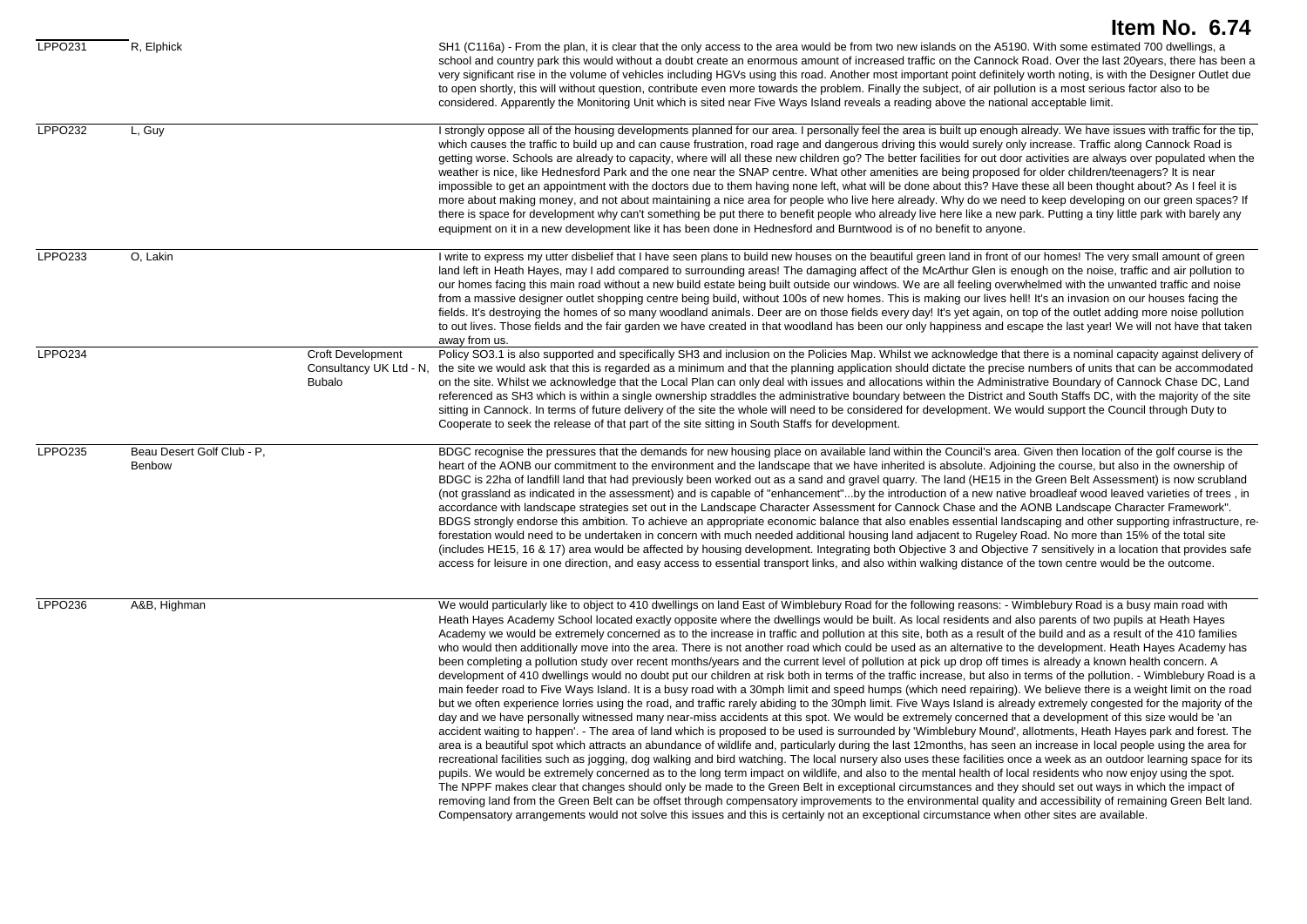|                |                             | - As a resident of Wimblebury Road who only moved to the property earlier this year, we are disappointed with Cannock Chase Council's advertisement of the<br>Local Plan Consultation, particularly with the short time scale given for comments when it is such a lengthy document. As a resident who would be directly<br>affected by this proposal, we have had no direct information 'leaflet-dropped' through our door - We have only discovered the information through joining a local<br>Facebook group and then researching myself from your website. Several months ago we emailed Cannock Chase Council planning office and Lichfield District<br>Council planning office to ascertain whether there were proposals for this land. The reply was that there were no proposed developments for this site - we are now<br>aware that this site was touted was a proposed location three years ago in the original consultation and we feel let down by the planning office in respect of the<br>reply we were given. We understand the need for further housing in the area but the plan for 410 dwellings East of Wimblebury Road, 875 dwellings South of<br>Lichfield Road and 175 dwellings on land west of Hednesford Road, Norton Canes, would mean an increase of 1460 dwellings (potentially 3000 vehicles) within a<br>half mile radius. We feel developments of this size would mean Norton Canes and Heath Hayes losing their own identities and our current infrastructure would<br>certainly not support this change (e.g. roads, schools; recreational facilities). We do not feel new housing planned for this area is proportionate - 1460 dwellings in<br>this small area compared to 45 dwellings at Longford House and 33 in Armitage Lane. Additionally, our home suffered subsidence around 50years ago. Due to<br>the historical mining links and the extremely close location to the former pit entrance, can the Council be sure that any of these proposed developments on the<br>land discussed will not cause further subsidence/further issues to current properties, particularly due to the likelihood of unknown shafts?                                                                                                                                                                                                                                                                                                                                                                                                                                                                                                                                                                                                                                                                                                                                                                                                                                                                                                                                                                                                                                                                                                                                                                                                                                                                                                                                                                                                                                                                                                                                                              |
|----------------|-----------------------------|------------------------------------------------------------------------------------------------------------------------------------------------------------------------------------------------------------------------------------------------------------------------------------------------------------------------------------------------------------------------------------------------------------------------------------------------------------------------------------------------------------------------------------------------------------------------------------------------------------------------------------------------------------------------------------------------------------------------------------------------------------------------------------------------------------------------------------------------------------------------------------------------------------------------------------------------------------------------------------------------------------------------------------------------------------------------------------------------------------------------------------------------------------------------------------------------------------------------------------------------------------------------------------------------------------------------------------------------------------------------------------------------------------------------------------------------------------------------------------------------------------------------------------------------------------------------------------------------------------------------------------------------------------------------------------------------------------------------------------------------------------------------------------------------------------------------------------------------------------------------------------------------------------------------------------------------------------------------------------------------------------------------------------------------------------------------------------------------------------------------------------------------------------------------------------------------------------------------------------------------------------------------------------------------------------------------------------------------------------------------------------------------------------------------------------------------------------------------------------------------------------------------------------------------------------------------------------------------------------------------------------------------------------------------------------------------------------------------------------------------------------------------------------------------------------------------------------------------------------------------------------------------------------------------------------------------------------------------------------------------------------------------------------------------------------------------------------------------------------------------------------------------------------------------------------------------------------------------------------------------------------------------------------------------------------------------------------------------------------------------------------------------------------------------------------------------------------------------------------------------------------------------------------------------------------------------------------------------------------------------------------------------------------------------------------------------------------------------------|
| <b>LPPO237</b> | Historic England - E, Boden | Historic England notes that two of the five proposed strategic housing allocations have not been included for assessment within the HIA, due to there being no<br>heritage assets on/near to these sites. With regard to the assessment of proposed sites SH1, SDH3 and SH5, historic England's detailed comments can be found<br>at Appendix A to this letter.                                                                                                                                                                                                                                                                                                                                                                                                                                                                                                                                                                                                                                                                                                                                                                                                                                                                                                                                                                                                                                                                                                                                                                                                                                                                                                                                                                                                                                                                                                                                                                                                                                                                                                                                                                                                                                                                                                                                                                                                                                                                                                                                                                                                                                                                                                                                                                                                                                                                                                                                                                                                                                                                                                                                                                                                                                                                                                                                                                                                                                                                                                                                                                                                                                                                                                                                                              |
| <b>LPPO238</b> | S. Ballance                 | I have recently been made aware of the preferred options for future development of the Cannock Area, in particular the proposal for 410 dwellings on the land to<br>the east of Wimblebury Road. I wish to place on record my objection to this development on the following grounds: 1. As a resident of Cannock and Hednesford<br>all of my life (65years), I have seen a gradual depletion of open land. The areas between Cannock and Hednesford, Heath Hayes and Norton Canes. Hednesford<br>and Heath Hayes which were previously farm land or open space for leisure and wildlife have all but disappeared and the whole area has become one large<br>conglomeration, devoid of individual identity. Nature has suffered a massive decline in the area and open space for leisure activities has perished so that it is now<br>a rare resource. Parks and manicured gardens cannot replace farmland and wild spaces for the biodiversity that they offer. As an example, skylarks and lapwings,<br>which are species of birds massively in decline nationally, are often seen in the area to the east of Wimblebury Road. Additional housing in this area will impact<br>massively on such species. Wildlife such as bats, butterflies, newts, foxes, badgers and even Red Deer in the wooded area directly adjacent to the development<br>would also be affected. There are attractive trails that are used by walkers, cyclists, nature lovers etc. This is a vital resource that is sadly lacking in today's towns.<br>At a time when mental health is a national concern such a facility is valuable to the community. 2. Approximately 40 years ago plans were passed for opencast<br>mining on land adjacent to the east of the proposed development. This was immensely disruptive for local residents who had to endure noise, pollution and traffic<br>problems for many years. Now that this has ceased it is incredibly unfair for the local population to again face destruction of their local environment. 3. If the<br>proposal goes ahead there will inevitably be greater traffic problems. An increase in the local population of approximately 1,000 people will cause problems on<br>roads that already struggle to operate at peak times. Five Ways island, in particular, is a hot spot for traffic queues and parked cars on Wimblebury Road itself<br>consistently cause delays. Any further housing will inevitably exacerbate this. Wimblebury Road is already subject to considerable traffic, including heavy lorries,<br>travelling to and from a dept in Wimblebury. 4. A primary school and nursery in Wimblebury Road has monitored pollution levels in the past and found them to be<br>worryingly high. How much worse will they become if a further five or six hundred cars are travelling backwards and forwards along this road each day? The<br>additional traffic will also inevitably raise the risk to the children of road traffic accidents. 5. Older residents will recall that Wimblebury Road was subject to<br>subsidence some years ago. Any significant development could possibly cause further land movement. 6. The local infrastructure will face enormous pressure if<br>this and associated plans involving land to the south of Lichfield Road go ahead. Schools, health centres, policing, leisure facilities etc. would encounter<br>difficulties unless significant resources were provided to expand these services. I understand that the Local Authority have an obligation to provide additional<br>housing. However, brownfield sites should be a first priority and green belt only used when really necessary. I urge CCDC to reject the proposal. |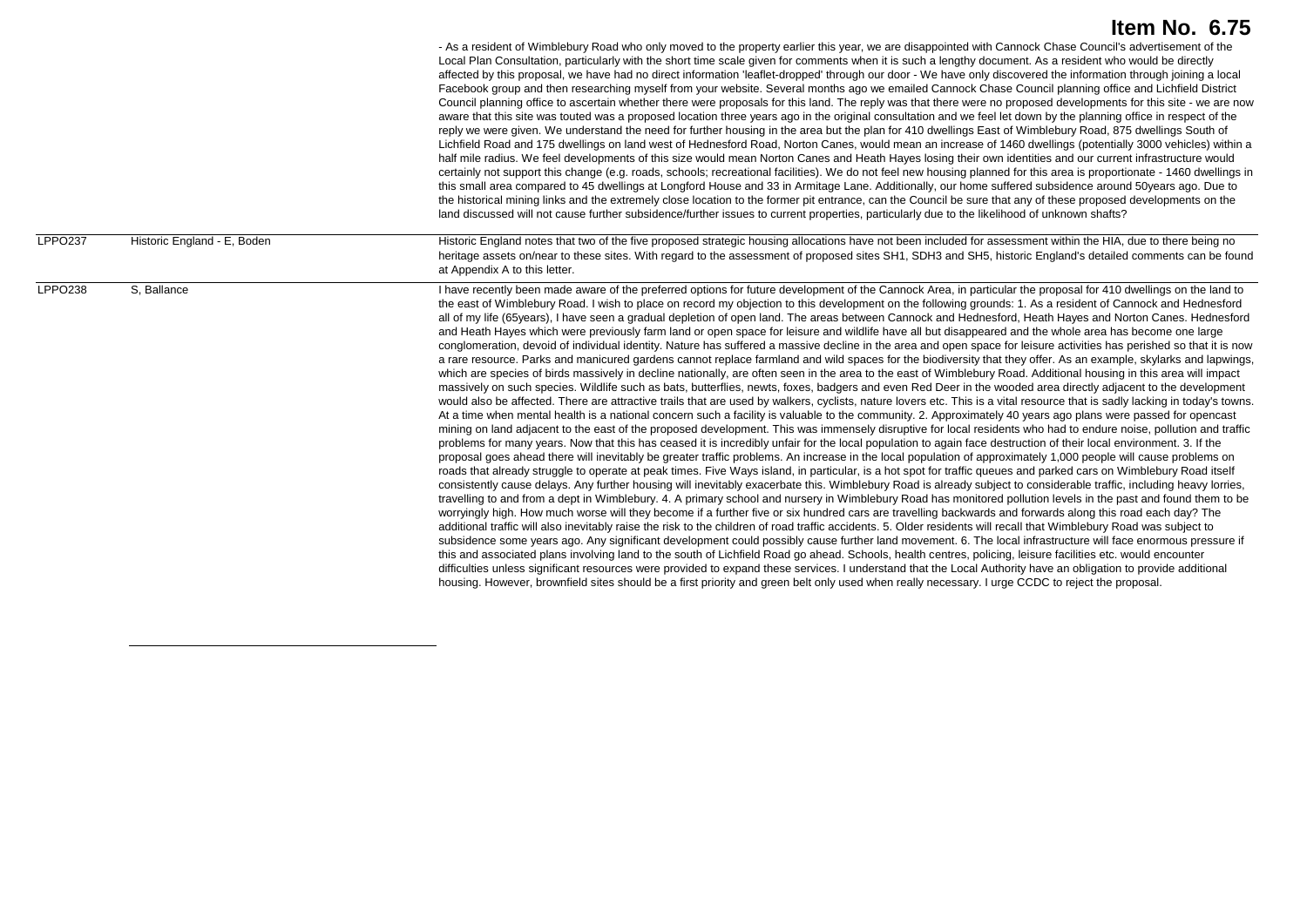| LPPO239        | Norton Canes Parish Council | Inevitably this is the most controversial policy topic with a widely held view in the village supported by the Parish Council that Norton Canes has had more than its<br>fair share of major housing developments taking account of the size of the village and that the necessary infrastructure to support these developments has not<br>been provided. It is factually correct to say that none of the major items of infrastructure for which funding has been obtained from major housing developments<br>has yet been delivered. This comprises new and improved off-site sport and recreation facilities, additional primary school capacity and improved bus services. So<br>this is why the Parish Council is seeking delay in any additional housing allocations for general market housing on releases of new land around the village until the<br>infrastructure proposed to be delivered has at least been committed but preferably delivered. The only exception to this is seeking a potential site for specialist<br>housing for the elderly, which, if a suitable site can be found, the Parish would consider promoting via a Neighbourhood Development Order to be brought forward<br>alongside the Neighbourhood Plan. Other key issues relating to housing which are proposed to be brought forward in the NP are: - Seeking policy support<br>requiring a proportion of small bungalows aimed at catering for the elderly wishing to downsize to be included in future housing allocations and identified on small<br>sites within the village. - Support for the provision of Gypsy and Traveller sites in association with new development in the Green Belt specifically to provide<br>replacement accommodation for the unauthorised encampments on Stokes Lane and Long Lane. - Support housing plus a retail convenience store on land<br>between the M6 Toll and the current housing development site off Norton Hall Lane (ref N13a) as an alternative to employment use. - Prior to the start of the<br>consultation on Local Plan Preferred Options the Parish Council had assumed that some releases of Green Belt would be likely to be required to enable the<br>District to meet its local need plus a contribution to the wider housing market. It was intending to consult the community on sites contained in the SHLAA<br>considering their suitability alongside potential local gains or benefits which might be achievable. This was also in the context of seeking to influence the District to<br>reduce the growth in Norton Canes in the next plan period to 8% of the District wide total which is more in line with the village's proportion of the overall population<br>of the District. Given the wide choice of potential sites in the SHLAA it was proposed to indicate as a guide that this process may favour land west of Norton Hall<br>Lane (ref N66 and part of N52), land west of Hednesford Road (ref N33) and the site south of the Willow Road estate and north of the M6 Toll (ref. N51) and the<br>site south of Cannock Road A5190 (ref. C116a). In light of the two sites proposed in Norton Canes Parish in PO Policy SO3.1, comprising SH1 land south of<br>Cannock Road A5190 (part of SHLAA site C116) with a capacity of approximately 875 units including provision of a primary school and creation of a country park<br>south of Newlands Lane and SH5 west of Hednesford Road (SHLAA Site N33) with a capacity of 175 units the Parish Council may wish to review its intention to<br>carry out a wider consultation on the other SHLAA sites. In relation to SH1 the Parish Council would wish to be assured that the inclusion of a primary school<br>would mean no additional pressure on existing village primary schools; that wider environmental and countryside access improvements will be included extending<br>beyond the proposed country park to benefit the wider community of Norton Canes; and that the development would contribute to the list of "asks" addressing<br>needs identified for the Norton Canes Community set out in the Parish Council's letter dated 25/01/2021. In addition, the Parish Council would wish to be assured<br>that a deliverable solution to congestion at Five Ways Island can be found. Unless and until these assurances are given the Parish Council maintains a holding<br>objection to the inclusion of this site. In relation to SH5 the Parish would wish to see the feasibility of inclusion of specialist housing for the elderly included as part<br>of the development, or such development being enabled on a site closer to the village centre. |
|----------------|-----------------------------|--------------------------------------------------------------------------------------------------------------------------------------------------------------------------------------------------------------------------------------------------------------------------------------------------------------------------------------------------------------------------------------------------------------------------------------------------------------------------------------------------------------------------------------------------------------------------------------------------------------------------------------------------------------------------------------------------------------------------------------------------------------------------------------------------------------------------------------------------------------------------------------------------------------------------------------------------------------------------------------------------------------------------------------------------------------------------------------------------------------------------------------------------------------------------------------------------------------------------------------------------------------------------------------------------------------------------------------------------------------------------------------------------------------------------------------------------------------------------------------------------------------------------------------------------------------------------------------------------------------------------------------------------------------------------------------------------------------------------------------------------------------------------------------------------------------------------------------------------------------------------------------------------------------------------------------------------------------------------------------------------------------------------------------------------------------------------------------------------------------------------------------------------------------------------------------------------------------------------------------------------------------------------------------------------------------------------------------------------------------------------------------------------------------------------------------------------------------------------------------------------------------------------------------------------------------------------------------------------------------------------------------------------------------------------------------------------------------------------------------------------------------------------------------------------------------------------------------------------------------------------------------------------------------------------------------------------------------------------------------------------------------------------------------------------------------------------------------------------------------------------------------------------------------------------------------------------------------------------------------------------------------------------------------------------------------------------------------------------------------------------------------------------------------------------------------------------------------------------------------------------------------------------------------------------------------------------------------------------------------------------------------------------------------------------------------------------------------------------------------------------------------------------------------------------------------------------------------------------------------------------------------------------------------------------------------------------------------------------------------------------------------------------------------------------------------------------------------------------------------------------------------------------------------------------------------------------------------------------------------------------------------------------------------------------------------------------------------------------------------------------------------------------------------------------------------------------------------------------------------------------------------------------------------------------------------------------------------------------------------------------------------------------------------------------------------------|
| <b>LPPO240</b> | C. Wilkinson (Cllr)         | I write in full support of the response sent to you by David Williams, Chair of Hazel Slade & Rawnsley Community Association in reference to site H30, land off<br>Rawnsley Road. The association are fortunate to have members whose areas of professional knowledge enable them to write a succinct and thorough response<br>to the plan, which I have full confidence in. I, along with many other Rawnsley residents, strongly oppose any housing development on this site and seek to protect<br>this land from any further planning applications given its location between Cannock Chase AONB and Hednesford Hills SSSI. Dedicated residents have worked<br>tirelessly to campaigning to preserve this land for future generations.                                                                                                                                                                                                                                                                                                                                                                                                                                                                                                                                                                                                                                                                                                                                                                                                                                                                                                                                                                                                                                                                                                                                                                                                                                                                                                                                                                                                                                                                                                                                                                                                                                                                                                                                                                                                                                                                                                                                                                                                                                                                                                                                                                                                                                                                                                                                                                                                                                                                                                                                                                                                                                                                                                                                                                                                                                                                                                                                                                                                                                                                                                                                                                                                                                                                                                                                                                                                                                                                                                                                                                                                                                                                                                                                                                                                                                                                                                                                                 |
| <b>LPPO241</b> | R, White                    | Specific reference to Green Belt Land in Rugeley/Slitting Mill area. I have grave concern that the Council would ever consider destroying the Green Belt in this<br>area, particularly as we are faced with a massive development of the Power Station Site. I have concerns with the possible development of areas: RU1 RU2 RU3<br>RU4 RU5 RU6 RU11 RU12 RU15 RU14 RU21 RU10 RU7 RU21 RU22 RU18 RU19 RU20. All of these areas make a huge contribution to the health and well-<br>being of local residents. Of PARTICULAR importance is the enabling of wildlife diversity in our areas. The areas RU22 RU24 RU21 RU20 RU18 and RU19 which<br>border the Slitting Mill village is of natural and historic significance. I have observed deer, bats, owls, foxes, badgers, skylarks, woodpeckers, a variety of species<br>of bee and other pollinating insects, hedgehogs and numerous birds in this area. Any development either in or around would bring noise, light and air pollution.<br>EVEN MORE litter, anti-social behaviour from young people gathering to drink, take drugs and basically trash the area. Members of my family regularly clean up<br>the litter in this area. Roads-as Rugeley is situated in a barley pollution would be a major issue. This would be totally unacceptable in Sherbrook Valley. Rugeley<br>roads are already heavy with traffic, we do not have good infrastructure now, situation would be worse. Loss of prime grade A agricultural-land where will crops be<br>frown/animals grazed. Climate Change- we need MORE trees and hedgerows not less. The surrounding area will be losing a lot of woods/trees/meadows etc. to<br>the building of HS2. Preserve what we have, add to it but please do not destroy it. Once our Green belt is gone it can never be replaced. Since lockdown many<br>people have discovered the beauty of this area. Let's keep it that way for future generations.                                                                                                                                                                                                                                                                                                                                                                                                                                                                                                                                                                                                                                                                                                                                                                                                                                                                                                                                                                                                                                                                                                                                                                                                                                                                                                                                                                                                                                                                                                                                                                                                                                                                                                                                                                                                                                                                                                                                                                                                                                                                                                                                                                                                                                                                                                                                                                                                                                                                                                                                                                                                                                                                                                                                                 |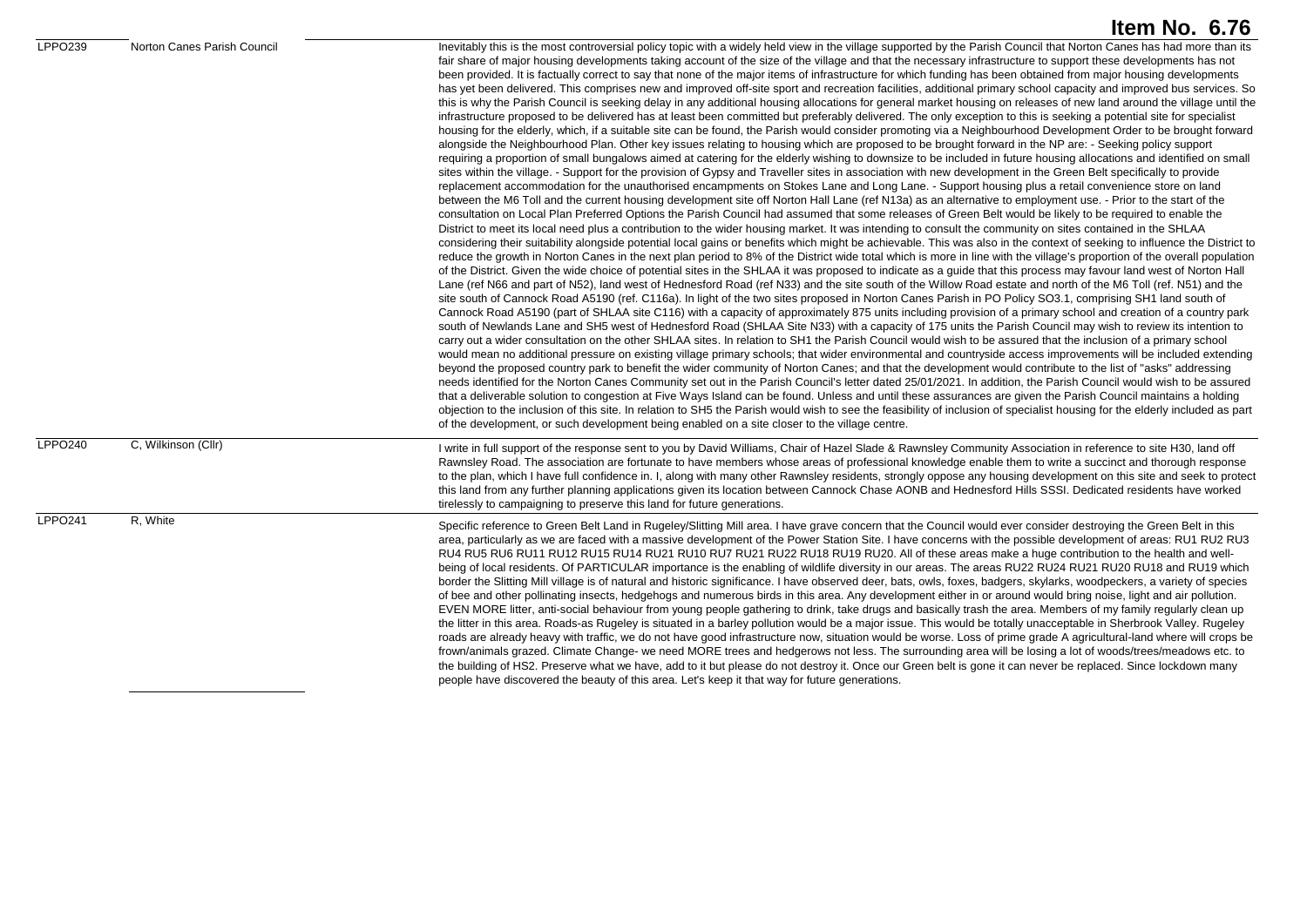|                     |                                                                                                                                         | Item No. 6.77                                                                                                                                                                                                                                                                                                                                                                                                                                                                                                                                                                                                                                                                                                                                                                                                                                                                                                                                                                                                                                                                                                                                                                                                                                                                                                                                                                                                                                                                                                                                                                                                                                                                                                                                                                                                                                                                                                                                                                                                                                                                                                                                                                                                                                                                                                                                                                                                                                                                                                                                                                                                                                                                                                                                      |
|---------------------|-----------------------------------------------------------------------------------------------------------------------------------------|----------------------------------------------------------------------------------------------------------------------------------------------------------------------------------------------------------------------------------------------------------------------------------------------------------------------------------------------------------------------------------------------------------------------------------------------------------------------------------------------------------------------------------------------------------------------------------------------------------------------------------------------------------------------------------------------------------------------------------------------------------------------------------------------------------------------------------------------------------------------------------------------------------------------------------------------------------------------------------------------------------------------------------------------------------------------------------------------------------------------------------------------------------------------------------------------------------------------------------------------------------------------------------------------------------------------------------------------------------------------------------------------------------------------------------------------------------------------------------------------------------------------------------------------------------------------------------------------------------------------------------------------------------------------------------------------------------------------------------------------------------------------------------------------------------------------------------------------------------------------------------------------------------------------------------------------------------------------------------------------------------------------------------------------------------------------------------------------------------------------------------------------------------------------------------------------------------------------------------------------------------------------------------------------------------------------------------------------------------------------------------------------------------------------------------------------------------------------------------------------------------------------------------------------------------------------------------------------------------------------------------------------------------------------------------------------------------------------------------------------------|
| <b>LPPO242</b>      | <b>Cannock Chase Independents</b><br>Group - P, Woodhead (Cllr)                                                                         | The quantum of new build dwellings is excessive towards the available land within the District and no additional need should be accepted from the Greater<br>Birmingham Housing Need Assessment. This report clearly shows many other areas which are much more suitable to cover the wider need for housing and<br>Cannock Chase does not need to take this quantum in to the calculations. It is disappointing that the Local Plan presents the development in Greenbelt land<br>ahead of exhausting brownfield development as its strategic housing sites and this should be reconsidered. The continued expansion form Norton Canes to Heath<br>Hayes and now in the other direction is not supported by social infrastructure, including roads, and not fit for purpose. Within the Tables are areas of land<br>identified for development as a preference of the Council in the Local Plan there are a number of these which we do not support owing to their erosion of the<br>Green Space Network in its many guises. In particular to mention two sites; the land identified as H30. This is an important nature corridor and must be<br>maintained to link Hednesford Hills SSSI through to the Cannock Chase AONB. The land identified as SH2. This creates an extensive new building line which<br>encroaches in to the wider green space network needed to maintain the existing village structures which are already eroded with the conjoining Heath Hayes and<br>Wimblebury and should be maintained as Green Belt. There are other locations which could be considered ahead of any consideration of green belt development.<br>The maintenance of nature corridors and routes should be a major priority of any development plans. The housing choice needs greater emphasis on single living<br>either as people owning their first home, working age people living alone or older residents needing a range of single living accommodation options. We have<br>more rooms per head of population than any time in our history but have a poverty emergency and homelessness crisis. Any development should acknowledge<br>these conditions and preference addressing this social and economic inequality.                                                                                                                                                                                                                                                                                                                                                                                                                                                                                                                      |
| LPPO243             | <b>Norton Canes Councillors</b>                                                                                                         | With respect to housing, we are all of the belief that following the last Local Plan period Norton Canes has provided more than its fair share of housing and<br>strongly agree with the Parish Council's argument that no new development in Norton Canes should be permitted until the infrastructure investment that will come<br>from the existing developments is provided; this is a sentiment very much felt by the vast majority of residents in the village who are already experiencing the<br>consequences of infrastructure pressures despite hundreds of homes still to be built. We feel that this time to allow for infrastructure investment to be made is not<br>unreasonable considering Norton Canes has provided just under a quarter of all new housing in the district despite its population constituting less than 10% of the<br>district's. We welcome the rejection of so many greenbelt sites within Norton Canes for consideration for housing. As recognised in the spatial strategy, Norton<br>Canes's identity as a separate settlement will be safeguarded and enhanced. Nevertheless, we are concerned with the proposed housing land allocations,<br>particularly with regards to the long term future of Five Ways Island. The Local Plan rightly points out that this junction needs to be comprehensively redeveloped<br>but should this fail to materialise, it would make the suggested sites east of Wimblebury Road and south of Cannock Road unviable. Our concern is what this<br>would mean for the previously rejected sites in Norton Canes. Should the county council not come forward with an appropriately ambitious scheme for Five Ways<br>Island, we would recommend that attention move to a discrete site that can accommodate a larger number of houses along with the necessary infrastructure<br>incorporated within the development, as opposed to the approach of adding smaller sites to the urban area of Norton Canes where spending on infrastructure will<br>come at a later date, exacerbating existing pressures in our village. We believe that the District Council has already identified alternative sites which could fulfil<br>this criteria and do not lie within Norton Canes. We would also echo the Parish Council's assertion that thought needs to be given to the provision of specialist<br>housing for the elderly and more bungalows in Norton Canes. We are aware of many elderly residents in our community who would like to downsize but also wish<br>to remain in our village, meaning they must stay in homes too large for them which could benefit a young family. We feel this is a niche housing issue which<br>should be addressed by the Local Plan. |
| LPPO244             | Messrs. Dean annd Weldon,<br>S.P.Faizev Chartered<br>owners of The Coppice Colliery<br>Architects - S, Faizey<br><b>Football Ground</b> | I am commenting on behalf of the owners of the Coppice Colliery Football Ground. The owners fully support the recommendation for the release of the site from<br>the Green Belt (SH1). It should be noted that this land is in separate ownership from other land shown further north on Lichfield Road within SH1. There is no link<br>between the sites and we assume that they have been combined within the same zone purely as an administrative procedure by the Council and the sites would<br>be developed independently. In this respect it would be preferable for the sites to be identified as separate entities. Our assessment of the Coppice Colliery<br>Football Ground site is that c45 homes could be accommodated with a mix of 1, 2 and 3bed houses aimed at the affordable housing sector in a sustainable<br>location close to Heath Hayes village centre. The intention would be to relocate the football teams to a new pitch and facilities on land within or adjacent to the<br>recreation area in Heath Hayes Park or Wimblebury to the north of Five Ways Island. This would have the potential for providing facilities for use by the local<br>community.                                                                                                                                                                                                                                                                                                                                                                                                                                                                                                                                                                                                                                                                                                                                                                                                                                                                                                                                                                                                                                                                                                                                                                                                                                                                                                                                                                                                                                                                                                                                                            |
| LPPO <sub>245</sub> | C & P, Wolfenden                                                                                                                        | Armitage Lane in Brereton is a no through road, this road was shut when the bypass was built and one of the reasons for not opening it again to traffic was due to<br>the school and the danger to the children. The impact of building 33 houses behind the school with access of Armitage Lane will have a significant effect on the<br>road. If the access is on Armitage Lane we will have probably 66 more vehicles trying to manoeuvre around the Lane at the time when most parents are dropping<br>children to school. At the moment we have parents parking on both sides of the road and it is already a difficult task to exit the Lane. It is the access to this parcel<br>of land that we are more concerned about than anything. The access off Armitage Lane is not suitable for a large number of additional vehicles. We also feel that<br>the houses, as the are being nominated is on a hill, will have views into residents properties (especially those on the same side of the street), this is unfair on the<br>residents. The additional houses will also have a large impact on a very crowded school who has already had to extend to accommodate additional pupils from<br>the Pippins estate and who will no doubt also have to absorb children from other estates. We are surprised that this quiet, green area has been proposed when<br>the power station is due to be demolished this year and so many houses will be erected in its place.                                                                                                                                                                                                                                                                                                                                                                                                                                                                                                                                                                                                                                                                                                                                                                                                                                                                                                                                                                                                                                                                                                                                                                                                                                                                        |
| <b>LPPO246</b>      | D, Todd (Cllr)                                                                                                                          | I would like to raise concerns about all of the sites located in Heath Hayes especially off Cannock Road and Wimblebury Road in Heath Hayes which have been<br>put forward for consideration. I would like the land to remain in the Greenbelt. We have wonderful wildlife habituating and we need to keep our green buffers. Five<br>Ways Island is a major issue too. We already have congestions and high pollution. We have a monitor already to look at pollution, only 1 of 3 in the District. There<br>has just been the first case of a child dying of pollution and yet it is being considered to have more housing in a high pollution area. There is a back up site which<br>may be more suitable. Please consider what the many residents have said keep Green Belt and remove these sites from the local plan.                                                                                                                                                                                                                                                                                                                                                                                                                                                                                                                                                                                                                                                                                                                                                                                                                                                                                                                                                                                                                                                                                                                                                                                                                                                                                                                                                                                                                                                                                                                                                                                                                                                                                                                                                                                                                                                                                                                        |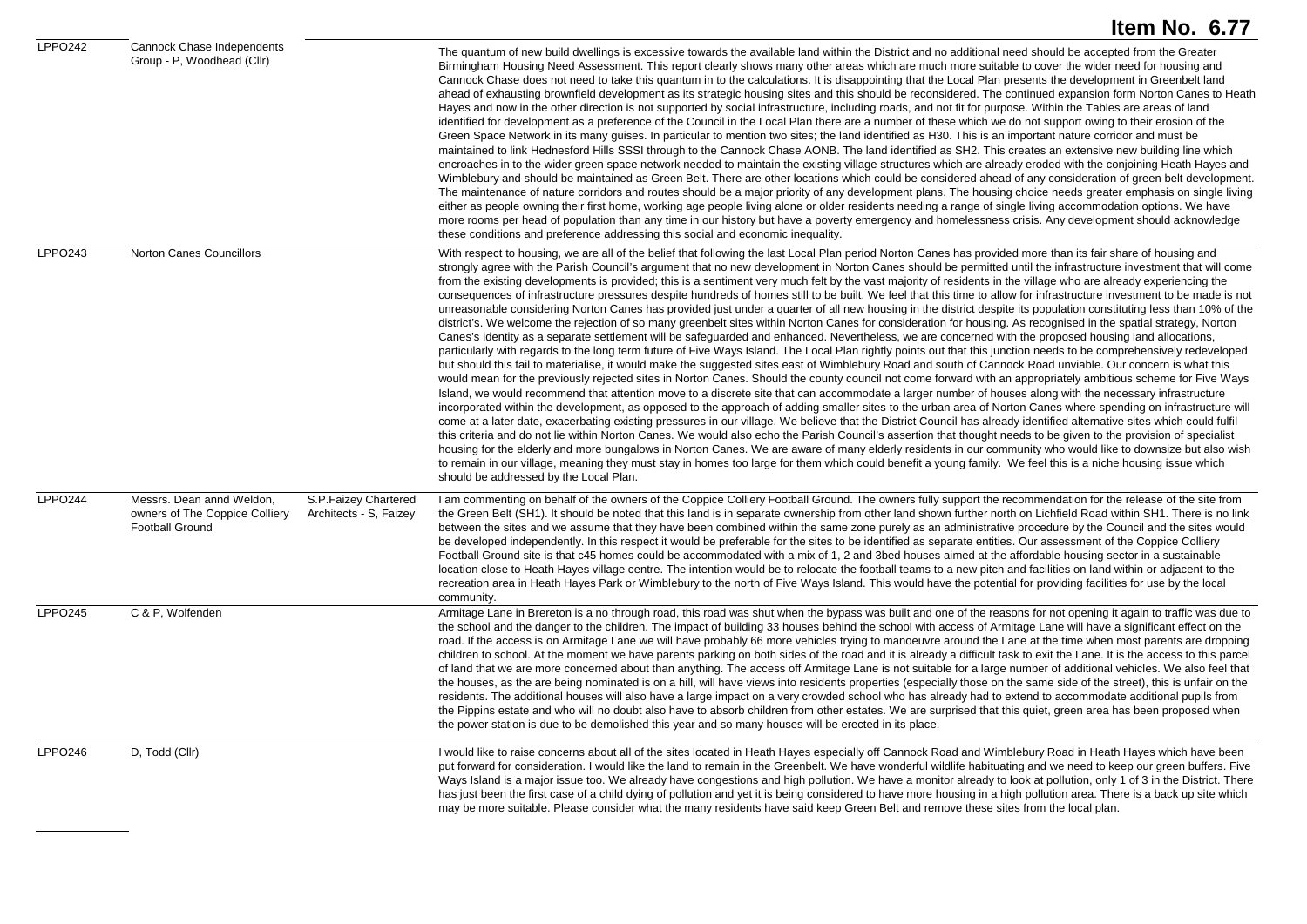|                     |                                                                 |                            | Item No. 6.78                                                                                                                                                                                                                                                                                                                                                                                                                                                                                                                                                                                                                                                                                                                                                                                                                                                                                                                                                                                                                                                                                                                                                                                                                                                                                                                                                                                                                                                                                                                                                                                                                                                                                                                                                                                                                                                                                                                                                                                                                                                                                                                                                                                                                                                                                                                                                                                                                                                                                                                                                                                                                                                                                                                                                                                                                                                                                                                                                                                                                                                                                                                                                                                                                                                                                                                                                                                                                                                                                                                                                                                                                                                                                                                                                                                                                                                                                                                                                                                                                                                                                                                                                                                                                                                       |
|---------------------|-----------------------------------------------------------------|----------------------------|---------------------------------------------------------------------------------------------------------------------------------------------------------------------------------------------------------------------------------------------------------------------------------------------------------------------------------------------------------------------------------------------------------------------------------------------------------------------------------------------------------------------------------------------------------------------------------------------------------------------------------------------------------------------------------------------------------------------------------------------------------------------------------------------------------------------------------------------------------------------------------------------------------------------------------------------------------------------------------------------------------------------------------------------------------------------------------------------------------------------------------------------------------------------------------------------------------------------------------------------------------------------------------------------------------------------------------------------------------------------------------------------------------------------------------------------------------------------------------------------------------------------------------------------------------------------------------------------------------------------------------------------------------------------------------------------------------------------------------------------------------------------------------------------------------------------------------------------------------------------------------------------------------------------------------------------------------------------------------------------------------------------------------------------------------------------------------------------------------------------------------------------------------------------------------------------------------------------------------------------------------------------------------------------------------------------------------------------------------------------------------------------------------------------------------------------------------------------------------------------------------------------------------------------------------------------------------------------------------------------------------------------------------------------------------------------------------------------------------------------------------------------------------------------------------------------------------------------------------------------------------------------------------------------------------------------------------------------------------------------------------------------------------------------------------------------------------------------------------------------------------------------------------------------------------------------------------------------------------------------------------------------------------------------------------------------------------------------------------------------------------------------------------------------------------------------------------------------------------------------------------------------------------------------------------------------------------------------------------------------------------------------------------------------------------------------------------------------------------------------------------------------------------------------------------------------------------------------------------------------------------------------------------------------------------------------------------------------------------------------------------------------------------------------------------------------------------------------------------------------------------------------------------------------------------------------------------------------------------------------------------------------|
| <b>LPPO247</b>      | Freil Homes - C, Lynch                                          |                            | We have reviewed these well thought out documents and, whilst we do not have any further comments, we hoped that you may be able to provide some<br>clarification on the preferred option for our site off Armitage Lane Brereton. I have taken a screen grab which shows our site on the Preferred Options Policies<br>Map as a Residential Strategic Site with Greenbelt Amendments. However, the site description in the Preferred Options Consultation Document and other<br>supporting document s lists this site as is "SH4 Land East of The Meadows and land to the north of Armitage Lane Brereton approx. 33 dwellings". We believe<br>this relates to our site as the details match up but note that out site is located to the south of Armitage Lane rather than the north, as you can see from the image.<br>In the SHLAA we believe our site is listed as "R32 Land East of The Meadows, Armitage Lane, Brereton" The details in the SHLAA are a correct description of our<br>site so we just thought it was worth getting in touch to ensure we have the correct understanding of the implications for our site.                                                                                                                                                                                                                                                                                                                                                                                                                                                                                                                                                                                                                                                                                                                                                                                                                                                                                                                                                                                                                                                                                                                                                                                                                                                                                                                                                                                                                                                                                                                                                                                                                                                                                                                                                                                                                                                                                                                                                                                                                                                                                                                                                                                                                                                                                                                                                                                                                                                                                                                                                                                                                                                                                                                                                                                                                                                                                                                                                                                                                                                                                                                                    |
| LLPO <sub>248</sub> | Richborough Estates (Land off<br>Brownhills Road, Norton Canes) | Pegasus Group - B,<br>Cook | Housing Supply (2018-2038) The Council's approach is to utilise the standard method to calculate its minimum housing requirement which comprises of<br>275.7dpa. The Council then identified the breakdown of its outstanding housing supply as follows: • The standard method provides a requirement of 5,516<br>dwellings over the period • Between 2018-2020 1,124 dwellings have been completed therefore reducing the requirement to 4,392 dwellings • The SHLAA<br>identifies a further 1,359 dwellings which with adjustments relative to the Council's five-year housing land supply position (including windfalls of 54 dwellings and<br>non-implementation discount of 28 dwellings) would provide 1,385 dwellings. This reduces the requirement to 3,007 dwellings . The SHLAA identifies further<br>major and minor sites which could deliver a further 1,623 dwellings during the plan period. This reduces the requirement from 3,007 dwellings to 1,384 dwellings.<br>The supporting text within the Preferred Option document references the contributions which are proposed to be made by South Staffordshire District Council<br>(4,500 dwellings) and Lichfield District Council (2,665 dwellings) towards the shortfall in the GBBCHMA. The supporting text also notes that the ABCA are<br>preparing a Joint Local Plan and have identified a shortfall of 29, 260 dwellings between 2019-2038. Finally, the supporting text acknowledges that in order to<br>contribute towards this shortfall in the wider housing market area both South Staffordshire District Council and Lichfield District Council will need to utilise Green<br>Belt sites. Policy SO3.1 identifies that a minimum of 5,516 dwellings will be provided for within the Plan (276dpa) with a further 500 dwellings to meet the unmet<br>needs of neighbouring areas. It indicates new housing allocations are concentrated within the existing urban areas or within planned expansion to the urban areas<br>in accessible and sustainable locations. The Policy goes on to identify strategic housing allocations. As set out in Chapter 5 of this representation, it is submitted<br>that Land off Brownhills Road, Norton Canes, is suitable for residential development and should accordingly form part of this Policy list. Preferred Policy - Housing<br>Choice The Local Plan Preferred Options identifies that the most favoured option relative to housing mix was to retain the flexible approach currently being utilised<br>by the Council but was not overly prescriptive. However, the Preferred Policy Direction as set out in the Preferred Options sets out a prescribed mix for market<br>housing, affordable housing and affordable housing/home ownership (including those aspiring to home ownership). This runs counter to those responses made in<br>the previous consultation exercise nor is evidence provided to substantiate that the previous approach resulted in housing which did not meet established needs.<br>In addition, the Preferred Policy Direction identified within Table D provides prescriptive framework for each of the separate housing tenures. For affordable<br>housing (rented and shared ownership) it identifies 8% provision within four plus bedroom accommodation and 5% for affordable housing/home ownership,<br>however for market housing it identifies that there is no requirement at all for dwellings of four or more bedrooms. The justification for this is in a single sentence<br>set out in paragraph 6.207. This is not sufficient to provide the prescriptive breakdown in size relative to each tenure sector. In particular, there can be no<br>circumstances whereby there is no demand at all for market housing of four or more bedrooms. In addition, by only permitting new private housing in smaller<br>dwellings will mean a significant proportion of the housing market (larger family homes) will not be met at all. This could have ramifications for the demographic<br>make up of the District, resulting in a further increase in the proportion of the community who are, for instance elderly, as they require smaller housing and the<br>policy focuses on providing these. |
| LPPO249             | Richborough Estates (Land off<br>Brownhills Road, Norton Canes) | Pegasus Group - B,<br>Cook | Land off Brownhills Road, Norton Canes: The site comprises approx. 6.68ha of land, located to the west of Brownhills Road and north of the M6 Toll. The site is<br>located immediately south of a development of 130 new homes known as 'Chasewater Grange', developed by Taylor Wimpey in 2015. The site is made up of two<br>agricultural fields, separated by a hedgerow, with further trees and hedgerows comprising the wider side boundaries. An electricity pylon is located to the north-<br>western section of the site. Whilst the site is located within the West Midlands green belt, it is not subject to any other environmental or historical designations.<br>Chasewater and the Southern Staffordshire Coalfield Heaths SSSI is located approx. 199m east of the site, across Brownhills Road. There are no listed buildings<br>located in the vicinity of the site. The site is located within Flood Zone 1, the area at least risk from flooding. Illustrative Proposal: An Indicative Masterplan has<br>also been prepared and is included at Appendix 2 to this representation. This has been prepared having regard to existing constraints, the guidance set out in the<br>Design SPD adopted in April 2016; and standards that are established through the LPP1 and the Developer Contributions and Housing Choices SPD. The<br>indicative masterplan identifies the following key features: • 140 dwellings proposed at an average density of 35 dwellings per hectare (net); • Access utilised from<br>the existing roundabout on Brownhills Road: • Attenuation ponds positioned on western boundary as part of a SuDS scheme: • 40m acoustic offset incorporated<br>between the proposed homes and the carriageway of the M6 toll road; • 30m offset incorporated for on-site overhead power cables; • 15m odour offset allowed<br>around pumping station located on the adjacent Chasewater Grange development; and • On-site pond retained with a 15m ecology offset provided. In respect of<br>standards, the proposed masterplan provides a network of open space that complements provision currently being delivered within the Chasewater Grange<br>development to the north. The amount of open space indicated results in a level of provision that exceeds the Council's OSSR standards for amenity greenspace<br>and provision for young people. In addition, the indicative plan demonstrates how a mix of properties can be delivered to assist in the achievement of a balanced<br>housing market. This includes the provision of smaller dwellings suited to younger people and larger three and four-bedroom houses to meet aspirational needs.<br>The delivery of 20% affordable provision has been assumed within the scheme to meet the requirements set out in Policy CP7. It is recognised that there may be<br>a requirement for appropriate financial contributions to be made in respect of the proposal to mitigate impact of development, including a financial contribution in<br>respect of Cannock Chase SAC. Green Belt: The site is considered within the Council's 2021 Green Belt study, referred to as Parcel NC8. The Green Belt Study<br>provides the following conclusion in respect of the parcel: Parcel NC8 makes a relatively strong contribution to preventing encroachment on the countryside, and a<br>moderate contribution to preventing neighbouring towns merging into one another, and the additional impact of its release on the adjacent Green Belt would be<br>moderate.                                                                                                                                                                                                                                                                                                                                                                                                                                                                                                                                                                                                                                                                                                           |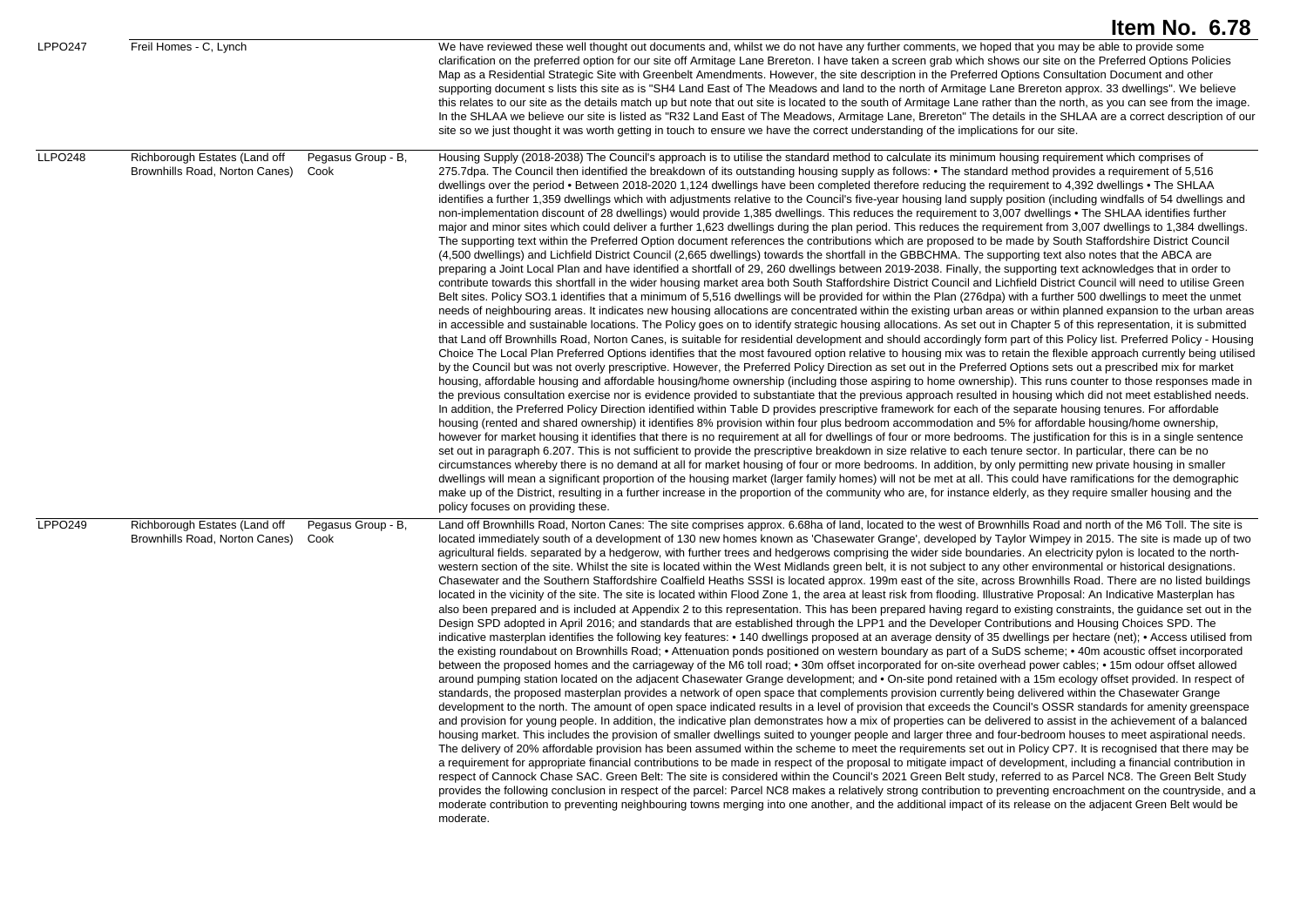Therefore the harm resulting from its release, as an expansion of Norton Canes would be high. Harm could potentially be reduced by the introduction of new woodland belts and or small woodlands within NC8 to the east. This would form a strong Green Belt boundary and would help reduce the urbanising visual influence of the development and the perceived impact on the gap between Cannock and Brownhills/Burntwood. This would also help enhance the planned coalfield farmlands landscape character, in accordance with landscape strategies set out in the Landscape Character Assessment for Cannock Chase (2016). Whilst Richborough Estates is not in control of land to the west of site (that which comprises green belt parcel NC8). However, the illustrative Site Layout included at Appendix 2 to this representation demonstrates how a green belt buffer can be provided within the site which would form a defensible boundary in this location. It is important to note that the site is identified as making only a moderate contribution to both preventing neighbouring towns merging into one another and its impact upon the wider greenbelt. Indeed, the release of this site from the Green Belt would not result in sprawl, as it is contained by a number of barriers, including the M6 toll to the south. It is therefore submitted that the site performs a reduced function in green belt terms than other sites of a similar size and it is therefore considered that the site should be released from the green belt for development. Suitability: The indicative masterplan demonstrates how a scheme for approximately 140 dwellings can be achieved having regard to development design guidelines and development standards currently utilised by the Council. The proposal is sustainable and represents a logical expansion to the settlement of Norton Canes without undermining the purpose of the Green Belt in this location. Deliverability: There is an agreement in place between the landowner and Richborough estates to facilitate the development of the site. Further technical work will be commissioned to further demonstrate the deliverability of this site. However, high level technical work undertaken to date confirms there are no constraints likely to render the site undeliverable in the Plan period. The site is available now. There are no existing uses that would require relocation and no issues of contamination that would require remediation. Many of the impacts identified by the Council through the initial sustainability appraisal of the site can be mitigated and, in many cases, a positive outcome can be achieved. The site is deliverable and immediately available and, subject to allocation, could deliver homes and associated community benefits within the next 5 years. Richborough Estates was involved in bringing forward development to the north of this site, on the former greyhound track, which was constructed by Taylor Wimpey (Chasewater Grange), demonstrating a market interest in this location. Availability: Richborough Estates has a legal agreement in place with the landowners and are in a position to progress with the promotion of the site for residential led development. If the site is to be successfully allocated for development and removed from the Green Belt. Richborough estates would seek to develop the site immediately, which would contribute considerably to the District's housing supply. By way of a recent example, Richborough promoted two Green Belt allocations through the South Staffordshire Site Allocations Plan and both were granted outline permission shortly after that plan was adopted and the sites removed from the Green Belt

Key Benefits: Development of the site will contribute to building a strong, responsive and competitive economy. In particular, the delivery of new homes at the site will bring economic benefits during the construction, operational and commercial stages. The proposal would assist in the delivery of supporting infrastructure and also provide on-site open space and two community orchards. Overall, the provision of much needed additional open market and affordable homes in the District will contribute to building a strong, responsive and competitive economy in line with the objectives of the NPPF. Conclusion: Richborough Estates is supportive of the Local Plan Preferred Options document in the main, subject to a number of amendments and clarifications set out within this Representation. However, Richborough Estates submits that Land off Brownhills Road, Norton Canes should be allocated for residential development. This site is sustainable located adjacent to the existing urban area of Norton Canes which is identified as the one of the main areas for development within the Local Plan Review. This site is available and deliverable, as identified through the submission of the Illustrative Layout Plan at Appendix 2 to this representation. Exceptional circumstances exist to justify the release of appropriate and sustainable sites located within the Green Belt. These circumstances include the significant un-met housing need arising from both within Cannock Chase District and the GBHMA, combined with the fact that around 60% of the District lies within the West Midlands Green Belt and around 30% lies within the Cannock Chase AONB. Furthermore, it has been recognised through the recent examination of a number of Local Plans that Green Belt release should not be avoided at the overall detriment to sustainability, resulting in an a less sustainable distribution of development as required by the overarching vision for the Local Plan, as well as the NPPF.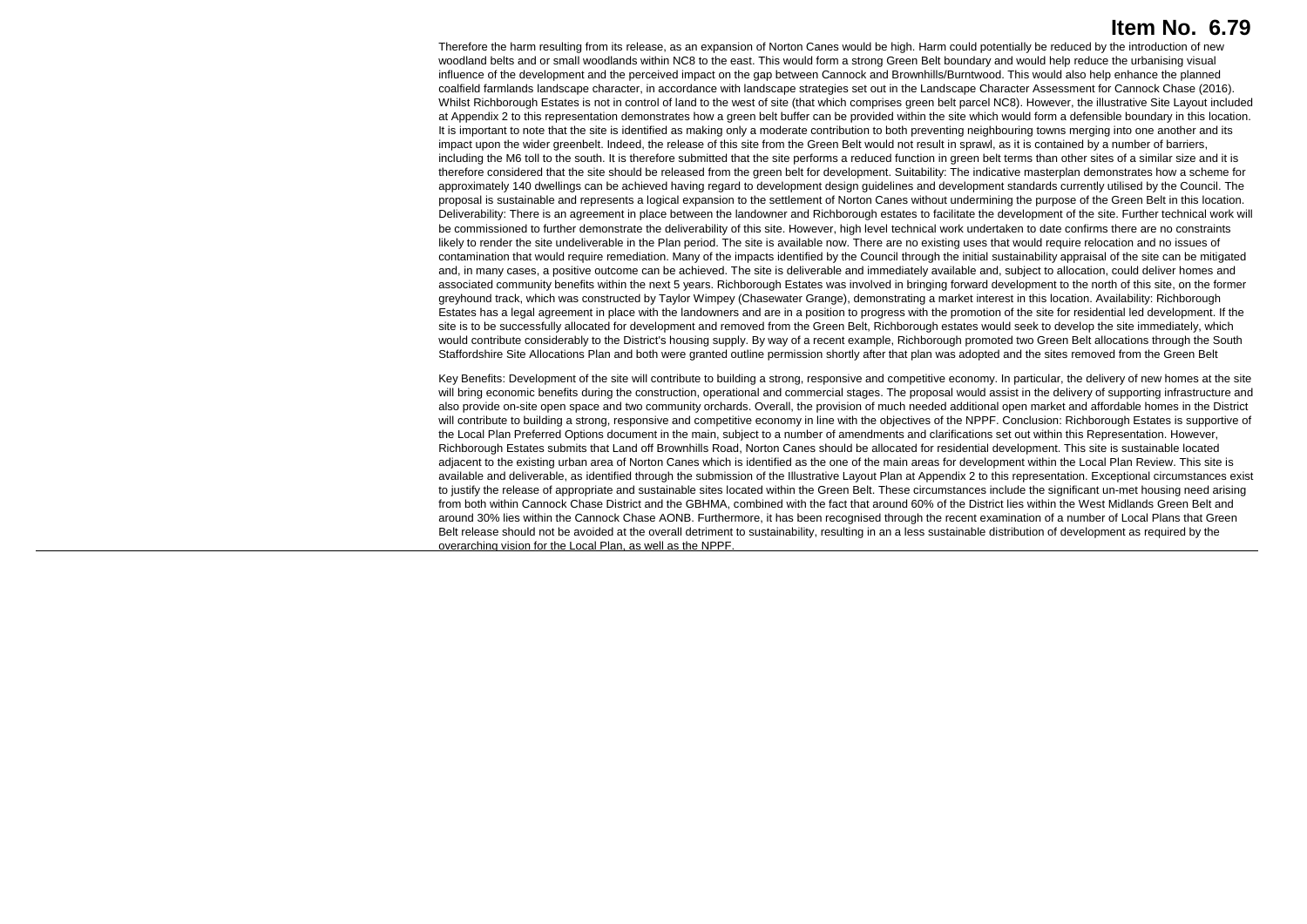|                |                                                                                          | Item No. 6.80                                                                                                                                                                                                                                                                                                                                                                                                                                                                                                                                                                                                                                                                                                                                                                                                                                                                                                                                                                                                                                                                                                                                                                                                                                                                                                                                                                                                                                                                                                                                                                                                                                                                                                                                                                                                                                                                                                                                                                                                                                                                                                                                                                                                                                                                                                                                                                                                                                                                                                                                                                                                                                                                                                                                                                                                                                                                                                                                                                                                                                                                                                                                                                                                                                                                                                                                                                                                                                                                                                                                                                                                                                                                                                                                                                                                                                                                                                                                                                                                                                                                                                                                                                                                                                                       |
|----------------|------------------------------------------------------------------------------------------|---------------------------------------------------------------------------------------------------------------------------------------------------------------------------------------------------------------------------------------------------------------------------------------------------------------------------------------------------------------------------------------------------------------------------------------------------------------------------------------------------------------------------------------------------------------------------------------------------------------------------------------------------------------------------------------------------------------------------------------------------------------------------------------------------------------------------------------------------------------------------------------------------------------------------------------------------------------------------------------------------------------------------------------------------------------------------------------------------------------------------------------------------------------------------------------------------------------------------------------------------------------------------------------------------------------------------------------------------------------------------------------------------------------------------------------------------------------------------------------------------------------------------------------------------------------------------------------------------------------------------------------------------------------------------------------------------------------------------------------------------------------------------------------------------------------------------------------------------------------------------------------------------------------------------------------------------------------------------------------------------------------------------------------------------------------------------------------------------------------------------------------------------------------------------------------------------------------------------------------------------------------------------------------------------------------------------------------------------------------------------------------------------------------------------------------------------------------------------------------------------------------------------------------------------------------------------------------------------------------------------------------------------------------------------------------------------------------------------------------------------------------------------------------------------------------------------------------------------------------------------------------------------------------------------------------------------------------------------------------------------------------------------------------------------------------------------------------------------------------------------------------------------------------------------------------------------------------------------------------------------------------------------------------------------------------------------------------------------------------------------------------------------------------------------------------------------------------------------------------------------------------------------------------------------------------------------------------------------------------------------------------------------------------------------------------------------------------------------------------------------------------------------------------------------------------------------------------------------------------------------------------------------------------------------------------------------------------------------------------------------------------------------------------------------------------------------------------------------------------------------------------------------------------------------------------------------------------------------------------------------------------------|
| <b>LPPO250</b> | Richborough Estates (Land South Pegasus Group - B,<br>of Cannock Road, Heath Hayes) Cook | Housing Supply (2018-2038) The Council's approach is to utilise the standard method to calculate its minimum housing requirement which comprises of<br>275.7dpa. The Council then identified the breakdown of its outstanding housing supply as follows: • The standard method provides a requirement of 5,516<br>dwellings over the period • Between 2018-2020 1,124 dwellings have been completed therefore reducing the requirement to 4,392 dwellings • The SHLAA<br>identifies a further 1,359 dwellings which with adjustments relative to the Council's five-year housing land supply position (including windfalls of 54 dwellings and<br>non-implementation discount of 28 dwellings) would provide 1,385 dwellings. This reduces the requirement to 3,007 dwellings • The SHLAA identifies further<br>major and minor sites which could deliver a further 1,623 dwellings during the plan period. This reduces the requirement from 3,007 dwellings to 1,384 dwellings.<br>The supporting text within the Preferred Option document references the contributions which are proposed to be made by South Staffordshire District Council<br>(4,500 dwellings) and Lichfield District Council (2,665 dwellings) towards the shortfall in the GBBCHMA. The supporting text also notes that the ABCA are<br>preparing a Joint Local Plan and have identified a shortfall of 29, 260 dwellings between 2019-2038. Finally, the supporting text acknowledges that in order to<br>contribute towards this shortfall in the wider housing market area both South Staffordshire District Council and Lichfield District Council will need to utilise Green<br>Belt sites. Policy SO3.1 identifies that a minimum of 5,516 dwellings will be provided for within the Plan (276dpa) with a further 500 dwellings to meet the unmet<br>needs of neighbouring areas. It indicates new housing allocations are concentrated within the existing urban areas or within planned expansion to the urban areas<br>in accessible and sustainable locations. The Policy goes on to identify strategic housing allocations. As set out in Chapter 5 of this representation, it is submitted<br>that Land off Brownhills Road, Norton Canes, is suitable for residential development and should accordingly form part of this Policy list. Preferred Policy - Housing<br>Choice The Local Plan Preferred Options identifies that the most favoured option relative to housing mix was to retain the flexible approach currently being utilised<br>by the Council but was not overly prescriptive. However, the Preferred Policy Direction as set out in the Preferred Options sets out a prescribed mix for market<br>housing, affordable housing and affordable housing/home ownership (including those aspiring to home ownership). This runs counter to those responses made in<br>the previous consultation exercise nor is evidence provided to substantiate that the previous approach resulted in housing which did not meet established needs.<br>In addition, the Preferred Policy Direction identified within Table D provides prescriptive framework for each of the separate housing tenures. For affordable<br>housing (rented and shared ownership) it identifies 8% provision within four plus bedroom accommodation and 5% for affordable housing/home ownership,<br>however for market housing it identifies that there is no requirement at all for dwellings of four or more bedrooms. The justification for this is in a single sentence<br>set out in paragraph 6.207. This is not sufficient to provide the prescriptive breakdown in size relative to each tenure sector. In particular, there can be no<br>circumstances whereby there is no demand at all for market housing of four or more bedrooms. In addition, by only permitting new private housing in smaller<br>dwellings will mean a significant proportion of the housing market (larger family homes) will not be met at all. This could have ramifications for the demographic<br>make up of the District, resulting in a further increase in the proportion of the community who are, for instance elderly, as they require smaller housing and the<br>policy focuses on providing these. |
| <b>LPPO251</b> | Richborough Estates (Land South<br>of Cannock Road, Heath Hayes)                         | Land South of Cannock Road, Heath Hayes: Promoting as a residential led scheme with the potential to deliver a new primary school. In addition, land to the<br>south of Newlands Lane is identified as a new Country Park, Richborough Estates supports that the site identified as a draft allocation in the Preferred Options<br>consultation document and supports the release of the site from the Green Belt to the south of Cannock Road to allow for delivery of the site. The site being<br>proposed for allocation is split into two parts, The first part of the site, approx. 32.45ha in size, is being proposed for a residential-led scheme/ It lies south of<br>Cannock Road, Heath Hayes, and is bounded by Newlands Lane to the south, and existing woodland areas to the east and west. The second part of the site lies<br>to the south of Newlands Lane and is being proposed as a country park to be delivered alongside the residential development. This comprises approx. 14.81ha.<br>The site currently comprises pastoral farmland with some areas used for seasonal crop production. It is not considered to represent best or most versatile<br>agricultural land, however further detail can be provided if required. The land is interspersed with connecting native hedgerows and bounded by mixed species<br>woodland blocks. The landform of the site gently falls from north to south with a topographical range of approx. 171 AOD (Above Ordnance Datum i.e. height<br>relative to the average sea level). The site boundaries and immediate surroundings comprise: • To the north, the site adjoins the existing residential edge<br>associated with Cannock Road (A5150), including the Severn Trent compound to the north-east • To the east – the boundary is well defined by a mixed woodland<br>block, a Public Right of Way and the north – south route of Newlands Brook • To the south – the site adjoins the vegetated Newlands Lane which has been closed<br>to traffic • To the west – the boundary is formed by a mixed woodland block with Newlands Lane beyond. Promotional Document: The promotional document<br>attached at Appendix 2 sets out the following details: • Planning Policy context including demonstration of the Exceptional Circumstances required to release the<br>site from the Green Belt • Sustainability credentials of the site • Local facilities, amenities and services • Access and sustainable transport • Heritage and<br>Archaeology • Landscape and Visual • Ecology • Air quality • Odour • Indicative masterplan and design principles. Deliverability: The site is a suitable area for<br>housing as there are no physical, technical or environmental constraints preventing its development. The Framework requires LPAs to maintain delivery of<br>housing land to meet their housing targets. To be considered deliverable, a site should be: • Available. A site is considered available when there is confidence that<br>there are no legal or ownership problems. • Suitable. A site is considered suitable for housing development if it offers a suitable location for development and<br>would contribute to the creation of sustainable, mixed communities; and • Achievable. A site is considered achievable for development where there is a<br>reasonable prospect that housing will be delivered on the site within five years, and in particular, development of the site is viable. Availability: Richborough<br>Estates have a legal agreement in place with the landowners and are in a position to progress with the promotion of the site for residential led development. If the<br>site is to be successfully allocated for development and removed from the Green Belt, Richborough Estates would seek to develop the site immediately, which<br>would contribute considerably to the District's housing supply.                                                                                                                                                                                                                                                                                                                                      |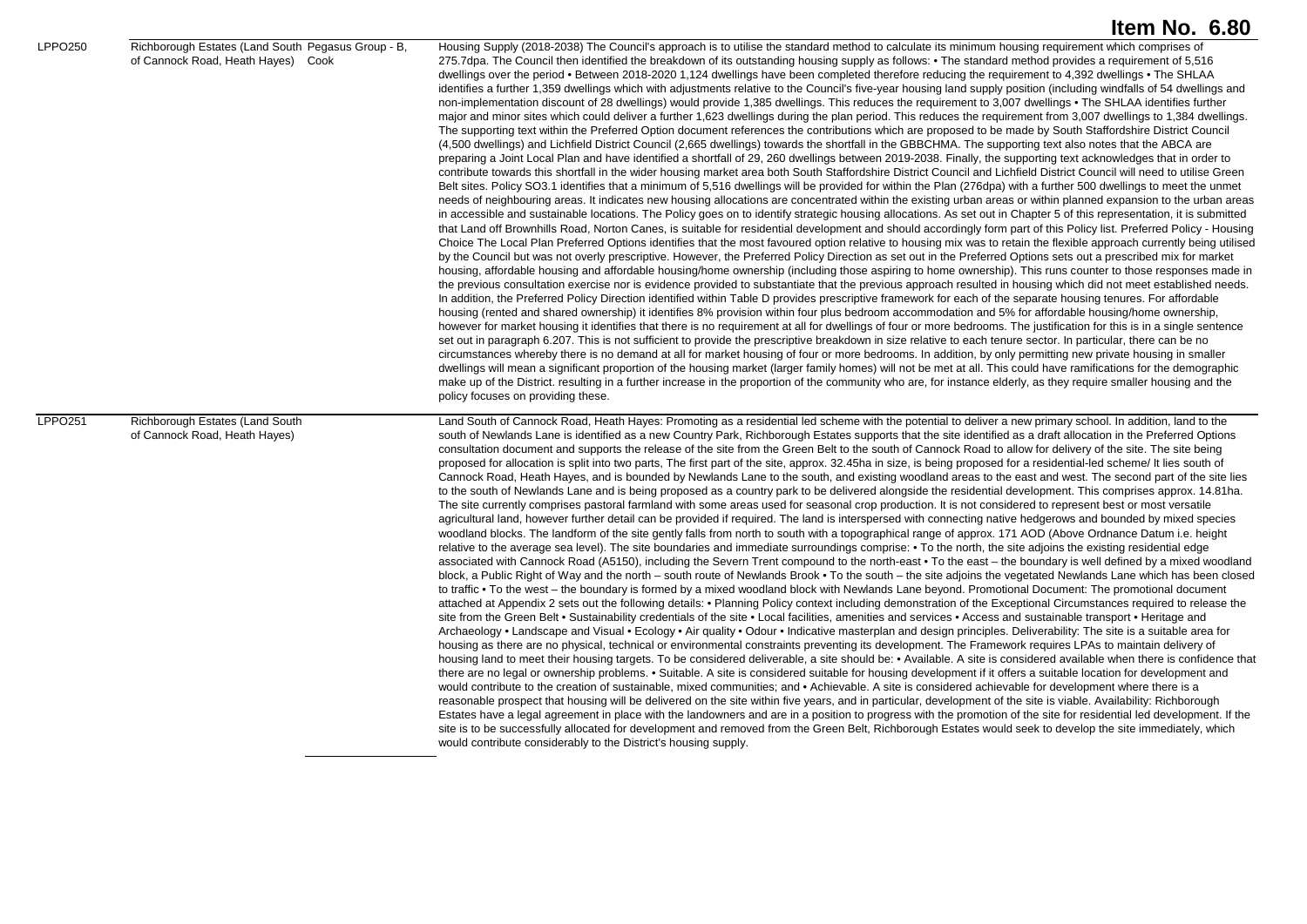|                |                                                      |                            | By way of a recent example, Richborough estates promoted two Green Belt allocations through the South Staffordshire Site Allocations Plan and both were<br>granted outline permission shortly after the plan was adopted and the sites removed from the Green Belt. With its extensive highway frontage there is the ability to<br>have at least two housebuilder outlets running at the same time, thus increasing the delivery of plots and at the same time increasing housing choice for<br>purchasers. Suitability: The site is suitable for residential development for the following reasons: • It offers a suitable location for development and can be brought<br>forward immediately following an allocation; • It would form a natural extension to the established area of Heath Hayes; Achievability: The site has been fully<br>assessed in terms of its environmental considerations and it has been demonstrated that the delivery of the site is achievable and deliverable, and a team of<br>technical consultants has been appointed to support the delivery of this site moving forward. Where technical constraints are identified, Richborough Estates will<br>provide appropriate mitigation and invest in the site to ensure delivery. Richborough Estates has reviewed the economic viability of the proposals in terms of the<br>land value, attractiveness of the locality, level of potential market demand and projected rate of sales in Cannock. These considerations have been analysed<br>alongside cost factors associated with the site, including site preparation costs and site constraints. Richborough Estates can therefore confirm that the site is<br>economically viable and therefore achievable. Key Benefits: Development of the site will contribute to building a strong, responsive and competitive economy, as<br>well as providing social and environmental benefits. In particular, the delivery of new homes at the site will bring the following benefits: • Much needed affordable<br>housing. • Introducing new housing choice. • New school. • Additional spend in the local economy. • Direct construction jobs and indirect related construction jobs.<br>. New recreation opportunity via the Country Park opening up private land for public use by existing and new residents, as an alternative to using Cannock Chase.<br>• Biodiversity net gain. Conclusion: Richborough Estates is supportive of the LPPO document in the main, subject to a number of amendments and clarifications<br>set out within this Representation. Richborough Estates is also supportive of the allocation of land south of Cannock Road, Heath Hayes for residential-led<br>development. The site is sustainably located adjacent to the existing urban area of Cannock/Hednesford/Heath Hayes which is identified as the main focus for<br>development within the adopted Local Plan Part 1. This site is available and deliverable, as identified through the submission of the Promotional Document at<br>Appendix 2 to this Representation. Exceptional circumstances exist to justify the release of appropriate and sustainable sites located within the Green Belt. These<br>circumstances include the significant un-met housing need arising from both within Cannock Chase District and the GBBCHMA, combined with the fact that<br>around 60% of the District lies within the West Midlands Green Belt and around 30% lies within the Cannock Chase AONB. Furthermore, it is recognised through<br>the recent examination of a number of Local Plans that Green Belt release should not be avoided at the overall detriment to sustainability, resulting in an a less<br>sustainable distribution of development as required by the overarching vision for the Local Plan, as well as the NPPF.                                                                                                                                                                                                                                                                                                                                                                                                          |
|----------------|------------------------------------------------------|----------------------------|--------------------------------------------------------------------------------------------------------------------------------------------------------------------------------------------------------------------------------------------------------------------------------------------------------------------------------------------------------------------------------------------------------------------------------------------------------------------------------------------------------------------------------------------------------------------------------------------------------------------------------------------------------------------------------------------------------------------------------------------------------------------------------------------------------------------------------------------------------------------------------------------------------------------------------------------------------------------------------------------------------------------------------------------------------------------------------------------------------------------------------------------------------------------------------------------------------------------------------------------------------------------------------------------------------------------------------------------------------------------------------------------------------------------------------------------------------------------------------------------------------------------------------------------------------------------------------------------------------------------------------------------------------------------------------------------------------------------------------------------------------------------------------------------------------------------------------------------------------------------------------------------------------------------------------------------------------------------------------------------------------------------------------------------------------------------------------------------------------------------------------------------------------------------------------------------------------------------------------------------------------------------------------------------------------------------------------------------------------------------------------------------------------------------------------------------------------------------------------------------------------------------------------------------------------------------------------------------------------------------------------------------------------------------------------------------------------------------------------------------------------------------------------------------------------------------------------------------------------------------------------------------------------------------------------------------------------------------------------------------------------------------------------------------------------------------------------------------------------------------------------------------------------------------------------------------------------------------------------------------------------------------------------------------------------------------------------------------------------------------------------------------------------------------------------------------------------------------------------------------------------------------------------------------------------------------------------------------------------------------------------------------------------------------------------------------------------------------------------------------------------------------------------------------------------------------------------------------------------------------------------------------------------------------------------------------------------------------------------------------------------------------------------------------------------------------------------------------------------------------------------------------------------------------------------------------------------------------------------------------------------------------|
| <b>LPPO252</b> | Ricborough Estates (Land off<br>Main Road, Brereton) | Pegasus Group - B,<br>Cook | Housing Supply (2018-2038) The Council's approach is to utilise the standard method to calculate its minimum housing requirement which comprises of<br>275.7dpa. The Council then identified the breakdown of its outstanding housing supply as follows: • The standard method provides a requirement of 5,516<br>dwellings over the period • Between 2018-2020 1,124 dwellings have been completed therefore reducing the requirement to 4,392 dwellings • The SHLAA<br>identifies a further 1,359 dwellings which with adjustments relative to the Council's five-year housing land supply position (including windfalls of 54 dwellings and<br>non-implementation discount of 28 dwellings) would provide 1,385 dwellings. This reduces the requirement to 3,007 dwellings • The SHLAA identifies further<br>major and minor sites which could deliver a further 1,623 dwellings during the plan period. This reduces the requirement from 3,007 dwellings to 1,384 dwellings.<br>The supporting text within the Preferred Option document references the contributions which are proposed to be made by South Staffordshire District Council<br>(4,500 dwellings) and Lichfield District Council (2,665 dwellings) towards the shortfall in the GBBCHMA. The supporting text also notes that the ABCA are<br>preparing a Joint Local Plan and have identified a shortfall of 29, 260 dwellings between 2019-2038. Finally, the supporting text acknowledges that in order to<br>contribute towards this shortfall in the wider housing market area both South Staffordshire District Council and Lichfield District Council will need to utilise Green<br>Belt sites. Policy SO3.1 identifies that a minimum of 5,516 dwellings will be provided for within the Plan (276dpa) with a further 500 dwellings to meet the unmet<br>needs of neighbouring areas. It indicates new housing allocations are concentrated within the existing urban areas or within planned expansion to the urban areas<br>in accessible and sustainable locations. The Policy goes on to identify strategic housing allocations. As set out in Chapter 5 of this representation, it is submitted<br>that Land off Brownhills Road, Norton Canes, is suitable for residential development and should accordingly form part of this Policy list. Preferred Policy - Housing<br>Choice The Local Plan Preferred Options identifies that the most favoured option relative to housing mix was to retain the flexible approach currently being utilised<br>by the Council but was not overly prescriptive. However, the Preferred Policy Direction as set out in the Preferred Options sets out a prescribed mix for market<br>housing, affordable housing and affordable housing/home ownership (including those aspiring to home ownership). This runs counter to those responses made in<br>the previous consultation exercise nor is evidence provided to substantiate that the previous approach resulted in housing which did not meet established needs.<br>In addition, the Preferred Policy Direction identified within Table D provides prescriptive framework for each of the separate housing tenures. For affordable<br>housing (rented and shared ownership) it identifies 8% provision within four plus bedroom accommodation and 5% for affordable housing/home ownership,<br>however for market housing it identifies that there is no requirement at all for dwellings of four or more bedrooms. The justification for this is in a single sentence<br>set out in paragraph 6.207. This is not sufficient to provide the prescriptive breakdown in size relative to each tenure sector. In particular, there can be no<br>circumstances whereby there is no demand at all for market housing of four or more bedrooms. In addition, by only permitting new private housing in smaller<br>dwellings will mean a significant proportion of the housing market (larger family homes) will not be met at all. This could have ramifications for the demographic<br>make up of the District resulting in a further increase in the proportion of the community who are, for instance elderly, as they require smaller housing and the<br>policy focuses on providing these. |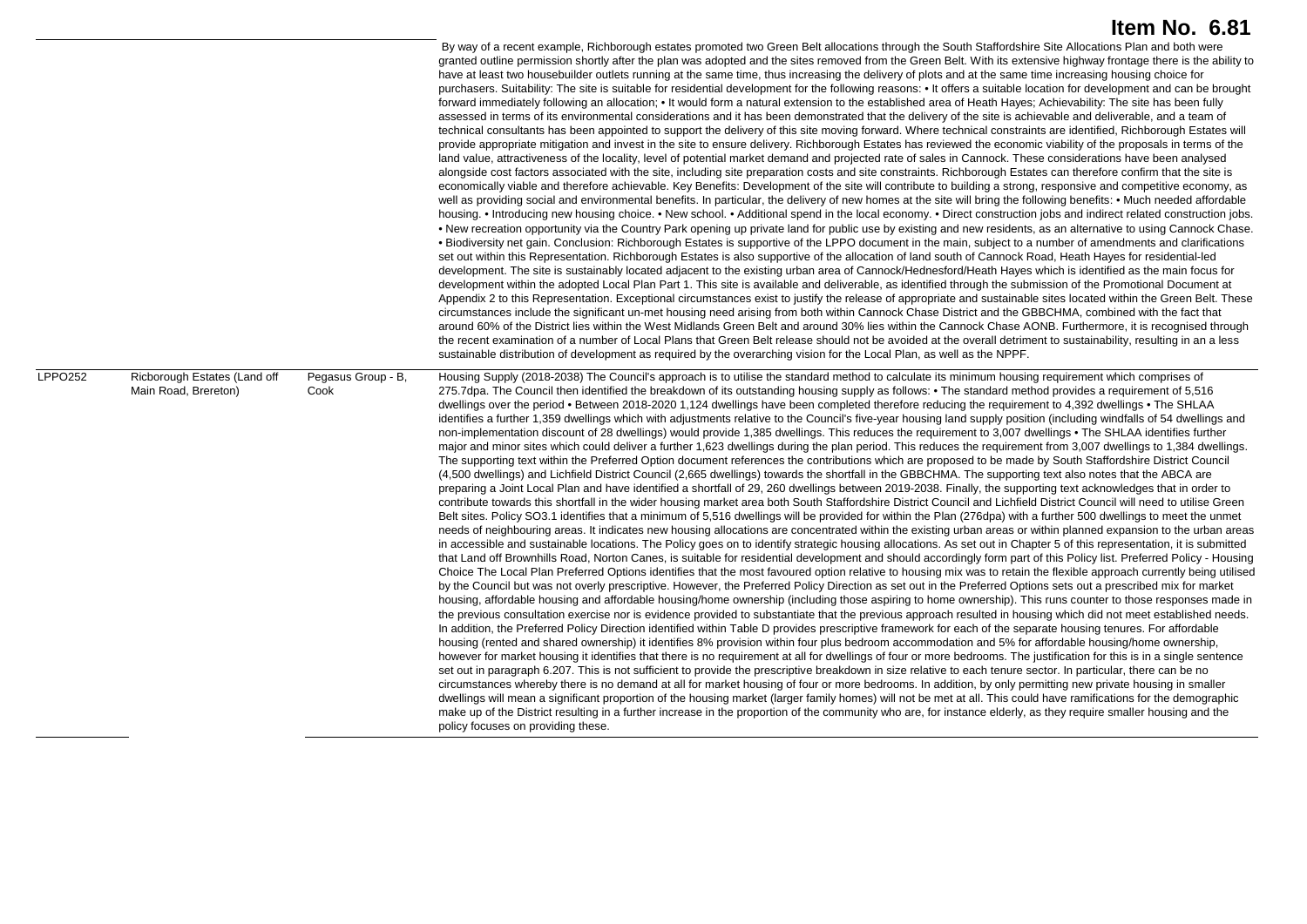#### LPPO253 St Modwens (Land off Main Road, RPS - P. Hill Brereton)

## **Item No. 6.82**

Land off Main Road, Brereton: Richborough Estates is promoting land off Main Road, Brereton for residential development, including public open space and new community orchards. Site Description: The site comprises approx. 13.68ha of land, located to the south of Main Road and south-east of Wattfield Close, Brereton, Rugeley. The site is located opposite Land east of the Meadows, which is identified through Policy SO3.1 of the LPPO document as a draft housing allocation (ref: SH4) for 33 dwellings. Land east of The Meadows is to be released from the green belt to facilitate the delivery of that site. The site is made up of several agricultural fields, separated by hedgerows with a number of individual trees dispersed among them. The site also includes a small number of agricultural buildings associated with the current use of the land. Whilst the site is located within the West Midlands green belt, it is not subject to any other environmental or historical designations. There exist several Grade II Listed Buildings some 150m to the north-west of the site, in addition to Brereton Hall, a Grade II\* Listed Building. However, these Listed Buildings are set in the context of existing built form and it is not considered that the site comprises part of the setting of these buildings. The site is located in Flood Zone 1, the area at least risk from flooding. Illustrative Proposal: The Illustrative Masterplan included at Appendix 2 illustrates how the site may come forward for 204 dwellings, including 20% affordable homes, at an average density of 34dph. Given the size of the site, there is no reason why a policy compliant housing mix and that relevant guidance regarding separation distances and garden sizes cannot be achieved. The proposed street layout is underpinned by a central-north tree lined avenue, which delivers a looped route and a new means of access from main Road and Batesway. An emergency vehicle access is proposed via Coalpit Lane, subject to vehicle tracking. The proposed streets are aligned to existing contours within the site and the layout retains all existing rights of way and the existing track which crosses the southern area of the site. Development cells are interspersed with structural landscape layers to address soft rising views of the development and to maintain a green backdrop to views from Batesway. Lastly, a substantial development offset allows for the strengthening of landscape along the eastern edge to form a new and enduring green belt boundary. Green Belt: The site is considered within the Council's 2021 Green Belt Study, covered by land parcels RU37 and RU38, although it should be noted that parcel RU38 also extends beyond the site boundary to both the south and east. The Illustrative Site Layout included at Appendix 2 to this Representation demonstrates how a green belt buffer can be provided along the southern and eastern boundaries, which would form a strong and defensible boundary in this location. It is important to note that parcel RU37 in particular identified as making a relatively weak contribution to preventing neighbouring towns merging into one another and the additional impact of its release on the adjacent Green Belt would only be minor-moderate. It is therefore submitted that the site performs a reduced function in green belt terms than other sites of a similar size and it is therefore considered that the site should be released from the green belt for development. Deliverability: The site is a suitable area for housing as there are no physical, technical or environmental constraints preventing its development.

The Framework requires LPAs to maintain delivery of housing land to meet their housing targets. Availability: Richborough Estates have a legal agreement in place with the landowners and are in a position to progress with the promotion of the site for residential development. If the site is to be successfully allocated for development and removed from the Green Belt, Richborough Estates would seek to develop the site immediately, which would contribute considerably to the District's housing supply/ By way of a recent example, Richborough promoted to Green Belt allocations through the South Staffordshire Allocations Plan and both were granted outline permission shortly after that plan was adopted and the sites removed from the Green Belt. Suitability: The site is suitable for residential development for the following reasons: • It offers a suitable location for development and can be brought forward immediately following an allocation; • It would form a natural extension to Brereton; Achievability: The site has been fully assessed in terms of its environmental considerations and it has been demonstrated that the delivery of the site is achievable and deliverable, and a team of technical consultants has been appointed to support the delivery of this site moving forward. Where technical constraints are identified, Richborough Estates will provide appropriate mitigation and invest in the site to ensure delivery. Key Benefits: Development of the site will contribute to building a strong, responsive and competitive economy. In particular, the delivery of new homes at the site will bring economic benefits during the construction, operational and commercial stages. The proposal would assist in the delivery of supporting infrastructure and also provide on-site open space and two community orchards. Overall, the provision of much needed additional open market and affordable homes in the District will contribute to building a strong, responsive and competitive economy in line with the objectives of the NPPF. We have made the case in these representations that greater consideration must be given to providing more than 500 dwellings for neighbouring authorities. An increase in housing numbers would necessitate further site allocations and land off Main Road is a site and should be one of those additional allocations. Richborough Estates is supportive of the LP document in the main, subject to a number of amendments and clarifications set out within this representation. However, Richborough Estates submits that land off Main Road, Brereton should be allocated for residential development. The site is sustainably located adjacent to the existing urban area of Brereton which is identified as the one of the main areas for development within the Local Plan Review. The site is available and deliverable, as identified through the submission of the Illustrative Layout Plan at Appendix 2. Exceptional circumstances exist to justify the release of appropriate and sustainable sites located within the Green Belt. These circumstances include the significant un-met housing need arising from both within Cannock Chase District and the GBHMA, combined with the fact that around 60% of the District lies within the West Midlands Green Belt and around 30% lies within the Cannock Chase AONB. Furthermore, it is recognised through the recent examination of a number of Local Plans that Green Belt release should not be avoided at the overall detriment to sustainability, resulting in a less sustainable distribution of development as required by the overarching vision for the Local Plan, as well as the NPPF.

LPPO254 St Modwens (Land at York's

Bridge, Pelsall)

RPS - P. Hill The land at York's Bridge, Pelsall is a cross boundary site which St Modwen are promoting through the BCP Review and the Cannock Chase Local Plan Review The site is sustainably located on the edge of Pelsall and would provide a logical extension to the village. The release of the site from the Green Belt would not compromise the five purposes of the Green Belt as demonstrated in the site-specific assessment which has been undertaken. The land within Cannock Chase provides an opportunity for District Council to include a policy mechanism within the Local Plan for the whole site to come forward and realise its full potential for residential development. The Cannock Chase parcel of land would provide 60 dwellings which would assist in meeting the unmet housing needs of neighbouring authorities, and therefore demonstrating that the District Council are meeting its commitment to the Duty to Cooperate. We have recommended two policy mechanisms for the land at York's Bridge to come forward through the Local Plan or through a Local Plan Review once the BCP is adopted and kindly request that these given due consideration.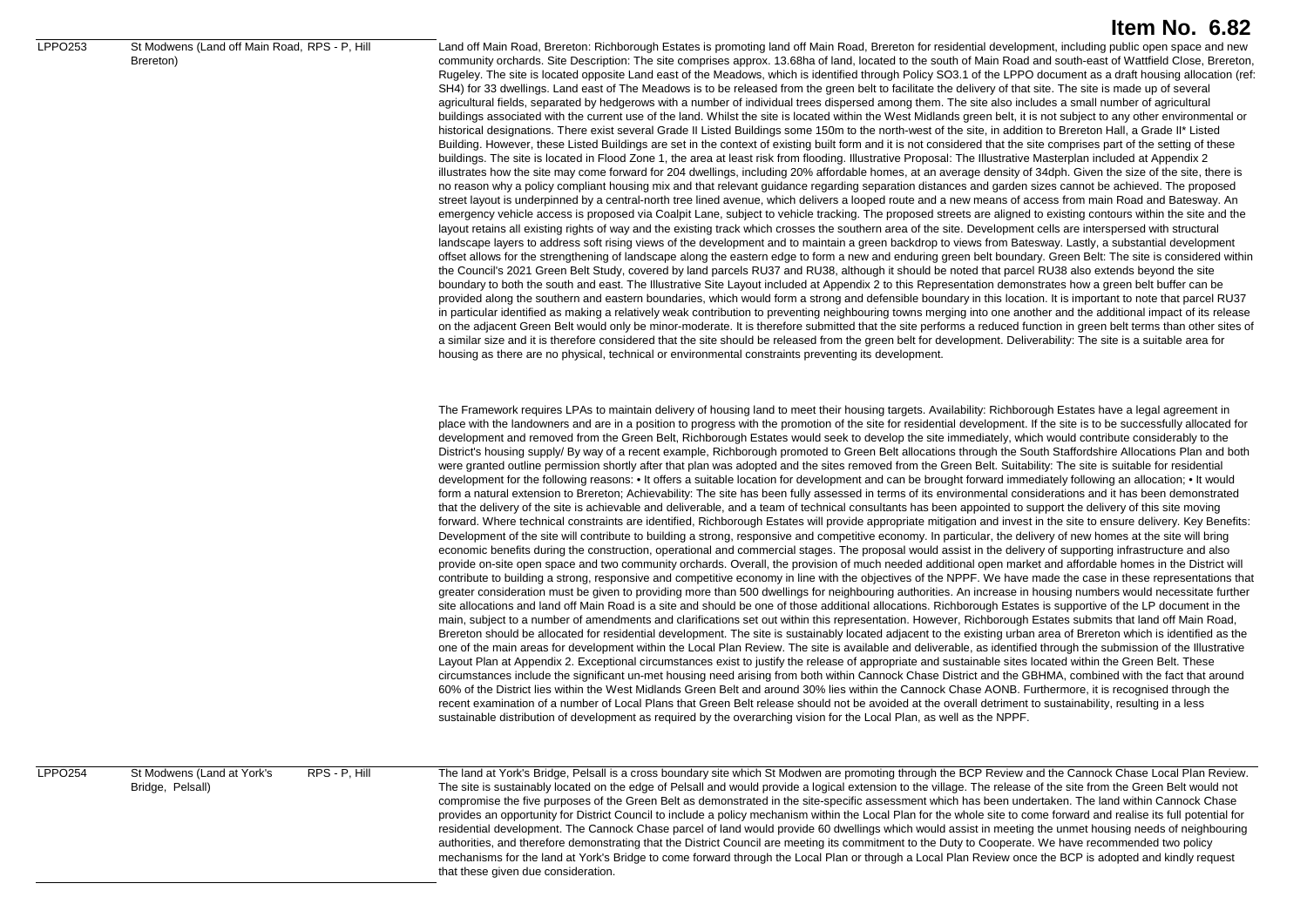LPPO255 Friel Homes Ltd CT Planning - P, Kreuser This representation is made on behalf of Friel Homes Lt with regards to Land South of Armitage Lane, Brereton, WS15 1ED (SHLAA ref R32). Support the inclusion of the site identified as proposed "Strategic Housing Allocation SH4 Land East of the Meadows and land to the north of Armitage Lane Brereton" in Policy SO3.1 for housing development for up to 33 dwellings in the Preferred Option Local Plan. However, a formal request is made for the site to be renamed as Land South of Armitage Lane. As a matter of fact the site does not lie to the east of the street known as The Meadows, or indeed to the north of Armitage Lane. The site is located to the south of Armitage Lane and to the east of Hob Hill Primary School, and is shown marked red on the attached Location Plan 4934.99. Land to the South of Armitage Lane comprises some 1.7ha of grazing land and is within the Green Belt. The western boundary is adjacent to the Rugeley Settlement Boundary on the Proposals Map to the adopted Cannock Chase Local Plan. The site is broadly rectangular in shape and is enclosed on all four sides. To the north is Armitage Lane, to the east the site is bound by the planted bund to the A51 and to the south by A460 Brereton Hill. To the west the site is bound by the Hob Hill Primary School and by the rear garden of a couple of frontage properties along Armitage Lane. The site is undulating. There is an existing access to the site from Armitage Lane. The majority of the boundaries are marked by hedgerow or tree planting, and there are a number of mature oak trees within the site. The site is well related in scale and size to the existing built-up area of Brereton/Rugeley and is well contained by existing physical features. The site can come forward as a discrete development without encroachment on the wider countryside and Green Belt. The site is located in a highly sustainable location and evidently suitable as a new housing allocation. The nearest bus stop is some 450m from the site along Main Road Brereton opposite Coalpit Lane, providing bus services to Stafford, Rugeley and Lichfield, including Rugeley Town Railway Station. Local services and facilities including a GP surgery, pharmacy, takeaways/restaurants an a convenience store are within easy walking and cycling distance of the site. The site is some 2.5km from Rugeley Town Centre where further services and community facilities can be reached. Primary and secondary schools are within easy reach of the site, including the proposed new All Through School to be built on the former Rugeley Power Station site within 1km of the site. Local employment opportunities can also be reached on the nearby Towers Business Park. Future residents of the site can attend their daily needs by foot or bicycle, where there is a need to travel further afield, sustainable travel alternatives to the private motorcar are available within easy reach of the site. Attached to the submission is an Indicative Site Layout (ALR-001 Rev B). (see document for housing types and numbers). The Indicative Site Layout demonstrates that the site is in conformity with the Policy Proposals of SO3.1, and can deliver some 33 dwellings on the site. Specialist surveys of the site have previously been commissioned by Friel Homes Ltd and submitted to Cannock Chase Council. These include a Transport Appraisal, Phase 1 Ecology Assessment, Desk-based Heritage Appraisal, Flood Risk Assessment and Drainage and Arboricultural Survey. These surveys demonstrate that there are no major constraints to the development of the site for housing.

> The primary access to the site will be taken from Armitage Lane. A vehicular access will be provided at the current access to the site. A footpath access will be provided at the south of the site onto Brereton Hill. In terms of other infrastructure requirements Severn Trent has acknowledged that foul and surface water can be adequately disposed of, any other infrastructure requirements would be met through the appropriate CIL/S106 mechanisms. Biodiversity net gain would be provided on the site including the enhancement of the existing mature trees with additional native tree planting to provide areas of natural open space. Footpath and cycleway provision through the site will create an attractive route for local residents. Sustainable design and construction methods would be incorporated where possible to assist in the Local Plan's aspiration to support a greener future. The site is owned by Friel Homes Ltd who have a track record in delivering high quality homes. Friel Homes have the ability and the interest to deliver the site early in the Plan period. The site is developable and deliverable. Development of the site meets the requirements of Strategic Objective 3 of the Cannock Chase Local Plan Preferred Option: Providing for Housing Choice, namely, facilitating sustainable housing provision, assisting in the delivery of housing to meet the District's needs, helping to meet local needs for affordable housing, providing housing choice for an ageing population and catering for the needs of different groups in society. Land South of Armitage Lane is therefore appropriately allocated as strategic housing allocation SH4 in Policy SO3.1.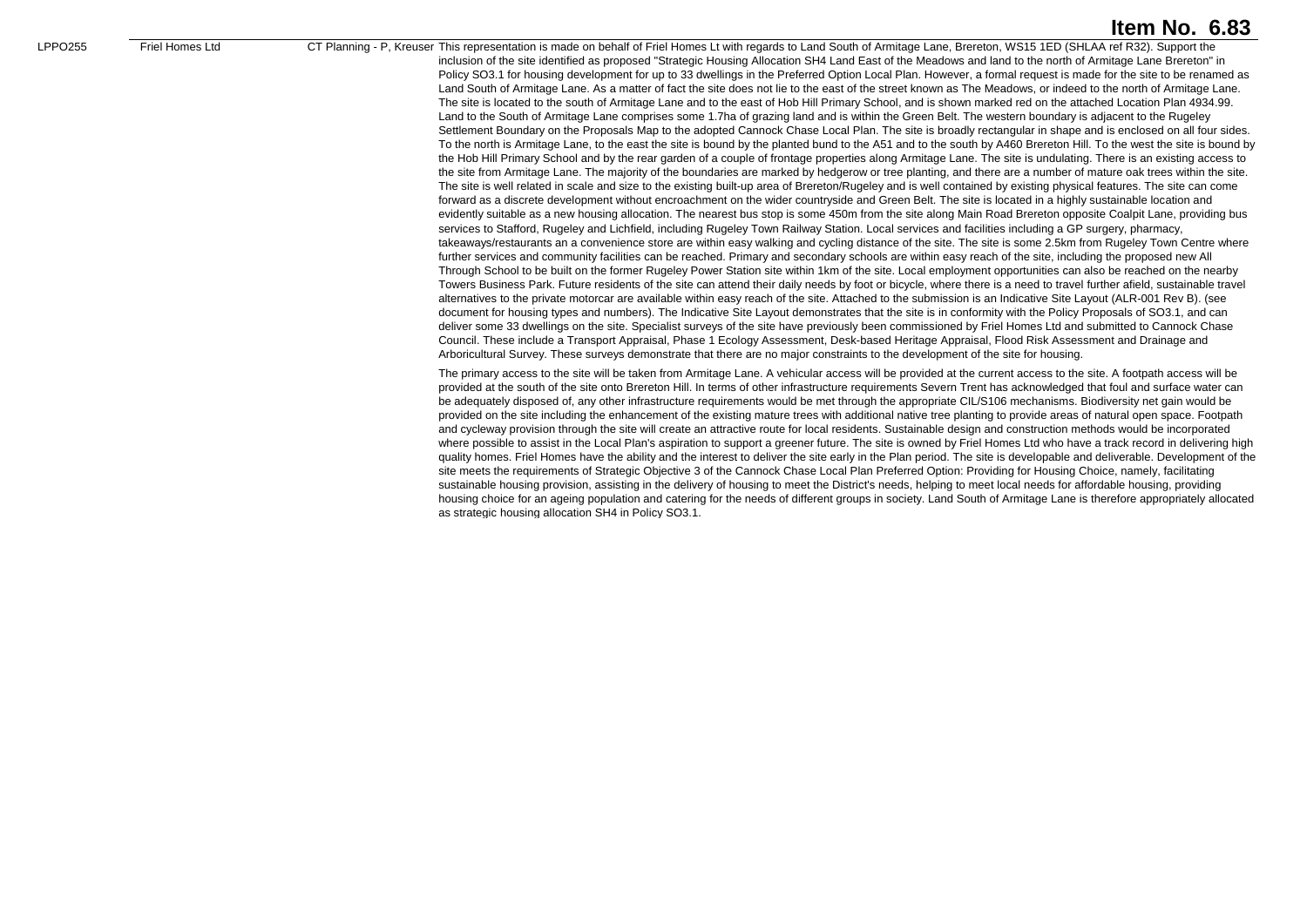#### LPPO256 Bloor Homes Ltd Define Planning &

Design Ltd - M, Rose

### **Item No. 6.84**

Land West of Hednesford Road, Norton Canes (SHLAA Sites N24, N33 and N64): BHL welcome the inclusion of 'Land West of Hednesford Road, Norton Canes' (SHLAA Site Ref. N33) as a strategic housing allocation for the delivery of approximately 175 dwellings under reference SH5. Indeed, that proposed allocation reflects that the site is located in an entirely suitable location for growth and is not subject to any insurmountable technical or environmental constraints, as demonstrated through the site's favourable Sustainability Appraisal scoring. However, BHL are of the view, as set out above, that the adjacent land (SHLAA Parcels N24 and N64) to the south-west of that proposed allocation should also be allocated or safeguarded for residential development in order to ensure that CCDC have taken sufficient land out of the Green Belt to meet its own housing need (with sufficient flexibility) and that it has sufficiently planned for its longer-term needs (in accordance with NPPF paragraph 139), plus a sufficient contribution to the unmet needs of the wider HMA. The allocation of those additional parcels (SHLAA Parcels N24 and N64) would reflect their suitability as demonstrated within both the SHLAA and SA. Indeed, the SHLAA assessment of those omitted parcels are largely similar to the conclusions for the allocated N33; besides noting the presence of historic landfill and coal mining activity, which have been sensitively dealt with in the submitted Masterplan for the 'wider site' (Drawing Ref. DE.387 Reps Plan 2 RevA). Furthermore, the SA assessments of the omitted parcels (N24 and N64) are almost identical to the conclusions for N33 (the allocated parcel). Rather, the SA finds that Parcels N24 and N64 would have a less significant negative impact in terms of pollution and the historic Environment in comparison to Parcel N33. As such, the residual land under BHL's control performs similarly to the proposed allocation site, and therefore can only be seen as being suitable for residential development. The site is an entirely appropriate location for sustainable development in terms of its relationship with the settlement, with its location less that 350m from the local centre ensuring that it benefits from a full range of local services and facilities. Indeed, the settlement and surrounding area benefits from a full range of local services and facilities. Indeed, the settlement and surrounding area benefits from community facilities including a nursery, primary and secondary schools, a community library, churches, a pharmacy, and a doctor's surgery, retail facilities including a chain convenience store and smaller convenience stores, restaurants and takeaways, a bakery, and public houses, and recreational and sport facilities including public open spaces and the playing fields at the rear of the Norton Canes Community Centre. Furthermore, Norton Canes also contains significant employment areas, including the expansive Norton Canes Industrial Park 600m to the south of the site. In addition, the settlement's excellent connectivity with Cannock allows easy access to the Orbital Retail Park, Kingswood Lakeside Employment Park, the Longford Industrial Estate and Cedars Business Centre. Furthermore, the site and settlement benefit from excellent public transport links. A number of bus routes run along Hednesford Road adjacent to the site and along Church Road/Chapel Street, with the 60/60A services providing access to Cannock, Burntwood and Lichfield, and the 3/3A services providing access to Cannock and Walsall, via the villages of Brownhills, Pelsall and Rushall. The site also benefits from excellent pedestrian connectivity via the adjacent road network, and the Public Right of Way network in the surrounding area. Those active travel links will be enhanced through the provision of a pedestrian/cycle route through the site as a result of the site's development, which will tie in efficiently with the existing and proposed recreational routes surrounding the site to promote active movement between the site, the local centre, and the proposed recreation area to the north-west. In addition, the technical and environmental assessments carried out for the wider site to date have indicated that there are no insurmountable technical or environmental constraints.

An Access Feasibility Report has identified that site access from Hednesford Road is feasible, and consultation is underway with Staffordshire County Council Highways to detail a scheme of improvements to the nearby Five Ways Roundabout to address congestion and air quality matters in accordance with Policy SO8.5. A drainage strategy that incorporates SUDS features and takes advantage of the site's natural fall to the south is evolving that will provide surface water attenuation at the site's south-west corner, and also provides the opportunity for ecological enhancement in that area. Meanwhile, the gas pipeline that travels broadly north-east to south-west through the site does not constrain development, and will be sensitively incorporated within an open space corridor. Furthermore, the proposed development is considered unlikely to have a significant impact on the wider historic Environment as assessed by the 2009 Historic Environment Character Assessment, and the potential for the re-use of the non-designated heritage asset of Norton Lodge Farm (if feasible) and the retention of the historic field boundaries will be considered throughout the master planning process, and have been incorporated into the proposed scheme as described below. Meanwhile, the site and its immediate surrounds are not subject to any ecological designations, and the opportunity to contribute to the enhancement of an ecological and recreational east-west corridor/network to the north of the site will be realised through the connectivity that the site will provide. In relation to the landscape and visual impact of the scheme, it is noted that the site is not considered to be a valued landscape due to the heavy influence of surrounding detractors (pylons, overhead power lines, infrastructure, industrial buildings) but that the proposed layout will seek to retain attractive features such as the landscape structure/hedgerow patterns, and that the site is well-contained to views within 1km of the site, where the site would be seen in the context of the built development. In terms of Green Belt impact, whilst the site will inevitably result in the growth of Norton Canes and some encroachment into the countryside, the nature of the site, its relationship with the existing urban form, the robust landscape structure in the wider area, and notably the defensible Green Belt boundary that will be provided along Long Lane, mean that the degree of harm arising from the release of the land for development would be limited. Rather, the proposed development of the wider site presents an opportunity for CCDC to meet its development needs in a manner that creates a long-term robust and defensible Green Belt boundary to the north and west of Norton Canes. Indeed, the identification of the residual (N24 and N64), be that through an allocation for the upcoming plan period or safeguarding of the site to meet future needs, would establish a new Green Belt boundary at Long Lane, whereby the extent to the urban area and the countryside to the west would be clearly marked by the well-vegetated Long Lane.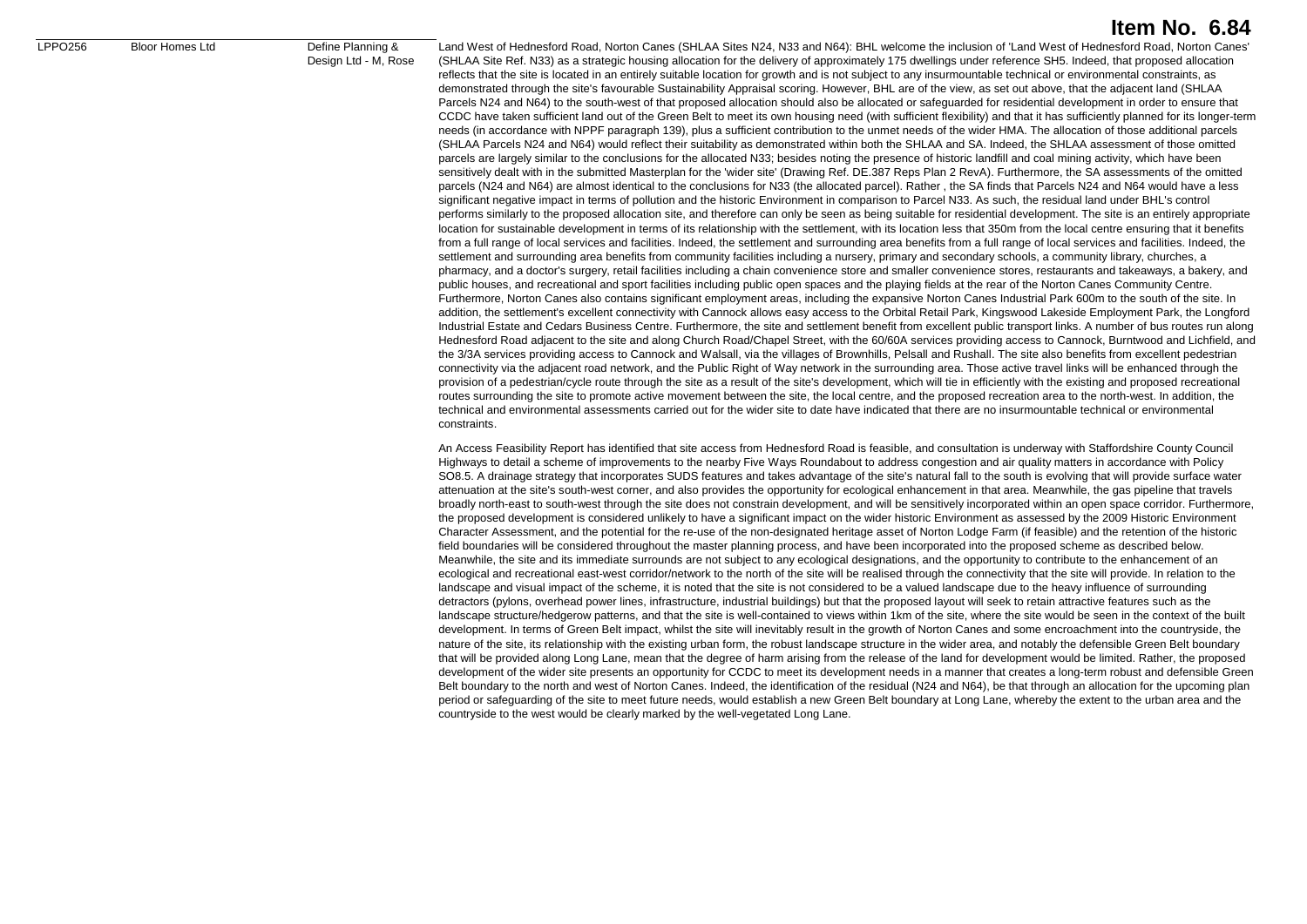Public Right of Way. Thus, the development of the entirety of this land would actually benefit the wider Green Belt by creating a 'readily recognisable' and 'permanent' Green Belt boundary that would strengthen the function of Green Belt parcels to the west of footpath in accordance with NPPF paragraph 139f. The Proposed Scheme: The substantive benefits of the site's comprehensive development with Strategic Housing Allocation SH5 on this relatively unconstrained site are clear, and are realised through the emerging Masterplan that has been submitted alongside these representations. That Masterplan provides for the delivery of approx. 168units within the proposed allocation site, and a further c. 164 dwellings in the adjacent land. The emerging Masterplan for the site's development demonstrates how a well-designed site that relates well with the existing built form will be delivered to provide much needed housing in a sustainable location, with residents having direct access to, and providing support for, the range of local facilities and services within Norton Canes. The development proposals seek to create and nurture a happy, healthy, resilient and sustainable community. The Masterplan for the site's development outlines the delivery of a well-designed scheme that will relate well with the existing settlement, and benefit from excellent accessibility to the services and facilities therein. Specifically in relation to Policy SO1.2, the proposed development constitutes a sensible planned extension to the settlement that will effectively 'round-off' the built form in a manner that will have a limited impact on the surrounding landscape and the experience of the surrounding Green Belt. It will achieve this through the provision of a landscapeled development that responds sensitively to the surrounding landscape, sitting comfortably in the wider landscape structure by retaining and enhancing key features of vegetation. The response to existing residential areas adjacent to the site is similarly sympathetic and will respect both their residential amenity and enhance the existing townscape in accordance with Policy SO1.2; by effectively opening up to the cul-de-sacs of Norton Terrace and Chasewater Way through the provision of a significant area of community/open space at the eastern boundary. That approach, and the manner in which the internal development blocks are orientated to respond to the generous corridor of accessible and attractive green space (which travels from the north-east to the south-west of the site) will ensure that natural passive surveillance is achieved to deter crime and the fear of crime in accordance with Policy SO1.3. The emerging Masterplan also seeks to sensitively respond to the non-designated heritage assets within the site in accordance with Policy SO1.1, which CCDC's HIA defines as being the historic field boundaries of SHLAA Parcel N24. In that light, the emerging Masterplan seeks to retain the existing historic field boundaries (save for the small areas of removal required to accommodate the internal road layout) and enhance some boundaries with additional tree planting to strengthen their structure. In addition to that and given that the HIA notes the potential archaeological significance of these features, further archaeological assessment of the hedgerows will be undertaken prior to the site's construction.

That approach, and the potential conversion of Norton Lodge Farm in the adjacent proposed allocation site (if feasible), is therefore in accordance with Policy SO1.1 in that regard. Alongside that, the development scheme provides a generous quantum of accessible, attractive and safe open space, with the Masterplan incorporating a significant north-east to south-west corridor open space corridor, within which lies a community space/play area at the south/south-east of the site (within SHLAA Parcel N64) to serve existing and new residents. That open space corridor would align with the linear corridor that follows the route of the existing gas pipeline within the adjacent proposed allocation site and would be supplemented by smaller areas of open space located near to the north-western and western boundaries of the adjacent proposed allocation; with those areas of open space to be connected by green corridors focused on the existing hedgerows that will support ecological connectivity along the site's boundaries. As such, the comprehensive development of the entirety of BHL's land ownership (i.e. N24, N33, and N64) would provide a network of accessible and attractive open community space that would deliver significant enhancements to the wellbeing of its residents, and the residents of the settlement more widely, and promote a healthy and active environment for existing and future residents, in accordance with Policies SO2.2. and SO2.4. The scale and typology of that open space will seek to respond to the open space standards that are anticipated in the next iteration of the Plan and will also take into consideration the potential to address the shortfall in allotment/community food growing facilities within Norton Canes, in accordance with Policy SO2.5. The Masterplan also proposes the provision of footpath/cycle links that will maximise the potential of the site's well-connected location and enhance active travel networks between the site and its surrounding uses, including the excellent range of services and facilities within the local centre. It proposes the provision of pedestrian/cycle links with Hednesford Road to the site's east which then travel through the site and link to the Long Lane Public Right of Way via three connections at various points on the site's western boundary, which in turn provides access both to Jerome Primary School and the wider settlement to the south, and the proposed recreational east-west footpath//cycle route (Policy SO5.60 that links Hednesford Road with the safeguarded Country Park location to the site's north/north-west. Effectively, therefore, the site's comprehensive development will accommodate the creation of a much enhanced wider active travel network that connects the local centre and its facilities, surrounding residential areas, Hednesford Road, the site and the attractive countryside and proposed recreational uses to the north. The benefits to enhancing healthy and active lifestyles in accordance with Policies SO2.2 and SO2.4 are clear in that regard and are a significant benefit of residential development in this location. In that context, suitable residential development in this location can play a key role in ensuring the long-term sustainability of the wider District's environment, and in particular the Cannock Chase AONB and other designated areas. Indeed, the incorporation of significant on-site open space and recreational areas within a connected green infrastructure network to meet the needs of existing and residents, and the enhancements provided to the surrounding recreational routes and the manner in which they will increase connectivity with the proposed Country Park to the north, will help to minimise visitor pressure on more sensitive parts of the District in accordance with Policies SO4.3, SO7.1 and SO7.3. The Masterplan for the site's development also incorporates a sustainable drainage scheme at the site's south-west corner and therefore provides an opportunity for ecological enhancements.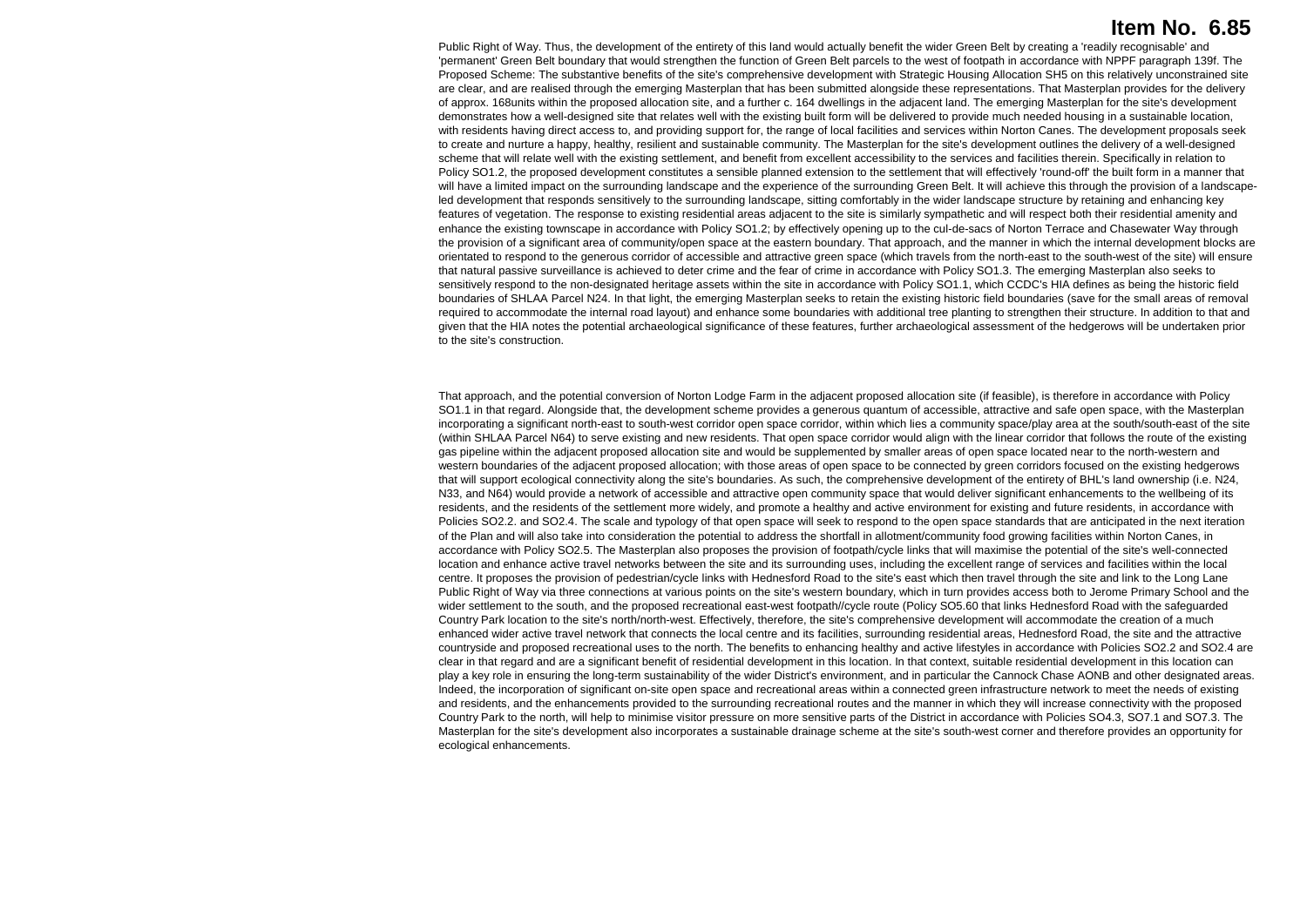|                     |                                                | That area will provide the opportunity for the natural Environment to thrive and for a net gain in biodiversity to be realised in accordance with Policies SO7.1 and<br>SO7.2, and will tie in with the wider ecological and recreational green infrastructure network along Long Lane. Overall, therefore, the development proposals set<br>out above will demonstrably provide appropriate mitigation to compensate for the loss of Green Belt land in accordance with Policy SO7.7, given the provision of<br>new and enhanced green infrastructure, additional planting, improvements to biodiversity, habitat connectivity and natural capital, new and significantly enhanced<br>walking and cycling routes, and improved access to recreational facilities. As such, the above analysis and development proposals clearly demonstrate the<br>realisable opportunity to meet the short-term needs of the District through the development of this suitable, available and deliverable site, in a manner that would<br>provide additional flexibility to reduce the risk present within the District's housing supply, and also provide a valuable contribution towards the longer-term needs<br>of the District and wider HMA. In that context, the accompanying Masterplan clearly demonstrates that, whilst significant benefits can be unlocked through the<br>delivery of Strategic Allocation SH5, they would be further enhanced through a comprehensive approach to developing the entirety of BHL's land ownership in<br>order to maximise the potential of residential development in this location. As such, the proposed development would deliver significant socio-economic and<br>environmental benefits and contribute to the realising of the LPPO's wider objectives for Norton Canes, including the enhancement of ecological and recreational<br>networks. It would do so whilst also sustainably rounding-off the built form of Norton Canes through the provision of a new robust and defensible Green Belt<br>boundary to the west and therefore is entirely suitable in that regard. As such, this site reflects an opportunity for CCDC to achieve a number of the wider<br>objectives of the plan, in promoting a happy, healthy, and sustainable community.                                                                                                                                                                               |
|---------------------|------------------------------------------------|---------------------------------------------------------------------------------------------------------------------------------------------------------------------------------------------------------------------------------------------------------------------------------------------------------------------------------------------------------------------------------------------------------------------------------------------------------------------------------------------------------------------------------------------------------------------------------------------------------------------------------------------------------------------------------------------------------------------------------------------------------------------------------------------------------------------------------------------------------------------------------------------------------------------------------------------------------------------------------------------------------------------------------------------------------------------------------------------------------------------------------------------------------------------------------------------------------------------------------------------------------------------------------------------------------------------------------------------------------------------------------------------------------------------------------------------------------------------------------------------------------------------------------------------------------------------------------------------------------------------------------------------------------------------------------------------------------------------------------------------------------------------------------------------------------------------------------------------------------------------------------------------------------------------------------------------------------------------------------------------------------------------------------------------------------------------------------------------------------------------------------------------------------------------------------------------------------------------------------------------------------------------------------------------------------------------------------------------------------------------------------------------------------------------------------------------------------------------------|
| LPPO <sub>257</sub> | The Church Commissioners for<br>England        | Barton Willmore - A, Bird Overview of Land to the east of Wimblebury Road, 'Bleak House': Bleak House is located adjacent to the urban edge of Cannock/Hednesford/Heath Hayes,<br>approximately 2km east of Hednesford town centre and approximately 4km east of Cannock town centre. The site is bounded by residential development at the<br>urban areas of Rawnsley and Wimblebury to the north and west respectively. A thicket of trees and Cannock Wood Road comprise the eastern boundary, with<br>hedgerows and a PRoW defining the southern boundary. The Commissioners also own a large parcel of land further south of Bleak House, which provides a<br>significant spatial gap between the site, the Staffordshire Coalfield Heaths SSSI and Burntwood. For the avoidance of doubt, the Commissioners are not<br>promoting the land to the south for development. However, as noted within the supporting Vision Document whilst release of Bleak House from the Green Belt<br>does not depend upon this there is the potential for the land to the south to be made available as appropriate e.g. to provide environmental improvements. Bleak<br>House is in a highly sustainable location, with two primary schools located within 0.8km of the site. There are also several employment opportunities, including<br>Anglesey Business Park and Lower Keys Business Park, within 1.2km of Bleak House. Within approximately 0.6km of the site lie several existing areas of play<br>areas and public open space. In addition to the PRoW along the southern boundary, another PRoW crosses the north western corner of the site. These PRoWs<br>can provide leisure opportunities for pedestrians and sustainable access to surrounding development in the first four phases of development, as outlined in the<br>accompanying Vision Document. In terms of transport connections, the site benefits from good transport connections with existing bus stops on Cannock Wood<br>Road, John Street and Littleworth Road providing frequent services to Cannock and Lichfield. Bleak House is approximately 2km in walking distance from<br>Hednesford Railway Station offering services to Birmingham and Walsall. Bleak House is located approximately 1.5km north of the A5190 (Cannock Road) which<br>provides direct access westwards to Cannock, where onward connections can be made to the M6 and M6 Toll, and eastwards to Burntwood and Lichfield. |
| <b>LPPO258</b>      | C. Elwell Transport (Repairs) Ltd J, Heminsley | The owner wishes to develop this site for housing purposes. The company are housebuilders. The site is reference R37 in the 2020 SHLAA and has an area of<br>2.32ha. The only constraint is the public footpath which crosses the site which links Hednesford Road with Coppice Lane. Taking account of the need to<br>accommodate the footpath the estimated capacity of the site is 40 units. The site is on the edge of the built-area of Rugeley with well-defined boundaries. The<br>location is a sustainable one in relation to good access to public transport, bus and rail, local shops, schools and health facilities all within easy walking distance.<br>It is considered that the contribution to local housing need in Rugeley/Brereton from site within the urban area has been overestimated. Site H47 at Redbrook<br>Lane with a potential capacity of 93 units is currently fully occupied by a major logistics company and the western edge of this site has an historic underground fire<br>in a former railway embankment which would be extremely expensive to resolve and enable residential development to take place. Neither of the Rugeley town<br>centre sites H23 Wellington Drive and H22 Rugeley Market Hall/Bus Station with a combined capacity of 80units have schemes which have been worked up and<br>tested for viability. Site H49 at The Mossley with a potential capacity of 40units has major problems with achieving a suitable access. Site H48 the former Aelfgar<br>School has planning permission for 58units not 85 as stated in table C. So it is considered that the contribution to housing need from these urban site has been<br>overestimated. Development of the proposed site would not constitute a significant encroachment into open countryside with well-defined boundaries on the edge<br>of the built up area and is in the most sustainable location of all the sites on the south-western edge of Rugeley in relation to access to services. It can make a<br>useful contribution towards meeting Rugeley's future housing need and should be allocated for housing development.                                                                                                                                                                                                                                                                                                                         |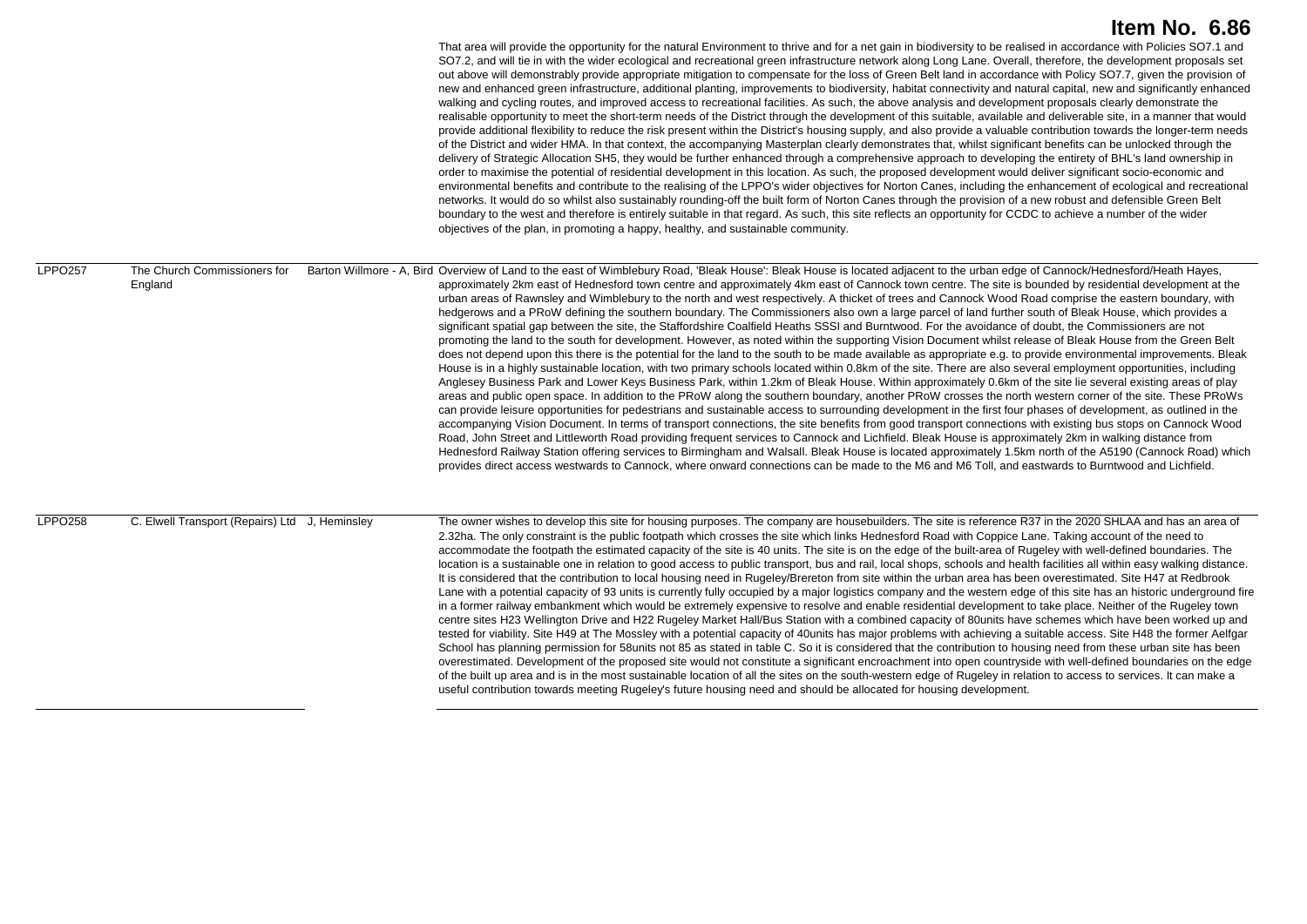|                |                                               |               | Item No. 6.87                                                                                                                                                                                                                                                                                                                                                                                                                                                                                                                                                                                                                                                                                                                                                                                                                                                                                                                                                                                                                                                                                                                                                                                                                                                                                                                                                                                                                                                                                                                                                                                                                                                                                                                                                                                                                                                                                                                                                                                                                                                                                                                                                                                                                                                                                                                                                                                                                                                                                                                                                                                                                                                                                                                                                                                                                                                                                                                                                                                                                                                                                                                                                                                                                                                                                                                                                                                                                                                                                                                                                                                                                                                                                                                                                                                                                                  |
|----------------|-----------------------------------------------|---------------|------------------------------------------------------------------------------------------------------------------------------------------------------------------------------------------------------------------------------------------------------------------------------------------------------------------------------------------------------------------------------------------------------------------------------------------------------------------------------------------------------------------------------------------------------------------------------------------------------------------------------------------------------------------------------------------------------------------------------------------------------------------------------------------------------------------------------------------------------------------------------------------------------------------------------------------------------------------------------------------------------------------------------------------------------------------------------------------------------------------------------------------------------------------------------------------------------------------------------------------------------------------------------------------------------------------------------------------------------------------------------------------------------------------------------------------------------------------------------------------------------------------------------------------------------------------------------------------------------------------------------------------------------------------------------------------------------------------------------------------------------------------------------------------------------------------------------------------------------------------------------------------------------------------------------------------------------------------------------------------------------------------------------------------------------------------------------------------------------------------------------------------------------------------------------------------------------------------------------------------------------------------------------------------------------------------------------------------------------------------------------------------------------------------------------------------------------------------------------------------------------------------------------------------------------------------------------------------------------------------------------------------------------------------------------------------------------------------------------------------------------------------------------------------------------------------------------------------------------------------------------------------------------------------------------------------------------------------------------------------------------------------------------------------------------------------------------------------------------------------------------------------------------------------------------------------------------------------------------------------------------------------------------------------------------------------------------------------------------------------------------------------------------------------------------------------------------------------------------------------------------------------------------------------------------------------------------------------------------------------------------------------------------------------------------------------------------------------------------------------------------------------------------------------------------------------------------------------------|
| <b>LPPO259</b> | Taylor Wimpey (Land East of<br>Wimblebury Rd) | RPS - P. Hill | Extent of Land: As the Council are aware, Taylor Wimpey (TW) are promoting the site which comprises the land proposed for allocation IN THE cclpr (sh2) 'Land<br>East of Wimblebury Road' for 410 dwellings (the 'site'). TW is therefore committed to bringing forward the site through the plan-led process and is willing to work<br>with the Council on preparing an appropriate policy framework that can guide development on the site. TW therefore welcomes the Council's decision to propose<br>the allocation of the site in the CCLPR. The site allocation comprises land that was previously safeguarded in the 1997 Local Plan and which was also similarly<br>identified in the Cannock Chase Core Strategy adopted in 2014 as safeguarded land, as well as additional parcel of land described as 'East of Wimblebury Road'<br>which lies to the east of the safeguarded land. [] [see document for plan]. The extent of land under TW control is far greater than that which relates to the site<br>allocation alone. This is significant as it has implications for proposals set out later in this submission (see chapter 4) regarding proposals for potential additional<br>safequarded land adjacent to the site allocation which forms part of the land under their control. TW has also commissioned new evidence to inform a revised<br>vision and masterplan for the site. As indicated above, this will comprise a Vision Document, which will provide greater detail on scale and nature of the proposals<br>as well as address, as far as practicable, the known technical issues relating to the site. At this stage, an updated indicative masterplan for the site allocation, and<br>adjacent land (proposed for safequarding in the CCLPR) is set out below and attached as Appendix 2. []. Promoting a Sustainable Development: The site is<br>located on the edge of the District's largest urban area - Cannock/Hednesford/Heath Hayes. As the largest settlement in the District, there are several services<br>and amenities in close proximity to the site. []. Public transport services are present along Wimblebury Road, Melbourne Road and Hobart Road (19. 20 and 61<br>services) to the west of the site, providing access to Cannock and Lichfield every 30-60minutes, Monday to Saturday. The majority of the site is within 400m of<br>bust stops for these services and is therefore located within a suitable walking distance with a good level of services available. In addition, other services in the<br>area include bus routes 3, 3A, 60. 61A and 835 providing twice hourly services to Walsall, Lichfield and daily rush hour service to and from Stafford. On this basis,<br>the Site represents a sustainable location in accordance with the NPPF (paragraph 8). Site Deliverability: The site is wholly within the control of a national<br>housebuilder, who has considerable experience of delivering houses within this area and the wider West Midlands. It is not subject to any significant technical or<br>environmental constraints that will prevent it coming forward for housing. The site is considered suitable for residential development. In summary, the Site: • Is in<br>close proximity to a range of local services and facilities: • has no technical or environmental constraints that prevent delivery; and • has strong transport links<br>locally and further afield. TW can therefore confirm that development of the site is economically viable and is confident that residential development can be<br>achieved within the first five years of the plan period. There is therefore an excellent prospect of the site being delivered in the short-term and could, if needed, be<br>brought forward within the first five years of the plan period. |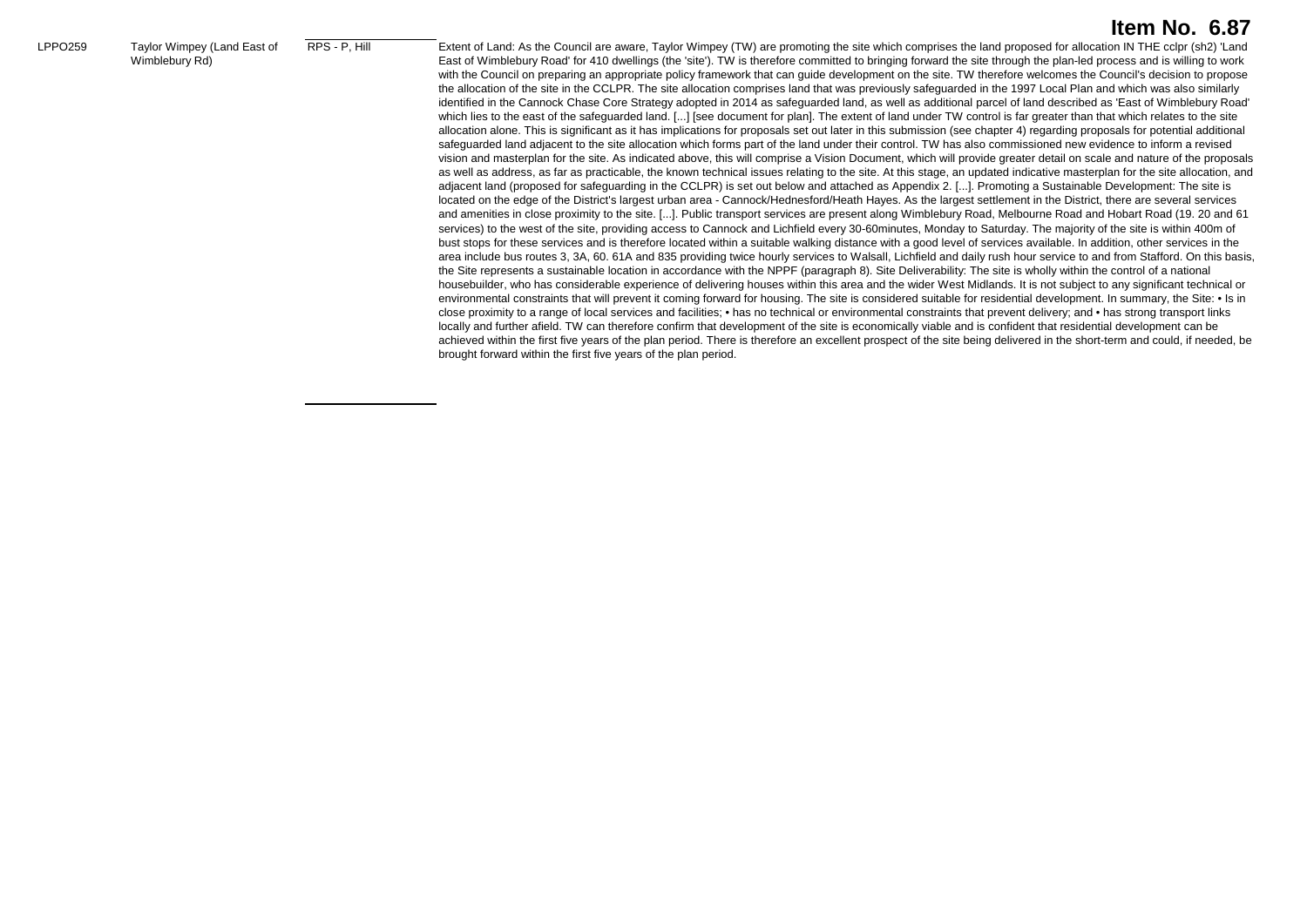|                |                                                                                          |                            | SO3.4: Gypsies, Travellers and Travelling Show People                                                                                                                                                                                                                                                                                                                                                                                                                                                                                                                                                                                                                                                                                                                                                                                                                                                                                                                                                                                                                                                                                                                                                                                       |
|----------------|------------------------------------------------------------------------------------------|----------------------------|---------------------------------------------------------------------------------------------------------------------------------------------------------------------------------------------------------------------------------------------------------------------------------------------------------------------------------------------------------------------------------------------------------------------------------------------------------------------------------------------------------------------------------------------------------------------------------------------------------------------------------------------------------------------------------------------------------------------------------------------------------------------------------------------------------------------------------------------------------------------------------------------------------------------------------------------------------------------------------------------------------------------------------------------------------------------------------------------------------------------------------------------------------------------------------------------------------------------------------------------|
|                |                                                                                          |                            | Question 18: Will the proposed policy assist in meeting the needs arising for gypsy, traveller and travelling show people within the District?                                                                                                                                                                                                                                                                                                                                                                                                                                                                                                                                                                                                                                                                                                                                                                                                                                                                                                                                                                                                                                                                                              |
| <b>LPPO260</b> | Walsall Council - N, Ball                                                                |                            | The Plan does not allocate additional sites for travellers, however it is noted that recent planning permissions have approved additional sites that may contribute<br>to meeting the identified need, which is modest in any case. It is unclear how these relate to the need for a further 11 plots referred to in policy SO3.4. Some<br>clarity of terminology should be made in this policy. The term 'plot' is normally used for a site for showpeople whereas the term 'pitch' is used for one for Gypsies<br>and Travellers.                                                                                                                                                                                                                                                                                                                                                                                                                                                                                                                                                                                                                                                                                                         |
| <b>LPPO261</b> | Historic England - E, Boden                                                              |                            | Any sites identified for allocation to meet the needs of these groups would need to be accompanied by an appropriate heritage impact assessment.                                                                                                                                                                                                                                                                                                                                                                                                                                                                                                                                                                                                                                                                                                                                                                                                                                                                                                                                                                                                                                                                                            |
| <b>LPPO262</b> | Norton Canes Parish Council                                                              |                            | In relation to Policy SO3.4 accommodation for Gypsies, Travellers and Travelling Showpeople the analysis of need is noted. However the proposed criteria based<br>policy does not resolve the issue of the environmentally damaging encampments at Stokes Lane/Long Lane and the Parish Council would wish to see a policy<br>giving priority to resolving the issue even if it involves a more appropriate site with suitable facilities sites in the Green Belt. The Parish would also wish to include<br>providing a long term future for the Travelling Showpeople at Grove, who currently only benefit from a temporary planning permission, in the context of the<br>masterplan for Heritage regeneration of the former colliery site.                                                                                                                                                                                                                                                                                                                                                                                                                                                                                                |
| LPPO263        | <b>Brindley Heath Parish Council</b>                                                     |                            | We note the need for gypsy and traveller sites but would stress that this must be a carefully considered plan for a Council run site. The present method of granting<br>planning permission to illegal sites within the Green Belt must cease as it continues to encourage others to do exactly the same and there is no justification for<br>such in planning terms.                                                                                                                                                                                                                                                                                                                                                                                                                                                                                                                                                                                                                                                                                                                                                                                                                                                                       |
|                |                                                                                          |                            | SO4.1: Safeguarding Existing Employment Areas for Employment Uses                                                                                                                                                                                                                                                                                                                                                                                                                                                                                                                                                                                                                                                                                                                                                                                                                                                                                                                                                                                                                                                                                                                                                                           |
|                |                                                                                          |                            | Question 19: Do you support the preferred policy direction to safeguard existing provision for employment use?                                                                                                                                                                                                                                                                                                                                                                                                                                                                                                                                                                                                                                                                                                                                                                                                                                                                                                                                                                                                                                                                                                                              |
| LPP0264        | Walsall Council - N, Ball                                                                |                            | Turning to employment land, the Plan is not explicit about what proportion if any of the additional 50ha of land would meet needs arising in the Black Country. We<br>stated at the Issues and Options stage that Cannock Chase, Walsall and parts of South Staffordshire formed a 'core area' for employment needs, with a high level<br>of inter-dependency between homes and jobs. However, this provision, although modest relative to the total needs of the Black Country, is welcome. The<br>proposals include new site allocations alongside the M6 (toll) at Churchbridge and Norton Canes close to the Walsall boundary. The proposed policy SO4.1 to<br>safeguard existing employment areas for employment uses is welcome. The policy includes a requirement that there is evidence of comprehensive marketing for<br>of the site for at least 12 months. However, evidence from the Black Country is that this is not sufficient; a number of significant employment developments have<br>taken place in recent years on sites in our area where the site was vacant for a decade or longer. A minimum period that relates to the length of an economic<br>cycle is recommended instead.                                       |
| <b>LPPO265</b> | Norton Canes Parish Council                                                              |                            | Policy SO4.1 proposes to safeguard existing employment areas for employment uses whereby proposals for change of use from employment will only be<br>permitted if there are overriding and demonstrable economic, regeneration and sustainable community benefits, demonstrable ongoing availability of employment<br>land in other locations, comprehensive marketing for at least 12 months, demonstrable environmental benefits and no adverse impact on viability of adjoining<br>businesses. This policy is proposed to be applied to the business areas in the village mentioned above together with Watling Street and Lime Lane Business<br>areas and is supported.                                                                                                                                                                                                                                                                                                                                                                                                                                                                                                                                                                 |
| <b>LPPO266</b> | Richborough Estates (Land off<br>Brownhills Road, Norton Canes)                          | Pegasus Group - B,<br>Cook | Policy SO4.1 seeks to safeguard existing employment areas for employment uses. It sets out a range of criteria which will be utilised when assessing whether an<br>employment site could be lost to alternative uses. As drafted, it is unclear whether all of the seven criteria set out within Policy SO4.1 have to be met to allow<br>employment land to be used for alternative purposes. This needs to be addressed. It is assumed that not all the criteria should be met, for instance Criterion 5,<br>which states that there will be demonstrable benefits arising from the proposal including improvement to local residential and environmental amenity, could in its<br>own right be a sufficient reason to allow the reuse of an employment site for other purposes. In terms of new employment provision, the EDNA (2019) recommend<br>that a range of employment land between 46-66ha should be made available during the plan period. Policy SO4.2 has developed this further to indicate that the<br>Council will provide for up to 50ha of employment land for new development during the LP period to 2038. The policy also identifies 27ha of land across 12 sites<br>which would be protected for employment purposes. |
| <b>LPPO267</b> | Richborough Estates (Land south Pegasus Group - B,<br>of Cannock Road, Heath Hayes) Cook |                            | Policy SO4.1 seeks to safeguard existing employment areas for employment uses. It sets out a range of criteria which will be utilised when assessing whether an<br>employment site could be lost to alternative uses. As drafted, it is unclear whether all of the seven criteria set out within Policy SO4.1 have to be met to allow<br>employment land to be used for alternative purposes. This needs to be addressed. It is assumed that not all the criteria should be met, for instance Criterion 5,<br>which states that there will be demonstrable benefits arising from the proposal including improvement to local residential and environmental amenity, could in its<br>own right be a sufficient reason to allow the reuse of an employment site for other purposes. In terms of new employment provision, the EDNA (2019) recommend<br>that a range of employment land between 46-66ha should be made available during the plan period. Policy SO4.2 has developed this further to indicate that the<br>Council will provide for up to 50ha of employment land for new development during the LP period to 2038. The policy also identifies 27ha of land across 12 sites<br>which would be protected for employment purposes. |
| <b>LPPO268</b> | Richborough Estates (Land off<br>Main Road, Brereton)                                    | Pegasus Group - B,<br>Cook | Policy SO4.1 seeks to safeguard existing employment areas for employment uses. It sets out a range of criteria which will be utilised when assessing whether an<br>employment site could be lost to alternative uses. As drafted, it is unclear whether all of the seven criteria set out within Policy SO4.1 have to be met to allow<br>employment land to be used for alternative purposes. This needs to be addressed. It is assumed that not all the criteria should be met, for instance Criterion 5,<br>which states that there will be demonstrable benefits arising from the proposal including improvement to local residential and environmental amenity, could in its<br>own right be a sufficient reason to allow the reuse of an employment site for other purposes. In terms of new employment provision, the EDNA (2019) recommend<br>that a range of employment land between 46-66ha should be made available during the plan period. Policy SO4.2 has developed this further to indicate that the<br>Council will provide for up to 50ha of employment land for new development during the LP period to 2038. The policy also identifies 27ha of land across 12 sites<br>which would be protected for employment purposes. |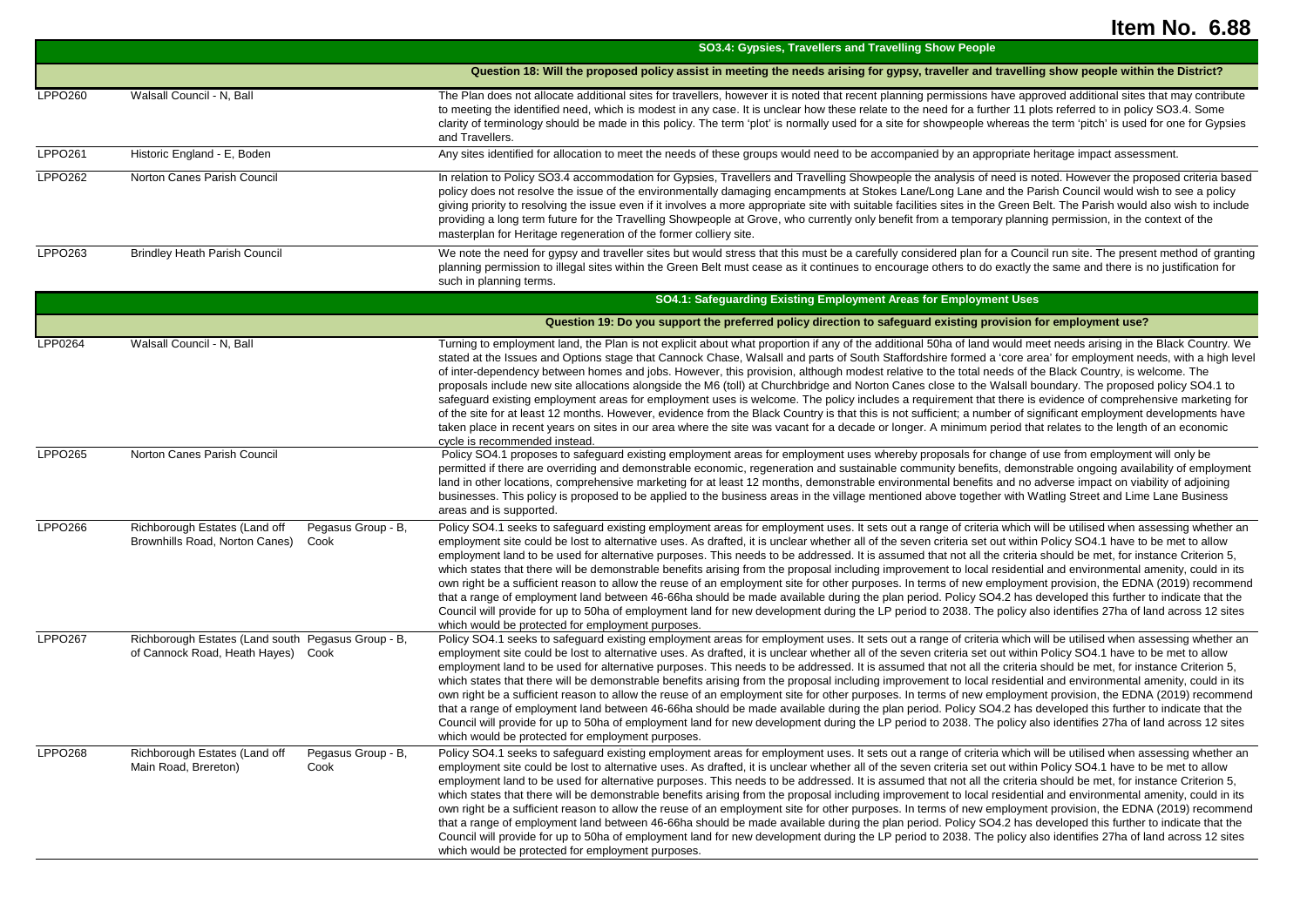|                |                                                    |                                   | Item No. 6.89                                                                                                                                                                                                                                                                                                                                                                                                                                                                                                                                                                                                                                                                                                                                                                                                                                                                                                                                                                                                                                                                                                                                                                                                                                                                                                                                                                                                                                                                                                                                                                                                                                                                                                                                                                                                                                                                                                                                                                                                                                                                                                                                                                                                                                                                                                                                                                                                                                                                                                                                                                                                                                                                                                                                                                                                                                                                                                                                                                                                                                                                                                                                                                                                                                                                                                                                                                                                                                                                                                                                                                                                                                                                                                                                                                                                                                                                                                      |
|----------------|----------------------------------------------------|-----------------------------------|--------------------------------------------------------------------------------------------------------------------------------------------------------------------------------------------------------------------------------------------------------------------------------------------------------------------------------------------------------------------------------------------------------------------------------------------------------------------------------------------------------------------------------------------------------------------------------------------------------------------------------------------------------------------------------------------------------------------------------------------------------------------------------------------------------------------------------------------------------------------------------------------------------------------------------------------------------------------------------------------------------------------------------------------------------------------------------------------------------------------------------------------------------------------------------------------------------------------------------------------------------------------------------------------------------------------------------------------------------------------------------------------------------------------------------------------------------------------------------------------------------------------------------------------------------------------------------------------------------------------------------------------------------------------------------------------------------------------------------------------------------------------------------------------------------------------------------------------------------------------------------------------------------------------------------------------------------------------------------------------------------------------------------------------------------------------------------------------------------------------------------------------------------------------------------------------------------------------------------------------------------------------------------------------------------------------------------------------------------------------------------------------------------------------------------------------------------------------------------------------------------------------------------------------------------------------------------------------------------------------------------------------------------------------------------------------------------------------------------------------------------------------------------------------------------------------------------------------------------------------------------------------------------------------------------------------------------------------------------------------------------------------------------------------------------------------------------------------------------------------------------------------------------------------------------------------------------------------------------------------------------------------------------------------------------------------------------------------------------------------------------------------------------------------------------------------------------------------------------------------------------------------------------------------------------------------------------------------------------------------------------------------------------------------------------------------------------------------------------------------------------------------------------------------------------------------------------------------------------------------------------------------------------------------|
| <b>LPPO269</b> | Aldi Stores Ltd                                    | Turley Associates - N.<br>Denison | We object to the wording of Policy SO4.1 as proposed. The policy as worded appears to set out a more stringent set of tests (in the form of criteria defining the<br>exceptions) to be met than the existing equivalent policy in the adopted Local Plan Part 1 (LPP1). It is not clear whether it is the intention of the LPA to restrict the<br>circumstances in which land in employment use can be used for other purposes. If that is the LPA's intention such an approach would have to be justified (in order<br>to meet the tests of soundness set out at NPPF paragraph 35(b)). The LP's evidence base does not justify pursuing such a policy. The likely outcome of the<br>current policy wording being adopted will be the future sterilisation of unviable employment sites from being put to more beneficial uses. The changes proposed<br>on behalf of ALDI are designed to add clarity to the draft policy. The policy, as currently worded, seeks to 'safeguard' land and then provides a list of changes in<br>which change from employment use may be permitted. It is clear that the intention of the policy is that a site should not be required to remain in employment use if<br>a proposal comes within the exceptions set out later in the policy - that intention should be made explicit. The list of exceptions do not include the word 'and' or the<br>word 'or'. It is not clear that whether the list is intended to be read conjunctively or if the exceptions are alternatives. It is clear that it would not be reasonable, or<br>justified, to require a proposal to meet all the criteria listed in order to fall within the exception. In order to add clarity the word 'or' should be added as set out<br>above. Reasoning for objection: The LPA's updated ELAA - Dec 2020 - contains evidence which underpins the emerging Local Plan policies. That document<br>shows an improving picture in terms of available supply to meet assessed needs for employment land over the current LPP1 period to 2028 and over the new<br>Local Plan period to 2038. That document shows that there is 28ha of readily employment available land within the District, which, coupled with completions of<br>73.45ha over the plan period to date, provides an overall supply of 96.45ha, which comfortably exceeds the current Local Plan requirement, set out in Policy CP8,<br>of 88ha. Moreover, the ELAA indicates that there is a supply of a further 133ha of employment within the District which is not readily available, a proportion of<br>which can be expected to come forward in the period to 2038. One of the key recommendations from the LPA'S EDNA - Covid 19 Update (Dec 2020) is that the<br>District's employment land Objectively Assessed Need (OAN) should comprise a range of between 48ha to 66ha between 2018 and 2038 with no allowance for<br>lost employment land over that period, or between 63ha and 81ha if losses are to be taken into account (at a rate of 0.756ha/annum).                                                                                                                                                                                                                                                                                                                                                                                                                                                                                                                                                                                                                                                                                                                                                                                                                                                                       |
|                |                                                    |                                   | The LPA indicate in draft Policy SO4.3 that the selected provision for the period to 2038 will be 50ha, with losses of employment land to be addressed through the<br>use of criterion based policy (SO4.1). The EDNA provides evidence that the losses of employment land to alternative uses in the District is at a relatively low level -<br>at an average of 0.756ha/annum over the period 2006/7 to 2019/20. This does not suggest that there is any urgent requirement to introduce a more stringent<br>policy control over loss of employment land than that already in force in the LLP1. Draft Policy SO4.2 sets out the proposed provision for future employment land<br>between 2018 and 2038. That provision is made up of the following components: • 27 ha from 'protected' allocated employment sites; • 16 ha from sites within<br>"Existing Employment Areas" • Between 2018 and 2021 12.47 ha of employment land has been developed (completed). Those three elements amount to a supply<br>of 55.47ha, compared to a required provision of 50ha over that period. Moreover para 6.281 of the Preferred Options document states that further land is likely to<br>become available over the plan period (presumably reference to the 133ha of currently unavailable employment land identified in the ELAA). This indicates that<br>there is no shortage of available employment land to meet the assessed OAN over the new Local Plan period to 2038. Finally, turning to the need to retain land<br>within specific existing employment sites, we note that in respect of the Power Station Road Business Area, the Existing Employment Areas Study (2019 update)<br>(EEAS) concludes at para 3.38 that []. Moreover, at Table 3.4 of that document it is recommended that within the wider designated area (of the Power Station<br>Rd Business Area) this land should not be allocated, but retained in existing current use and monitored. Proposals for alternative use should be considered via a<br>criteria-based policy. This site is likely to be a higher priority to consider for redevelopment for residential of opportunity arises in medium-long term. Moreover,<br>para 3.49 recommends that within the Power Station Rd Business Area only the former JCB factory site should be retained for employment uses. It goes on to<br>state that "a further 6 sites (including the remainder of the Power Station Rd Business Area) are considered to have potential to be more suitable for alternative<br>uses in the future. Whilst alternative proposals should be considered against criteria-based policy, there should be no specific presumption in favour of their<br>retention for B-class uses so that alternative uses can be considered in the future if their performance declines." In the light of those recommendations, we do not<br>object to the principle of a criterion based policy to assess the merits of alternative use proposals within existing employment areas - we do, however, have<br>serious concerns that the proposed criterion based policy as currently constructed (SO4.1) sets an almost impossibly high barrier for alternative proposed uses to<br>clear, which will seriously reduce the prospects of such potentially beneficial uses obtaining planning permission. Policy SO4.1 runs counter to the<br>recommendations of the EEAs by starting with a presumption that all land within existing employment areas should be retained for B-class use. It then sets out<br>seven criteria which seemingly must all be met before planning permission for alternative use will be granted. The current adopted Policy CP8 is much more<br>flexible in its approach, stating that []. There are subsequently 3 key criteria set out to be addressed. Please see provided response for proposed alternative<br>wording for Policy SO4.1. |
| LPPO270        | St Modwen Industrial & Logistics RPS - J, Bonehill |                                   | RPS welcome proposed policy SO4.1 and the associated identification of Watling Street Business Park as an area to be safeguarded for employment uses which<br>recognise the contribution that the Site makes to providing much needed employment space within a highly accessible location. However, we suggest that in<br>order to ensure that the Plan is positively prepared that it would be beneficial if the policy were revised to expressly indicate that redevelopment of safequarded<br>existing employment areas for employment uses will be supported. While this is implicitly indicated by the policy, we consider that revising the policy in this<br>manner would be beneficial and provide additional certainty to the owners and operators of these existing employment areas.                                                                                                                                                                                                                                                                                                                                                                                                                                                                                                                                                                                                                                                                                                                                                                                                                                                                                                                                                                                                                                                                                                                                                                                                                                                                                                                                                                                                                                                                                                                                                                                                                                                                                                                                                                                                                                                                                                                                                                                                                                                                                                                                                                                                                                                                                                                                                                                                                                                                                                                                                                                                                                                                                                                                                                                                                                                                                                                                                                                                                                                                                                                   |

|                |                                            |              | <b>SO4.2: Provision for New Employment Uses</b>                                                                                                                                                                                                                                                                                                                                                                                                               |
|----------------|--------------------------------------------|--------------|---------------------------------------------------------------------------------------------------------------------------------------------------------------------------------------------------------------------------------------------------------------------------------------------------------------------------------------------------------------------------------------------------------------------------------------------------------------|
|                |                                            |              | Question 20: Do you the preferred policy direction to provide land for new employment uses?                                                                                                                                                                                                                                                                                                                                                                   |
| <b>LPPO271</b> | Inland Waterways Association, P.<br>Sharpe |              | IWA notes that policy SO4.1 on employment provision includes an allocation in Table F of site E12. Any improved road access to this site potentially conflicts with<br>the safeguarded route for the Hatherton Canal Restoration Corridor policy SO5.5. It should be a development requirement that a bridge is provided over the canal<br>route with the necessary headroom as indicated in the 2006 Arup Feasibility Report and drawings.                   |
| <b>LPPO272</b> | National Grid                              | Avison Young | Following a review of the DPD we have identified that one or more proposed development sites are crossed or in close proximity to National Grid Assets. Details<br>of the sites affecting National Grid Assets are provided below. SO4.2 E12 (CE19) - a plan showing details of the site locations and details of National Grid's<br>assets is attached - this plan is illustrative only. Guidance on development near National Grid assets is also provided. |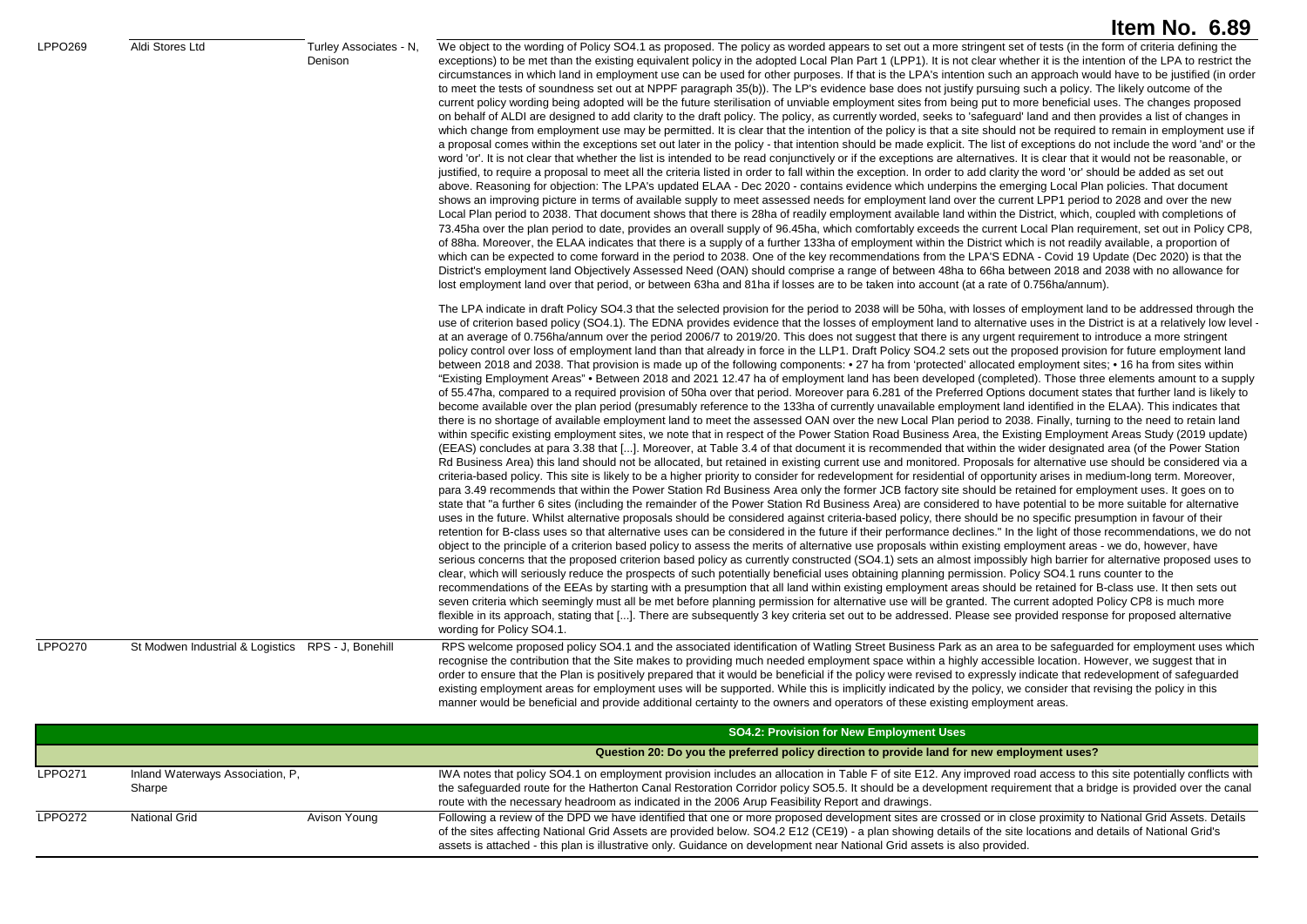|                |                                                               | Item No. 6.90                                                                                                                                                                                                                                                                                                                                                                                                                                                                                                                                                                                                                                                                                                                                                                                                                                                                                                                                                                                                                                                                                                                                                                                                                                                                                                                                                                                                                                                                                                                                                                                                                                                                                                                                                                                                                                                                                                                                                                                                                                                                                                                                                                                                                                                                                                                                                                                                                                                                                                                                                                                                                                                                                                                                                                                                                                                                                                                                                                                                                                                                                                                                                                                                                                                                                                                                                                                                                                                                                                                                                                                                                                                                                                                                                                                                                                                                                                                                                                                                                                                                                                                                                                                                                                                                                                                                           |
|----------------|---------------------------------------------------------------|---------------------------------------------------------------------------------------------------------------------------------------------------------------------------------------------------------------------------------------------------------------------------------------------------------------------------------------------------------------------------------------------------------------------------------------------------------------------------------------------------------------------------------------------------------------------------------------------------------------------------------------------------------------------------------------------------------------------------------------------------------------------------------------------------------------------------------------------------------------------------------------------------------------------------------------------------------------------------------------------------------------------------------------------------------------------------------------------------------------------------------------------------------------------------------------------------------------------------------------------------------------------------------------------------------------------------------------------------------------------------------------------------------------------------------------------------------------------------------------------------------------------------------------------------------------------------------------------------------------------------------------------------------------------------------------------------------------------------------------------------------------------------------------------------------------------------------------------------------------------------------------------------------------------------------------------------------------------------------------------------------------------------------------------------------------------------------------------------------------------------------------------------------------------------------------------------------------------------------------------------------------------------------------------------------------------------------------------------------------------------------------------------------------------------------------------------------------------------------------------------------------------------------------------------------------------------------------------------------------------------------------------------------------------------------------------------------------------------------------------------------------------------------------------------------------------------------------------------------------------------------------------------------------------------------------------------------------------------------------------------------------------------------------------------------------------------------------------------------------------------------------------------------------------------------------------------------------------------------------------------------------------------------------------------------------------------------------------------------------------------------------------------------------------------------------------------------------------------------------------------------------------------------------------------------------------------------------------------------------------------------------------------------------------------------------------------------------------------------------------------------------------------------------------------------------------------------------------------------------------------------------------------------------------------------------------------------------------------------------------------------------------------------------------------------------------------------------------------------------------------------------------------------------------------------------------------------------------------------------------------------------------------------------------------------------------------------------------------------|
| <b>LPPO273</b> | Holford Farm Partnership - P,<br>Holford                      | Hawksmoor - T, Bathurst My clients fully support the proposed allocation of Site Ref: E10. The site extends to approximately 2.12ha and will therefore provide a meaningful contribution<br>towards the District's future employment land supply over the period up to 2038 and assist in creating a 'hub' of employment uses around the Turf Roundabout on<br>the A5 to compliment existing commercial development. Benefitting from excellent access to the A5 and the M6 Toll Motorway, the site will allow for strong<br>connectivity to surrounding transport networks. Notwithstanding the above, my clients consider that the Council should allocate additional land for employment<br>use as part of the Local Plan Review process. Currently, Policy SO4.2 allows for the allocation of 27ha of employment land. However, it is noted at the first pullet<br>point of paragraph 6.257 of the consultation document that the Association of Black Country Authorities (ABCA) may have a potential shortfall in employment land<br>supply. Given the adjacency of Cannock Chase District to the Black Country, the District should explore options for assisting the Black Country in meeting at least<br>part of the potential shortfall within the District's boundaries. We note from the current consultation at paragraph 6.276 that the EDNA (2020) recommends that "a<br>range of employment land of 46-66ha (net) including flexibility is made available during the period 2018-2038". However, the EDNA (2020) document itself also<br>states in its conclusions and recommendations section at paragraph 6.7 that: "The range [46-66ha(net)] makes no allowance for the replacement of losses.<br>Council officers will need to take a decision regarding the extent to which additional provision should be planned for, over and above the net requirement. The<br>range rises further - to between 63ha and 81ha - if losses are replaced at 0.756ha per annum" The 0.756ha/annum figure for employment land loss is taken as an<br>average of the losses experienced in the District over the past 12years, Whilst the amount of employment land loss will vary year to year, it is no doubt a trend<br>that will continue over time as alternative uses are sought for existing land and buildings. Preferred Options Draft Policy SO4.2 states that the Local Planning<br>Authority will provide for up to 50ha of land for office, manufacturing and distribution employment development during the period to 2038. Given that, even at the<br>lower end of the range provided in the EDNA for gross provision (allowing for the replacement of losses of existing employment land across the plan period) the<br>figure is 63ha of supply, the Council's proposal for providing just 50ha if land appears to fall behind what is required to cover both future demand and also the<br>replacement of loss to existing supply. Our clients also hold land at Jubilee Field, Watling Street located to the south east of the Turf Roundabout - please see<br>attached plan. The site extends to approx. 5.08ha and also shares the benefits of excellent access to the A5 and the M6 Toll Motorway with Turf Field. Jubilee<br>Field has been promoted simultaneously with Turf Field though the Council's previous 'Call for Sites' in January 2019 as part of the ELAA 2020 process (NE6) and<br>also in response to the Local Plan Review Issues & Options Consultation in May 2019 The additional allocation of this land at Jubilee Field would further support<br>an employment development 'hub' in this location and assist in bolstering the provision of land along the A5 corridor. Such an idea was displayed on the diagrams<br>at pages 82 and 83 of the previous 2019 Issues & Options Consultation document relating to Options C1&C2 of the 'Strategy for Meeting Overall Employment<br>Needs'. Moreover, it will allow for a further 5.08ha of land supply to assist in meeting the gross employment land requirement of between 63ha and 81ha across<br>the Plan period. Given the availability of this additional site, and the likely requirement for the Council to find additional employment sites to cover ongoing losses<br>to additional supply, Jubilee Field should be allocated for development. |
| <b>LPPO274</b> | Walsall Council - N, Ball                                     | Proposed policy SO4.2 which identifies sites for new employment uses states that proposals for new employment development within Use Class E will be directed<br>to the town centres. We would support this requirement. The Economic Development Needs Assessment (EDNA), which identifies strong labour market linkages<br>with the Black Country and Walsall in particular, suggests that close co-operation on employment land supply balance is recommended going forward. The Black<br>Country employment land requirement ranges between 592 ha (baseline growth) and 870 ha (aspirational growth based on West Midlands Combined Authority<br>SEP). Our existing urban employment land supply (including recent completions) provides approximately 305 ha of land, leaving a shortfall of between 263 ha and<br>500 ha, depending on the growth scenarios applied. As is the case with our approach to housing land, we are considering all opportunities to bring forward<br>additional employment land within the urban area, and land within the Green Belt, but this exercise will not make a significant impact upon addressing our unmet<br>need. Contributions through the Duty to Cooperate are currently limited to 50ha in total (including 30ha in the Shropshire Local Plan), but this work is ongoing and<br>will include a proportion of the consented West Midlands Interchange at Four Ashes in South Staffordshire.                                                                                                                                                                                                                                                                                                                                                                                                                                                                                                                                                                                                                                                                                                                                                                                                                                                                                                                                                                                                                                                                                                                                                                                                                                                                                                                                                                                                                                                                                                                                                                                                                                                                                                                                                                                                                                                                                                                                                                                                                                                                                                                                                                                                                                                                                                                                                                                                                                                                                                                                                                                                                                                                                                                                                                                                                                                                                                           |
| <b>LPPO275</b> | South Staffordshire Council - E,<br>Fox                       | We support the commitment within the Preferred Options Plan to providing a supply of 50ha of employment land during the plan period. This figure is within the<br>range identified in the recently published Cannock Chase District EDNA 2020 study. It is considered that greater clarity would be provided by committing a<br>sufficient supply of identified sites rather than the present approach which suggests that part of the requirement is 'likely to become available during the plan<br>period'. We note your position on cross boundary employment needs set out at paragraph 4.10 of the Preferred Options document where you state: 'Discussions<br>will continue with our Duty to Cooperate partners to ascertain potential assistance to meet unidentified need for employment land within the authorities which<br>share our functional economic market area.' As an authority who shares a FEMA with Cannock Chase District, South Staffordshire Council fully support this<br>commitment and look forward to continuing our close working relationship to explore how identified shortfall in employment land supply can be addressed. It is<br>evident that the new Cannock Chase Local Plan will lead to new development in close proximity to communities in South Staffordshire. It is therefore essential<br>that the impact of proposals in Cannock on local amenities and the surrounding road network, including in South Staffordshire, is fully considered through the plan-<br>making process. It is anticipated that we continue an ongoing dialogue with Cannock Chase District Council to consider the implication of any cross-boundary<br>issues including the potential impact of growth and air quality on designated sites of nature conservation value.                                                                                                                                                                                                                                                                                                                                                                                                                                                                                                                                                                                                                                                                                                                                                                                                                                                                                                                                                                                                                                                                                                                                                                                                                                                                                                                                                                                                                                                                                                                                                                                                                                                                                                                                                                                                                                                                                                                                                                                                                                                                                                                                                                                                                                                                                                                                                                                                                                                                                                                                                        |
| <b>LPPO276</b> | Lichfield & Hatherton Canals<br>Restoration Trust - L, Walker | We note policy option SO4.2 regarding employment provision and in particular site E12 shown on Table 7. As this is in close proximity to the Safeguarded Route<br>for the Hatherton Canal, particular attention will be necessary to ensure that access to the site does not compromise the canal restoration. The necessary road<br>bridge over the canal should be part of, and funded from, the costs of the development.                                                                                                                                                                                                                                                                                                                                                                                                                                                                                                                                                                                                                                                                                                                                                                                                                                                                                                                                                                                                                                                                                                                                                                                                                                                                                                                                                                                                                                                                                                                                                                                                                                                                                                                                                                                                                                                                                                                                                                                                                                                                                                                                                                                                                                                                                                                                                                                                                                                                                                                                                                                                                                                                                                                                                                                                                                                                                                                                                                                                                                                                                                                                                                                                                                                                                                                                                                                                                                                                                                                                                                                                                                                                                                                                                                                                                                                                                                                            |
| <b>LPPO277</b> | Historic England - E, Boden                                   | Historic England notes that most of the proposed Employment site allocations have no designated heritage assets on or near to these sites and therefore have<br>not been included within the HIA for assessment. However, we recommend that proposed employment site allocation E6 should be included for assessment<br>within the HIA prior to allocation and our detailed comments on this site can be found at Appendix A to this letter.                                                                                                                                                                                                                                                                                                                                                                                                                                                                                                                                                                                                                                                                                                                                                                                                                                                                                                                                                                                                                                                                                                                                                                                                                                                                                                                                                                                                                                                                                                                                                                                                                                                                                                                                                                                                                                                                                                                                                                                                                                                                                                                                                                                                                                                                                                                                                                                                                                                                                                                                                                                                                                                                                                                                                                                                                                                                                                                                                                                                                                                                                                                                                                                                                                                                                                                                                                                                                                                                                                                                                                                                                                                                                                                                                                                                                                                                                                            |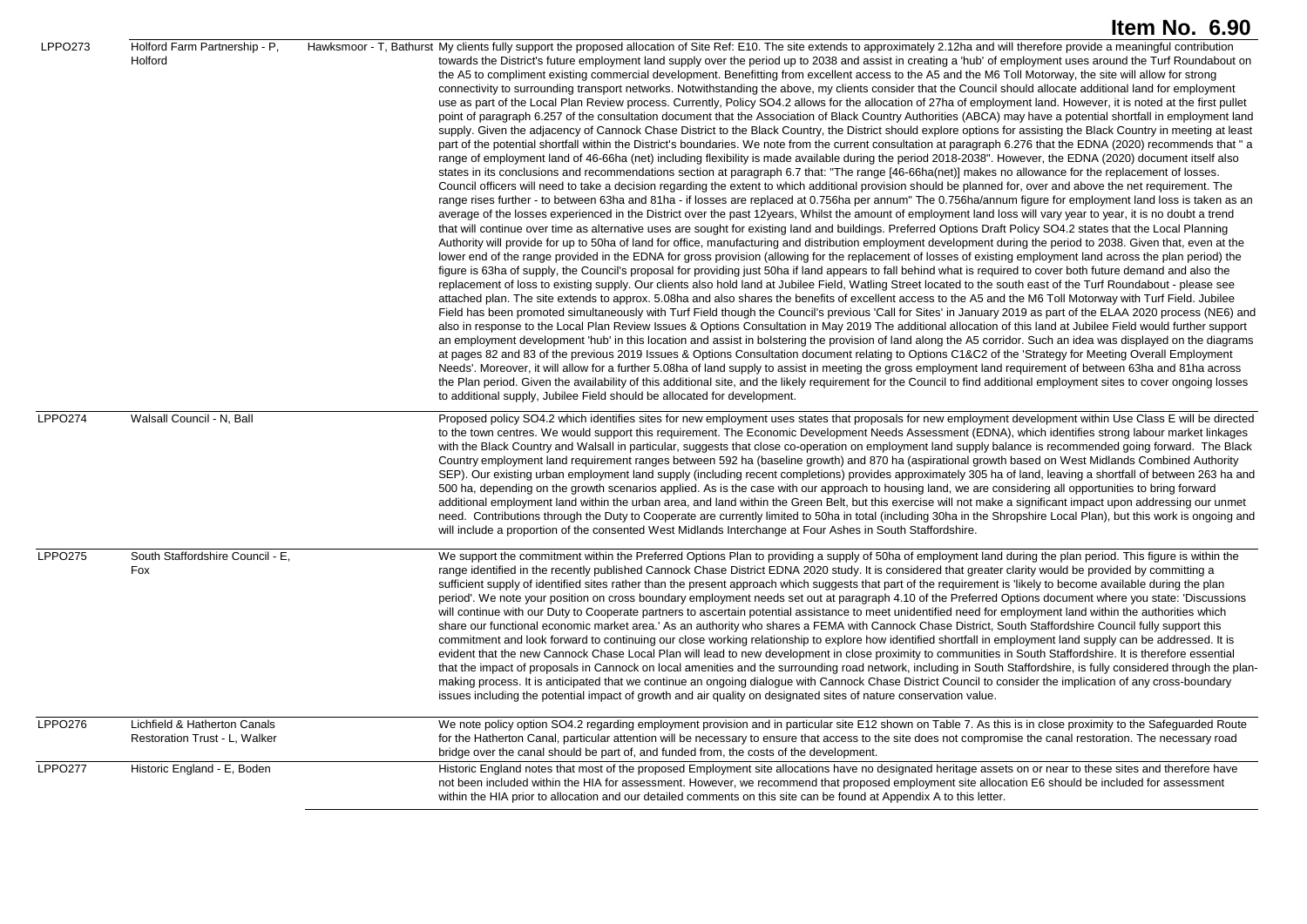|                |                                                          | Item No. 6.91                                                                                                                                                                                                                                                                                                                                                                                                                                                                                                                                                                                                                                                                                                                                                                                                                                                                                                                                                                                                                                                                                                                                                                                                                                                                                                                                                                                                                                                                                                                                                                                                                                                                                                                                                                                                                                                                                                                                                                                                                                                                                                                                                                                                                                                                                                                                                                                                                                                                                                                                                                                                                                                                                                                                                                                                                                                                                                                                                                                                                                                                                                                                                                                                                                                                                                                                                                                                                                                                                                                                                                                                                                                                                                           |
|----------------|----------------------------------------------------------|-------------------------------------------------------------------------------------------------------------------------------------------------------------------------------------------------------------------------------------------------------------------------------------------------------------------------------------------------------------------------------------------------------------------------------------------------------------------------------------------------------------------------------------------------------------------------------------------------------------------------------------------------------------------------------------------------------------------------------------------------------------------------------------------------------------------------------------------------------------------------------------------------------------------------------------------------------------------------------------------------------------------------------------------------------------------------------------------------------------------------------------------------------------------------------------------------------------------------------------------------------------------------------------------------------------------------------------------------------------------------------------------------------------------------------------------------------------------------------------------------------------------------------------------------------------------------------------------------------------------------------------------------------------------------------------------------------------------------------------------------------------------------------------------------------------------------------------------------------------------------------------------------------------------------------------------------------------------------------------------------------------------------------------------------------------------------------------------------------------------------------------------------------------------------------------------------------------------------------------------------------------------------------------------------------------------------------------------------------------------------------------------------------------------------------------------------------------------------------------------------------------------------------------------------------------------------------------------------------------------------------------------------------------------------------------------------------------------------------------------------------------------------------------------------------------------------------------------------------------------------------------------------------------------------------------------------------------------------------------------------------------------------------------------------------------------------------------------------------------------------------------------------------------------------------------------------------------------------------------------------------------------------------------------------------------------------------------------------------------------------------------------------------------------------------------------------------------------------------------------------------------------------------------------------------------------------------------------------------------------------------------------------------------------------------------------------------------------------|
| <b>LPPO278</b> | Norton Canes Parish Council                              | The Parish Council has indicated, subject to community consultation, that in order to provide a choice of future local job opportunities it would support extensions<br>to Kingswood Lakeside employment site but not on any areas currently used for open space, some extension to Watling Street Business Park, in order to provide<br>opportunities for local businesses to expand and a roadside business hub on the site between the Turf and M6 Toll. Any development on these Green Belt sites<br>should be accompanied by appropriate financial or practical contributions to deliver net environmental gain and/or benefits to the local community. The NP would<br>wish to support conversion/sub-division of large vacant units on existing industrial estates to provide space for small local businesses to become established and<br>grow. Policy SO4.2 proposes a total of 10 sites of up to 55ha of new land for offices manufacturing and distribution to 2038 across the District of which 2 are<br>proposed in Norton Canes - E10 Turf Field Watling Street 2.12ha (identified for consultation in the NP as suitable for roadside uses). - E12 land between M6 Toll<br>and A5 and east of Churchbridge known as Streetway Farm. As noted above the NP is supporting E10 for roadside uses. No objection is raised to E12. In<br>addition, the Parish would support an extension to Watling Street Business Park (part of CE20 on the 2018 ELAA Map) focused on small units for local<br>businesses as there is very little available land within the existing Norton Canes business areas off Walsall Road, Betty's Lane, Conduit Road, Norton Green Lane<br>and Lime Lane. This support is based on the proposition that a safe pedestrian crossing of the A5 can be provided. It is understood that further work is being<br>carried out on potential extensions to Kingswood Lakes. If any proposals are brought forward in relation to this the Parish would expect there to be a further<br>consultation.                                                                                                                                                                                                                                                                                                                                                                                                                                                                                                                                                                                                                                                                                                                                                                                                                                                                                                                                                                                                                                                                                                                                                                                                                                                                                                                                                                                                                                                                                                                                                                                                                                                                                      |
| <b>LPPO279</b> | Canal & River Trust - H, Smith                           | A number of existing and allocated employment areas lie adjacent to the Trent and Mersey Canal in Rugeley, adjacent to the Hatherton Canal Restoration Route<br>on land south of Bridgtown and adjacent to the Cannock Extension Canal. This includes the Rugeley and Brereton Safeguarded Employment Areas (Towers<br>Business Area and Power Station Road Business Area). The ecological network provided by the canal should be considered an integral part of the design of such<br>allocated sites, to secure measurable net gains for biodiversity and contribute to climate change resilience with air, water, soil, noise and light pollution avoided or<br>mitigated, as per Objectives 7 and 8 of the Local Plan Policy Options document. We would not object to the release of Green Belt land to the south of Bridgtown,<br>upon the route of the proposed Hatherton Canal Restoration to provide a new employment site, but policy SO4.2 does not refer to this matter as a consideration,<br>nor its supporting text. Policy SO5.5 would be highly relevant to this new employment site, so should be cross referenced. We support the requirement for the<br>safeguarding and enhancement of active travel and sustainable travel opportunities, and accessibility to the green space network within this policy which should<br>include the Hatherton Canal Restoration route. Existing employment sites adjacent to the Cannock Canal Extension could impact adversely upon the setting of<br>the canal, and could introduce additional air pollution, which could harm the SSSI. Whilst policy SO8.5 (and more locally policy SP7.3) would be highly relevant to<br>the majority of new employment proposals these are not currently cross referenced.                                                                                                                                                                                                                                                                                                                                                                                                                                                                                                                                                                                                                                                                                                                                                                                                                                                                                                                                                                                                                                                                                                                                                                                                                                                                                                                                                                                                                                                                                                                                                                                                                                                                                                                                                                                                                                                                                                                                                |
| <b>LPPO280</b> | Nurton Developments Ltd - R,<br>JLL - P. Leaver<br>Young | We do not support the preferred policy direction to provide land for new employment uses. The reasons why are set out below. Context: Policy SO4.2 - Provision<br>for New Employment Uses – provides for up to 50 hectares of land for offices, manufacturing and distribution employment development during the period to 2038.<br>It states further that: "This will provide for a range of sizes and types of employment to meet business needs and encourage inward investment, resilience and<br>new investment, and create a balanced portfolio of employment land". Paragraph 6.276 of the reasoned justification to Policy SO4.2 refers to the EDNA (2019)<br>under the heading of New Evidence. It states that the EDNA "recommends that a range of employment land of 46 to 60 hectares (net) including flexibility is made<br>available during the period 2018-38". Policy SO4.2 allocates 10 sites totalling 27 hectares for employment use. Table F identifies the sites but does not provide<br>the site areas. These are provided though in the Employment Land Availability Assessment (ELAA) 2020. According to the ELAA, the sites range from 0.05<br>hectares (110 Walsall Road, Cannock) to 9.4 hectares (site between A5 and M6 Toll, Norton Canes) in size and add up to 25.06 hectares. Paragraph 6.276 states<br>that 12.47 hectares have been completed in the two years from 2018 (i.e. the start of the plan period). According to the ELAA, all these completions have been in<br>Cannock. Table G identifies a further 16 sites in existing employment areas which are considered able to contribute to the employment land supply. As with Table<br>F, no individual site areas are provided. However, the ELAA does provide details on most of these sites. They range in size from 0.07 hectares to 3.2 hectares.<br>Paragraph 6.281 states that they total approximately 16 hectares. Together, the allocations, completions since 2018, and potential windfall sites in existing<br>employment areas add up to 53.53 hectares. Policy SO4.2 of the Preferred Options reported to the Council's Cabinet of 4 March 2021 provided up to 55 hectares<br>for the plan period. In addition, it included a further site $-$ E11 $-$ Jubilee Fields, Lime Lane. This site $-$ 5.08 hectares (according to the ELAA) $-$ was removed prior<br>to consultation of the Preferred Options. Critique: We consider the approach taken in determining the provision of employment land, and the identification of sites<br>to meet this need, is deeply flawed. This is for the following principal reasons: - • The provision of a maximum of 50 hectares sits at the bottom of the range set by<br>the EDNA, with no justification provided as to why. • No allowance is made by the Council for future losses of employment land, despite clear advice from the<br>authors of the EDNA, Lichfields, to take this into account. • Taking this into account, the projected need would range from 63 hectares to 81 hectares. • The EDNA<br>under-estimates the projected need based on completions, with this projection leading to significantly less development than previously experienced. • Policy<br>SO4.2 makes no express provision for the logistics sector despite evidence provided by the EDNA and the guidance given in the Planning Practice Guidance<br>(PPG) note. • New allocations and potential windfall sites give a very limited range of sites, with no sites greater than 10 hectares. • No allowance is made for the<br>potential non-delivery of sites. • The largest allocation – Site E12 – is not considered to be viable by the ELAA due to a number of constraints. |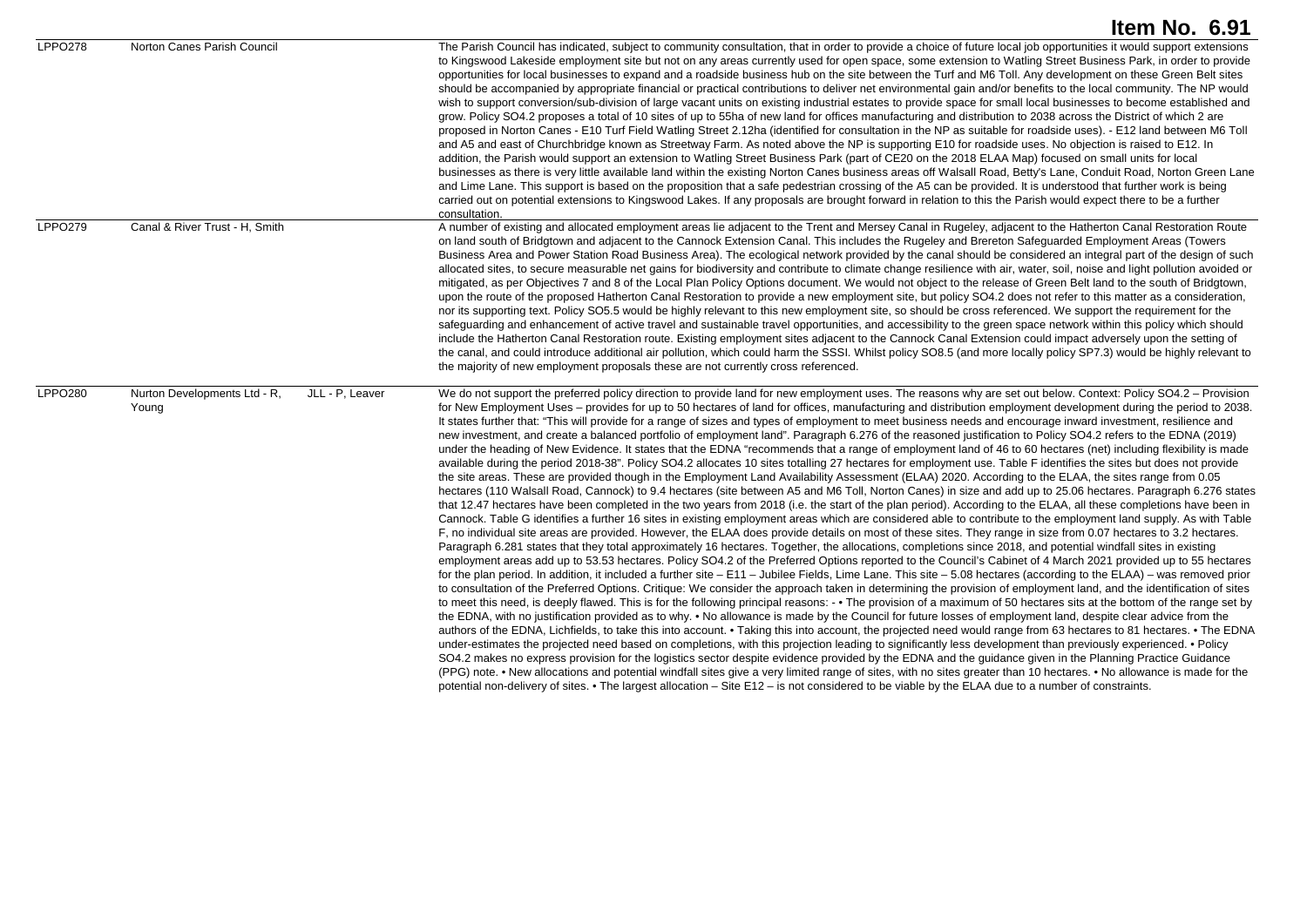These points are developed in greater detail below. There is no rhyme or reason as to why a maximum of 50 hectares has been chosen. It is only 4 hectares greater than the bottom range figure provided by the objectively assessed net employment land need of the December 2020 EDNA update. Moreover, and more importantly, it takes no account of the replacement of future losses of employment land. This is despite the guidance provided in the PPG on economic need and the advice contained in the EDNA. Paragraph 2a-026-20190202 of the PPG states that "The recent pattern of employment land supply and loss" (our emphasis) is a matter for assessment in preparing evidence on economic need. In addition, paragraph 2a-28-20192020 makes specific reference as to how local planning authorities can identify the existing stock of employment land and the recent pattern of supply and loss of employment land. Lichfields make an adjustment to the net figures to allow for replacement of projected losses. The rationale for this is given in Paragraph 5.80 of the EDNA. It is to ensure that sufficient space is reprovided and ensures some protection against the erosion of employment space over the plan period. It notes that: "This is a widely accepted approach in planning for future employment land needs". Indeed, Lichfields took this approach with the Stafford HEDNA in January 2020, with a recommended range provided just in gross terms (i.e. taking into account future losses). Lichfields assess the potential loss of employment land over the plan period by three different methods – past losses, the SHLAA, and rate of churn based on various percentages of the built stock. These methods generate a 20 year allowance between 15.12 hectares and 95.70 hectares (Table 5.17 of the EDNA). Lichfields decided to adopt the lowest figure, although acknowledged in Paragraph 5.91 that "even this could be at the lower end of the scale given the amount of stock in the District". By comparison, Lichfields allowed for 48.2 hectares for replacement of losses for Stafford Borough. Taking into account this modest provision for replacement for future losses, the gross need ranges between 63 hectares and 81 hectares. This is 13 hectares to 31 hectares greater than the provision of 50 hectares. The higher figure is based on medium term past take up rates (i.e. from 2006/2007 to 2019/2020). The longer term past take up figures (which go back to 1996) project a higher figure – 93 hectares. This is discounted on the basis that the take up figures since 2006 are more detailed and, therefore, more reliable. In addition, both medium and longer term take up rates have been manipulated in the EDNA. In both cases, the development of the 700,000 sq ft warehouse built by Gazeley in Rugeley, and subsequently occupied by Amazon, has been taken out of the computations as it is considered to be an anomaly. It is not clear why this is considered to be an anomaly as there have been several cases since of transactions greater than 500,000 sq ft in this part of the West Midlands. In Staffordshire, these include: • Pets at Home – pre-let of 670,000 sq ft warehouse at land north of Redhill Business Park, Stafford. • JLR - 2 million sq ft manufacturing plant at i54, South Staffordshire. • Dunelm - 525,000 sq ft warehouse at Prologis Park, Sideway, Stoke-on-Trent. • Screwfix – extension to existing warehouse to create 630,000 sq ft distribution hub at Trentham Lakes, Stoke-on-Trent. • XPO Logistics – 645,000 sq ft occupation of second-hand space at Tamworth 594, Tamworth. • Screwfix – 562,000 sq ft at Prologis Park, Fradley, Lichfield.

 In addition, recently Supermart, a Chinese online retailer, has taken 800,000 sq ft of floor space in four new units in Cannock (M6DC, Conneqt 128, Conneqt 153 and Jupiter). If the Amazon unit at Rugeley was added back, then the average medium take-up rate would be 4.88 hectares per annum. Allowing for a flexibility factor of 6 hectares (as per the EDNA), this would project a need of 103.6 hectares. Arguably, this is still an underestimation of true demand. Cannock has a limited reservoir of land and is restricted by the Green Belt. These two factors will have supressed demand and constrained take-up over the last 15 to 20 years. As agents involved heavily in the logistics market, we can confirm that demand continues to outstrip supply. 2020 was a record year for take up. However, it is to be emphasised that the market has been strong for some time now and all the market signals – e.g. increasing rents and land values – provide clear evidence of an imbalance of demand over supply. This position was recognised by the West Midlands Strategic Employment Sites Study 2015, which was produced by JLL and PBA. This concluded that planned land supply fell severely short in the three areas of highest demand, with one of these areas being the Black Country and southern Staffordshire. Subsequent studies – West Midlands Land Commission Land Report 2017 and the draft West Midlands Strategic Employment Sites Study Stage 2 (2021), Avison Young and Arcadis – have reiterated the urgent need for additional sites to be brought forward to provide a deliverable pipeline of new sites. The assessment of need and allocation of space for logistics is now covered specifically by the PPG (Paragraph 2a-031-20190722). This acknowledges the critical role played by the logistics sector and its distinct locational requirements. It urges local planning authorities to collaborate with other authorities to identify the scale of need and then consider and identify the most appropriate locations to meet such needs. Despite this, Policy SO4.2 makes no such express provision. The allocated sites are generally smaller, fragmented and not suited to accommodate or attract logistics development. The same applies to potential windfall sites in existing employment areas, as listed by Table G. The largest site is Site E12 – Site between A5 and M6 Toll, Norton Canes. This site (Ref No: CE19 in the ELAA) is 9.4 hectares and is listed under a category referred to as "Restricted and Excluded Sites". This indicates that this site does not pass the tests set out by the PPG on allocations of suitability, availability and achievability. Summary: Policy SO4.2 significantly underestimates the objective assessed need for employment land for Cannock, with its approach not justified by the available evidence. It is clear that the objectively assessed need has been engineered to fit supply, rather than seek to accommodate and attract the quantity and quality of employment development likely to be demanded and/or required. In addition, it appears that the Council has not worked with other neighbouring local authorities, particularly the Black Country and South Staffordshire, which are located in the same Functional Economic Market Area, to assess and identify the needs of the logistics sector and how best to meet those needs. This approach is plainly unsound and needs to be revisited before the next stage of the development plan-making process.

LPPO281 Norton Canes Councillors We recognise the need for land to be provided for the economic growth of the district and support the suggested areas to take forward for development. We would also like to concur with the Parish Council's suggestion of extending the Watling Street Business Park to enable development for small local businesses and startups. We would also like to see specific mention of the old Durapipe site off Walsall Road in the Local Plan; we also recommend this site for development for smaller business units. However, one point which we made in our last submission and will repeat is that if Norton Canes is expected to provide a large proportion of the growth in employment land in the district, as seems likely, we believe that the village should not be expected to also provide any significant housing growth within the Local Plan period. Employment land expansion may not have an impact on certain infrastructure, such as education or healthcare, but it does have an impact on highways capacity and therefore must be carefully balanced with housing growth.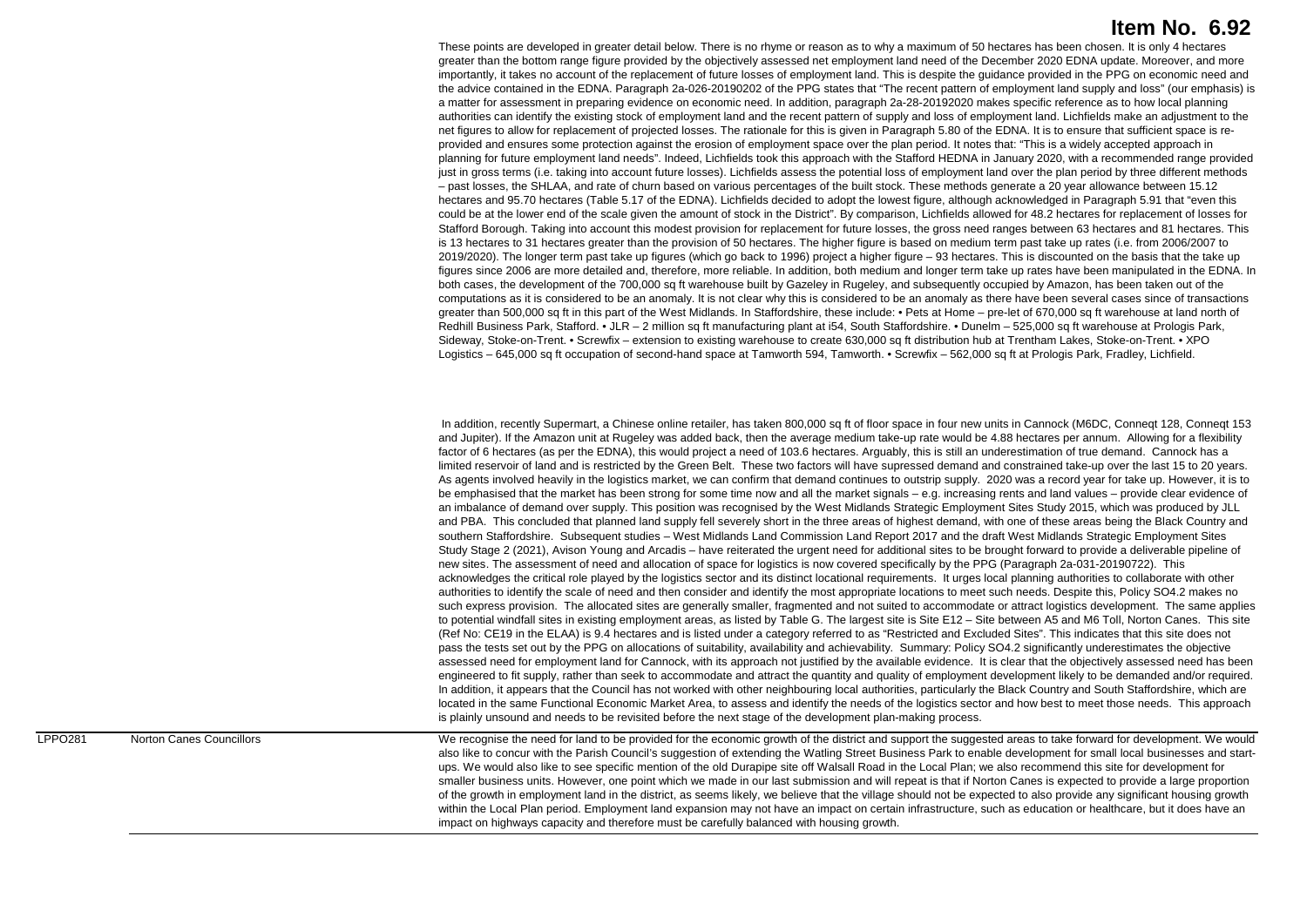|                |                                                                                          |                                         | Item No. 6.93                                                                                                                                                                                                                                                                                                                                                                                                                                                                                                                                                                                                                                                                                                                                                                                                                                                                                                                                                                                                                                                                                                                                                                                                                                                                                                                                                                                                                                                                                                                                                                                                                                                                                                                                                                                                                                                                                                                                     |
|----------------|------------------------------------------------------------------------------------------|-----------------------------------------|---------------------------------------------------------------------------------------------------------------------------------------------------------------------------------------------------------------------------------------------------------------------------------------------------------------------------------------------------------------------------------------------------------------------------------------------------------------------------------------------------------------------------------------------------------------------------------------------------------------------------------------------------------------------------------------------------------------------------------------------------------------------------------------------------------------------------------------------------------------------------------------------------------------------------------------------------------------------------------------------------------------------------------------------------------------------------------------------------------------------------------------------------------------------------------------------------------------------------------------------------------------------------------------------------------------------------------------------------------------------------------------------------------------------------------------------------------------------------------------------------------------------------------------------------------------------------------------------------------------------------------------------------------------------------------------------------------------------------------------------------------------------------------------------------------------------------------------------------------------------------------------------------------------------------------------------------|
| <b>LPPO282</b> | Together Active - J, Brennan                                                             |                                         | I support the inclusion of active travel and access to green space, but it needs wording more strongly. Proposals for new employment development should<br>safeguard and enhance active travel by prioritising active travel through safe, integrated walking and segregated cycling routes where possible and sustainable<br>travel opportunities, and accessibility to the green space network. Workplaces should include cycle racks/cycle storage and changing/shower facilities (Planning<br>and Healthy Weight TCPA & PHE 2014)                                                                                                                                                                                                                                                                                                                                                                                                                                                                                                                                                                                                                                                                                                                                                                                                                                                                                                                                                                                                                                                                                                                                                                                                                                                                                                                                                                                                             |
| LPPO283        | Natural England- G, Driver                                                               |                                         | We provide the following advice on the proposed allocations: All the sites will have potential for air quality impacts on the Cannock Chase SAC/SSSI, Cannock<br>Extension Canal SAC and West Midland Mosses SAC. The sites below have the following additional potential impacts listed below: E10: • Potential impacts on<br>Cannock Extension Canal SAC, Chasewater and Southern Staffordshire Coalfield Heaths SSSI, Stowe Pool And Walk Mill Clay Pit SSSI. E12: . Potential impacts<br>on Stowe Pool And Walk Mill Clay Pit SSSI                                                                                                                                                                                                                                                                                                                                                                                                                                                                                                                                                                                                                                                                                                                                                                                                                                                                                                                                                                                                                                                                                                                                                                                                                                                                                                                                                                                                            |
| <b>LPPO284</b> | Richborough Estates (Land off<br>Brownhills Road, Norton Canes)                          | Pegasus Group - B,<br>Cook              | In view of the supporting context for economic growth in the District, including the Council's own economic strategy, it is unclear why when the evidence base<br>identifies a need for employment land between 46-66ha, the Council has sought to utilise only 50ha within Policy SO4.2. In addition, it is not clear why the policy is<br>drafted to provide for "up to 50ha" as this would be seemingly provide a ceiling on new employment development. This would be inconsistent with the policy<br>context. It is noted that Rugeley Power Station is included in employment site allocation E5 and this is supported. However, the approach has not identified land<br>adjacent to the Lakeside employment area as a new employment location. This is a missed opportunity bearing in mind the success of the Lakeside development<br>and its potential to support growth aspirations in the Plan and allow complementary development to deliver sustainable development. Policy SO4.3 deals with<br>sustainable tourism and the rural economy. It sets out that support will be given to proposals in suitable locations within the rural areas of the District to support<br>the rural economy and safeguard and enhance the character and openness of the rural area.                                                                                                                                                                                                                                                                                                                                                                                                                                                                                                                                                                                                                                                                  |
| <b>LPPO285</b> | Richborough Estates (Land south Pegasus Group - B,<br>of Cannock Road, Heath Hayes) Cook |                                         | In view of the supporting context for economic growth in the District, including the Council's own economic strategy, it is unclear why when the evidence base<br>identifies a need for employment land between 46-66ha, the Council has sought to utilise only 50ha within Policy SO4.2. In addition, it is not clear why the policy is<br>drafted to provide for "up to 50ha" as this would be seemingly provide a ceiling on new employment development. This would be inconsistent with the policy<br>context. It is noted that Rugeley Power Station is included in employment site allocation E5 and this is supported. However, the approach has not identified land<br>adjacent to the Lakeside employment area as a new employment location. This is a missed opportunity bearing in mind the success of the Lakeside development<br>and its potential to support growth aspirations in the Plan and allow complementary development to deliver sustainable development. Policy SO4.3 deals with<br>sustainable tourism and the rural economy. It sets out that support will be given to proposals in suitable locations within the rural areas of the District to support<br>the rural economy and safeguard and enhance the character and openness of the rural area.                                                                                                                                                                                                                                                                                                                                                                                                                                                                                                                                                                                                                                                                  |
| <b>LPPO286</b> | Richborough Estates (Land off<br>Main Road, Brereton)                                    | Pegasus Group - B,<br>Cook              | In view of the supporting context for economic growth in the District, including the Council's own economic strategy, it is unclear why when the evidence base<br>identifies a need for employment land between 46-66ha, the Council has sought to utilise only 50ha within Policy SO4.2. In addition, it is not clear why the policy is<br>drafted to provide for "up to 50ha" as this would be seemingly provide a ceiling on new employment development. This would be inconsistent with the policy<br>context. It is noted that Rugeley Power Station is included in employment site allocation E5 and this is supported. However, the approach has not identified land<br>adjacent to the Lakeside employment area as a new employment location. This is a missed opportunity bearing in mind the success of the Lakeside development<br>and its potential to support growth aspirations in the Plan and allow complementary development to deliver sustainable development. Policy SO4.3 deals with<br>sustainable tourism and the rural economy. It sets out that support will be given to proposals in suitable locations within the rural areas of the District to support<br>the rural economy and safeguard and enhance the character and openness of the rural area.                                                                                                                                                                                                                                                                                                                                                                                                                                                                                                                                                                                                                                                                  |
| <b>LPPO287</b> | <b>Wyrley Estates</b>                                                                    | Fisher German LLP - N.<br><b>Borsey</b> | Policy SO4.2 is supported to provide land for new employment uses. The policy is very heavy towards identifying new parcels of employment development land<br>and focussing on town centre retail. In addition, the policy should include the provision for live/work development in suitable locations, the use of specialist<br>housing units has been mentioned in earlier policies, and therefore seems right to include it within an employment policy. Recognition should be given to<br>employment development in the rural area also, of which policy SO4.2 fails to mention. This will further help achieve the overarching aims of sustainable<br>development. The Estate has other land which remains potentially available for new employment development, of which may help to achieve sustainable<br>development, especially in those rural areas.                                                                                                                                                                                                                                                                                                                                                                                                                                                                                                                                                                                                                                                                                                                                                                                                                                                                                                                                                                                                                                                                                  |
| <b>LPPO288</b> | ENGIE - D, Sager                                                                         | Barton Willmore - J,<br><b>Bonner</b>   | We generally support the approach of the policy and the allocation of the employment land within the Power Station site (subject to an amendment of the<br>boundary for consistency with the outline parameter plans - see below). However, we object to the allocation of Site E4 (Former Power Station off A51 (adjacent to<br>Towers Business Park), specifically for employment purposes. We consider that residential would be more appropriate and sympathetic to the extant outline<br>application on the former Power Station Site. areas.                                                                                                                                                                                                                                                                                                                                                                                                                                                                                                                                                                                                                                                                                                                                                                                                                                                                                                                                                                                                                                                                                                                                                                                                                                                                                                                                                                                                |
| <b>LPPO289</b> | Pentalver Cannock Limited                                                                |                                         | Our comments are in relation to the former Rumer Hill Industrial estate to the south east of Cannock town centre which under the Preferred Options Local Plan is<br>currently proposed to be allocated for employment purposes under site E3 in Table F (Employment Site Allocations). The allocation follows the grant of the March<br>2020 planning permission (CCDC ref: CH/19/280) for the expansion of the adjoining existing container storage depot in conjunction with the provision of a<br>railhead. As a result both of the impacts of the pandemic and their operating requirements, the landowner, Pentalver Cannock Limited is no longer looking to<br>implement the planning permission for the expansion land and consider, due to its location adjacent to the existing residential development and therefore request<br>that the site is included as a residential allocation to be added to Table C - this is subject to a separate representation in response to Question 13. The Council<br>will be aware that notwithstanding the historic employment use of the site, given the access to the land is via Rumer Hill Road which is a residential road, this<br>makes it less than ideal for access for larger commercial vehicles. Indeed the arrangements for the scheme granted planning permission under CH/19/280 were<br>that HGVs could only access the parking areas within the former Rumer Hill Industrial site by coming through from the existing container terminal to the south and<br>not via the Rumer Hill Road entrance which was to be limited to staff and lorry driver parking and delivery vans to the proposed office only. We therefore request<br>that the Former Rumer Hill Industrial Estate allocation currently included as site ref E3 in Table F is deleted on the assumption that the site is allocated for<br>residential purposes in accordance with our other representations submitted. |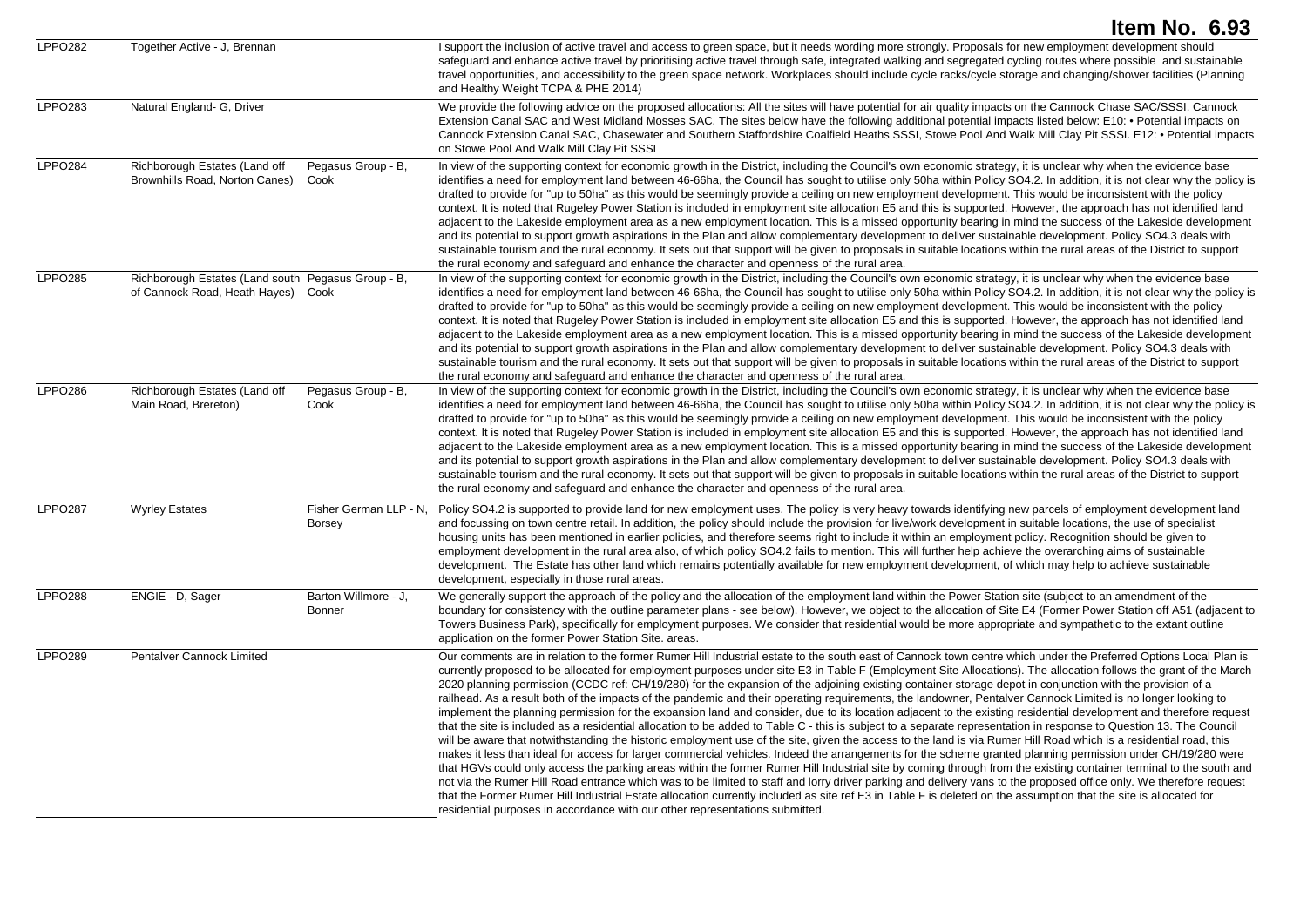LPPO290 St Modwen Industrial & Logistics RPS - J, Bonehill Supporting these representations is Appendix A which consists of a technical note that reviews the approach taken by the Cannock Chase EDNA 2018 and the 2020 update, both prepared by Lichfields, to assessing the employment land requirement for the Plan against the PPG. A number of concerns are identified, namely: • A lack of assessment of the locational and premises requirements of particular types of businesses contrary to paragraph 026 of the PPG (reference ID: 2a-026-20190220); • Failure to provide evidence of engaging adequately with developers in assessing market demand contrary to paragraph 026 of the PPG (reference ID: 2a-026-20190220); • Failure to collaborate sufficiently with other authorities, infrastructure providers and other interests with regards to strategic logistics facilities contrary to paragraph 031 of the PPG 031 (Reference ID: 2a-031-20190722); and • Failure to assess the extent to which land and policy support is needed for other forms of industrial and logistics requirements, including the needs of SMEs and 'last mile' facilities contrary to paragraph 031 of the PPG 031 (Reference ID: 2a-031-20190722). Given the issues identified RPS content that the 2020 and 2018 EDNAs do not accord with the guidance in the PPG and so are not a complete evidence base for assessing the employment land requirement of the plan. Accordingly, the proposed employment land policies in the plan cannot be considered to be justified based on the currently available evidence, although RPS consider that this can be easily resolved through a further update to the EDNA. RPS also note that whilst some consideration has been given to market signals by the 2020 EDNA that the evidence presented on this point is relatively limited. To assist with this matter St. Modwen will instruct further work to specifically consider demand and market signals which will be provided to the Council as soon as it is available. General case for increased requirement at local level: Policy SO4.2 states that the Plan will provide for up to 50ha of land for office, manufacturing and distribution employment development during the period to 2038. Of this the policy identifies 10 employment sites to be allocated that amount to 27ha. Paragraph 6.281 states that sites are available within EEAs identified in table G which total approx. 16ha. paragraph 6.276 notes that the ELAA 2020 identifies that there have been 12.74ha of employment land completed since 2018. Although not explicitly stated anywhere in the Plan RPS assume that this means that collectively over the plan period to 2018-2038 provision is being made for 55.47ha of employment land, which is in excess of the up to 50ha requirement set out in policy SO4.2. Given that it appears that a supply of 55.47ha including completions has been identified the policy requirement should be updated to reflect this, although RPS recommend that in fact the Council should be [...] seeking to plan for at least the upper end of the requirement in relation to their own needs. The 2020 EDNA states that this is 66ha net between 2018 and 2038 (inc. flexibility) before consideration is given to adjustments for addressing losses and a contribution to meeting unmet need arising from the Black Country. [...] limited evidence of market demand has been considered by the 2020 in reaching this conclusion. Treatment of Losses: [...]. Given that the indicative FEMA includes part of the Black Country and overlaps with the Black Country FEMA it is clear that the Council should consider meeting unmet need arising from the Black Country. [...].

> As such RPS welcome the assessment in the 2020 EDNA of the potential amount of employment land that may be lost of the plan period. As paragraph 5.80 of the 2020 EDNA notes factoring in an allowance for the replacement of future losses of employment space to other uses over the plan period is a widely accepted approach to planning for future employment land needs. RPS strongly recommend (to avoid soundness issues) allowing for loss replacement in the employment land requirement. We also suggest that contrary to the advice in the 2020 EDNA, that a higher allowance for losses should be identified. While we note that factoring an element of future losses is not an exact science, as noted by paragraph 5.91 of the 2020 EDNA, we do not agree with the conclusion that the lowest estimate based on trends should be utilised given that the two other methods of assessing the scale of future losses based on sites identified in the SHLAA or the replacement of 0.5% of existing stock both result in higher and similar figures of 0.9ha per year and 0.9ha per year respectively. On the basis of the evidence provided RPS suggest that a higher figure is justified. RPS recommend that the upper figure of 0.96ha per annum is used which over the 20 year plan period equates to 19.2ha. RPS note that it is not apparent that the Council have chosen to incorporate a loss factor when proposing the employment land requirement in SO4.2, despite the advice in the 2020 EDNA. Should an allowance for the replacement of losses be made by the Council in identifying the employment land requirement for the Plan this should be set out clearly in the reasoned justification to ensure that the plan is justified and therefore sound. Unmet need from neighbouring authorities - Duty to Cooperate: RPS note that paragraph 4.10 of the Plan refers to working with neighbouring authorities in accordance with the Duty to Cooperate in relation to the cross-boundary issue of unmet employment need. However, the wording of this statement appears to indicate that the Council are seeking to export employment land need arising from Cannock Chase District to authorities within the FEMA rather than accommodate employment land need arising from these same authorities. [...]. This brings further into question how the 50ha employment land requirement identified in policy SO4.2 has been arrived at. It is unclear if the Council are proposing that the employment land requirement for the District is higher than 50ha and so they are seeking to request that authorities within the FEMA accommodate a quantity above this and if so what this quantity is. Alternatively this statement could be construed as the Council signalling that they may seek to export an element of the 50ha, although this is assumed to be unlikely given that the Plan identifies sites capable of meeting the 50ha within Cannock when post 2018 completions are taken into account. Fundamentally, however this demonstrates further that the approach to employment land has not been adequately justified and so the Plan as drafted is unsound. RPS suggest that instead of seeking to export an element of the District's employment land requirement, the Council should be considering opportunities to accommodate unmet employment land requirements arising from authorities within the FEMA. RPS note that paragraph 3.108 of the 2018 EDNA states that the Black Country have asked that the Cannock Chase Local Plan considers opportunities to assist the Black Country in accommodating a proportion of their unmet need for employment land. [...]. Given the scale of unmet employment need anticipated to arise from the Black Country RPS suggest that it is unlikely that South Staffordshire will be able to accommodate all of this demand and that other authorities, including CCDC should make a contribution towards meeting the unmet demand. Market Context: [...].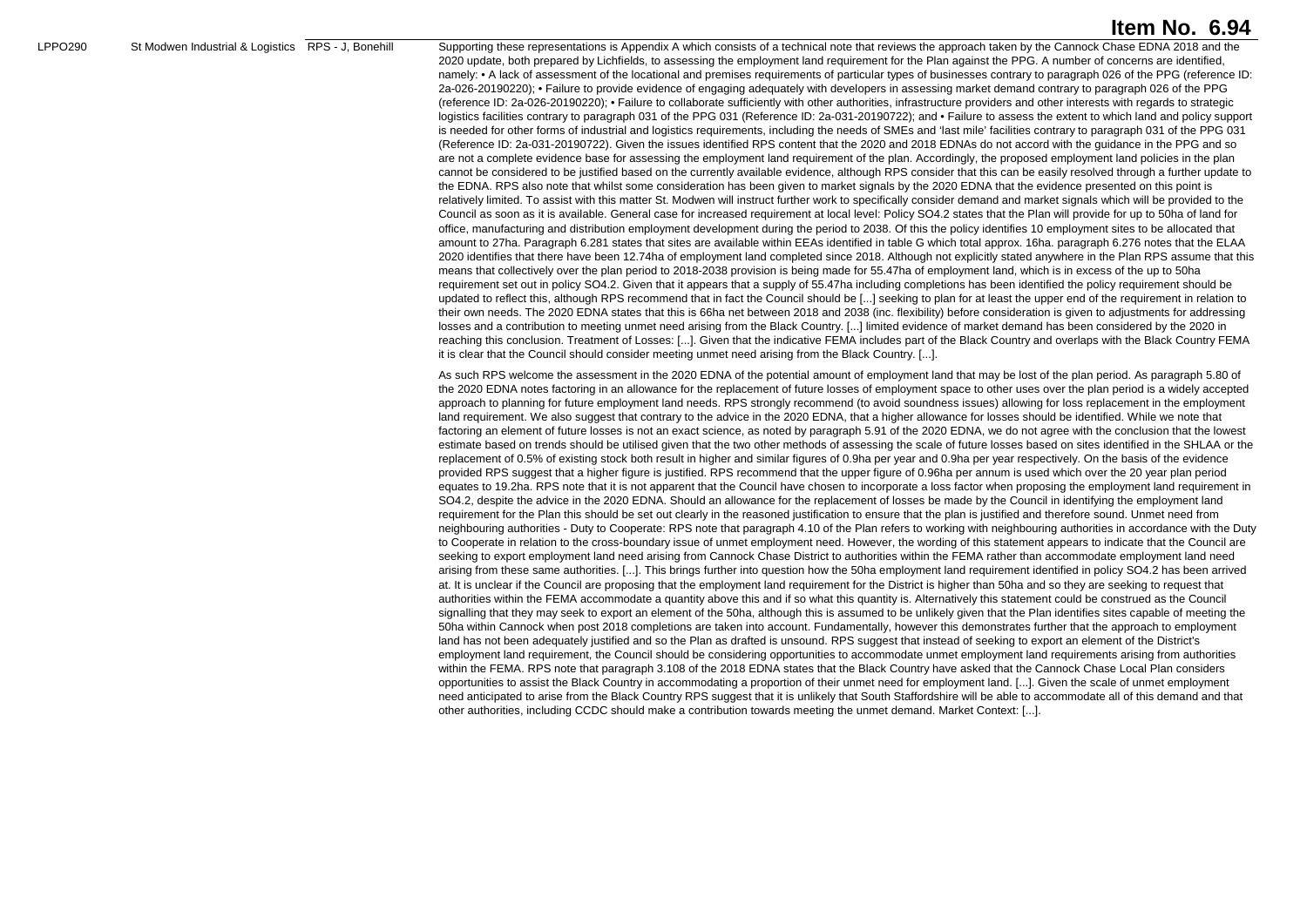Collectively this evidence suggests that the A5 corridor and the wider District benefits from excellent connectivity which makes it an attractive location for logistics and industrial occupiers. This is illustrated by the District's existing pattern of business activity and the sustained rapid growth of the local economy over recent years, outperforming both the West Midlands and England & Wales. Furthermore, the future opportunities for the local logistics market presented by major infrastructure investment including the West Midlands Interchange and the M6/M54/M6 Toll link road indicate that the district will continue to be an attractive location for occupiers. This indicates that the conditions are there to allow the District to capitalise on a number of the opportunities identified in the SEPs to develop a competitive advantage if an appropriate supply of employment land is readily available. [...]. There is a clear pressing need to identify new employment land across the region of all sizes and quality. RPS contends that Cannock Chase District is particularly well placed to contribute towards addressing this issue, due to the locational advantages that it has, and that there are substantial benefits on offer to the District if it is prepared to do so. However, to maximise the gains that can be realised from this opportunity the District will, in RPS's opinion, need to identify further employment land than is the case in the current version of the Plan. Failing to do so would mean that the Plan would not be positively prepared and so would be unsound. As noted above St Modwen will provided further evidence regarding demand and market signals in due course. RPS anticipate that this will demonstrate that the market recognises these locational advantages. Link between housing supply and employment land: RPS note that in of the future labour supply scenarios tested in the 2020 EDNA consider the implications of housing delivery over the plan period on the basis of the current methodology for the District plus a contribution of 500 dwellings towards meeting unmet needs arising from the Black County [...]. The 2020 EDNA equates to an employment land requirement of 53.99ha factoring in loss replacement of 0.756ha a year. We note that at paragraph 5.109 f the 2020 EDNA that Lichfields suggest that if the housing requirement is at or below the 7,020 net dwelling growth under labour scenario 5 [...] then this could have repercussions on the employment land target, which may have to be reduced as a consequence to ensure the two are not misaligned. RPS understand from discussions with officers of the Council that it is on this basis that the employment land requirement of the Plan is proposed to be set at 50ha. RPS note that a consistent Labour Force Ratio was applied by Lichfield's in calculating the labour supply scenarios which assumes the net outward commuting patterns will persist over the plan period. RPS question this assumption as we understand that the Council are rightly seeking to reduce net outward community for a number of reasons, not least of which is that reducing commuting is generally acknowledged as being more sustainable. If it is assumed that net out commuting reduces over the plan period, this means that the total labour supply in the district will be greater than forecasted in the 2020 EDNA. This would mean under a labour supply based approach the District's employment land requirement would be higher than suggested in the 2020 EDNA. RPS also note that increasing the supply of employment land above the labour supply restricted requirement could in fact contribute to reducing out commuting by providing greater opportunities for residents of the District for work within the District. While it is beyond the scope of these particular representations to suggest what the appropriate housing requirement for the Plan should be. RPS strongly encourage the Council to plan positively and not seek to restrict the economic opportunities on offer to the District through setting the housing requirement at a level that constrains economic growth through a lack of labour supply.

|                |                                                                                               | S04.3: Sustainable Tourism and the Rural Economy                                                                                                                                                                                                                                                                                                                                                                                                                                                                                                                                                                                                                                                                                                                                                                                                                                                                                                                                                                                                                                                                                                                                                                                                                                                                                                                                                                                                                                                                                            |
|----------------|-----------------------------------------------------------------------------------------------|---------------------------------------------------------------------------------------------------------------------------------------------------------------------------------------------------------------------------------------------------------------------------------------------------------------------------------------------------------------------------------------------------------------------------------------------------------------------------------------------------------------------------------------------------------------------------------------------------------------------------------------------------------------------------------------------------------------------------------------------------------------------------------------------------------------------------------------------------------------------------------------------------------------------------------------------------------------------------------------------------------------------------------------------------------------------------------------------------------------------------------------------------------------------------------------------------------------------------------------------------------------------------------------------------------------------------------------------------------------------------------------------------------------------------------------------------------------------------------------------------------------------------------------------|
|                |                                                                                               | Question 21: Do you the preffered policy direction to develop sustainable tourism and the rural economy?                                                                                                                                                                                                                                                                                                                                                                                                                                                                                                                                                                                                                                                                                                                                                                                                                                                                                                                                                                                                                                                                                                                                                                                                                                                                                                                                                                                                                                    |
| <b>LPPO291</b> | Inland Waterways Association, P,<br>Sharpe                                                    | IWA supports policy SO3.4 on tourism, including use and safeguarding of the canal network and abandoned canals.                                                                                                                                                                                                                                                                                                                                                                                                                                                                                                                                                                                                                                                                                                                                                                                                                                                                                                                                                                                                                                                                                                                                                                                                                                                                                                                                                                                                                             |
| <b>LPPO292</b> | Cannock Chase AONB<br>Partnership                                                             | The AONB seeks wording of this policy that development proposals should have no adverse effects on and would protect and enhance Cannock Chase AONB.<br>The requirement for displaying educational material on respecting nature is welcomed which we trust includes measures to 'Leave no Trace'.                                                                                                                                                                                                                                                                                                                                                                                                                                                                                                                                                                                                                                                                                                                                                                                                                                                                                                                                                                                                                                                                                                                                                                                                                                          |
| LPPO293        | Lichfield & Hatherton Canals<br><b>Restoration Trust - L. Walker</b>                          | We support policy option SO4.3 regarding sustainable tourism and the rural economy and particularly welcome the provisions to safeguard the existing canal<br>network, and necessary space around it, to enable restoration.                                                                                                                                                                                                                                                                                                                                                                                                                                                                                                                                                                                                                                                                                                                                                                                                                                                                                                                                                                                                                                                                                                                                                                                                                                                                                                                |
| LPPO294        | Historic England - E, Boden                                                                   | Although the policy direction requires tourism and visitor developments to display educational material about the history of the area as part of a mitigation package<br>under the Habitats Requlations, we would be supportive of the inclusion of text refencing the important role of heritage/the heritage sector as supporting<br>sustainable tourism and rural economy.                                                                                                                                                                                                                                                                                                                                                                                                                                                                                                                                                                                                                                                                                                                                                                                                                                                                                                                                                                                                                                                                                                                                                               |
| <b>LPPO295</b> | Norton Canes Parish Council                                                                   | Policy SO4.3 relates to sustainable tourism and the rural economy supports development in suitable locations in rural areas which support the rural economy and<br>or enhance the character and openness of a rural area, Appropriate and proportionate expansion of existing employment sites in order to support retention of<br>existing employment opportunities is supported as is re-use of suitable buildings for employment use and tourist accommodation. Visitor and recreation facilities<br>of an appropriate scale and nature which contribute to the long term sustainability and viability of the rural economy will be supported. The use of the local canal<br>network and abandoned canal network to support economic growth that is proportionate to the needs and nature of their locations is also appropriate. It is noted<br>that opportunities exist at the former Grove Colliery for long term restoration of landscapes and other historic assets through development of open recreation,<br>leisure and tourism focused activities appropriate within the Green Belt. Whilst the general thrust of this policy is supported the Parish Council considers that in<br>order to achieve as sustainable heritage-led regeneration at Grove, positive support for the principle of enabling development which would "trump" the more<br>restrictive Green Belt policy should be specifically included as a policy statement as already mentioned in the section on the historic environment/heritage assets<br>above. |
| <b>LPPO296</b> | Together Active - J. Brennan                                                                  | Yes, but policy should include prioritising active travel through safe, integrated walking and cycling routes (SE Active Design) and follow DfT LTN 1/20 Cycle<br>Infrastructure Design,                                                                                                                                                                                                                                                                                                                                                                                                                                                                                                                                                                                                                                                                                                                                                                                                                                                                                                                                                                                                                                                                                                                                                                                                                                                                                                                                                    |
| <b>LPPO297</b> | Richborough Estates (Land off<br>Pegasus Group - B.<br>Brownhills Road, Norton Canes)<br>Cook | In general terms support is given to the approach set out in the Policy SO4.3 however clarity should be given within the Policy to make clear whether the<br>appropriate and proportionate expansion of existing employment sites would be sufficient to outweigh other policy restrictions such as the Green Belt. As drafted<br>the proposal would need to protect the Green Belt, which could run counter to the objective of allowing for the expansion of existing employment sites within the<br>rural area. The policy should make clear which of these strands of policy takes precedent. Policy SO4.4 deals with live/work units. It states such development will<br>be encouraged.                                                                                                                                                                                                                                                                                                                                                                                                                                                                                                                                                                                                                                                                                                                                                                                                                                                |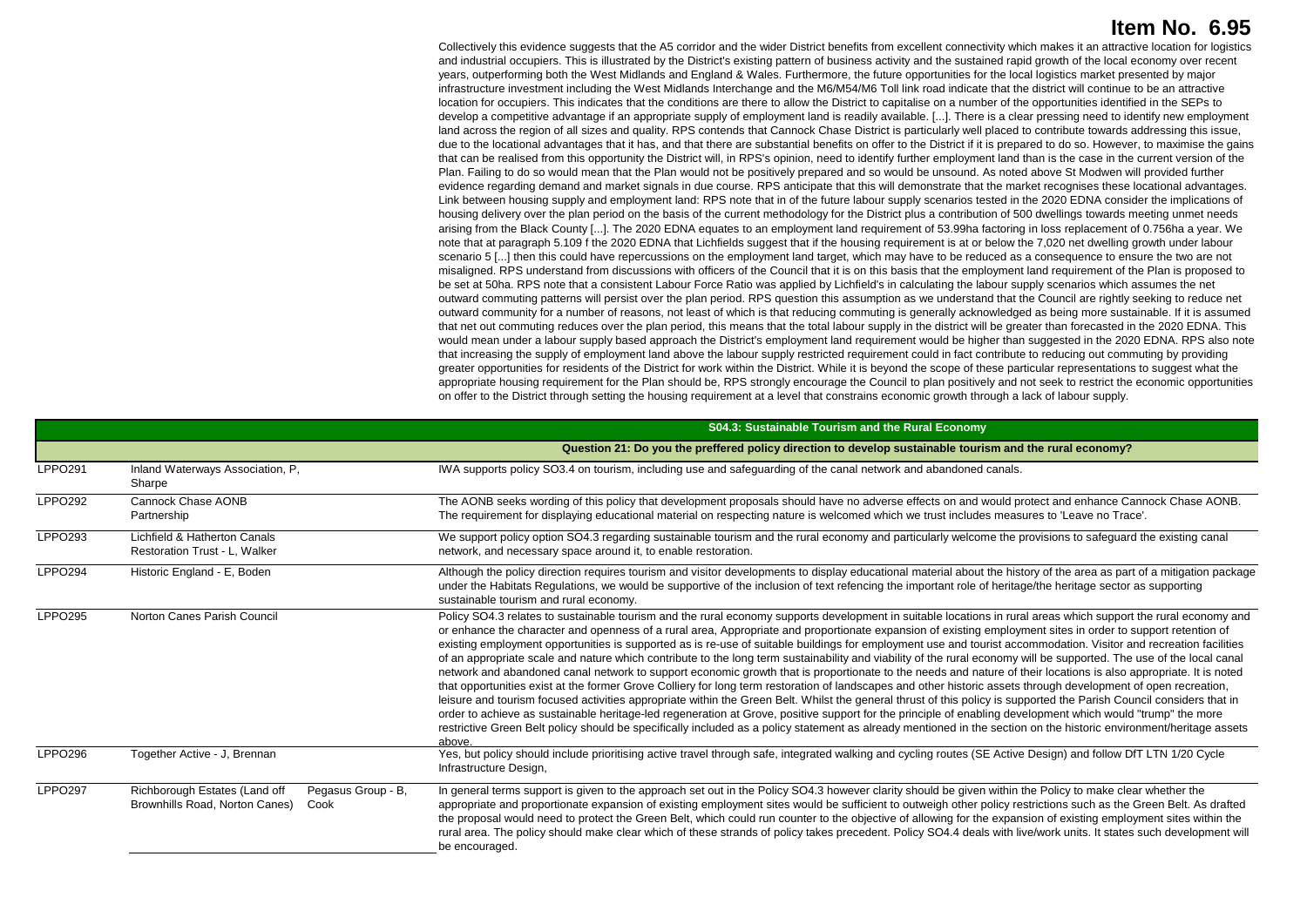| LPPO298        | Richborough Estates (Land south Pegasus Group - B.<br>of Cannock Road, Heath Hayes) | Cook                             | In general terms support is given to the approach set out in the Policy SO4.3 however clarity should be given within the Policy to make clear whether the<br>appropriate and proportionate expansion of existing employment sites would be sufficient to outweigh other policy restrictions such as the Green Belt. As drafted<br>the proposal would need to protect the Green Belt, which could run counter to the objective of allowing for the expansion of existing employment sites within the<br>rural area. The policy should make clear which of these strands of policy takes precedent. Policy SO4.4 deals with live/work units. It states such development will<br>be encouraged.                                     |
|----------------|-------------------------------------------------------------------------------------|----------------------------------|----------------------------------------------------------------------------------------------------------------------------------------------------------------------------------------------------------------------------------------------------------------------------------------------------------------------------------------------------------------------------------------------------------------------------------------------------------------------------------------------------------------------------------------------------------------------------------------------------------------------------------------------------------------------------------------------------------------------------------|
| <b>LPPO299</b> | Richborough Estates (Land off<br>Main Road, Brereton)                               | Pegasus Group - B,<br>Cook       | In general terms support is given to the approach set out in the Policy SO4.3 however clarity should be given within the Policy to make clear whether the<br>appropriate and proportionate expansion of existing employment sites would be sufficient to outweigh other policy restrictions such as the Green Belt. As drafted<br>the proposal would need to protect the Green Belt, which could run counter to the objective of allowing for the expansion of existing employment sites within the<br>rural area. The policy should make clear which of these strands of policy takes precedent. Policy SO4.4 deals with live/work units. It states such development will<br>be encouraged.                                     |
| LPPO300        | <b>Wyrley Estates</b>                                                               | Fisher German LLP - N.<br>Borsey | The Estate supports the preferred policy direction to develop sustainable tourism and the rural economy, however, should go further to enable creation of new<br>facilities in a sustainable manner. With particular reference to Cannock Extension Canal/Grove Colliery Site. Grove Colliery is the last remaining evidence of a<br>former mining past for the District. The site offers a perfect opportunity for heritage-led regeneration to support a leisure and recreation use. Earlier in SO1.1. it<br>was mentioned the Council is asked to reconsider and include an additional specific policy for the Grove Colliery Site. This policy would also link in here in aiding<br>sustainable tourism and a rural economy. |
| LPPO301        | Staffordshire County Council - J.<br>Chadwick                                       |                                  | The proposed use of the local canal network and the abandoned canal network to support economic growth is supported, as is the proposal to safeguard these,<br>along with sufficient space, to enable the associated infrastructure to be reinstated so that the long term potential of these historic features can be realised.                                                                                                                                                                                                                                                                                                                                                                                                 |

|         |                             | <b>SO4.4: Live Work Units</b>                                                                                                                                                                                                                                                                                                                                                                                                                                                        |
|---------|-----------------------------|--------------------------------------------------------------------------------------------------------------------------------------------------------------------------------------------------------------------------------------------------------------------------------------------------------------------------------------------------------------------------------------------------------------------------------------------------------------------------------------|
|         |                             | Question 22: Do you support the preferred policy direction to support the development of live/work units?                                                                                                                                                                                                                                                                                                                                                                            |
| LPPO302 | Norton Canes Parish Council | Policy SO4.4 promoting the benefits of live/work units and Policy SO4.5 requiring major developments creating over 50FTE jobs to be accompanied by<br>employment and skills plans to demonstrate how development will contribute to training and employability of local people especially young people to be secured<br>via legal agreements are both supported. The potential of live/work units as part of any Grove Colliery 'enabling development' would be supported by the NP. |

| LPPO303        | Richborough Estates (Land off                                                            | Pegasus Group - B,               | No objection is raised to the approach but currently most dwellings can accommodate homeworking without the need for bespoke live/work units and therefore the                                                                                                                                                                                                                                                                                                                                                                                                                                                                                                           |
|----------------|------------------------------------------------------------------------------------------|----------------------------------|--------------------------------------------------------------------------------------------------------------------------------------------------------------------------------------------------------------------------------------------------------------------------------------------------------------------------------------------------------------------------------------------------------------------------------------------------------------------------------------------------------------------------------------------------------------------------------------------------------------------------------------------------------------------------|
|                | Brownhills Road, Norton Canes)                                                           | Cook                             | benefits of the approach may be limited.                                                                                                                                                                                                                                                                                                                                                                                                                                                                                                                                                                                                                                 |
| LPPO304        | Richborough Estates (Land south Pegasus Group - B.<br>of Cannock Road, Heath Hayes) Cook |                                  | No objection is raised to the approach but currently most dwellings can accommodate homeworking without the need for bespoke live/work units and therefore the<br>benefits of the approach may be limited.                                                                                                                                                                                                                                                                                                                                                                                                                                                               |
| <b>LPPO305</b> | Richborough Estates (Land off                                                            | Pegasus Group - B,               | No objection is raised to the approach but currently most dwellings can accommodate homeworking without the need for bespoke live/work units and therefore the                                                                                                                                                                                                                                                                                                                                                                                                                                                                                                           |
|                | Main Road, Brereton)                                                                     | Cook                             | benefits of the approach may be limited.                                                                                                                                                                                                                                                                                                                                                                                                                                                                                                                                                                                                                                 |
| <b>LPPO306</b> | <b>Wyrley Estates</b>                                                                    | Fisher German LLP - N.<br>Borsey | The Estate definitely supports the policy direction in development of live/work units of SO4.4. However, the policy does not really provide specific detail or expand<br>on suitable locations for this type of development. It is recognised live/work units could potentially play an important part in enabling important regeneration<br>schemes across the district, including sites such as Grove Colliery site which regeneration could be facilitated through such a scheme. Live/work housing types<br>are development which can take place in a sustainable manner and developed outside of settlement boundaries, and regeneration areas are not always found |

within settlements, so rural areas need to be considered in policy too.

|                |                                                                         |                    | SO4.5: Provision for Local Employment and Skills?                                                                                                                                                                                                                                                                                                                                                                                                                                                                                                                                                                                                                                                                                                                                                                                                                                                                                                                                                                                                                                                                                                                                                                                                                                                                                                                                                           |
|----------------|-------------------------------------------------------------------------|--------------------|-------------------------------------------------------------------------------------------------------------------------------------------------------------------------------------------------------------------------------------------------------------------------------------------------------------------------------------------------------------------------------------------------------------------------------------------------------------------------------------------------------------------------------------------------------------------------------------------------------------------------------------------------------------------------------------------------------------------------------------------------------------------------------------------------------------------------------------------------------------------------------------------------------------------------------------------------------------------------------------------------------------------------------------------------------------------------------------------------------------------------------------------------------------------------------------------------------------------------------------------------------------------------------------------------------------------------------------------------------------------------------------------------------------|
|                |                                                                         |                    | Question 23: Do you support the preferred policy direction to provide for local employment and skills?                                                                                                                                                                                                                                                                                                                                                                                                                                                                                                                                                                                                                                                                                                                                                                                                                                                                                                                                                                                                                                                                                                                                                                                                                                                                                                      |
| <b>LPPO307</b> | Norton Canes Parish Council                                             |                    | Policy SO4.4 promoting the benefits of live/work units and Policy SO4.5 requiring major developments creating over 50FTE jobs to be accompanied by<br>employment and skills plans to demonstrate how development will contribute to training and employability of local people especially young people to be secured<br>via legal agreements are both supported. The potential of live/work units as part of any Grove Colliery 'enabling development' would be supported by the NP.                                                                                                                                                                                                                                                                                                                                                                                                                                                                                                                                                                                                                                                                                                                                                                                                                                                                                                                        |
| <b>LPPO308</b> | Richborough Estates (Land off<br>Brownhills Road, Norton Canes)<br>Cook | Pegasus Group - B. | Policy SO4.5 deals with the provision of local employment and skills. This states that major development, where over 50 full-time equivalent jobs would be created<br>during the construction phase and/or by the proposed occupiers, will be accompanied by an Employment and Skills Plan. It states the Employment and Skills<br>Plans will be secured through a legal agreement. The explanatory text indicates that one of the objectives of the policy is to support the contribution to achieving<br>net zero carbon development by reducing the need to travel for employment during the construction and occupancy stage of the development. It is unclear how<br>the policy approach will secure this objective bearing in mind that if local people were employed during the construction phase of the development, once the<br>development was completed they would either have no further employment or would need to travel further afield to another construction site. As a result, the<br>contribution of this approach to achieving a zero-carbon economy must be doubtful. Richborough estates support the general principal of securing opportunities<br>for local people during the construction phase of development but this needs to be realistic and practical bearing in mind most of those engaged in construction<br>have to travel from construction site to construction site. |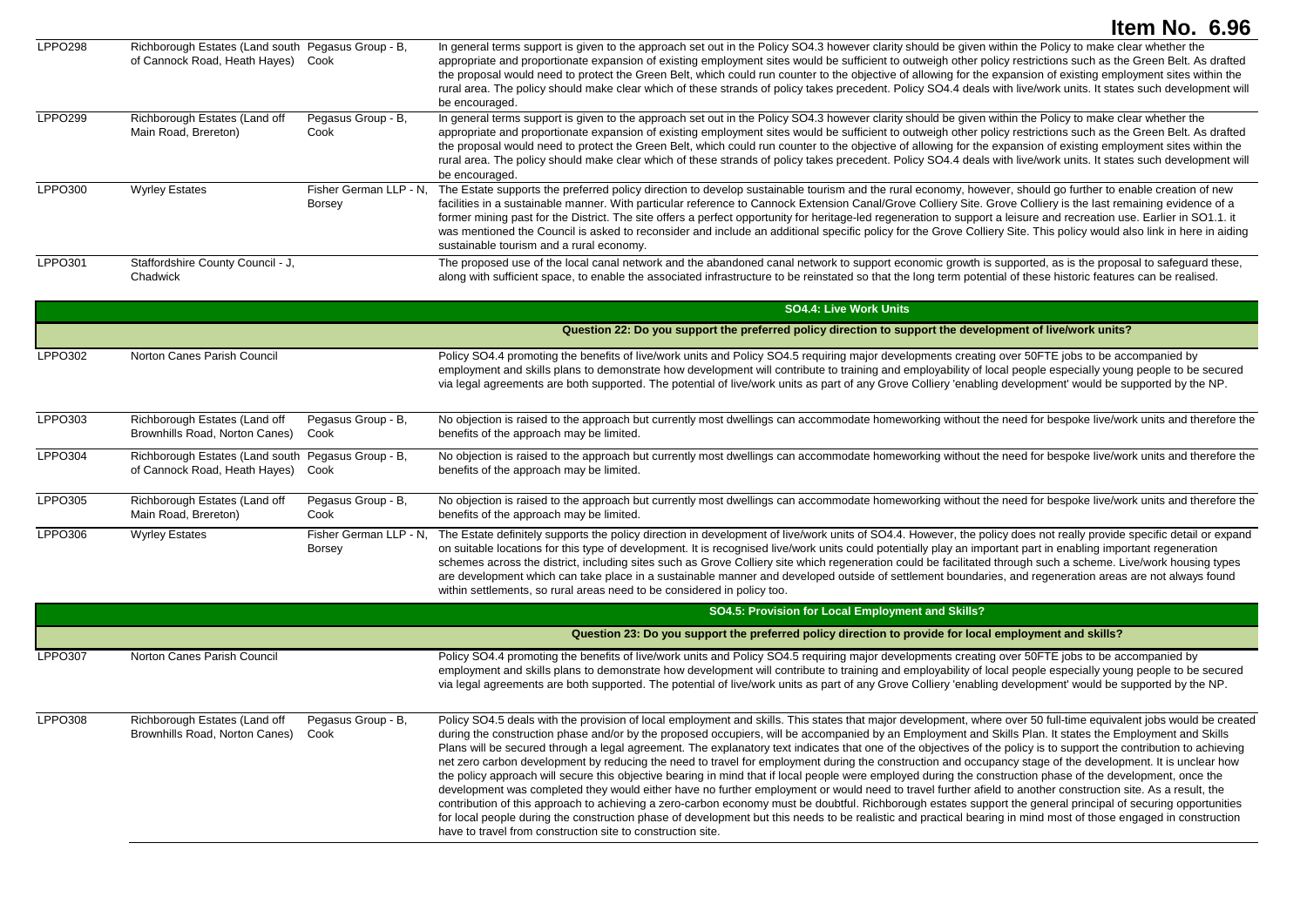| LPPO309 | Richborough Estates (Land south Pegasus Group - B,<br>of Cannock Road, Heath Hayes) Cook |                            | Policy SO4.5 deals with the provision of local employment and skills. This states that major development, where over 50 full-time equivalent jobs would be created<br>during the construction phase and/or by the proposed occupiers, will be accompanied by an Employment and Skills Plan. It states the Employment and Skills<br>Plans will be secured through a legal agreement. The explanatory text indicates that one of the objectives of the policy is to support the contribution to achieving<br>net zero carbon development by reducing the need to travel for employment during the construction and occupancy stage of the development. It is unclear how<br>the policy approach will secure this objective bearing in mind that if local people were employed during the construction phase of the development, once the<br>development was completed they would either have no further employment or would need to travel further afield to another construction site. As a result, the<br>contribution of this approach to achieving a zero-carbon economy must be doubtful. Richborough estates support the general principal of securing opportunities<br>for local people during the construction phase of development but this needs to be realistic and practical bearing in mind most of those engaged in construction<br>have to travel from construction site to construction site.                                                                                                                                                                                                                                                                                                                                                                                                                                                                                                                                                                                                                                                                                                                                                                                                                                                                                                                                             |
|---------|------------------------------------------------------------------------------------------|----------------------------|---------------------------------------------------------------------------------------------------------------------------------------------------------------------------------------------------------------------------------------------------------------------------------------------------------------------------------------------------------------------------------------------------------------------------------------------------------------------------------------------------------------------------------------------------------------------------------------------------------------------------------------------------------------------------------------------------------------------------------------------------------------------------------------------------------------------------------------------------------------------------------------------------------------------------------------------------------------------------------------------------------------------------------------------------------------------------------------------------------------------------------------------------------------------------------------------------------------------------------------------------------------------------------------------------------------------------------------------------------------------------------------------------------------------------------------------------------------------------------------------------------------------------------------------------------------------------------------------------------------------------------------------------------------------------------------------------------------------------------------------------------------------------------------------------------------------------------------------------------------------------------------------------------------------------------------------------------------------------------------------------------------------------------------------------------------------------------------------------------------------------------------------------------------------------------------------------------------------------------------------------------------------------------------------------------------------------------------------------------|
| LPPO310 | Richborough Estates (Land off<br>Main Road, Brereton)                                    | Pegasus Group - B,<br>Cook | Policy SO4.5 deals with the provision of local employment and skills. This states that major development, where over 50 full-time equivalent jobs would be created<br>during the construction phase and/or by the proposed occupiers, will be accompanied by an Employment and Skills Plan. It states the Employment and Skills<br>Plans will be secured through a legal agreement. The explanatory text indicates that one of the objectives of the policy is to support the contribution to achieving<br>net zero carbon development by reducing the need to travel for employment during the construction and occupancy stage of the development. It is unclear how<br>the policy approach will secure this objective bearing in mind that if local people were employed during the construction phase of the development, once the<br>development was completed they would either have no further employment or would need to travel further afield to another construction site. As a result, the<br>contribution of this approach to achieving a zero-carbon economy must be doubtful. Richborough estates support the general principal of securing opportunities<br>for local people during the construction phase of development but this needs to be realistic and practical bearing in mind most of those engaged in construction<br>have to travel from construction site to construction site.                                                                                                                                                                                                                                                                                                                                                                                                                                                                                                                                                                                                                                                                                                                                                                                                                                                                                                                                             |
| LPPO311 | St Modwen Industrial & Logistics RPS - J, Bonehill                                       |                            | RPS note proposed policy SO4.5 and are broadly supportive of it. However, while we note that the qualifying criteria for the application of the policy is the creation<br>of over 50 full time equivalent jobs either during the construction phase or by proposed occupiers of the development, it appears from the third paragraph of the<br>proposed policy that the requirement will apply to both temporary and permanent jobs. It should be noted that in the case of speculative development, wherein a<br>development is built prior to an occupier being secured, that a developer cannot reasonably enter into obligations on behalf of an unidentified occupier. Should the<br>policy apply to speculative development it is likely to reduce the appetite of the market in undertaking such schemes as they would have to predict what<br>obligations under an Employment and Skills Plan a potential occupier would be prepared to sign up to. This creates a risk of getting it wrong and so putting off<br>potential occupiers. This would make the local economy more fragile as a lack of suitable available space may put off new investment from locating in the District<br>and also may restrict the ability of local businesses to grow. Furthermore, different occupiers will have different approaches to training and development.<br>Requiring them to meet requirements determined without their involvement may result in the best outcomes not being achieved, as the Employment and Skills<br>Plans would not be bespoke to the occupier. RPS recommend that the policy is redrafted to make clear it will only be applied to the operational phase if the end<br>occupier is known. RPS also note from experience that a number of authorities with similar policies secure the delivery of Employment and Skills Plans, or similar,<br>both by way of planning condition and legal agreement. Generally, legal agreements are only required when there are other matters the require a legal agreement.<br>This provides a more proportionate approach and means that the cost of preparing legal agreements is only incurred when it is necessary. Accordingly, RPS<br>recommend that the policy is redrafted to allow for Employment and Skills Plans to be secured by way of a planning condition where appropriate. |

**SO5.1: Accessible Development Question 24: Do you support the preferred policy direction for Accessible Development?** LPPO312 Transport for West Midlands - H Davies Concerning this policy on accessibility development, we strong support it but make the following points: Stronger consideration of the role of buses: Around 75% of public transport is made up of bus travel. In light of the National Bus Strategy and our regions investment in buses, as highlighted in TfWM's Bus Vision document, we believe a high-quality bus network is essential for promoting sustainable travel patterns, with bus infrastructure (including bus priority measures), improved frequencies, good accessibility standard requirements and increased capacity being key considerations in development plans. We also welcome good inter-modal connectivity and interchange facilities to ensure all modes including cycling and walking networks, the rail network as well as the wider bus network are joined up to create seamless journeys. We also recommend further joined-up, cross-boundary partnerships to enhance bus services, to ensure increased transport demand can be fully met within the metropolitan area and beyond, especially where cross boundary bus routes are in operation. Stronger consideration of active travel: While we fully praise all the preferred policy direction within this objective, TfWM however feels this could be strengthened even further. Firstly, consideration of connectivity and integration between the different modes, along with public transport interchanges and use of mobility hubs needs further exploration in the plan. The importance of public realm is also a fundamental instrument in delivering sustainable transport and needs exploration. With many visitors coming into our wider region each day, ensuring that our public realm environment is fully considered in all new developments is essential. Enhancing the public realm to key transport nodes, such a interchanges and bus shelters is also fundamental to new development and should be captured, as part of wider accessibility measures for new developments. Consideration of freight: With the growth in on-line retailing and 'just in time' approaches to manufacturing, this has resulted in a sharp increase in the numbers of deliveries being undertaken regionally, particularly by vans - in turn contributing to congestion and pollution. Whilst the local plan makes reference to sustainable freight distribution, TfWM feels it needs to note the sharp increase in freight levels and explore ways land use planning can help minimise the adverse impacts freight can bring to communities. Exploring ways deliveries can be consolidated, the use of low and zero emission vehicles including electric vehicles, cargo/E-cargo bikes and avoiding the need for repeat delivery attempts should all be explored as potential policies in the local plan.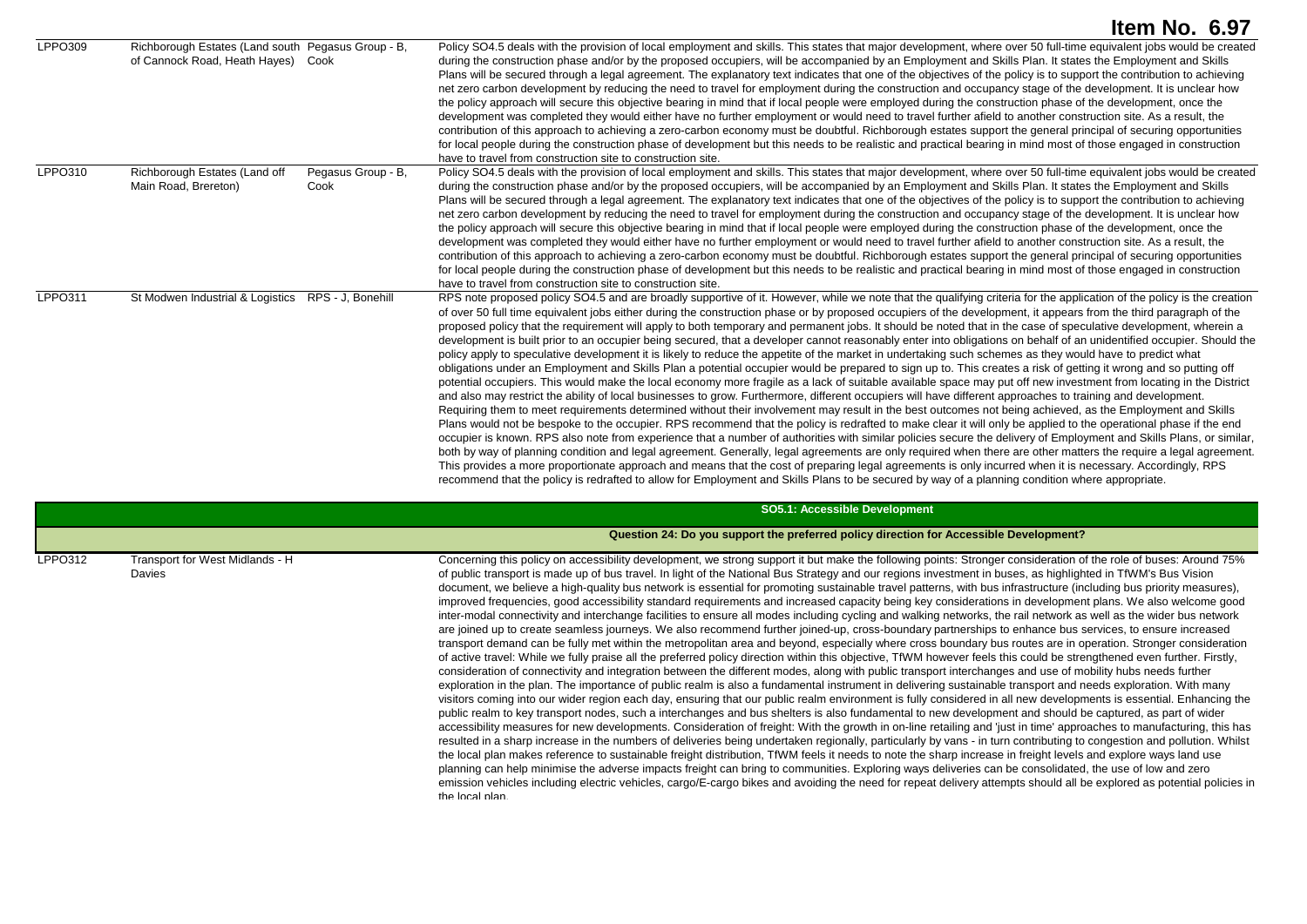|                |                                                                                               | Consideration of the West Midlands Key Route Network: Through the creation of the WMCA in 2016, new powers and responsibilities were devolved to the<br>Mayoral WMCA. These included responsibilities relating to monitoring traffic flows, congestion, permit schemes for road works, road safety and air quality and are<br>to be acted on by the WMCA concurrently with Walsall and other constituent authorities. Sections of the West Midlands KRN may therefore need to be carefully<br>assessed and mitigated at key junctions which are close to the Walsall and Cannock border, with detailed attention paid to the impacts of the existing public<br>transport network. Henceforth, Cannock Chase should work closely with TfWM, to ensure any KRN route, close to the border is not subject to delays, and<br>strategic movements are not significantly disrupted. Stronger links with WMRE: While the impact of Covid 19 on the rail industry has been dramatic with<br>patronage dropping to as low as 5% of normal levels and income from fares declining as much as 91%, it is vital we support the rail industry and encourage public<br>transport usage post Covid. We therefore strongly welcome reference made throughout the document concerning rail and the improvements made to the<br>metropolitan region and beyond, and how recent rail services upgrades will help with the wider regeneration of Cannock Town Centre, especially in relation to the<br>Cannock Station Upgrade project. Further improvements to Rugeley Train Station, Rugeley Trent Valley Train Station and its bus station will also bring benefits<br>and we fully support these schemes. However, the local plan needs to acknowledge how the WMRE have been working in close collaboration with Cannock<br>Chase and Staffordshire County Councils to develop such schemes, including the Cannock Station upgrade project, with this work due to progress into further<br>design work shortly. In addition, the plan should highlight the impacts of the proposed new Walsall - Wolverhampton train service which will improve rail<br>connectivity between Cannock Chase and Wolverhampton and provide direct train services from Wolverhampton to a range of regional and national destinations.<br>Finally, projects connected to the wider Stations Alliance should also be noted in the plan.                                                       |
|----------------|-----------------------------------------------------------------------------------------------|------------------------------------------------------------------------------------------------------------------------------------------------------------------------------------------------------------------------------------------------------------------------------------------------------------------------------------------------------------------------------------------------------------------------------------------------------------------------------------------------------------------------------------------------------------------------------------------------------------------------------------------------------------------------------------------------------------------------------------------------------------------------------------------------------------------------------------------------------------------------------------------------------------------------------------------------------------------------------------------------------------------------------------------------------------------------------------------------------------------------------------------------------------------------------------------------------------------------------------------------------------------------------------------------------------------------------------------------------------------------------------------------------------------------------------------------------------------------------------------------------------------------------------------------------------------------------------------------------------------------------------------------------------------------------------------------------------------------------------------------------------------------------------------------------------------------------------------------------------------------------------------------------------------------------------------------------------------------------------------------------------------------------------------------------------------------------------------------------------------------------------------------------------------------------------------------------------------------------------------------------------------------------------------------------------------------------------------------------------------------------------------------------------------------------------------------------------|
| LPPO313        | <b>Brindley Heath Parish Council</b>                                                          | A sustainable transport plan is long overdue in the Rugeley and Chase area. It is little wonder that most residents take to their cars to go anywhere and there is<br>such a great number of taxis operating in the area. Local bus services are almost non-existent and services to adjacent towns are very poor.                                                                                                                                                                                                                                                                                                                                                                                                                                                                                                                                                                                                                                                                                                                                                                                                                                                                                                                                                                                                                                                                                                                                                                                                                                                                                                                                                                                                                                                                                                                                                                                                                                                                                                                                                                                                                                                                                                                                                                                                                                                                                                                                         |
| LPPO314        | Norton Canes Councillors                                                                      | Norton Canes is the closest settlement to Chasewater out of all the communities which surround it and we feel that, although the site technically sits outside the<br>District, more emphasis should be placed on its relationship to the village. There are issues with access to Chasewater from Norton Canes, particularly for the<br>disabled, and we feel it would be remiss for the Local Plan not to acknowledge that more formal cross-authority work needs to take place for the benefit of the<br>residents of the village. To the north of the village lies No Man's Bank which is a constituent part of the Chasewater and Southern Staffordshire Coalfields Heaths<br>SSSI. We note that currently Natural England list the site condition as declining unfavourable and its Threat Risk as High. The consultation document states that<br>as part of the spatial strategy for Norton Canes "the Local Plan supports the enhancement of the biodiversity link between Sutton Park and Cannock Chase as<br>well as areas further afield." Our concern is that the draft Local Plan does not specify how it will support the enhancement of this biodiversity link for specific sites,<br>of which No Man's Bank is one integral part. The Cannock Extension Canal SAC is mentioned in the document and we note that Strategic Objective 7 states "to<br>protect and enhance the natural environment development will  avoid any impact on the integrity of  the Cannock Extension Canal SAC." We welcome the<br>new specific reference to this SAC on page 151. Finally, we note the creation of a country park within Norton Canes south of the proposed housing developments<br>on Cannock Road. Whilst we welcome this proposal we feel that there is potential to be much more ambitious with the land between the<br>Cannock/Hednesford/Heath Hayes urban area and Norton Canes through the creation of a bigger country / urban park. This could be achieved through utilising a<br>mix of private and urban land already designated as Sites of Biological Interest, the parkland north of Washbrook Lane and East of Blakeney Way and the Poplars<br>landfill (post-operation). We appreciate that the landfill is still in operation, but reference should be made to its potential use after it ceases operation as this<br>creates a further significant opportunity to enhance green space provision within the Norton Canes ward. |
| <b>LPPO315</b> | Together Active - J. Brennan                                                                  | Yes, welcome this policy but also need to include that whenever possible cycling infrastructure should be segregated from the highway to increase safety and<br>uptake of Active travel (following DfT LTN 1/20 Cycle Infrastructure Design Guidance)                                                                                                                                                                                                                                                                                                                                                                                                                                                                                                                                                                                                                                                                                                                                                                                                                                                                                                                                                                                                                                                                                                                                                                                                                                                                                                                                                                                                                                                                                                                                                                                                                                                                                                                                                                                                                                                                                                                                                                                                                                                                                                                                                                                                      |
| LPPO316        | Natural England- G, Driver                                                                    | We note the emphases on sustainable travel and creation of green infrastructure which links to the wider Green Space Network and welcome this.                                                                                                                                                                                                                                                                                                                                                                                                                                                                                                                                                                                                                                                                                                                                                                                                                                                                                                                                                                                                                                                                                                                                                                                                                                                                                                                                                                                                                                                                                                                                                                                                                                                                                                                                                                                                                                                                                                                                                                                                                                                                                                                                                                                                                                                                                                             |
| <b>LPPO317</b> | Richborough Estates (Land off<br>Pegasus Group - B,<br>Brownhills Road, Norton Canes)<br>Cook | The test contained within the policy that developments which individually or cumulatively cause an unacceptable impact on the highway network is not consistent<br>with the approach set out in the NPPF. The NPPF test is a severe impact and that is the test that should be used in the policy. Policy SO5.2 deals with<br>communication technologies and states that all major development proposals will demonstrate how they will deliver digital connectivity. The policy refers to<br>measures such as facilitating technologically advanced methods of communication, providing and future proofing infrastructure that is required to enable access<br>to high quality and resilient digital connectivity and increasing the use of technology to established integrated journey planning and travel information.                                                                                                                                                                                                                                                                                                                                                                                                                                                                                                                                                                                                                                                                                                                                                                                                                                                                                                                                                                                                                                                                                                                                                                                                                                                                                                                                                                                                                                                                                                                                                                                                                                |
| <b>LPPO318</b> | Richborough Estates (Land south Pegasus Group - B,<br>of Cannock Road, Heath Hayes) Cook      | The test contained within the policy that developments which individually or cumulatively cause an unacceptable impact on the highway network is not consistent<br>with the approach set out in the NPPF. The NPPF test is a severe impact and that is the test that should be used in the policy. Policy SO5.2 deals with<br>communication technologies and states that all major development proposals will demonstrate how they will deliver digital connectivity. The policy refers to<br>measures such as facilitating technologically advanced methods of communication, providing and future proofing infrastructure that is required to enable access<br>to high quality and resilient digital connectivity and increasing the use of technology to established integrated journey planning and travel information.                                                                                                                                                                                                                                                                                                                                                                                                                                                                                                                                                                                                                                                                                                                                                                                                                                                                                                                                                                                                                                                                                                                                                                                                                                                                                                                                                                                                                                                                                                                                                                                                                                |
| <b>LPPO319</b> | Richborough Estates (Land off<br>Pegasus Group - B,<br>Main Road, Brereton)<br>Cook           | The test contained within the policy that developments which individually or cumulatively cause an unacceptable impact on the highway network is not consistent<br>with the approach set out in the NPPF. The NPPF test is a severe impact and that is the test that should be used in the policy. Policy SO5.2 deals with<br>communication technologies and states that all major development proposals will demonstrate how they will deliver digital connectivity. The policy refers to<br>measures such as facilitating technologically advanced methods of communication, providing and future proofing infrastructure that is required to enable access<br>to high quality and resilient digital connectivity and increasing the use of technology to established integrated journey planning and travel information.                                                                                                                                                                                                                                                                                                                                                                                                                                                                                                                                                                                                                                                                                                                                                                                                                                                                                                                                                                                                                                                                                                                                                                                                                                                                                                                                                                                                                                                                                                                                                                                                                                |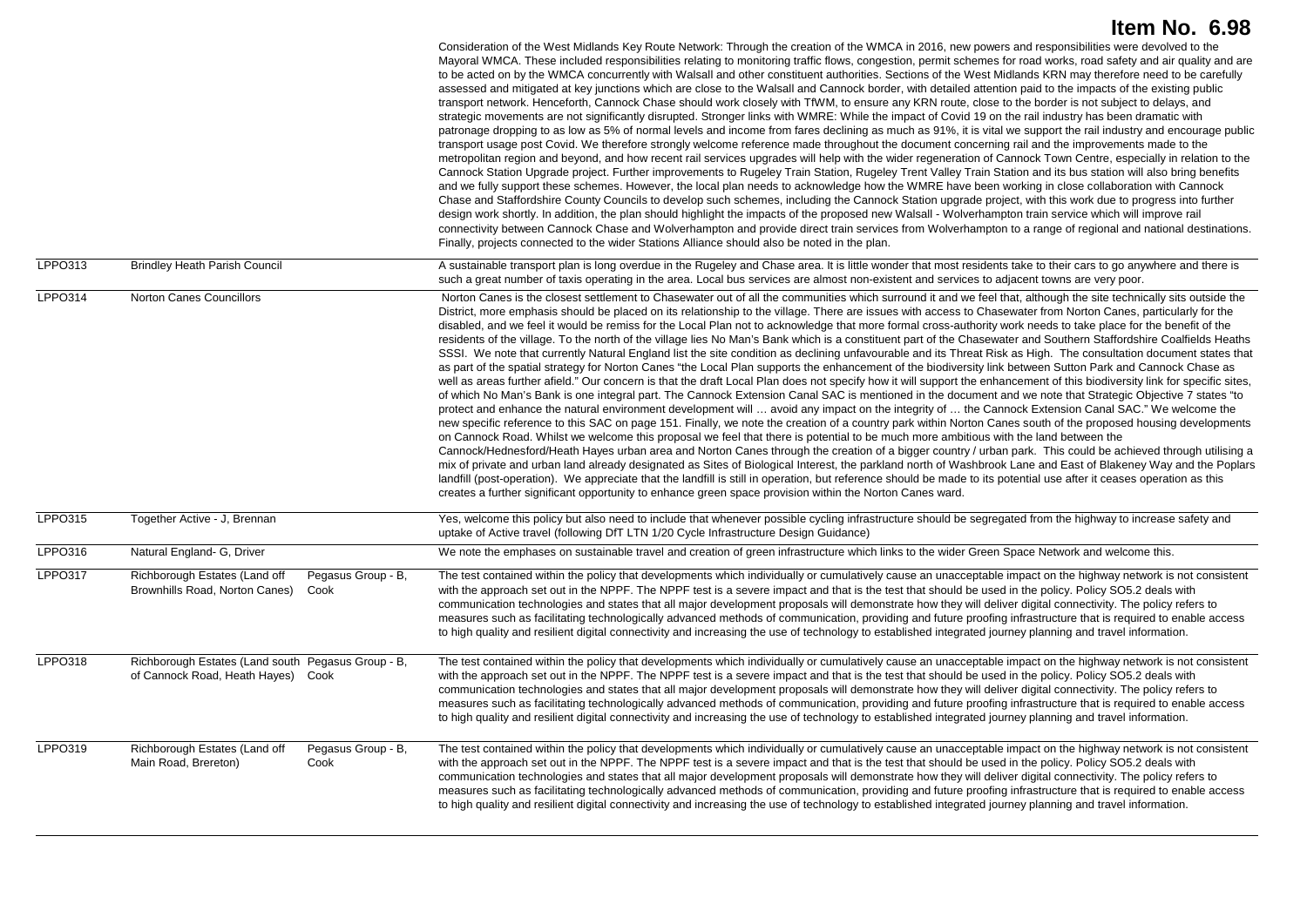|                |                                                                                          |                            | <b>SO5.2: Communication Technologies</b>                                                                                                                                                                                                                                                                                                                                                                                                                                                                                                                                                                                                                                                                                                                                                                                                                                                                                                                                                                                                                                                                                                                                                                                                                                                                                                                                                                                                                                                                                                                                                                                                                                  |
|----------------|------------------------------------------------------------------------------------------|----------------------------|---------------------------------------------------------------------------------------------------------------------------------------------------------------------------------------------------------------------------------------------------------------------------------------------------------------------------------------------------------------------------------------------------------------------------------------------------------------------------------------------------------------------------------------------------------------------------------------------------------------------------------------------------------------------------------------------------------------------------------------------------------------------------------------------------------------------------------------------------------------------------------------------------------------------------------------------------------------------------------------------------------------------------------------------------------------------------------------------------------------------------------------------------------------------------------------------------------------------------------------------------------------------------------------------------------------------------------------------------------------------------------------------------------------------------------------------------------------------------------------------------------------------------------------------------------------------------------------------------------------------------------------------------------------------------|
|                |                                                                                          |                            | Question 25: Do you support the preferred policy direction to improve communications technologies?                                                                                                                                                                                                                                                                                                                                                                                                                                                                                                                                                                                                                                                                                                                                                                                                                                                                                                                                                                                                                                                                                                                                                                                                                                                                                                                                                                                                                                                                                                                                                                        |
| <b>LPPO320</b> | Transport for West Midlands - H<br>Davies                                                |                            | Overall, we fully support this policy section in the local plan. The government's UK Digital Strategy sets out the importance of providing world class digital<br>infrastructure, with £1 billion of investment planned to support the roll-out of next generation digital infrastructure. TfWM is benefitting from such investment,<br>through being part of the Future Transport Zone, and is actively working with developers and transport providers to ensure that new developments are designed to<br>enable the most up-to-date digital connectivity. We encourage reference to measures TfWM are undertaking in terms of transport schemes such as car clubs,<br>shared taxi's, Demand Responsive Transport, and future micro mobility measures to aid such modes such as Mobility as a Service and mobility credits - all<br>playing a key role and supporting enhanced connections into more traditional public transport routes. In addition, whilst the use of swift ticketing is used for some<br>bus routes across Cannock Chase, a further roll out to other routes could be explored and we welcome further dialogue in this area. Access to TfWM's Transport<br>Modelling and Data: TfWM are currently in the process of procuring transport, modelling advisory services. As part of this process TfWM are beginning to explore<br>how any new modelling and analytical tools could support the housing and growth agendas of its partners. As part of this process we would welcome continued<br>engagement with both planning and transport authorities in order to understand where there are opportunities for further collaboration in this field. |
| LPPO321        | Together Active - J, Brennan                                                             |                            | Yes, and welcome use of technology to establish integrated journey planning                                                                                                                                                                                                                                                                                                                                                                                                                                                                                                                                                                                                                                                                                                                                                                                                                                                                                                                                                                                                                                                                                                                                                                                                                                                                                                                                                                                                                                                                                                                                                                                               |
| <b>LPPO322</b> | Home Builders Federation - S.<br>Green                                                   |                            | Under Policy SO5.2, all major development proposals will demonstrate delivery of digital connectivity by supporting the installation of new communications<br>infrastructure that is required to serve the development at the point of first occupation and future proofing the infrastructure that is required to enable access to<br>high quality resilient digital connectivity. The Council should not impose new electronic communications requirements beyond the provision of infrastructure as set<br>out in statutory Building Regulations. In the March 2020 Budget, the Government confirmed future legislation to ensure that new build homes are built with gigabit-<br>capable broadband. The Government proposes to amend Part R "Physical Infrastructure for High-Speed Electronic Communications Networks" of the Building<br>Regulations to place obligations on housing developers to work with network operators to install gigabit broadband, where this can be done within a commercial<br>cost cap. The Department for Culture, Media and Sport (DCMS) has outlined its intentions on the practical workings of this policy, which will apply to all new<br>builds. Any type of technology may be used, which is able to provide speeds of over 1000Mbps. All new build developments will be equipped with the physical<br>infrastructure to support gigabit-capable connections from more than one network operator. Furthermore, the delivery of broadband service connections is reliant<br>on a third-party contractor over which a developer is unlikely to have any control.                                                                 |
| LPPO323        | Richborough Estates (Land off<br>Brownhills Road, Norton Canes)                          | Pegasus Group - B.<br>Cook | Richborough Estates endorse the general approach but question whether this is an area where land use planning can assist in promoting the use of new and<br>emerging technologies. Whilst new housing developments will incorporate fibre broadband connectivity, it is difficult to envisage how developers and<br>housebuilders in particular will provide many of the aspects of Policy SO5.2. In particular how the proposal will increase the use of technology to establish<br>integrated journey planning is difficult to reconcile. Similarly, how development will facilitate technologically advanced methods of communication to allow remote<br>working is also nebulous. Policy SO5.3 deals with low and zero carbon transport. It states all major development proposals will contribute to the reduction in the<br>reliance of carbon intensive modes of transport by supporting the take up of ultra-low emission vehicles, hydrogen vehicles, developing electric vehicle charging<br>networks, accelerating the uptake of low emission taxis and buses, investing in cycling and walking and moving freight from road to rail.                                                                                                                                                                                                                                                                                                                                                                                                                                                                                                                          |
| <b>LPPO324</b> | Richborough Estates (Land south Pegasus Group - B,<br>of Cannock Road, Heath Hayes) Cook |                            | Richborough Estates endorse the general approach but question whether this is an area where land use planning can assist in promoting the use of new and<br>emerging technologies. Whilst new housing developments will incorporate fibre broadband connectivity, it is difficult to envisage how developers and<br>housebuilders in particular will provide many of the aspects of Policy SO5.2. In particular how the proposal will increase the use of technology to establish<br>integrated journey planning is difficult to reconcile. Similarly, how development will facilitate technologically advanced methods of communication to allow remote<br>working is also nebulous. Policy SO5.3 deals with low and zero carbon transport. It states all major development proposals will contribute to the reduction in the<br>reliance of carbon intensive modes of transport by supporting the take up of ultra-low emission vehicles, hydrogen vehicles, developing electric vehicle charging<br>networks, accelerating the uptake of low emission taxis and buses, investing in cycling and walking and moving freight from road to rail.                                                                                                                                                                                                                                                                                                                                                                                                                                                                                                                          |
| <b>LPPO325</b> | Richborough Estates (Land off<br>Main Road, Brereton)                                    | Pegasus Group - B,<br>Cook | Richborough Estates endorse the general approach but question whether this is an area where land use planning can assist in promoting the use of new and<br>emerging technologies. Whilst new housing developments will incorporate fibre broadband connectivity, it is difficult to envisage how developers and<br>housebuilders in particular will provide many of the aspects of Policy SO5.2. In particular how the proposal will increase the use of technology to establish<br>integrated journey planning is difficult to reconcile. Similarly, how development will facilitate technologically advanced methods of communication to allow remote<br>working is also nebulous. Policy SO5.3 deals with low and zero carbon transport. It states all major development proposals will contribute to the reduction in the<br>reliance of carbon intensive modes of transport by supporting the take up of ultra-low emission vehicles, hydrogen vehicles, developing electric vehicle charging<br>networks, accelerating the uptake of low emission taxis and buses, investing in cycling and walking and moving freight from road to rail.                                                                                                                                                                                                                                                                                                                                                                                                                                                                                                                          |

|         |          | SO5.3: Low and Zero Carbon Transport                                                                                                                                                                                                                                                                                                                                                                                                                                                                                                                                          |
|---------|----------|-------------------------------------------------------------------------------------------------------------------------------------------------------------------------------------------------------------------------------------------------------------------------------------------------------------------------------------------------------------------------------------------------------------------------------------------------------------------------------------------------------------------------------------------------------------------------------|
|         |          | Question 26: Do you support the preferred policy direction to deliver low and zero carbon transport?                                                                                                                                                                                                                                                                                                                                                                                                                                                                          |
| LPPO326 | G. Green | In the next few years I will be considering whether to buy an electric car or to rely on public transport. At the present time, the inadequate bus service would make<br>me decide to buy a car. As an example, to go to Hednesford, my wife would have to catch a bus to Cannock, then another bus to Hednesford, and then the<br>reverse of that to come home, so we take the car. I do not want to see the same number of private cars on the road, when we've gone electric, as there are now. I<br>hope to see people of all ages using buses regularly instead of cars. |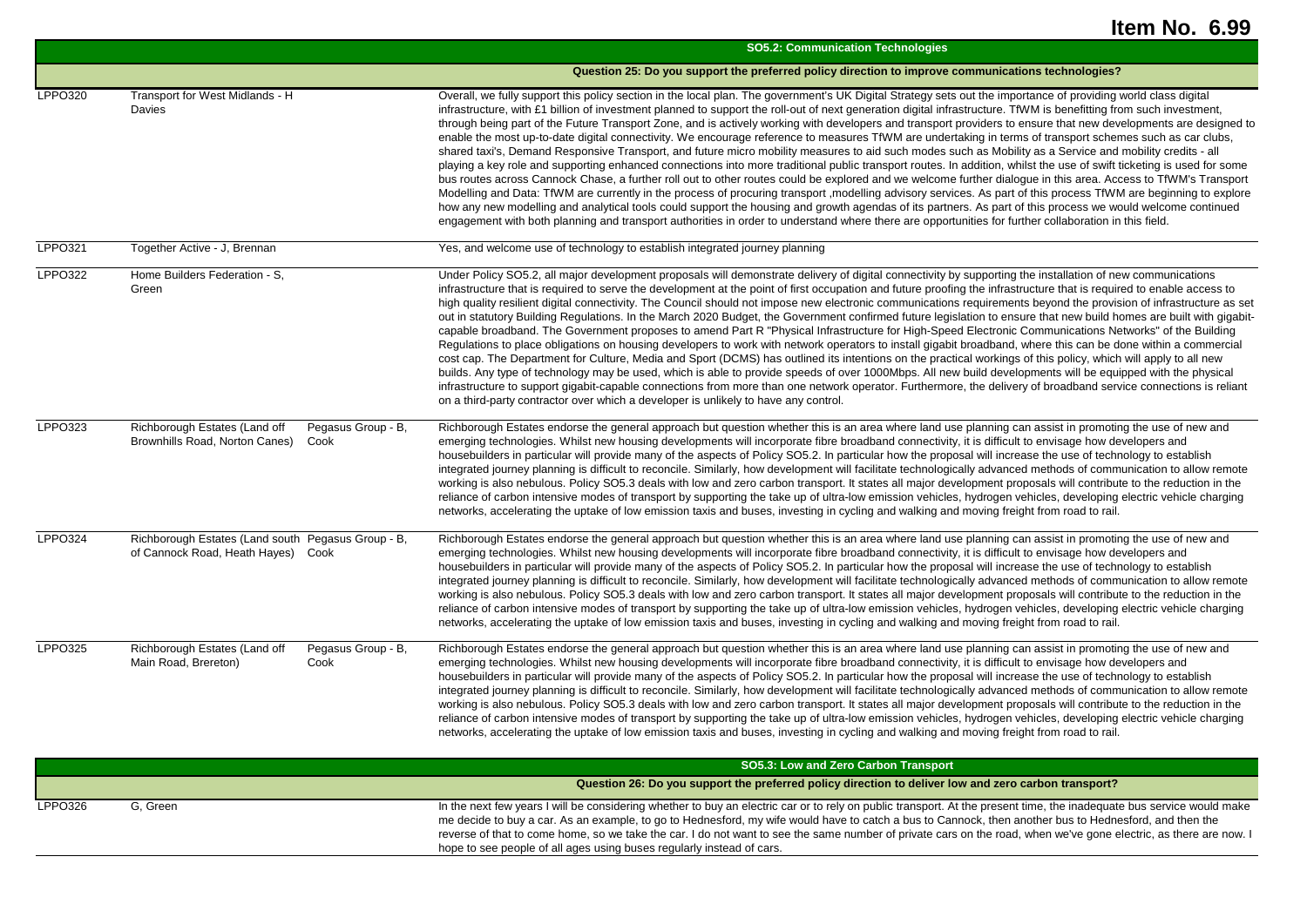| <b>LPPO327</b> | Transport for West Midlands - H<br>Davies                                                                   | <b>Item No. 6.100</b><br>TfWM fully support this policy. In our five motives for change for our new local transport plan (which are discussed below in more detail), we explicitly focus on<br>how the majority of carbon emissions in the West Midlands are attributed to transport; especially car usage. And while we have been making good progress with<br>building much of the infrastructure needed for a decarbonised transport system; through supporting better public transport services, creating safer routes for<br>active travel and enabling a shift to an ultra-low emission fleet, our existing policies may not deliver on the scale and pace of behaviour change now needed to<br>address the climate emergency. Therefore rapid decarbonisation of transport carbon emissions is vital and this policy is strongly welcomed.                                                                                                                                                                                                                                                                                                                                                                                                                                                                                                                                                                     |
|----------------|-------------------------------------------------------------------------------------------------------------|-----------------------------------------------------------------------------------------------------------------------------------------------------------------------------------------------------------------------------------------------------------------------------------------------------------------------------------------------------------------------------------------------------------------------------------------------------------------------------------------------------------------------------------------------------------------------------------------------------------------------------------------------------------------------------------------------------------------------------------------------------------------------------------------------------------------------------------------------------------------------------------------------------------------------------------------------------------------------------------------------------------------------------------------------------------------------------------------------------------------------------------------------------------------------------------------------------------------------------------------------------------------------------------------------------------------------------------------------------------------------------------------------------------------------|
| LPPO328        | Together Active - J. Brennan                                                                                | Yes, but segregated cycle routes should always be the preferred option to increase safety and uptake of active travel (following DfT LTN 1/20 Cycle infrastructure<br>Design quidance) and also provision of safe cycle storage facilities.                                                                                                                                                                                                                                                                                                                                                                                                                                                                                                                                                                                                                                                                                                                                                                                                                                                                                                                                                                                                                                                                                                                                                                           |
| LPPO329        | Natural England- G, Driver                                                                                  | We welcome this policy direction and advise looking more broadly at how zero carbon can be achieved. For example, healthy ecosystems, particularly forests,<br>take up and store significant amounts of carbon in soils and trees. One hectare of natural woodland can take up carbon dioxide roughly equivalent to an average<br>person's carbon dioxide emissions over the course of a whole year. Natural England has produced the Climate Change Adaptation Manual - Evidence to support<br>nature conservation in a changing climate to help to make informed decisions about adaptation.                                                                                                                                                                                                                                                                                                                                                                                                                                                                                                                                                                                                                                                                                                                                                                                                                        |
| LPPO330        | Home Builders Federation - S.<br>Green                                                                      | Under Policy SO5.3, all major development proposals will contribute to the reduction of the reliance on carbon-intensive modes of transport by supporting the take-<br>up of ultra-low emission vehicles and developing electric vehicle charging networks. All major developments will include the provision of electric vehicle charge<br>points (EVCPs) and other infrastructure required for alternative low & zero carbon transport options and designate parking spaces for low emission vehicles.                                                                                                                                                                                                                                                                                                                                                                                                                                                                                                                                                                                                                                                                                                                                                                                                                                                                                                              |
| LPPO331        | Richborough Estates (Land off<br>Pegasus Group - B,<br>Brownhills Road, Norton Canes)<br>Cook               | Richborough Estates supports the objective to reduce reliance on carbon intensive modes of transport however again it is difficult to foresee how a Local Plan<br>document and its implementation through the development management process will ultimately support the take up of ultra-low emission vehicles as described in<br>the Policy. Similarly, other vehicles, such as hydrogen vehicles, have yet to be demonstrated as viable and in particular it is not evident that hydrogen vehicles will<br>be the most sustainable future replacement for carbon-based vehicles. Other elements of the policy refer to supporting changes to the road network where they<br>are related to the reduction in environmental impacts and the enhancement of public transport. Whilst such changes can be supported, they can result in other<br>adverse impacts such as an increase in congestion and other associated negative air quality impacts. The policy needs review to address this potential conflict.<br>Policy SO5.4 deals with maintaining and improving the transport system. It sets out various measures which will be promoted to achieve improvements in the<br>existing transport network. One of the items detailed is enabling demand responsive transport services such as taxis to provide mobility at times and locations<br>where timetabled public transports services are not sustainable. |
| LPPO332        | Richborough Estates (Land south Pegasus Group - B.<br>of Cannock Road, Heath Hayes) Cook                    | Richborough Estates supports the objective to reduce reliance on carbon intensive modes of transport however again it is difficult to foresee how a Local Plan<br>document and its implementation through the development management process will ultimately support the take up of ultra-low emission vehicles as described in<br>the Policy. Similarly, other vehicles, such as hydrogen vehicles, have yet to be demonstrated as viable and in particular it is not evident that hydrogen vehicles will<br>be the most sustainable future replacement for carbon-based vehicles. Other elements of the policy refer to supporting changes to the road network where they<br>are related to the reduction in environmental impacts and the enhancement of public transport. Whilst such changes can be supported, they can result in other<br>adverse impacts such as an increase in congestion and other associated negative air quality impacts. The policy needs review to address this potential conflict.<br>Policy SO5.4 deals with maintaining and improving the transport system. It sets out various measures which will be promoted to achieve improvements in the<br>existing transport network. One of the items detailed is enabling demand responsive transport services such as taxis to provide mobility at times and locations<br>where timetabled public transports services are not sustainable. |
| LPPO333        | Richborough Estates (Land off<br>Pegasus Group - B,<br>Main Road, Brereton)<br>Cook                         | Richborough Estates supports the objective to reduce reliance on carbon intensive modes of transport however again it is difficult to foresee how a Local Plan<br>document and its implementation through the development management process will ultimately support the take up of ultra-low emission vehicles as described in<br>the Policy. Similarly, other vehicles, such as hydrogen vehicles, have yet to be demonstrated as viable and in particular it is not evident that hydrogen vehicles will<br>be the most sustainable future replacement for carbon-based vehicles. Other elements of the policy refer to supporting changes to the road network where they<br>are related to the reduction in environmental impacts and the enhancement of public transport. Whilst such changes can be supported, they can result in other<br>adverse impacts such as an increase in congestion and other associated negative air quality impacts. The policy needs review to address this potential conflict.<br>Policy SO5.4 deals with maintaining and improving the transport system. It sets out various measures which will be promoted to achieve improvements in the<br>existing transport network. One of the items detailed is enabling demand responsive transport services such as taxis to provide mobility at times and locations<br>where timetabled public transports services are not sustainable. |
| <b>LPPO334</b> | Cannock Designer Outlet (GP)Ltd Carter Jonas - K,<br>o/b Cannock Designer Outlet Ltd Gregson<br>Partnership | Whilst we support the general principles of the Policy and the need to promote low and zero carbon transport, the provision of necessary infrastructure should be<br>proportionate to the level and type of development. This will ensure development is not impacted upon in respect of either design or financial viability. We<br>therefore suggest the following text is added to the draft policy (in bold): Subject to design and financial feasibility, all major developments will set out as part of<br>the Design and Access Statement how they will: [] • Include the provision of electric vehicle charge points, and other infrastructure proportionate to the type of<br>development that may be required for alternative low and zero carbon transport options, designate parking spaces for low emission vehicles, and facilitate low<br>emission bus service operations;                                                                                                                                                                                                                                                                                                                                                                                                                                                                                                                             |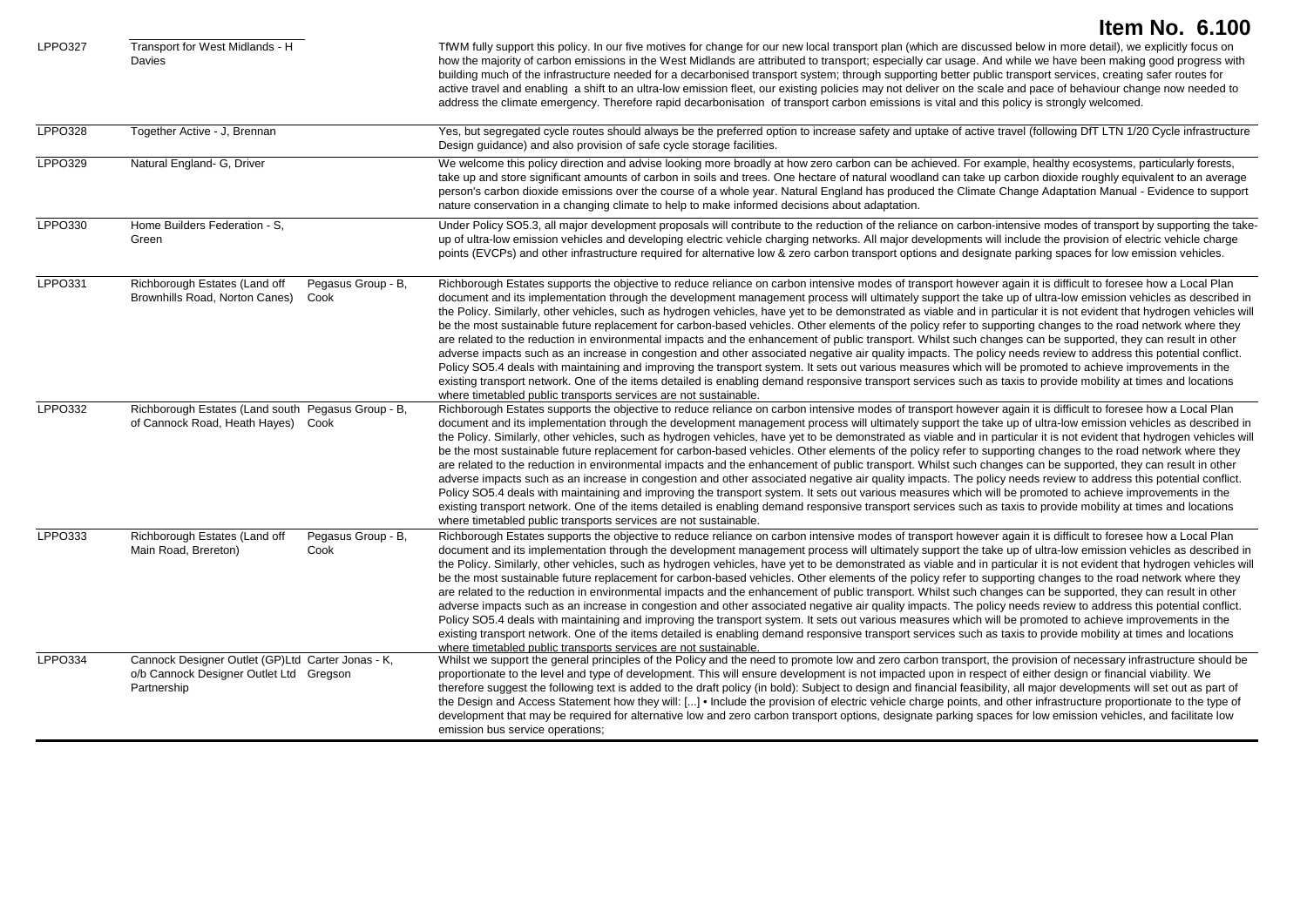|                |                                                                                               | SO5.4: Maintaining and Improving the Transport System                                                                                                                                                                                                                                                                                                                                                                                                                                                                                                                                                                                                                                                                                                                                                                                                                                                                                                                                                                                                                                                                                                                                                                                                                                                                                                                                                                                                                                                                                                                                                                                                |
|----------------|-----------------------------------------------------------------------------------------------|------------------------------------------------------------------------------------------------------------------------------------------------------------------------------------------------------------------------------------------------------------------------------------------------------------------------------------------------------------------------------------------------------------------------------------------------------------------------------------------------------------------------------------------------------------------------------------------------------------------------------------------------------------------------------------------------------------------------------------------------------------------------------------------------------------------------------------------------------------------------------------------------------------------------------------------------------------------------------------------------------------------------------------------------------------------------------------------------------------------------------------------------------------------------------------------------------------------------------------------------------------------------------------------------------------------------------------------------------------------------------------------------------------------------------------------------------------------------------------------------------------------------------------------------------------------------------------------------------------------------------------------------------|
|                |                                                                                               | Question 27: Do you support the preferred policy direction to maintain and improve to transport system?                                                                                                                                                                                                                                                                                                                                                                                                                                                                                                                                                                                                                                                                                                                                                                                                                                                                                                                                                                                                                                                                                                                                                                                                                                                                                                                                                                                                                                                                                                                                              |
| <b>LPPO335</b> | Inland Waterways Association, P.<br>Sharpe                                                    | IWA supports policy SO5.4 on the tranposrt system, including increased use of the canal network and towpaths.                                                                                                                                                                                                                                                                                                                                                                                                                                                                                                                                                                                                                                                                                                                                                                                                                                                                                                                                                                                                                                                                                                                                                                                                                                                                                                                                                                                                                                                                                                                                        |
| <b>LPPO336</b> | L, Guy                                                                                        | The train that runs through Hednesford, Cannock etc. to Birmingham an back has so few carriages that at times its full to the extreme. I have seen people push<br>into the smallest spaces, its extremely dangerous! The more people that come to this area whether that's to live here or to the new shopping centre, the train<br>situation needs to be addressed! Its such a massive issue and I can only see this getting worse. Why has this not been looked into and solved sooner? There's so<br>much that could be done to make our area better with much needed improvements it doesn't make sense to add more houses when the area can barely cope with<br>the capacity of people already living here.                                                                                                                                                                                                                                                                                                                                                                                                                                                                                                                                                                                                                                                                                                                                                                                                                                                                                                                                     |
| <b>LPPO337</b> | Cannock Chase AONB<br>Partnership                                                             | The AONB supports this policy direction and would welcome measures to enhance access to the AONB by cycleways and footpaths, and provision of public<br>transport services serving AONB, to help reduce visitor reliance on their own vehicles.                                                                                                                                                                                                                                                                                                                                                                                                                                                                                                                                                                                                                                                                                                                                                                                                                                                                                                                                                                                                                                                                                                                                                                                                                                                                                                                                                                                                      |
| LPPO338        | G, Green                                                                                      | In the next few years I will be considering whether to buy an electric car or to rely on public transport. At the present time, the inadequate bus service would make<br>me decide to buy a car. As an example, to go to Hednesford, my wide would have to catch a bus to Cannock, then another bus to Hednesford, and then the<br>reverse of that to come home, so we take the car. I do not want to see the same number of private cars on the road, when we've gone electric, as there are now. I<br>hope to see people of all ages using buses regularly instead of cars                                                                                                                                                                                                                                                                                                                                                                                                                                                                                                                                                                                                                                                                                                                                                                                                                                                                                                                                                                                                                                                                         |
| LPPO339        | Transport for West Midlands - H<br>Davies                                                     | TfWM are fully supportive of policy SO5.4, as these areas are all captured in our current development work of the West Midlands new statutory Local Transport<br>Plan to create a fairer, healthier and greener West Midlands. We have adopted five 'Motives for Change' to both frame and set out a new direction for transport in<br>the region, which covers decarbonising transport, equalising access to opportunities, supporting local communities, encouraging the uptake of more active travel<br>options and ensuring transport plays a vital role in our region's wider economic recovery and rebalancing. These five motives for change include. 1. Tackling the<br>Climate Emergency; 2. Creating a Fairer Society; 3. Supporting Local Communities and Places; 4, Becoming More Active; 5. Sustaining Economic Success. The<br>WMCA has set ambitious aims to be carbon neutral by 2041. This will require significant shifts in travel patterns and behaviour. Post pandemic we will likely see<br>some changes with increased levels of working from home. To release the reductions in transport's contributions we will need to see unprecedented changes to<br>travel behaviours. The role of spatial planning and digital connectivity will be evermore important in helping to deliver accessibility in lieu of mobility. Therefore in<br>Cannock Chases local plan, TfWM would welcome a link to the importance of wider regional partnerships, as set out in our 'motives for change' and how one<br>voice on issues such as rail, bus and highways issues, across the wider region are important to securing key investment. |
| <b>LPPO340</b> | Lichfield & Hatherton Canals<br>Restoration Trust - L, Walker                                 | We support policy option SO5.4 regarding sustainable transport, particularly in respect of the Hatherton canal and its towpath in the District.                                                                                                                                                                                                                                                                                                                                                                                                                                                                                                                                                                                                                                                                                                                                                                                                                                                                                                                                                                                                                                                                                                                                                                                                                                                                                                                                                                                                                                                                                                      |
| <b>LPPO341</b> | Canal & River Trust - H, Smith                                                                | The policy is key to achieving the aims of Strategic Objective 5 and we support the inclusion of the canal network and towpaths as part of the integrated transport<br>network.                                                                                                                                                                                                                                                                                                                                                                                                                                                                                                                                                                                                                                                                                                                                                                                                                                                                                                                                                                                                                                                                                                                                                                                                                                                                                                                                                                                                                                                                      |
| <b>LPPO342</b> | Norton Canes Councillors                                                                      | We welcome policy SO5.4 on public transport, particularly building strategic partnerships with bus companies to deliver high frequency bus services. We would<br>like to stress, however, that our location on the border with the West Midlands means that more residents would prefer, or need to, travel to places like Brownhills<br>and Walsall for shopping, hospital appointments, school and college and these proposed partnerships therefore would need to recognise that. There is also the<br>need for £500,000 from the Norton Hall Meadow development to be spent by the county council on local bus services; this funding could be used to enhance<br>existing routes serving the Church Road and Norton Hall Lane area, or on completely different options for vulnerable residents, such as dial-a-ride type of service.                                                                                                                                                                                                                                                                                                                                                                                                                                                                                                                                                                                                                                                                                                                                                                                                           |
| LPPO343        | Together Active - J, Brennan                                                                  | 6.34 Yes and support the amendment to support Building Better, Building Beautiful Commissions recommendations on encouraging walking and cycling. I would<br>also like to see reference to segregated cycle ways where feasible to increase safety and uptake of Active Travel following DfT LTN 1/20 Cycle Infrastructure<br>Design guidance -especially making use of the canal network.                                                                                                                                                                                                                                                                                                                                                                                                                                                                                                                                                                                                                                                                                                                                                                                                                                                                                                                                                                                                                                                                                                                                                                                                                                                           |
| LPPO344        | Natural England- G, Driver                                                                    | We welcome this policy direction and advise looking more broadly at how zero carbon can be achieved. For example, healthy ecosystems, particularly forests,<br>take up and store significant amounts of carbon in soils and trees. One hectare of natural woodland can take up carbon dioxide roughly equivalent to an average<br>person's carbon dioxide emissions over the course of a whole year. Natural England has produced the Climate Change Adaptation Manual - Evidence to support<br>nature conservation in a changing climate to help to make informed decisions about adaptation.                                                                                                                                                                                                                                                                                                                                                                                                                                                                                                                                                                                                                                                                                                                                                                                                                                                                                                                                                                                                                                                       |
| LPPO345        | Richborough Estates (Land off<br>Pegasus Group - B,<br>Brownhills Road, Norton Canes)<br>Cook | Generally Richborough Estates supports the approach set out in the policy however it should be noted that taxis already provide mobility in lieu of public transport<br>services. That is the type of service that taxis provide. Policy SO5.6 refers to safeguarding recreational footpath and cycle routes. The policy protects those routes<br>shown on the proposal map from development.                                                                                                                                                                                                                                                                                                                                                                                                                                                                                                                                                                                                                                                                                                                                                                                                                                                                                                                                                                                                                                                                                                                                                                                                                                                        |
| LPPO346        | Richborough Estates (Land south Pegasus Group - B,<br>of Cannock Road, Heath Hayes)<br>Cook   | Generally Richborough Estates supports the approach set out in the policy however it should be noted that taxis already provide mobility in lieu of public transport<br>services. That is the type of service that taxis provide. Policy SO5.6 refers to safeguarding recreational footpath and cycle routes. The policy protects those routes<br>shown on the proposal map from development.                                                                                                                                                                                                                                                                                                                                                                                                                                                                                                                                                                                                                                                                                                                                                                                                                                                                                                                                                                                                                                                                                                                                                                                                                                                        |
| <b>LPPO347</b> | Richborough Estates (Land off<br>Pegasus Group - B,<br>Main Road, Brereton)<br>Cook           | Generally Richborough Estates supports the approach set out in the policy however it should be noted that taxis already provide mobility in lieu of public transport<br>services. That is the type of service that taxis provide. Policy SO5.6 refers to safeguarding recreational footpath and cycle routes. The policy protects those routes<br>shown on the proposal map from development.                                                                                                                                                                                                                                                                                                                                                                                                                                                                                                                                                                                                                                                                                                                                                                                                                                                                                                                                                                                                                                                                                                                                                                                                                                                        |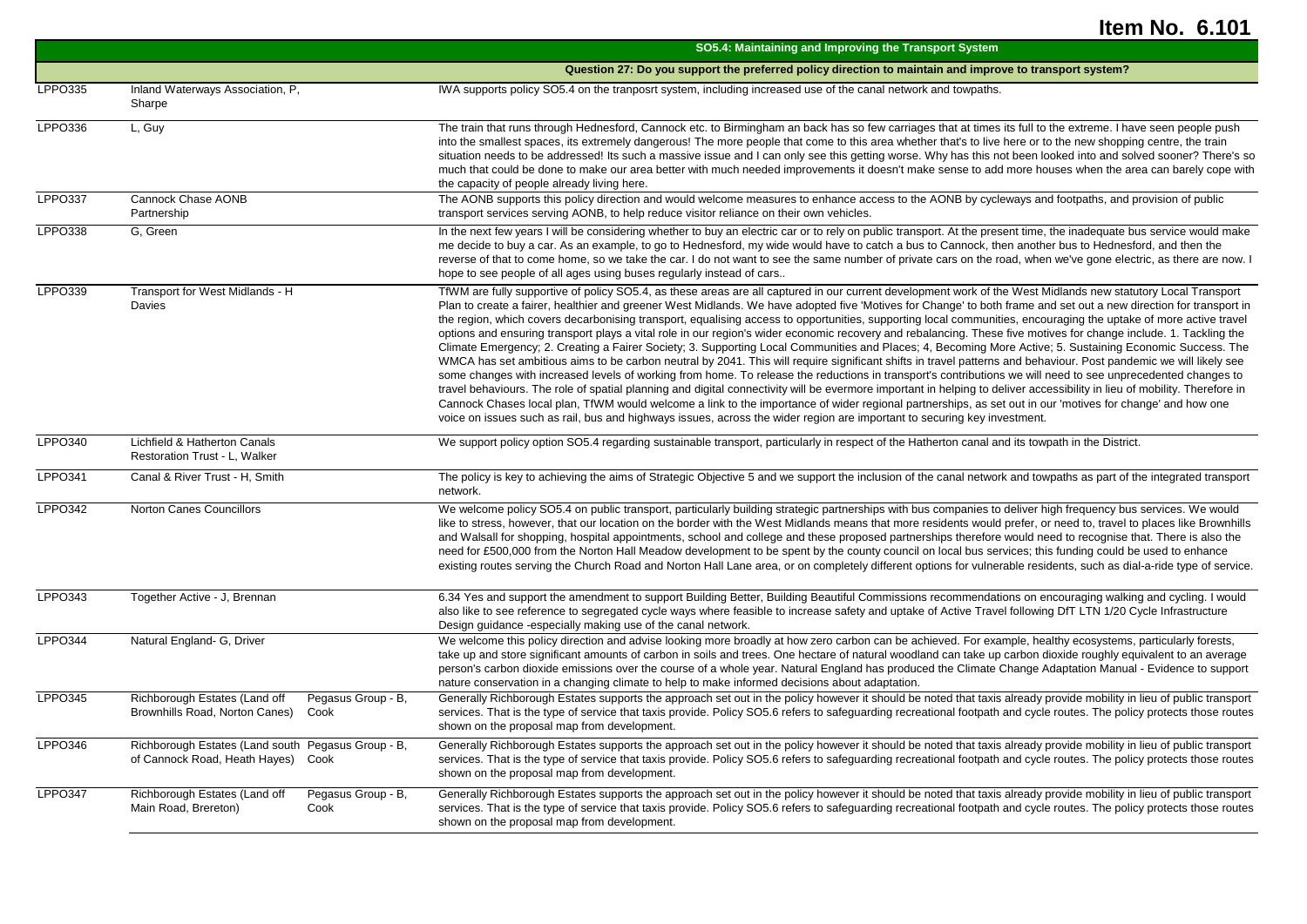LPPO348 Cannock Designer Outlet (GP)Ltd Carter Jonas - K, o/b Cannock Designer Outlet Ltd Gregson Partnership

We support the Council's preferred policy direction to maintain and improve the transport system. As mentioned in our response to 'Transport & Infrastructure' above, the upgrade of Cannock train station is vital to support MCDOWN - one of the Council's strategic objectives - and to ensure that it is as easy as possible for customers to visit MGDOWM by train.

|                |                                                                                               | <b>SO5.5 Hatherton Canal Restoration Corridor</b>                                                                                                                                                                                                                                                                                                                                                                                                                                                                                                                                                                                                                                                                                                                                                                                                                                                                                                                                                                                                                                                                                                                                                                                                                                                                                                                                                                                                                                                                                                                                                |
|----------------|-----------------------------------------------------------------------------------------------|--------------------------------------------------------------------------------------------------------------------------------------------------------------------------------------------------------------------------------------------------------------------------------------------------------------------------------------------------------------------------------------------------------------------------------------------------------------------------------------------------------------------------------------------------------------------------------------------------------------------------------------------------------------------------------------------------------------------------------------------------------------------------------------------------------------------------------------------------------------------------------------------------------------------------------------------------------------------------------------------------------------------------------------------------------------------------------------------------------------------------------------------------------------------------------------------------------------------------------------------------------------------------------------------------------------------------------------------------------------------------------------------------------------------------------------------------------------------------------------------------------------------------------------------------------------------------------------------------|
|                |                                                                                               | Question 28: Do you support the preferred policy direction to safeguard the route of the Hatherton Canal?                                                                                                                                                                                                                                                                                                                                                                                                                                                                                                                                                                                                                                                                                                                                                                                                                                                                                                                                                                                                                                                                                                                                                                                                                                                                                                                                                                                                                                                                                        |
| LPPO349        | Inland Waterways Association, P,<br>Sharpe                                                    | IWA supports policy SO5.5 Hatherton Canal Restoration Corridor. Although the greater part of the route lies in South Staffordshire, the continued safeguarding<br>sections in Cannock Chase provides the essential continuity to allow this long-term restoration project to progress.                                                                                                                                                                                                                                                                                                                                                                                                                                                                                                                                                                                                                                                                                                                                                                                                                                                                                                                                                                                                                                                                                                                                                                                                                                                                                                           |
| LPPO350        | Walsall Council - N, Ball                                                                     | We support proposed policy SO5.5 about the Hatherton Canal Restoration Corridor. The route extends into Walsall and would be supplied primarily by water from<br>Chasewater through the Wyrley and Essington Canal. The policy wording needs to show that the implications the proposal could have on the Cannock Extension<br>Canal SAC (see also question 42) have been addressed. The same approach to the route of the proposal should be taken as for Walsall, i.e. not joining into the<br>Cannock Extension Canal and requirements for a HRA including in combination effects with any potential mineral workings. One option could be to include the<br>wording use in policy ENV4(b) of Walsall's Site Allocation Document (see SAD Adoption January 2019 Final for Printing.pdf (walsall.gov.uk) which states: The<br>project for the restoration of the Hatherton Canal will be required to demonstrate that it will have no adverse effects on the Cannock Extension Canal SAC/SSSI. A<br>detailed Habitats Regulations Appropriate Assessment will be required to evaluate all relevant implications of the project for the site in view of its conservation<br>objectives, to ascertain that the project would not adversely affect the integrity of the SAC contrary to the Habitats Regulations, and must also take into account in-<br>combination effects. Proposals to designate the line of the restoration project as a heritage trail and /or green corridor will be supported provided that doing so<br>would not preclude future proposals to restore the canal network. |
| <b>LPPO351</b> | Lichfield & Hatherton Canals<br>Restoration Trust - L, Walker                                 | We support and welcome policy option SO5.5 to safeguard those sections of the proposed through-route for the restored Hatherton Canal which are within the<br>District. Maintaining protection of the through route is vital for the continuation work to restore this canal for the benefit of the public.                                                                                                                                                                                                                                                                                                                                                                                                                                                                                                                                                                                                                                                                                                                                                                                                                                                                                                                                                                                                                                                                                                                                                                                                                                                                                      |
| <b>LPPO352</b> | Canal & River Trust                                                                           | The Lichfield and Hatherton Canals Restoration Trust (LHCRT) is actively working towards the restoration of the former Lichfield Canal to navigable status. We<br>are supportive of the work of the LHCRT in restoring the canal, which is likely to progress during the Local Plan Period. Canal restoration projects provide for a<br>number of benefits for a local community and can be a catalyst for redevelopment and regeneration. In addition to environmental benefits canal restoration can<br>also have positive economic and social impacts and the protection and enhancement required by this policy will aid in achieving other key objectives of the Plan.                                                                                                                                                                                                                                                                                                                                                                                                                                                                                                                                                                                                                                                                                                                                                                                                                                                                                                                      |
| <b>LPPO353</b> | Together Active - J. Brennan                                                                  | Yes, I support the preferred policy direction including the emphasis on reducing fear of crime and good design for an attractive and safe environment to encourage<br>more women, older people and vulnerable people to cycle and walk.                                                                                                                                                                                                                                                                                                                                                                                                                                                                                                                                                                                                                                                                                                                                                                                                                                                                                                                                                                                                                                                                                                                                                                                                                                                                                                                                                          |
| <b>LPPO354</b> | Natural England- G, Driver                                                                    | We support the safeguarding of the canal as an opportunity area for wetland habitat as identified through the Cannock Chase District Nature Recovery Network<br>Mapping Report.                                                                                                                                                                                                                                                                                                                                                                                                                                                                                                                                                                                                                                                                                                                                                                                                                                                                                                                                                                                                                                                                                                                                                                                                                                                                                                                                                                                                                  |
| <b>LPPO355</b> | Staffordshire County Council - J.<br>Chadwick                                                 | Yes, this proposal is very much supported.                                                                                                                                                                                                                                                                                                                                                                                                                                                                                                                                                                                                                                                                                                                                                                                                                                                                                                                                                                                                                                                                                                                                                                                                                                                                                                                                                                                                                                                                                                                                                       |
|                |                                                                                               | SO5.6: Safeguarding Proposed Recreational Footpath and Cycle Routes                                                                                                                                                                                                                                                                                                                                                                                                                                                                                                                                                                                                                                                                                                                                                                                                                                                                                                                                                                                                                                                                                                                                                                                                                                                                                                                                                                                                                                                                                                                              |
|                |                                                                                               | Question 29: Do you support the preferred policy direction to safeguard the proposed routes of recreational footpath and cycleways?                                                                                                                                                                                                                                                                                                                                                                                                                                                                                                                                                                                                                                                                                                                                                                                                                                                                                                                                                                                                                                                                                                                                                                                                                                                                                                                                                                                                                                                              |
| LPPO356        | G, Green                                                                                      | Many more people would take up cycling, not just as recreation but to get to work or to go to the shops but are put off by the perceived hazards of traffic. We need<br>as many off-road cycle-ways as possible to give people confidence. I have visited our twin town of Datteln in Germany and was impressed to see that almost all<br>high school children cycled to and from school, with the respect of car drivers. Parked cars in narrow roads are a danger for children which prevents regular<br>cycling. Also, parking on footpaths is causing people with pushchairs and disabled buggies to pass in the roadway.                                                                                                                                                                                                                                                                                                                                                                                                                                                                                                                                                                                                                                                                                                                                                                                                                                                                                                                                                                    |
| <b>LPPO357</b> | Together Active - J. Brennan                                                                  | Yes. I support and welcome this preferred policy direction.                                                                                                                                                                                                                                                                                                                                                                                                                                                                                                                                                                                                                                                                                                                                                                                                                                                                                                                                                                                                                                                                                                                                                                                                                                                                                                                                                                                                                                                                                                                                      |
| LPPO358        | Natural England- G, Driver                                                                    | This preferred policy is complimentary to the Cannock Chase Sac project and crosses over with it. Mitigation for the Cannock Chase SAC is interlinked with any<br>work to deliver recreational cycling route and walking routes which relieve pressure on the SAC and encourage people away from the SAC.                                                                                                                                                                                                                                                                                                                                                                                                                                                                                                                                                                                                                                                                                                                                                                                                                                                                                                                                                                                                                                                                                                                                                                                                                                                                                        |
| <b>LPPO359</b> | Richborough Estates (Land off<br>Pegasus Group - B,<br>Brownhills Road, Norton Canes)<br>Cook | Richborough Estates generally support the approach taken to new footpath and cycle ways. Policy SO5.7 deals with parking provision. It states all major<br>development proposals will make appropriate off-street parking in accordance with the relevant local design code and an assessment of the anticipated demand<br>arising, scope for encouraging alternative means of travel, provision that will be made for private and public transport charging points, impact that parking might<br>have on road safety and residential amenity and provision of adequate and conveniently placed for parking for people who have a disability or restricted mobility.                                                                                                                                                                                                                                                                                                                                                                                                                                                                                                                                                                                                                                                                                                                                                                                                                                                                                                                             |
| LPPO360        | Richborough Estates (Land south Pegasus Group - B,<br>of Cannock Road, Heath Hayes) Cook      | Richborough Estates generally support the approach taken to new footpath and cycle ways. Policy SO5.7 deals with parking provision. It states all major<br>development proposals will make appropriate off-street parking in accordance with the relevant local design code and an assessment of the anticipated demand<br>arising, scope for encouraging alternative means of travel, provision that will be made for private and public transport charging points, impact that parking might<br>have on road safety and residential amenity and provision of adequate and conveniently placed for parking for people who have a disability or restricted mobility.                                                                                                                                                                                                                                                                                                                                                                                                                                                                                                                                                                                                                                                                                                                                                                                                                                                                                                                             |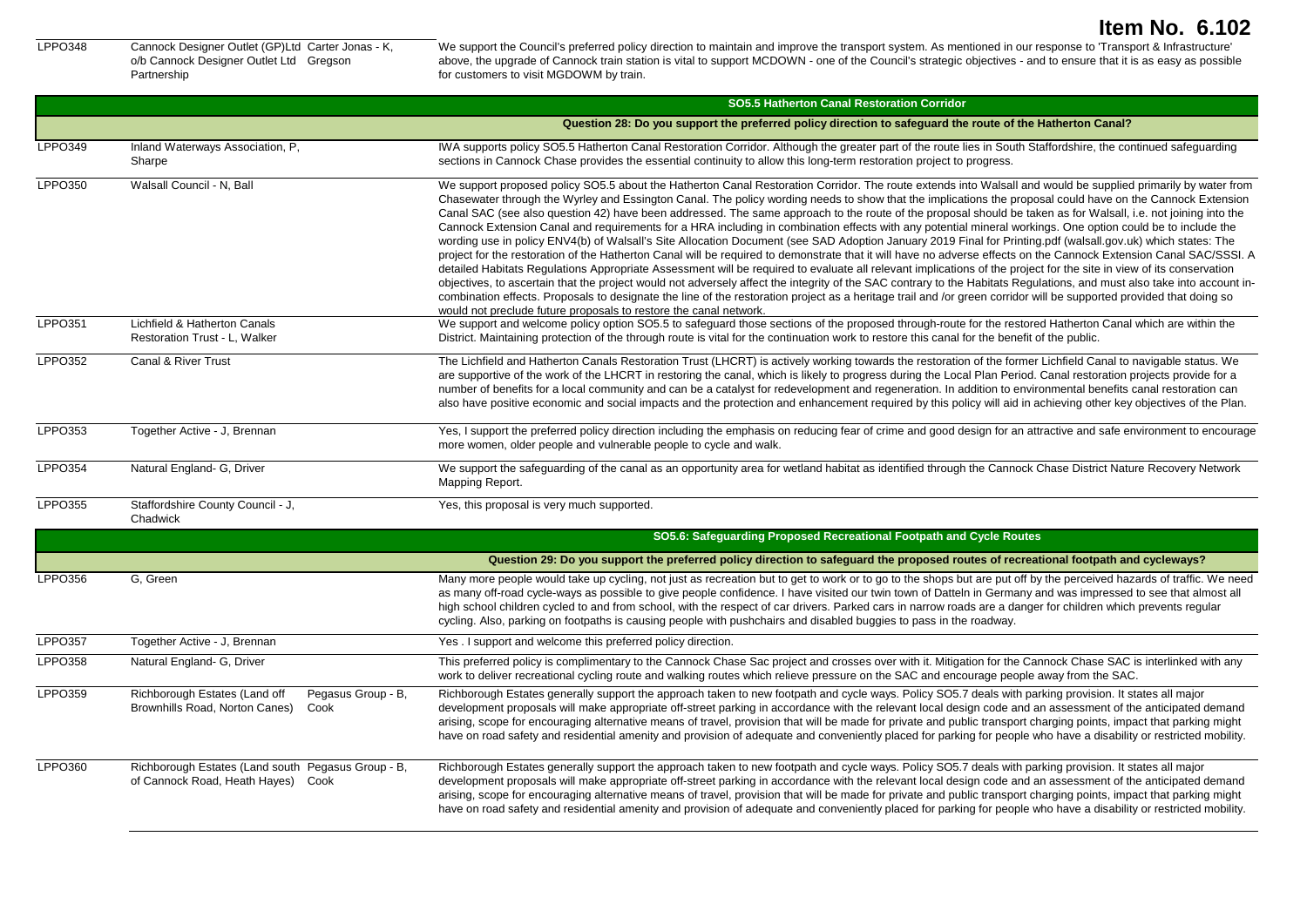LPPO361 Richborough Estates (Land off Main Road, Brereton)

Pegasus Group - B, Cook

Richborough Estates generally support the approach taken to new footpath and cycle ways. Policy SO5.7 deals with parking provision. It states all major development proposals will make appropriate off-street parking in accordance with the relevant local design code and an assessment of the anticipated demand arising, scope for encouraging alternative means of travel, provision that will be made for private and public transport charging points, impact that parking might have on road safety and residential amenity and provision of adequate and conveniently placed for parking for people who have a disability or restricted mobility.

|                |                                                                                                             | <b>SO5.7: Parking Provision</b>                                                                                                                                                                                                                                                                                                                                                                                                                                                                                                                                                                                                                                                                                                                                                                                                                                                                                                                                                                                                                                                                                                                                                                                                                                                                                                                                                                                                                                                                                                                                                                                                                                                                                                                                                                                                                                                                                                                                                                                                                                                                                                                                                                                                                                                                                                                                                                                                                                                                                                                                                                                                                                                                                                                                                                                                                                                                                                                                                                                                                                                                                                                                                                                                                                                                                                                           |
|----------------|-------------------------------------------------------------------------------------------------------------|-----------------------------------------------------------------------------------------------------------------------------------------------------------------------------------------------------------------------------------------------------------------------------------------------------------------------------------------------------------------------------------------------------------------------------------------------------------------------------------------------------------------------------------------------------------------------------------------------------------------------------------------------------------------------------------------------------------------------------------------------------------------------------------------------------------------------------------------------------------------------------------------------------------------------------------------------------------------------------------------------------------------------------------------------------------------------------------------------------------------------------------------------------------------------------------------------------------------------------------------------------------------------------------------------------------------------------------------------------------------------------------------------------------------------------------------------------------------------------------------------------------------------------------------------------------------------------------------------------------------------------------------------------------------------------------------------------------------------------------------------------------------------------------------------------------------------------------------------------------------------------------------------------------------------------------------------------------------------------------------------------------------------------------------------------------------------------------------------------------------------------------------------------------------------------------------------------------------------------------------------------------------------------------------------------------------------------------------------------------------------------------------------------------------------------------------------------------------------------------------------------------------------------------------------------------------------------------------------------------------------------------------------------------------------------------------------------------------------------------------------------------------------------------------------------------------------------------------------------------------------------------------------------------------------------------------------------------------------------------------------------------------------------------------------------------------------------------------------------------------------------------------------------------------------------------------------------------------------------------------------------------------------------------------------------------------------------------------------------------|
|                |                                                                                                             | Question 30: Do you support the preferred policy direction for parking provision?                                                                                                                                                                                                                                                                                                                                                                                                                                                                                                                                                                                                                                                                                                                                                                                                                                                                                                                                                                                                                                                                                                                                                                                                                                                                                                                                                                                                                                                                                                                                                                                                                                                                                                                                                                                                                                                                                                                                                                                                                                                                                                                                                                                                                                                                                                                                                                                                                                                                                                                                                                                                                                                                                                                                                                                                                                                                                                                                                                                                                                                                                                                                                                                                                                                                         |
| LPPO362        | G. Green                                                                                                    | Many more people would take up cycling, not just as recreation but to get to work or to go to the shops but are put off by the perceived hazards of traffic. We need<br>as many off-road cycle-ways as possible to give people confidence. I have visited our twin town of Datteln in Germany, and was impressed to see that almost all<br>high school children cycled to and from school, with the respect of car drivers. Parked cars in narrow roads are a danger for children which prevents regular<br>cycling. Also, parking on footpaths is causing people with push-chairs and disabled buggies to pass in the roadway.                                                                                                                                                                                                                                                                                                                                                                                                                                                                                                                                                                                                                                                                                                                                                                                                                                                                                                                                                                                                                                                                                                                                                                                                                                                                                                                                                                                                                                                                                                                                                                                                                                                                                                                                                                                                                                                                                                                                                                                                                                                                                                                                                                                                                                                                                                                                                                                                                                                                                                                                                                                                                                                                                                                           |
| LPPO363        | Together Active - J, Brennan                                                                                | Need to ensure that on street parking does not compromise safe walking and cycling networks and provide adequate access and spaces for secure cycle storage.                                                                                                                                                                                                                                                                                                                                                                                                                                                                                                                                                                                                                                                                                                                                                                                                                                                                                                                                                                                                                                                                                                                                                                                                                                                                                                                                                                                                                                                                                                                                                                                                                                                                                                                                                                                                                                                                                                                                                                                                                                                                                                                                                                                                                                                                                                                                                                                                                                                                                                                                                                                                                                                                                                                                                                                                                                                                                                                                                                                                                                                                                                                                                                                              |
| <b>LPPO364</b> | Home Builders Federation - S.<br>Green                                                                      | Under Policy SO5.7, all major development proposals will make appropriate off-street parking in accordance with the relevant Local Design Code and an<br>assessment of the provision that will be made for private and public EVCPs. The HBF recognise that electric vehicles will be part of the solution to transitioning to<br>a low carbon future. As set out in the 2019 NPPF for effectiveness, a policy should be clearly written and unambiguous so it is evident how a decision maker<br>should react to development proposals (para 16d). The Council's policy approach to the provision of EVCPs should be clear. The Council should specify if<br>provision means a cable and duct approach or installation of active EVCPs. The Council should also clarify the requirement for the provision of public and private<br>EVCPs and off-street as opposed to within the curtilage of individual dwellings. The HBF consider that the physical installation of active EVCPs is unnecessary.<br>The evolution of automotive technology is moving quickly therefore a passive cable and duct approach is a more sensible and future proofed solution, which<br>negates the potential for obsolete technology being experienced by householders. A passive cable and duct approach means that the householder can later<br>arrange and install a physical EVCP suitable for their vehicle and in line with the latest technologies. The Council should also acknowledge that this policy<br>approach may be superseded by the Government's proposals to change Building Regulations. The Department of Transport consultation of Electric Vehicle<br>Charging in Residential & Non-Residential Buildings (ended 7th October 2019) set out the Government's preferred option to introduce a new requirement for<br>EVCPs under Part S of the Building Regulations. The inclusion of EVCP requirements within the Building Regulations will introduce a standardised consistent<br>approach to EVCPs in new buildings across the country. The Council's preferred policy approach should not compromise the viability of development. The HBF<br>and its Members have serious concerns about the capacity of the existing electrical network in the UK. The supply from the power grid is already constrained in<br>many areas across the country. Major network reinforcement will be required across the power network to facilitate the introduction of EVCPs and the move from<br>gas to electric heating as proposed under the Future Homes Standard (see HBF answer to Question 49 below). These costs can be substantial and can<br>drastically affect the viability of developments. If developers are funding the potential future reinforcement of the National Grid network at significant cost, this will<br>have a significant impact on their businesses and potentially jeopardise future housing delivery. The Department for Transport - Electric Vehicle Charging in<br>Residential & Non-Residential Buildings consultation estimated an installation cost of approximately £976 per EVCP plus any costs for upgrading local electricity<br>networks, which under the Government's proposal automatically levies a capped figure of £3,600 on developers. These costs should be included in the Council's<br>viability assessment. |
| LPPO365        | Richborough Estates (Land off<br>Pegasus Group - B,<br>Brownhills Road, Norton Canes)<br>Cook               | The approach in the Local Plan is not consistent within the NPPF in that, as proposed, the parking standards would not be contained within the Local Plan<br>document and therefore would not be subject to examination. In addition, paragraphs 105 and 106 of the NPPF states that maximum parking standards should<br>only be set where there is a clear justification that they are necessary for managing the road safety network. Evidence should be included that demonstrates that<br>parking standards are necessary, and these should be included within the Local Plan to provide certainty to developers upfront. Any standards that are developed<br>should be clear and not onerous.                                                                                                                                                                                                                                                                                                                                                                                                                                                                                                                                                                                                                                                                                                                                                                                                                                                                                                                                                                                                                                                                                                                                                                                                                                                                                                                                                                                                                                                                                                                                                                                                                                                                                                                                                                                                                                                                                                                                                                                                                                                                                                                                                                                                                                                                                                                                                                                                                                                                                                                                                                                                                                                        |
| <b>LPPO366</b> | Richborough Estates (Land south Pegasus Group - B,<br>of Cannock Road, Heath Hayes)<br>Cook                 | The approach in the Local Plan is not consistent within the NPPF in that, as proposed, the parking standards would not be contained within the Local Plan<br>document and therefore would not be subject to examination. In addition, paragraphs 105 and 106 of the NPPF states that maximum parking standards should<br>only be set where there is a clear justification that they are necessary for managing the road safety network. Evidence should be included that demonstrates that<br>parking standards are necessary, and these should be included within the Local Plan to provide certainty to developers upfront. Any standards that are developed<br>should be clear and not onerous.                                                                                                                                                                                                                                                                                                                                                                                                                                                                                                                                                                                                                                                                                                                                                                                                                                                                                                                                                                                                                                                                                                                                                                                                                                                                                                                                                                                                                                                                                                                                                                                                                                                                                                                                                                                                                                                                                                                                                                                                                                                                                                                                                                                                                                                                                                                                                                                                                                                                                                                                                                                                                                                        |
| <b>LPPO367</b> | Richborough Estates (Land off<br>Pegasus Group - B,<br>Main Road, Brereton)<br>Cook                         | The approach in the Local Plan is not consistent within the NPPF in that, as proposed, the parking standards would not be contained within the Local Plan<br>document and therefore would not be subject to examination. In addition, paragraphs 105 and 106 of the NPPF states that maximum parking standards should<br>only be set where there is a clear justification that they are necessary for managing the road safety network. Evidence should be included that demonstrates that<br>parking standards are necessary, and these should be included within the Local Plan to provide certainty to developers upfront. Any standards that are developed<br>should be clear and not onerous.                                                                                                                                                                                                                                                                                                                                                                                                                                                                                                                                                                                                                                                                                                                                                                                                                                                                                                                                                                                                                                                                                                                                                                                                                                                                                                                                                                                                                                                                                                                                                                                                                                                                                                                                                                                                                                                                                                                                                                                                                                                                                                                                                                                                                                                                                                                                                                                                                                                                                                                                                                                                                                                        |
| <b>LPPO368</b> | Cannock Designer Outlet (GP)Ltd Carter Jonas - K,<br>o/b Cannock Designer Outlet Ltd Gregson<br>Partnership | We support the provision of electric charging points / spaces reserved for low emission vehicles. As a general comment to Policy SO5.7, it is vital that<br>development has the required and correct level of parking spaces. This will reduce queueing on the local highway network and ensure highway safety is not<br>impacted. We support the principles of the Council's preferred policy direction for parking provision subject to comments in response to Policy SO5.7 above.                                                                                                                                                                                                                                                                                                                                                                                                                                                                                                                                                                                                                                                                                                                                                                                                                                                                                                                                                                                                                                                                                                                                                                                                                                                                                                                                                                                                                                                                                                                                                                                                                                                                                                                                                                                                                                                                                                                                                                                                                                                                                                                                                                                                                                                                                                                                                                                                                                                                                                                                                                                                                                                                                                                                                                                                                                                                     |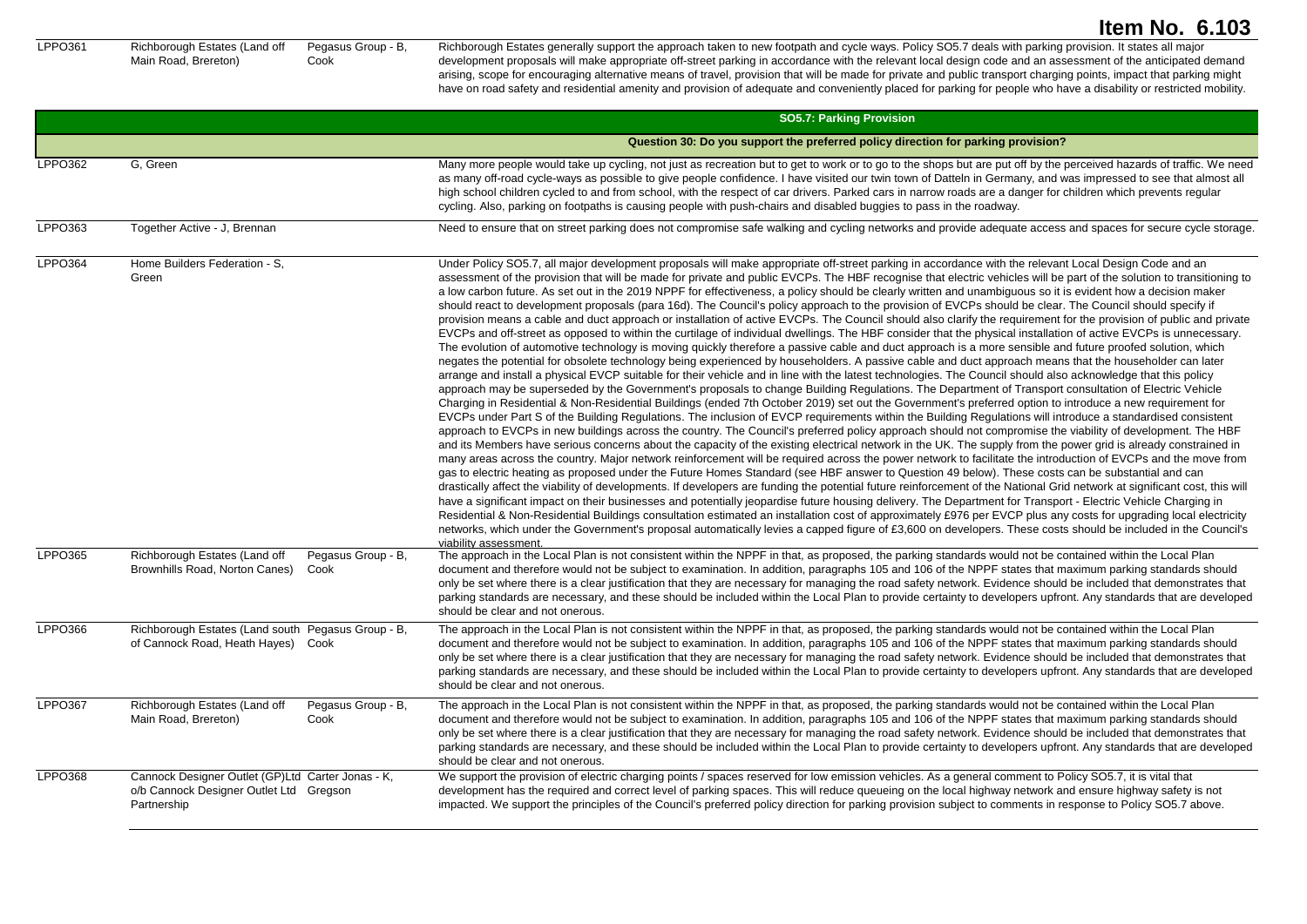|                |                                                                                                             |                                   | SO6.1: Hierarchy of Town and Local Centres                                                                                                                                                                                                                                                                                                                                                                                                                                                                                                                                                                                                                                                                                                                                                                                                                                                                                                                                                                                                                                                                                                                                                                                                                                                                                                                                                                                                                                                                                                                                                                                                                                                                               |  |
|----------------|-------------------------------------------------------------------------------------------------------------|-----------------------------------|--------------------------------------------------------------------------------------------------------------------------------------------------------------------------------------------------------------------------------------------------------------------------------------------------------------------------------------------------------------------------------------------------------------------------------------------------------------------------------------------------------------------------------------------------------------------------------------------------------------------------------------------------------------------------------------------------------------------------------------------------------------------------------------------------------------------------------------------------------------------------------------------------------------------------------------------------------------------------------------------------------------------------------------------------------------------------------------------------------------------------------------------------------------------------------------------------------------------------------------------------------------------------------------------------------------------------------------------------------------------------------------------------------------------------------------------------------------------------------------------------------------------------------------------------------------------------------------------------------------------------------------------------------------------------------------------------------------------------|--|
|                |                                                                                                             |                                   | Question 31: Is the proposed hierarchy of centres appropriate, and do you support the range of uses described in the Policy for each tier within the<br>hierarchy?                                                                                                                                                                                                                                                                                                                                                                                                                                                                                                                                                                                                                                                                                                                                                                                                                                                                                                                                                                                                                                                                                                                                                                                                                                                                                                                                                                                                                                                                                                                                                       |  |
| LPPO369        | Aldi Stores Ltd                                                                                             | Turley Associates - N,<br>Denison | Proposed changes to the Rugeley Town Centre boundary: We object to the proposed changes to the Rugeley Town Centre Boundary, specifically the proposed<br>shrinking of the extent of the boundary and the exclusion of the Tesco Store at Power Station Road from the town centre. Given that the Tesco store lies within<br>the town centre as currently defined and is described in the Cannock Chase Retail and Town Centre Uses Study (Jan 2021) (Appendix G page 5) as being just<br>outside the primary retail area, there would have to be some sound and clear cut reason to justify excluding the store from the defined town centre. The evidence                                                                                                                                                                                                                                                                                                                                                                                                                                                                                                                                                                                                                                                                                                                                                                                                                                                                                                                                                                                                                                                              |  |
|                |                                                                                                             |                                   | SO6.2: Provision of Main Town Centre Uses and Town Centre Services                                                                                                                                                                                                                                                                                                                                                                                                                                                                                                                                                                                                                                                                                                                                                                                                                                                                                                                                                                                                                                                                                                                                                                                                                                                                                                                                                                                                                                                                                                                                                                                                                                                       |  |
|                |                                                                                                             |                                   | Question 32: Do you support the thresholds set within the policy?                                                                                                                                                                                                                                                                                                                                                                                                                                                                                                                                                                                                                                                                                                                                                                                                                                                                                                                                                                                                                                                                                                                                                                                                                                                                                                                                                                                                                                                                                                                                                                                                                                                        |  |
| LPPO370        | G, Green                                                                                                    |                                   | I have not been impressed with the design of recent retail area constructions with regard to environmental and sustainability issues. I would urge that there should<br>be porous paving on car parking space, solar panels, wild flower planting, rainwater flushing in the buildings, and clearly signed disposal bins for recycling. I<br>should not have to explain the various reasons why these features are important, and action to prevent climate change, loss of bio-diversity, and flooding is very<br>urgent. There is a climate emergency which is more dangerous than Covid 19.                                                                                                                                                                                                                                                                                                                                                                                                                                                                                                                                                                                                                                                                                                                                                                                                                                                                                                                                                                                                                                                                                                                           |  |
| <b>LPPO371</b> | Historic England - E, Boden                                                                                 |                                   | Historic England notes that this policy direction is mainly focused on floorspace thresholds and impact tests for town centre services and suggests that the<br>additional emphasis of the role of heritage assets in driving regeneration (as commented on previously) could also be included, so that local heritage opportunities<br>to bring new life into towns centres and historic commercial buildings is supported.                                                                                                                                                                                                                                                                                                                                                                                                                                                                                                                                                                                                                                                                                                                                                                                                                                                                                                                                                                                                                                                                                                                                                                                                                                                                                             |  |
| <b>LPPO372</b> | Cannock Designer Outlet (GP)Ltd Carter Jonas - K,<br>o/b Cannock Designer Outlet Ltd Gregson<br>Partnership |                                   | As written, the Policy will require impact assessments for development that creates new or additional floor space of 500sqm (gross) outside of the designated<br>Primary Shopping Area within the Strategic Town Centre of Cannock and the Town Centres of Rugeley and Hednesford and development proposals creating new<br>or additional floorspace greater than 200sqm (gross) outside of the Local Centres. MGDOWM functions as a specialist retailer - selling discounted comparison<br>goods priced at least 30% below the normal price at which similar types of merchandise are or have been offered for sale at their usual place of sale. This is<br>entirely different to the type of retail available in either the strategic town centre of Cannock and/or the town centres of Rugeley and Hednesford. Given the<br>location of MGDOWM which is situated outside of the Local Centres, as drafted, there would be a requirement to undertake an impact assessment for any<br>development (including the changes of use and variations of conditions) of more than 200sqm. Given the different retail offer, to ensure MGDOWM can respond<br>the market conditions and remain attractive to leading brands that focus solely on retail outlets, we proposed that the larger threshold (500sqm) should be<br>applicable and not the 200sqm threshold. We therefore proposed the following addition to Policy SO6.2 (in bold): [] • Development proposals creating new or<br>additional floorspace greater than 500 square metres (gross) outside of the designated Primary Shopping Areas within the Strategic Town Centre of Cannock and<br>the Town Centres of Rugeley and Hednesford and within MGDOWM. []. |  |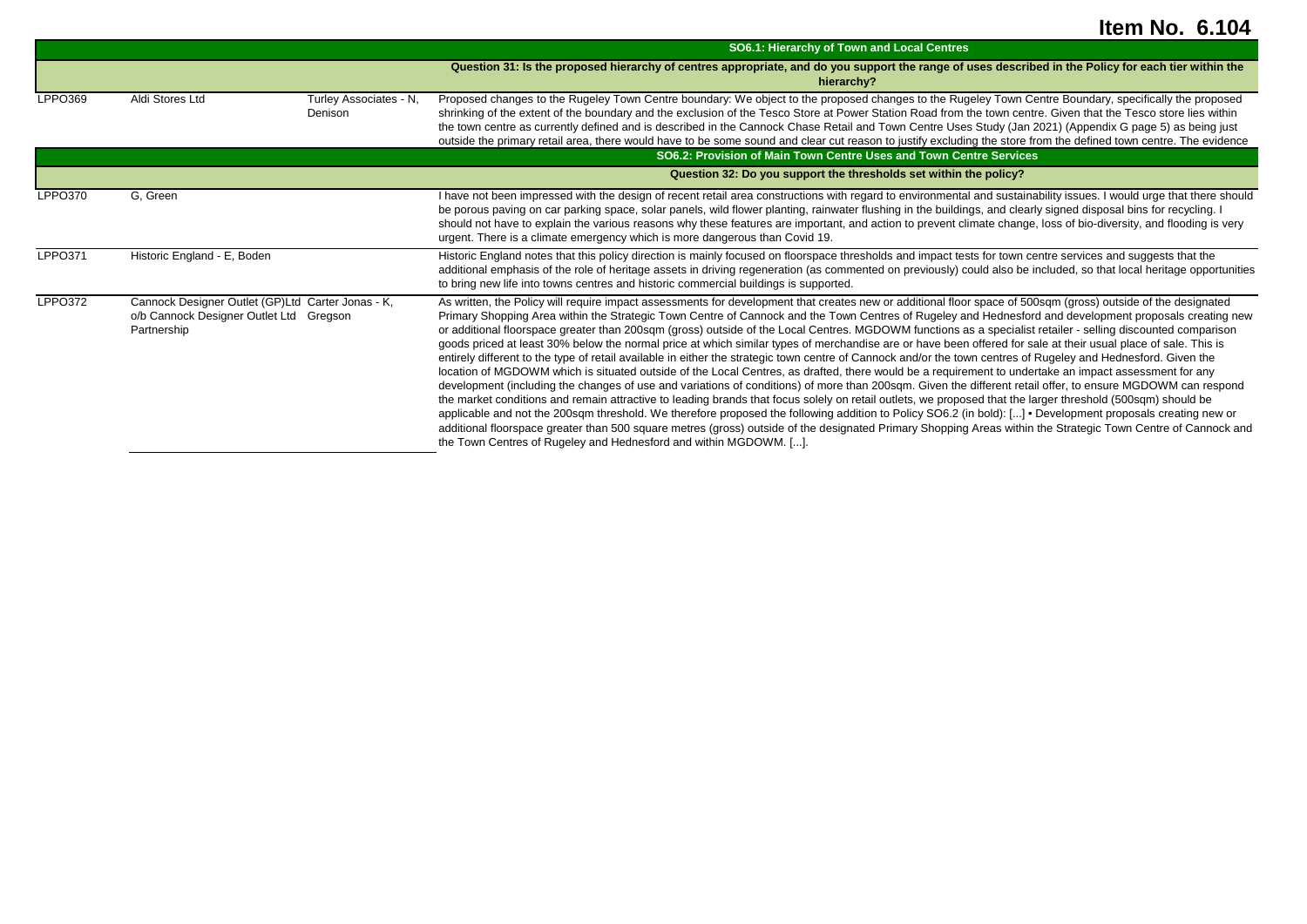|                |                                               | <b>SO6.3: Safeguarding Existing Town Centre Services</b>                                                                                                                                                                                                                                                                                                                                                                                                                                                                                                                                                                                                                                                                                                                                                                                                                                                                                                                                                                                                                                                                                                                                                                                                                                                                                                                                                                                                                                                                                                                   |
|----------------|-----------------------------------------------|----------------------------------------------------------------------------------------------------------------------------------------------------------------------------------------------------------------------------------------------------------------------------------------------------------------------------------------------------------------------------------------------------------------------------------------------------------------------------------------------------------------------------------------------------------------------------------------------------------------------------------------------------------------------------------------------------------------------------------------------------------------------------------------------------------------------------------------------------------------------------------------------------------------------------------------------------------------------------------------------------------------------------------------------------------------------------------------------------------------------------------------------------------------------------------------------------------------------------------------------------------------------------------------------------------------------------------------------------------------------------------------------------------------------------------------------------------------------------------------------------------------------------------------------------------------------------|
|                |                                               | Question 33: Do you support the preferred policy direction safeguarding existing town centre services?                                                                                                                                                                                                                                                                                                                                                                                                                                                                                                                                                                                                                                                                                                                                                                                                                                                                                                                                                                                                                                                                                                                                                                                                                                                                                                                                                                                                                                                                     |
|                |                                               |                                                                                                                                                                                                                                                                                                                                                                                                                                                                                                                                                                                                                                                                                                                                                                                                                                                                                                                                                                                                                                                                                                                                                                                                                                                                                                                                                                                                                                                                                                                                                                            |
|                |                                               | SO6.4: Town Centre Design                                                                                                                                                                                                                                                                                                                                                                                                                                                                                                                                                                                                                                                                                                                                                                                                                                                                                                                                                                                                                                                                                                                                                                                                                                                                                                                                                                                                                                                                                                                                                  |
| <b>LPPO373</b> | Historic England - E, Boden                   | Historic England is supportive of this policy direction and welcomes the various references to the historic environment and heritage assets. However, we<br>recommend that 'preserved' is amended to 'conserved' in the first bullet point.                                                                                                                                                                                                                                                                                                                                                                                                                                                                                                                                                                                                                                                                                                                                                                                                                                                                                                                                                                                                                                                                                                                                                                                                                                                                                                                                |
|                |                                               | SO6.5: Cannock Town Centre Redevelopment Areas                                                                                                                                                                                                                                                                                                                                                                                                                                                                                                                                                                                                                                                                                                                                                                                                                                                                                                                                                                                                                                                                                                                                                                                                                                                                                                                                                                                                                                                                                                                             |
|                |                                               | Question 34: Do you support the proposed redevelopment areas in Cannock Town Centre?                                                                                                                                                                                                                                                                                                                                                                                                                                                                                                                                                                                                                                                                                                                                                                                                                                                                                                                                                                                                                                                                                                                                                                                                                                                                                                                                                                                                                                                                                       |
| <b>LPPO374</b> | M, Stretton                                   | I was impressed by the detail in the document, however, my only real concern is Cannock Town Centre. Now that major shopping has been transferred to out of<br>town to the new complex, its time to renew the old town centre. In my view the centre is out of date, old fashioned and looks like a collection of Lego Bricks. all the<br>character has been removed, its obvious shopping on a large scale has gone, therefore we need to make it more attractive. Lichfield has a Cathedral to attract<br>people. We need a centre of entertainment, attractive buildings, cages, walk in shops for entertainment. Kids and families enjoying games. An up to date cinema<br>and theatre. Pubs - it's a pity Weatherspoon's didn't by the old Council House over looking the bowling green., central play area in the centre for town kids. I'm not<br>against monthly markets but we need better than a mini version of Penkridge. Converting some of the existing shops into housing accommodation guarantees<br>people stay local.                                                                                                                                                                                                                                                                                                                                                                                                                                                                                                                                    |
| <b>LPPO375</b> | Historic England - E, Boden                   | Historic England notes that through the Local Plan there are opportunities to enhance or better reveal the significance of heritage assets and Conservation Areas<br>within the town centres of both Cannock and Rugeley. Historic England notes and welcomes that the majority of the proposed town centre/mixed-use allocations<br>have been assessed within the HIA and our detailed comments on these sites can be found at Appendix A to this letter. However, we advise that proposed sites<br>M4 and M8 should also be assessed for their potential impacts on the significance of nearby heritage assets, prior to their allocation.                                                                                                                                                                                                                                                                                                                                                                                                                                                                                                                                                                                                                                                                                                                                                                                                                                                                                                                               |
| <b>LPPO376</b> | Together Active - J. Brennan                  | Need to prioritise active travel through safe, integrated walking and cycling routes (SE Active Design) and follow DfT LTN 1/20 Cycle Infrastructure Design.<br>Retailers report an increase in trade of 40% when places are made more attractive for walking (Planning and Healthy Weight TCPA & PHE 2014)                                                                                                                                                                                                                                                                                                                                                                                                                                                                                                                                                                                                                                                                                                                                                                                                                                                                                                                                                                                                                                                                                                                                                                                                                                                                |
| <b>LPPO377</b> | Staffordshire County Council - J,<br>Chadwick | The County Council is concerned that Policy SO6.5 Town Centre Redevelopment Areas includes a proposal to redevelop the Cannock bus station. However, no<br>alternative well located site for this facility has been identified. • Bus Station (0.11ha) - hotel and conferencing facilities or residential uses and supporting an<br>improved intermodal interchange. Site ref M2. There has been previous dialogue concerning this proposal and Consultants have looked at site options. Beecroft<br>Road, church Street and reconfiguration of the existing bus station site to accommodate development but with less capacity for buses, were all considered but no<br>suitable alternative option for the bus station emerged. SCC considered that reconfiguration would negatively affect capacity and therefore service provisions<br>locally. The issue of layover was also a problem when considering alternative sites and reducing capacity at the current location. The suggestion of Church Street<br>as an alternative location cannot be supported as the road isn't that wide; there is very little space for pedestrians let alone bus shelters and stops etc. There are<br>currently 10 bus stands in the bus station, 4 or 5 maximum would only have been available with this option and no layover space. There are very few options in<br>Cannock Town Centre otherwise, and there are no other stopping locations within the town centre, unlike Stafford for example, most passengers board/alight in<br>Cannock bus station due to no other options. |
|                |                                               | Question 35: Are there aspects of design you think should be included in a design guides/design code?                                                                                                                                                                                                                                                                                                                                                                                                                                                                                                                                                                                                                                                                                                                                                                                                                                                                                                                                                                                                                                                                                                                                                                                                                                                                                                                                                                                                                                                                      |
| <b>LPPO378</b> | Historic England - E, Boden                   | Historic England is supportive of this policy direction which seeks to regenerate Cannock Town centre. We suggest that rather than just protecting the<br>Conservation Areas from development, reference should be made to maximising opportunities to enhance and better reveal the significance of the Cannock Town<br>Centre Conservation Area through the sites proposed as allocations.                                                                                                                                                                                                                                                                                                                                                                                                                                                                                                                                                                                                                                                                                                                                                                                                                                                                                                                                                                                                                                                                                                                                                                               |
| <b>LPPO379</b> | Natural England- G, Driver                    | There is an opportunity to enhance and create green and blue infrastructure within town centres through retrofitting SuDS which can help with water management,<br>planting trees which can provide shading and cooling - an important climate change adaptation and designing in green and blue infrastructure into redevelopment.<br>For information opportunities please see below: Greening the Grey: a framework for integrated green grey infrastructure; Designing Blue Green Infrastructure<br>(BGI) for water management, human health, and wellbeing: summary of evidence and principles for design; Introducing England's urban forests; and Forest<br>Research- Urban Tree Manual                                                                                                                                                                                                                                                                                                                                                                                                                                                                                                                                                                                                                                                                                                                                                                                                                                                                              |
| LPPO380        | Severn Trent                                  | Our key focus/ask is around surface water management and we would really support any effort the local plan and its policies could make on this front. As we<br>touched on in the section above "Strategic Objective 8: Supporting a Greener Future", adherence to the drainage hierarchy is a great step to helping drain new<br>development sustainably. The use of SuDS does not negate the impact of making surface water connections to the combined sewerage system. Other<br>design/policy ideas which may help to ensure surface water is managed sustainably: . Ensuring developments have sufficient onsite storage to accommodate run-<br>off for rainfall events up to 100-year return period. • Limiting the sites surface water discharge rate to greenfield run-off rates or lower. • Utilising brownfield<br>redevelopment as opportunity to reduce existing surface water discharge rates and storage provision, helping to add resilience to future climate change.<br>Ultimately the best way to manage surface water is upfront planning and not allocating sites which have a reduced number of sustainable options. Where<br>allocated sites pose a surface water risk then site specific policy or master-planning will be beneficial and we are happy to consult with you on this.                                                                                                                                                                                                                                                                  |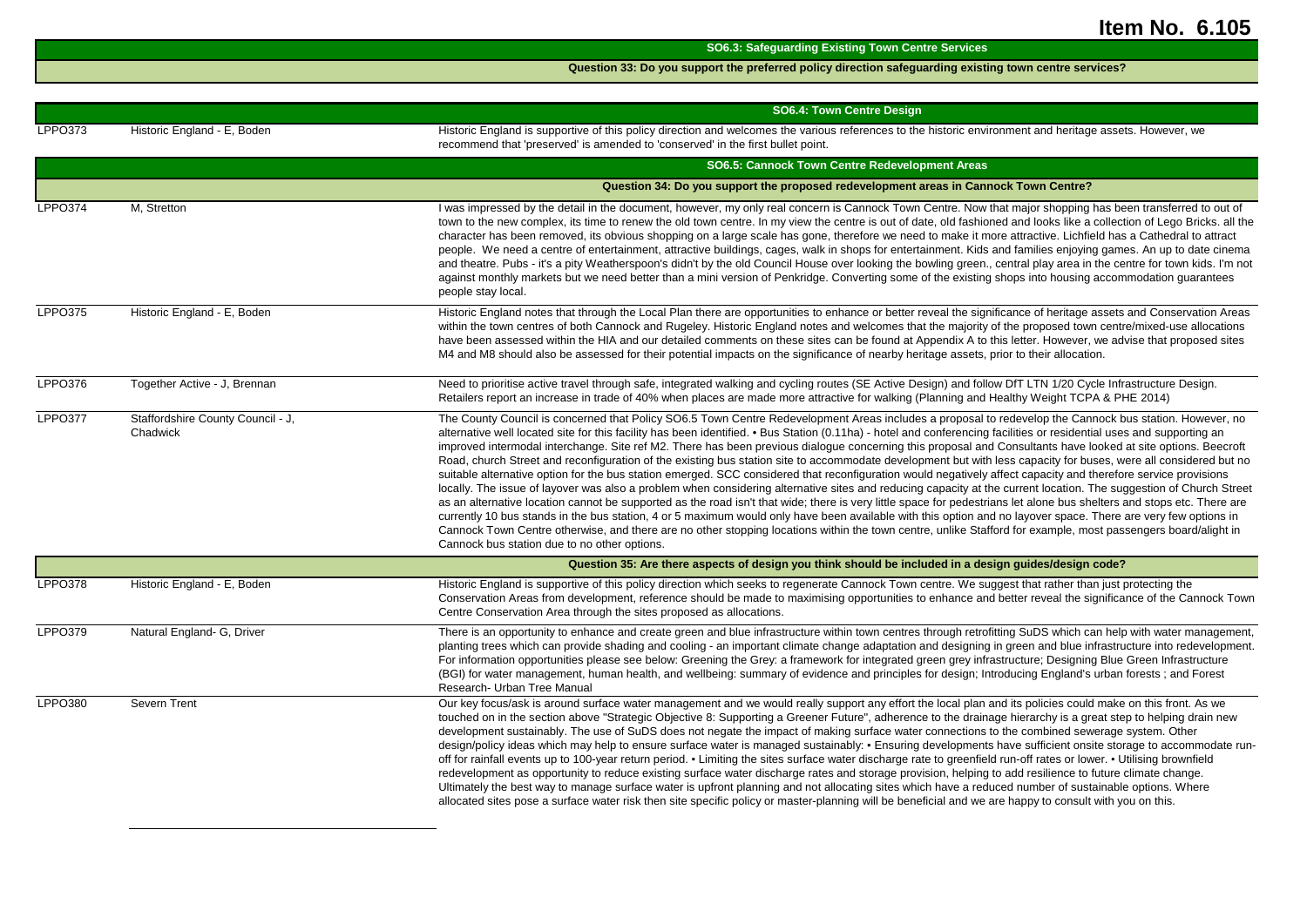|                |                                                                  | SO6.6: Rugeley Town Centre Redevelopment Areas                                                                                                                                                                                                                                                                                                                                                                                                                                                                                                                                                                                                                                                                                                                                                                                                                                                                                                                                                                                                                                                                                                                                                                              |
|----------------|------------------------------------------------------------------|-----------------------------------------------------------------------------------------------------------------------------------------------------------------------------------------------------------------------------------------------------------------------------------------------------------------------------------------------------------------------------------------------------------------------------------------------------------------------------------------------------------------------------------------------------------------------------------------------------------------------------------------------------------------------------------------------------------------------------------------------------------------------------------------------------------------------------------------------------------------------------------------------------------------------------------------------------------------------------------------------------------------------------------------------------------------------------------------------------------------------------------------------------------------------------------------------------------------------------|
|                |                                                                  | Question 36: Do you support the proposed Local Plan annotations of Renewal areas and Protection areas in Rugeley Town Centre? If not, what<br>amendments would you like to see?                                                                                                                                                                                                                                                                                                                                                                                                                                                                                                                                                                                                                                                                                                                                                                                                                                                                                                                                                                                                                                             |
| <b>LPPO381</b> | Inland Waterways Association, P,<br>Sharpe                       | IWA supports policy SO6.6, in particular for the mixed use development site ref M8, including repair and re-use of the Steam Mill as identified in the HIA (RE18).                                                                                                                                                                                                                                                                                                                                                                                                                                                                                                                                                                                                                                                                                                                                                                                                                                                                                                                                                                                                                                                          |
| <b>LPPO382</b> | Historic England - E, Boden                                      | Historic England is supportive of this policy direction which seeks to regenerate Rugeley Town Centre. We suggest that rather than just protecting the<br>Conservation Area from development, reference should be made to maximising opportunities to enhance and better reveal the significance of the Rugeley Town<br>Centre Conservation Area through the sites proposed as allocations.                                                                                                                                                                                                                                                                                                                                                                                                                                                                                                                                                                                                                                                                                                                                                                                                                                 |
| LPPO383        | Historic England - E, Boden                                      | Historic England notes that through the Local Plan there are opportunities to enhance or better reveal the significance of heritage assets and Conservation Areas<br>within the town centres of both Cannock and Rugeley. Historic England notes and welcomes that the majority of the proposed town centre/mixed-use allocations<br>have been assessed within the HIA and our detailed comments on these sites can be found at Appendix A to this letter. However, we advise that proposed sites<br>M4 and M8 should also be assessed for their potential impacts on the significance of nearby heritage assets, prior to their allocation.                                                                                                                                                                                                                                                                                                                                                                                                                                                                                                                                                                                |
| <b>LPPO384</b> | Canal & River Trust - H, Smith                                   | The Trust recognises that the towpath north of Leathermill Lane requires improvement in order to secure its long term ability to handle pedestrian and cycle traffic.<br>This would include works to improve the mooring facilities. Subject to funding, this scheme of improvements would likely occur during the Local Plan period. The<br>total works would likely cost up to £500,000. When complete, this would allow for improved facilities for boaters to visit the area, and improve access to the<br>Haywood and Shugborough Estate, with benefits for both tourism and for wellbeing (by promoting walking and cycling). We request that improvements to the<br>towpath north of Leathermill Lane (to Etchinghill) should be included in the Infrastructure Delivery Plan so that these improvements can be actively planned for<br>during the Plan Period. We would welcome the potential to discuss any issues with the Local Authority, and the ability to comment on any updates to the<br>Infrastructure Delivery Plan. We believe that one-to-one meetings offer the most appropriate route of engagement, as it would allow both parties to talk about<br>specific matters related to our infrastructure. |
| <b>LPPO385</b> | <b>Bridley Heath Parish Council</b>                              | These plans must be given top priority in any final plan. Cannock is looking poorer but Rugeley, after Covid, is like a ghost town and urgently needs upgrading and<br>a serious injection of funding. Incentives to attract new businesses to the town and surrounding areas.                                                                                                                                                                                                                                                                                                                                                                                                                                                                                                                                                                                                                                                                                                                                                                                                                                                                                                                                              |
| LPPO386        | Together Active - J. Brennan                                     | Agree the Conservation Areas and important green spaces within Rugeley Town Centre need to be protected from redevelopment. Active travel needs more than<br>promotion it needs to be prioritise through safe, integrated walking and cycling routes (SE Active Design) and follow DfT TLN 1/20 Cycle Infrastructure Design<br>utilising segregated cycle routes to increase the uptake of active travel.                                                                                                                                                                                                                                                                                                                                                                                                                                                                                                                                                                                                                                                                                                                                                                                                                   |
|                |                                                                  | Question 37: Are there aspects of design you think should be included in a design guides/design code?                                                                                                                                                                                                                                                                                                                                                                                                                                                                                                                                                                                                                                                                                                                                                                                                                                                                                                                                                                                                                                                                                                                       |
| <b>LPPO387</b> | Together Active - J, Brennan                                     | Design codes should incoporate SE Active Design Principles                                                                                                                                                                                                                                                                                                                                                                                                                                                                                                                                                                                                                                                                                                                                                                                                                                                                                                                                                                                                                                                                                                                                                                  |
| <b>LPPO388</b> | Natural England- G, Driver                                       | There is an opportunity to enhance and create green and blue infrastructure within town centres through retrofitting SuDS which can help with water management,<br>planting trees which can provide shading and cooling - an important climate change adaptation and designing in green and blue infrastructure into redevelopment.<br>For information opportunities please see below: Greening the Grey: a framework for integrated green grey infrastructure; Designing Blue Green Infrastructure<br>(BGI) for water management, human health, and wellbeing: summary of evidence and principles for design; Introducing England's urban forests; and Forest<br>Research- Urban Tree Manual                                                                                                                                                                                                                                                                                                                                                                                                                                                                                                                               |
|                |                                                                  | SO6.7: Hednesford Town Centre Redevlopment Areas                                                                                                                                                                                                                                                                                                                                                                                                                                                                                                                                                                                                                                                                                                                                                                                                                                                                                                                                                                                                                                                                                                                                                                            |
|                |                                                                  | Question 38: Do you support the proposed redevelopment areas in Hednesford Town Centre? If not, what amendments would you like to see?                                                                                                                                                                                                                                                                                                                                                                                                                                                                                                                                                                                                                                                                                                                                                                                                                                                                                                                                                                                                                                                                                      |
| LPPO389        | Beau Desert Golf Club - P,<br>Benbow                             | BDGC strongly approve of development in the vicinity of Hednesford Town Centre, being an essential element of a flourishing town.                                                                                                                                                                                                                                                                                                                                                                                                                                                                                                                                                                                                                                                                                                                                                                                                                                                                                                                                                                                                                                                                                           |
| LPPO390        | Historic England - E, Boden                                      | Historic England is supportive of this policy direction which seeks to regenerate Hednesford Town Centre. We suggest that reference should be made within the<br>policy to conserving and enhancing heritage assets within the town centre through the sites proposed as allocations.                                                                                                                                                                                                                                                                                                                                                                                                                                                                                                                                                                                                                                                                                                                                                                                                                                                                                                                                       |
| <b>LPPO391</b> | Hazel Slade & Rawnsley<br>Community Association - D,<br>Williams | Development in and around Hednesford Town Centre is an essential element of a thriving town, and it is supported.                                                                                                                                                                                                                                                                                                                                                                                                                                                                                                                                                                                                                                                                                                                                                                                                                                                                                                                                                                                                                                                                                                           |
| LPPO392        | Together Active - J. Brennan                                     | Agree with this and support it especially that the important green spaces within Hednesford Town Centre will be protected from redevelopment.                                                                                                                                                                                                                                                                                                                                                                                                                                                                                                                                                                                                                                                                                                                                                                                                                                                                                                                                                                                                                                                                               |
|                |                                                                  | Question 39: Are there aspects of design you think should be included in a design guides/design code?                                                                                                                                                                                                                                                                                                                                                                                                                                                                                                                                                                                                                                                                                                                                                                                                                                                                                                                                                                                                                                                                                                                       |
| LPPO393        | Together Active - J, Brennan                                     | Design codes should incorporate SE Active Design Principles                                                                                                                                                                                                                                                                                                                                                                                                                                                                                                                                                                                                                                                                                                                                                                                                                                                                                                                                                                                                                                                                                                                                                                 |
| <b>LPPO394</b> | Natural England- G, Driver                                       | There is an opportunity to enhance and create green and blue infrastructure within town centres through retrofitting SuDS which can help with water management,<br>planting trees which can provide shading and cooling - an important climate change adaptation and designing in green and blue infrastructure into redevelopment.<br>For information opportunities please see below: Greening the Grey: a framework for integrated green grey infrastructure; Designing Blue Green Infrastructure<br>(BGI) for water management, human health, and wellbeing: summary of evidence and principles for design; Introducing England's urban forests; and Forest<br>Research- Urban Tree Manual                                                                                                                                                                                                                                                                                                                                                                                                                                                                                                                               |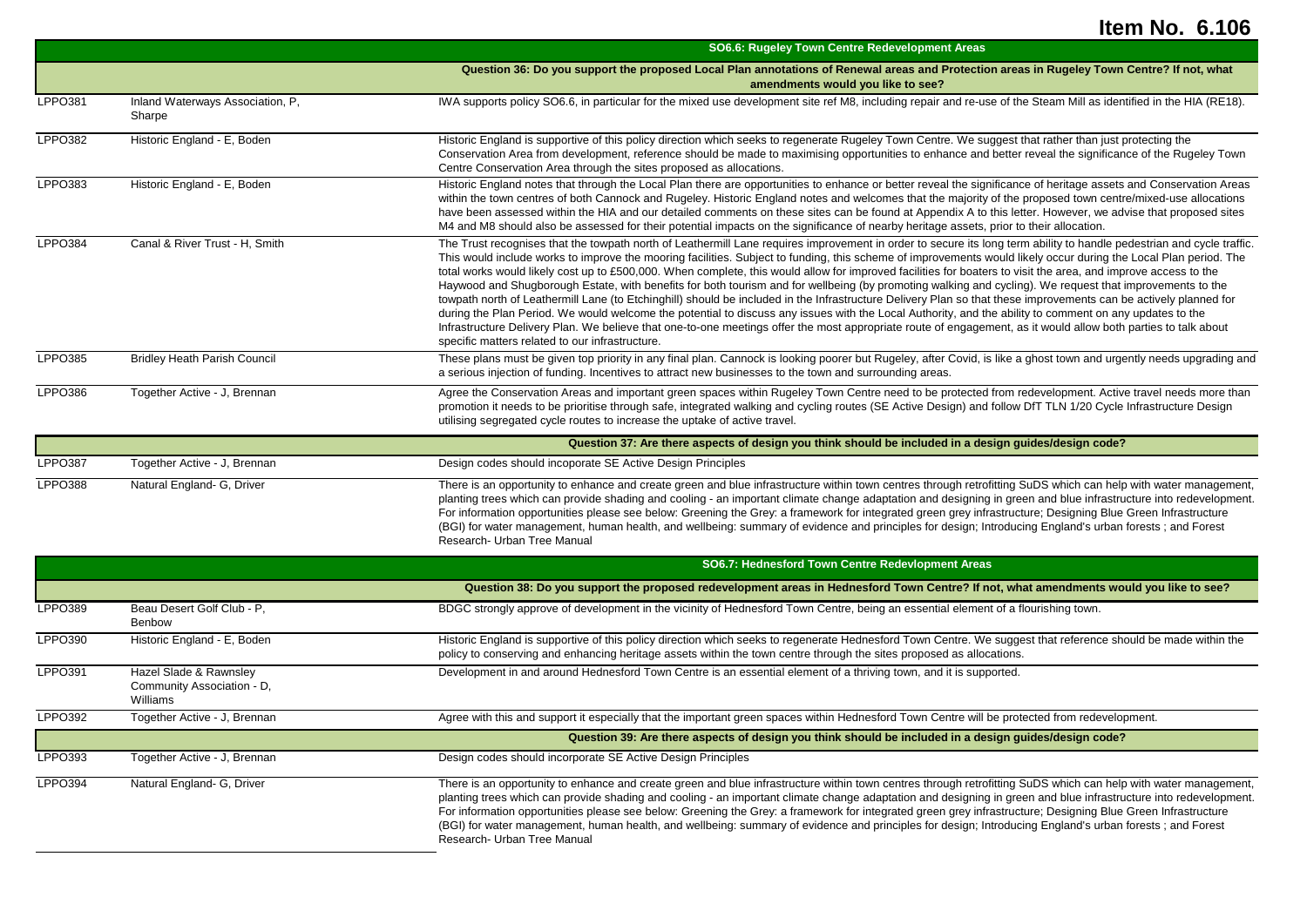LPPO395 Severn Trent Severn Trent Cours Assess around surface water management and we would really support any effort the local plan and its policies could make on this front. As we touched on in the section above "Strategic Objective 8: Supporting a Greener Future", adherence to the drainage hierarchy is a great step to helping drain new development sustainably. The use of SuDS does not negate the impact of making surface water connections to the combined sewerage system. Other design/policy ideas which may help to ensure surface water is managed sustainably: ▪ Ensuring developments have sufficient onsite storage to accommodate runoff for rainfall events up to 100-year return period. ▪ Limiting the sites surface water discharge rate to greenfield run-off rates or lower. ▪ Utilising brownfield redevelopment as opportunity to reduce existing surface water discharge rates and storage provision, helping to add resilience to future climate change. Ultimately the best way to manage surface water is upfront planning and not allocating sites which have a reduced number of sustainable options. Where allocated sites pose a surface water risk then site specific policy or master-planning will be beneficial and we are happy to consult with you on this.

|                |                                                               | SO7.1: Protecting, Conserving and Enhancing Biodiversity and Geodiversity                                                                                                                                                                                                                                                                                                                                                                                                                                                                                                                                                                                                                                                                                                                                                                                                                                                                                                                                                                                                                                                                                                                                                                                                                                                                                                                                         |
|----------------|---------------------------------------------------------------|-------------------------------------------------------------------------------------------------------------------------------------------------------------------------------------------------------------------------------------------------------------------------------------------------------------------------------------------------------------------------------------------------------------------------------------------------------------------------------------------------------------------------------------------------------------------------------------------------------------------------------------------------------------------------------------------------------------------------------------------------------------------------------------------------------------------------------------------------------------------------------------------------------------------------------------------------------------------------------------------------------------------------------------------------------------------------------------------------------------------------------------------------------------------------------------------------------------------------------------------------------------------------------------------------------------------------------------------------------------------------------------------------------------------|
|                |                                                               | Question 40: Do you support the preferred policy direction to protect, conserve and enhance biodiversity and geodiversity?                                                                                                                                                                                                                                                                                                                                                                                                                                                                                                                                                                                                                                                                                                                                                                                                                                                                                                                                                                                                                                                                                                                                                                                                                                                                                        |
| LPPO396        | Cannock Chase AONB<br>Partnership                             | These preferred policies are warmly welcomed. Cannock Chase SAC is an integral part of the AONB's special qualities and natural beauty, therefore policy to<br>ensure its conservation along with that of ancient woodland and veteran trees is essential. The requirements for restoration and creation of wildlife corridors is<br>also welcomed to enhance habitat connectivity across the wider landscape.                                                                                                                                                                                                                                                                                                                                                                                                                                                                                                                                                                                                                                                                                                                                                                                                                                                                                                                                                                                                    |
| <b>LPPO397</b> | G. Green                                                      | I have known a local hedgerow in Brickworks Rd Heath Hayes, since the 1970s, before the road and houses were built. After their construction, the hedge still had<br>a variety of species and was a continuous corridor for hedgehogs, squirrels and birds. The footpath/bridleway ran close beside it. Some householders have built a<br>wall or fence outside the hedge, enclosing it in their garden, and then demolished it to increase the size of their garden. One property owner at the junction of<br>Wimblebury Road removed all trace of the hedge and replaced it with 'neat and tidy' laurel. At around the same time, I discovered a heap of almost tree-sized<br>pieces of hawthorn obstructing a local footpath. This I cleared myself with difficulty. I have great concerns for the preservation of small pockets of 'wild' corridors<br>for wildlife. I am active in keeping open local footpaths and maintaining a local nature reserve, as I want as many people as possible to enjoy and be 'recreated' by<br>enjoying wildlife within walking distance of home, as I do; to see and hear wild creatures without having to drive anywhere. Many people are not as mobile as I am,<br>and they need 'Nature' as much as I do. It is not just Green Belt that must be protected, but also small pockets of 'wild' and the old hedgerows which help maintain<br>biodiversity and human health. |
| LPPO398        | Lichfield & Hatherton Canals<br>Restoration Trust - L, Walker | We are pleased to note the inclusion, within policy option SO7.1, of reference to the creation and restoration of wildlife corridors being beneficial for biodiversity.<br>The restored Hatherton Canal and its towpath will provide such valuable connectivity for wildlife.                                                                                                                                                                                                                                                                                                                                                                                                                                                                                                                                                                                                                                                                                                                                                                                                                                                                                                                                                                                                                                                                                                                                     |
| <b>LPPO399</b> | Natural England- G, Driver                                    | We have some concerns regarding the wording in this preferred policy. We would remind you of the hierarchy of designated sites and in particular NPPF<br>paragraph 171. We would advise that the order of the list of designated sites is changed, so that SSSIs come before ancient woodland. We have concerns<br>regarding the following paragraph: "Development which results in loss of harm to SAC, Ancient Woodland, Ancient Trees or Veteran trees will need to<br>demonstrate there are 'imperative reasons for overriding public interest'." This oversimplifies the issues and we would advise that you review and check your<br>wording. Footnote 58 of the NPPF on ancient woodlands expands on the "wholly exceptional reasons" test and mentions "public benefit" but it is not the same as<br>the Habitats Regulations article 6(4) derogation Test 2(IROPI - imperative reasons of overriding public interest). We welcome the commitment to biodiversity net<br>gain but would advise that the last paragraph on net gains should be revised to reflect the preference for on-site habitat provision/enhancement first wherever<br>practicable followed by offsite where not.                                                                                                                                                                                                                    |
| <b>LPPO400</b> | Severn Trent                                                  | We support this policy and wish to be approached by yourselves or partners for discussions on potential biodiversity enhancement or green infrastructure projects.<br>This could be tree planting initiatives, sustainable urban drainage schemes or urban greening and regeneration, we would love to hear from you. We believe that<br>through collaboration there may be opportunities to maximise wider benefits. Please see our website for more information on "Our Great Big Nature Boost" or feel<br>free to get in touch.                                                                                                                                                                                                                                                                                                                                                                                                                                                                                                                                                                                                                                                                                                                                                                                                                                                                                |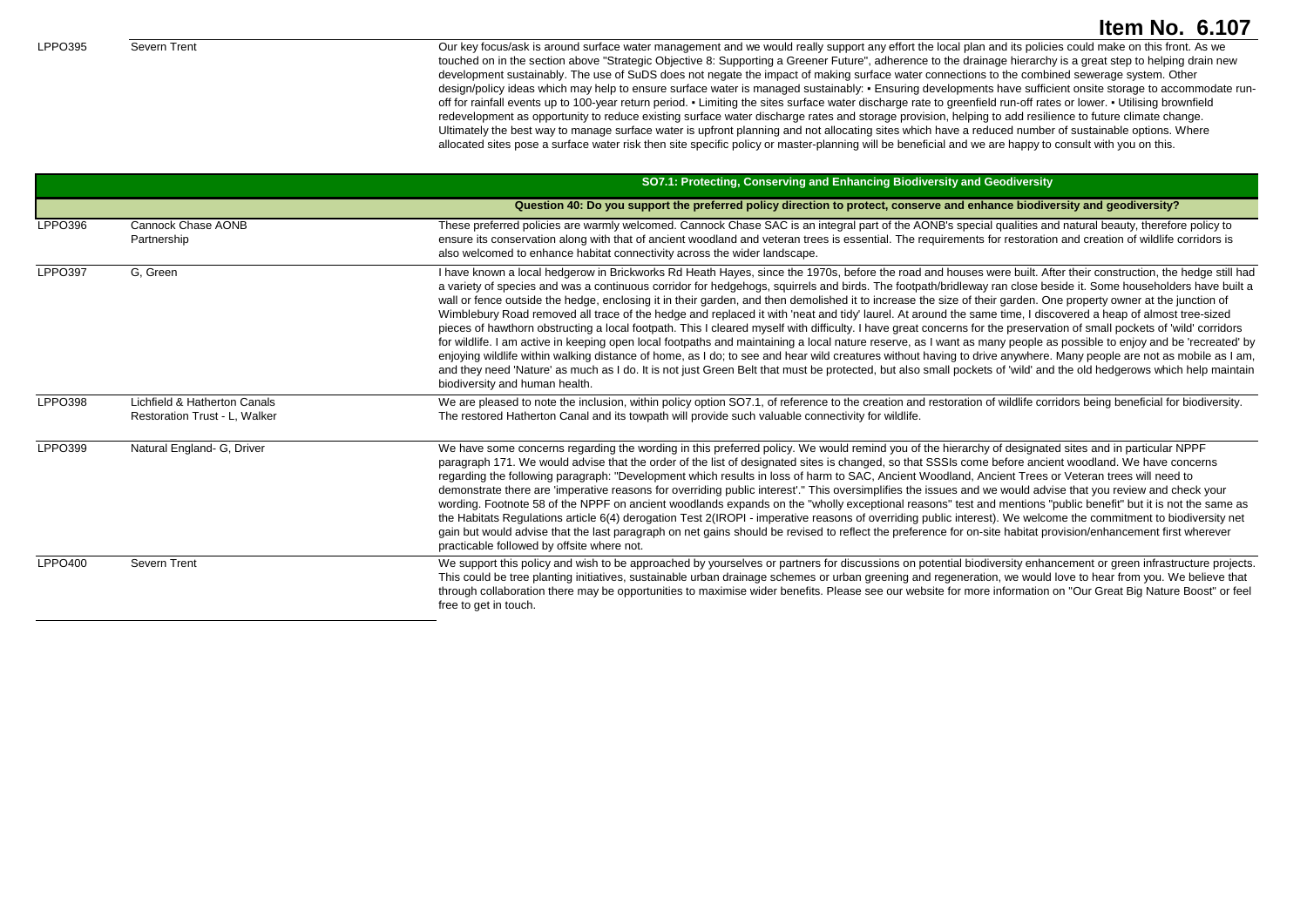|                |                                                                                          |                            | <b>Item No. 6.108</b>                                                                                                                                                                                                                                                                                                                                                                                                                                                                                                                                                                                                                                                                                                                                                                                                                                                                                                                                                                                                                                                                                                                                                                                                                                                                                                                                                                        |
|----------------|------------------------------------------------------------------------------------------|----------------------------|----------------------------------------------------------------------------------------------------------------------------------------------------------------------------------------------------------------------------------------------------------------------------------------------------------------------------------------------------------------------------------------------------------------------------------------------------------------------------------------------------------------------------------------------------------------------------------------------------------------------------------------------------------------------------------------------------------------------------------------------------------------------------------------------------------------------------------------------------------------------------------------------------------------------------------------------------------------------------------------------------------------------------------------------------------------------------------------------------------------------------------------------------------------------------------------------------------------------------------------------------------------------------------------------------------------------------------------------------------------------------------------------|
| <b>LPPO401</b> | Richborough Estates (Land off<br>Brownhills Road, Norton Canes)                          | Pegasus Group - B,<br>Cook | Richborough estates supports the general principles set out in Policy SO7.1. However, there is a typographical error in defining "imperative reason for of<br>overriding public interest". In addition, the approach of utilising "imperative reasons of overriding public interest" is inconsistent with the guidance in the NPPF.<br>Para 172 of the NPPF sets out this test against conserving and enhancing landscape and scenic beauty in National Parks, the Broads and AONBs. It does not<br>extend to veteran and ancient trees on sites located beyond these areas. It is unreasonable to conclude that the removal of, for instance, a single veteran tree<br>would potentially need to be supported by the same evidence as requirement to maintain the nation's healthy, safety, education or environment or to be<br>associated with the economic or social benefits on a nationally significant infrastructure project. This approach is disproportionate. The Local Plan should be<br>amended accordingly. Policy SO7.2 deals with biodiversity net gain. It states that major development proposals will provide a net gain in biodiversity, the net gains<br>in biodiversity will be designed to support the delivery of a district wide biodiversity network and the level of biodiversity net gain will be proportionate to the type,<br>scale and impact of development. |
| LPPO402        | Richborough Estates (Land south Pegasus Group - B,<br>of Cannock Road, Heath Hayes) Cook |                            | Richborough estates supports the general principles set out in Policy SO7.1. However, there is a typographical error in defining "imperative reason for of<br>overriding public interest". In addition, the approach of utilising "imperative reasons of overriding public interest" is inconsistent with the guidance in the NPPF.<br>Para 172 of the NPPF sets out this test against conserving and enhancing landscape and scenic beauty in National Parks, the Broads and AONBs. It does not<br>extend to veteran and ancient trees on sites located beyond these areas. It is unreasonable to conclude that the removal of, for instance, a single veteran tree<br>would potentially need to be supported by the same evidence as requirement to maintain the nation's healthy, safety, education or environment or to be<br>associated with the economic or social benefits on a nationally significant infrastructure project. This approach is disproportionate. The Local Plan should be<br>amended accordingly. Policy SO7.2 deals with biodiversity net gain. It states that major development proposals will provide a net gain in biodiversity, the net gains<br>in biodiversity will be designed to support the delivery of a district wide biodiversity network and the level of biodiversity net gain will be proportionate to the type,<br>scale and impact of development. |
| LPPO403        | Richborough Estates (Land off<br>Main Road, Brereton)                                    | Pegasus Group - B.<br>Cook | Richborough estates supports the general principles set out in Policy SO7.1. However, there is a typographical error in defining "imperative reason for of<br>overriding public interest". In addition, the approach of utilising "imperative reasons of overriding public interest" is inconsistent with the guidance in the NPPF.<br>Para 172 of the NPPF sets out this test against conserving and enhancing landscape and scenic beauty in National Parks, the Broads and AONBs. It does not<br>extend to veteran and ancient trees on sites located beyond these areas. It is unreasonable to conclude that the removal of, for instance, a single veteran tree<br>would potentially need to be supported by the same evidence as requirement to maintain the nation's healthy, safety, education or environment or to be<br>associated with the economic or social benefits on a nationally significant infrastructure project. This approach is disproportionate. The Local Plan should be<br>amended accordingly. Policy SO7.2 deals with biodiversity net gain. It states that major development proposals will provide a net gain in biodiversity, the net gains<br>in biodiversity will be designed to support the delivery of a district wide biodiversity network and the level of biodiversity net gain will be proportionate to the type,<br>scale and impact of development. |
| LPPO404        | Staffordshire County Council - J,<br>Chadwick                                            |                            | Yes, this is welcomed. It may be that greater clarity around the avoid - mitigate - compensate hierarchy described in NPPF would be helpful here.                                                                                                                                                                                                                                                                                                                                                                                                                                                                                                                                                                                                                                                                                                                                                                                                                                                                                                                                                                                                                                                                                                                                                                                                                                            |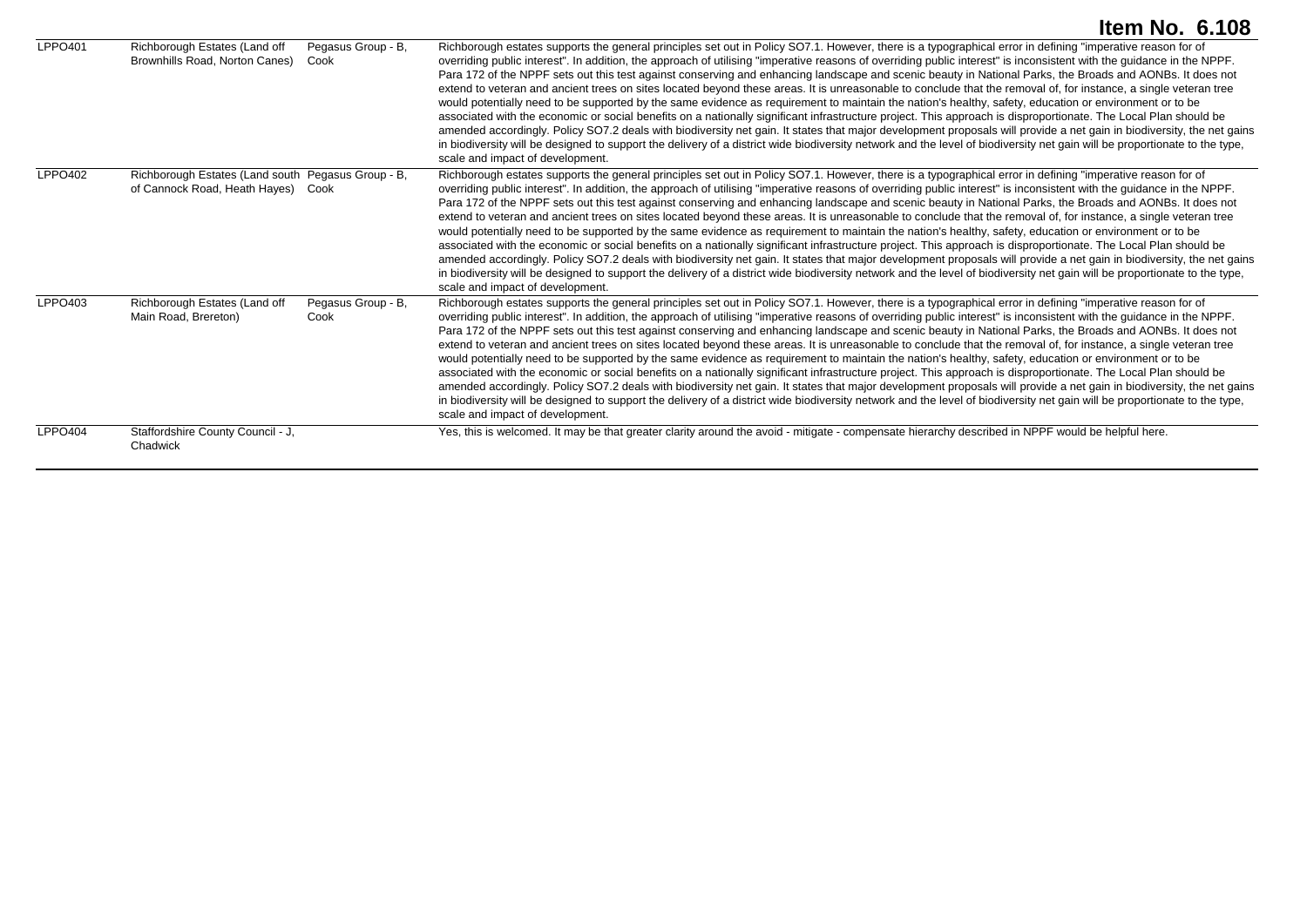|                |                                                                  |                                                     | SO7.2: Biodiversity Net Gain                                                                                                                                                                                                                                                                                                                                                                                                                                                                                                                                                                                                                                                                                                                                                                                                                                                                                                                                                                                                                                                                                                                                                                                                                                                                                                                                                                                                                                                                                                                                                                                                                                                                                                                                                                                                                                                                                                                                                                                                                                                                                                      |
|----------------|------------------------------------------------------------------|-----------------------------------------------------|-----------------------------------------------------------------------------------------------------------------------------------------------------------------------------------------------------------------------------------------------------------------------------------------------------------------------------------------------------------------------------------------------------------------------------------------------------------------------------------------------------------------------------------------------------------------------------------------------------------------------------------------------------------------------------------------------------------------------------------------------------------------------------------------------------------------------------------------------------------------------------------------------------------------------------------------------------------------------------------------------------------------------------------------------------------------------------------------------------------------------------------------------------------------------------------------------------------------------------------------------------------------------------------------------------------------------------------------------------------------------------------------------------------------------------------------------------------------------------------------------------------------------------------------------------------------------------------------------------------------------------------------------------------------------------------------------------------------------------------------------------------------------------------------------------------------------------------------------------------------------------------------------------------------------------------------------------------------------------------------------------------------------------------------------------------------------------------------------------------------------------------|
|                |                                                                  |                                                     | Question 41: Do you support the preferred policy direction to achive net gains in biodiversity through development?                                                                                                                                                                                                                                                                                                                                                                                                                                                                                                                                                                                                                                                                                                                                                                                                                                                                                                                                                                                                                                                                                                                                                                                                                                                                                                                                                                                                                                                                                                                                                                                                                                                                                                                                                                                                                                                                                                                                                                                                               |
| <b>LPPO405</b> | G, Green                                                         |                                                     | I have known a local hedgerow in Brickworks Rd Heath Hayes, since the 1970s, before the road and houses were built. After their construction, the hedge still had<br>a variety of species and was a continuous corridor for hedgehogs, squirrels and birds. The footpath/bridleway ran close beside it. Some householders have built a<br>wall or fence outside the hedge, enclosing it in their garden, and then demolished it to increase the size of their garden. One property owner at the junction of<br>Wimblebury Road removed all trace of the hedge and replaced it with 'neat and tidy' laurel. At around the same time, I discovered a heap of almost tree-sized<br>pieces of hawthorn obstructing a local footpath. This I cleared myself with difficulty. I have great concerns for the preservation of small pockets of 'wild' corridors<br>for wildlife. I am active in keeping open local footpaths and maintaining a local nature reserve, as I want as many people as possible to enjoy and be 'recreated' by<br>enjoying wildlife within walking distance of home, as I do; to see and hear wild creatures without having to drive anywhere. Many people are not as mobile as I am,<br>and they need 'Nature' as much as I do. It is not just Green Belt that must be protected, but also small pockets of 'wild' and the old hedgerows which help maintain<br>biodiversity and human health.                                                                                                                                                                                                                                                                                                                                                                                                                                                                                                                                                                                                                                                                                                                 |
| LPPO406        | <b>Bromford Housing Group</b>                                    | Planit Planning and<br>Development - J,<br>Williams | Policy SO7.2 - Biodiversity and Net Gain, is unnecessary, This matter is covered by the NPPF in more detail than the proposed policy and is soon to be enshrined<br>in law. The policy in the Plan it is less specific than the actual biodiversity and net gain requirements set out in National Planning Policy and does not actually<br>reflect the requirements of biodiversity net gain. The policy should be removed.                                                                                                                                                                                                                                                                                                                                                                                                                                                                                                                                                                                                                                                                                                                                                                                                                                                                                                                                                                                                                                                                                                                                                                                                                                                                                                                                                                                                                                                                                                                                                                                                                                                                                                       |
| <b>LPPO407</b> | Hazel Slade & Rawnsley<br>Community Association - D,<br>Williams |                                                     | We support the concept of net gains to biodiversity through development, but not at the expense of our visual landscape, which we regard as sacrosanct.                                                                                                                                                                                                                                                                                                                                                                                                                                                                                                                                                                                                                                                                                                                                                                                                                                                                                                                                                                                                                                                                                                                                                                                                                                                                                                                                                                                                                                                                                                                                                                                                                                                                                                                                                                                                                                                                                                                                                                           |
| <b>LPPO408</b> | West Midlands Housing<br>Association Planning Consortium Stoate  |                                                     | Tetlow King Planning - L, We note that the policy direction states that the level of biodiversity net gain required by any one development will be proportionate to the type, scale and impact<br>of that development. The requirement for 10% biodiversity net gain is expected to be a mandatory requirement once the Environment Bill is enacted. However, if<br>the Council is looking to introduce a higher threshold than 10%, this must be robustly viability tested to show that it will be viable for applicants to provide such<br>biodiversity net gains alongside development. Guidance must be provided (or signposted) on how to practically achieve a higher net gain in development. This<br>would allow for net gain to be designed into processes at early stages and for any design issues to be detected and resolved without causing delay to<br>development.                                                                                                                                                                                                                                                                                                                                                                                                                                                                                                                                                                                                                                                                                                                                                                                                                                                                                                                                                                                                                                                                                                                                                                                                                                                |
| <b>LPPO409</b> | Natural England- G, Driver                                       |                                                     | We welcome the preferred policy direction which encourages linkages with District wide ecological networks. We would advise that you define what is a major<br>development. We would advise that the approach to biodiversity net gain should be in conformity with the mitigation hierarchy and this should be clear in the plan.<br>We would expect the plan to either outline or direct to a SPD, the need for a quantitative approach and a consistent means of calculating gains. We would also<br>advise that the plan should be clear about how management will be secured. CIRIA/CIEEM/IEMA have produced Biodiversity Net Gain: Good practice principles<br>for development which the council might find helpful to refer to.                                                                                                                                                                                                                                                                                                                                                                                                                                                                                                                                                                                                                                                                                                                                                                                                                                                                                                                                                                                                                                                                                                                                                                                                                                                                                                                                                                                            |
| LPPO410        | Home Builders Federation - S.<br>Green                           |                                                     | Under Policy SO7.2, major development proposals will provide a net gain in biodiversity, The delivery of net gains in biodiversity will be designed to support the<br>delivery of a District-wide biodiversity network based on the designated biodiversity sites. The level of biodiversity net gain required will be proportionate to the<br>type, scale and impact of development. Major development schemes will provide for the long-term management of biodiversity features retained and enhanced<br>within the development site and of those features created off site to compensate for development impacts. The Council's policy approach to biodiversity net gain<br>should not deviate from the Government's proposals as set out in the Environment Bill including transitional arrangement. The Government intends to make<br>provision for a transition period of two years. The Government will work with stakeholders on the specifics of this transition period including accounting for sites<br>with outline planning permission, and will provide clear and timely guidance on understanding what will be required and when. Furthermore, the Council's<br>preferred policy approach should not compromise viability. There are significant additional costs associated with biodiversity gain, which should be fully accounted<br>for in the Council's viability assessment. The Government has confirmed that more work needs to be undertaken to address viability concerns raised by the<br>housebuilding industry in order that biodiversity net gain does not prevent, delay or reduce housing delivery. The DEFRA Biodiversity Net Gain & Local Nature<br>Recovery Strategies: Impact Assessment Table 14: Net Gain Delivery Costs (Residential) sets out regional costs (based on 2017 prices) in West Midlands of<br>£18,527/ha of development based on a central estimate but there are significant increases in costs to £63, 725/ha for off-site delivery under Scenario C. There<br>may also be an impact on the ratio of gross to net site acreage, which should be considered by the Council. |
| <b>LPPO411</b> | Richborough Estates (Land off<br>Brownhills Road, Norton Canes)  | Pegasus Group - B,<br>Cook                          | Richborough Estates supports the general principles set out in Policy SO7.2, however the policy refers to the level of net gain being proportionate to the type,<br>scale and impact of the development. This approach is unsatisfactory in being too vague to provide developers with certainty as to what their proposal must<br>deliver in regard to biodiversity. In particular, how each of the specified criteria (type, scale and impact) will influence the level of biodiversity net gain is unclear.<br>Should the proposal have a significant impact on road congestion would it need to deliver a significant improvement in biodiversity. The policy is unclear as<br>drafted and needs to be limited to the biodiversity net gains associated with the proposal. As drafted a proposal which, within extent of a site delivered biodiversity<br>net gain would still have to contribute to other aspects of biodiversity which were off-site. The Council's policy approach to biodiversity net gain should not deviate<br>from the Government's proposals as set out in the Environment Bill. Policy SO7.3 deals with SAC. It states development will not be permitted where it would lead<br>directly or indirectly to an adverse impact upon a SAC and the effects should be mitigated. The policy goes on to indicate that to ensure that the Cannock Chase<br>SAC is not harmed all development that results in a net increase in dwellings within a 15km radius must take all necessary steps to avoid or mitigate any adverse<br>effects upon the SACs integrity.                                                                                                                                                                                                                                                                                                                                                                                                                                                                                                                                            |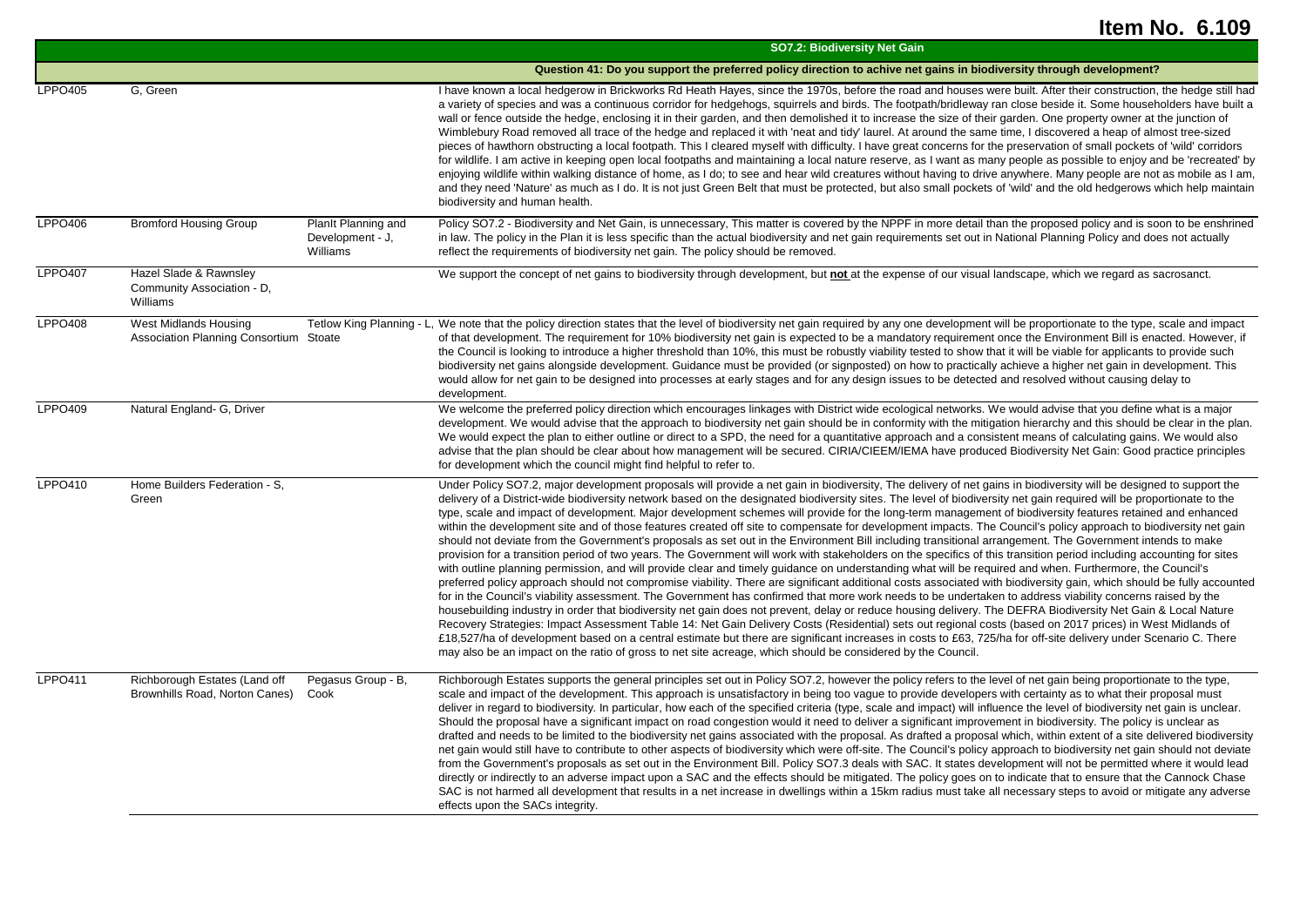|                |                                                                                     |                                  | Item No. 6.110                                                                                                                                                                                                                                                                                                                                                                                                                                                                                                                                                                                                                                                                                                                                                                                                                                                                                                                                                                                                                                                                                                                                                                                                                                                                                                                                                                                                                                                                                                                                                                         |
|----------------|-------------------------------------------------------------------------------------|----------------------------------|----------------------------------------------------------------------------------------------------------------------------------------------------------------------------------------------------------------------------------------------------------------------------------------------------------------------------------------------------------------------------------------------------------------------------------------------------------------------------------------------------------------------------------------------------------------------------------------------------------------------------------------------------------------------------------------------------------------------------------------------------------------------------------------------------------------------------------------------------------------------------------------------------------------------------------------------------------------------------------------------------------------------------------------------------------------------------------------------------------------------------------------------------------------------------------------------------------------------------------------------------------------------------------------------------------------------------------------------------------------------------------------------------------------------------------------------------------------------------------------------------------------------------------------------------------------------------------------|
| LPPO412        | Richborough Estates (Land south Pegasus Group - B,<br>of Cannock Road, Heath Hayes) | Cook                             | Richborough Estates supports the general principles set out in Policy SO7.2, however the policy refers to the level of net gain being proportionate to the type,<br>scale and impact of the development. This approach is unsatisfactory in being too vague to provide developers with certainty as to what their proposal must<br>deliver in regard to biodiversity. In particular, how each of the specified criteria (type, scale and impact) will influence the level of biodiversity net gain is unclear.<br>Should the proposal have a significant impact on road congestion would it need to deliver a significant improvement in biodiversity. The policy is unclear as<br>drafted and needs to be limited to the biodiversity net gains associated with the proposal. As drafted a proposal which, within extent of a site delivered biodiversity<br>net gain would still have to contribute to other aspects of biodiversity which were off-site. The Council's policy approach to biodiversity net gain should not deviate<br>from the Government's proposals as set out in the Environment Bill. Policy SO7.3 deals with SAC. It states development will not be permitted where it would lead<br>directly or indirectly to an adverse impact upon a SAC and the effects should be mitigated. The policy goes on to indicate that to ensure that the Cannock Chase<br>SAC is not harmed all development that results in a net increase in dwellings within a 15km radius must take all necessary steps to avoid or mitigate any adverse<br>effects upon the SACs integrity. |
| LPPO413        | Richborough Estates (Land off<br>Main Road, Brereton)                               | Pegasus Group - B,<br>Cook       | Richborough Estates supports the general principles set out in Policy SO7.2, however the policy refers to the level of net gain being proportionate to the type,<br>scale and impact of the development. This approach is unsatisfactory in being too vague to provide developers with certainty as to what their proposal must<br>deliver in regard to biodiversity. In particular, how each of the specified criteria (type, scale and impact) will influence the level of biodiversity net gain is unclear.<br>Should the proposal have a significant impact on road congestion would it need to deliver a significant improvement in biodiversity. The policy is unclear as<br>drafted and needs to be limited to the biodiversity net gains associated with the proposal. As drafted a proposal which, within extent of a site delivered biodiversity<br>net gain would still have to contribute to other aspects of biodiversity which were off-site. The Council's policy approach to biodiversity net gain should not deviate<br>from the Government's proposals as set out in the Environment Bill. Policy SO7.3 deals with SAC. It states development will not be permitted where it would lead<br>directly or indirectly to an adverse impact upon a SAC and the effects should be mitigated. The policy goes on to indicate that to ensure that the Cannock Chase<br>SAC is not harmed all development that results in a net increase in dwellings within a 15km radius must take all necessary steps to avoid or mitigate any adverse<br>effects upon the SACs integrity. |
| LPPO414        | <b>Wyrley Estates</b>                                                               | Fisher German LLP -<br>N, Borsey | Recognition should be given to the role that sensitive development schemes, such as the Grove Colliery site have to play in supporting these aims to enhance the<br>natural environment. The Estate supports Policies SO7.3, SO7.2 and SO7.1. The Estate is a significant landowner within the District, this would present an<br>excellent opportunity to provide tangible benefits through development, which could also include upgrading and improving public access to areas such as Wyrley<br>Common.                                                                                                                                                                                                                                                                                                                                                                                                                                                                                                                                                                                                                                                                                                                                                                                                                                                                                                                                                                                                                                                                            |
| <b>LPPO415</b> | Staffordshire County Council - J,<br>Chadwick                                       |                                  | Yes, this is welcomed. It is noted that there is an intention to amend the Local Plan to conform with changes to NPPF (6.472). Review of the Local Plan is,<br>however, a time-consuming task and it would be helpful if policy paved the way for likely forthcoming changes. The policy (and the one above) should refer to<br>'measurable net-gain', ideally with a specific requirement for 10% net gain as is becoming standard. The policy states that 'The level of biodiversity net gain<br>required will be proportionate to the type scale and impact of development', however using a percentage ensures proportionality. The policy should also refer to<br>the use of Defra metrics to demonstrate that gain can be achieved (a metric specifically for small site sis expected soon to complement the current one which<br>works better on areas that can be measured in units no smaller than 0.1ha.)                                                                                                                                                                                                                                                                                                                                                                                                                                                                                                                                                                                                                                                                    |

|                |                                   | SO7.3: Special Areas of Conservation                                                                                                                                                                                                                                                                                                                                                                                                                                                                                                                                                                                                                                                                                                                                                                                                                                                                                                                                                                                                                                                                                                                                                                                                                                                                                                                                                                               |
|----------------|-----------------------------------|--------------------------------------------------------------------------------------------------------------------------------------------------------------------------------------------------------------------------------------------------------------------------------------------------------------------------------------------------------------------------------------------------------------------------------------------------------------------------------------------------------------------------------------------------------------------------------------------------------------------------------------------------------------------------------------------------------------------------------------------------------------------------------------------------------------------------------------------------------------------------------------------------------------------------------------------------------------------------------------------------------------------------------------------------------------------------------------------------------------------------------------------------------------------------------------------------------------------------------------------------------------------------------------------------------------------------------------------------------------------------------------------------------------------|
|                |                                   | Question 42: Do you support the preferred policy direction for the Special Areas of Conservation?                                                                                                                                                                                                                                                                                                                                                                                                                                                                                                                                                                                                                                                                                                                                                                                                                                                                                                                                                                                                                                                                                                                                                                                                                                                                                                                  |
| LPPO416        | Cannock Chase AONB<br>Partnership | These preferred policies are warmly welcomed. Cannock Chase SAC is an integral part of the AONB's special qualities and natural beauty, therefore policy to<br>ensure its conservation along with that of ancient woodland and veteran trees is essential. The requirements for restoration and creation of wildlife corridors is<br>also welcomed to enhance habitat connectivity across the wider landscape.                                                                                                                                                                                                                                                                                                                                                                                                                                                                                                                                                                                                                                                                                                                                                                                                                                                                                                                                                                                                     |
| <b>LPPO417</b> | G. Green                          | I have known a local hedgerow in Brickworks Rd Heath Hayes, since the 1970s, before the road and houses were built. After their construction, the hedge still had<br>a variety of species and was a continuous corridor for hedgehogs, squirrels and birds. The footpath/bridleway ran close beside it. Some householders have built a<br>wall or fence outside the hedge, enclosing it in their garden, and then demolished it to increase the size of their garden. One property owner at the junction of<br>Wimblebury Road removed all trace of the hedge, and replaced it with 'neat and tidy' laurel. At around the same time, I discovered a heap of almost tree-sized<br>pieces of hawthorn obstructing a local footpath. This I cleared myself with difficulty. I have great concerns for the preservation of small pockets of 'wild' corridors<br>for wildlife. I am active in keeping open local footpaths and maintaining a local nature reserve, as I want as many people as possible to enjoy and be 'recreated' by<br>enjoying wildlife within walking distance of home, as I do; to see and hear wild creatures without having to drive anywhere. Many people are not as mobile as I am,<br>and they need 'Nature' as much as I do. It is not just Green Belt that must be protected, but also small pockets of 'wild' and the old hedgerows which help maintain<br>biodiversity and human health. |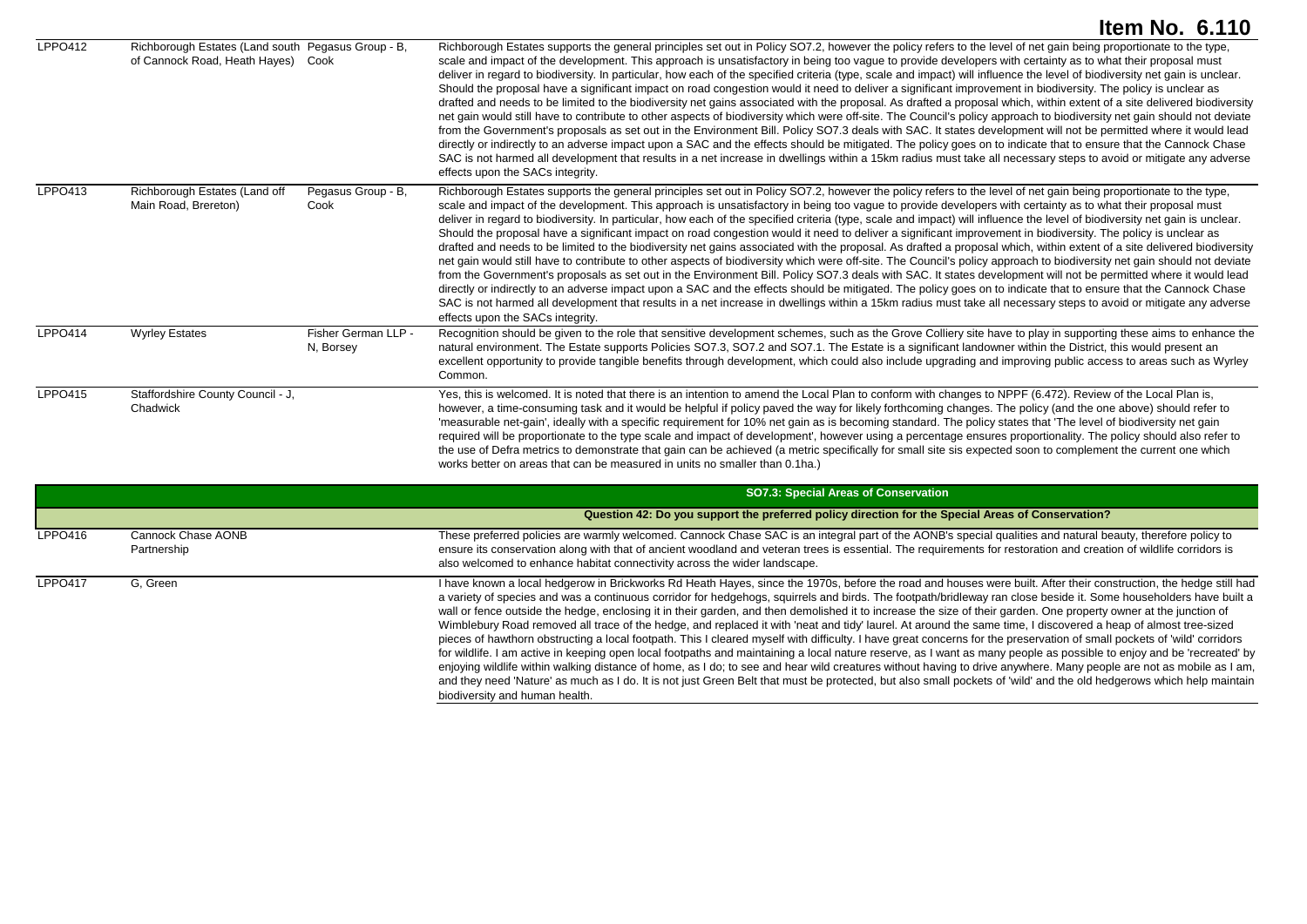|                |                                                                                          |                                  | Item No. 6.111                                                                                                                                                                                                                                                                                                                                                                                                                                                                                                                                                                                                                                                                                                                                                                                                                                                                                                                                                                                                                                                                                                                                                                                                                                                                                                                                                                                                                                                                                                                                                                                                                                                                                                                                                                                                                                                                                                                                                                                                                                                                                                                                                                                                                                                                                                                    |
|----------------|------------------------------------------------------------------------------------------|----------------------------------|-----------------------------------------------------------------------------------------------------------------------------------------------------------------------------------------------------------------------------------------------------------------------------------------------------------------------------------------------------------------------------------------------------------------------------------------------------------------------------------------------------------------------------------------------------------------------------------------------------------------------------------------------------------------------------------------------------------------------------------------------------------------------------------------------------------------------------------------------------------------------------------------------------------------------------------------------------------------------------------------------------------------------------------------------------------------------------------------------------------------------------------------------------------------------------------------------------------------------------------------------------------------------------------------------------------------------------------------------------------------------------------------------------------------------------------------------------------------------------------------------------------------------------------------------------------------------------------------------------------------------------------------------------------------------------------------------------------------------------------------------------------------------------------------------------------------------------------------------------------------------------------------------------------------------------------------------------------------------------------------------------------------------------------------------------------------------------------------------------------------------------------------------------------------------------------------------------------------------------------------------------------------------------------------------------------------------------------|
| <b>LPPO418</b> | Walsall Council - N, Ball                                                                |                                  | Policy SO7.3 refers to both Cannock Chase and Cannock Extension Canal SACs. Walsall and Wolverhampton officers are in ongoing discussions with<br>Staffordshire officers and Natural England in relation to the former and possible mitigation measures that developments in the Black Country may be required to<br>contribute towards, whilst the latter extends into Walsall. We would question the need for an explicit reference to a 15km radius of Cannock Chase SAC, given<br>that the whole of Cannock Chase district lies within this and nearly all lies within an 8km zone. However, we support the statement that any subsequent distance<br>may be agreed by the authorities. On this basis, we can support the policy. The policy refers to developments in the water catchment area of the Cannock<br>Extension Canal. However, it is our understanding that the water supply to the canal comes entirely from Chasewater along the Wyrley and Essington Canal. The<br>extent of the water catchment area referred to in the policy, or potential hydrological pathways, should therefore be clarified in the Plan's supporting text. The<br>qualifying feature of the SAC is the floating water-plantain (Luronium natans) that the Canal supports. It is understood the main issue affecting the nature<br>conservation value of the canal is related to the frequency of boat movements along it. The Natural England citation and supplementary note for the SAC advises<br>that the low volume of boat traffic on this terminal branch of the Wyrley and Essington Canal has allowed open-water plants, including floating water-plantain, to<br>flourish while depressing extensive reed swamp growth. However, poor water quality and inadequate quantities of water can adversely affect the habitat on which<br>the SAC features depend. The Cannock Chase Local Plan HRA Appropriate Assessment (March 2021) found that it is not currently possible to rule out adverse<br>effects on the integrity of Cannock Extension Canal SAC from air pollution due to a lack of traffic and emissions data. Of particular concern will be the effects of<br>atmospheric nitrogen deposition and ground level ozone on the SAC which the HRA process should consider when the assessment data becomes available. |
| LPPO419        | Hazel Slade & Rawnsley<br>Community Association - D,<br>Williams                         |                                  | We strongly support your proposals for protecting, conserving and enhancing biodiversity, and also the policies in regard to SACs. We would prefer to see the<br>language of protection and conservation more robustly and unambiguously stated for the clearer understanding of what is and is not permissible for potential<br>developers wherever that is possible.                                                                                                                                                                                                                                                                                                                                                                                                                                                                                                                                                                                                                                                                                                                                                                                                                                                                                                                                                                                                                                                                                                                                                                                                                                                                                                                                                                                                                                                                                                                                                                                                                                                                                                                                                                                                                                                                                                                                                            |
| <b>LPPO420</b> | Canal & River Trust - H, Smith                                                           |                                  | The Trust welcomes the inclusion of this policy regarding the Cannock Extension Canal. Please note that we have also commented on the Habitat Regulations<br>Assessment Report (March 2021) regarding the lack of recognition that the Chasewater Reservoir SSSI is given as being integral to the water supply of the<br>Cannock Extension Canal SAC.                                                                                                                                                                                                                                                                                                                                                                                                                                                                                                                                                                                                                                                                                                                                                                                                                                                                                                                                                                                                                                                                                                                                                                                                                                                                                                                                                                                                                                                                                                                                                                                                                                                                                                                                                                                                                                                                                                                                                                            |
| <b>LPPO421</b> | Natural England- G, Driver                                                               |                                  | We would advise that this policy title and first paragraph should refer to European sites and Wetlands of International Importance ('Ramsar sites'), rather than<br>solely SAC. We would advise that the paragraph on Cannock Chase SAC needs to be revised to be clear that there are other impacts other than recreational<br>impacts for examples, air quality, water quality direct impacts. We would welcome a conversation with the LPA to understand their concerns about impacts from<br>the water catchment area of Cannock Extension Canal SAC. Is there a particular ecological pathway of concern?                                                                                                                                                                                                                                                                                                                                                                                                                                                                                                                                                                                                                                                                                                                                                                                                                                                                                                                                                                                                                                                                                                                                                                                                                                                                                                                                                                                                                                                                                                                                                                                                                                                                                                                    |
| <b>LPPO422</b> | Lichfield District Council - S, Stray                                                    |                                  | Lichfield DC are broadly supportive of Policy SO7.3 and SO7.5 and their supporting text related to the CCSAC and AONB and acknowledge both authorities<br>membership and commitment to the Partnerships of both organisations.                                                                                                                                                                                                                                                                                                                                                                                                                                                                                                                                                                                                                                                                                                                                                                                                                                                                                                                                                                                                                                                                                                                                                                                                                                                                                                                                                                                                                                                                                                                                                                                                                                                                                                                                                                                                                                                                                                                                                                                                                                                                                                    |
| LPPO423        | Richborough Estates (Land off<br>Brownhills Road, Norton Canes)                          | Pegasus Group - B,<br>Cook       | In general terms, the Richborough Estates support the general approach however recognition could be given within the policy to the mitigation measures which<br>can be delivered through Local Plans proposals. Policy SO7.4 with protecting and enhancing landscape character by, amongst other things, protecting and<br>conserving local distinctiveness, scenic qualities, rural openness and sense of place. It also refers to protecting, conserving and enhancing the Cannock Chase<br>AONB and the Green Belt. The policy states all major development proposals must be supported by a landscape and visual assessment.                                                                                                                                                                                                                                                                                                                                                                                                                                                                                                                                                                                                                                                                                                                                                                                                                                                                                                                                                                                                                                                                                                                                                                                                                                                                                                                                                                                                                                                                                                                                                                                                                                                                                                  |
| <b>LPPO424</b> | Richborough Estates (Land south Pegasus Group - B,<br>of Cannock Road, Heath Hayes) Cook |                                  | In general terms, the Richborough Estates support the general approach however recognition could be given within the policy to the mitigation measures which<br>can be delivered through Local Plans proposals. Policy SO7.4 with protecting and enhancing landscape character by, amongst other things, protecting and<br>conserving local distinctiveness, scenic qualities, rural openness and sense of place. It also refers to protecting, conserving and enhancing the Cannock Chase<br>AONB and the Green Belt. The policy states all major development proposals must be supported by a landscape and visual assessment.                                                                                                                                                                                                                                                                                                                                                                                                                                                                                                                                                                                                                                                                                                                                                                                                                                                                                                                                                                                                                                                                                                                                                                                                                                                                                                                                                                                                                                                                                                                                                                                                                                                                                                  |
| <b>LPPO425</b> | Richborough Estates (Land off<br>Main Road, Brereton)                                    | Pegasus Group - B,<br>Cook       | In general terms, the Richborough Estates support the general approach however recognition could be given within the policy to the mitigation measures which<br>can be delivered through Local Plans proposals. Policy SO7.4 with protecting and enhancing landscape character by, amongst other things, protecting and<br>conserving local distinctiveness, scenic qualities, rural openness and sense of place. It also refers to protecting, conserving and enhancing the Cannock Chase<br>AONB and the Green Belt. The policy states all major development proposals must be supported by a landscape and visual assessment.                                                                                                                                                                                                                                                                                                                                                                                                                                                                                                                                                                                                                                                                                                                                                                                                                                                                                                                                                                                                                                                                                                                                                                                                                                                                                                                                                                                                                                                                                                                                                                                                                                                                                                  |
| <b>LPPO426</b> | <b>Wyrley Estates</b>                                                                    | Fisher German LLP -<br>N, Borsey | Recognition should be given to the role that sensitive development schemes, such as the Grove Colliery site have to play in supporting these aims to enhance the<br>natural environment. The Estate supports Policies SO7.3, SO7.2 and SO7.1. The Estate is a significant landowner within the District, this would present an<br>excellent opportunity to provide tangible benefits through development, which could also include upgrading and improving public access to areas such as Wyrley<br>Common.                                                                                                                                                                                                                                                                                                                                                                                                                                                                                                                                                                                                                                                                                                                                                                                                                                                                                                                                                                                                                                                                                                                                                                                                                                                                                                                                                                                                                                                                                                                                                                                                                                                                                                                                                                                                                       |
| <b>LPPO427</b> | Staffordshire County Council - J,<br>Chadwick                                            |                                  | Yes, this is welcomed. A minor point - in 6.489 industrial emissions are mentioned as a source of pollutants; agricultural emissions are also relevant. Specific<br>allocations - section 6 at Norton Pools it should be noted that there is a Local Wildlife Site (LWS) which adjoins the northern edge of the housing site. Impacts<br>(especially those from dog walking) on the LWS, which comprises heathland and grassland habitats, will therefore need to be carefully mitigated. They Pye Green<br>Valley allocation is also in close proximity to a LWS and mitigation will need to be thought through if damage to the LWS is to be avoided. [See submission for<br>maps].                                                                                                                                                                                                                                                                                                                                                                                                                                                                                                                                                                                                                                                                                                                                                                                                                                                                                                                                                                                                                                                                                                                                                                                                                                                                                                                                                                                                                                                                                                                                                                                                                                             |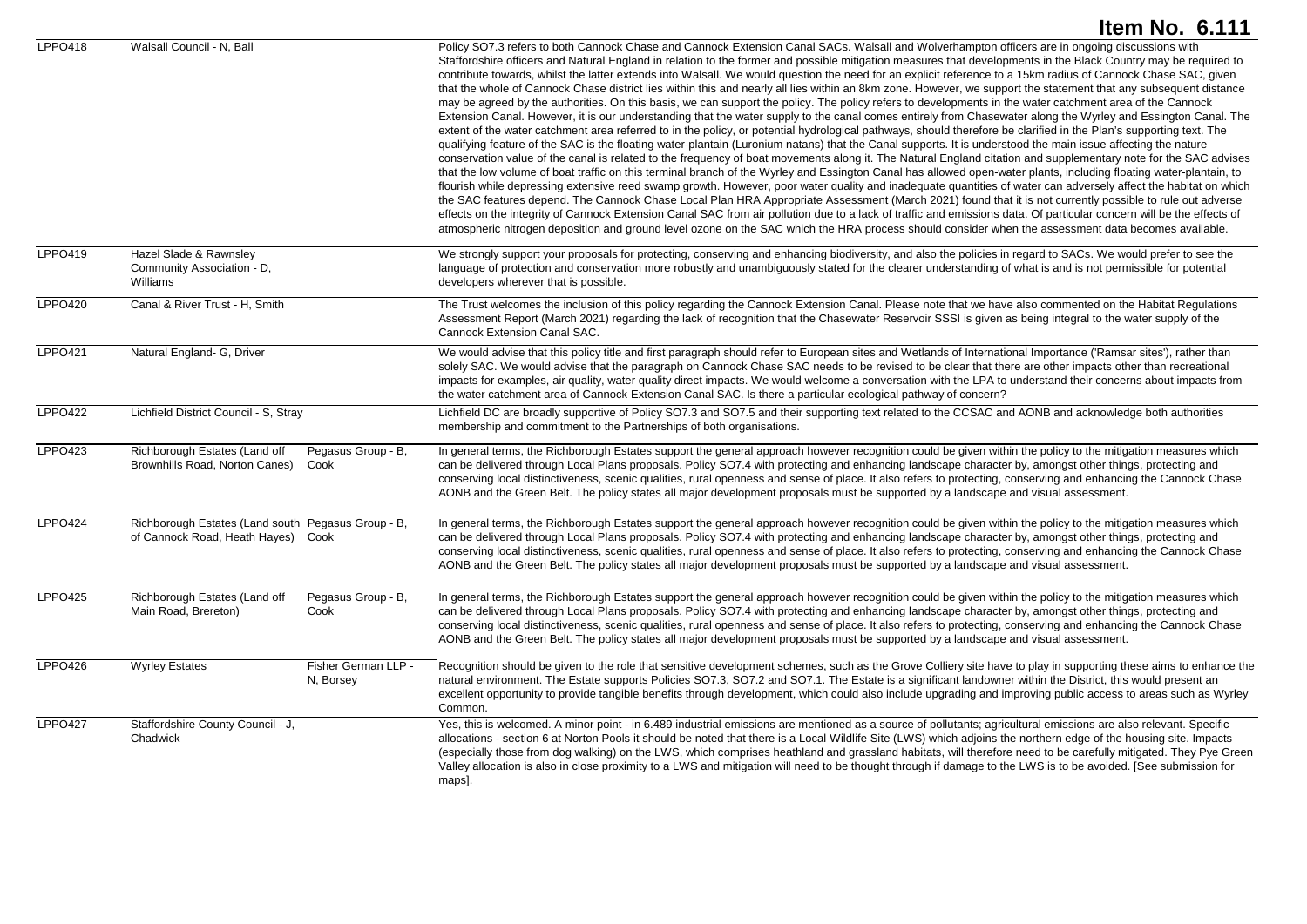|                |                                                                                     |                                         | SO7.4: Protecting, Conserving and Enhancing Landscape Character                                                                                                                                                                                                                                                                                                                                                                                                                                                                                                                                                                                                                                                                                                                                                                                                                                                                                                                                                                                                                                                                                                                                                                                                                                                                                                                                                                                                                                                                                                                                                                                                                                                                                                                                                                                                                                                                     |
|----------------|-------------------------------------------------------------------------------------|-----------------------------------------|-------------------------------------------------------------------------------------------------------------------------------------------------------------------------------------------------------------------------------------------------------------------------------------------------------------------------------------------------------------------------------------------------------------------------------------------------------------------------------------------------------------------------------------------------------------------------------------------------------------------------------------------------------------------------------------------------------------------------------------------------------------------------------------------------------------------------------------------------------------------------------------------------------------------------------------------------------------------------------------------------------------------------------------------------------------------------------------------------------------------------------------------------------------------------------------------------------------------------------------------------------------------------------------------------------------------------------------------------------------------------------------------------------------------------------------------------------------------------------------------------------------------------------------------------------------------------------------------------------------------------------------------------------------------------------------------------------------------------------------------------------------------------------------------------------------------------------------------------------------------------------------------------------------------------------------|
|                |                                                                                     |                                         | Question 43: Do you support the preferred policy direction to protect, conserve and enhance landscape character?                                                                                                                                                                                                                                                                                                                                                                                                                                                                                                                                                                                                                                                                                                                                                                                                                                                                                                                                                                                                                                                                                                                                                                                                                                                                                                                                                                                                                                                                                                                                                                                                                                                                                                                                                                                                                    |
| <b>LPPO428</b> | <b>Cannock Chase AONB</b><br>Partnership                                            |                                         | This policy is warmly welcomed. Reference within this overarching policy to conserving and enhancing the AONB, and respecting sensitive edges is supported.<br>We also welcome reference to locating and designing development to avoid impacts on tranquillity and dark landscapes. Cannock Chase is the least dark of all<br>34 AONBs in England, in part due to light spillage from nearby towns. However, the central core of the Chase is still a relative oasis of darkness for people to<br>enjoy compared to the surrounding conurbations. The AONB is engaged in a Dark Skies Project that seeks to foster a sense of responsibility towards protecting<br>and enhancing dark skies and reducing light pollution in the area, the outcomes of which we hope will support this policy.                                                                                                                                                                                                                                                                                                                                                                                                                                                                                                                                                                                                                                                                                                                                                                                                                                                                                                                                                                                                                                                                                                                                      |
| <b>LPPO429</b> | Historic England - E, Boden                                                         |                                         | Historic England welcomes the references in this policy direction to local distinctiveness and character and also suggest that the policy specifically references the<br>historic environment.                                                                                                                                                                                                                                                                                                                                                                                                                                                                                                                                                                                                                                                                                                                                                                                                                                                                                                                                                                                                                                                                                                                                                                                                                                                                                                                                                                                                                                                                                                                                                                                                                                                                                                                                      |
| LPPO430        | Hazel Slade & Rawnsley<br>Community Association - D.<br>Williams                    |                                         | It is clear that for any development proposal to respect the surrounding scenic quality of the AONB along its sensitive edges, there must be a vigorous defence of<br>its value to the environment and the community. Dense development up to the boundary of the AONB does not meet this objective by some way. Minimal and<br>transient tree screening does not deal with the visual imposition in any meaningful or permanent way. The wording of the constraints place on such development<br>should be unambiguous and provide clear guidance and deterrence to any developer wishing to encroach on the margins of this protected landscape. The<br>boundary of the AONB lies in the valley between the communities of Hazel Slade and Rawnsley. The southern boundary of the AONB therefore represents a very<br>visible and relevant connection to the rural environment that both communities cherish. We cannot support any development that seeks to minimise the<br>significance of this important community and national asset by placing any further development (designated H30 in the draft LP) alongside its boundary.<br>Screening is not the answer here. Redesignating the status of H30 to protect it for all time is the answer, and the Local Plan should seek to meet that need. A<br>CCDC study of Green Belt areas in March 2021 identified the land adjacent to H30, designated HE19 and running down the right hand side of Rawnsley Road<br>toward Hednesford, as at "High" degree of environmental harm should any development be permitted. Although H30 was not included in the study protection from<br>development of this land would be in agreement with the assessment of HE19. We whole heartedly support the preferred policy direction to protect, conserve and<br>enhance landscape character. We hope and trust that the Council will defend this objective with rigor and determination. |
| <b>LPPO431</b> | C, Downes                                                                           |                                         | I consider that site C64 admirably fulfils the criteria for inclusion in Policy SO7.4. It also meets the requirement of Cannock Chase AONB Management Plan 2019<br>section 4.14. Further cementing the argument for re-designation as permanent local green space.                                                                                                                                                                                                                                                                                                                                                                                                                                                                                                                                                                                                                                                                                                                                                                                                                                                                                                                                                                                                                                                                                                                                                                                                                                                                                                                                                                                                                                                                                                                                                                                                                                                                  |
| <b>LPPO432</b> | Natural England- G, Driver                                                          |                                         | We support the direction of the preferred policy.                                                                                                                                                                                                                                                                                                                                                                                                                                                                                                                                                                                                                                                                                                                                                                                                                                                                                                                                                                                                                                                                                                                                                                                                                                                                                                                                                                                                                                                                                                                                                                                                                                                                                                                                                                                                                                                                                   |
| LPPO433        | Richborough Estates (Land off<br>Brownhills Road, Norton Canes)                     | Pegasus Group - B,<br>Cook              | Richborough Estates have no comment to make on this policy area. Policy SO7.6 deals with protecting, conserving and enhancing the Green Belt. It states that<br>development will protect the character and openess of the Green Belt. It also states in association with the large strategic site allocations at south of Lichfield<br>Road, Cannock, land indicated in the proposal map will be safeguarded to allow for the delivery of a country park.                                                                                                                                                                                                                                                                                                                                                                                                                                                                                                                                                                                                                                                                                                                                                                                                                                                                                                                                                                                                                                                                                                                                                                                                                                                                                                                                                                                                                                                                           |
| <b>LPPO434</b> | Richborough Estates (Land south Pegasus Group - B,<br>of Cannock Road, Heath Hayes) | Cook                                    | Richborough Estates have no comment to make on this policy area. Policy SO7.6 deals with protecting, conserving and enhancing the Green Belt. It states that<br>development will protect the character and openess of the Green Belt. It also states in association with the large strategic site allocations at south of Lichfield<br>Road, Cannock, land indicated in the proposal map will be safeguarded to allow for the delivery of a country park.                                                                                                                                                                                                                                                                                                                                                                                                                                                                                                                                                                                                                                                                                                                                                                                                                                                                                                                                                                                                                                                                                                                                                                                                                                                                                                                                                                                                                                                                           |
| LPPO435        | Richborough Estates (Land off<br>Main Road, Brereton)                               | Pegasus Group - B,<br>Cook              | Richborough Estates have no comment to make on this policy area. Policy SO7.6 deals with protecting, conserving and enhancing the Green Belt. It states that<br>development will protect the character and openess of the Green Belt. It also states in association with the large strategic site allocations at south of Lichfield<br>Road, Cannock, land indicated in the proposal map will be safeguarded to allow for the delivery of a country park.                                                                                                                                                                                                                                                                                                                                                                                                                                                                                                                                                                                                                                                                                                                                                                                                                                                                                                                                                                                                                                                                                                                                                                                                                                                                                                                                                                                                                                                                           |
| <b>LPPO436</b> | <b>Wyrley Estates</b>                                                               | Fisher German LLP - N.<br><b>Borsey</b> | Recognition should be given to the role that sensitive development schemes, such as the Grove Colliery site have to play in supporting these aims to enhance the<br>natural environment. The Estate supports Policies SO7.3, SO7.2 and SO7.1. The Estate is a significant landowner within the District, this would present an<br>excellent opportunity to provide tangible benefits through development, which could also include upgrading and improving public access to areas such as Wyrley<br>Common.                                                                                                                                                                                                                                                                                                                                                                                                                                                                                                                                                                                                                                                                                                                                                                                                                                                                                                                                                                                                                                                                                                                                                                                                                                                                                                                                                                                                                         |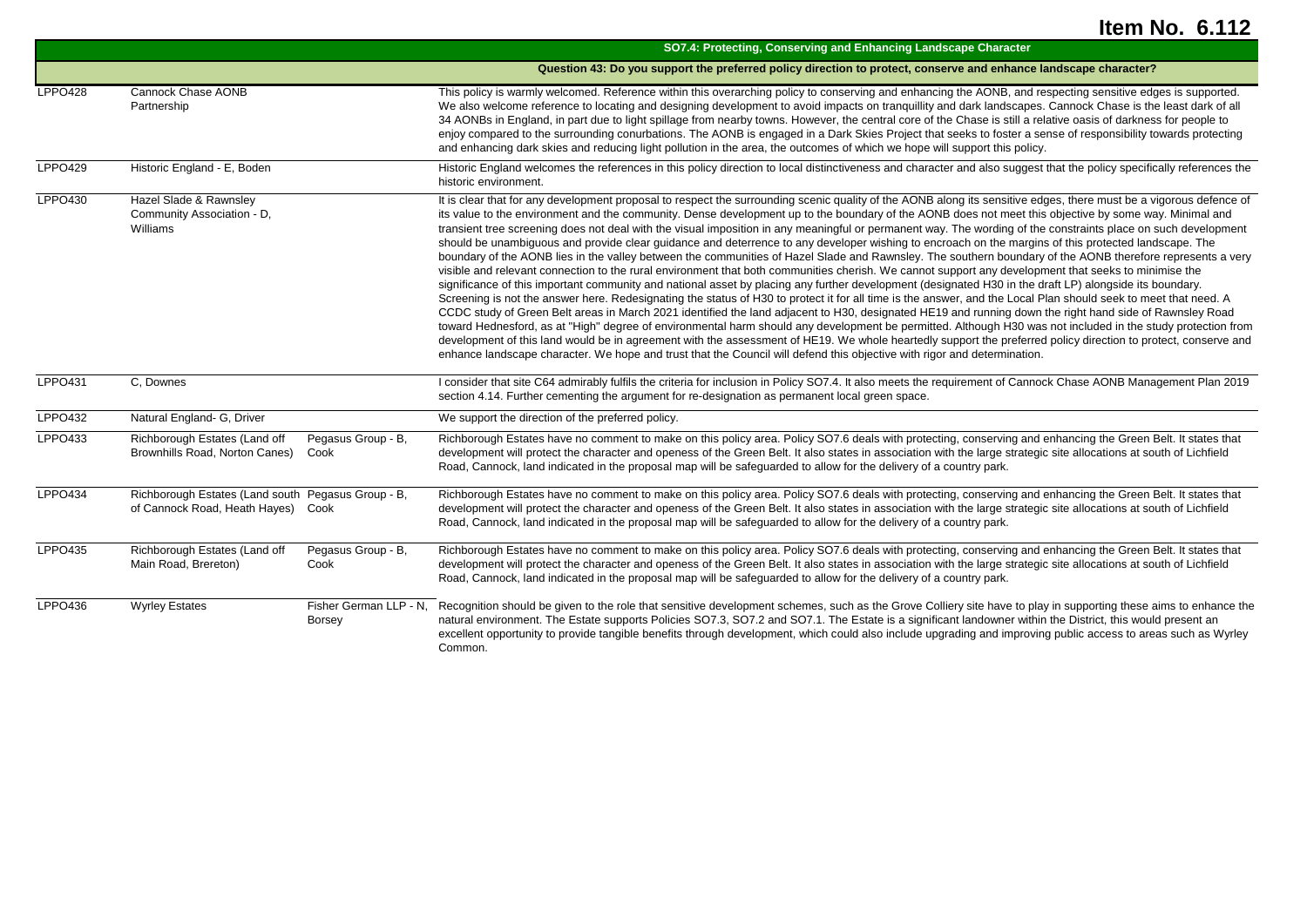|                |                                       | SO7.5: Protecting, Conserving and Enhancing the Cannock Chase Area of Outstanding Natural Beauty                                                                                                                                                                                                                                                                                                                                                                                                                                                                                                                                                                                                                                                                                                                                                                                                                                                                                                                                                                                                  |
|----------------|---------------------------------------|---------------------------------------------------------------------------------------------------------------------------------------------------------------------------------------------------------------------------------------------------------------------------------------------------------------------------------------------------------------------------------------------------------------------------------------------------------------------------------------------------------------------------------------------------------------------------------------------------------------------------------------------------------------------------------------------------------------------------------------------------------------------------------------------------------------------------------------------------------------------------------------------------------------------------------------------------------------------------------------------------------------------------------------------------------------------------------------------------|
|                |                                       | Question 44: Do you support the preferred policy direction to protect, conserve and enhance the Cannock Chase Area of Outstanding Natural Beauty?                                                                                                                                                                                                                                                                                                                                                                                                                                                                                                                                                                                                                                                                                                                                                                                                                                                                                                                                                 |
| LPPO437        | Cannock Chase AONB<br>Partnership     | This policy is warmly welcomed. In addition to reference to Cannock Chase AONB Management Plan 2019-2024 the AONB would welcome reference to the<br>recently published AONB Views and Setting Guide. This document will assist in informing landscape and visual impact assessments and provides advice to help<br>ensure that the surroundings of the AONB are conserved and enhanced. Cannock Chase AONBs domed plateau landform has a strong influence on the<br>landscape character and special qualities of the AONB due to its visual prominence and wide-ranging uninterrupted views outward, which are recognised in the<br>AONB Management Plan. Views towards the distinctive profile of Cannock Chase are also an important attribute within the surrounding area. The AONB Views<br>and Setting Guide describes representative views from and towards the AONB, and offers viewpoint specific advice and spatial advice to help ensure that the<br>surroundings of the AONB are developed and managed in ways that conserve and enhance the AONBs significance and special qualities. |
| LPPO438        | Beau Desert Golf Club - P.<br>Benbow  | BDGC strongly endorse the aims of the Local Plan in supporting the special natural characteristics that define the Green Belt and the Chase AONB in particular.<br>Provision is made within the plan for enhancements to these protected areas where opportunity arises. BDGC see potential for the former quarry in Rugeley Road<br>(C375) to be more effectively integrated into the AONB by careful blending of a peripheral development into a much larger area of land. In this way BDGC see<br>access to the Chase through the recognised Bridleways to be more formally identified incorporating discrete areas of grassland within a largely deciduous area of<br>reforested land. Development would be subject to rigorous viability tests from adjacent locations within and adjacent to the AONB.                                                                                                                                                                                                                                                                                      |
| LPPO439        | Historic England - E, Boden           | We welcome the inclusion of the historic environment and culture as considerations for development within the AONB. However, as we stated at the last<br>consultation, we would be supportive of inclusion of text within this policy direction to reference the role of heritage within the AONB. Reference heritage such as<br>the World War trenches and cemeteries, as well as research such as 'Chase Through Time', will assist in reflecting this important asset as a heritage landscape<br>and we also recommend that links are made to the Cannock Chase AONB Management Plan, as reference earlier in this letter.                                                                                                                                                                                                                                                                                                                                                                                                                                                                     |
| <b>LPPO440</b> | <b>Brindley Heath Parish Council</b>  | The AONB is fast being destroyed by overuse and immediate action is required to save what is left. The Pandemic has seen the area swamped with visitors<br>especially bike riders who have badly damaged most of the paths and much of the most sensitive areas of habitat. The area cannot support such large numbers<br>and any thought of developing tourism in the area is nonsense. Residents have been plaqued with inconvenient and dangerous parking and litter and worse -<br>abuse. The Council must focus on providing alternative areas for recreation and pastimes such as mountain biking which could be located elsewhere in the<br>County or adjacent Counties.                                                                                                                                                                                                                                                                                                                                                                                                                   |
| <b>LPPO441</b> | Natural England- G, Driver            | We support the direction of this policy. However, the beginning of the second paragraph needs rewording, we would suggest the following: "Development<br>proposals within or on land forming the setting of the AONB will be expected to positively contribute to the special qualities of the AONB." We suggest that you<br>make reference to the Cannock Chase AONB Design Guide within the plan.                                                                                                                                                                                                                                                                                                                                                                                                                                                                                                                                                                                                                                                                                               |
| LPPO442        | Lichfield District Council - S. Stray | Lichfield DC are broadly supportive of Policy SO7.3 and SO7.5 and their supporting text related to the CCSAC and AONB and acknowledge both authorities<br>membership and commitment to the Partnerships of both organisations.                                                                                                                                                                                                                                                                                                                                                                                                                                                                                                                                                                                                                                                                                                                                                                                                                                                                    |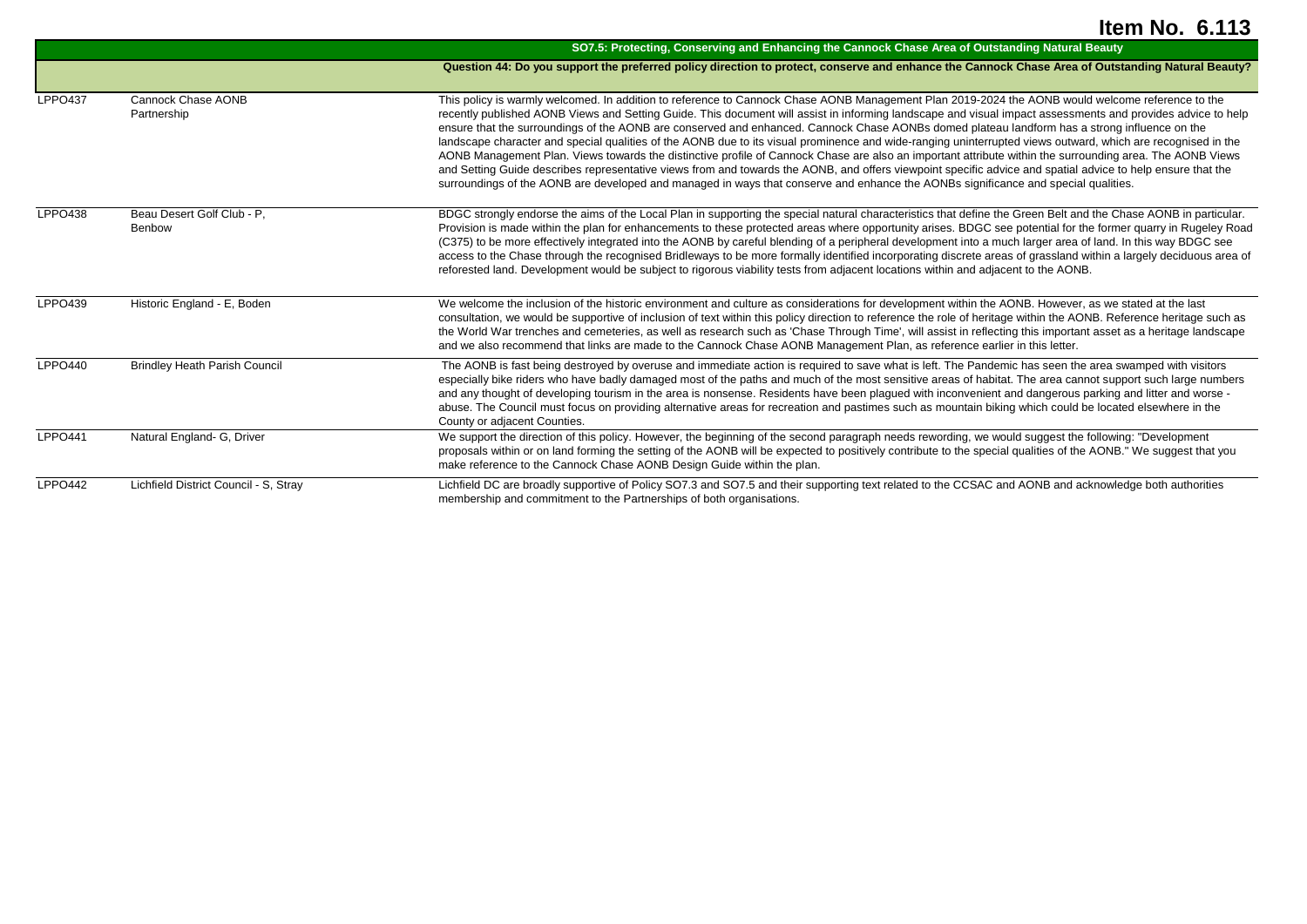|                |                                                                                     |                                         | SO7.6: Protecting, Conserving and Enhancing the Green Belt                                                                                                                                                                                                                                                                                                                                                                                                                                                                                                                                                                                                                                                                                                                                                                                                                                                                                                                                                                                                                                                                                                                                                                                                                                                                                                                                                                                                                                                                                                                                                                                                                                                                                                                                                                                                                                                                                                                                                                                                                                                                                                                                                                                                                                                                                                                                                                                                                                                                                                                                                                                                                                                                                                                                                                                                                                                                                                                                                                                                                                                                                                                                                                                                                                                                                                                                                                                                                                                                                                                                                  |
|----------------|-------------------------------------------------------------------------------------|-----------------------------------------|-------------------------------------------------------------------------------------------------------------------------------------------------------------------------------------------------------------------------------------------------------------------------------------------------------------------------------------------------------------------------------------------------------------------------------------------------------------------------------------------------------------------------------------------------------------------------------------------------------------------------------------------------------------------------------------------------------------------------------------------------------------------------------------------------------------------------------------------------------------------------------------------------------------------------------------------------------------------------------------------------------------------------------------------------------------------------------------------------------------------------------------------------------------------------------------------------------------------------------------------------------------------------------------------------------------------------------------------------------------------------------------------------------------------------------------------------------------------------------------------------------------------------------------------------------------------------------------------------------------------------------------------------------------------------------------------------------------------------------------------------------------------------------------------------------------------------------------------------------------------------------------------------------------------------------------------------------------------------------------------------------------------------------------------------------------------------------------------------------------------------------------------------------------------------------------------------------------------------------------------------------------------------------------------------------------------------------------------------------------------------------------------------------------------------------------------------------------------------------------------------------------------------------------------------------------------------------------------------------------------------------------------------------------------------------------------------------------------------------------------------------------------------------------------------------------------------------------------------------------------------------------------------------------------------------------------------------------------------------------------------------------------------------------------------------------------------------------------------------------------------------------------------------------------------------------------------------------------------------------------------------------------------------------------------------------------------------------------------------------------------------------------------------------------------------------------------------------------------------------------------------------------------------------------------------------------------------------------------------------|
|                |                                                                                     |                                         | Question 45: Do you support the preferred policy direction for protecting, conserving and enhancing the Green Belt?                                                                                                                                                                                                                                                                                                                                                                                                                                                                                                                                                                                                                                                                                                                                                                                                                                                                                                                                                                                                                                                                                                                                                                                                                                                                                                                                                                                                                                                                                                                                                                                                                                                                                                                                                                                                                                                                                                                                                                                                                                                                                                                                                                                                                                                                                                                                                                                                                                                                                                                                                                                                                                                                                                                                                                                                                                                                                                                                                                                                                                                                                                                                                                                                                                                                                                                                                                                                                                                                                         |
| <b>LPPO443</b> | S Grigg                                                                             |                                         | Preserve the Green Belt, including the old mining land in Wimblebury across to Prospect village and to Norton Canes. We are losing so many green spaces and<br>this area acts as a buffer zone surrounding Cannock Chase AONB.                                                                                                                                                                                                                                                                                                                                                                                                                                                                                                                                                                                                                                                                                                                                                                                                                                                                                                                                                                                                                                                                                                                                                                                                                                                                                                                                                                                                                                                                                                                                                                                                                                                                                                                                                                                                                                                                                                                                                                                                                                                                                                                                                                                                                                                                                                                                                                                                                                                                                                                                                                                                                                                                                                                                                                                                                                                                                                                                                                                                                                                                                                                                                                                                                                                                                                                                                                              |
| LPPO444        | Cannock Chase AONB<br>Partnership                                                   |                                         | This policy and the proposed Green Belt amendments as shown on the proposed Policies Map are supported.                                                                                                                                                                                                                                                                                                                                                                                                                                                                                                                                                                                                                                                                                                                                                                                                                                                                                                                                                                                                                                                                                                                                                                                                                                                                                                                                                                                                                                                                                                                                                                                                                                                                                                                                                                                                                                                                                                                                                                                                                                                                                                                                                                                                                                                                                                                                                                                                                                                                                                                                                                                                                                                                                                                                                                                                                                                                                                                                                                                                                                                                                                                                                                                                                                                                                                                                                                                                                                                                                                     |
| LPPO445        | Severn Trent                                                                        |                                         | We would encourage green belt protection and the re-use of brownfield wherever possible. Greenbelt development is by nature greenfield development and when<br>land is newly designated for development is it imperative that a sustainable drainage option from the drainage hierarchy exists. Green belt development should<br>not discharge surface water flows to the combined or foul sewerage network.                                                                                                                                                                                                                                                                                                                                                                                                                                                                                                                                                                                                                                                                                                                                                                                                                                                                                                                                                                                                                                                                                                                                                                                                                                                                                                                                                                                                                                                                                                                                                                                                                                                                                                                                                                                                                                                                                                                                                                                                                                                                                                                                                                                                                                                                                                                                                                                                                                                                                                                                                                                                                                                                                                                                                                                                                                                                                                                                                                                                                                                                                                                                                                                                |
| LPPO446        | Richborough Estates (Land off<br>Brownhills Road, Norton Canes)                     | Pegasus Group - B,<br>Cook              | Richborough Estates support the recognition of the country park associated with the site allocation of land south of Lichfield Road, Cannock. The policy should<br>make clear that the country park will deliver significant benefits which will mitigate the impact resulting from the loss of Green Belt via the housing allocation.                                                                                                                                                                                                                                                                                                                                                                                                                                                                                                                                                                                                                                                                                                                                                                                                                                                                                                                                                                                                                                                                                                                                                                                                                                                                                                                                                                                                                                                                                                                                                                                                                                                                                                                                                                                                                                                                                                                                                                                                                                                                                                                                                                                                                                                                                                                                                                                                                                                                                                                                                                                                                                                                                                                                                                                                                                                                                                                                                                                                                                                                                                                                                                                                                                                                      |
| <b>LPPO447</b> | Richborough Estates (Land south Pegasus Group - B,<br>of Cannock Road, Heath Hayes) | Cook                                    | Richborough Estates support the recognition of the country park associated with the site allocation of land south of Lichfield Road, Cannock. The policy should<br>make clear that the country park will deliver sinigicant benefits which will mitigate the impact resulting from the loss of Green Belt via the housing allocation.                                                                                                                                                                                                                                                                                                                                                                                                                                                                                                                                                                                                                                                                                                                                                                                                                                                                                                                                                                                                                                                                                                                                                                                                                                                                                                                                                                                                                                                                                                                                                                                                                                                                                                                                                                                                                                                                                                                                                                                                                                                                                                                                                                                                                                                                                                                                                                                                                                                                                                                                                                                                                                                                                                                                                                                                                                                                                                                                                                                                                                                                                                                                                                                                                                                                       |
| LPPO448        | Richborough Estates (Land off<br>Main Road, Brereton)                               | Pegasus Group - B,<br>Cook              | Richborough Estates support the recognition of the country park associated with the site allocation of land south of Lichfield Road, Cannock. The policy should<br>make clear that the country park will deliver sinigicant benefits which will mitigate the impact resulting from the loss of Green Belt via the housing allocation.                                                                                                                                                                                                                                                                                                                                                                                                                                                                                                                                                                                                                                                                                                                                                                                                                                                                                                                                                                                                                                                                                                                                                                                                                                                                                                                                                                                                                                                                                                                                                                                                                                                                                                                                                                                                                                                                                                                                                                                                                                                                                                                                                                                                                                                                                                                                                                                                                                                                                                                                                                                                                                                                                                                                                                                                                                                                                                                                                                                                                                                                                                                                                                                                                                                                       |
| LPPO449        | St Modwens (Land at York's<br>Bridge, Pelsall)                                      | RPS - P, Hill                           | The site is included within Green Belt Parcel OA14. The Assessment of OA14 is set out below at Fig 7. The site has not been subject to a site-specific<br>assessment as part of the Green Belt Harm Assessment. We have however undertaken a site-specific review of the Site which includes a high-level consideration<br>to the contribution of the Site against each of the NPPFs five purposes and its suitability for release from the Green Belt. This high-level consideration is set out<br>below. To Check Unrestricted Sprawl: The principal consideration in respect of this objective is the sprawl of the existing settlement edge of Pelsall, Walsall. A<br>key consideration is the strength and permanence of existing boundaries. The site is physically contained by Wyrley and Essington Canal to the south, Lime Lane<br>to the West and Lichfield Road to the East. This existing settlement edge and a strong treelined hedgerow boundary to the north of the site creating a strong<br>boundary which prevents the unrestricted sprawl of development into the Green Belt. This hedgerow will be retained, and further structured landscaping will<br>enhance this buffer. To Prevent Neighbouring Towns from Merging into one Another: The principal consideration in respect of this objective is the potential for<br>physical coalescence of towns. There are no settlements to the immediate north of the site. The existing built edge of Norton Canes lies approx. 2.5km to north of<br>Pelsall, Walsall, with the Brownhills West 1.8km to the north. The A5 (and M6 Toll for Norton Canes) also exists within the intervening land with no intervisibility<br>between the two areas due to the landform and existing substantial woodland to the south of Watling Street. The site is therefore physically and visually separated<br>from settlements which prevents coalescence to the north. Safeguarding the Countryside from Encroachment: The physical and visual containment of the site<br>limits the contribution that the land makes to safeguarding the effect of countryside encroachment. Preserve the Setting and Special Character of Historic Towns:<br>The site does not fall within or adjacent to any Conservation Areas and does not have direct views into a historic town. As indicated in the heritage section of this<br>Vision Document, Pelsall Bridge is a locally listed building, but the development is largely set in the context of modern housing development to its south and the<br>visual influences of Coppice Industrial Estate to its North East. It therefore has very limited impact on the setting of any historic towns. To Assist in Urban<br>Regeneration, by Encouraging the Recycling of Derelict Land and other Urban Land: This objective will conflict with any green field site within the Green Belt and<br>will need to be weighed up in the planning balance. To accommodate the intended level of housing growth, it has been acknowledged there exists a need to<br>release Green Belt land within the local authority through the Joint Core Strategy Review process. Overall, as demonstrated in the site-specific assessment set<br>out above, it is apparent that the release of the Site from Green Belt will not compromise the five purposes of the Green Belt and is entirely in accordance with the<br>NPPF in relation to sustainable Green Belt land release. We request that Council take account of the site-specific assessment we have undertaken and include<br>within the Local Plan evidence base. |
| <b>LPPO450</b> | <b>Wyrley Estates</b>                                                               | Fisher German LLP - N,<br><b>Borsey</b> | Broadly Policy SO7.6 states how the Green Belt will be protected, however the Green Belt is also there for enjoyment through appropriate uses which do not<br>conflict Green Belt policy and principles. As stated earlier in Question 1, provision should be made for the enjoyment of leisure and recreational activities. The<br>Grove Colliery site offers a perfect opportunity for a regeneration site; however, the policy does not go far enough in encouraging new facilities in the Green Belt<br>which can be developed and enjoyed in a sustainable manner. The risk is that non-sympathetic uses creep into the area and confine the site to a future of making<br>very little positive contribution to the Green Belt and failing to maximise the potential of heritage assets, such as Grove Colliery heritage. The policy is quite<br>restrictive and needs to elaborate on wider principles which can provide appropriate opportunities within the Green Belt and avoid hampering the longer-term<br>aspirations.                                                                                                                                                                                                                                                                                                                                                                                                                                                                                                                                                                                                                                                                                                                                                                                                                                                                                                                                                                                                                                                                                                                                                                                                                                                                                                                                                                                                                                                                                                                                                                                                                                                                                                                                                                                                                                                                                                                                                                                                                                                                                                                                                                                                                                                                                                                                                                                                                                                                                                                                                                          |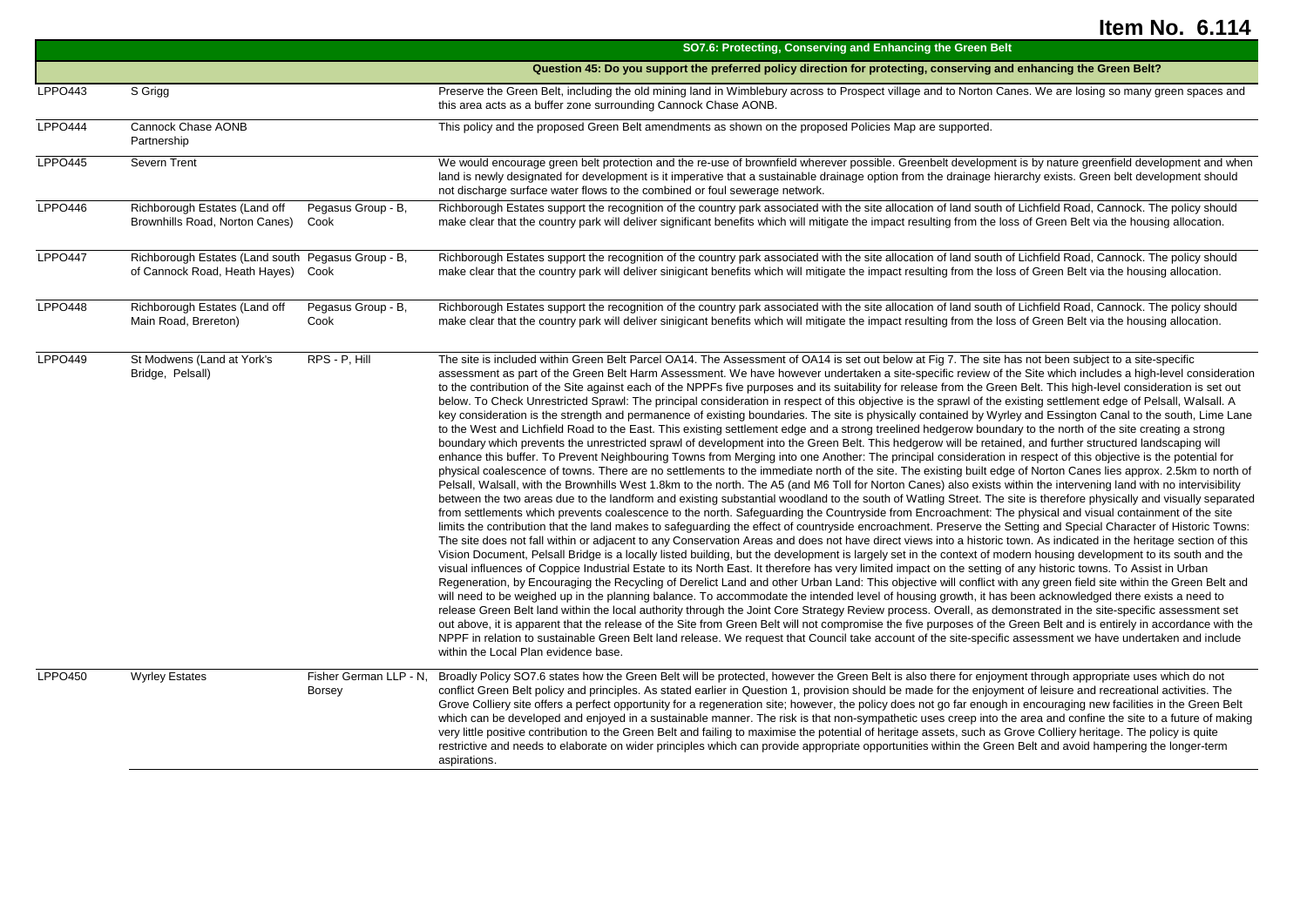| <b>LPPO451</b> | England                                            | The Church Commissioners for Barton Willmore - A, Bird We consider that preferred Policy SO7.6 largely repeats national planning policy on the Green Belt, which it is not necessary to duplicate within the draft Plan<br>policies. Reference should instead be made to the NPPF and the application of national Green Belt policy in the local context in accordance with this. We note<br>that this draft Policy identifies compensatory improvements to the Green Belt in association with the proposed strategic housing allocation South of Lichfield (SH1)<br>only. It is noted that further mitigation and compensatory improvements are to be considered and included in the more detailed site policies for all of the proposed<br>allocations (to be removed from the Green Belt) within the next iteration of the plan. We would welcome the opportunity to explore the potential for such<br>compensatory improvements at our Client's site, recognising that the Commissioners also have wider landholdings within the vicinity of the Bleak House site that<br>lie within the Green Belt.                                                                                                                                                                                                                                                                                                                                                                                                                                                                                                                                                                                                                                                                                                                                                                                                                                                                                                                                                                                                                                                                                                                                                                                                                                                                                                                                                                                                                                                                                                                                                                                                                                                                                                                                                                                                                                                                                                                                                                                                                                                                                                                                                                                                                                                                                                                                                                                                                                                                                                                                                                                                                                                                                                                                                                                                                                                                                                                                                                                                                                                                                    |
|----------------|----------------------------------------------------|---------------------------------------------------------------------------------------------------------------------------------------------------------------------------------------------------------------------------------------------------------------------------------------------------------------------------------------------------------------------------------------------------------------------------------------------------------------------------------------------------------------------------------------------------------------------------------------------------------------------------------------------------------------------------------------------------------------------------------------------------------------------------------------------------------------------------------------------------------------------------------------------------------------------------------------------------------------------------------------------------------------------------------------------------------------------------------------------------------------------------------------------------------------------------------------------------------------------------------------------------------------------------------------------------------------------------------------------------------------------------------------------------------------------------------------------------------------------------------------------------------------------------------------------------------------------------------------------------------------------------------------------------------------------------------------------------------------------------------------------------------------------------------------------------------------------------------------------------------------------------------------------------------------------------------------------------------------------------------------------------------------------------------------------------------------------------------------------------------------------------------------------------------------------------------------------------------------------------------------------------------------------------------------------------------------------------------------------------------------------------------------------------------------------------------------------------------------------------------------------------------------------------------------------------------------------------------------------------------------------------------------------------------------------------------------------------------------------------------------------------------------------------------------------------------------------------------------------------------------------------------------------------------------------------------------------------------------------------------------------------------------------------------------------------------------------------------------------------------------------------------------------------------------------------------------------------------------------------------------------------------------------------------------------------------------------------------------------------------------------------------------------------------------------------------------------------------------------------------------------------------------------------------------------------------------------------------------------------------------------------------------------------------------------------------------------------------------------------------------------------------------------------------------------------------------------------------------------------------------------------------------------------------------------------------------------------------------------------------------------------------------------------------------------------------------------------------------------------------------------------------------------------------------------------------------------|
| <b>LPPO452</b> | St Modwen Industrial & Logistics RPS - J, Bonehill | RPS note the findings of the Cannock Chase Green Belt Harm Assessment February 2021 (the 2021 LUC Assessment). However, we strongly disagree with the<br>inclusion of the site within OA14 for a number of reasons as set out in the Site Specific Green Belt Assessment (the Assessment) for the Site included as<br>Appendix C. The Assessment has generally been undertaken in accordance with the methodology of the 2020 LUC assessment to aid the comparison of the<br>results between the two. We have also drawn upon the findings of the Cannock Chase Green Belt Study (the 2016 LUC Assessment) as this did assess the<br>undeveloped part of the Site in detail as part of a wider parcel. It should be noted that while we have followed the methodology of the 2021 LUC Assessment that<br>this should not be interpreted as RPS endorsing this approach. In particular as noted in the Assessment there are aspects of the approach taken in the LUC 2021<br>Assessment which are inconsistent with RPS's considerable experience of Green Belt Assessments undertaken elsewhere. We also note that while this<br>methodology has been utilised by LUC in undertaking assessments for other Local Authorities, we are not aware that this particular approach has yet been subject<br>to examination and found as being robust. Distinction: As set out in paragraphs 3.2 to 3.8 of Appendix C RPS disagree that the features identified for parcel BW1<br>amount to a strong distinction from the urban area. In particular we note that linear tree cover is given as an example of a moderate boundary feature on page 53<br>of the 2021 LUC Assessment. We also note that washed-over development to the north and south of the parcel contribute to containment which reduces<br>distinction as per paragraph 3.78 of the assessment. In relation to views paragraph 3.76 of the 2021 LUC Assessment states that caution should be used when<br>considering views, on the basis that seasonal variations and boundary maintenance regimes can have a significant impact. Given this we question the degree to<br>which the hedgerow structure within the parcel prevents views f the urban area and washed over development during the winter. Given the points above RPS<br>consider that parcel BW1 to only be of moderate distinction between the parcel and urban area. Accordingly, parcels beyond this including the Site should not be<br>considered as outer areas and should be subject to more detailed site specific assessment than was undertaken as part of the 2021 LUC Green Belt Assessment.<br>Inspector's Letter to Welwyn Hatfield BC Dec 2019: Paragraphs 3.9 to 3.15 of Appendix C set out our concerns that the 2021 LUC Assessment does not follow<br>the guidance set out in the Inspector's letter to Welwyn Hatfield BC (Dec 2017), despite referring to it. In summary we consider the assessment of outer areas to<br>be subject to the same criticism that the Inspector raised of the phase 1 Welwyn Hatfield Green Belt Review, which is that the strategic assessment of large<br>parcels cannot necessarily be relied upon to apply to smaller areas within large parcels. This indicates that the assessment of OA14, which was strategic in<br>nature, should not be relied upon when considering the potential harm to the Green Belt of the release of the Site. Furthermore, RPS content that LUC have<br>misinterpreted the Inspector's comments on the phase 2 Green Belt Review.                                                                                                                                                                                                                                                                                                                                                                                                                                                                                                                                                                                                                                              |
|                |                                                    | In particular we consider that the LUC 2021 Assessment, like the Welwyn Hatfield phase 2 Green Belt Review which the Inspector was commenting on, has failed<br>to examine all of the potential development sites adjacent to the urban areas. We suggest that this is a result of LUC misinterpreting the meaning of urban areas<br>to mean inset areas, rather than also considering urban areas that are currently washed over by the Green Belt, such as Watling Street Business Park. This is a<br>fundamental point of principle. We also content that LUC appear to have interpreted this as meaning immediately adjacent when considering distinction. This<br>would mean only development parcels separated from urban areas would be assessed. This would exclude parcels separated from urban areas by any features<br>such as woodland, rivers, roads etc. which would be contrary to established practice. Furthermore, this is inconsistent with how adjacent is defined by paragraph<br>3.93 of the 2021 LUC Assessment which defines adjacent Green Belt land as the land that lies net to and/or in close proximity to land/parcels being assessed for<br>potential release. This is contradictory to the approach taken to distinction wherein the 2021 LUC Assessment has used the presence of a parcel that they have<br>assessed as being strongly distinct to mean that all parcels beyond this should not be assessed as more than a high level as an outer area. Parcels such as the<br>Site can still be in close proximity to the urban areas while not being immediately next to said urban areas. As such RPS consider that the approach taken by LUC<br>in the 2020 LUC Assessment does not reflect the approach advocated by the Inspector's Letter to Welwyn Hatfield BC (Dec 2017). RPS contend that to be in<br>accordance with this approach the assessment should consider all potential development sites adjacent to urban areas, such as the Site. Site specific Green Belt<br>Assessment: In undertaking the Assessment for the Site (Appendix C) we have subdivided the Site into two parcels based on clear differences in terms of land<br>use and the presence of boundary features consistent with the approach taken in the LUC 2021 Assessment. The following sections summarise the findings for<br>these two parcels. Business Park Parcel: [See Fig.1 in document] In coming to a conclusion on the assessment of harm of releasing the Business Park Parcel<br>from the Green Belt the Assessment notes that all parcels considered by the 2021 LUC Assessment were considered to make a strong contribution to Purpose 5.<br>Although it is not expressly stated in the 2021 LUC Assessment it is clear that the contribution made to Purpose 5 has not informed the final assessment of harm<br>for the potential release of individual parcels. This is because the potential release of a number of parcels have been assessed as only resulting in levels of harm<br>at the level of moderate - low harm which can only be achieved by the loss of a contribution assessed as being moderate or lower. RPS consider the Business<br>Park Parcel to make no contributions to Purposes 1 to 4 of the Green Belt. Its release would constitute a negligible impact on adjacent Green Belt land therefore<br>the level of harm that would be caused by its release is very low harm, as per the benchmarks set out on pages 79 to 80 of the 2021 LUC Assessment. It is<br>considered that the Business Park Parcel makes a strong contribution to Purpose 5 and this is included in the assessment of harm, which is contrary to the<br>approach taken for a number of other sites, then at most the release of the Business Park Parcel would result in moderate harm. [See Table 4.1 in the document].<br>Expansion Land Parcel: [see Fig 4.2 in document]: As set out above in coming to a conclusion on the assessment of harm of releasing the Expansion Land Parcel<br>from the Green Belt the Assessment notes that all parcels considered by the 2021 LUC Assessment were considered to make a strong contribution to Purpose 5. |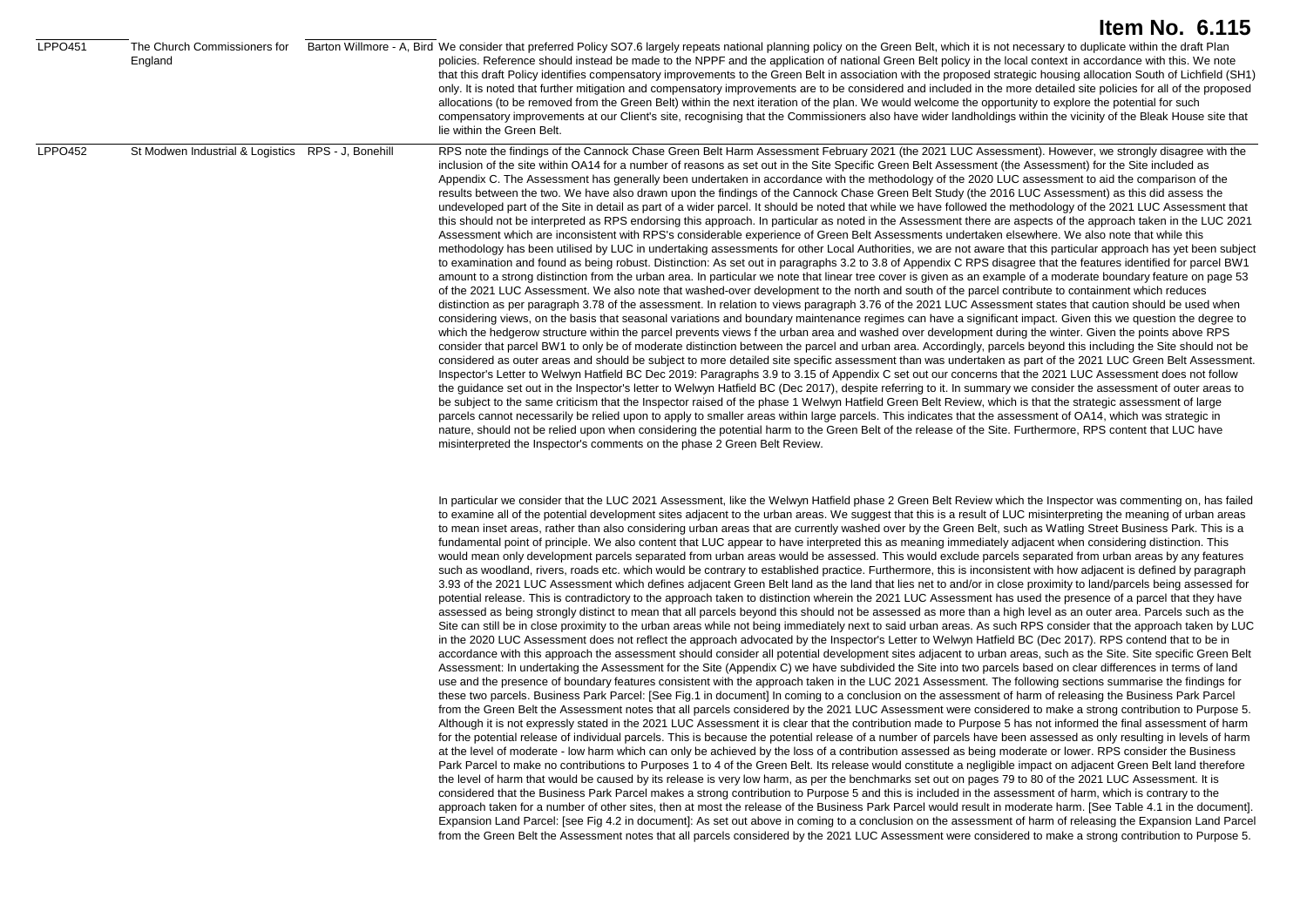Although it is not expressly stated in the 2021 LUC Assessment it is clear that the contribution made to Purpose 5 has not informed the final assessment of harm for the potential release of individual parcels. This is because the potential release of a number of parcels has been assessed as only resulting in levels of harm at the level of moderate - low harm which can only be achieved by the loss of a contribution assessed as being moderate or lower. RPS consider the Expansion Land Parcel to make a relatively weak contributions to Purpose 3 and no contribution to purposes 1, 2, and 4 of the Green Belt. Its release would constitute a negligible impact on adjacent Green Belt land therefore the level of harm that would be caused by its release is very low harm, as per the benchmarks set out on pages 79 to 80 of the 2021 LUC Assessment. As noted above RPS consider the Expansion Land Parcel to only make a weak contribution to Purpose 5. If Purpose 5 is considered as part of the assessment of harm then this would still result in an overall assessment of very low harm. It is considered that the Expansion Land Parcel makes a strong contribution to Purpose 5 and this is included in the assessment of harm, which is contrary to the approach taken for a number of other sites, then at most the release of the release of the Expansion Land Parcel would result in moderate harm. [See Table 4.2 in the document]. Conclusions: The Assessment undertaken by RPS of the level of harm of the release of both the Business Park Parcel and Expansion Land Parcel would be very low harm. As such RPS consider that, in conjunction with the exceptional circumstances associated with the need to allocate sufficient employment land, the Site should be released from the Green Belt through the Cannock Chase Local Plan. RPS note that the Business Park Parcel makes no contribution to Purposes 1 to 4 of the Green Belt and only a very weak contribution to Purpose 5. On this basis even if the Expansion Land Parcel were not released from the Green Belt there is a compelling case to release the Business Park Parcel. RPS also note that site NE5 Turf Field is proposed for release from the Green Belt for development, although surrounding Green Belt land is not proposed for release. This would result in it forming an isolated employment development inset from the Green Belt. RPS consider that this provides further justification for the release of the already developed Business Park Parcel from the Green Belt.

|                |                                                                 | SO7.7: Amendments to the Green Belt                                                                                                                                                                                                                                                                                                                                                                                                                                                                                                                                                                                                                                                                                                                                                                                                                                                                                                                                                                                                                                                                                                                                                                                                                                                                                                                                                                                                                                                                                                                                                                           |
|----------------|-----------------------------------------------------------------|---------------------------------------------------------------------------------------------------------------------------------------------------------------------------------------------------------------------------------------------------------------------------------------------------------------------------------------------------------------------------------------------------------------------------------------------------------------------------------------------------------------------------------------------------------------------------------------------------------------------------------------------------------------------------------------------------------------------------------------------------------------------------------------------------------------------------------------------------------------------------------------------------------------------------------------------------------------------------------------------------------------------------------------------------------------------------------------------------------------------------------------------------------------------------------------------------------------------------------------------------------------------------------------------------------------------------------------------------------------------------------------------------------------------------------------------------------------------------------------------------------------------------------------------------------------------------------------------------------------|
|                |                                                                 | Question 46: Do you support the preferred policy direction to amendments to the Green Belt?                                                                                                                                                                                                                                                                                                                                                                                                                                                                                                                                                                                                                                                                                                                                                                                                                                                                                                                                                                                                                                                                                                                                                                                                                                                                                                                                                                                                                                                                                                                   |
| LPPO453        | Holford Farm Partnership - P.<br>Holford                        | Hawksmoor - T, Bathurst My clients fully support the removal of employment Land Site E10 from the Green Belt to enable it to come forward for development. Given the site's boundaries<br>are closely formed by the A5 Watling Street, the M6 Toll Motorway, the B4154 Walsall Road and the Toby Carvery premises it contributes little in respect of the<br>five Green Belt purposes cited at para.134 of the NPPF, namely the checking of the unrestricted sprawl of large built-up areas and prevention of neighbouring<br>towns form merging into one another. Further to the above, my clients would also support further amendments to the Green Belt to provide for additional<br>employment land supply to assist in meeting the potential shortfall from surrounding Black Country authorities, particularly in regard to the land at Jubilee Field,<br><b>Watling Street.</b>                                                                                                                                                                                                                                                                                                                                                                                                                                                                                                                                                                                                                                                                                                                       |
| LPPO454        | West Midlands Housing<br>Association Planning Consortium Stoate | We support the Council's proposals to amend the Green Belt boundary through a formal review of the local plan policies or through a Neighbourhood plan, as<br>Tetlow King Planning - L<br>permitted by the NPPF, in order to accommodate the growth requirements of the District. The NPPF states at paragraph 136 that Green Belt boundaries can be<br>altered where exceptional circumstances are fully evidenced and justified. We understand that the Council has produced the Cannock Chase Green Belt Harm<br>Assessment (2020), a detailed Green Belt study that was undertaken to inform the preparation of the Plan, and that a further Green Belt Part 2 Assessment study<br>will also feed into the further development of Local Plan policy. We are pleased to see that the Council has approached the topic of the Green Belt with a<br>balanced and objective perspective. While the Council recognise the important role of the Green Belt, it has also realised its restrictive characteristics when it<br>comes to development. The Local Plan is to provide for a minimum of 5,516 dwellings to meet local housing needs, and an additional 500 dwellings to meet<br>unmet needs of neighbouring areas. As mentioned in the preferred options document, 60% of the District is designated Green Belt. This presents a significant<br>barrier with regard to identifying suitable sites for the delivery of much needed housing development in the authority area. Amending the Green Belt will help to<br>ensure that a sufficient supply of deliverable and developable land is available. |
| <b>LPPO455</b> | <b>Brindley Heath Parish Council</b>                            | Too much of the Green Belt has already been developed and the Council must ask itself just how much more they are prepared to lose before there is no longer<br>such a barrier. This is becoming a major problem in the West Midlands with Lichfield now only a field away from Shenstone and Cannock now joined to South<br>Staffs, Walsall and thus Birmingham.                                                                                                                                                                                                                                                                                                                                                                                                                                                                                                                                                                                                                                                                                                                                                                                                                                                                                                                                                                                                                                                                                                                                                                                                                                             |
| <b>LPPO456</b> | Severn Trent                                                    | Following comments above to question 45 we strongly discourage new development on the green belt should it entail disposing of surface water to the combined<br>or foul sewerage network. Every opportunity to ensure greenbelt developments are to an exemplar environmental standard should be made. We recognise that<br>the plan looks to offset and compensate any impact which we strongly support. Reiterating our comments to previous questions we wish to approachable for any<br>collaboration projects involving green infrastructure and or biodiversity net gain.                                                                                                                                                                                                                                                                                                                                                                                                                                                                                                                                                                                                                                                                                                                                                                                                                                                                                                                                                                                                                               |
| <b>LPPO457</b> | Home Builders Federation - S.<br>Green                          | The HBF agree that as set out in Policy SO7.7, there is a need to amend Green Belt boundaries to accommodate growth in the District. As set out in 2019 NPPF,<br>where fully evidenced and justified Green Belt boundaries can be altered in "exceptional circumstances" through the preparation or updating of Local Plans (para<br>136 & 137). The HBF would not wish to comment ion the 7 sites selected for release from the Green Belt. The preferred policy approach does not demonstrate<br>that Green Belt boundaries will not need to be altered at the end of the plan period by the identification of areas of safeguarded land between the urban area and<br>the Green Belt, in order to meet longer-term development needs stretching well beyond the plan period as set out in the 2019 NPPF (para 139c & 139e). The<br>Council proposes that if required, further changes to the Green Belt boundary will be made through a formal review of the Local Plan policies, or through a<br>Neighbourhood Plan, which potentially undermines the permanence of these boundaries in the long-term contrary to national policy.                                                                                                                                                                                                                                                                                                                                                                                                                                                                        |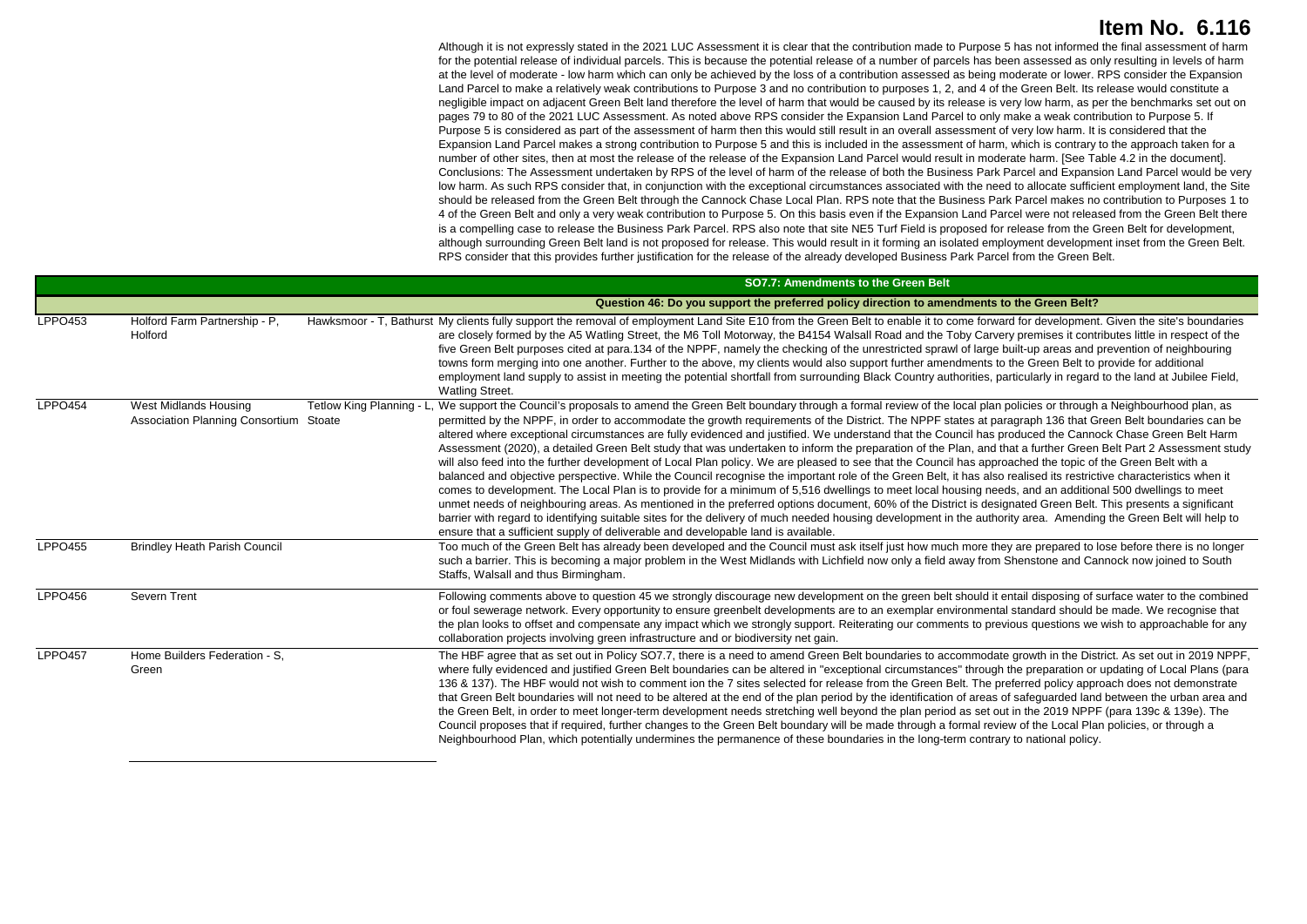|                     |                                                                                          |                            | <b>Item No. 6.117</b>                                                                                                                                                                                                                                                                                                                                                                                                                                                                                                                                                                                                                                                                                                                                                                                                                                                                                                                                                                                                                                                                                                                                                                                                                                                                                                                                                                                                                                                                                                                                                                                                                                                                                                                                                                                                                                                                                                                                                                                                                                                                                                                                                                                                                                                                                                                                                                                                                                                                                                                                                                                                                                                                                                                                                                                                                                                                                                                                        |
|---------------------|------------------------------------------------------------------------------------------|----------------------------|--------------------------------------------------------------------------------------------------------------------------------------------------------------------------------------------------------------------------------------------------------------------------------------------------------------------------------------------------------------------------------------------------------------------------------------------------------------------------------------------------------------------------------------------------------------------------------------------------------------------------------------------------------------------------------------------------------------------------------------------------------------------------------------------------------------------------------------------------------------------------------------------------------------------------------------------------------------------------------------------------------------------------------------------------------------------------------------------------------------------------------------------------------------------------------------------------------------------------------------------------------------------------------------------------------------------------------------------------------------------------------------------------------------------------------------------------------------------------------------------------------------------------------------------------------------------------------------------------------------------------------------------------------------------------------------------------------------------------------------------------------------------------------------------------------------------------------------------------------------------------------------------------------------------------------------------------------------------------------------------------------------------------------------------------------------------------------------------------------------------------------------------------------------------------------------------------------------------------------------------------------------------------------------------------------------------------------------------------------------------------------------------------------------------------------------------------------------------------------------------------------------------------------------------------------------------------------------------------------------------------------------------------------------------------------------------------------------------------------------------------------------------------------------------------------------------------------------------------------------------------------------------------------------------------------------------------------------|
| <b>LPPO458</b>      | Richborough Estates (Land off<br>Brownhills Road, Norton Canes)                          | Pegasus Group - B,<br>Cook | The policy indicates that further amendments to the Green Belt could be required in the future and this would be achieved through another review of the Local<br>Plan or through a neighbourhood plan. The NPPF establishes that Green Belt boundaries should only be altered in exceptional circumstances and that wherever<br>a need for change to Green Belt boundaries has been established through strategic policies, detailed amendment to those boundaries may be made through non-<br>strategic policies including neighbourhood plans. Reference has been made in these representations that there may be need for additional Green Belt boundary<br>revision to accommodate the levels of growth commensurate with the District's position in the HMA and to meet enhanced levels of housing provision associated<br>with additional growth in employment, should the aspirational strategies set out by the LEPs and the District Council's own employment strategy be fulfilled. On<br>this basis Policy SO7.7 should include a strategic component to demonstrate that in certain key locations associated with the most sustainable settlements Green<br>Belt, boundaries can be amended to allow for additional growth, such as at Brereton. In addition further consideration should be given to the Council's economic<br>and employment objectives and whether further Green Belt release should be required to facilitate these aspirations. This could include land associated with the<br>Lakeside employment area.                                                                                                                                                                                                                                                                                                                                                                                                                                                                                                                                                                                                                                                                                                                                                                                                                                                                                                                                                                                                                                                                                                                                                                                                                                                                                                                                                                                                                    |
| <b>LPPO459</b>      | Richborough Estates (Land south Pegasus Group - B,<br>of Cannock Road, Heath Hayes) Cook |                            | The policy indicates that further amendments to the Green Belt could be required in the future and this would be achieved through another review of the Local<br>Plan or through a neighbourhood plan. The NPPF establishes that Green Belt boundaries should only be altered in exceptional circumstances and that wherever<br>a need for change to Green Belt boundaries has been established through strategic policies, detailed amendment to those boundaries may be made through non-<br>strategic policies including neighbourhood plans. Reference has been made in these representations that there may be need for additional Green Belt boundary<br>revision to accommodate the levels of growth commensurate with the District's position in the HMA and to meet enhanced levels of housing provision associated<br>with additional growth in employment, should the aspirational strategies set out by the LEPs and the District Council's own employment strategy be fulfilled. On<br>this basis Policy SO7.7 should include a strategic component to demonstrate that in certain key locations associated with the most sustainable settlements Green<br>Belt, boundaries can be amended to allow for additional growth, such as at Brereton. In addition further consideration should be given to the Council's economic<br>and employment objectives and whether further Green Belt release should be required to facilitate these aspirations. This could include land associated with the<br>Lakeside employment area.                                                                                                                                                                                                                                                                                                                                                                                                                                                                                                                                                                                                                                                                                                                                                                                                                                                                                                                                                                                                                                                                                                                                                                                                                                                                                                                                                                                                                    |
| LPPO460             | Richborough Estates (Land off<br>Main Road, Brereton)                                    | Pegasus Group - B,<br>Cook | The policy indicates that further amendments to the Green Belt could be required in the future and this would be achieved through another review of the Local<br>Plan or through a neighbourhood plan. The NPPF establishes that Green Belt boundaries should only be altered in exceptional circumstances and that wherever<br>a need for change to Green Belt boundaries has been established through strategic policies, detailed amendment to those boundaries may be made through non-<br>strategic policies including neighbourhood plans. Reference has been made in these representations that there may be need for additional Green Belt boundary<br>revision to accommodate the levels of growth commensurate with the District's position in the HMA and to meet enhanced levels of housing provision associated<br>with additional growth in employment, should the aspirational strategies set out by the LEPs and the District Council's own employment strategy be fulfilled. On<br>this basis Policy SO7.7 should include a strategic component to demonstrate that in certain key locations associated with the most sustainable settlements Green<br>Belt, boundaries can be amended to allow for additional growth, such as at Brereton. In addition further consideration should be given to the Council's economic<br>and employment objectives and whether further Green Belt release should be required to facilitate these aspirations. This could include land associated with the<br>Lakeside employment area.                                                                                                                                                                                                                                                                                                                                                                                                                                                                                                                                                                                                                                                                                                                                                                                                                                                                                                                                                                                                                                                                                                                                                                                                                                                                                                                                                                                                                    |
| LPPO <sub>461</sub> | Friel Homes Ltd                                                                          |                            | CT Planning - P, Kreuser []. Support the deletion of the site (SH4) from the Green Belt and the allocation of the site as Strategic Housing Allocation SH4 for some 33 dwellings at Policy<br>SO3.1. Land South of Armitage Lane is well located in size and scale to the existing built form of Brereton/Rugeley. The site is contained by existing urban<br>development and infrastructure. The site can come forward as a discrete development without encroachment on the wider countryside/Green Belt. The site<br>evidently forms a stronger relationship with the urban area than it does with the wider Green Belt. The presence of the A51 and A460 in effect act as clearly<br>defined boundaries, preventing the urban sprawl of Rugeley eastwards and any potential merging with Armitage and Upper Longdon. Land South of Armitage<br>Lane can come forward for development whilst retaining the majority gap between settlements, and safeguarding the countryside from encroachment. The release<br>of Land South of Armitage Lane would therefore adversely impact on the 5 purposes of including land in the Green Belt. The proximity of the A51 and the A460 to<br>the site clearly comprises those physical features that area readily recognisable and permanent which are required to clearly define a new Green Belt boundary in<br>this location, as set out at paragraph 139 of the NPPF. There is no necessity to keep Land at Armitage Lane permanently open; it does not contribute strongly to<br>the function of the Green Belt in this location. This is confirmed in the Green Belt Study Report 2021 prepared by Land Use Consultants as part of the Evidence<br>Base to the Local Plan Preferred Options. Land South of Armitage Lane forms the majority part of the study parcel RU40. []. The NPPF at paragraph 138 and<br>Local Plan Preferred Policy SO7.7 require the impact of the loss of Green Belt land to be off-set through compensatory improvements to the environmental quality<br>and accessibility of the remaining Green Belt land. In this location SH4 is relatively small site which as a consequence of its topography requires careful<br>consideration when designing a layout. Limited opportunities exist to provide for any large scale compensatory improvements on any remaining Green Belt land.<br>In this location where the site SH4 is small and is constrained to the west by Hob Hill Primary School and to the east by the A51, there is little opportunity available<br>to Friel Homes to provide compensatory improvements to any remaining nearby Green Belt land. This position is recognised in the LUC Report which states on<br>this site RU40 []. However, enhancements appropriate to the size of the site would be provided on-site in terms of maximising biodiversity, access and<br>sustainable design to assist in achieving the Local Plan's aims for a greener future. |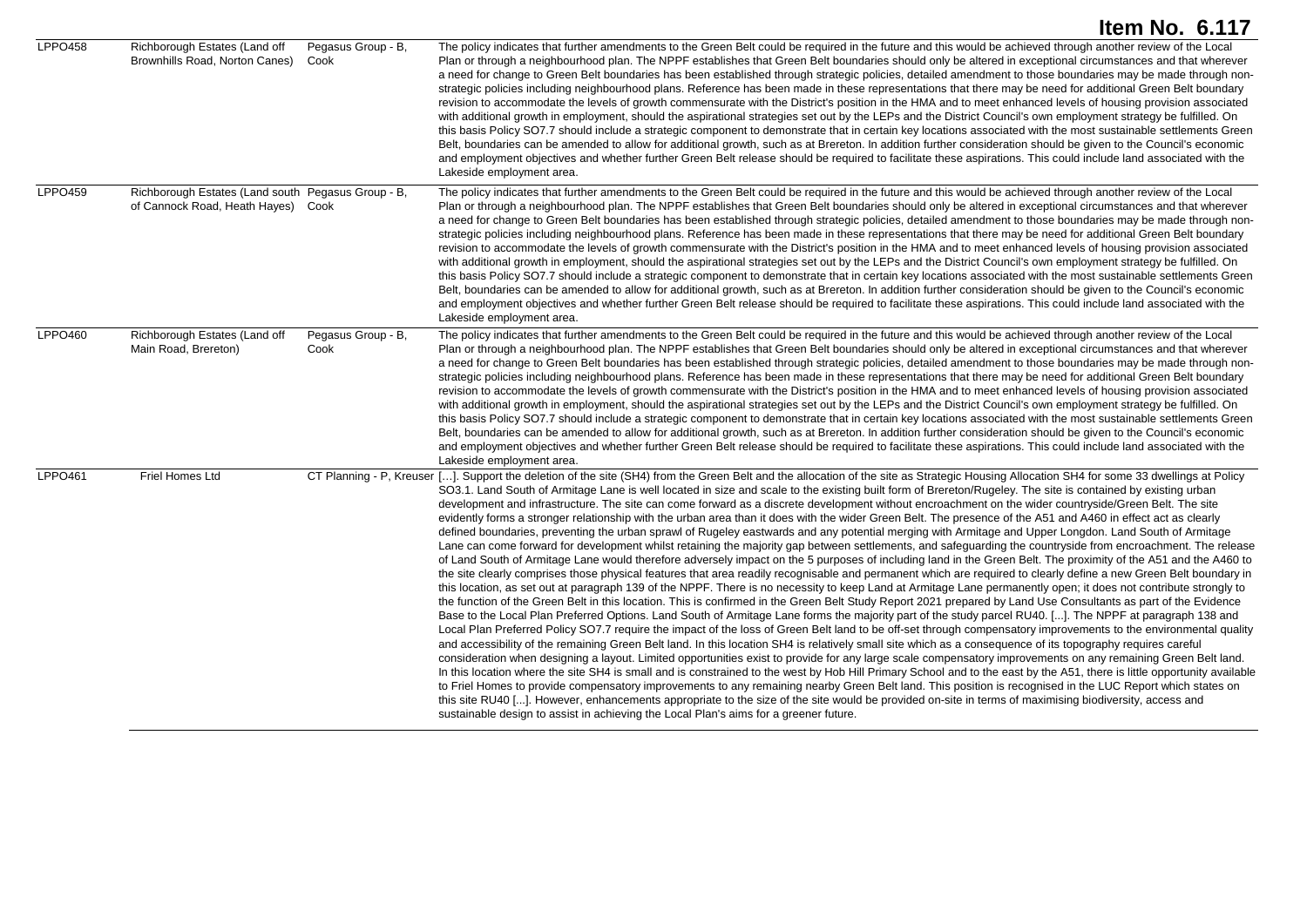#### LPPO462 The Church Commissioners for

England

### **Item No. 6.118**

Barton Willmore - A, Bird Whilst we support the principle of Green Belt release within the District and consider this is justified in terms of 'exceptional circumstances' (as per the NPPF paragraphs 136-137) we do not fully support the preferred policy direction. We consider that further evidence should be provided to demonstrate the proposed amendments in terms of the individual site allocations are justified. We also consider further amendments to the Green Belt are necessary in order for the draft Plan to be justified, effective and consistent with national planning policy. In terms of individual site allocations within the Green Belt, we note that the draft Plan is not accompanied by an specific documentation related to the site selection methodology and how the proposed allocations have been selected. The Integrated Impact Assessment (Sustainability Appraisal) (at paragraph 2.32) refers to the use of the site selection methodology contained within the previous Issues and Options Local Plan (2019). The Issues and Options Local Plan proposed the use of a 'RAG' site assessment matric., however no further documentation detailing how sites have been selected or rejected for allocation has been made available as part of the consultation, and there is no commentary within the supporting Sustainability Appraisal with regards to why individual sites have been selected or rejected for allocation. Without this it is difficult to judge how justified the preferred site allocations are and how they have been considered objectively against other site options, particularly in the case of sites which do not currently benefit from planning permission and are currently within the Green Belt. For instance, within the Green Belt Part 2 Assessment (February 2021) we note that the potential release of our Client's site (covered by parcels WI2 -WI19) from the Green Belt is assessed as having a range of 'very high' to 'moderate' harm to the Green Belt purposes. For the largest Green Belt preferred site allocation of SH1: South of Lichfield Road (parcels WI21-W123, CA3 and CA5) the level of harm for all pf the parcels is largely 'high', with one parcel of 'moderate' harm identified. We comment further on the appropriateness of the Council's assessment in relation to Bleak House below and within Section 4 of the Vision Document (Appendix 2) nothing that the update contribution ratings (which inform the assessment of harm) are considered excessive and that the piecemeal assessment of individual parcels does not reflect the strategically master planned nature of the Site overall. As per the High Court judgement (Comptom Parish Council & Ors v Buildford Borough Council & Anor [2019] EWHC 3242 (Admin) (04 December 2019)) in relation to the Guildford Local Plan (2019) the case for exceptional circumstances for individual sites can take into account the degree of impact upon the Green Belt alongside sustainable development considerations (our emphasis). In terms of these wider sustainable development considerations, we note that our Client's site (site reference C264, and individual parcels of C264 (a-e)) scores the same as the largest Green Belt preferred site allocation of SH1: South of Lichfield Road, Cannock (which contains parcels site reference C116(a), C489 and C352) for the majority of the SA Objectives within the Sustainability Appraisal. Our Client's Site scores slightly less favourably in terms SA Objective 1: Biodiversity and Geodiversity due to proximity to the SSSI the north; SA Objective 6 Landscape and Townscape due to its closer proximity to the AONB to the north; and SA Objective 8 Transport due to proximity to existing public transport services.

> However, site allocation SH1 scores less favourably than our Client's site in relation to SA Objective 17 Historic Environment due to the proximity of heritage assets. In relation to SA Objectives SA1 Biodiversity and Geodiversity and Objective 6 Landscape and Townscape, the negative scores for our Client's site are associated with purely distance measurements to the nearest designated sites (SSSI and AONB respectively) which do not necessarily take into account the individual characteristics of the site and the nature of the proposed development. The nearby preferred site allocation of SH2: East of Wimblebury Road also scores similarly to our Client's site due to distance from a SSSI, suggesting that the Council considers such effects can be satisfactorily mitigated. We would note that the Sustainability Appraisal assessment of site options does not take into account mitigation measures which can address the negative affects identified (as stated at paragraphs 4.5 - 4.6 of the Sustainability Appraisals) e.g. the provision of additional and improved public transport connections. Where mitigation measures are available to address issues identified these should be considered as part of the site allocation selection process. As identified within the Vision Document (Appendix 2) we consider that once the nature of the proposed development, including a comprehensive landscaping framework, is taken into account a fuller picture of the sustainability credentials of our Client's site is apparent. Policy SO7.7 'Amendments to the Green Belt' recognises that the proposed site allocations are likely to require mitigation measures stating that 'suitable mitigation and detailed boundaries will be identified in further stages of the plan in detailed site-specific policies and master plans.' However, as outline above without this detail and transparency on the decision-making process which has informed the site allocations it is difficult to assess whether they are fully justified. We also note that the draft allocations and their supporting policies will be the subject of further detailed work, particularly related to transport and viability assessments. This forthcoming evidence base work should consider all the reasonable alternative sites that have been considered for future development to date (including our Client's site) so that fully informed judgements can be made on the preferred site allocations based on the complete evidence base. Overall the basis of the evidence provided alongside the draft plan to date the reasoning for the selection of the preferred site allocations is not fully clear and transparent in terms of why these have been selected and other sites have been rejected. Further evidence in this regard should be provided to ensure the draft Plan is fully justified, as per the NPPF paragraph 35b. In our comments on the Visions and Objectives above, we noted that the draft Plan does not provide for development beyond the plan period. In line with the NPPF (paragraph 139(e)) the draft Plan should be able to demonstrate that Green Belt boundaries will not need to be altered at the end of the plan period. In view of the geography of the District (where 60% is designated Green Belt) it is considered unrealistic to assume that further Green Belt release will not be necessary beyond the plan period. This is also relevant given the level of flexibility in the housing land supply currently identified (see our response to Questions 10., 11 and 13). The draft Plan should therefore also seek to identify safeguarded land in the context of ensuring longer-term development needs are met and that the Green Belt boundaries will not need to be altered at the end of the plan period.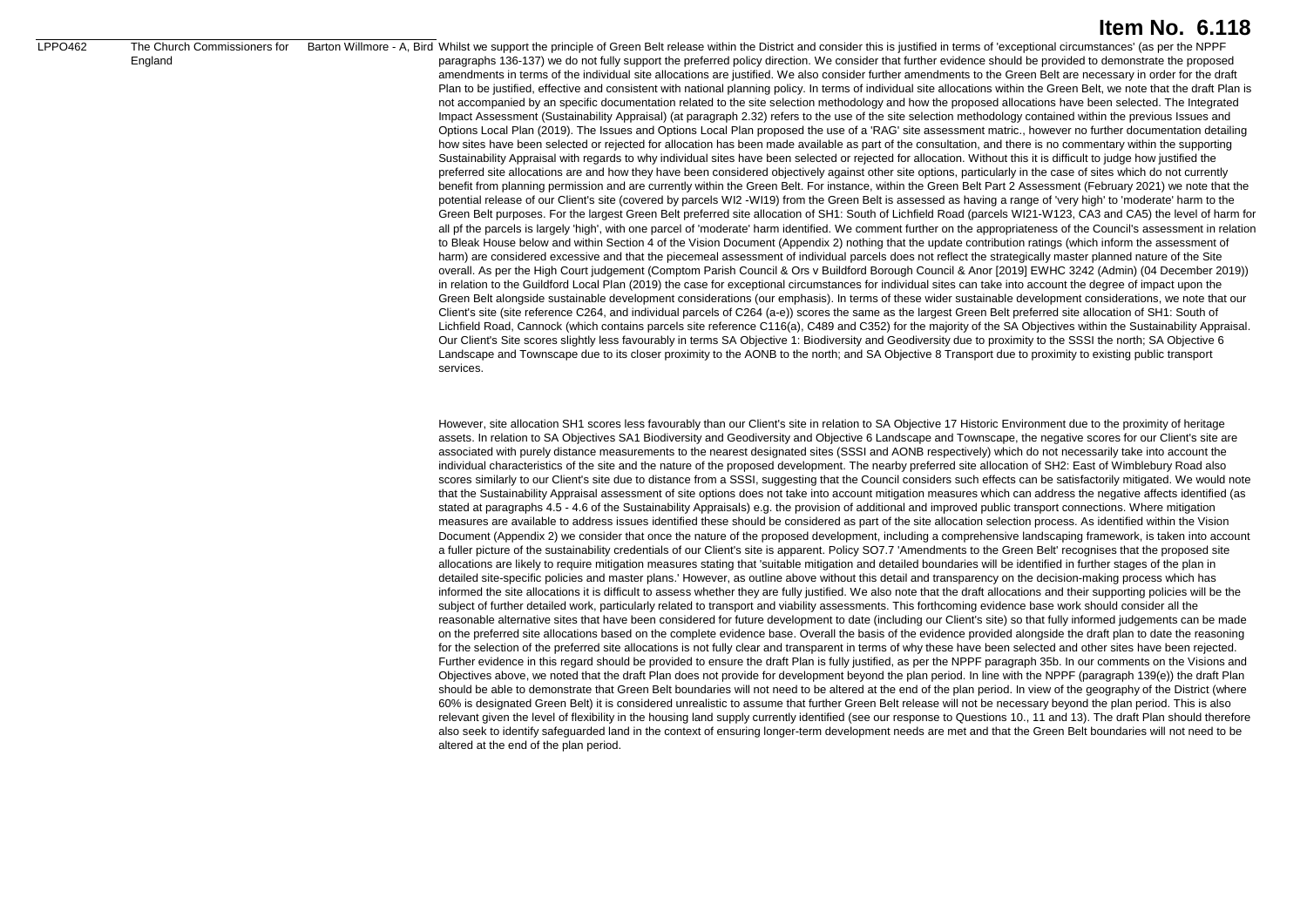This safeguarded land in the context of ensuring longer-term development needs are met and that the Green Belt boundaries will not need to be altered at the end of the plan period. This safeguarded land should be identified in accordance with the spatial strategy. In the local context of 40% of the District being designated as an AONB (with the majority of this also lying within the Green Belt) and areas of the Green Belt also being covered by other designations (such as SACs and SSSIs) the availability of Green Belt sites which offer sustainable locations for development, free of significant landscape or environmental constraints is limited. We consider that our Client's site at Bleak House would represent a suitable site for a residential allocation (within and beyond the Plan Period) which can align with the spatial strategy for identifying sustainable extensions to the main urban area of Cannock/Hednesford/Heath Hayes. It is free from statutory and local designations, once the Green Belt boundary is amended and could assist the District in meeting its own and the wider GBBCHMA housing needs. The absence of any 'significant' constraints to the development of the site [see footnote 2] other than its Green Belt designation is reflected in the SHLAA commentary for the site (SHLAA Reference C264). Barton Willmore Landscape have undertaken a Landscape and Visual Appraisal and Green Belt Review (LVAGBR - enclosed at Appendix 3) of Bleak House to assess the site's contribution to the purposes of the Green Belt and any harm that may arise from future development of the site. The Vision Document (section 4) enclosed at Appendix 2 provides an update to the Green Belt review element of this work, reflecting the Council's updated evidence (Cannock Chase Green Belt Harm Assessment, prepared by LUC, February 2021). As detailed within the Vision Document (Section 4) the Green Belt Review has found that residential-led development at Bleak House, whilst resulting in loss of openness, would result in a limited perceived loss of countryside. This would only be perceived from the immediate vicinity due to the elevated landform and vegetation containing the Site which physically and visually separate its extent from the wider countryside and associate it closely with the existing urban area. Our review also identifies how the most recent Council assessment considers the parcels of land individually, rather than as a whole which would more accurately reflect the strategically and comprehensively master planned development of the site. As a result, the rating scores of the contribution to Green Belt purposes, and by consequence the degree of harm, are considered excessive for Bleak House. In terms of mitigating harm to the Green Belt, our review (as detailed at Section 4 of the Vision Document) identifies a series of measures that have the potential to be incorporated into the strategic design of the development, including tree planting, landscaping, density, building design and location, and improving access to open spaces and PRoW. As a result of these mitigating factors, it is considered that there is potential for harm resulting from the release of the land from the Green Belt for development to be minimised.

As detailed within the Vision Document (Section 5) the Landscape and Visual Appraisal identified that Bleak House has medium landscape sensitivity and medium visual sensitivity which is influenced by the scale of existing residential development surrounding the site. It also identifies the potential of the site to successfully accommodate residential development set within a new robust landscape framework, due to its proximity to existing dwellings; exhibiting flatter landform contained by existing vegetation; and surrounding rising landform and the established defined edge of the disused railway line. paragraph 138 of the NPPF advises that sustainable patterns of development should be taken into account when drawing up or reviewing Green Belt boundaries and that first consideration should be given to land which has been previously development and/or is well-served by public transport. Bleak House is in a sustainable location and is well-served by public transport (with the potential to enhance these connections) as demonstrated in our appended Vision Document. In addition, Bleak House adjoins the largest urban area within the District (Cannock/Hednesford/Heath Hayes), which provides the largest range of facilities and services available for future residents to access. The range of facilities and services include two town centres at Cannock and Hednesford, a number of local centres (including nearby Heath Hayes local centre) offering further shopping and service provision such as leisure centres and schools. In promoting sustainable patterns of development, it is recognised that the housing needs of the District, like the other authorities within the GBBCHMA, should ideally be met as close to the source if those needs as possible. In coming to conclusions on the 'Recommended Areas of Search for Strategic Development', paragraph 9.70 of the Greater Birmingham HMA Strategic Growth Study (2018) outlines that the geographic relationship of the conurbation and distance of locations from this is an important consideration in assessing whether areas of search would have the ability to meet the unmet housing needs of the HMA. The location of Bleak House, adjacent the urban area of Cannock can contribute to both the local housing need and that of the GBBCHMA. paragraph 72 of the NPPF states that: [...]. It is considered that a sustainable urban extension at Bleak House is the most appropriate and sustainable proposition, considering the constrained nature of the District. As seen from the Vision Document, the proposal seeks to deliver residential development alongside a new primary school. a new local centre, shops and community services. This holistic approach supports the necessary infrastructure and facilities required for residential dwellings and in so doing, accords with paragraph 72 of the NPPF. Development of Bleak House will also deliver several benefits to the local community through the provision of green spaces an equipped play area, pedestrian and cycle links connecting neighbouring areas, substantial tree planting and heathland creation, increased recreation and access via new green infrastructure and improved habitat connectivity. Our development proposals demonstrate how Bleak House will be contained by hedgerows and the existing PRoW and track along the southern boundary, which offer permanence and a defensible boundary. It is important to note that future development of Bleak House will retain a significant spatial gap. It is important to note that future development of Bleak House will retain a significant spatial gap between the existing settlements of Burntwood and Cannock/Hednesford/Heath Hayes. The Site Plan and Vision Document show that Bleak House is made up of five parcels of land and the Phasing Plan (at Figure 7) shows the four phases, which have the ability to deliver within the early part of the Plan period and be completed before the end of the Plan period. As shown on Figure 5: Concept Plan of the Vision Document, the Commissioners own additional land immediately north of Parcel 1A and west of Parcels 1B and 1C, which can be included as part of any allocation going forward.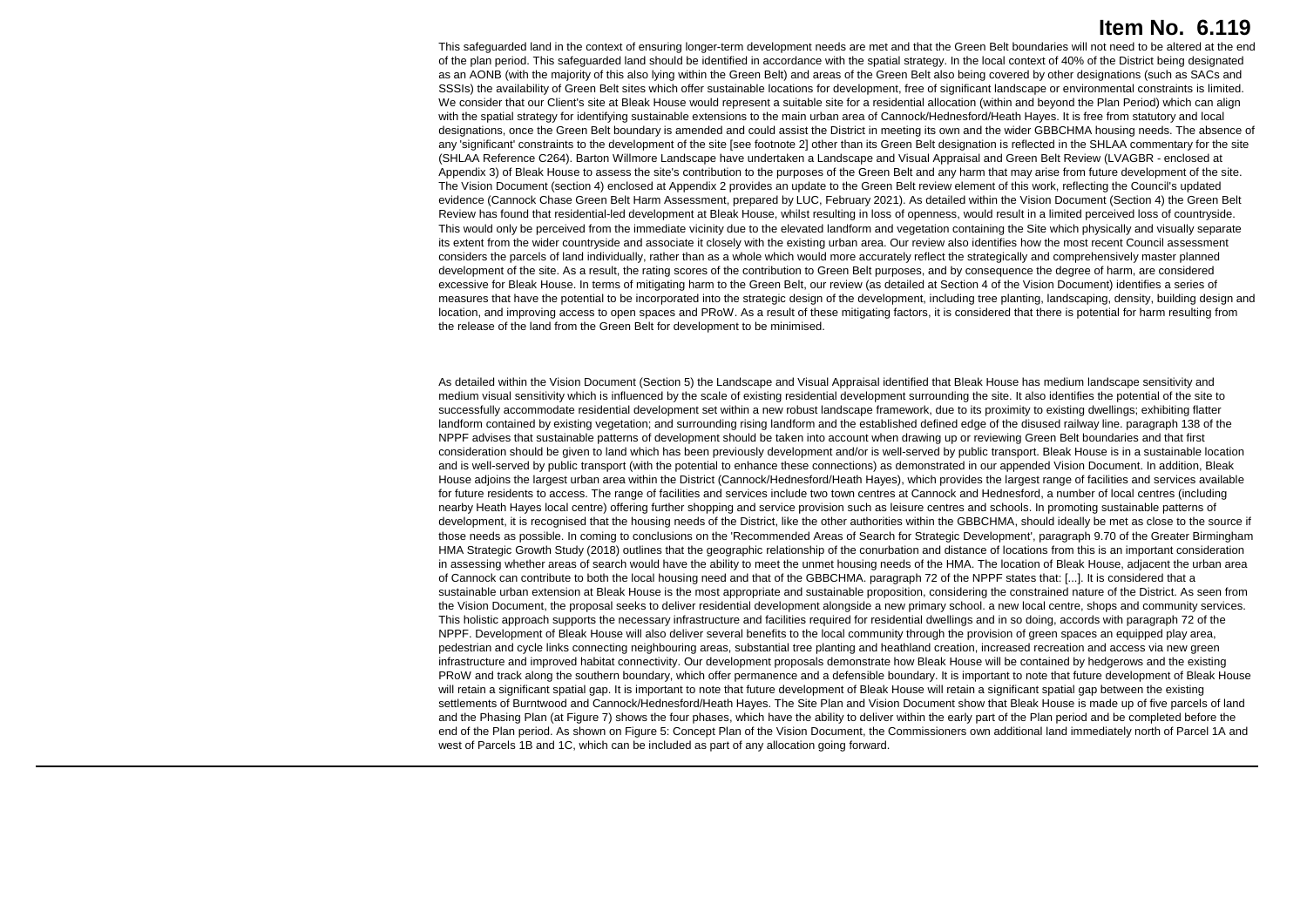|                |                                                                                               | SO7.8: Protecting, Conserving and Enhancing the Green Space Network                                                                                                                                                                                                                                                                                                                                                                                                                                                                                                                                                                                                                                                                                                                                                                                                                                                                                                                                                                                                                                                                                                                                                                                                                                                                                                                                                                                                                                                                                                                                                                                                                                                                                                                                                                            |
|----------------|-----------------------------------------------------------------------------------------------|------------------------------------------------------------------------------------------------------------------------------------------------------------------------------------------------------------------------------------------------------------------------------------------------------------------------------------------------------------------------------------------------------------------------------------------------------------------------------------------------------------------------------------------------------------------------------------------------------------------------------------------------------------------------------------------------------------------------------------------------------------------------------------------------------------------------------------------------------------------------------------------------------------------------------------------------------------------------------------------------------------------------------------------------------------------------------------------------------------------------------------------------------------------------------------------------------------------------------------------------------------------------------------------------------------------------------------------------------------------------------------------------------------------------------------------------------------------------------------------------------------------------------------------------------------------------------------------------------------------------------------------------------------------------------------------------------------------------------------------------------------------------------------------------------------------------------------------------|
|                |                                                                                               | Question 47: Do you support the preferred policy direction to the Green Space Network?                                                                                                                                                                                                                                                                                                                                                                                                                                                                                                                                                                                                                                                                                                                                                                                                                                                                                                                                                                                                                                                                                                                                                                                                                                                                                                                                                                                                                                                                                                                                                                                                                                                                                                                                                         |
| LPPO463        | Lichfield & Hatherton Canals<br>Restoration Trust - L, Walker                                 | We support policy option SO7.8 in respect of the Green Space Network, particularly in respect of the restored Hatherton Canal and its towpath.                                                                                                                                                                                                                                                                                                                                                                                                                                                                                                                                                                                                                                                                                                                                                                                                                                                                                                                                                                                                                                                                                                                                                                                                                                                                                                                                                                                                                                                                                                                                                                                                                                                                                                 |
| <b>LPPO464</b> | Canal & River Trust - H, Smith                                                                | As requested for inclusion within the Environment Section of the District Context we note that within this policy canals are referred to as Blue-Green Infrastructure.<br>The Trust appreciate that this policy provides the necessary scope for works of repair to the network which may not be possible within the more restrictive Green<br>Space Network Sites. It is important that policies do not restrict vital development that can be required to allow for safe navigation or water management along our<br>network; giving suitable flexibility to allow for works to be designed that mitigate against any risk to biodiversity or water quality, whilst providing for the positive<br>role our network can play as a resource for leisure, recreation, wellbeing and economic regeneration.                                                                                                                                                                                                                                                                                                                                                                                                                                                                                                                                                                                                                                                                                                                                                                                                                                                                                                                                                                                                                                      |
| LPPO465        | Together Active - J. Brennan                                                                  | Yes, welcome this.                                                                                                                                                                                                                                                                                                                                                                                                                                                                                                                                                                                                                                                                                                                                                                                                                                                                                                                                                                                                                                                                                                                                                                                                                                                                                                                                                                                                                                                                                                                                                                                                                                                                                                                                                                                                                             |
| LPPO466        | Natural England- G, Driver                                                                    | We note that some development may be permitted in the green space network, we would advise that any development proposals that either directly or indirectly<br>impact on a SSSI should be refused and that impacts on priority habitats should be avoided.                                                                                                                                                                                                                                                                                                                                                                                                                                                                                                                                                                                                                                                                                                                                                                                                                                                                                                                                                                                                                                                                                                                                                                                                                                                                                                                                                                                                                                                                                                                                                                                    |
| <b>LPPO467</b> | Richborough Estates (Land off<br>Pegasus Group - B,<br>Brownhills Road, Norton Canes)<br>Cook | Richborough Estates largely supports the strategy to provide for open space within the District however elements of the policy are not consistent with national<br>policy and could hinder development opportunities. In particular, the policy suggests as a principle that new homes should contribute to the delivery of sports,<br>physical activity and leisure. This blanket requirement is not supported in national policy where development proposals should only contribute towards<br>improvements to green infrastructure and other sports related facilities if there is a lack of capacity to adequately cater for the demand resulting from the proposed<br>development. The policy requires amendment to make clear that such contributions would only be necessary where justified and will be proportionate and<br>reasonable in all respects. In addition, there may be occasions when development proposals are in locations some distance from the nearest part of the Green<br>Space Network. In such circumstances contributions towards enhancements of a facility which would be a significant distance from the nearest part of the Green<br>Space Network. In such circumstances contributions towards enhancements of a facility which would be a significant distance away from the development site,<br>may be deemed to lack the direct relationship with the development proposed and therefore would fail the requirements of the CIL Regulations. Finally, the<br>suggestion that new homes should contribute towards the delivery of sports, physical activity and leisure does not directly relate to the Green Space Network, as<br>these elements could be indoor facilities. This requirement should be amended to make clear what contributions have been sought and the necessary caveats to<br>them. |
| <b>LPPO468</b> | Richborough Estates (Land south Pegasus Group - B,<br>of Cannock Road, Heath Hayes) Cook      | Richborough Estates largely supports the strategy to provide for open space within the District however elements of the policy are not consistent with national<br>policy and could hinder development opportunities. In particular, the policy suggests as a principle that new homes should contribute to the delivery of sports,<br>physical activity and leisure. This blanket requirement is not supported in national policy where development proposals should only contribute towards<br>improvements to green infrastructure and other sports related facilities if there is a lack of capacity to adequately cater for the demand resulting from the proposed<br>development. The policy requires amendment to make clear that such contributions would only be necessary where justified and will be proportionate and<br>reasonable in all respects. In addition, there may be occasions when development proposals are in locations some distance from the nearest part of the Green<br>Space Network. In such circumstances contributions towards enhancements of a facility which would be a significant distance from the nearest part of the Green<br>Space Network. In such circumstances contributions towards enhancements of a facility which would be a significant distance away from the development site,<br>may be deemed to lack the direct relationship with the development proposed and therefore would fail the requirements of the CIL Regulations. Finally, the<br>suggestion that new homes should contribute towards the delivery of sports, physical activity and leisure does not directly relate to the Green Space Network, as<br>these elements could be indoor facilities. This requirement should be amended to make clear what contributions have been sought and the necessary caveats to<br>them. |
| <b>LPPO469</b> | Richborough Estates (Land off<br>Pegasus Group - B,<br>Main Road, Brereton)<br>Cook           | Richborough Estates largely supports the strategy to provide for open space within the District however elements of the policy are not consistent with national<br>policy and could hinder development opportunities. In particular, the policy suggests as a principle that new homes should contribute to the delivery of sports,<br>physical activity and leisure. This blanket requirement is not supported in national policy where development proposals should only contribute towards<br>improvements to green infrastructure and other sports related facilities if there is a lack of capacity to adequately cater for the demand resulting from the proposed<br>development. The policy requires amendment to make clear that such contributions would only be necessary where justified and will be proportionate and<br>reasonable in all respects. In addition, there may be occasions when development proposals are in locations some distance from the nearest part of the Green<br>Space Network. In such circumstances contributions towards enhancements of a facility which would be a significant distance from the nearest part of the Green<br>Space Network. In such circumstances contributions towards enhancements of a facility which would be a significant distance away from the development site,<br>may be deemed to lack the direct relationship with the development proposed and therefore would fail the requirements of the CIL Regulations. Finally, the<br>suggestion that new homes should contribute towards the delivery of sports, physical activity and leisure does not directly relate to the Green Space Network, as<br>these elements could be indoor facilities. This requirement should be amended to make clear what contributions have been sought and the necessary caveats to<br>them. |
| <b>LPPO470</b> | Staffordshire County Council - J,<br>Chadwick                                                 | SCC supports the integration of both cycling and walking within the Green Space Network. At the last Local Plan consultation we advise that there is an existing<br>shortage of lorry parking in Staffordshire as identified by DfT National Survey of Lorry Parking 2017, with existing facilities concentrated around the A5 and M6.<br>The West Midlands region also has critically high usage of lorry parking facilities, but we note none are propose din the Plan. In addition we recommended that<br>any new development that would increase road-based freight should consider where vehicles will park overnight and provide suitable facilities to accommodate<br>deliveries and distribution vehicles. However, no such provision has been made in the Plan for promoters of such sites to consider this issue.                                                                                                                                                                                                                                                                                                                                                                                                                                                                                                                                                                                                                                                                                                                                                                                                                                                                                                                                                                                                                    |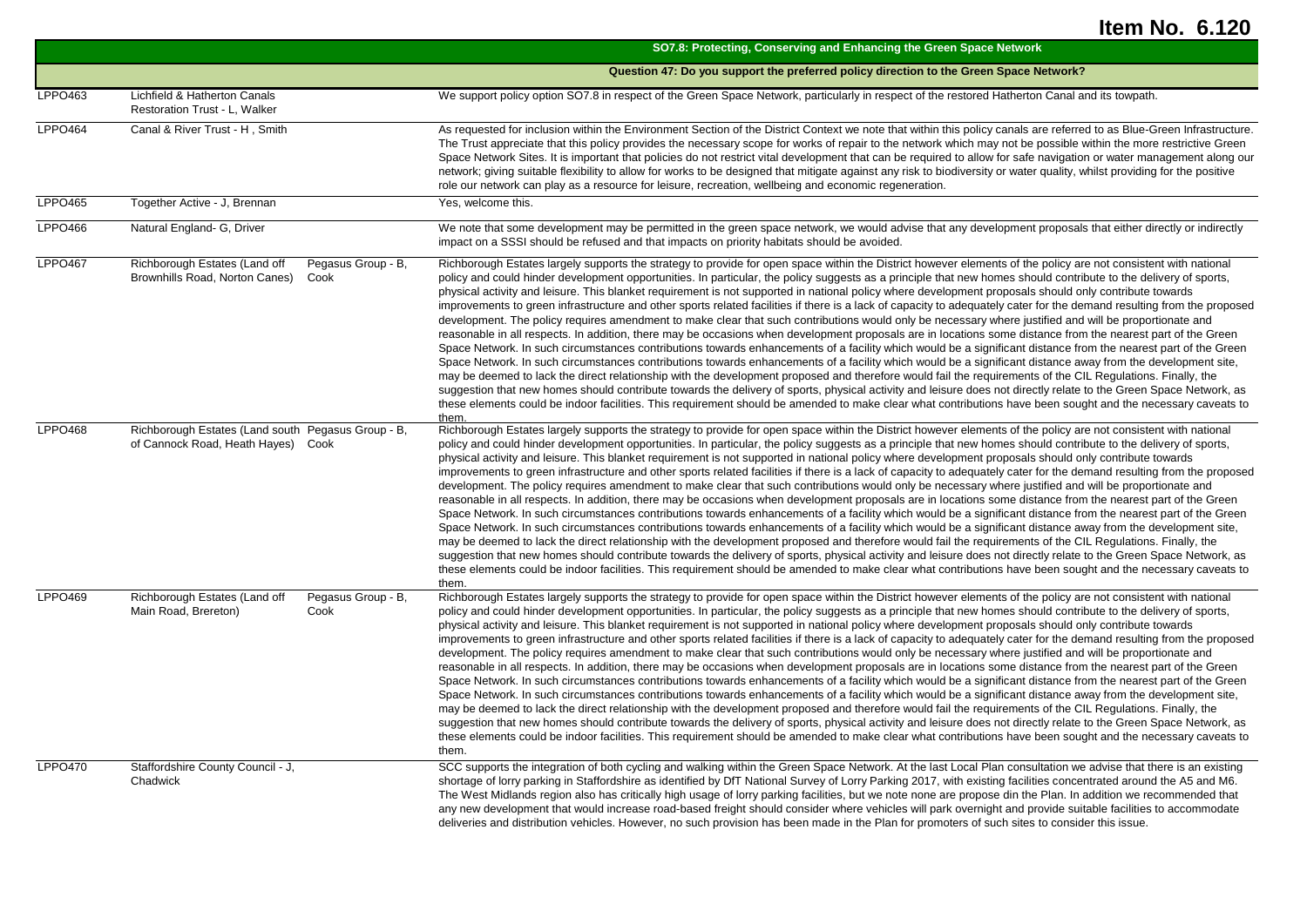|                |                                                                                          |                            | SO8.1: Low and Zero Carbon Energy and Heat Production                                                                                                                                                                                                                                                                                                                                                                                                                                                                                                                                                                                                                                                                                                                                                                                                                                                                                                                                                                                                                                                                                                                                                  |
|----------------|------------------------------------------------------------------------------------------|----------------------------|--------------------------------------------------------------------------------------------------------------------------------------------------------------------------------------------------------------------------------------------------------------------------------------------------------------------------------------------------------------------------------------------------------------------------------------------------------------------------------------------------------------------------------------------------------------------------------------------------------------------------------------------------------------------------------------------------------------------------------------------------------------------------------------------------------------------------------------------------------------------------------------------------------------------------------------------------------------------------------------------------------------------------------------------------------------------------------------------------------------------------------------------------------------------------------------------------------|
|                |                                                                                          |                            | Question 48: Do you support the preferred policy direction to low and zero carbon energy and heat production?                                                                                                                                                                                                                                                                                                                                                                                                                                                                                                                                                                                                                                                                                                                                                                                                                                                                                                                                                                                                                                                                                          |
| <b>LPPO471</b> | G, Green                                                                                 |                            | The processing of water to the standard of drinking water takes a lot of energy. New buildings should be required to have rainwater flushing of toilets.                                                                                                                                                                                                                                                                                                                                                                                                                                                                                                                                                                                                                                                                                                                                                                                                                                                                                                                                                                                                                                               |
| <b>LPPO472</b> | Historic England - E, Boden                                                              |                            | Historic England supports the policy direction in seeking to achieve low and zero carbon emissions from energy generation and heat production. We welcome the<br>reference to the requirement for the assessment of impacts on heritage assets and suggest that this should also reference the setting of heritage assets. We refer<br>you to Historic England's Advice Note 15 (Feb 2021): Commercial Renewable Energy Development and the Historic Environment.                                                                                                                                                                                                                                                                                                                                                                                                                                                                                                                                                                                                                                                                                                                                      |
| <b>LPPO473</b> | Canal & River Trust - H. Smith                                                           |                            | The Trust wish to highlight the potential of the canal for heating & cooling for district heat network or individual schemes such as at allocated sites. The water<br>flowing through our waterways contains enough thermal energy to produce approximately 640 MW of energy. Our waterway network is included in the National<br>Heat Map produced by the Department of Energy & Climate Change (now Department for Business, Energy & Industrial Strategy). It provides an overview of the<br>opportunity that exists across the country. We consider that heating and cooling schemes can be delivered without any adverse impact on biodiversity. As a low-<br>cost energy source, utilising the heat from the canal could help with building resilience with other low carbon technologies such as CHP (combined heat and<br>power) plants. If an energy centre is proposed, then utilising heat pump technology could supply building such as civic, educational or health care facilities where<br>heat load demands are high. We believe that the Local Plan should include reference to the potential of the canal network and other waterbodies to contribute to<br>low carbon technologies. |
| <b>LPPO474</b> | Natural England- G, Driver                                                               |                            | We support and note the Council's ambition to be net zero carbon by 2030 and that this is reflected in the policies in the preferred options. A more robust<br>response to climate change is to also look at ways to adapt and mitigate for the consequences of climate change. We note in the evidence base reports by<br>Staffordshire County Council on Climate Change Adaptation & Mitigation and the Staffordshire Wildlife Trust Cannock Chase District Nature Recovery Network<br>Mapping report and welcome this work. Natural England has been working on developing resources to help with climate change adaption and mitigation.                                                                                                                                                                                                                                                                                                                                                                                                                                                                                                                                                           |
| <b>LPPO475</b> | Richborough Estates (Land off<br>Brownhills Road, Norton Canes)                          | Pegasus Group - B,<br>Cook | Richborough Estates have no objection to the policy approach, but it should be noted that whilst the supporting text refers to the County Council's proposal to<br>adopt a presumption in favour of low and zero carbon technologies, the policy introduces a number of tests which would potentially inhibit the delivery of such<br>renewable energy facilities.                                                                                                                                                                                                                                                                                                                                                                                                                                                                                                                                                                                                                                                                                                                                                                                                                                     |
| <b>LPPO476</b> | Richborough Estates (Land south Pegasus Group - B,<br>of Cannock Road, Heath Hayes) Cook |                            | Richborough Estates have no objection to the policy approach, but it should be noted that whilst the supporting text refers to the County Council's proposal to<br>adopt a presumption in favour of low and zero carbon technologies, the policy introduces a number of tests which would potentially inhibit the delivery of such<br>renewable energy facilities.                                                                                                                                                                                                                                                                                                                                                                                                                                                                                                                                                                                                                                                                                                                                                                                                                                     |
| <b>LPPO477</b> | Richborough Estates (Land off<br>Main Road, Brereton)                                    | Pegasus Group - B,<br>Cook | Richborough Estates have no objection to the policy approach, but it should be noted that whilst the supporting text refers to the County Council's proposal to<br>adopt a presumption in favour of low and zero carbon technologies, the policy introduces a number of tests which would potentially inhibit the delivery of such<br>renewable energy facilities.                                                                                                                                                                                                                                                                                                                                                                                                                                                                                                                                                                                                                                                                                                                                                                                                                                     |
|                |                                                                                          |                            | SO8.2: Achieving Net Zero Carbon Development                                                                                                                                                                                                                                                                                                                                                                                                                                                                                                                                                                                                                                                                                                                                                                                                                                                                                                                                                                                                                                                                                                                                                           |
|                |                                                                                          |                            | Question 49: Do you support the preferred policy directionto achieve net-zero carbon development?                                                                                                                                                                                                                                                                                                                                                                                                                                                                                                                                                                                                                                                                                                                                                                                                                                                                                                                                                                                                                                                                                                      |
| <b>LPPO478</b> | Historic England - E, Boden                                                              |                            | Policy SO8.2 and SO8.3: Historic England supports these policy directions and is committed to the achievement of net zero carbon emissions from development.<br>We recommend that a sustainable approach to climate change mitigation measures should aim to secure a balance between the benefits such development<br>delivers and the environmental costs it incurs. The policies should seek to limit and mitigate any such cost to the historic environment and when considering<br>energy efficiency measures and the benefits of alternative options should be weighed against the impact upon historic assets and their setting. Historic England<br>have produced a list of technical guidance on energy efficiency and sustainable design, including research reports which could form a useful part of the plan's<br>evidence base. These can be found in our publication directory.                                                                                                                                                                                                                                                                                                         |
| <b>LPPO479</b> | <b>West Midlands Housing</b><br>Association Planning Consortium Stoate                   | Tetlow King Planning - L   | Mitigating and adapting to climate change is referred to by the NPPF in its key environmental objective to achieving sustainable development. It also mentions at<br>paragraph 149 that plans should take a proactive approach to mitigating and adapting to climate change. The Council has announced its commitment to be<br>carbon neutral by 2030, a goal that the HAPC fully supports. The HAPC recognises the critical role that housing associations each play in ensuring that residents<br>have safe, secure and efficient homes that are future proof. Promoting sustainable development is the core objective of the plan system and it is important that all<br>new developments continue to support this aim. We therefore support the Council's preferred policy direction for net-zero carbon development, although we ask<br>that the Council be wary of the ways in which such policies could impact development viability which may restrict the provision of affordable housing in Cannock<br>Chase.                                                                                                                                                                                |
| LPPO480        | Natural England- G, Driver                                                               |                            | We support and note the Council's ambition to be net zero carbon by 2030 and that this is reflected in the policies in the preferred options. A more robust<br>response to climate change is to also look at ways to adapt and mitigate for the consequences of climate change. We note in the evidence base reports by<br>Staffordshire County Council on Climate Change Adaptation & Mitigation and the Staffordshire Wildlife Trust Cannock Chase District Nature Recovery Network<br>Mapping report and welcome this work. Natural England has been working on developing resources to help with climate change adaption and mitigation.                                                                                                                                                                                                                                                                                                                                                                                                                                                                                                                                                           |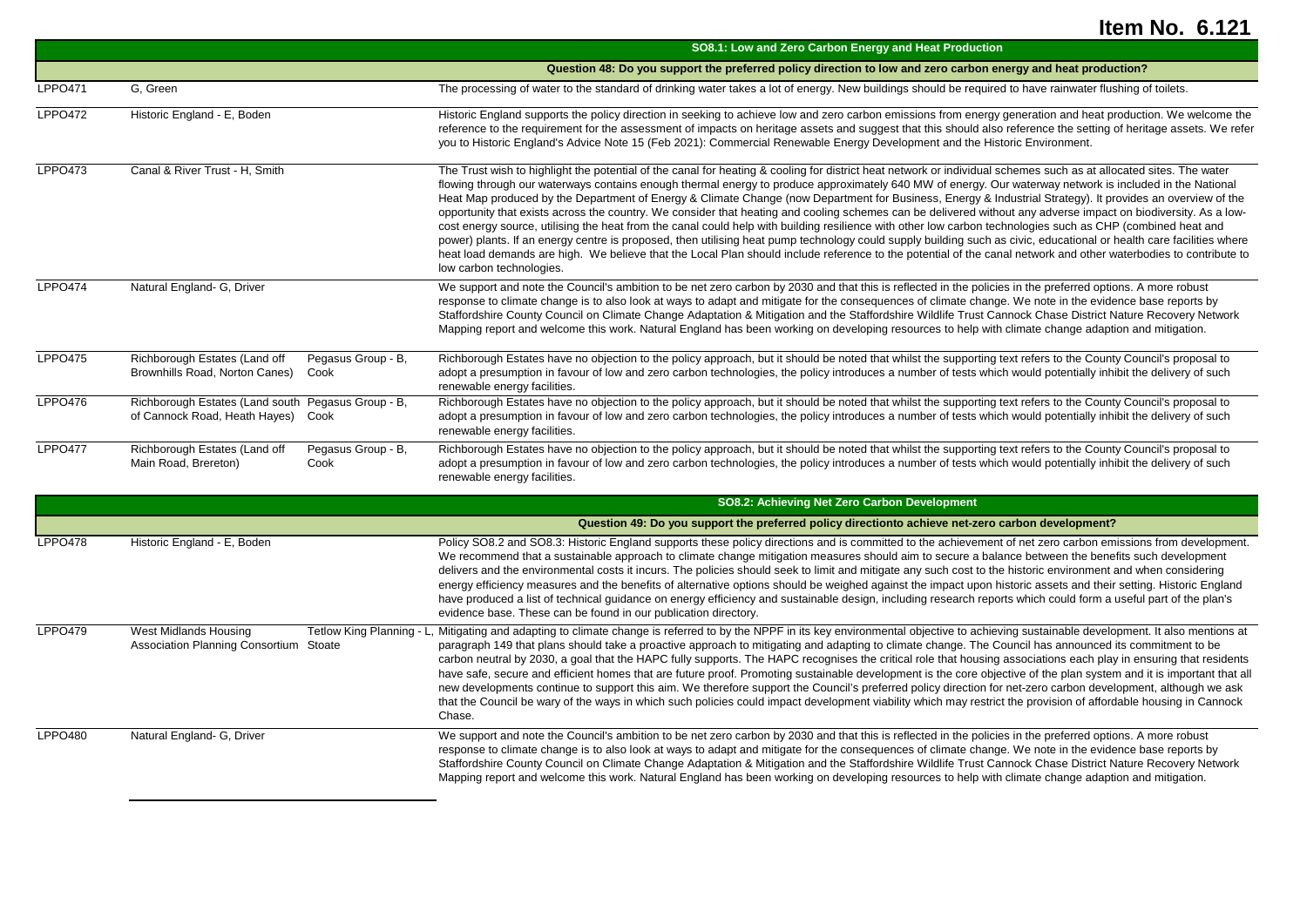| LPPO481        | Home Builders Federation - S,<br>Green                                                   |                            | Under SO8.2, all development proposals should strive to achieve the highest level of building performance standards for energy use and achieve the lowest<br>carbon emissions that can practically and viably be achieved. All major development proposals will deliver, in priority order: zero carbon emission development;<br>low carbon emission development with on-site mitigation to achieve net-zero carbon emissions; low carbon emission development with off-site mitigation to<br>achieve net-zero carbon emissions; low carbon emission development with compensatory contributions to an appropriate carbon offsetting fund to achieve net-<br>zero carbon emissions. All major development proposals will include evidence in a sustainability Statement (part of the Design and Access Statement) that the<br>development has achieved the lowest carbon emissions that can practically and viably be achieved. Today's new homes are already very energy efficient with<br>lower heating bills for residents in comparison to older existing homes. Energy performance data has shown that 8 out of 10 new build buyer in England and<br>Wales saves £442.32 every year on heating costs compared to owners of existing dwellings. Nevertheless, the HBF recognise the need to move towards greater<br>energy efficiency via a nationally consistent set of standards and timetable, which is universally understood and technically implementable. The Government<br>Response to The Future Homes Standard: 2019 Consultation on changes to Part L (conservation of fuel and power) and Part F (ventilation) of the Building<br>Regulations for new dwellings dated January 2021 provides an implementation roadmap, the Government's aim is for the interim Part L, Part F & Overheating<br>Regulations to be regulated for in late 2021 and to come into effect in 2022. The 2021 interim uplift will deliver homes that are expected to produce 31% less CO2<br>emissions compared to current standards. To ensure as many homes as possible are built in line with new energy efficiency standards. To ensure as many<br>homes as possible are built in line with new energy efficiency standards, transitional arrangements will apply to individual homes rather than an entire<br>development and the transitional period will be one year. This approach will support successful implementation of the 2021 interim uplift and the wider<br>implementation timeline for the Future Homes Standard from 2025. The Future Homes Standard will ensure that new homes will produce at least 75% lower CO2<br>emissions that one built to current energy efficiency requirements. By delivering carbon reductions through the fabric and building services in a home rather than<br>relying on wider carbon offsetting, the Future Homes Standard will ensure new homes have a smaller carbon footprint than any previous Government policy. In<br>addition, this footprint will continue to reduce over time as the electricity grid decarbonises.                                                                                                                                                                                                                         |
|----------------|------------------------------------------------------------------------------------------|----------------------------|--------------------------------------------------------------------------------------------------------------------------------------------------------------------------------------------------------------------------------------------------------------------------------------------------------------------------------------------------------------------------------------------------------------------------------------------------------------------------------------------------------------------------------------------------------------------------------------------------------------------------------------------------------------------------------------------------------------------------------------------------------------------------------------------------------------------------------------------------------------------------------------------------------------------------------------------------------------------------------------------------------------------------------------------------------------------------------------------------------------------------------------------------------------------------------------------------------------------------------------------------------------------------------------------------------------------------------------------------------------------------------------------------------------------------------------------------------------------------------------------------------------------------------------------------------------------------------------------------------------------------------------------------------------------------------------------------------------------------------------------------------------------------------------------------------------------------------------------------------------------------------------------------------------------------------------------------------------------------------------------------------------------------------------------------------------------------------------------------------------------------------------------------------------------------------------------------------------------------------------------------------------------------------------------------------------------------------------------------------------------------------------------------------------------------------------------------------------------------------------------------------------------------------------------------------------------------------------------------------------------------------------------------------------------------------------------------------------------------------------------------------------------------------------------------------------------------------------------------------------------------------------------------------------------------------------------------------------------------------------------------------------------------------------------------------------------------------------------------------------------------------------------------------------------------------------------------------------------------------------------------------------------------------------------------|
|                |                                                                                          |                            | The HBF support the Government's approach to the Future Homes Standards but there are difficulties and risks to housing delivery given the immaturity of the<br>supply chain for the production/installation of heat pumps and the additional load that would be placed on local electricity networks in combination with<br>Government proposals for the installation of EVCPs in new homes (see HBF answer to Question 30 above). In autumn 2020, the HBF established a Future<br>Homes Task Force to develop workable solutions for the delivery of the home building industry's contribution to meeting national environmental targets and<br>objectives on Net Zero. Early collaborative work is focussed on tackling the challenges of implementing the 2021 and 2025 changes to Building Regulations<br>successfully and as cost-effectively as possible, in particular providing information, advice and support for SME developers and putting the customer at the centre<br>of our thinking. The HBF note that for the moment in its Response to the Future Homes Standard consultation, the Government has confirmed that the Planning<br>and Energy Act 2008 will not be amended, therefore the Council will retain powers to set local energy efficiency standards for new homes. However, the<br>Government's Planning for the Future White Paper sets out that a simpler planning process improves certainty. The Government acknowledge the need to clarify<br>the role of LPAs in setting energy efficiency requirements for new homes that go beyond the mandatory standards set out in the Building Regulations. The<br>Housing, Communities & Local Government Committee have opened a new inquiry into Local Government and the path to net zero. The aim of the inquiry is to<br>scrutinise the Government's plans to make all new homes "zero carbon ready" by 2025, through the introduction of the Future Homes Standard, and to explore<br>how Local Government can help the UK to reduce its carbon emissions to "net zero" by 2050. This inquiry is currently accepting evidence on what role should<br>LPAs play in determining local energy efficiency standards? The deadline for submissions is the 30th April 2021. The HBF consider that the Council should<br>comply with the Government's intention of setting standards for energy efficiency, which undermines economies of scale for product manufacturers, suppliers and<br>developers. The Councils should not need to set local energy efficiency standards in order to achieve the shared net zero goal because of the higher levels of<br>energy efficiency standards for new homes proposed in the 2020 Part L uplift and the Future Homes Standard 2025. There are significant additional costs<br>associated with the Council's preferred policy approach, which should be fully accounted for in the Council's viability assessment. Government's estimated cost of<br>£4,847 per dwelling set out in The Future Homes Standard: 2019 Consultation on changes to Part L (conservation of fuel and power) and Part F (ventilation) of<br>the Building Regulations for new dwellings. The Council's preferred policy approach will have higher additional costs, which should be viability tested. |
| <b>LPPO482</b> | Richborough Estates (Land off<br>Brownhills Road, Norton Canes)                          | Pegasus Group - B,<br>Cook | The policy as drafted seeks to achieve zero carbon emissions in all major developments. This goes beyond any requirement set out in the NPPF or any other<br>relevant policy guidance. There is no evidence that this approach has been subject to any form of viability appraisal and it could be a significant overwhelming<br>burden to the delivery of development aspirations also set out in the plan. There is limited, if any, evidential basis that the circumstances in Cannock Chase<br>District require all new developments to be carbon zero. On this basis the policy is objected to and should be deleted.                                                                                                                                                                                                                                                                                                                                                                                                                                                                                                                                                                                                                                                                                                                                                                                                                                                                                                                                                                                                                                                                                                                                                                                                                                                                                                                                                                                                                                                                                                                                                                                                                                                                                                                                                                                                                                                                                                                                                                                                                                                                                                                                                                                                                                                                                                                                                                                                                                                                                                                                                                                                                                                                       |
| LPPO483        | Richborough Estates (Land south Pegasus Group - B,<br>of Cannock Road, Heath Hayes) Cook |                            | The policy as drafted seeks to achieve zero carbon emissions in all major developments. This goes beyond any requirement set out in the NPPF or any other<br>relevant policy guidance. There is no evidence that this approach has been subject to any form of viability appraisal and it could be a significant overwhelming<br>burden to the delivery of development aspirations also set out in the plan. There is limited, if any, evidential basis that the circumstances in Cannock Chase<br>District require all new developments to be carbon zero. On this basis the policy is objected to and should be deleted.                                                                                                                                                                                                                                                                                                                                                                                                                                                                                                                                                                                                                                                                                                                                                                                                                                                                                                                                                                                                                                                                                                                                                                                                                                                                                                                                                                                                                                                                                                                                                                                                                                                                                                                                                                                                                                                                                                                                                                                                                                                                                                                                                                                                                                                                                                                                                                                                                                                                                                                                                                                                                                                                       |
| <b>LPPO484</b> | Richborough Estates (Land off<br>Main Road, Brereton)                                    | Pegasus Group - B,<br>Cook | The policy as drafted seeks to achieve zero carbon emissions in all major developments. This goes beyond any requirement set out in the NPPF or any other<br>relevant policy guidance. There is no evidence that this approach has been subject to any form of viability appraisal and it could be a significant overwhelming<br>burden to the delivery of development aspirations also set out in the plan. There is limited, if any, evidential basis that the circumstances in Cannock Chase<br>District require all new developments to be carbon zero. On this basis the policy is objected to and should be deleted.                                                                                                                                                                                                                                                                                                                                                                                                                                                                                                                                                                                                                                                                                                                                                                                                                                                                                                                                                                                                                                                                                                                                                                                                                                                                                                                                                                                                                                                                                                                                                                                                                                                                                                                                                                                                                                                                                                                                                                                                                                                                                                                                                                                                                                                                                                                                                                                                                                                                                                                                                                                                                                                                       |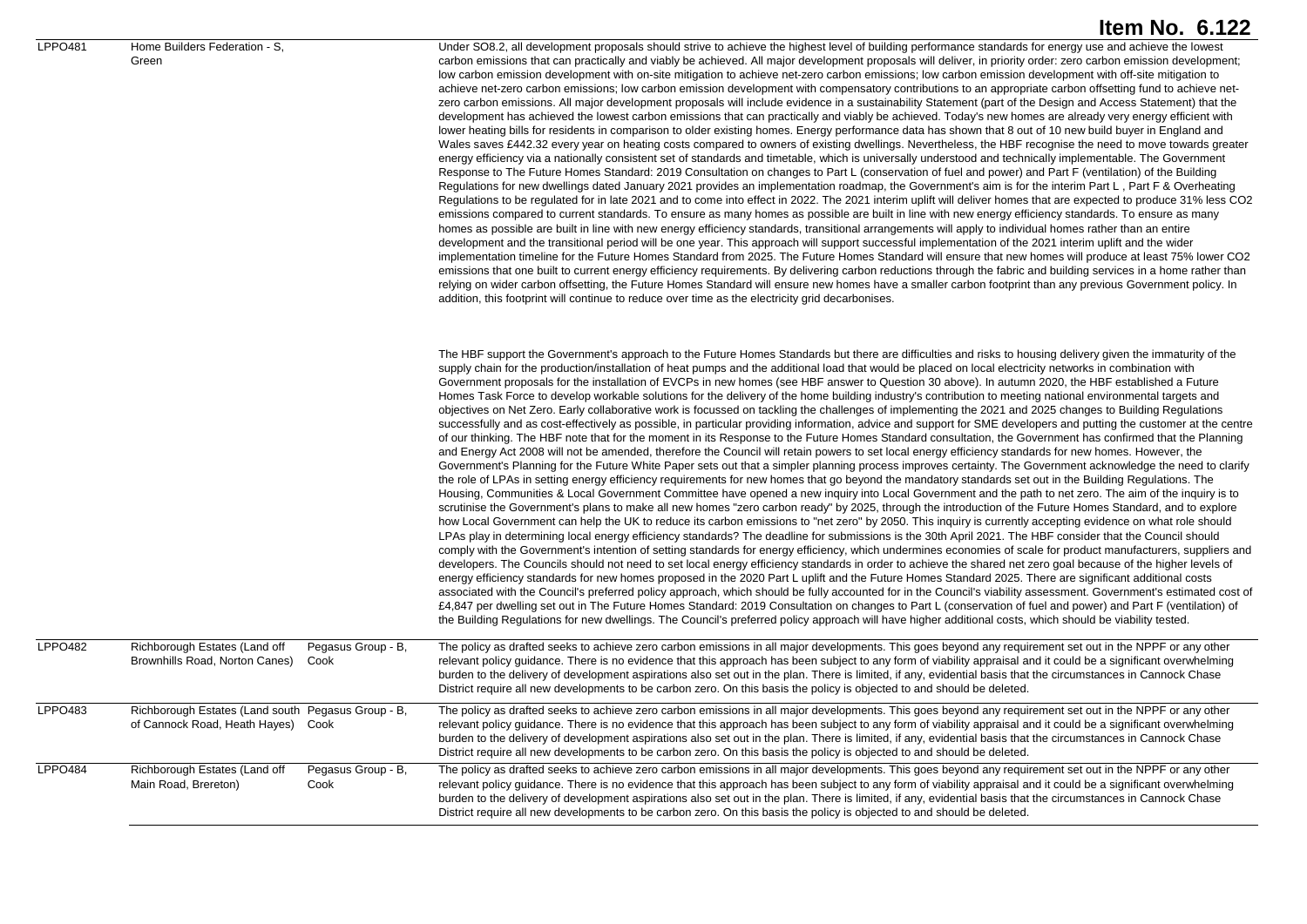|                     |                                                                                          |                                       | <b>Item No. 6.123</b>                                                                                                                                                                                                                                                                                                                                                                                                                                                                                                                                                                                                                                                                                                                                                                                                                                                                                                                                                                                                                                                                                                                                                                                                                                                                                                                                                                                                                                                                                                                                                                                                                                                                                                                                                                                                                                       |
|---------------------|------------------------------------------------------------------------------------------|---------------------------------------|-------------------------------------------------------------------------------------------------------------------------------------------------------------------------------------------------------------------------------------------------------------------------------------------------------------------------------------------------------------------------------------------------------------------------------------------------------------------------------------------------------------------------------------------------------------------------------------------------------------------------------------------------------------------------------------------------------------------------------------------------------------------------------------------------------------------------------------------------------------------------------------------------------------------------------------------------------------------------------------------------------------------------------------------------------------------------------------------------------------------------------------------------------------------------------------------------------------------------------------------------------------------------------------------------------------------------------------------------------------------------------------------------------------------------------------------------------------------------------------------------------------------------------------------------------------------------------------------------------------------------------------------------------------------------------------------------------------------------------------------------------------------------------------------------------------------------------------------------------------|
| <b>LPPO485</b>      | ENGIE - D, Sager                                                                         | Barton Willmore - J,<br><b>Bonner</b> | The draft policy sets out that all development proposals should strive to achieve the highest level of building performance standards for energy use and achieve<br>the lowest carbon emissions that can practically and viably be achieved. The principle of the policy to address climate change via developments striving to<br>achieve reduced carbon emissions is supported. Our client is keen to support the move towards low and zero carbon development. However in line with the NPPF<br>(paragraph 34) and PPG ('Viability' Reference ID: 10-001-20190509 and 10-002-20190509) the requirements should be fully evidenced by supporting assessment<br>work, including a Viability Assessment. The viability of achieving any standards that may be over and above Building Regulation requirements should be taken<br>into consideration. This should also reflect the most up to date position in relation to Building Regulation requirements, which are the subject of a current<br>consultation (The Future Homes Standard: changes to Part L and Part F of the Building Regulations for new dwellings (MHCLG, 2021)). In addition, the Council<br>should not require all residential development proposals to meet or exceed the standards set out by the Home Quality Mark, or equivalent. This is because the<br>Home Quality Mark is an example of a best practice guide and should not therefore become a statutory policy requirement through the adoption of the Local Plan.<br>It is not reasonable or justified for residential development proposals to be required to meet or exceed these standards. We also consider that the requirements of<br>SO8.2 and SO8.3 should not be required retrospectively for outline planning permissions that pre-date adoption of the draft Plan as the measures may affect<br>deliverability. |
| <b>LPPO486</b>      | The Church Commissioners for<br>England                                                  |                                       | Barton Willmore - A, Bird The principle of the policy to address climate change via developments striving to achieve reduced carbon emissions is supported. Nevertheless, in line with the<br>NPPF (paragraph 34) and PPG ('Viability' see Paragraph 001 Reference ID: 10-001-20190509 and Paragraph 002 Reference ID: 10-002-20190509) the<br>requirements should be fully evidence by supporting assessment work, including a Viability assessment. This should ensure the cumulative requirements of the<br>draft Plan policies do not undermine the deliverability of the plan overall. We note that the draft Plan is not yet supported by an up-to-date Viability Assessment<br>and therefore this policy should be kept under review in light of the emerging evidence base. In accordance with the PPG (paragraph: 010 Reference ID: 10-010-<br>20180724) as part of the Viability Assessment the Council should look to engage with key stakeholders as part of the process, including developers and<br>landowners.                                                                                                                                                                                                                                                                                                                                                                                                                                                                                                                                                                                                                                                                                                                                                                                                                               |
|                     |                                                                                          |                                       | SO8.3: Sustainable Design                                                                                                                                                                                                                                                                                                                                                                                                                                                                                                                                                                                                                                                                                                                                                                                                                                                                                                                                                                                                                                                                                                                                                                                                                                                                                                                                                                                                                                                                                                                                                                                                                                                                                                                                                                                                                                   |
|                     |                                                                                          |                                       | Question 50: Do you support the preferred policy direction to secure Sustainable Design Development?                                                                                                                                                                                                                                                                                                                                                                                                                                                                                                                                                                                                                                                                                                                                                                                                                                                                                                                                                                                                                                                                                                                                                                                                                                                                                                                                                                                                                                                                                                                                                                                                                                                                                                                                                        |
| LPPO <sub>487</sub> | G, Green                                                                                 |                                       | The processing of water to the standard of drinking water takes a lot of energy. New buildings should be required to have rainwater flushing of toilets.                                                                                                                                                                                                                                                                                                                                                                                                                                                                                                                                                                                                                                                                                                                                                                                                                                                                                                                                                                                                                                                                                                                                                                                                                                                                                                                                                                                                                                                                                                                                                                                                                                                                                                    |
| <b>LPPO488</b>      | Together Active - J, Brennan                                                             |                                       | Yes, and particularly welcome "Protect, improve and enhance existing woodlands and habitats, and integrate new green and blue infrastructure with SuDS and<br>pedestrian and cycle routes; and provide a contribution to the creation of urban forests, woodlands and street trees as an integral part of the development or as<br>part of a linked off-site scheme."                                                                                                                                                                                                                                                                                                                                                                                                                                                                                                                                                                                                                                                                                                                                                                                                                                                                                                                                                                                                                                                                                                                                                                                                                                                                                                                                                                                                                                                                                       |
| LPPO489             | Natural England- G, Driver                                                               |                                       | We support the policy direction with specific references to links to the natural environment with particular reference to the creation of urban forest, woodlands and<br>street trees.                                                                                                                                                                                                                                                                                                                                                                                                                                                                                                                                                                                                                                                                                                                                                                                                                                                                                                                                                                                                                                                                                                                                                                                                                                                                                                                                                                                                                                                                                                                                                                                                                                                                      |
| LPPO490             | Home Builders Federation - S,<br>Green                                                   |                                       | The HBF do not support the preferred policy direction set out in Policy SO8.3 (See HBF Answers to Questions 26, 30 and 49 above). Moreover, the Council<br>should not require all residential development proposals to meet or exceed the standards set out by the Home Quality Mark, or equivalent. The Home Quality<br>Mark has no status other than as an example of a best practice guide. The HBF is supportive of the use of best practice guidance however, the use of such<br>guidance should remain voluntary rather than becoming a mandatory policy requirement, which would oblige developers to use this tool as a pre-condition for<br>support from the Council. The reference to the Home Quality Mark in policy wording should not convey development plan status to a document, which has not<br>been subject to the same process of preparation, consultation and Examination as the Local Plan. It is not reasonable or justified for residential development<br>proposals to be required to meet or exceed these standards.                                                                                                                                                                                                                                                                                                                                                                                                                                                                                                                                                                                                                                                                                                                                                                                                             |
| <b>LPPO491</b>      | Richborough Estates (Land off<br>Brownhills Road, Norton Canes)                          | Pegasus Group - B,<br>Cook            | The policy goes beyond any national or other relevant policy objective and is not supported by evidence. Reference to all development meeting the requirements<br>of Policy SO8.2 is objected to. There is no evidence that the policy has been subject to any form of viability assessment to establish what impact it would have on<br>potential development. As drafted the policy requires contributions which may not be justified such as providing contributions to the creation of urban forests,<br>woodlands and street trees when a development may be providing elements on site. It includes reference to making effective use of previously developed land<br>when not all sites will involve in previously developed land. As drafted the policy is unjustified, not supported by national or local policy and not supported by any<br>evidence base.                                                                                                                                                                                                                                                                                                                                                                                                                                                                                                                                                                                                                                                                                                                                                                                                                                                                                                                                                                                        |
| <b>LPPO492</b>      | Richborough Estates (Land south Pegasus Group - B,<br>of Cannock Road, Heath Hayes) Cook |                                       | The policy goes beyond any national or other relevant policy objective and is not supported by evidence. Reference to all development meeting the requirements<br>of Policy SO8.2 is objected to. There is no evidence that the policy has been subject to any form of viability assessment to establish what impact it would have on<br>potential development. As drafted the policy requires contributions which may not be justified such as providing contributions to the creation of urban forests,<br>woodlands and street trees when a development may be providing elements on site. It includes reference to making effective use of previously developed land<br>when not all sites will involve in previously developed land. As drafted the policy is unjustified, not supported by national or local policy and not supported by any<br>evidence base.                                                                                                                                                                                                                                                                                                                                                                                                                                                                                                                                                                                                                                                                                                                                                                                                                                                                                                                                                                                        |
| LPPO493             | Richborough Estates (Land off<br>Main Road, Brereton)                                    | Pegasus Group - B,<br>Cook            | The policy goes beyond any national or other relevant policy objective and is not supported by evidence. Reference to all development meeting the requirements<br>of Policy SO8.2 is objected to. There is no evidence that the policy has been subject to any form of viability assessment to establish what impact it would have on<br>potential development. As drafted the policy requires contributions which may not be justified such as providing contributions to the creation of urban forests,<br>woodlands and street trees when a development may be providing elements on site. It includes reference to making effective use of previously developed land<br>when not all sites will involve in previously developed land. As drafted the policy is unjustified, not supported by national or local policy and not supported by any<br>evidence base.                                                                                                                                                                                                                                                                                                                                                                                                                                                                                                                                                                                                                                                                                                                                                                                                                                                                                                                                                                                        |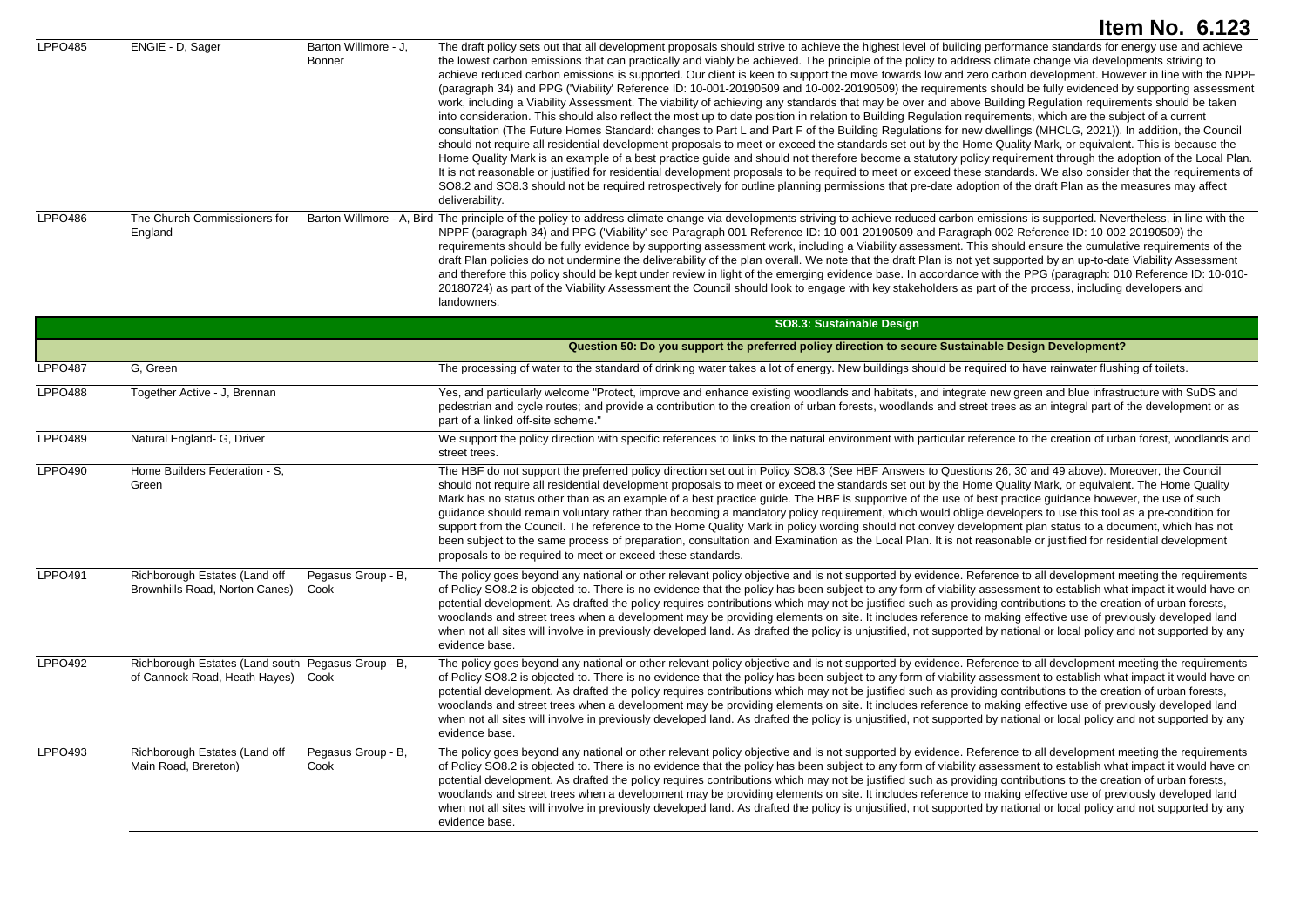```
Borsey
```
LPPO494 Wyrley Estates Fisher German LLP - N, All future developments will be required to meet the requirements in Policy of achieving Net Zero development. Policy SO8.3 contains a number of aspirations to enable achievement of sustainable design. One of these is to make use of previously developed land, existing buildings, and infrastructure. The Grove Colliery site can help deliver an aspiration such as this, not only the brownfield element, but a redevelopment scheme could help to deliver a number of other policy aspirations to create sustainable design and help towards achieving Net Zero by 2050.

|                |                                                                                     |                            | SO8.4: Managing Flood Risk                                                                                                                                                                                                                                                                                                                                                                                                                                                                                                                                                                                                                                                                                                                                                                                                                                                                                                                                                                                                                                                                                                                                                                                                                                                                                                                                                                                                                                                                                                                                                                                                                                                                                                                                                                                                                                                                                                                                                                                                                                                                                                                                                                                                                                                                                                                                                                                               |
|----------------|-------------------------------------------------------------------------------------|----------------------------|--------------------------------------------------------------------------------------------------------------------------------------------------------------------------------------------------------------------------------------------------------------------------------------------------------------------------------------------------------------------------------------------------------------------------------------------------------------------------------------------------------------------------------------------------------------------------------------------------------------------------------------------------------------------------------------------------------------------------------------------------------------------------------------------------------------------------------------------------------------------------------------------------------------------------------------------------------------------------------------------------------------------------------------------------------------------------------------------------------------------------------------------------------------------------------------------------------------------------------------------------------------------------------------------------------------------------------------------------------------------------------------------------------------------------------------------------------------------------------------------------------------------------------------------------------------------------------------------------------------------------------------------------------------------------------------------------------------------------------------------------------------------------------------------------------------------------------------------------------------------------------------------------------------------------------------------------------------------------------------------------------------------------------------------------------------------------------------------------------------------------------------------------------------------------------------------------------------------------------------------------------------------------------------------------------------------------------------------------------------------------------------------------------------------------|
|                |                                                                                     |                            | Question 51: Do you support the preferred policy direction to managing flood risk and water quality impacts?                                                                                                                                                                                                                                                                                                                                                                                                                                                                                                                                                                                                                                                                                                                                                                                                                                                                                                                                                                                                                                                                                                                                                                                                                                                                                                                                                                                                                                                                                                                                                                                                                                                                                                                                                                                                                                                                                                                                                                                                                                                                                                                                                                                                                                                                                                             |
| <b>LPPO495</b> | G. Green                                                                            |                            | Management of flood risk must include firm planning or bylaws which prevent the excessive, or total paving of the front gardens of properties, and ensure the use<br>of porous pavement wherever possible. I have seen new paving of the whole frontage of homes at a rate of almost one per week during the last few months.                                                                                                                                                                                                                                                                                                                                                                                                                                                                                                                                                                                                                                                                                                                                                                                                                                                                                                                                                                                                                                                                                                                                                                                                                                                                                                                                                                                                                                                                                                                                                                                                                                                                                                                                                                                                                                                                                                                                                                                                                                                                                            |
| <b>LPPO496</b> | Lichfield & Hatherton Canals<br>Restoration Trust - L, Walker                       |                            | We note policy option SO8.4 and would mention there may be opportunities for the restored Hatherton Canal to play a part in managing flood risk in the District.                                                                                                                                                                                                                                                                                                                                                                                                                                                                                                                                                                                                                                                                                                                                                                                                                                                                                                                                                                                                                                                                                                                                                                                                                                                                                                                                                                                                                                                                                                                                                                                                                                                                                                                                                                                                                                                                                                                                                                                                                                                                                                                                                                                                                                                         |
| LPPO497        | Canal & River Trust - H. Smith                                                      |                            | The policy refers to "integrating new green and blue infrastructure with sustainable drainage systems (SuDS)", but does not reference the existing canal network<br>and other water bodies. We wish to highlight the potential for SuDS surface water drainage disposal to the canal network which could also be referenced in<br>revised Policies.                                                                                                                                                                                                                                                                                                                                                                                                                                                                                                                                                                                                                                                                                                                                                                                                                                                                                                                                                                                                                                                                                                                                                                                                                                                                                                                                                                                                                                                                                                                                                                                                                                                                                                                                                                                                                                                                                                                                                                                                                                                                      |
| <b>LPPO498</b> | Natural England- G, Driver                                                          |                            | We support the policy direction in respect of the creation of green and blue infrastructure and their role in supporting and enhancing ecological networks. Features<br>that reduce flood risk should share possible link in to the existing ecological networks.                                                                                                                                                                                                                                                                                                                                                                                                                                                                                                                                                                                                                                                                                                                                                                                                                                                                                                                                                                                                                                                                                                                                                                                                                                                                                                                                                                                                                                                                                                                                                                                                                                                                                                                                                                                                                                                                                                                                                                                                                                                                                                                                                        |
| <b>LPPO499</b> | Severn Trent                                                                        |                            | We are supportive of policy SO8.4 however feel it could be improved. In line with our comments above to Question 35.27.29; • The use of SuDS does not negate<br>the importance of the drainage hierarchy. • Sites allocated that have limited surface water disposal options should be accompanied with site specific policy to<br>reduce their impact. • Sites should ensure that they provide sufficient storage for runoff up to a 100-year rainfall event. • Surface water discharge rates should be<br>limited to greenfield runoff rate or lower. • Brownfield redevelopment should look to provide betterment on surface water management to help provide resilience to<br>the impact from future climate change.                                                                                                                                                                                                                                                                                                                                                                                                                                                                                                                                                                                                                                                                                                                                                                                                                                                                                                                                                                                                                                                                                                                                                                                                                                                                                                                                                                                                                                                                                                                                                                                                                                                                                                 |
| <b>LPPO500</b> | Richborough Estates (Land off<br>Brownhills Road, Norton Canes)                     | Pegasus Group - B,<br>Cook | Richborough Estates have no further comment to make on this issue.                                                                                                                                                                                                                                                                                                                                                                                                                                                                                                                                                                                                                                                                                                                                                                                                                                                                                                                                                                                                                                                                                                                                                                                                                                                                                                                                                                                                                                                                                                                                                                                                                                                                                                                                                                                                                                                                                                                                                                                                                                                                                                                                                                                                                                                                                                                                                       |
| <b>LPPO501</b> | Richborough Estates (Land south Pegasus Group - B,<br>of Cannock Road, Heath Hayes) | Cook                       | Richborough Estates have no further comment to make on this issue.                                                                                                                                                                                                                                                                                                                                                                                                                                                                                                                                                                                                                                                                                                                                                                                                                                                                                                                                                                                                                                                                                                                                                                                                                                                                                                                                                                                                                                                                                                                                                                                                                                                                                                                                                                                                                                                                                                                                                                                                                                                                                                                                                                                                                                                                                                                                                       |
| <b>LPPO502</b> | Richborough Estates (Land off<br>Main Road, Brereton)                               | Pegasus Group - B,<br>Cook | Richborough Estates have no further comment to make on this issue.                                                                                                                                                                                                                                                                                                                                                                                                                                                                                                                                                                                                                                                                                                                                                                                                                                                                                                                                                                                                                                                                                                                                                                                                                                                                                                                                                                                                                                                                                                                                                                                                                                                                                                                                                                                                                                                                                                                                                                                                                                                                                                                                                                                                                                                                                                                                                       |
|                |                                                                                     |                            | SO8.5: Avoiding Air, Water, Soil, Noise and Light Pollution                                                                                                                                                                                                                                                                                                                                                                                                                                                                                                                                                                                                                                                                                                                                                                                                                                                                                                                                                                                                                                                                                                                                                                                                                                                                                                                                                                                                                                                                                                                                                                                                                                                                                                                                                                                                                                                                                                                                                                                                                                                                                                                                                                                                                                                                                                                                                              |
|                |                                                                                     |                            | Question 52: Do you support the preferred policy direction to avoid air, water, soil, noise and light pollution?                                                                                                                                                                                                                                                                                                                                                                                                                                                                                                                                                                                                                                                                                                                                                                                                                                                                                                                                                                                                                                                                                                                                                                                                                                                                                                                                                                                                                                                                                                                                                                                                                                                                                                                                                                                                                                                                                                                                                                                                                                                                                                                                                                                                                                                                                                         |
| <b>LPPO503</b> | Together Active - J. Brennan                                                        |                            | I understand and support the need to reduce light pollution, but I have concerns where limiting public lighting may make places less safe or perceived as less safe<br>for cycling and walking especially for women and vulnerable groups. I support air quality mitigation through supporting local and walking cycling initiatives, but this<br>will only be achieved through good quality safe integrated and segregated walking and cycling routes using DfT LTN 1/20 Cycle Infrastructure Design.                                                                                                                                                                                                                                                                                                                                                                                                                                                                                                                                                                                                                                                                                                                                                                                                                                                                                                                                                                                                                                                                                                                                                                                                                                                                                                                                                                                                                                                                                                                                                                                                                                                                                                                                                                                                                                                                                                                   |
| <b>LPPO504</b> | Natural England- G, Driver                                                          |                            | We support the direction of this policy, advise that some aspects need revising or clarifying. • We would advise that you define what is a major development. •<br>Some developments that may not come under the definition of major can still cause pollution for example intensive pig and poultry units and we would advise that<br>you may wish to consider whether you wish to address this within this policy. • Air Pollution. In the explanatory text, some possible air quality mitigation is noted.<br>We would advise that electric vehicles will still emit particulate matter and therefore may still cause some air pollution. Furthermore petrol cars and therefore petrol<br>hybrid cars will produce ammonia as well as nitrogen oxides and particulate matter, all of which can impact the natural environment. • The soils paragraph<br>requires further work. > Soil is a finite resource, and fulfils many roles that are beneficial to society. As a component of the natural environment, it is important<br>soils are protected and used sustainably. Development (soil sealing) has a major and usually irreversible adverse impact on soils. Mitigation should aim to<br>minimise soil disturbance and to retain as many ecosystem services as possible through careful soil management during the construction process. We advise that<br>the policy wording should be revised to ensure that soil is managed in a sustainable way. We advise that policies refer to the Defra's Code of practice for the<br>sustainable use of soils on construction sites. It provides advice on the use and protection of soil in construction projects. ≻ Best and most versatile (BMV) land is<br>Grades 1, 2 and 3a in the Agricultural Land Classification and we would advise that this is clarified in the policy. Development can have irreversible adverse<br>(cumulative) impact on the finite national and local stock of BMV land. Avoiding loss of BMV land is the priority as mitigation is rarely possible. Retaining higher<br>quality land enhances future options for sustainable food production and helps secure other important ecosystem services. In the longer term, protection of BMV<br>land may also reduce pressure for intensification of other land. We would advise that the plan include reference to the Guide to assessing development proposals<br>on agricultural land. |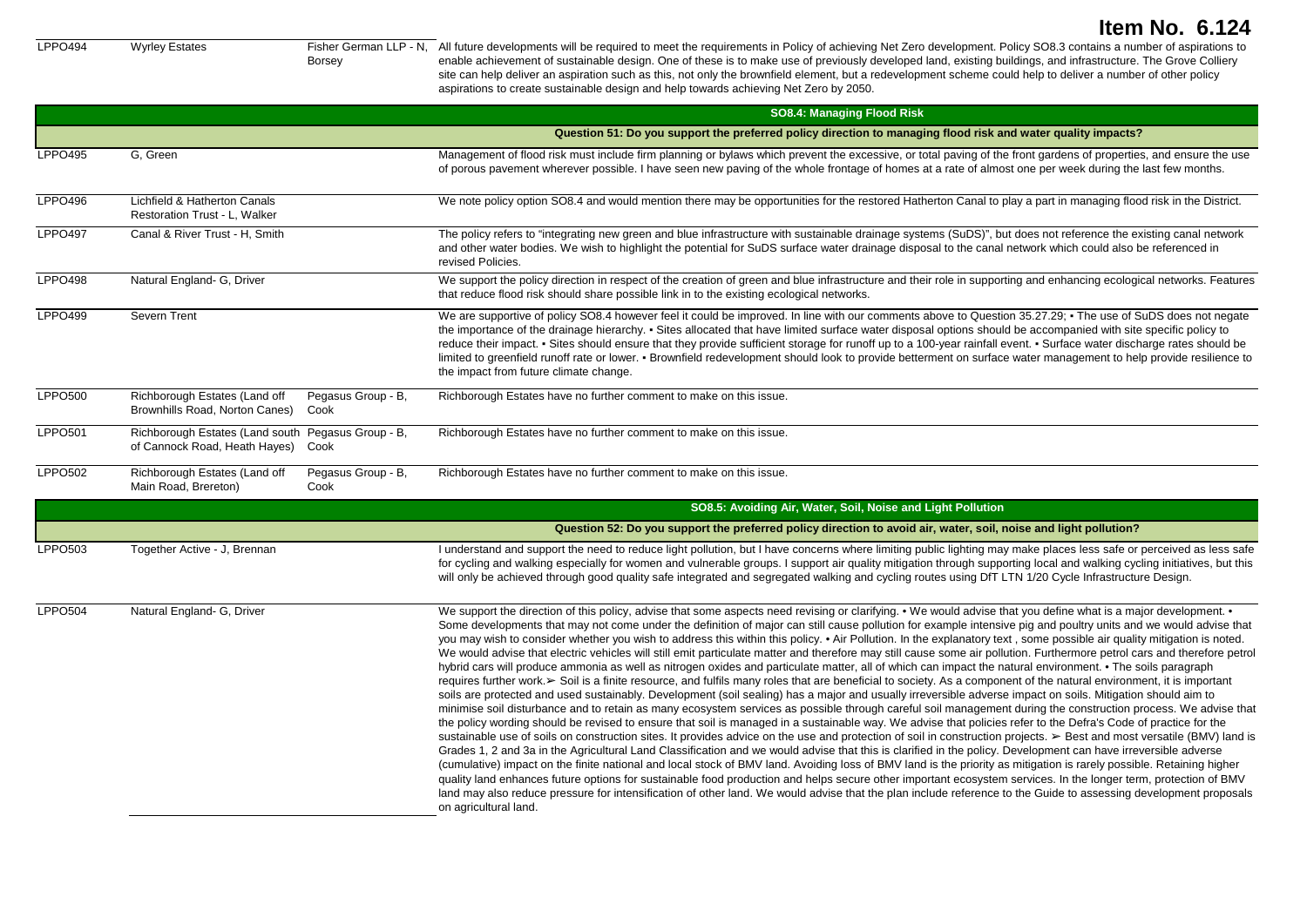|  |  | Item No. 6.125 |
|--|--|----------------|
|--|--|----------------|

| LPPO505        | Severn Trent                                                                             |                            | We are supportive of the policy SO8.5, in particular the effort protects water quality and to ensure there is sufficient water treatment capacity before permitting new<br>development. Whilst we have an obligation to provide or increase capacity to meet demand from new development, doing so can be a complex, costly and<br>lengthy process and may take some time to deliver. The most efficient way forward is to allocate development where the most capacity exists utilising the outputs<br>from the recent Water Cycle Study delivered in partnership with JBA Consulting. Ensuring developments use SuDS within a management train as opposed to<br>"pipe to pond" will help ensure that the system can maximise its pollutant ability. |
|----------------|------------------------------------------------------------------------------------------|----------------------------|-------------------------------------------------------------------------------------------------------------------------------------------------------------------------------------------------------------------------------------------------------------------------------------------------------------------------------------------------------------------------------------------------------------------------------------------------------------------------------------------------------------------------------------------------------------------------------------------------------------------------------------------------------------------------------------------------------------------------------------------------------|
| <b>LPPO506</b> | Richborough Estates (Land off<br>Brownhills Road, Norton Canes)                          | Pegasus Group - B.<br>Cook | The policy approach refers to development proposals which will cause unacceptable on-site or off-site risk or harm to human health or the natural environment,<br>not being permitted. This requirement is difficult to establish. Any proposal can have some impact on the natural environment and the scale of this impact should<br>be assessed rather than a blanket requirement that states any unacceptable impact will result in refusal. Provision of water and waste water facilities is subject to<br>a separate legal framework and there is no need for the policy to refer to improved sewage and waste water treatment facilities.                                                                                                      |
| <b>LPPO507</b> | Richborough Estates (Land south Pegasus Group - B.<br>of Cannock Road, Heath Hayes) Cook |                            | The policy approach refers to development proposals which will cause unacceptable on-site or off-site risk or harm to human health or the natural environment,<br>not being permitted. This requirement is difficult to establish. Any proposal can have some impact on the natural environment and the scale of this impact should<br>be assessed rather than a blanket requirement that states any unacceptable impact will result in refusal. Provision of water and waste water facilities is subject to<br>a separate legal framework and there is no need for the policy to refer to improved sewage and waste water treatment facilities.                                                                                                      |
| <b>LPPO508</b> | Richborough Estates (Land off<br>Main Road, Brereton)                                    | Pegasus Group - B,<br>Cook | The policy approach refers to development proposals which will cause unacceptable on-site or off-site risk or harm to human health or the natural environment,<br>not being permitted. This requirement is difficult to establish. Any proposal can have some impact on the natural environment and the scale of this impact should<br>be assessed rather than a blanket requirement that states any unacceptable impact will result in refusal. Provision of water and waste water facilities is subject to                                                                                                                                                                                                                                          |

a separate legal framework and there is no need for the policy to refer to improved sewage and waste water treatment facilities.

|                |                                   | SO8.6: Brownfield and Despoiled Land and Under-Utilised Buildings                                                                                                                                                                                                                                                                                                                                                                                                                                                                                                                                                                                                                                                                                                                              |
|----------------|-----------------------------------|------------------------------------------------------------------------------------------------------------------------------------------------------------------------------------------------------------------------------------------------------------------------------------------------------------------------------------------------------------------------------------------------------------------------------------------------------------------------------------------------------------------------------------------------------------------------------------------------------------------------------------------------------------------------------------------------------------------------------------------------------------------------------------------------|
|                |                                   | Question 53: Do you support the preferred policy direction to brownfield and despoiled land and under-utilised buildings?                                                                                                                                                                                                                                                                                                                                                                                                                                                                                                                                                                                                                                                                      |
| <b>LPPO509</b> | Cannock Chase AONB<br>Partnership | This policy is warmly welcomed. Reference within this overarching policy to conserving and enhancing the AONB, and respecting sensitive edges is supported.<br>We also welcome reference to locating and designing development to avoid impacts on tranquillity and dark landscapes. Cannock Chase is the least dark of all<br>34 AONBs in England, in part due to light spillage from nearby towns. However, the central core of the Chase is still a relative oasis of darkness for people to<br>enjoy compared to the surrounding conurbations. The AONB is engaged in a Dark Skies Project that seeks to foster a sense of responsibility towards protecting<br>and enhancing dark skies and reducing light pollution in the area, the outcomes of which we hope will support this policy. |
| LPPO510        | Historic England - E, Boden       | Historic England supports this policy direction and suggests that the policy makes specific reference to historic buildings, as they represent a significant<br>investment of expended energy. Demolishing and replacing them requires a major reinvestment of embodied energy and other resources. The policy direction<br>should therefore encourage & recognise the benefits of sympathetic restoration and retention of historic buildings, rather than their demolition and replacement.                                                                                                                                                                                                                                                                                                  |
| <b>LPPO511</b> | Natural England- G, Driver        | We support this policy but would advise that brownfield sites can have high ecological value, providing habitats for protected or priority species and other<br>environmental and amenity benefits. When allocating land for development the biodiversity or geodiversity value of the land and its environmental sensitivity will<br>need to be taken into account so that any harm can be avoided, mitigated or compensated for in a way which is appropriate given the site's identified value.<br>Further guidance on the ecological value of brownfield land is listed.                                                                                                                                                                                                                   |
| <b>LPPO512</b> | Severn Trent                      | Redeveloping brownfield land is an approach we fully support. We see this as a fantastic opportunity to provide some betterment and help provide local resilience<br>to the impacts of climate change. It would be great if some form of policy could secure this in practice. Requiring brownfield sites to achieve surface water<br>disposal rates at or below those of greenfield runoff is one approach. Asking brownfield development to revisit drainage hierarchy options for a more sustainable<br>solution could be another. Note that where new development utilises contaminated land that onsite surface water should be managed carefully as to ensure it<br>does not spread pollutants beyond the site or leach into groundwater.                                                |